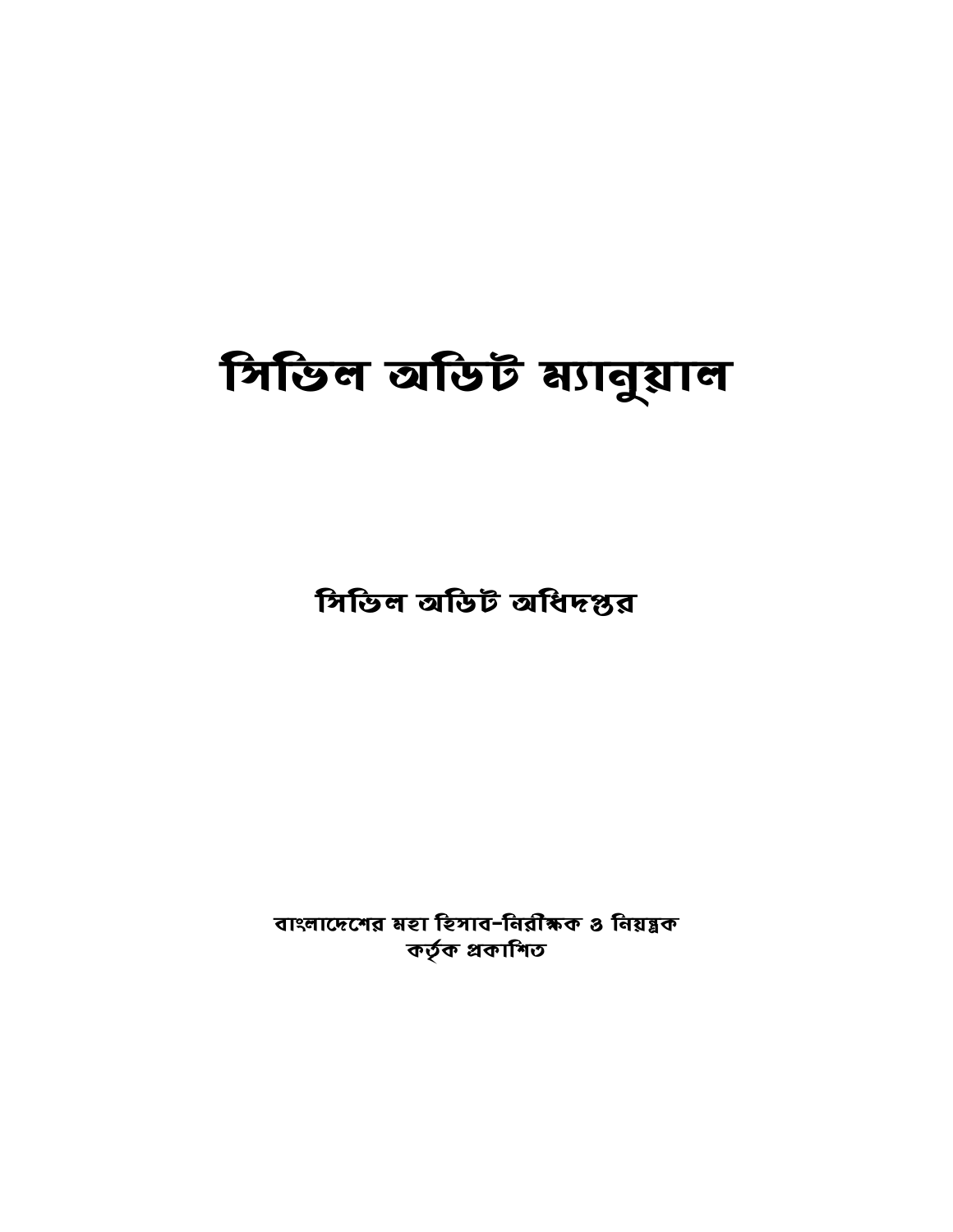#### <u> ब्रुश्च वक्त</u>

**unfj ANU Am`߇ii e enții Rb cÖgetii gZ GB ANU g buyiw cÖZ** Kiv ntatül majíž cílokz AWU tKW Ges Mfb@oU AWMJs ÷ ÚWMh G eW2 bix[|vi AviZv I ÷ Uwmgani cizdjb GB g bytj itqt0| AWU †KW Ges **NFb@pU AWMUs ÷ ÚWIEC wix¶KNY KZf2 AbutYxq chub chub bwZmqn** ba@iZ AvtQ| g`byyjw cÖz ntqtQ GB nKj bxZi AvtjvK| GtZ bix¶\Kvtj bixTKM' w<sup>-</sup>wiZ th nKj tKŠkj I c×w AbujY Kiteb ZveW2 ntatQl

GB g`ub**gutj unfj AWU Aua`߇ii cềub cềub `uqZ; nruµk©ù K-uht` Rhv** cörb Kiv ntatü Ñ hri KrR nỹ mikutii eulik GhrRb I Arme wanne wanne citatbi jiti umejily Aulmun ubixiv Kivl hwl fuel iz ume citatbi KRUB D'PZI AMBAKU juf Kite, Z\_uc ubqqubriY ubix[hi Aciuci w`K\_tjv mmelê do ixijhi AZ ek Kxq Ask umute ve gob \_vKte | f yiydi-gub AwktUi Ici Kuzcq uht Rejxi GB g bytj Ašff Kivntatü Güov a buti Ašff cuikiby cügb, ubixily Kginp cuipuiby Ges ubixily KZIR D'ihuluz Z\_"wi cù te b Avkuti tck Kivi c×u man Avaub K wix w b b c out cù duj Z K‡i l

ম্যানুয়ালটি দশটি অধ্যায়ে বিশুক্ত ঃ

c<u>ôg</u> Aa **tg unfj AWU Au `** B‡ii maWb, Gi ` uqZ; Ges Zv uK fute Ab ` ANIU Ava`ßi Ges Af šinY whqšy/wix¶v BDwllm Ab w mawthi mt\_mpu3 tmmai#K@jvntqtQ

**wiZxq Aa tq wixflyi `flZv Ges KvhRwiZvi Dbgtbi Rb" th w wiZ c×uZ** Ges †KŠkj cümMKi‡Z n‡e †mn¤ú‡K®jvn‡q‡Q

**ZZxq Aa dq Adj PbvKivntat0 nteËq qvb I cövAbluqxvbix¶vcwiKíbvi** c**ünRbig c×uZ matitK®** 

**PZz© Aa tq eW2 ntqt0 e q, c@C, cum¤úr Ges `u msu š—bix[\i** w wiz cxiz, wkMbt R Ges tPKwj÷ | Dwjwlz cxuzmyn e ckwfulk (Comprehensive) Ges G1Z Ašf<sup>8</sup> itat0 ume cix[v Ges m2Zy h\_v\_2v I ^eaZv bićY msuš-bix¶vm bix¶vi nKj i'dib cËvZi velq| nKj bix¶v cuiPuj bui `wqZ; Ab" AWU Ava`Bimq‡ni mt\_fWIK‡i ub‡Z n‡e|

cÂg Aa ya eYByKivntatQ wyfboumei¶Y KgRZ@ Kyh@g Geswme gnv **wašk-Gi Kvhina Rb cünR wirth cx Emani G1Z AwR Ges DcthRb** wmtei Ici qZvgZ cÖytbi Rb" th nKj cix[|Y cünRb tm n¤wtK©Avtj KcwZ Kivntat01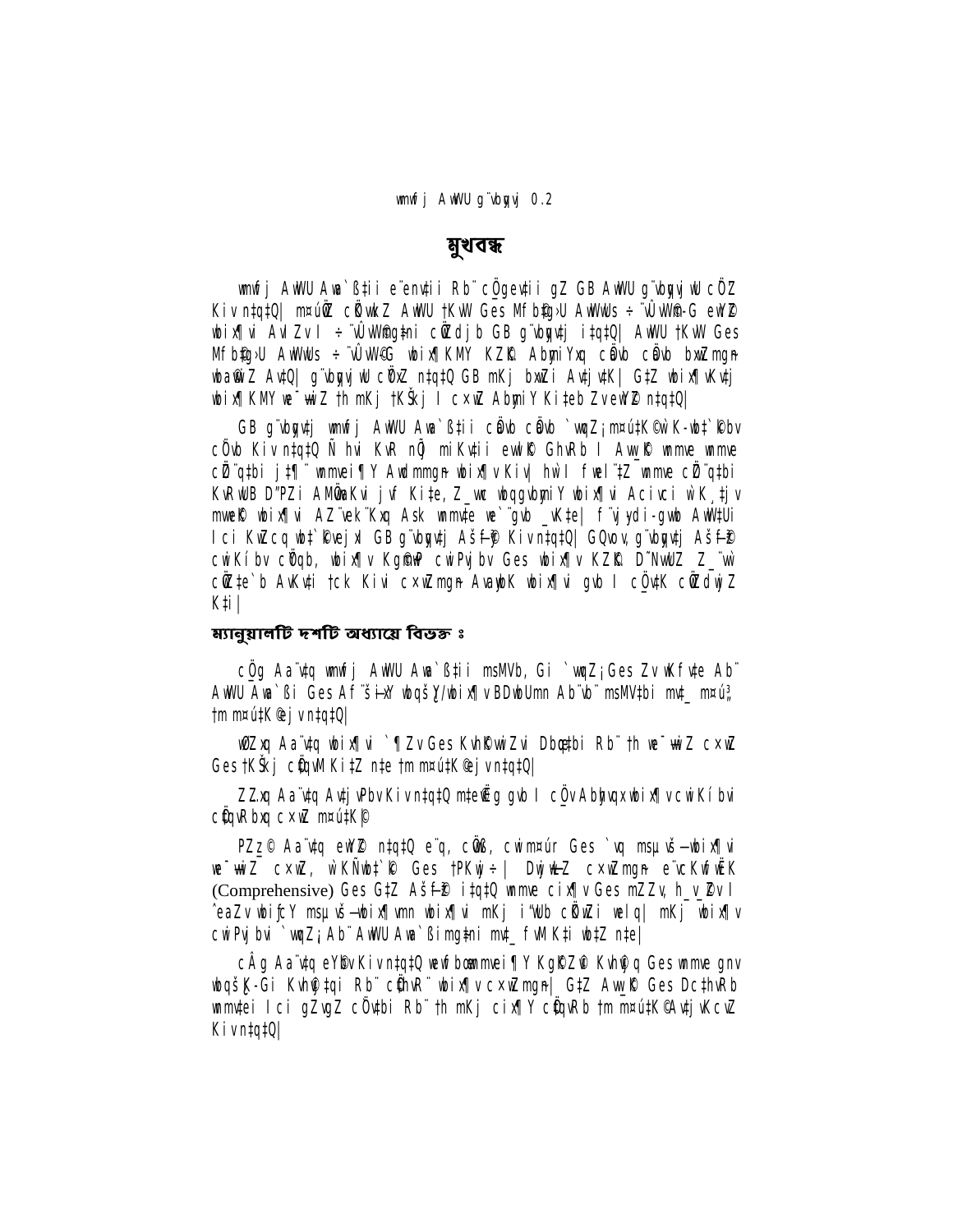lô Aa du i'dib emf2 usev wiki wixiv manš-ut RejxAšff? itatül f y ydi-gub (uf GdGg) ANU msu s-cuit "Q" cuidita Y Ges a utb Rtalu AWUm nKj aitbi wfGdGg AWU GKwiZ Kiv ntqtQ| GB cwit'Qt` wfGdGg ANU curi bu www.cxuz Auti wiz ngub, thtn ZzGw GKw c<sub>a</sub>K q buyti i **ueligi** 

**mßg Aa dig wix in Kungg Zeigaub Ges ch@j Pbv mpudK©Adtj Pbv Kiv** ntatû DÊq qub Ges AWW tKWV I GB q ubeyi Ablayax whix ily neviv b **bið ZKitVi Rb** ZËjeab I ch**@j P**bvmsuvš-ævfbæva c**Ö**gb KivntgtQ

Aóg Aa ta tik**we**n? Ges c**hw mani A\_@ Kuh@î Ges wix¶KMtYi Rb**" cünRbıq cöll malüni cxuz mattik@utjuPbvKivmtqtQ

beg Aa itg eW2 ntat0 wix(|v cittle b citgb Ges Abrily Kuhag| GtZ **bixilvi divdi meyiZ cüzte`b cüab Ges bixilvab cüzô bmun KZR MuZ** e'e<sup>-</sup>vch**êi P**bu c×u mank@di Kcv Kivntatû bixivcûte`th bixiv Kuh@tgi djudj Gesgub cildujZ nte

`ka Aaïda GB aïbudii Ašfê bixlîv dia Ges tPKui÷ GKuÎZ Kiv ntqtQ| GtZ ÷ ŴW@digngn Aš#? itqtQ Ñ hv nt/# illui c@qRtb, nKj bix[|v `j#K AburiY Ki#Z n‡e| GB †PKuj÷ngn nPuHRiY, bix[|v nsµvšcQWwi iZcYAsk

GB g'ibnti i KwZca whifly tKŠki Ges chfly c×wZi cünM `wnZcG's wixily KgRZQ`i wPui-wtePbui Ici wffkxj ntel wnfj AulU Aw`ßtii amcwPuiK, Gic wPui-wtePby h h fute Ges mt/mcY©Dcuta cümM Kivi wlqw wwo Z Kitebl

a busi W châuta mi bW Kiv nte Ges Gi Dbatbi th tKb civak\$K "WE Rubitby nte | unfj ANU Au ` Bti i gmcui Puj K GB mg bWG KitY i Rb" `wyZc® Ges bxiZMZ †K\b cwieZ® RwZ bg Gi£ cwieZ® A\bgb Ges Zv nKj mské-KZ@¶#K AemZ Kivi ¶gZvl ZutK cÖvb Kivnta#Q| gnvumne-ubix¶K I **whost Ki Abtov buto o butj i toši K cweZD mmZ ntel** 

McRuzšy exjut tki marauthi 128 Ges 132 Aby'O Ges ciezy<sup>®</sup> mstkvabram 1974 mibi K¤útUti vi Ges AvMUi-tRbuti i (Gwlkbyi dvskbmkG e. GB a basti i Drml

| <b>XKv</b>  | সৈয়দ ইউসুফ হোসেন                    |
|-------------|--------------------------------------|
| 19 gyP©2000 | gnv <b>ume-bix</b> ]K I bqš <b>K</b> |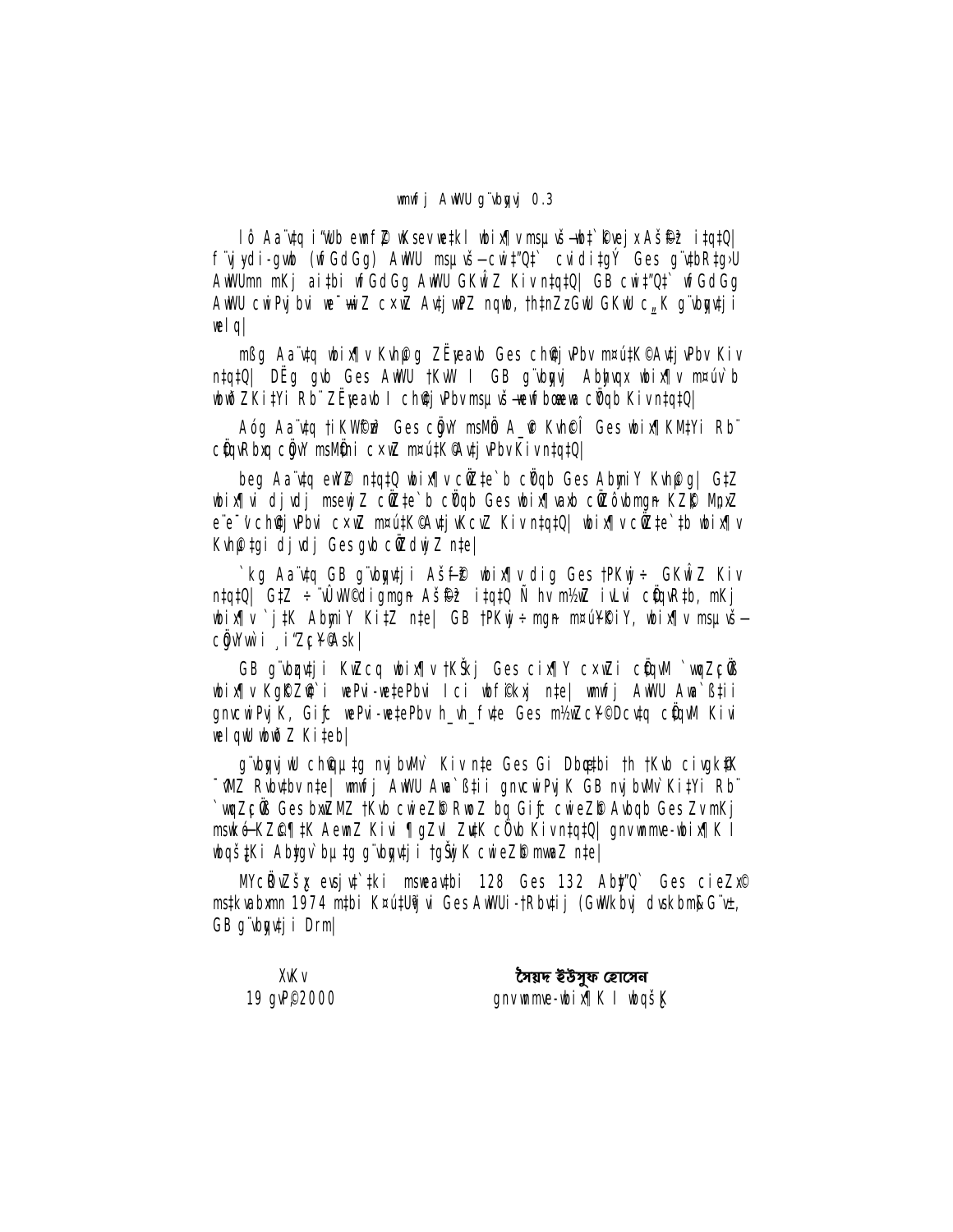unfj AWU g'byyj 0.4

## সূচীপত্র

**CÔV** 

অধ্যায় ১ - সিভিল অডিট অধিদপ্তর

unfj AWU Au ` B‡i i Aul Zv I D‡I k" msWb I tj Kej  $\mathbf{w}$ z<sub>i</sub> kz $\mathbf{e}$ Ab b msMtbi mt\_ maik® AWAUi djudj

অধ্যায় ২ - সাধারণ নিরীক্ষা পন্থাসমূহ

**fygKv** 

**wt÷g-vfik bix[**vcšv

ev e-cšv

bgyupl cix[|IYi +

KwiDUi bix¶vGes bix¶yq KwiDUtii e emi

- cutkó-1 chb Af šin bqšy e e v
	-
- curkó-2 Af šin bix[vc@wk wtePbvm
- curkó-3 cünqvce Ces cünqRvZ DcuE ubqšy cix[v
- অধ্যায় ৩ পরিকল্পনা প্রণয়ন

**fygKv** cuikíbui ciub "imun **†KŠkj MZ (÷ "¢URK) curkí bv** eul R (U KuK y ) cu Ki bv Kgffük (Actikby) cukíbv

- cuikí bvciuqu fygkvl `uqZ;
- curko 1 bix[kthM BDbU nrutKonb
- curukó 2 gʻuluniquyjul I Syki gjʻupb
- cư kó 3/1 bixhi Rb w'gb tj Ketj i eull gj ub
- curkó 3/2 eurl@ (U'KuK'yj) curkíbv
- curkó 3/3 euroR (U Kulk ú) curkí by
- 
- cuinkó 3/4 ubix v Kg@uikíbv
- cuiukó 3/5 mgtqi cữ jb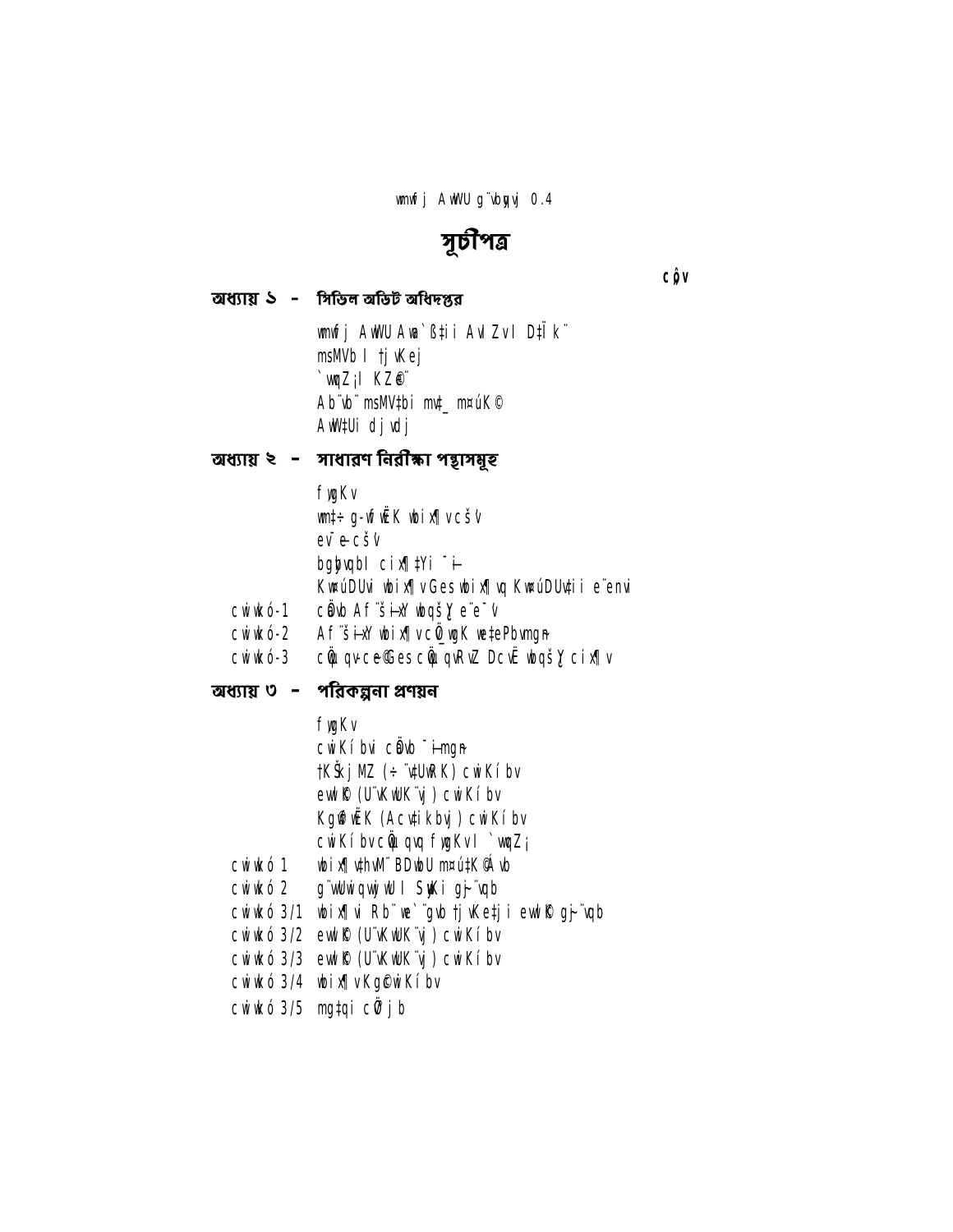unfj AWU g'byyj 0.5

অধ্যায় ৪ - সাধারণ নিরীক্ষা পদ্ধতিসমূহ সাধারণ পদ্ধতি সূচী e'q mauiY cxuZmgn **teZb** teZb wa@Y mmh -gÄyi **tcbkb** cY-mgMiµq/msMi ågY mieiw I twey tgivgZ I msi¶Y cüß : maui Y cxuZmgn et kK mnh t Abyb *<u>buši-cül</u>*  $\mathbf{u}$ : maxi Y c $\mathbf{x}$ uzing n maviy fuel" Zmej **Rgv** et kK FtYi `u curmit : maulY cxuZmgn mi Kui KgPi xW#K cÖË FY I Aulij **FY I BK<sup>B</sup>W** Abið Zume অধ্যায়  $c -$  হিসাব নিরীক্ষার পদ্ধতিসমূহ **fygKv ume Kupg ume gnvbqš#Ki fygKv** wme gnvbqš#Ki Kvhg q bix[v tRjvl \_wvmei¶Y Audtmi fygKv tRjvl wmei¶Y Awlmubix¶v AvÂyj K wmei ¶Y Awltmi fygKv

**Avity K umei TV Audmubix Tv** cibb umei ¶Y Aud‡mi fygKv

c**ôb umei** TY Audmubix Tv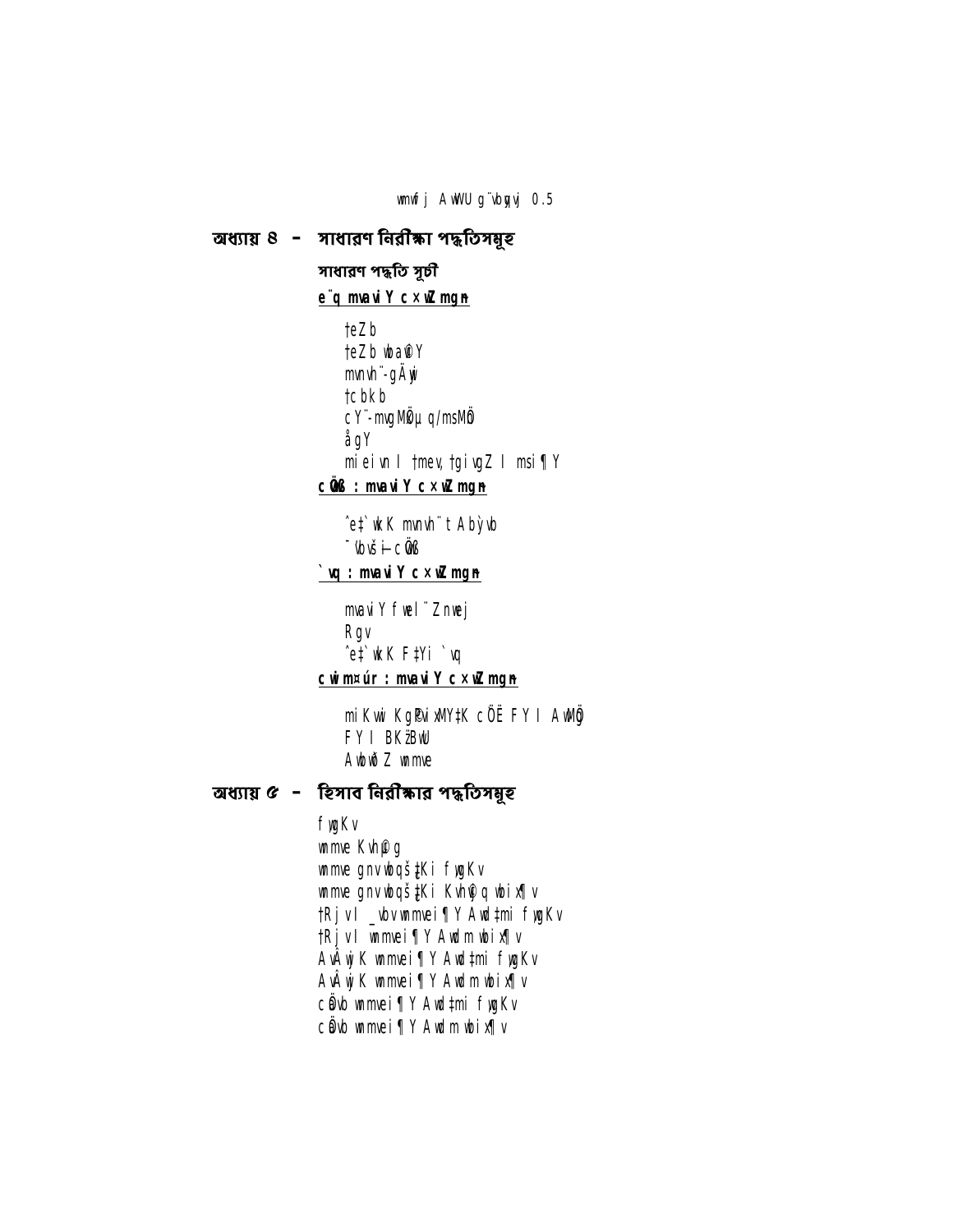#### **unfj AWU g`byyj 0.6**

অধ্যায় ৬ - বিশেষ নিরীক্ষা পদ্ধতিসমূহ

**fygKv** mb`nRbK Awqg, cü u Yvl `yaZ f y ydi-gwb AWU evcuiditg Ý AWU

অধ্যায় ৭ - তহ্বাবধান ৪ পর্যালোচনা

**fygKv bix[|vi cÖ@i ch@q ZË}eab wix vej Kutj ZEpearb I choj Pbv** bix[vmgußi ci ZËpeaub I ch@jvPbv cưi kĐ I gu ungšựi e e ún

অধ্যায় ৮ - রেকর্ডডুঙ্কি ৪ প্রমাণ সংগ্রহ

#### **fygKv** cĝ\Yi `yjfn<sup>2</sup>

অধ্যায় ৯ - নিরীক্ষা প্রতিবেদন প্রণয়ন ৪ অনুসরণ কার্যক্রম

#### **fygKv** g **ubRtg**JU tj Uui **bix vcü qbcî l AwfgZ** bix[vAwfgtZi cäutf cutkó - bix[vcite` thi OKnyn

অধ্যায় ১০ - সূচীপত্র এবং সকল ফরম ৪ চেকলিস্টের কপি

**fygKv** nPcî I dignytni Kw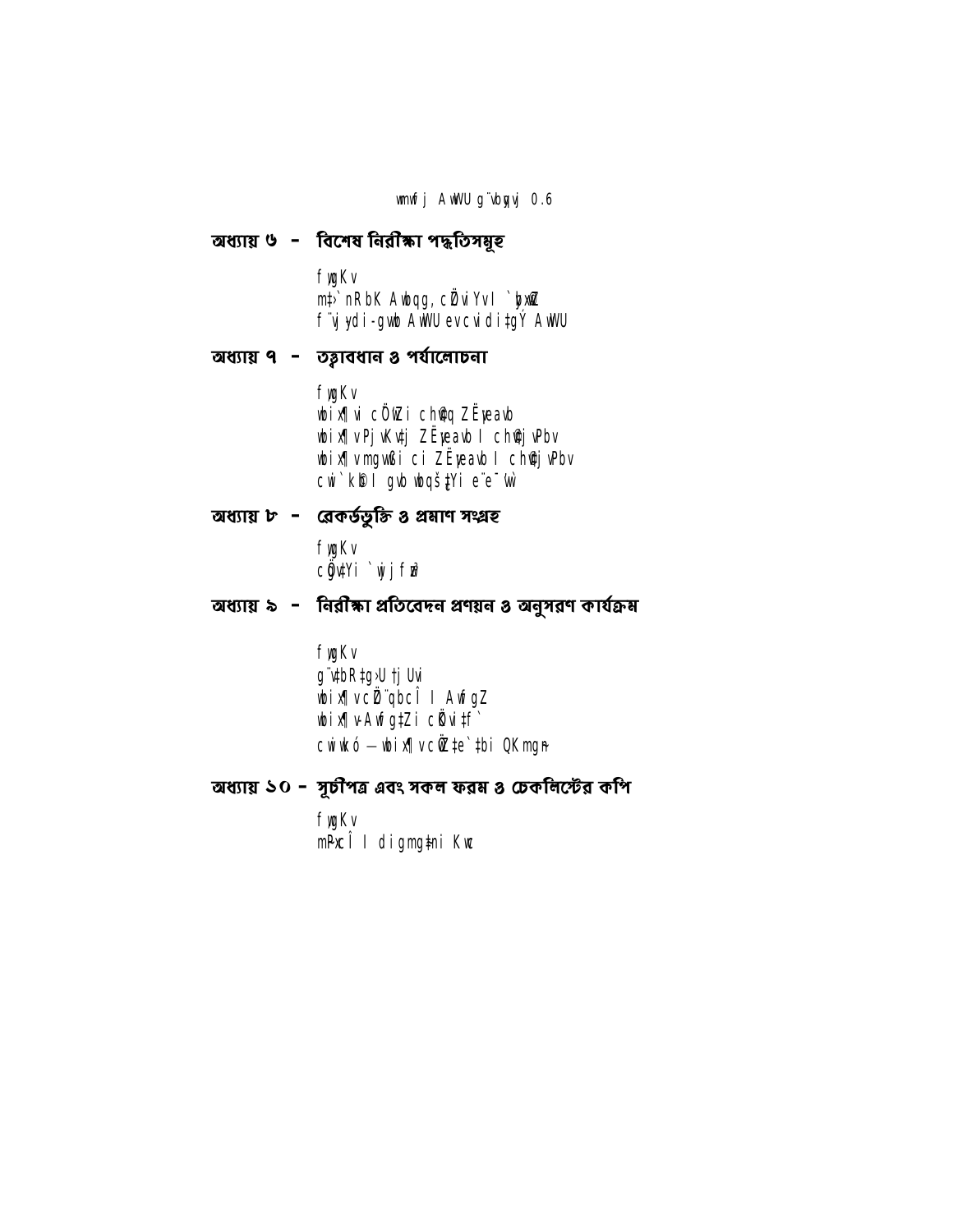unfj AWU g`byyj 0.7

শব্দপঞ্জী

| A e                                                | 1983 ch <sup>e</sup> -mstkunz K¤útUğui GÛ AWUi-tRbutij<br>(Gulkbyj duskbnjk A"v: (1974 ntbi 24 b¤t AvBb)                                                                                                                                                                                                                                                                                                          |
|----------------------------------------------------|-------------------------------------------------------------------------------------------------------------------------------------------------------------------------------------------------------------------------------------------------------------------------------------------------------------------------------------------------------------------------------------------------------------------|
| <b>wi£ AvfgZ</b>                                   | <b>bix[\axb cito\thi AvyR weyZmg#n citZ.l h_v_@e-v</b><br>cidy Z nqb gtg@bix[\i AwfqZ]                                                                                                                                                                                                                                                                                                                            |
| DcthRb ume                                         | tKub A_©ernti DcthkRb (ubwi6KiY) AuBtb ubwi6fute<br>Dujuk Z KuZcq `dui wecixtZ wmef? e tqi wme                                                                                                                                                                                                                                                                                                                    |
| <b>uhidu</b>                                       | Aug Rueltq Dchy? KZ@¶ Guiv cünZueun I Aut kuejx<br>AbyiY; c@ngn h_h_f\te \a@Y, Av \q I wmefi?;<br>wag I h_v_ Pv Abyl Kti e qwesh; cwma BZ wi<br>h_wh_e eni I msi¶Y; miKwi m¤uî wyZe wyZy `¶Zv<br>I djcëZui mt_ e emi Ges umte mik Ae u<br>cêzdjb – GB nKj velquì wõi X Kivi D‡l̃‡k¨ miKvi,<br>maguaex mikui KZ@¶ Ges mikui ciżôubi cis I<br>e tại wme ew, Ab b ` yjclw, futu, cwmeur<br>BZ w cix (Y bix (vi Ašfe) |
| <b>AWAUI AV Zuab</b><br><b>cizôb</b>               | gnv ume-bix¶K I bosk th cizôb ev maMb Awtui<br>Rb" ` upl                                                                                                                                                                                                                                                                                                                                                          |
| AWUi                                               | evsj¢ tki gnv ume-bix¶K I boqštKict¶ evsj¢`k<br>AWU vefythi th nKj KgRZOKgPuxubixflyKyh9nAw b<br>K‡ib                                                                                                                                                                                                                                                                                                             |
| <b>cü gbcî</b>                                     | McRužšy evsjut tki manautbi 128 Aby'Q` Ges<br>K¤útUğ u GÛ AWUi-‡Rbutij (GWkbyj duskbnjk A e,<br>1974-Gi 4_@Aby'Qt` i wawbgtZ gnv wme-whix[ K I<br><b>wašk th cit abcit cow Kitz cutibl</b>                                                                                                                                                                                                                        |
| <b>tKWV</b>                                        | <b>AWU †KW</b>                                                                                                                                                                                                                                                                                                                                                                                                    |
| <b>wagubyri Y wi<i>f</i>cY</b><br><b>UMA-ävuan</b> | Aug Ruen I cheman Abrity i win cix i Dilitk<br>cuiPuj Z wix[ v                                                                                                                                                                                                                                                                                                                                                    |
| gnv <b>u</b> me-bix¶K I<br><b>wask</b>             | evsj¢`#ki gnvwme-wix¶K I wqšK                                                                                                                                                                                                                                                                                                                                                                                     |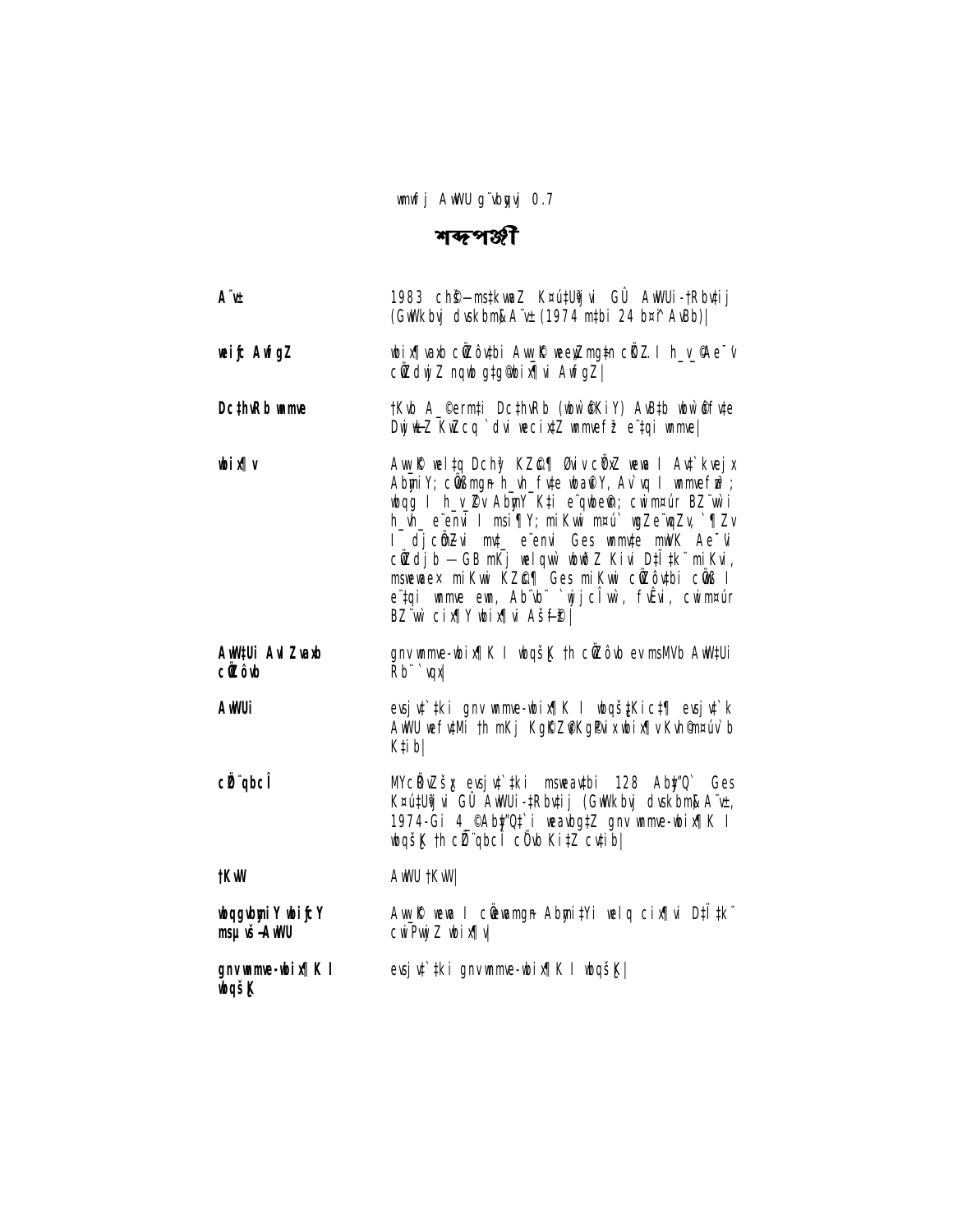- **waśy-S#C** e e-tcbv KZŘ cuiPujZ Af šin bqšy AbffinM niqui Kuity mý Sykl
- Ny, ûguk cündin A\_©Av`uq, cü've ve~u∔, "Rbcükz,  $\mathbf{r}$ cü u Yvuksev ZQi 'tc i qua tq e w MZ meau Rb" mi Kwi ¶qZy`dZi KsevKZ&j Ace emi
- `**biZ**gjK K\R **`bi212 chêm2 ng Gi£ fK\b K\tR AskNBY**
- **Aw<sub>k</sub>** wme tKub Aug Rernti miKutii nKj col I e tai mue R **umel**

will cf Ces curve that Ab b masses with the AwR Ae<sup>-</sup>V mské Au-e q ume Suv cäukZ ubin pab cizoubi Aug R Kung man Ruff Galeg 2

- Augit weiYuù I wme msuvš-tikvi@îwì B'OckZ. **cäulv wKwZ Ges/A\_evcwint4ur ZQi'c|**
- miKui dnikuó ejtz McRwšxewj t`k miku#k e\$u|
- gʻ**illi quj il** wme msus—weiYwii mwek to (juctu tKub www (Materiality) weltgi AvicuilK itzi Aufew? | tnB welquiB e MZ  $\mathbf{I}^T$  i'z; juf Kite hw Zui eRD usev un veYDv AWU AvfgZ cüctKi unxuš#K hy?nt/Zfvte cürveZ Kti| wme weiYw`i AšM2 †Kw c<sub>a</sub>K du tc@ctUI g d**ünquj di YNE I cuig YNE Dfqu KB it qtü tatazı**<br>Güli madi YMYOZK msAv cü biv m¤ê bq| tKub Zvch@¥©wlq e<sup>-</sup>MZfvte iZc¥©bul n‡Z cvti| D'uiY <sup>-1</sup>fc, Austhi cuicšk tKub dv e<sup>-</sup>MZfute **i'Zc¥®vn‡qi Zvch@¥%‡Z cvtil**
- bix[\axb cicotbi ume weiYw`i (A\_ev weiYxi **AvfgZ** cünRb bv Ktj Ab ume) Ici bix KM#K th **AvfgZ Aek B cÖb KitZ nq|**
- h\_v\_@vubif:Y msuvš-Ah\_v\_@e\*q RwZ itqtQ etj citefvZ nq Ggb wlqw cix i Rb th bix Iv **ulkid**
- mikui cilôb mikutii b-bct¶ cÂuk fwl tkqui Aut0 Gi£ tKub tkvaint ev dysk e\$u, Zv thMgex (incorporated) ev **Jeli Z tmK evby tmK I**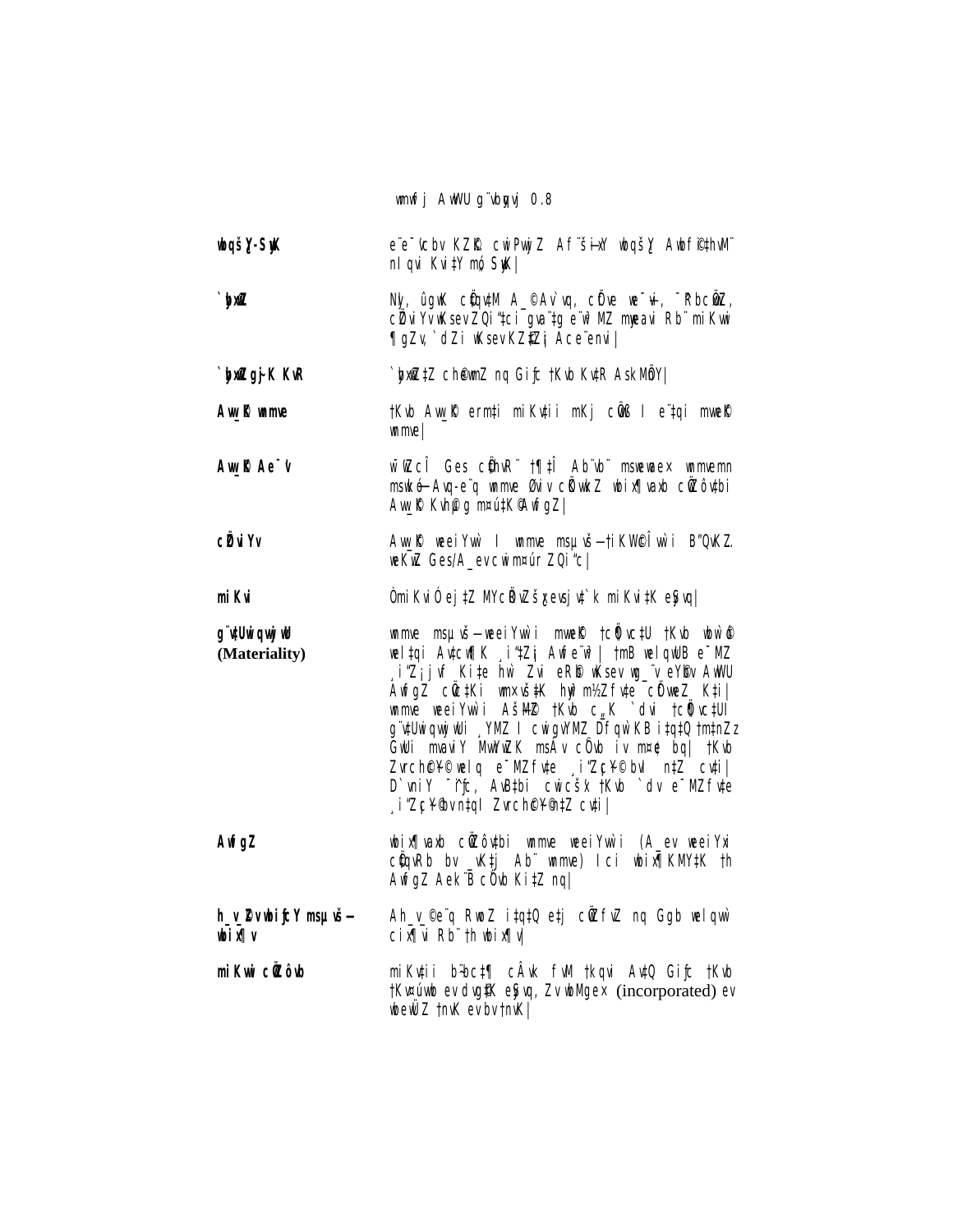- **bix[\ab citothi AvyRe e'e witZ T4U ve gb A\_ev** ftji SK Aug R wei Yui Aug R Ae G c RZ I h\_h\_ Ae V cidui Z Kite bvGic StK
- **umtei wei Yxmn** bati Z ditg eut R Aug R wei Ymgn Wsev bir fluob th nKj cizôvbi weiYxcÖZ KitZ ng bv Zyt i wmtei  $e\overline{B}$
- th KZ@¶, K‡c@ikb Wsevcicôtbi Kth@jxA\_evc@b maewex mikui KZ@¶ Kuh@jx AuBb, Aa'ut'k, Aut'k uKsev AuBtb ejerthuM `vij Øviv Abtavi Z I

#### **ZËjeab i** ¶Yvte¶Y

(Stewardship)

f ýydi-gubű Dbatbi Rb" gnv ume-bix l k hašk **úv/Rum** KZŘ m bkyj b I mih M Duý ZKitY i Dtítk curpuj Z **VRgm** 

- tkb citôb cesatiz j¶ AR\$bi D‡I# maî f y ydi-gub (ufGdGg) AWIUi K\R e enti wze wzy `¶zv I djcôzv ARD KtitQ w bv Zvaj "vatbi Rb" e "thô I c'uj xex cho i Pbvl
- UnKvt GB g'ubytj e'eüZ th mKj kã uKsev Aufe'ü? A e uKsev Zui Aaxtb RuinKZ Ab'' tKub At k iksev watZI t Lv hte tm tju A\_@nské A e, At k uksev watZ thif Avrive Kivntoto Z' EB\_Wte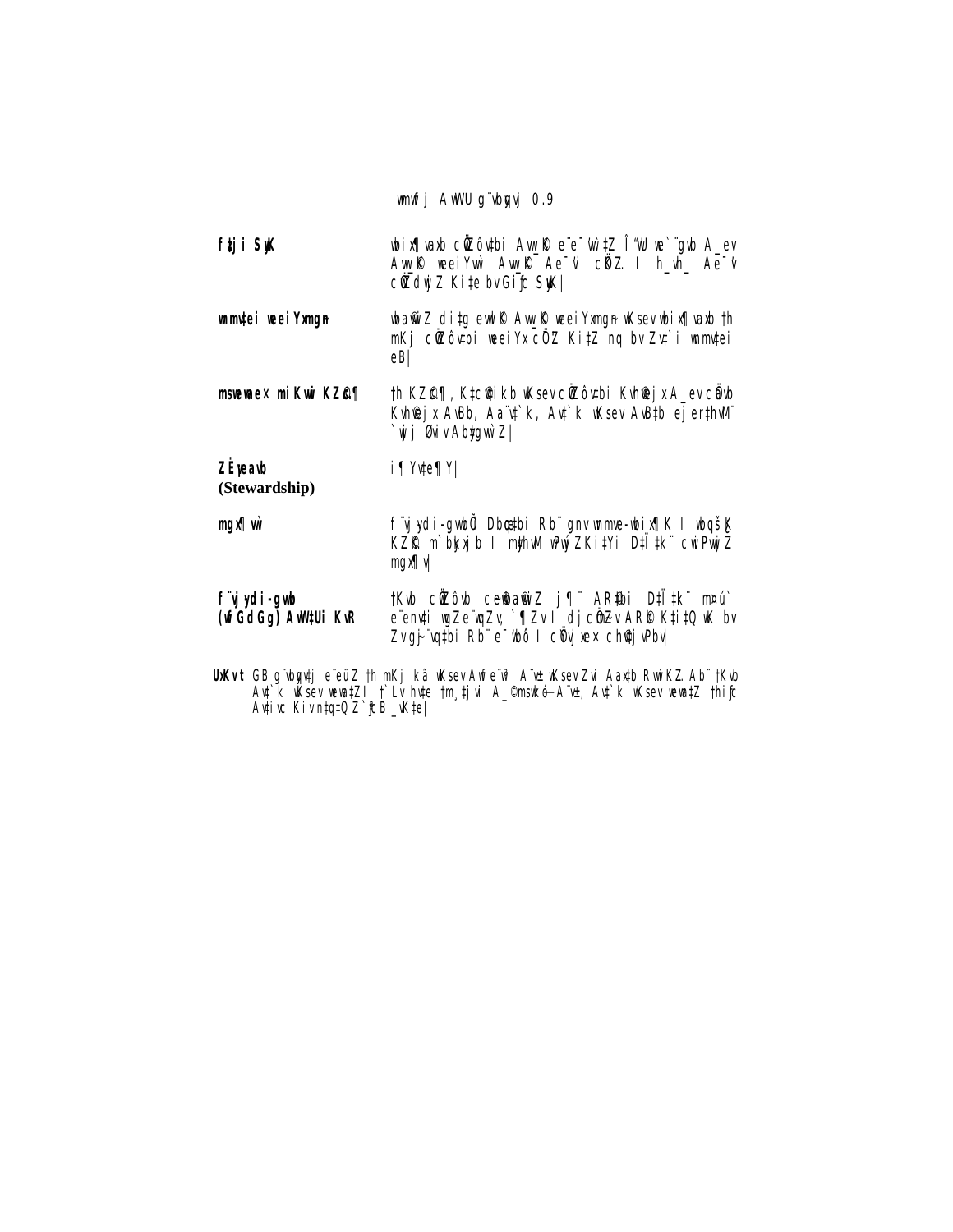## অধ্যায় ১ - সিভিল অডিট অধিদপ্তর

সুচিপত্র

| wig                                  | CÔV     |
|--------------------------------------|---------|
| <b>unfj AWU Am`߇ii AvIZv I D‡Ik¨</b> | $2 - 3$ |
| <b>msWb I tj</b> ikej                | $3 - 4$ |
| ` <b>w</b> iz;i kz@`                 | 5.      |
| Ab b msMtbi mt_m¤úK©                 | $6 - 7$ |
| AWAUi djulj                          |         |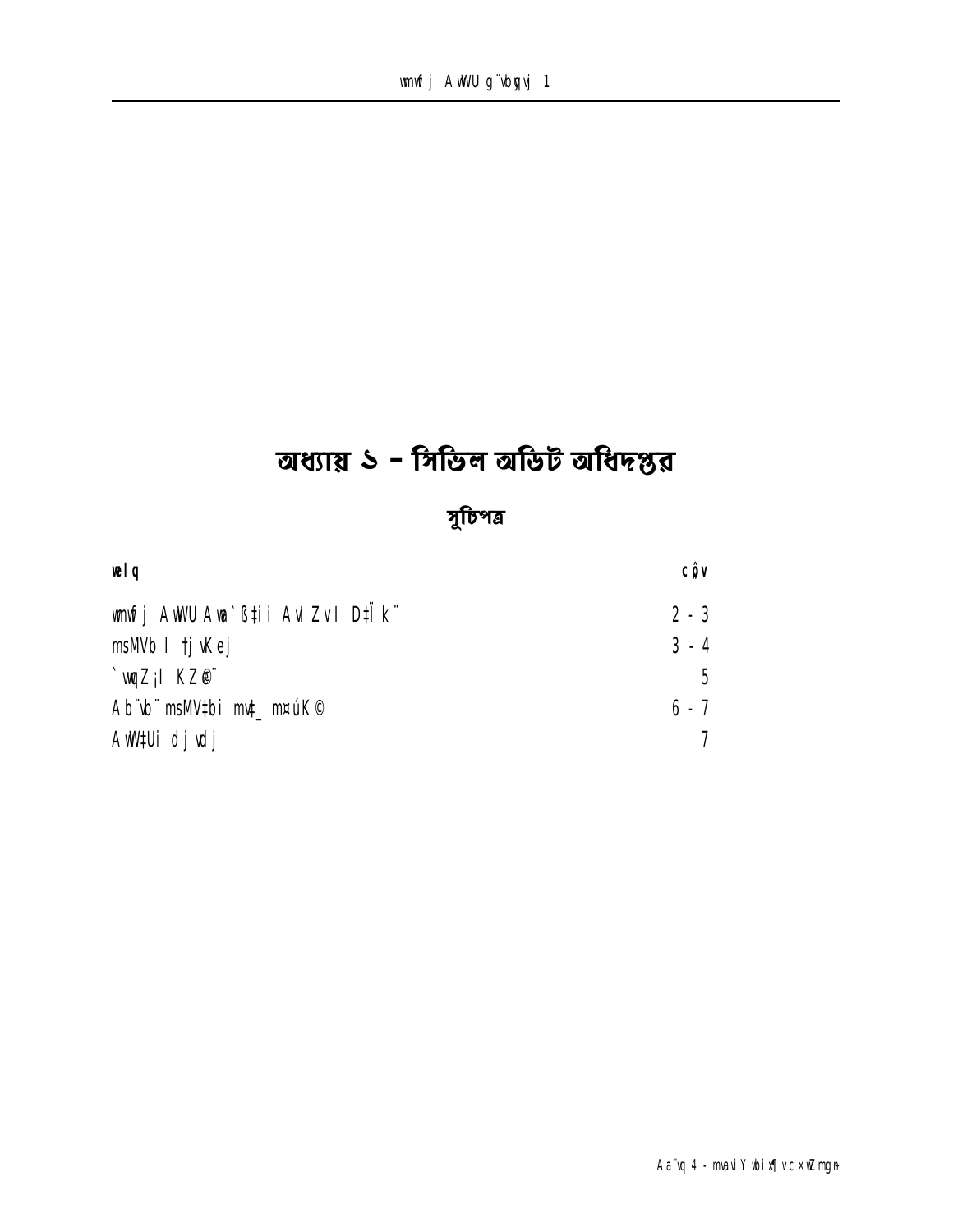## অধ্যায় ১ - সিভিল অডিট অধিদপ্তর

সিভিল অডিট অধিদপ্তৱের আগুতা ও উদ্দেশ্য

- mikui ume e'e<sup>-</sup>v wfWlqKitVi cuitcültZ Ges qnv ume-bix[|K | bqštKi bix[|v  $\mathbf{1}$ Kyh@atK kw?kwixKivi Dtitk" 1985 ntb wnfi AWU Aw`Bi citoZ nal any wmewix K I was Ki was Yezh th 9 (ba) w AWU Am Bi itat 0, Gw Zu Ab Zal
- 2. GB Aun B‡i i Kutri Aul Zu cüzi¶u †ij I‡q, moK I Rbc\_, WuK, †Uuj‡hWuthWI I WcZ© vefWe ZX, mikuti i e q I cük maustibi b cix[vi mt\_ mauk?]
- 3. GB Ava`ßti i câub `wuZ:ni t
	- (1) miktii maké-DcthRb ume bix[ceR ci qb Kiv
	- (2) miktii Auyl wme bix cel ci ab Kiv
	- (3) **bize<sup>3</sup> umei** TY Kung qmatn bix Tycur Py by Kivt
		- ume anvuos iki Kulti a
		- city wmei TIY Kaleza Kyha a
		- AvÂyj K wmei TY KgRZO Kvhog q
		- TRjvmmei TY KgRZG Kungq
		- · \_wwmei¶Y KgRZ@ Kuh@q
	- (4) **bix wefull KgRZ@I KgPix** i teZb batYm, teZb, tcbkb, Abtwk e q Ges Ab b tibt b bixlyKiv
	- (5) gnv wme-bix (K I bgš) KZŘ bt &Z I Abtguì Z th tKb aitbi vetkl bix (v cuiPuj by Kiy
	- (6) gnv mme-bix (K I byštki gva to bix (vi djudj meyj Z cikte b Ruky mant **tck Kiv Ges**
	- (7) ceeZxîngwitki Ici Muz Kuhâg AbyiY Kiv
- 4. Avyi bixju vfitz vantej th ci qb t` l gynte Zytz GB wðgZyc0 b Kitz nte th t
	- (1) uniter Avku Gesuelge<sup>-</sup>; maguex I tururi cünebik Aburiy Kti;
	- (2) umtei A14mWK Gesh\_uh\_ Ae<sup>-</sup>vcÖkD Kti;
	- (3) mikui Znuej mant i Aufcü Abhugxe eüZ ntatū Ges
	- (4) KZ2; A\Bb Ges Ab b citab Ablugucius MBY I A\_&witkva KivntqtQ
- DcuiD<sup>3</sup> `uqZ;m¤ú) thi Rb¨ th ubix[|vKuh@g cüqRb, Zviayunfj AWU Am`ßti i `uqZ; 5. bg | Ab b AWU Aw Stii mt GB wyZ; fWKti wtZ ntel GtTitl htZ tKw Ann YEv by the Ges the chiver by ng, Zythosz Kivi e e the mathematical Aby at we wiz fute Avtj v<sup>b</sup>v Kivntat<sup>o</sup>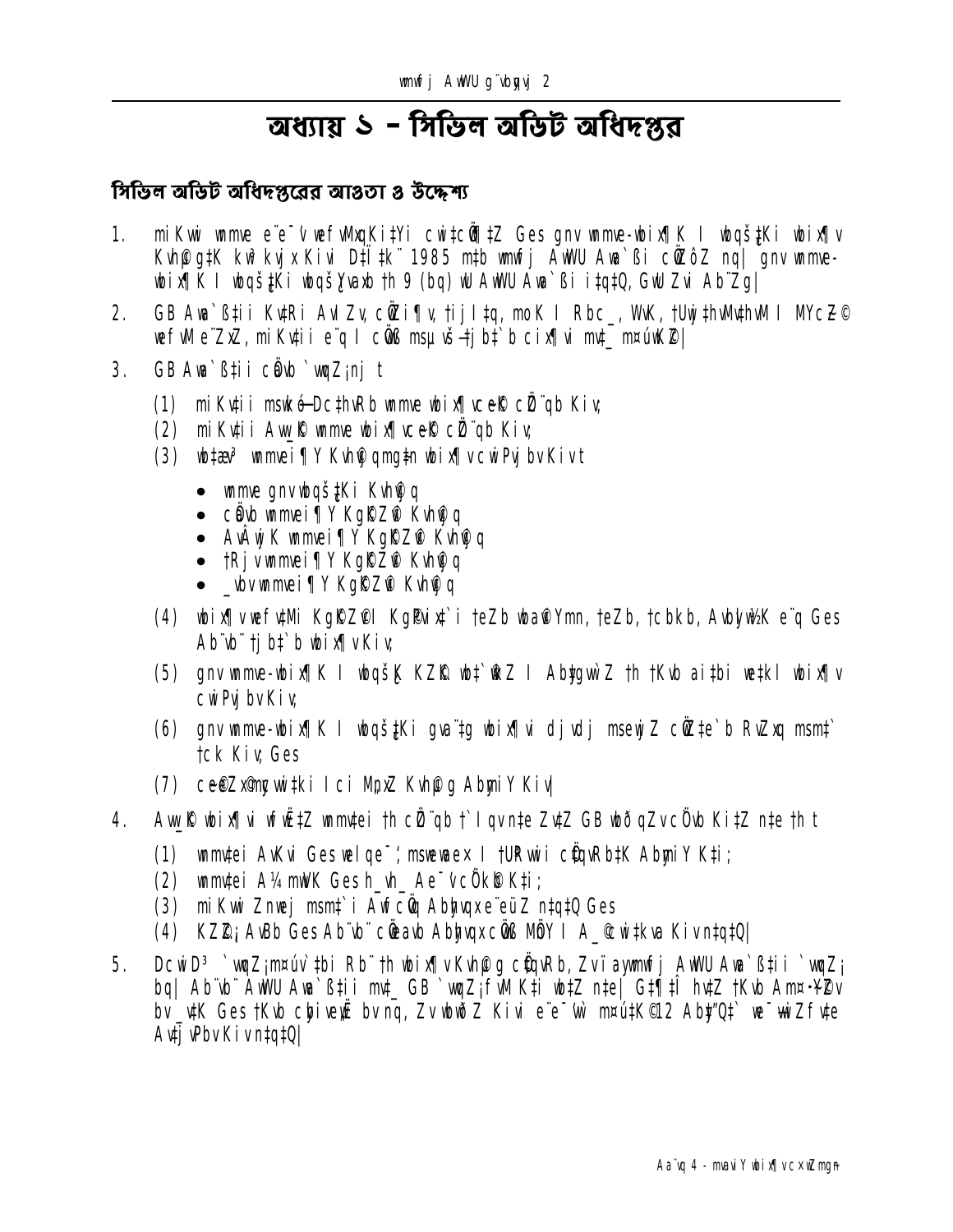- 6. unfj AWAU qk D‡Ik nj miK¢ii eulk umtei Ici cite b tck Ges ci qb cödbi welta anv wme-wix li wasktk muazv Kivi GB KutRi tKo teo vnt'Q wme anv **ubgšiki Kuhti q, th Lutb quark Ges euri R unne weyzman GKxfZ Kivng**
- 7. city warei 11Y Kgi 22 Avauj K warei 11Y Kgi 22 ti ku warei 11Y Kgi 22 Ges by wmei TY KgRZ & Kung to cur Puj Z ubix Tv nt'O, cur Kur Z Dcyto ch B, cünt/K I **Ibfethull cov mayoni cab Dcw, htz Zv munk fite mikui wmtei (DcthiRb I Aw R** wme) I ci gZvgZ cÖytbi vfw wtmte KvR Kti |
- 8. eut Rume-cë atbi cërb Dilk Qroul rind KIVIK Ni bia Andis ÷ Unim Ges And tKuWeW2 ubixTui e ckZi Dilk wtePbu iultZ ntel GtZ mZZu h v 2v waavbuiY, ea Zv Ges cviditaý msuvš-velový Ašf $\widehat{\phi}$ i vbixik Mytk Aek B vame any vbašk, cůvb wmei TY KgRZQ AvÂy K wmei TY KgRZOGes\_wvwmei TY KgRZQi Kuhg q wbix Tu mgq GB e ck Dtik ejxtk wtePbu titL mkj Zvch@Y@eltq cünRbu Kuhaq MöY KitZ ntel wmei TIY Awimma wixiki Awi Zw Ašff<sup>e</sup> Ktet
	- (1) GKWJ 1KW 1Rbiti i wilb wa ii ii n Ges turwi i'im BZ witZ cOE wmei TIY msuvš-bi Rejx Abri Ym ctr K umei TV Aulini Aw R e e toby msuvš-Kuh@tqi GKw mweR qj"uph;
	- (2) ume gnybošiki uku `ukj KZ gunk ume vee Zmajni uhf\$Zy Ges matacthull Ev ever write cinely:
	- (3) **bf** Ges mjbWi e tjiv's budz Kivi Rb ume msus-tiK#MP m/zmab ch@j\Pby thgb e xK wme nt/#waxqK K\h@g, fwl" Znwj nt/#waxqK K\h@g; **Ges**
	- (4) wewn-wearb cyib Kiv ng wilby Ges Aubgg, Ah\_y\_2y A%aZv wisev fiyiydi-qub wanthi Kby Zvt Lui Rb eQuBqj Kfyte tj bt b ch@j Pby

#### অধিদপ্তৱের সংগঠন

unfj AWU Au ` B‡i i bnZ-batiY, cu Kibv cüqb, muel cu Pg b Ges e e c cbu ` uqZ;  $\mathbf{9}$ gnow PutKi Ici b + GKRb cw PutK Ges PuRb Dccw PutK 2uK `wz; cu b msu iswelta mnaZvKtibl Aw`ßti AbtawiZ wZb kZwaK ct`i wcixtZ eZ@tb 250W ct` fivK what are a controlled a state of the state of the state of the state of the state of the state of the state of the state of the state of the state of the state of the state of the state of the state of the state of the sta Af Sin Cikily NDY Ktitüb | GB Kuhi tai malliubK KulutavubtP † Lutbynü t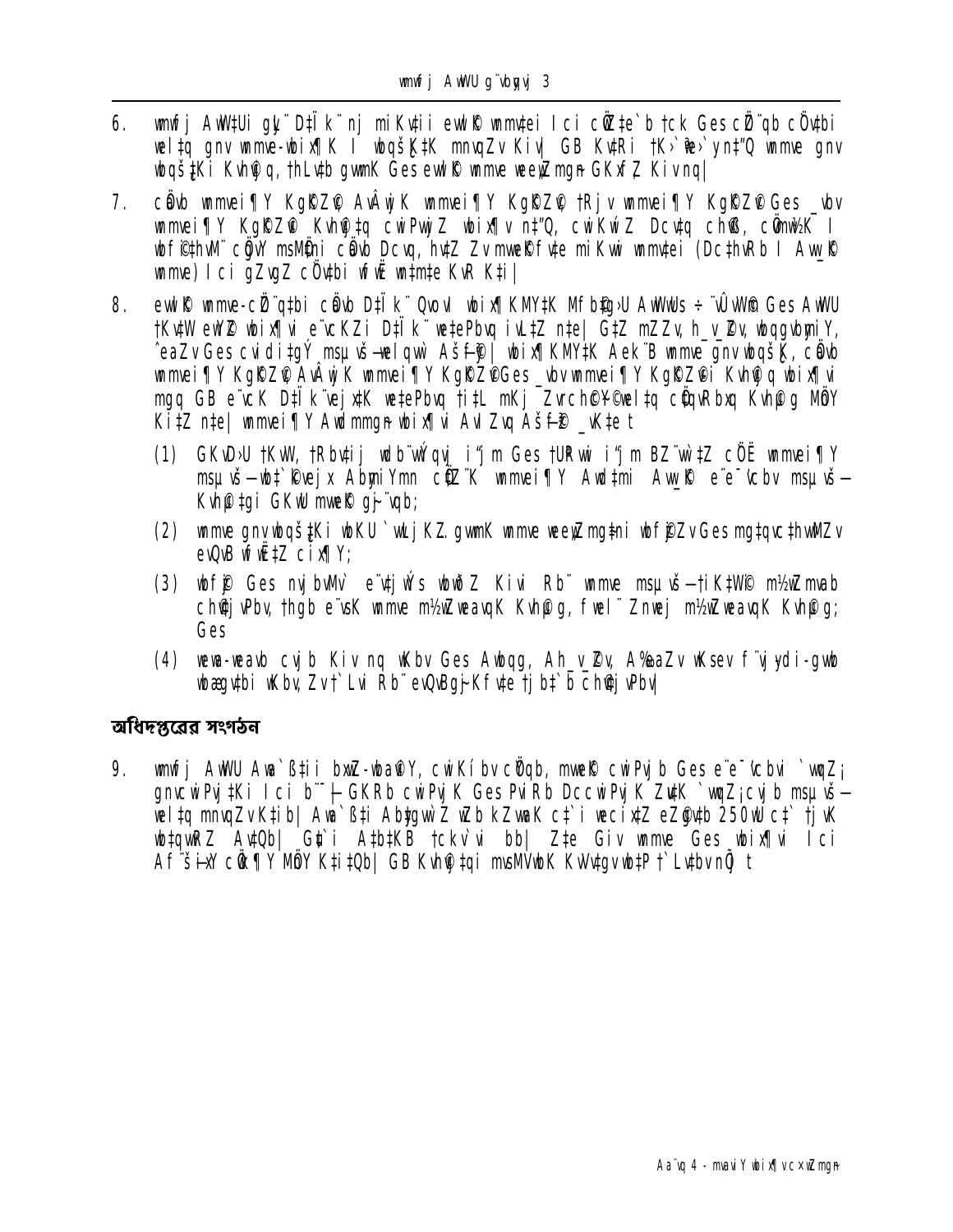

## সিডিল অডিট অধিদপ্তৱের সাংগঠনিক কাঠামো

 $\star$ cümbK KuilY KgRZ@KgPui#`i Ae"(b cuieuZ2 ntZ cuti |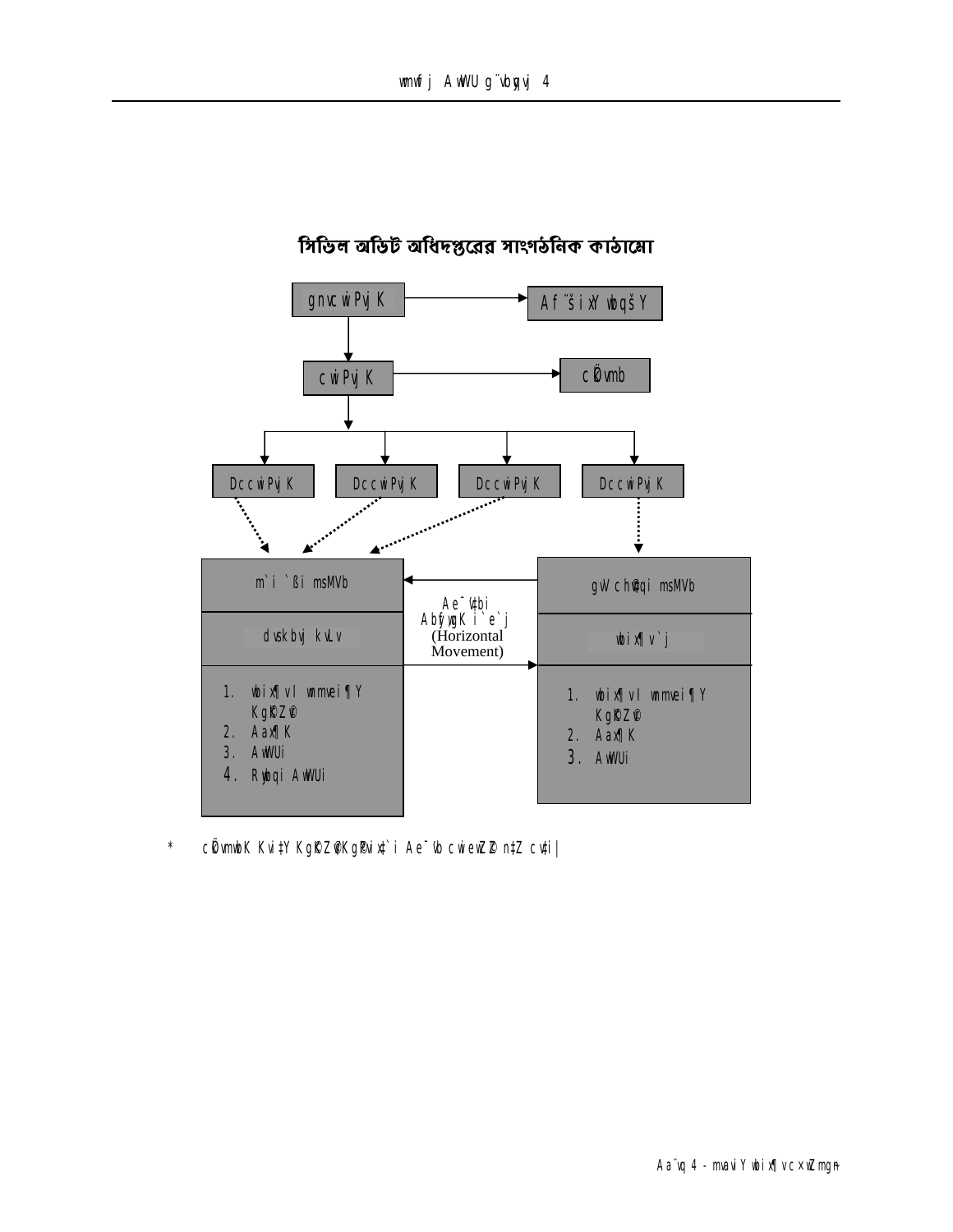নিরীক্ষায় নিয়োজিত কর্ষকর্তা ৪ কর্ষচারীদের প্রধান দায়িত্ব ৪ কর্তব্য

## 10. btPi miWtZ KgRZMIVi côb `wqZ;I KZ@ †` Lutbvnĝ t

| • kulvcënb minte kului KuR<br>• Kyh <b>Rifyte</b><br>• g‡¨÷vd<br><b>ulkid</b><br>$\bullet$<br><b>Kgini cüqb</b><br><b>Audmi untrie</b><br>KvhRifyte madddei Y<br>Ges ` ¶Zui<br>nKj witq<br>i/[kid_‡m<br><b>Ges</b><br>• $\int$ j $\frac{1}{2}$ bZvw $\frac{1}{2}$ nte c $\frac{1}{2}$ K m $\frac{1}{2}$ mi<br><b>gnicuri Pyj K‡K</b><br><b>Abigwi Z</b><br>` <b>vqZ;cyj#bi</b><br>KuhZ Eyeaub I ubt RhvcOub <br>Rb <sup>"</sup> curkiby<br><b>muqZvcÖvb</b><br><b>cuikíby</b><br><b>cÜqb, thin Rhy</b><br><b>Ablyqx</b><br>$\bullet$ ` $\ddagger$ ji m`m̃‡ i g‡a¨`wqZ;<br>cÖvb, ZËjeavb<br>$Kg$ $\mathbf{\hat{m}}$ $\mathbf{e}$ $\mathbf{v}$ $\mathbf{-}$<br>exub Ges Zut i Kyh <sup>®</sup><br>Ges ¶gZv<br><b>eugb</b><br>ch <b>êj P</b> bv<br><b>wið ZKi Y </b><br><b>Acti</b><br>• bix¶vPjKvtj DI wcZ gš—<br>• bix¶vKtR<br>e wi gj up Ges Zu KZ钇;<br><b>ubtquire Z</b><br><b>RuiKiY</b><br><b>KgRZAKgPv</b><br>-i≴ i<br>• cwkibvAbhyaxwix<br><b>Kuri</b><br>$\text{c}$ uiPyj $\text{b}$<br>ZË <sub>jea</sub> b I<br>• bix[\axb cizôtbi mt_<br><b>chej Pbv</b><br>Avtj Pbvi ci Lmovbixlv<br>v <b>ixid</b> •<br>$c\mathbf{Z}$ te`b Povški $V$<br><b>Kungg</b><br>• mgqgZ LmovciZte`b m`i<br>AbyiY <br>`߇i `wLjKiY <br>• nKj`yj I cĝWnn nKj<br><b>wix Vby cY#2GB wiqW</b><br><b>JuðZKiY</b> | gnc <b>ure</b> K | cui Pyj K | DccwPy K | <b>bix[v] ume if[Y KgRZO</b> |
|---------------------------------------------------------------------------------------------------------------------------------------------------------------------------------------------------------------------------------------------------------------------------------------------------------------------------------------------------------------------------------------------------------------------------------------------------------------------------------------------------------------------------------------------------------------------------------------------------------------------------------------------------------------------------------------------------------------------------------------------------------------------------------------------------------------------------------------------------------------------------------------------------------------------------------------------------------------------------------------------------------------------------------------------------------------------------------------------------------------------------------------------------------------------------------------------------------------------------------------------------------------------------------------------|------------------|-----------|----------|------------------------------|
|                                                                                                                                                                                                                                                                                                                                                                                                                                                                                                                                                                                                                                                                                                                                                                                                                                                                                                                                                                                                                                                                                                                                                                                                                                                                                             |                  |           |          |                              |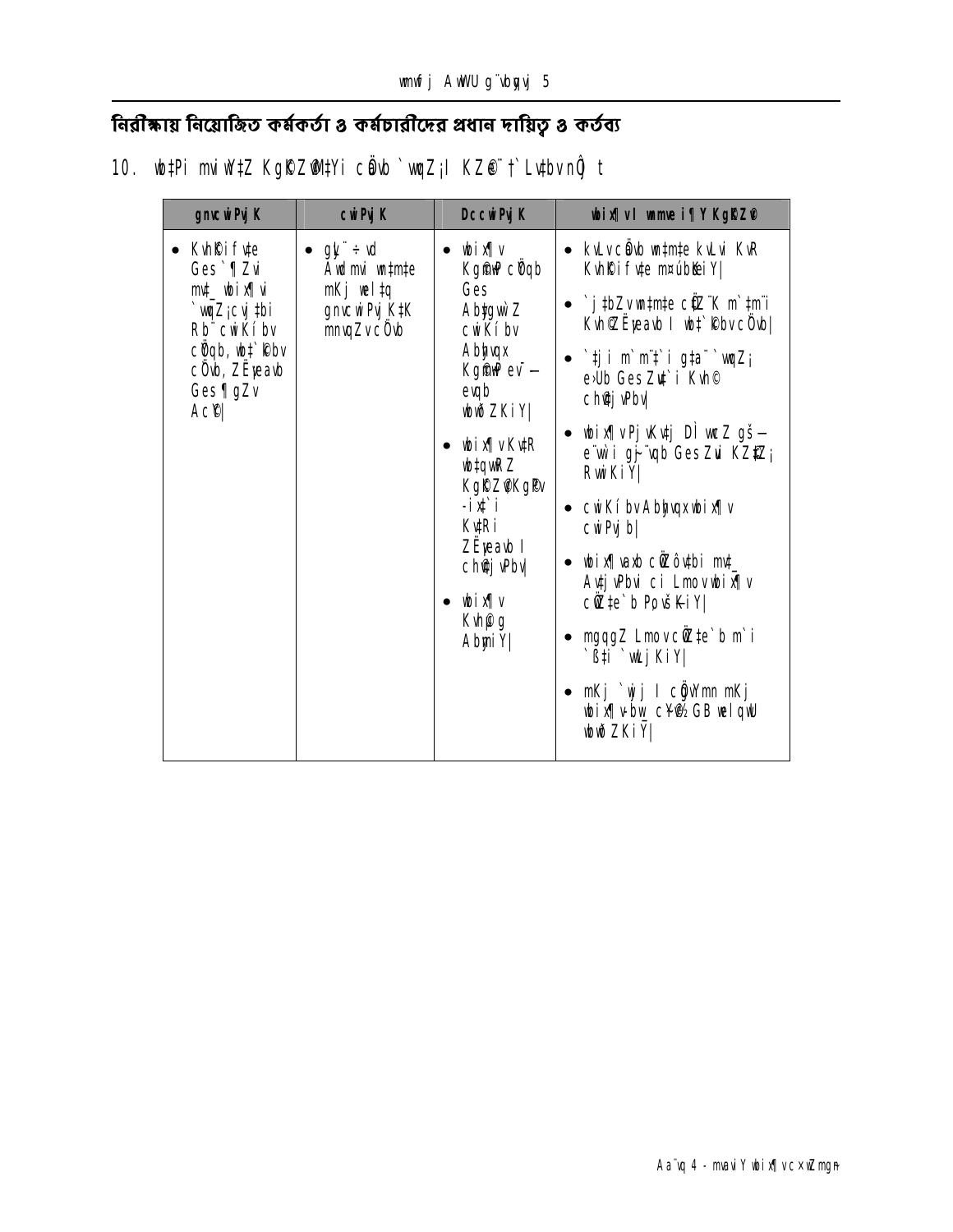অন্যান্যদেৱ সাথে সম্পৰ্ক

অন্যান্য অধিদপ্তরের সাথে সম্পর্ক

- 11. DcthRb Ges Aug Rumtei witg GB Au Bigt" wix RK Ges Dfg umtei Dci cite b tctki Rb `wy GtZ Ab b AWU Aw Ci KZR bix(1)Z GK ev GKwaK Astki Aw R Z Ašf<sup>o</sup>\_K‡Z cvii
- 12. bix iv Kuhâtg Annec Y Ev u sev chive jî cu mi bud Z Kivi Rb the e ur cûn Rb Zv **ubgigt:** 
	- (1) qnv wme-bix[|K I bqšk Ges qmc iPg K KZR `xkgquì †KŠkj MZ (strategic) **cuikí bycüab:**
	- (2) myū́o `uqZ;wfkbm eut R ume wix[|ui we wiZ cuiKibvcUqb;
	- (3) qt" wixilk winte cukibu cheq Ab"b" AulU Aw' Bingini mt\_ thMthMifly
	- (4) ume bix[|ui djudj myšty; Ges
	- (5) cittle b tctki mynish Autor Rb
- 13. Ab b ANU Am Bingn unfj ANU Am B‡ii gncur Pj#Ki uku Zvch@Y©NUbejx mputK@nivmi citte b tck Kite| D \niY -tfc, Zuivth mKj citte b uKsev g \tbRtg>U tj Usi Rui Ktitû Ñ tm tj vunfj AWU Au ` Bti i uku tck Kitz nte | gncui Puj K, unfj AWU Aw`ßi GnKj Z\_'wi c duZ I Zvch @etePbvKiteb|
- 14. GB e e<sup>-</sup>v temi Kui cizôu, <sup>-</sup>ung cizôu BZ witk gäyi, Abyu uksev fZik Avkuti th mikui Zmej côub Kivng Zur i 17 fî wiki fute i Zc¥® Gme GK‡Î, mwigj Z umutei GKW i'Zen Dcv b wmte wte PZ ntq \_\tK|
- 15. Aóg Aby'Ot` Dujuk Z ubix [v Kuh©cui Puj buq ubix [KM Ggb mate` Aubag uksev ubæ #i i f y ydi-gub nrutKIZ cürk KitZ cutib th y Ab b Am Bi tju `untZi gta cto GB Z\_", tjvmské AWU Aw` BitK cieZxetePbvGes Kvh@g MOtYi Rb" citte`b AvKuti Rubut**Z** n‡e

হিসাব মহা নিয়ন্ত্রক এবং হিসাবরক্ষণ অফিসসম্বৃহের সাধে সম্পর্ক

- 16. ngggZ Ges mWK fyte miKytii wme cügb Ges tnRb" cügiZ wht Rgyjv Ablygxwmei TIY Kuhpiq cui Puj by unne qnvubqšk Ges Zui Aaxb<sup>-</sup> KqlRZ@KqPui MIYi `uqZj
- 17. unfj AWU Aua` ߇i i fygKvn‡'Q, cÖgZ, muelê ubix¶vAvfg‡Zi Ask untrte Ges w`ZxqZ, ume gnvugšiki Kup Zu Aab<sup>-</sup>'Aulmutni cu ditay nectk®ite`b tctki Dilik e e tchu AugRh Gestiht b and fue chej Phyl cin IvKiv

অভ্যুররীণ নিরীক্ষার সাথে সম্পর্ক

18. Af šin bir i Kupta Ici Av v choi mau v cxu wan Aa ta ev Bv Kivntatu cwiKibvcUqtbi ~Zti Ges qw chQq KvR Kivi mgq wnfj Aww Awa`ßtii qmcwiPyjtKi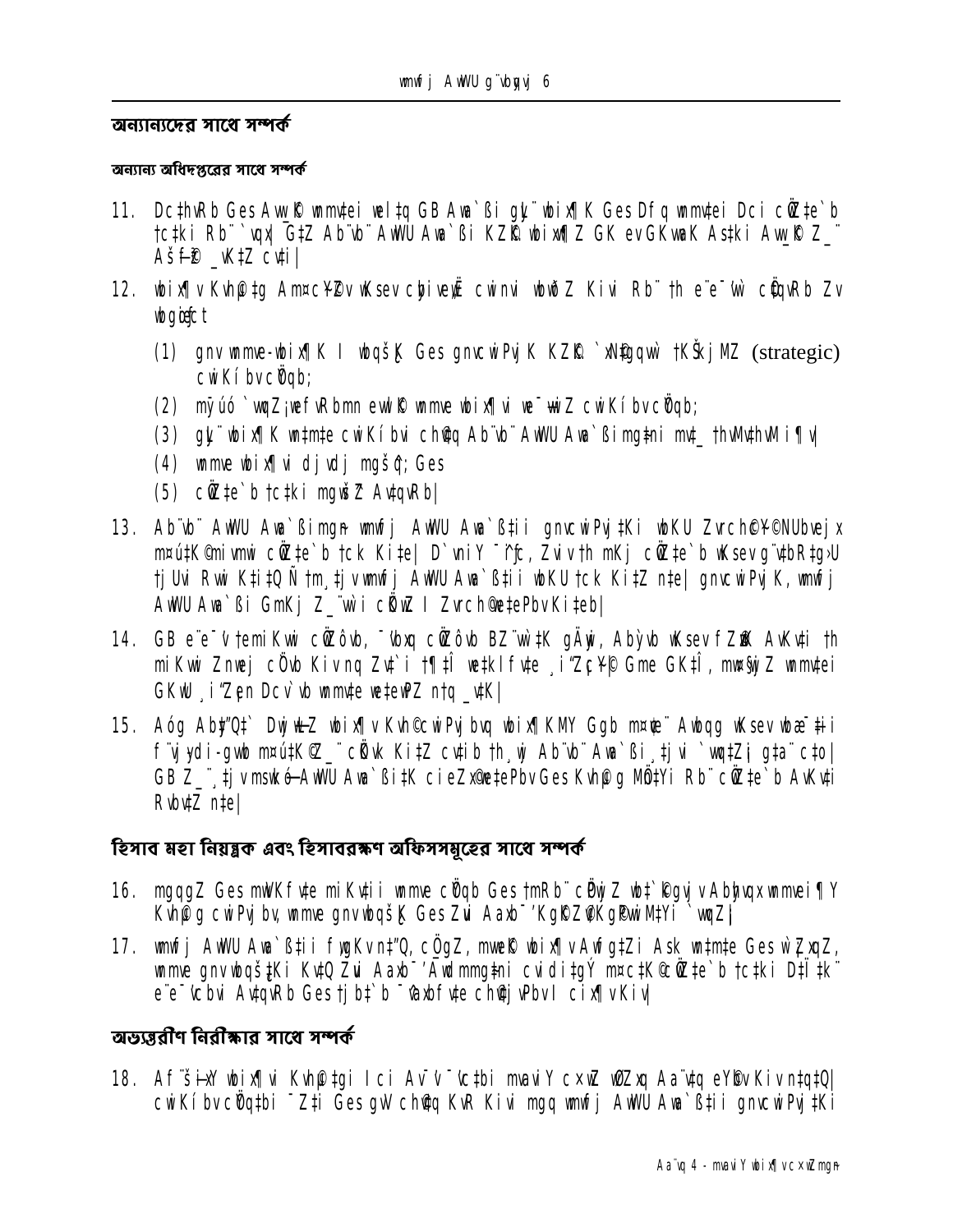Gaithi Af sin bin wete by Kivi curk nte met i fift cury bill Ky Ges cë u Kumei Tivi `uutz; utqukz ns 'mutai Rb' w `qub e e 'wi I ci Af sin ubix v Kuhpig#K ZLbB ubodqZui Drm untmte wetePbv Kiv thtz cuti hw maturiz KuR ch®, c**ünitik Ges ih f@thM** etj ubið Z nil gymre ng

অন্যান্য নির্বীক্ষকদের সাথে সম্পর্ক

19. †Kub ms<sup>-</sup>v hw †Kub AuBb etj euntubix¶K `j KZŘ ubix¶Z ng, Zvatj unnfj AuHU Am Biji ancwriik. D<sup>3</sup> wixik th KvR Kijiub Ges th cittle b tck Kijiub Zv wtePbu Auteb| cuiKíbu chou Gaithi emtubix[u Ici uf@thWIZu quivwtePbu Aby nte | tmB mt\_ whffthwizv eux i Rb", wiki tKw cünRtbi cüzi i'z; cÜb Kiv **ntel** 

<u> तितीक्रात कलाकल</u>

- 20. mikui ume, cüz Ges h\_vh\_ Ae<sup>-</sup>v cüzdyj Z K‡i uKbv G vel‡q gZygZ cÖvb GB Am Bii uuZi D<sup>3</sup> qZvqZ cÜybi mauY buZgyjvMfb@yU AWMs ÷ UWM, AWU tKW Ges GB g'**bytj i beg Aa'tg eW2 KivntgtQ**
- 21. GB Am`ßi mmei¶Y Andmmgn wix¶v Ges †Kw wiki wix¶v †hgb, AbyrÜw, f `yjydigub BZ wì ubix [| ui djudj meeyj Z citte bl tck Kti \_uk| GB citte brath ubix [| Z cizô thi Ree Ges nywkm wir [u Zvchevoljulj AšZf? \_ Kte|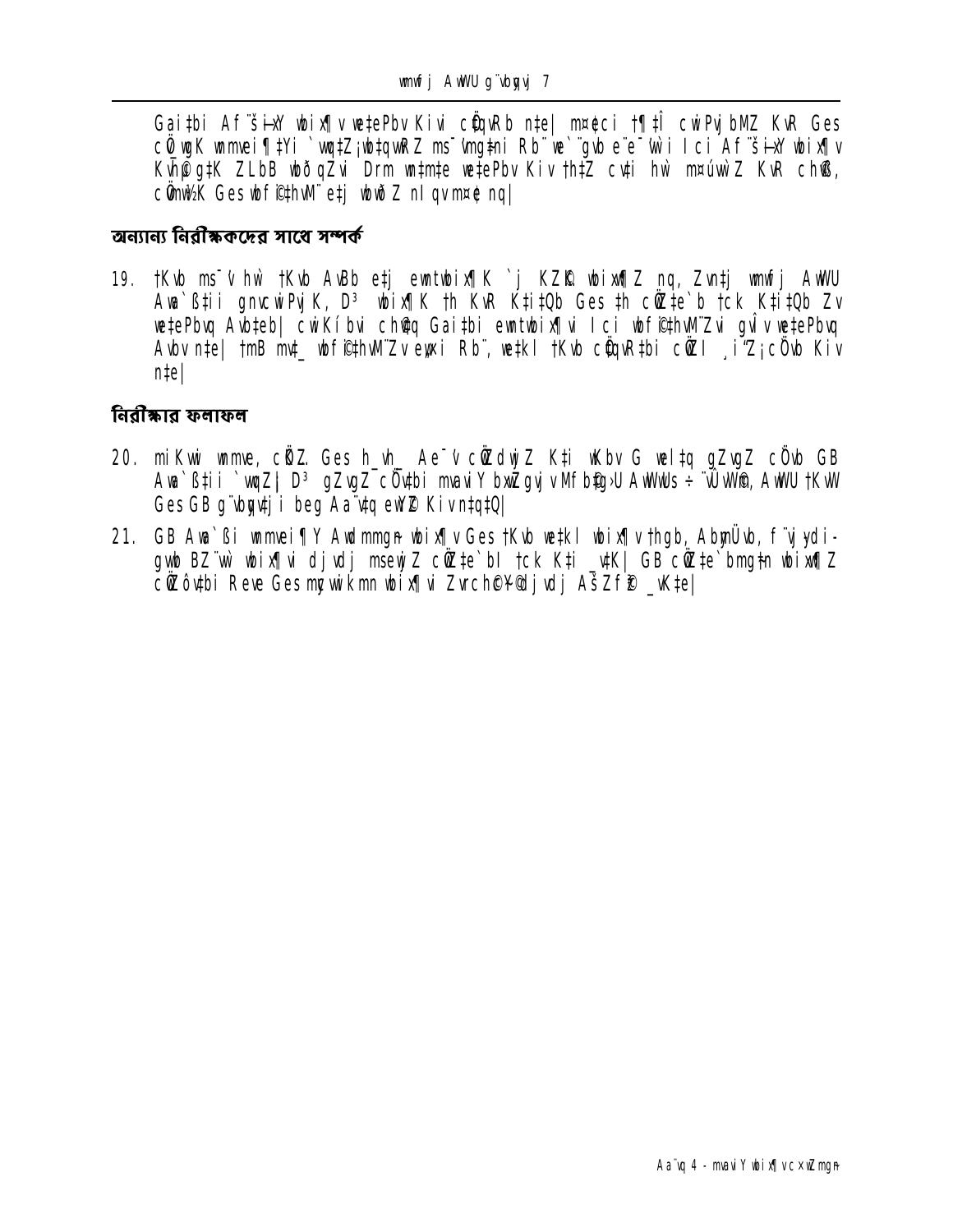## অধ্যায় ২ - সাধারণ নিরীক্ষা পন্থাসমূহ সুচিপত্ৰ

| œlg                                               | <b>CÔV</b> |
|---------------------------------------------------|------------|
| <b>fygKv</b>                                      | 9          |
| <b>ut÷g-vfük bix¶vcšv</b>                         | $9 - 12$   |
| ev e cšv                                          | $12 - 13$  |
| bg wab $\blacksquare$ cix $\P$ illi $\ddots$      | $13 - 14$  |
| KwuDU bix v Ges bix y KwuDU ti e emi              | $14 - 15$  |
| c <b>âb Af siw basy</b> e e v<br>cuirkó-1         | 16         |
| Af šin bix[ u c@wk wtePbvrgn<br>cuirkó-2          | 17         |
| cuque ce Ces cupure De Le basy cix lv<br>cuirkó-3 | $18 - 19$  |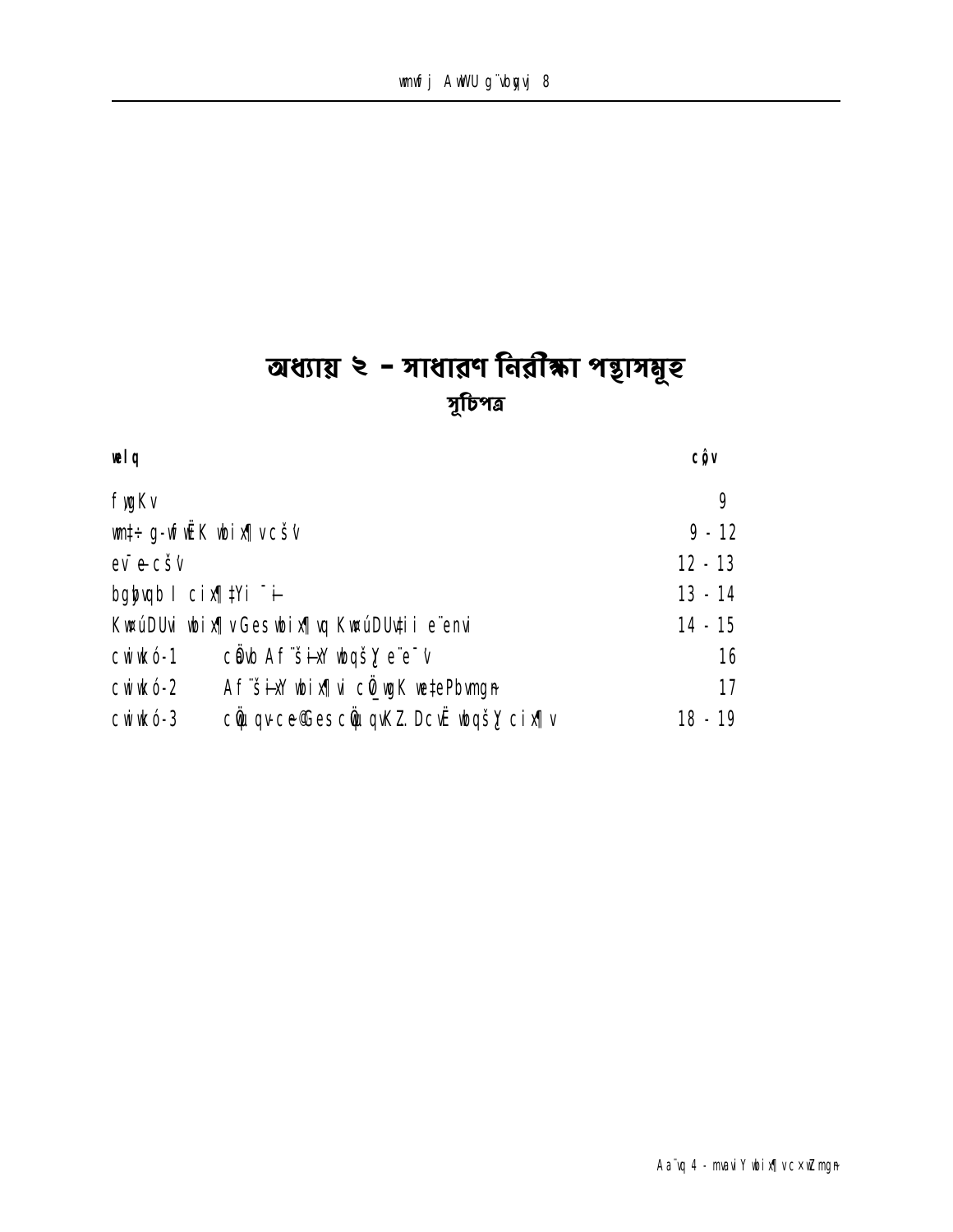## অধ্যায় ২ - সাধারণ নিরীক্ষা পন্থাসমূহ

#### ভূমিকা

- GB Aa'itq unfj AWU Au Stii bix[KW#K AughK cšv I ÷ ÚWPAbhux bix[v  $\mathbf{1}$ cuiPy bu Rb wufbatKškj nrutK©nsqR wK-ut R cOb Kiv ntqtQ| GB cxuZ I **TKŠKI tjvmani Y wK-bt Rbvgil Gi chnMckW bix hi cuwki Ici bfPKitel**
- AWU 1KWW bix HKW KZIŁ Abyri Yxq bix Hv Kungtgi mavi Y brizgyj v eW2 ntqt 0  $2.$ bix[|u cliz cšv bf? Kite, th aithi bix[|v curPuj Z nte Zu Ici; thgb, AvfgZ Ges ubqgubyniy, m2Zy cuiditgy BZ w ubifcy msuns-ubix[|v| metci mkj tylti mgušZ cšv MOV Kiv hy?hy? nte| thgb, µq msuš-tjbt b cix[| Kutj wix[| Kw wtas wlqw w<sub>te</sub>PbvKitebt
	- (1) µq *W* gÄyiKZ Ges AbygwiZ?
	- $(2)$  Py ib (invoice)  $\mathbf{K}$  . Will gib, cuig V, g j BZ wi i ubuit cinf 2 ntat0?
	- (3) GUvuk mWK fute tkYmeb"-Gesh\_vh\_fute K'uk eBtq tj Lvntqt0?
	- (4) Aubag usev Ah\_v\_2vi 1Kub Burz Auto us?
	- (5) ubanyutbi f yiydi-gub uKsev AuZui<sup>3</sup> e q BZ wii tKub BuYZ AutO uK?
	- (6) umei TY Aulmuk nKj wK-ut RbvAbyiY Ktit0?
- 3. bix [v ` tj i câb wtnte, bix [v I wme i [V Kg RZ PAax [K cit w bix [v Kg R PtZ Abyibu cšv w i Kiteb cünRb tevta, mské DccuiPyjtKi mt\_civgk®Kiteb Zte, AunKusk ubinflycuiPuj bui Rb" th ubinflycšui cünRb, Zvntet
	- **(1) wit+g, cxw2, ubqšy e e<sup>-</sup>G ch@j Pbv (wit+gvf EK c s0 Ges**
	- (2) w wiz cixily (menti wilf cs0-Gi wkY)
- thtnZzeZ@b ch@q Af sin bqsY e e v eg Ges Af sin bin v Ksev bqsY BDbU 4. Kuhki funkv cu b Kitû bu tnin ZzAull cüyi xex Douta cui Puiz w wiZ cixilv t\_tK cünRbu cğW maWb KitZ nte| ZvntË#, cüz K wix[|u Af šiw wqšy e e u I ci Küy KVR ni gv mg/Pb | wnfj Awrtui 1911 Gw câ b Z wme gnv bgšk-Gi Kvh@tg I "Chapture citie" b to the winte cite K unnei TV Audm KZR Aby & unt÷q, c x il bgšý e'e<sup>-</sup>ti mt\_ nrúké n‡Z ntel
- mikui cuitkva I cüßi cüb t¶î tjv hutZ ubix¶vi AviZufi? nq, Zv ubuð Z Kivi Rb"  $5.$ what's we will civilly cxwing a week Kiv ntel civility it with the D'P Succy of the last with the D'Pgij i tj bi bnunl

সিস্টেম-ডিভিক নিৰ্বীক্ষা

6. wrt÷g-uf EK wix | uK w - wiz evev e-wix | ui tPtq AwKZi ` | I KuhRi c x w wutnte wetePbv Kiv ng | thtnZzGW cxw | what's e e "G wf PthWIZG" I ci i'Z; Attive Kti, tntnZz GW wixjKW#K AšwaZ `výZvnun#K www. Ki#Z Ges wixju AwlZuab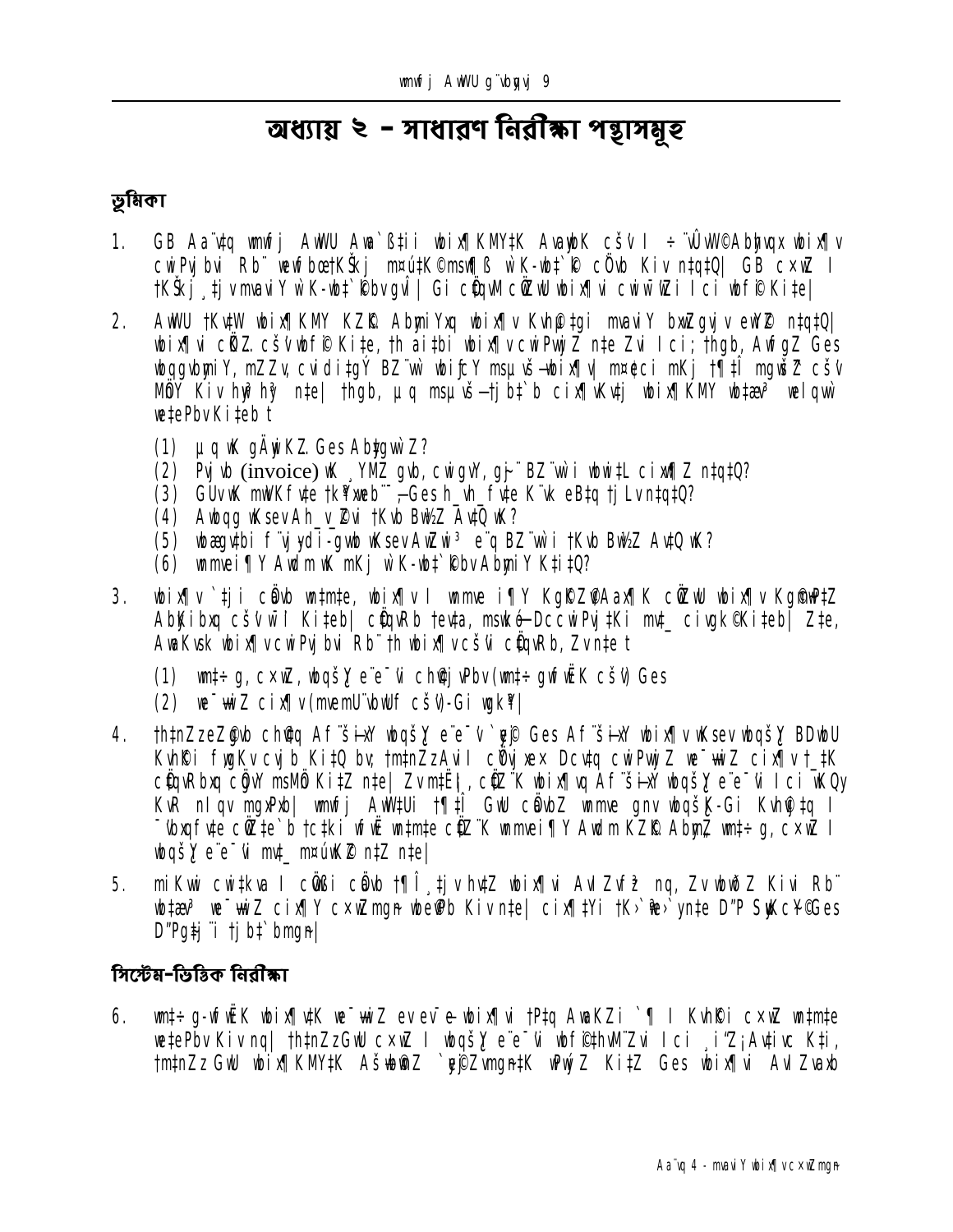cizôib tjikk cizkuigjik e e vilinty i civak®itz mmh Kti | Gill @bivatai tPta ibeuiy DËG**Q** GB bx**Z** AbuiY Ktil

- 7. c¥%ant÷q-wfi K wix¶y Gi câ b -i tjvn û t
	- (1) cầu cầu unt÷g tj vuhý ZKiY;
	- $(2)$  **urt** $\div$ q tjvtikWPPKiY;
	- (3)  $wt+g \, l \, \text{logs}$   $g \, \text{e} \, \text{e} \, \text{e} \, \text{t}$   $\text{logis} \, l \, \text{logis}$
	- (4) bix[|ui djudj qji'unb;
	- (5) **bgšy** e'e<sup>-</sup>ingn ch**ếj P**bvGes`efZvngn PuýZKiY; Ges
	- (6) Dhathi civak @ Obl
- 8. Af šin bix v BDbum Af šin bašve e "G" Avc Zt " v PZ u Kutve c c Kuf i K ut÷g  $\ddot{\mathbf{N}}$  whis  $\mathbf{N}$  we channot in the set of  $\mathbf{q}$ -mk  $\mathbf{\hat{q}}$  and  $\mathbf{c}$  ost-effective) ning in the by the sum  $\ddot{\mathbf{r}}$ c¥%art÷q-vfiëK cšv Aej¤b Kiv m¤e by nl gy ch\$-GB q doutj i tPKyj ÷-Gi vfiëtZ b+bZq cwqutY wt÷q-wf#K wix¶wi cQuRbxqZvitqtQ| GB muqZ wt÷q-wf#K wix¶wi ch bilk nie `ej bašy e e tk A\_ev wK-bi kby Abriy by Kivi cuw ZtK Dwz Kiv Ges mstkvabgjiK e e "ci mpunk Kiv| wrt÷g-vfi KK ubix w fisi thi w wiz cix[|vi Rb" cüqRbxq bgbui AvKu nuncul qui nmebvtbB|
- 9. b+bZq wt÷q-vf#K whix¶vi KvR nte t
	- (1) wme nsuvš-nKj câ be e v Próz I cinflz n I gui vel gw buð Z Kiv
	- (2) i Zcł<sup>o</sup>bąsy e e myn ch**ej P**bv I cirlly Kiy (4\_9 5g Aa q cOE tPKy ÷ Gi **witz):**
	- (3) bixilai Dillkëvejxi lici abixilai dijudtiji cëve qëëup Kivl thab. Aavik eje v bićy nauš-bixiu h v Žvbićy nauš-bixivBZ w:
	- (4) D'NullZ Z\_"wi mautK©citze`b cityb I tck Ges ubgšy e e v uksev c×uzmatni Dbathi †PóvKiv

সিস্টেম ৪ কন্টোল চিহ্নিতকরণ

- 10. gunK vfiëtZ unnei¶Y Audmt\_#K unne gnvubgš#Ki Kvh@tq th unne msuvš-Z\_"tc0Y Kivng Zvi maštaB cirb wme e e v MWZ ewift wme c0tZi Rb wme gnv bgšK-Gi Kuht to mnokiy I mt/ Lueauthi th Kuhao cui Puji Z no, Zv GB cou qui Povs—i-i Gul metPtg i'ZcY®e-vGesciz K bix[\g G wltg AwKZi gtbuthMubex KitZ ntel
- **11. tek K‡qKW i Zc¥®bqšX e e vita‡Q, th tjvc@euiB wix[\u mqq ch@jw2 ntZ nte** Ges maké wmei TV KgŘZ® Ges wme gnv wgštKi wkU GB e e u spýzv nrutK® c**ikte** b tck Kitz ntel curukó 1 - G GB ubqšy e e<sup>-</sup>v ch@j Pbui GKW tPKyj÷ t lqv  $|q$
- 12. cih ume e e u mt\_ tek Ktaku mnak e e v itatû jî thab, teZb, ågYfuzy µg BZ wi | Zvch©es Sta Abmti ch@utg G tjvch@jvbvKitZ nte | D wiY t£, teZb ive "e tai meteta eo Avetual Kuteb Gwl evrnik vfiëtz ch@ivwez ntel Ab witk evrl@ Odi Atc¶kZ. Kg Zvch@Y@elg nigg Gw ciz 3/4 ermi ci ci ch@jw2 ntZ cyti | H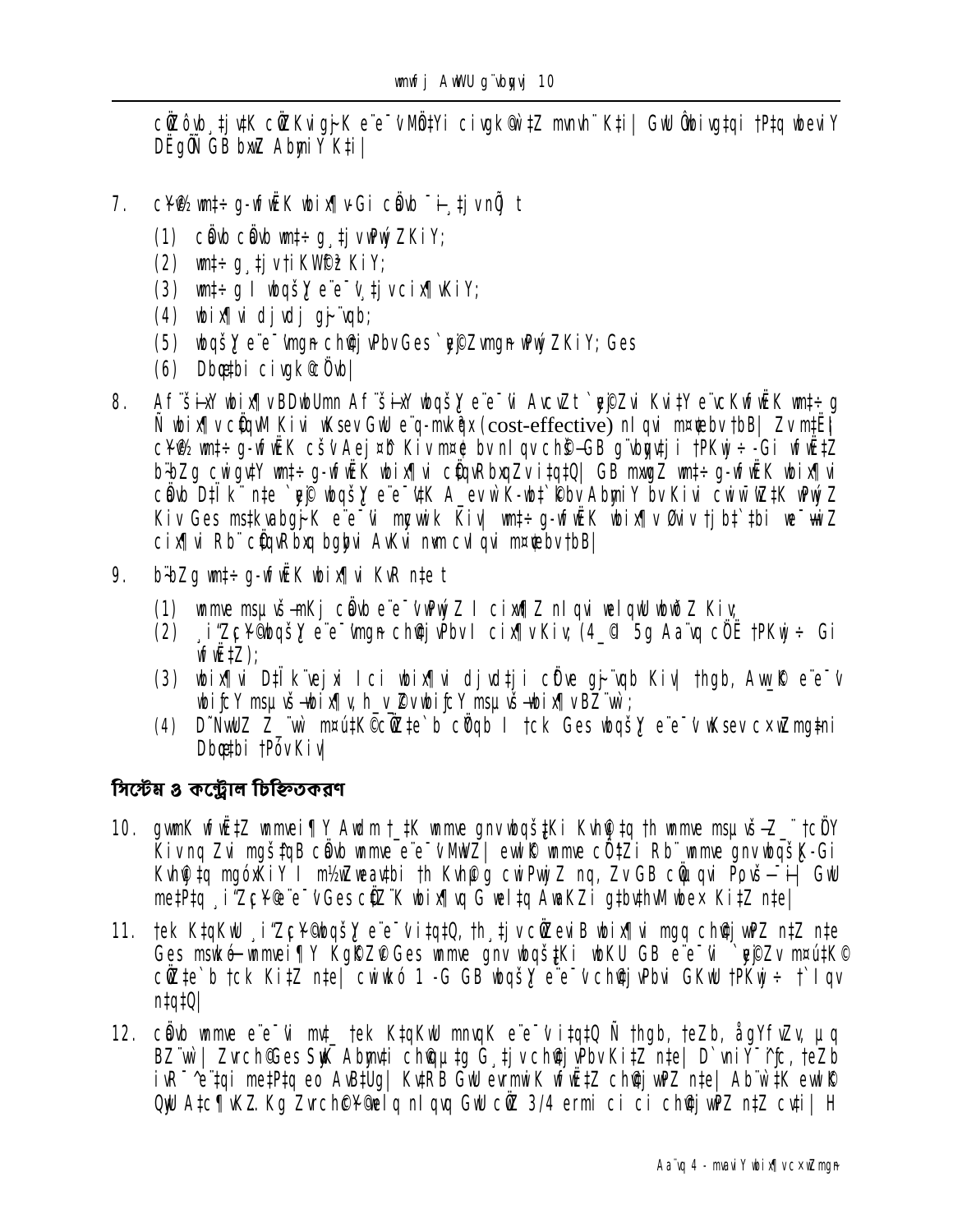mKj ubix¶v etl©tKub bZb uKsev mstkunaZ e e v ch@jun2z ntZ cuti| tKub tKub uelq whis iv hte two mant streets in the control of the change of the state of the state of the state of the state of the state of the state of the state of the state of the state of the state of the state of the state of the s ve wiZfyte Aytj uPZ ntqtQ

৪ক্লতৃপূর্ণ নিয়ন্ত্রণ ব্যবস্থাসমূহ পর্যালোচনা ৪ পরীক্ষণ

**13. GB Aa u Ges PZz. GÂg Aa tui tPKyj ÷ tjvbix HKW#K, wqšy e e VAttO KbvGes** \_Ktj tm yj Kuhki Wbv Žvubati i Rb Awkyk cün Rba cünej xmiej v Kitel

দুর্বলতার প্রভাবসমূহ মূল্যায়ন

14. bix KMK cuju z tKb `yyzu cüx I izx wtePbv KitZ nte Zte Gw bix HKi wePui-wetePbui wellg| mpde Kuh@e VMBIYi wK-whi Rbvwamte whai D'wiY tjvf gvnG t

| cuivī (Z                                                    | nrie Donani /Kyhee-v                                                                                                                                                                                                                                                                                                                                                                                                                               |
|-------------------------------------------------------------|----------------------------------------------------------------------------------------------------------------------------------------------------------------------------------------------------------------------------------------------------------------------------------------------------------------------------------------------------------------------------------------------------------------------------------------------------|
| 1. e usk wikbungitakb mg buwik Z.<br>bq, uKsev†Ri Ubbvnqub  | 1. GW GKW ch b gy Zy mmei TY<br>AudntK nyjbWi uiKbunyjtqkb<br>Kuhâg Mütyi civak©c vb Ki b <br>w wiZ cix[ IVi cunRb ntZ cuti <br><b>mzi wme gnv bqšk#K Aewz</b><br>Kibl                                                                                                                                                                                                                                                                             |
| 2. µg msµuš—Pyjutbi Ach® cix¶Y/<br>ZËpaqibi Afre (ce@bix[ ) | 2. hw Ach® cix[ Y cht cht Ges<br>e ck mti mshluz ng, Zvntj Zv<br>i'Zi n‡Z c√ti  hŵ ww0bd#Kvb fj<br>nq, Zutj Awi <sup>3</sup> cix TVi wlqW<br>wetePbv KitZ nte hiv GW maviY<br>tK\b `y∳Zv nq, Zvn‡j djvdj<br>AwaKZi j'Zi n‡Z cv‡i Ges<br>AwaKZi cix[ #Yi cüqRb n#Z cuti <br>bix[KM#K wtePbv KitZ nte th<br>fj tjv wuObœbv AwKZi e cK<br>tKub Auzui <sup>3</sup> A_©cÖub Kiv n‡j Zv<br>Av`uq Kiui ciugk©ẁb  cikt¶#Yi<br><b>cünRbxqZvch@jvPbvKib </b> |
| 3. teZb wa@#i Ici cwju¶Z fj-<br><b>TWI</b>                  | 3. 2 Kj utg uht @ Z GKB wetePbv cümM<br>I Kvh@e <sup>-</sup> v NBY KitZ nte  fj tjv<br><b>K wiQboby may Y?</b> teZb what IYi<br>Ici mauY fj tjv Zvche¥©n‡Z<br>cui Ges AtbK ermi Ae w2 _wtz<br>c¢i                                                                                                                                                                                                                                                  |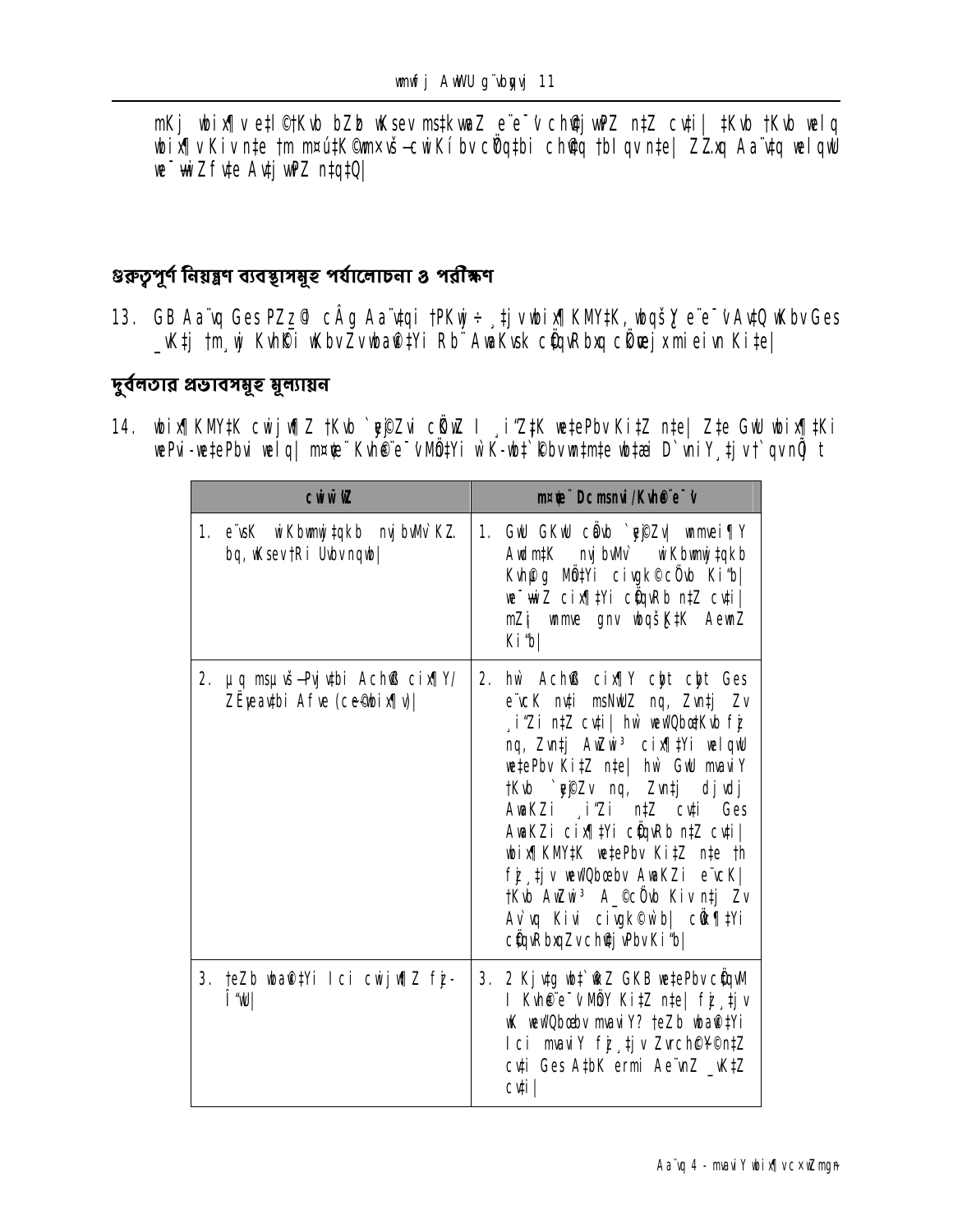- **15. mau`l bqtg, Af šin' bqšt' cu ju[|Z `yŷZv tj u AuZu`3 c ix[|Y cünRb t** 
	- $\cdot$   $\cdot$  epzy muely clies at at the Rb;
	- may'l fj tjvmmtei Ici Ges A qiv ugi uk cüve tdjiz cuti Zvcwigu: Kivi Rb **Ges**
	- †Kub Aubgg msNullZ ntatū uklbv ZvuetePbui Rb"

ফলাফল সম্পর্কে প্রতিবেদন পেশ

**16. ctk bixiv tktl, i Zcy@bašy e e (ngtni ch@j Pbv Ges wt÷tgi Ab b e wiZ** cixily, wmei IIV Awimtii Kud tcëze cëte thi GKW Ask nilov muPubl cëte b BuZeuPK n‡Z n‡e| G‡Z ubqšy e e<sup>-</sup>v AbuniY Ges †Kub `y@Zv\_wktj †m m¤ú#K©qZvqZ AšZfP ntel côw `vyZvnan Wsevcôw c×wZ/wašy Abuityi Afve nrutK®mfj AWU Au Biji gncu Pik Gesume gnvugške i zir citeb tck Kitz ntel

অভ্যূেৱীণ নিৱীক্ষা/নিয়ন্ত্ৰণ ইউনিটসমূহ

17. tkib cizôith Af šiny ibia ping vida sy bondu kihri kitji umfj Annu Aun` B‡i i Annui Inv G tivi wrt÷g Ges Kyh@×uZi Ici Av v "tcb KitZ cytib uKby Zv wetePby Kivi cümRb n‡e] Gici wix¶v cwkibv c dqb Ges wix¶v cw Pyj bvi c‡e Gaithi KutRi gw, Aw Zv Ges djudj ch@jvbv KitZ nte| cwirkó 2 - G Af šinY wix¶vwqšY BDwU ch@jvbui  $GKW$  † $PK\vec{y}$  ÷ †  $\vec{I}$  qvn $\tilde{G}$  |

<u> বায়ুব পয়</u> (Substantive Approach):

u<br>ti

- 18. bix i AuaKusk cğu'uù ev e-cix || x cxuz t\_#KB Auntz \_wkte | `ğaitbi ev e-cix || Y cxuz itqtuñ wetki Paj K chej Pbv cxuz Ges w wiz cinqy wetki Paj K cxuz **bix KWK C\_K C\_K tjbt thi w wiZ cix TVi cte CK#XY a DCE mAUK CKW muck** au Yvù ‡Z AZ š-KvhRi | A\_@ mueR Dc E uK A\_@n?
- 19. wikHgjK cxili AulZu, bix[K, GKiU tgiU A¼K (aggregate figure) mare AmgÄmzv WyzKitYi Rb" Wsev Gaithi tKub AmgÄmzv tbB Gw wwdz Kivi Rb" mpukný Dcu ev cůny i mt\_ Zi by KitZ cytib | hw Amgämzy cw ju[z ng, Zvutj **whing K** Aek B mtsul RbK e L v Pusteb | Gicil w wiZ cing tvi cun Rb nte | Zte, hw muel? DcuE mulK citizaanb ng, Zunti ne miz cixilty i and ymm Kiythtz cutil D'wiy 1 t Lbi

| $D$ ` uni Y-1                                                                                                                                        |
|------------------------------------------------------------------------------------------------------------------------------------------------------|
| ix¶vi Avi Zvaxb GKW ciZôvtbi ermitk‡l AvyK wmte tgW 10,00,000 UKvi etKqv FY<br><b>tgtQ  Dcth\Rb wmte nỳ wtnte i\R~^e*q f` L\tbvntgtQ 21,000 UK\d</b> |
| ix¶K GB UKu A¼†_tK wY@ KitZ cuib th, cöë nj`i Nb mu 2.1%  FY Pn?/FY<br>i:" + i cix( vq t` Lvhvq th, Ft'Yi Ici nt)` i mi 1.7% t_tK 2.5% ch\$ +        |
| ‡¶‡Î wai£ w‡kHgjK c×w Geswix¶vKvh@g MÖY Kiv†h‡Z cyti t                                                                                               |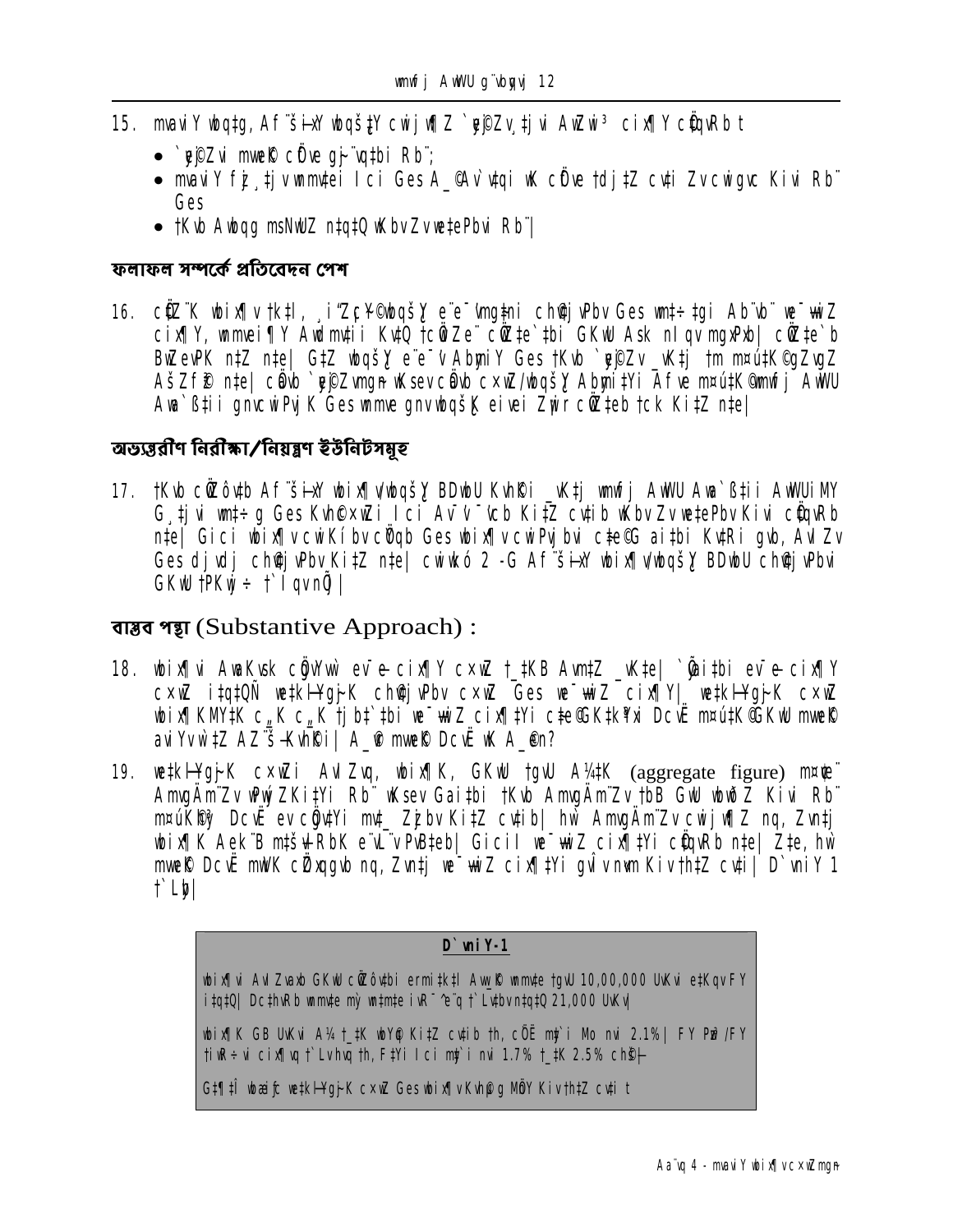- etKqvFY UK cÖË mỹ i mții mț\_ mgÄmc¥@FY fiue÷ui Ges FYPn? Abmți)?  $1.$
- $2.$ DËi nu tevaK | 2.1% mỹ i Mb mi mỹ i mții mgubi (range) gia - hv AšubâZ cow t\_#K cit kvKivnte
- 3. w#kHgjKc@W, BwZewPK| KuRB w wiZ cix[|Y mmgZ Ki1b|
- $\mathbf{A}$ D' will <sup>-t</sup>tc, 4W FY w<sup>-</sup>wiZf te cix[|vKi b| Gi gta" `#UvcitbvGes `#UvbZb|
	- Puf t\_tK FY tiuR÷ui GestmLub t\_tK unntei tquU FtYi Zdunj cix[|vKib|
	- FY tjui Ici nỳ uby ecix juki to Gese us the matei mt\_ way to the libi
	- bZb F#Yi Rb" e"s#K bM Rqui iuk" cix[|vKib|
	- e'uk Ft'i Avnj cuitku Kivntj Zvumtei mt\_unjtq f`Lb|
- hw djulj ntšdRbK ng, Zutj cix[|Y |k| Kib Ges |m Abuti Dcmmti Dcbz 5. **tmb**
- 6. hù djulj Antšul RbK ng, thgb, Zvch@Y@PaZ wyz ng, Zvrtj Ab FtVi Ici w wiz cix[IY nraidwiz Kib, hz[IY chg-bv nšó niquq hu th, FY Geslev my h\_vh\_fvte DujukZ ntqtQ (uKsevnqub) |
- 20. tjbt bngn eo aithi fj t\_tK gŷ, euRU Ges Ab b wK-bt R Abynix mWK fute **tkYmeb"-Ges wmtei Ašfê N GB wiq tjvbið Z Kivi Rb" w-wiZ cixty c,k c,k** tj bi b wixiju l ci ufw K‡i curpuj Z ng | Dc‡i i D` wity Au8tug 4 - G th c×w Abuy. ntat0 Zvw-wiZ cix[ltVi ` guš+
- 21. GB g`iby tij i †PKyj÷ng‡n ve‡k H'gjjK Gesve~wiZ cix¶Y c×vZmg‡ni Ici ve~wiZ w`K**ut RhycOu KivntatO**

নম্বনায়ন এবং পরীক্ষণের স্তর

- 22. bix[]#Ki c#[] kZKiv 100 fW A\B#Uq bix[]v Kiv terki fW t[]#i nrot bq, Ges Zv Avf‡cël bq| ubix¶KMV h‡Zëe m‡\_ ubix¶vi velqe<sup>-</sup>'Ges Zyt`i msL`v ube@b Ki‡eb| G17 fil cuinsl bMZ tKŠkj cünM Kiv hu, hv bix v nsu s-cul cy#K fuj fute u ucex Aut0| Zte tKub AuBtUg tijv cix[|v Kiv nte, Zv ube@tbi t¶lfi ubR<sup>-\*</sup>uePui-wetePbv cünMI KitZ nte evsit tki eZ@b Ae v cwimd blwZ babutbi Rb DcthWkbq, KulY GLutb Af šin vašy muz Gesci v tibi b tikype Kivna Kunkfytel
- 23. AZGe, StK Ges vePuitevtai mauktY ve viz cixily mpuboskitZ ntel vonfi AWU Ava Biji anycyj Prik, cyj Kíby cijab cijuani Ask winte ermi-yfy K G tiv wati Y Kiteb| Gaithi nKj wePui-wetePbv nopzcsufulk nl gv iZcV® whta <sup>3</sup> miWtZ new" cš**úl** `óvšmn e L v Kivn**ũ** t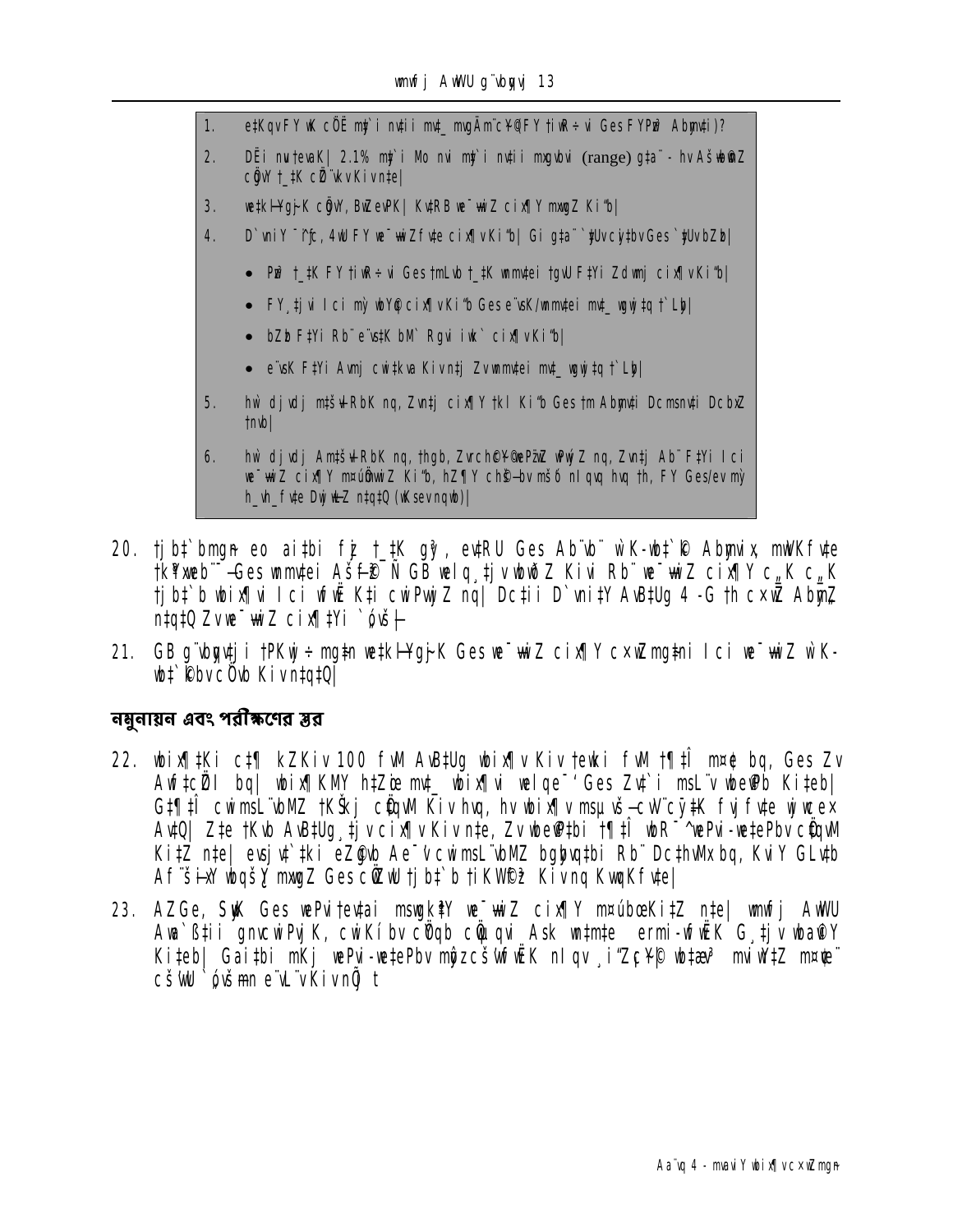

কম্পিউটার নিরীক্ষা এবং নিরীক্ষায় কম্পিউটারের ব্যবহার

- 24. mi Kui tj bi ib Kumi Duți i e emți i gui v GL bi mug z | Zie Zv prgusta eux cu "Q | th Luib" KwuDUu /Z\_" cihi? w`"qub tnl.utb ubixiikMtYi Awihii `#Uvceub t¶lî itatQl
	- $\boldsymbol{\omega}$ ix $\P$ kg Z $\tilde{a}$  chef Kfide e enu Kivhug?
	- bixini ici Kwaduli mt÷tgi uk cüre nte?
- 25. AtbK cümbK 1911 itatü, thLutb Z\_" cüyf AWU Awa BitK mmh" KitZ cuti t
	- bix¶v cwkiby c0qtb, thgb, bix¶\th\M BD\btUi tiK\\@bix¶v msNUtbi msL v chtZ.  $c$ ui  $k$ **B**
	- cuditaý wi£ty, thab, cHZ cuditaý, SK msuš-AvfÁZu tikVrGes
	- cikte`b cüqtb, thgb, g`\tbRtg>U tj Uwi, wfGdGg witc\U&ili\kbv|
- 26. eZ@Wb miKwi Awlm Ges "(b)g cizô\bmatni tibt" b cë\bZ KwaKf\te m¤uw) Z ng | GUv KwiDUi AWU Ges Z chip Kštji Au ZuK `u'Yfue muz Kti titLtQ| Zte, Z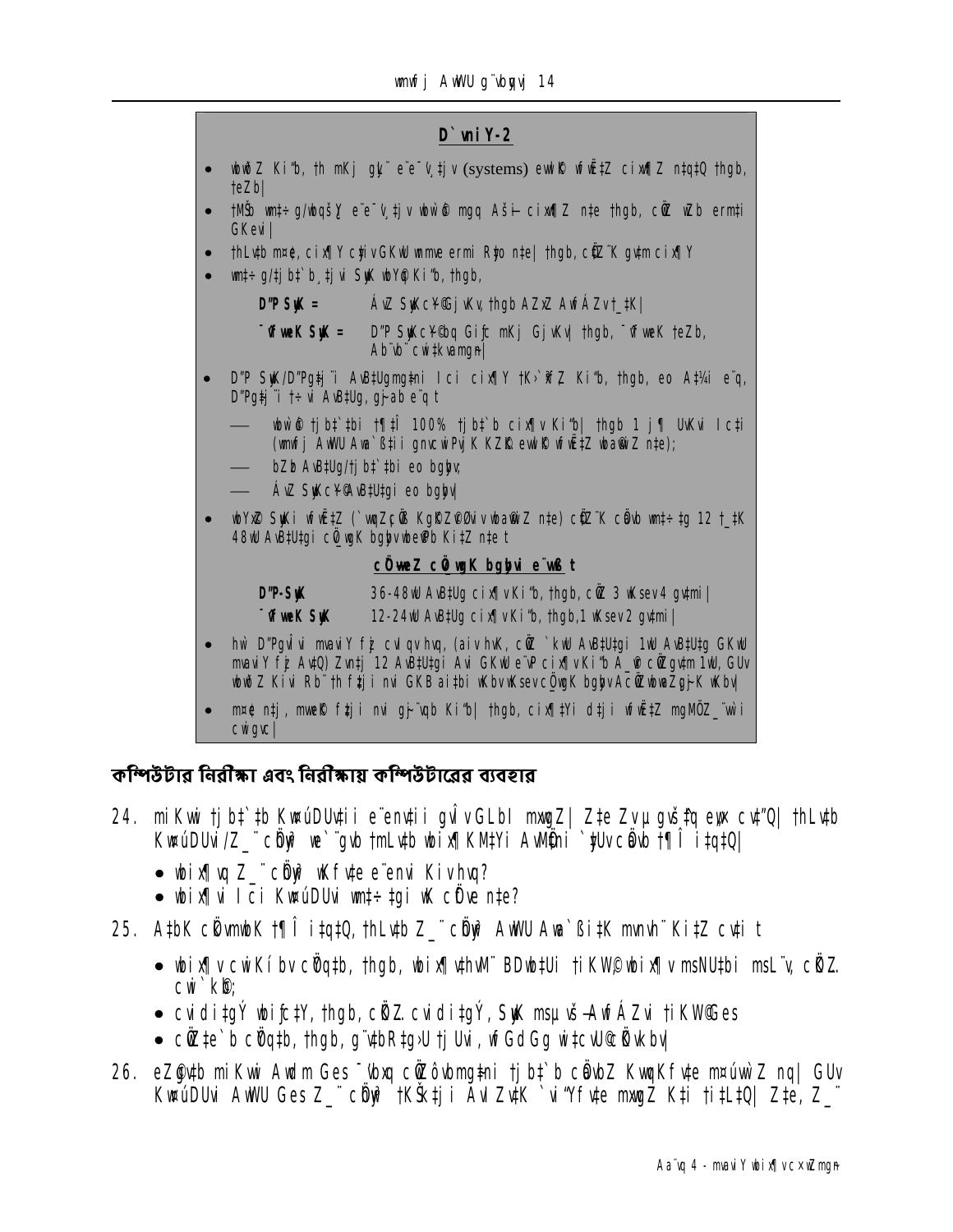c**öy**fi µgušZ veKyki †c@\vc#U, vmfj AWU Ava`߇ii gnvcwiPyjK †KŠkjMZ cwiKíbvi (strategic planning) **1911 KwiDUi e'entii Ici eurR ufutz chej Pbv Kitebl** KwuDUu wit÷tg wix[ju cšv Z\_" city?i AwKZi weKutki mt\_ mt\_ mstkwb Kiv  $c$ **Q** $n$ Rb

27. eZ@4b unfj AWU Aua`߇ii Kuh@tgi †K>`@e>`ynt'Q †hLutb KumiDUui e emi Kiv nt'Q tril utb cünqu ce Ocu (input) Ges cünquk Z Dcu e emiti i 1911 (output) chß ungšy we gub who Ges wing to Rb Abyri Yxq c\_ mp (audit trail) nt Q who Zv wo Z Kiy cuinco-3 G câuqu-ce Dc E (input) Ges câuqu KZ Dc E (output) che j Pbui GK U  $H$ Kui $\div$  1 avntat0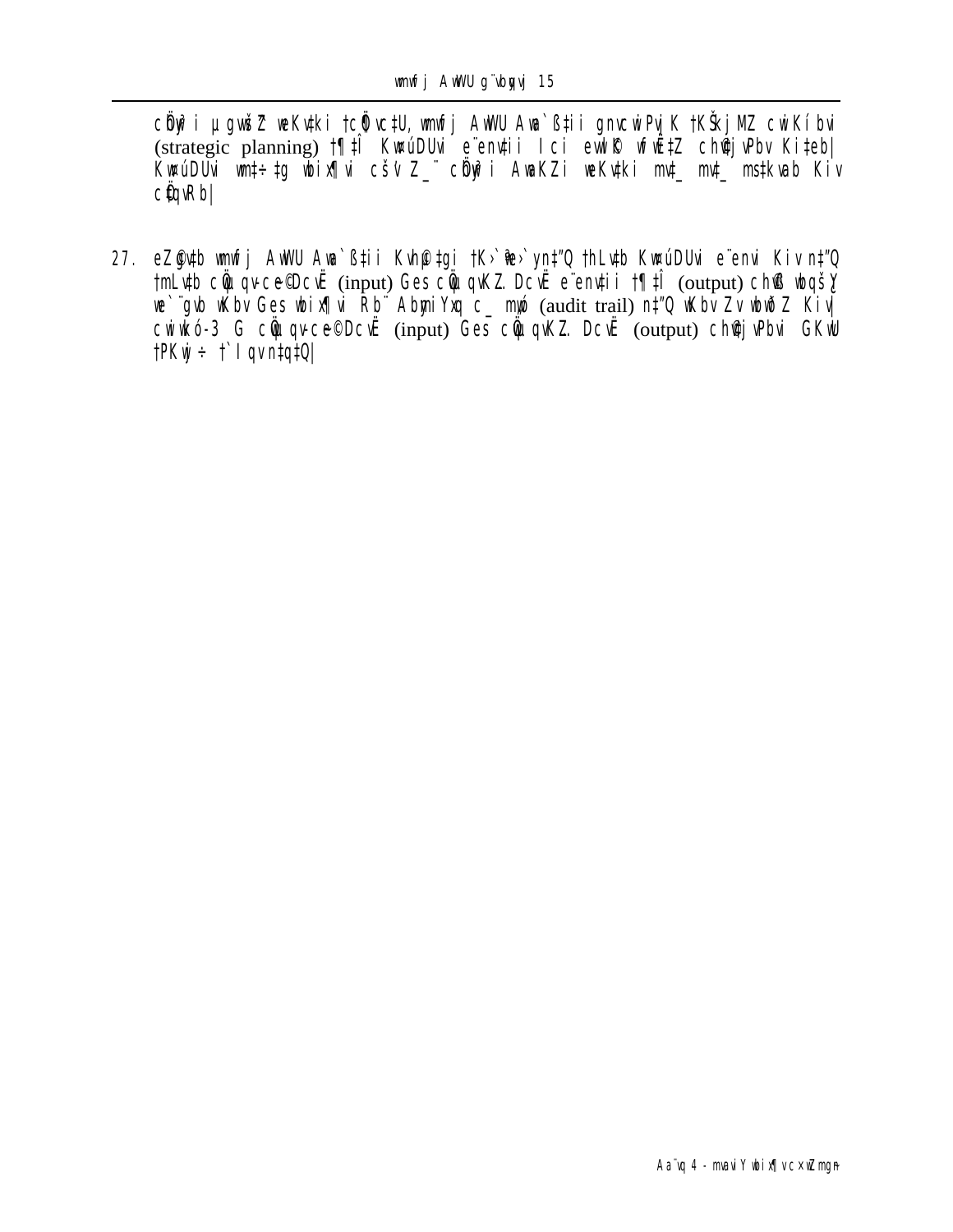পৱিশিষ্ট-১

# প্রধান প্রধান অভ্যন্তরীণ নিয়ন্ত্রণ ব্যবস্থাদি<br>হিসাবরক্ষণ অফিসসমূহ<br>চেকলিষ্ট

| <b><i><u>bqšy</u></i></b>                                                                                                                                                                                                                                                                                                                                                              | djulj<br><b>(mdby</b> | <b>ng_BnPK gšei/</b><br><b>Kheti i mi</b> |
|----------------------------------------------------------------------------------------------------------------------------------------------------------------------------------------------------------------------------------------------------------------------------------------------------------------------------------------------------------------------------------------|-----------------------|-------------------------------------------|
| e e tc <b>bwe waśy</b>                                                                                                                                                                                                                                                                                                                                                                 |                       |                                           |
| 1. $m\ddot{ }$ $m\ddot{ }$ $m\ddot{ }$ $m\ddot{ }$ $m\ddot{ }$ $m\ddot{ }$ $m\ddot{ }$ $m\ddot{ }$ $m\ddot{ }$ $m\ddot{ }$ $m\ddot{ }$ $m\ddot{ }$ $m\ddot{ }$ $m\ddot{ }$ $m\ddot{ }$ $m\ddot{ }$ $m\ddot{ }$ $m\ddot{ }$ $m\ddot{ }$ $m\ddot{ }$ $m\ddot{ }$ $m\ddot{ }$ $m\ddot{ }$ $m\ddot{ }$ $m$<br>cixily AwR tikWeff cwtkytai tikWGes TPK<br>DiËyj ibi gia `wqZ;wf\Rb A\tQ \{? |                       |                                           |
| 2. GKWJU †KUHU cÖË w`K-uh‡ Rbungn Ges unne<br>msuvš-Ab b b b kej x Abyri Y Kivn#0 k?                                                                                                                                                                                                                                                                                                   |                       |                                           |
| 3. WHO I C×WINGIN Abyriy Kiv nt'Q GUv und Z<br>Kivi Rb <sup>.</sup> Kg <b>Pux</b> î i Kuri ch <b>® Z</b> Êpeaub l<br>chej Pbu e e vAuto K?                                                                                                                                                                                                                                             |                       |                                           |
| <b>unneufik bqšy</b>                                                                                                                                                                                                                                                                                                                                                                   |                       |                                           |
| 4. mKj h_wh_ wame mspuš-dig tjbt b yjvcex<br>Kivi Rb" e"eüZ ntqtQ uK (thgb Gundigman)?                                                                                                                                                                                                                                                                                                 |                       |                                           |
| 5. Gaithi nKj tiKVAnnuWGes mjbWi AvtO uK?                                                                                                                                                                                                                                                                                                                                              |                       |                                           |
| <b>6. mme gnv bašk-Gi Kvhijta tců Z Dcuti</b><br><b>ubfjezvuhið Z Kivi Rhi gunk ume nrúfliki</b><br>ch® cxwZ Aut0 uK?                                                                                                                                                                                                                                                                  |                       |                                           |
| 7. mKj ti KW <sup>®</sup> (thgb, e uk wi Kbumjtqkb Ges<br>mnqK tikVl@Twi h_v fuel" Zmej) h_vh_fvte<br>wiKbung takb Kiv ntatū uKbv Ges GB tiKVIC<br>nrul Ces mj bWi Auto K?                                                                                                                                                                                                             |                       |                                           |
| 8. g指 i mWKZv Ges MwWZK 山f参Zy Bbftqm I<br>Ab b cutku cix y I hPBtqi ch® cxw<br><b>Auto K?</b>                                                                                                                                                                                                                                                                                          |                       |                                           |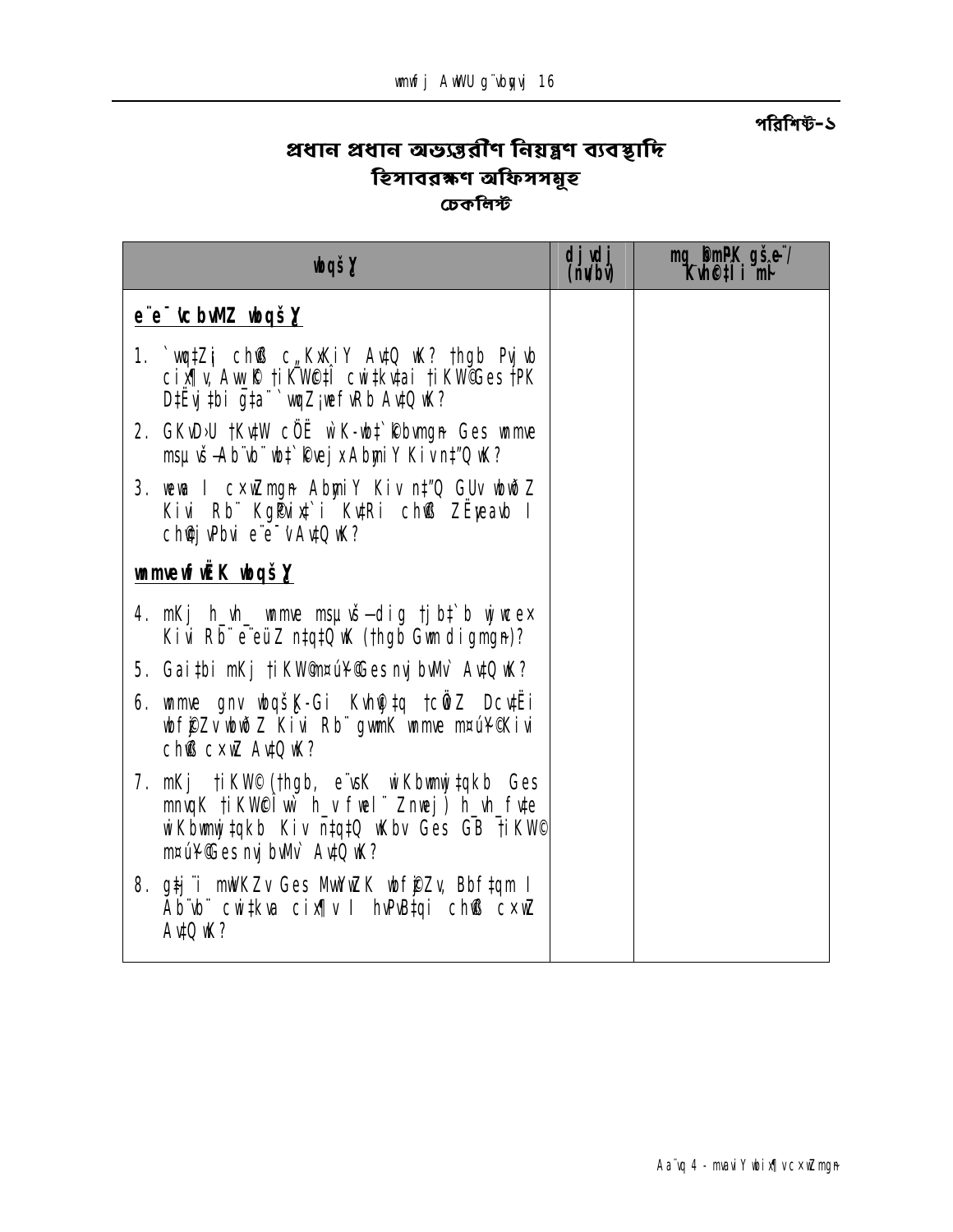#### পরিশিষ্ট-২

| <b>Thus</b>                                                                                                                                                                               | djulj<br>( <b>nuby</b> | <b>ng BnPK gše<sup>:</sup>/<br/>Kyheti i mi</b> |
|-------------------------------------------------------------------------------------------------------------------------------------------------------------------------------------------|------------------------|-------------------------------------------------|
| <b>1. "bui b Kuh@uiPyj b Ges juBb e"e"(cbv t_#K)</b><br><b>72š;Ges "larb Af sin" wirth e e " y Avio"</b><br><b>K?</b>                                                                     |                        |                                                 |
| 2. Af šin bix v K D'PZi e c'chi KuQ<br>citte b tck K‡i Ges citub whethei (uksev<br>Zui ngK¶) KutQ ubix¶K `tji miwni<br><b>cůskunku Autů uk?</b>                                           |                        |                                                 |
| <b>3. wixq2 ms<sup>-</sup>ú Avkui, RuljZv Ges</b><br>Ašdû Z Siki Aujuk Afsin din<br><b>Kuktgv h_vh_ AvKui, gh®v Ges ¶gZv m¤úbœ</b><br>W?                                                  |                        |                                                 |
| [ c`t¶c 1-3 t Gt¶‡Î Af`šinY win¶v<br><b>Kungatgi GKW msMubK Kulutgy 2ui/msMb</b><br>Kiv mnqK n‡Z c¢i  G‡Z Af šinY wix¶v<br>Kur whunded KgPu x i Ae U Ges who who<br>Gi `wqZ;mbtekZ _Wte ] |                        |                                                 |
| 4. Af šin bix i matk cëte thi Kur<br>msivio Ki b   G tj v Dcti i 3 bs c`t¶tc ew 2<br>Af šin bix vi mgt © cQ y Kgj qbtK<br><b>ng_DK‡i W?</b>                                               |                        |                                                 |
| 5. maké ermtii Ges cieZx <sup>e</sup> ermții Af šin<br>bix[vK\h@tgive~wiZcwKibvA\tQK?                                                                                                     |                        |                                                 |
| 6. $D^3$ cuikí by djudj Gesj $\P$ guluk $\overline{\phantom{a}}$ uófue<br><b>WýZ K‡i K?</b>                                                                                               |                        |                                                 |
| 7. cwkwaz djudj ewtwix wi Rb Dcthwk<br><b>cüxqgub nq uk?</b>                                                                                                                              |                        |                                                 |
| 8. Аfš <del>in</del> bix¶v Кuptgi u bix¶v`jtK<br>mivni muhumi Kivi †Kub Auzui <sup>3</sup> mg_©<br>Aut0 uKsev miv 'Qv Aut0?                                                               |                        |                                                 |
| 9. Afšin bixīv kuri usev Afšin<br>Dixini mivni mthulizui †Kub m¤tebv AvtO<br>W?                                                                                                           |                        |                                                 |

## অভত্তরীণ নিরীক্ষার প্রাথমিক বিবেচনার বিষয়সমূহ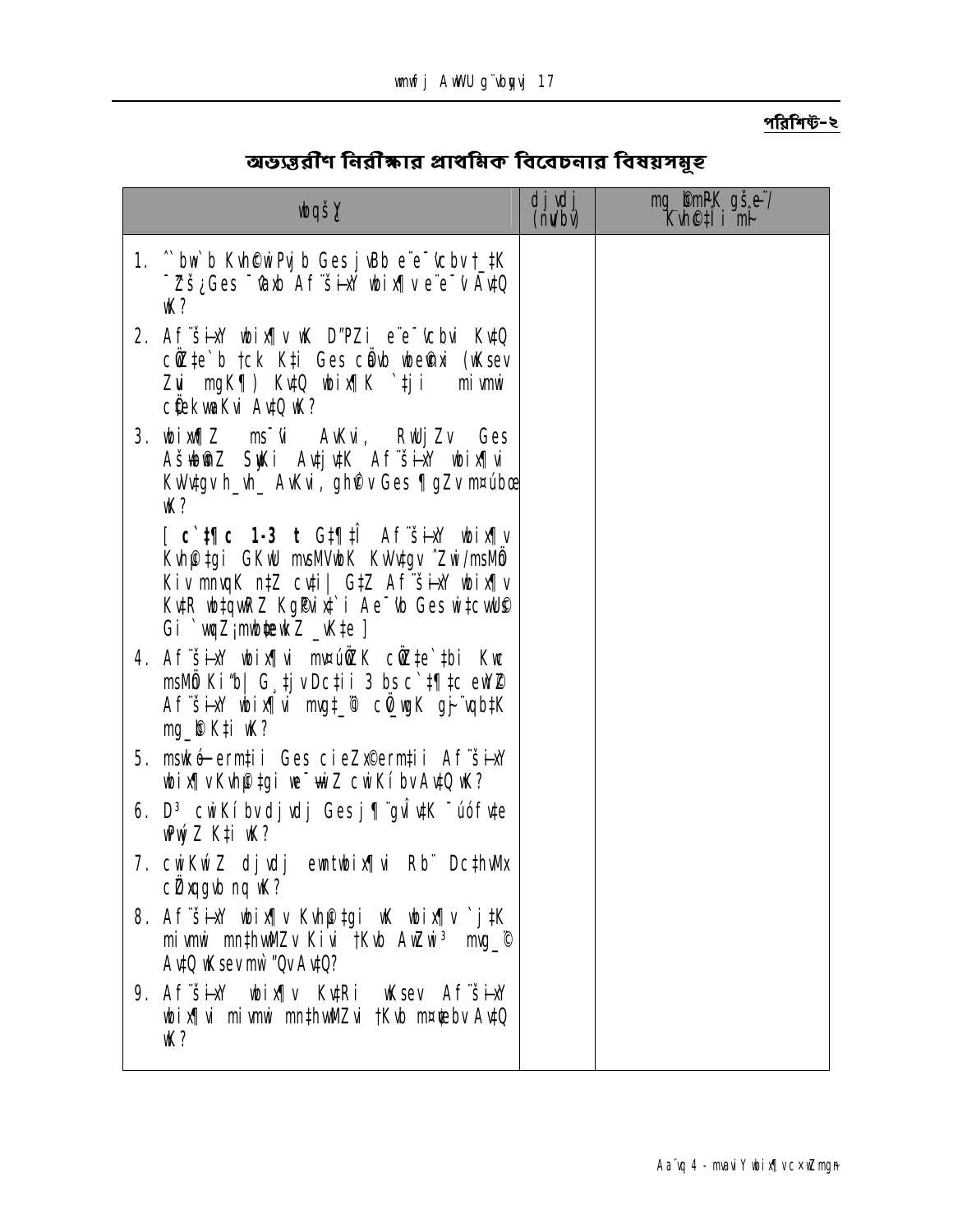পরিশিষ্ট-৩/১

প্ৰক্ৰিয়া-পূৰ্ব উপাহ (Input) নিয়ন্ত্ৰণ নিৱীক্ষা - চেকলিৰ্স্ট

छन्निका ঃ

GB wix[|vi D‡Ik" nỹ tjbt thi cũuquce@nKj DcuE whfp, nruiN@Ges AbtgwiZ Gwl wið Z Kiv mau Y Kuun Cxw 12 cin un DcKifYi `yjc Twi ew Zj KiY, Abygwi Z -0 [i I ciuqvce©Dcutë i thMdj cix[|Y Ges T4LwPaZ whyzKiY Ašfe itqt0| tht||il KwiDU ti ga'tg wme gnv basetki Kung tai Dcië tcëy Kiv na thte fili umei ¶Y Aultm GB tPKy ÷ W e eni KitZ nte

চেকলিস্টের প্রশ্নাবলীঃ

| <b><i><u>bqšy</u></i></b>                                                                                                          | <b>gše</b> | <b>Kuetii</b> m |
|------------------------------------------------------------------------------------------------------------------------------------|------------|-----------------|
| 1. Dc EA SFOP Abyguiz I wff GU wid Z Kiu w w<br>e'e 'vue' "gub itat0?                                                              |            |                 |
| 2.                                                                                                                                 |            |                 |
| 2. GKB Dc Ë chi q Ašfff bijuaktí w e e v NDY Kiv<br>n!q!0?                                                                         |            |                 |
| 3. Ašfir i Rb" mkj Dcië cul qv tht Q Ges cë u qRv Kiv<br>ntato GW www. Kivi W. W. Cxw. Avto?                                       |            |                 |
| <b>4. nKj ^ea tjb‡`b AšZf\$ n‡q‡Q GW wiðZ Kivi uK uK</b><br><b>cxiz itat0?</b>                                                     |            |                 |
| 5. fj Ges euzj KZ Austug mant Kee e v Nütvi uk uk<br>ee-vitato?                                                                    |            |                 |
| 6. Ašfir i Rb Dcë chia tri Dilitk Avajk<br>wmei¶Y KgRZ <b>@c@b wmei¶Y KgRZ@wme gnv</b><br><b>bgšk KZRK K &amp; e e VIDY Kivng?</b> |            |                 |

|--|--|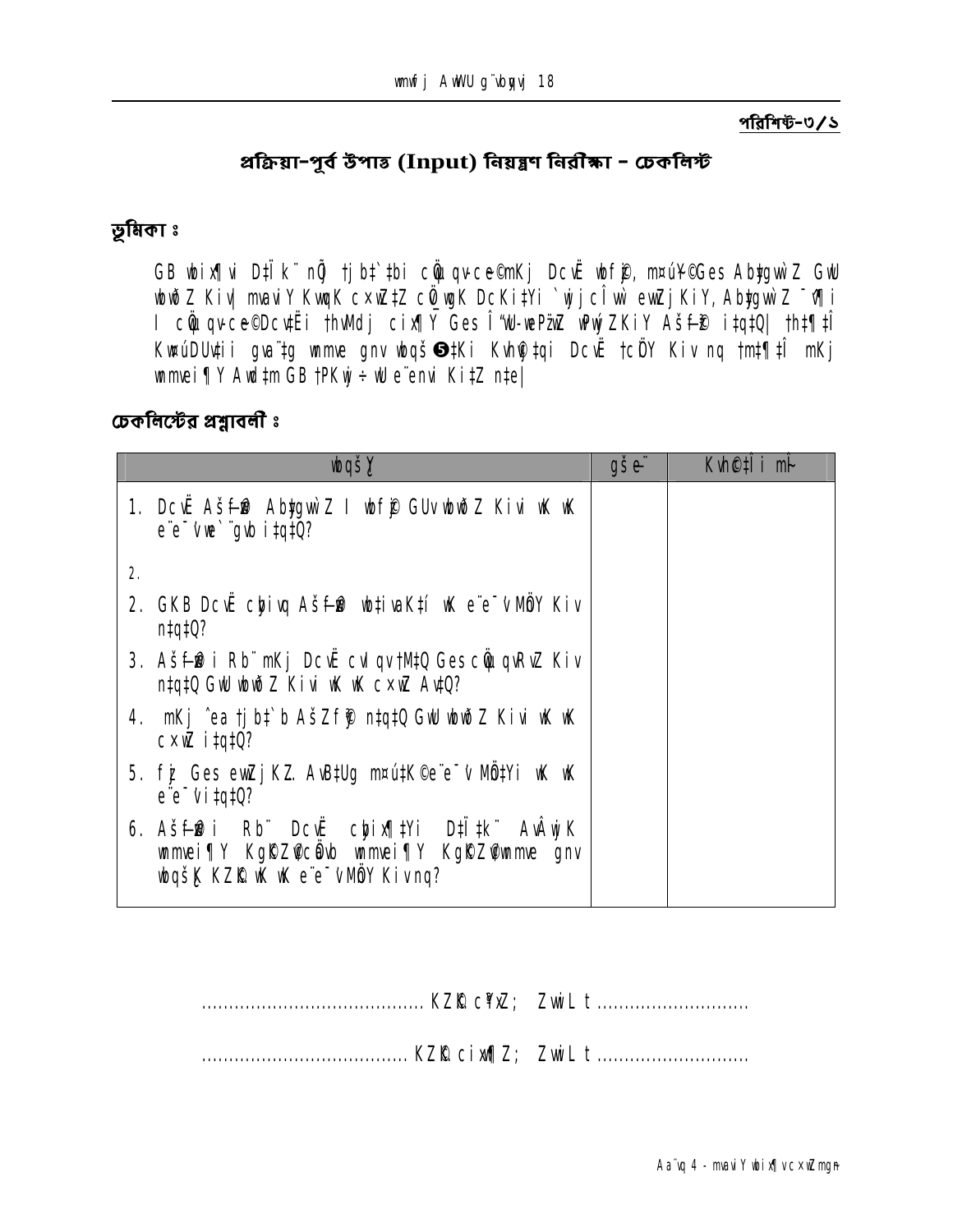পরিশিষ্ট ৩/২

প্ৰক্ৰিয়াকৃত উপাহ (Output) নিয়ন্ত্ৰণ নিৱীক্ষা - চেকলিৰ্দ্ট

ড়মিকা ঃ

GB winflui Dtilk" ntPQ, KwaiDUti cünqKZ. nKj Z\_" I Dcuë nrang wff Ges AbygwiZ, GB welqw wwoZ Kiv | cünq KitVi maiY2v I wff Zvc gutVi Rb cünq KZ. Douë hPB Ges Gi m/silwanb Kitz nte cijuq KZ Doutei citte b cho u PhuceR cünRbievia Dchý e e v MBY KitZ nie cůnovkZ Dcviči mate SyKi gia Ašfie itotů Dcut muitq huiqu ev fj nlqy Dcut mantK©Avcut Dich Ges AvuR cutte thi Abbiguì Z mskvaba KuruDU zi mpavraubom Kj umei TV Ges ume gnv ubgši tKi Kuhğ tq GB tPKyj ÷ e emu KitZ nte

চেকলিস্টের প্রশ্নাবলীঃ

| <b><i><u>bqšy</u></i></b>                                                                 | <b>gše</b> | Kuefii mi |
|-------------------------------------------------------------------------------------------|------------|-----------|
| 1. cünqKZ Ges cünquce©Dc EmgÄmc¥©GUv ubið Z<br>Kiu Rb" KK K e"e" vw" gub itat0?           |            |           |
| 2. cünqKZ Dcutë i ubfjizv Ges manivizai Ici thširkzv<br>bify mauseix   Y curry Z ntato U? |            |           |
| 3. KwuDUui t÷kbui gRZKiY I e enții Ici uK uK<br><b>bašy</b> e'e vitat0?                   |            |           |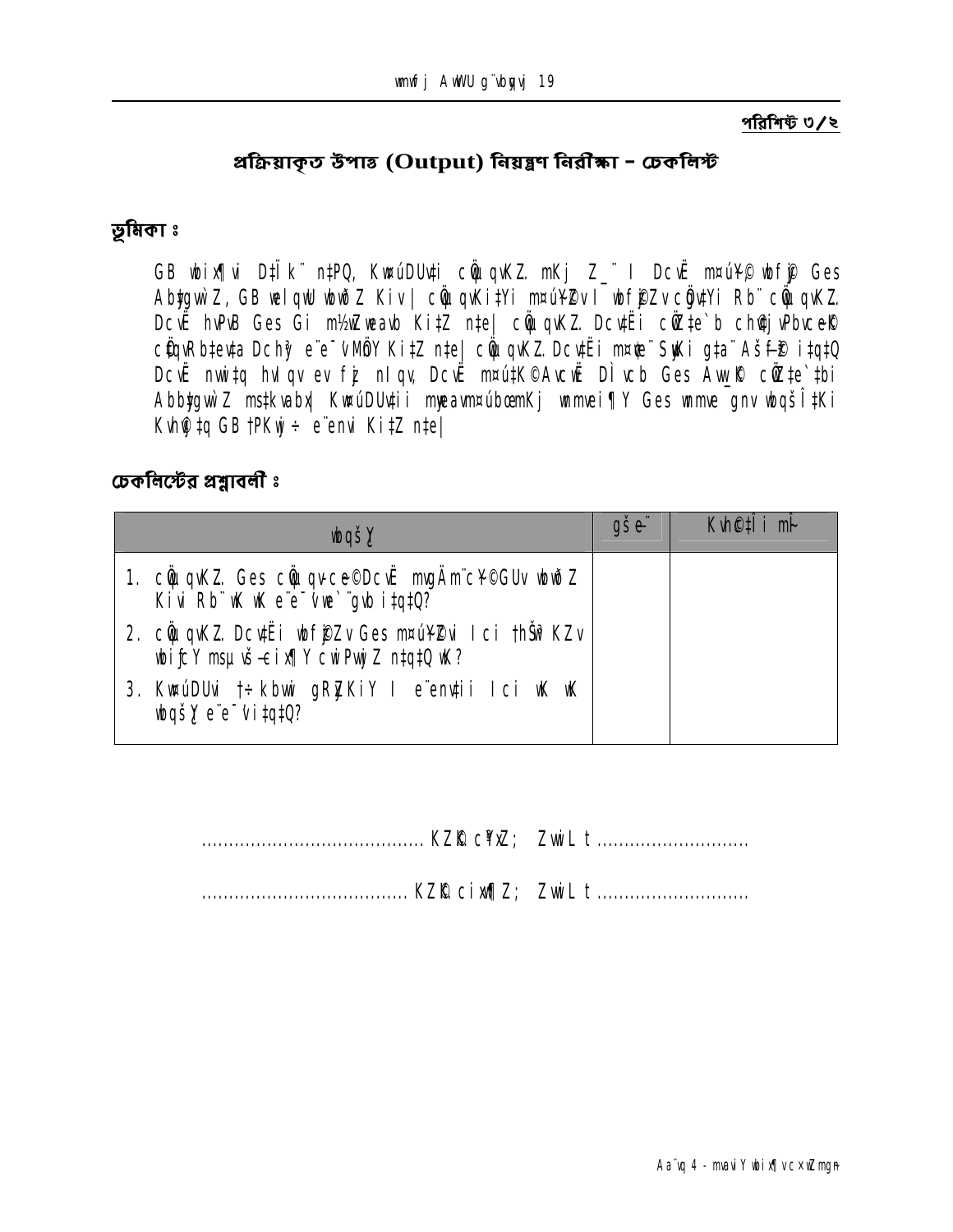## অধ্যায় ৩ - পরিকল্পনা প্রণয়ন সুচিপত্ৰ<br>\*

| œlg                            |                                                        | <b>CÔV</b> |
|--------------------------------|--------------------------------------------------------|------------|
| <b>fygKv</b>                   |                                                        | 21         |
| cuikíbui ciab <del>Tinga</del> |                                                        | $22 - 23$  |
|                                | <b>†KŠkj NZ (÷ "WRK) cu Kíbv</b>                       | 23         |
|                                | eut R (U'KuK'y) cu Kíbv                                | 23         |
| Kgffik (Actikby) cwKíbv        |                                                        | $23 - 24$  |
|                                | cuikí bvc <b>vob cůuqu unfj AWU Aua</b> Bii i e e chui |            |
|                                | <b>vevfboë Z‡i i fygKv l`vqZ;</b>                      | 24         |
| <b>curukó 1</b>                | wix Him Udold main Rid                                 | 25         |
| <b>Curukó 2</b>                | g <b>duiquj W I Saki gj</b> qo                         | $26 - 27$  |
| <b>Curukó 3/1</b>              | bix[ ui Rb" we`"gub tj Wetj i euth@gj"upb              | 28         |
| <b>Curikó 3/2</b>              | eut R (U KuK y ) cut K i bv                            | 29         |
| <b>Curikó 3/3</b>              | eut R (U'KuK'y') curk i bv                             | 30         |
| <b>Curikó 3/4</b>              | <b>wix</b> v Kgew Kiby                                 | $31 - 32$  |
| <b>Curikó 3/5</b>              | mgtqi c $\ddot{\mathbf{v}}$ jb                         | $33 - 34$  |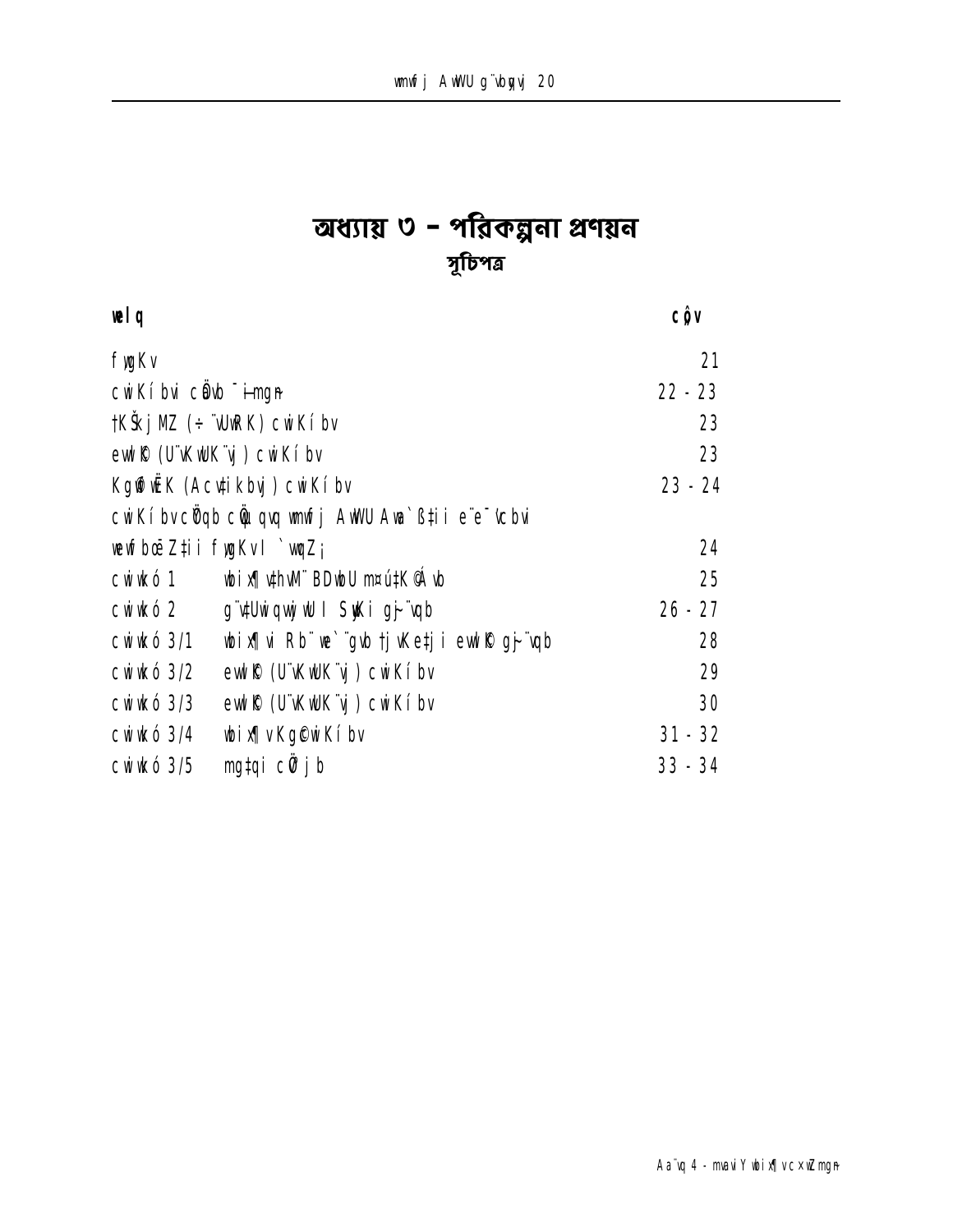## অধ্যায় ৩ - পরিকল্পনা প্রণয়ন

#### ড়মিকা ঃ

- g butji GB Aa'tg unfj AWU Au Stii Kiyg KR Kfte cu Kíby Ges Kgfrad  $1<sub>1</sub>$ if is set and the maint of the Kiv number of the set of the south of the set of the set of the set of the set o wetePbu Aubv nie Zv Zij aiv nict0 hui bix[u KuR cupRbu tj Kej h\_uh\_fute b"-Kivhu Ges bù 0 nuta c'il i Kej Ges et RU ei t'i i gia B bix lui j'i ARD Kivhul
- e'q-mkàx(cost effective) cšíg bix[hi nKj `unZ;b@iboKiu velgil buðZ KiuB n#Q 2. GB nKj bix wcukíbu câb Dilk | G1Z blas<sup>3</sup> wlq u Ašf<sup>8</sup> itatût
	- (1) cuiKiby cüqtbi ngq Mfb@pU AuMils ÷ UUIOGes AuMU tKutMi waab AbyriY **Juin ZKiY:**
	- (2) bix ng btquRZ KgPuix" i ` 1, mgtqucthwk Ges mguis Z bix ny cui Pui bui Rb" GKW KuldavcÖub;
	- (3) unfj AWU Aua`߇i tjvKej e>Utbi t¶‡î SyKc¥©t¶î whyjZKiY Ñ hutZ nteëg djulj AR\$bi Rb tjučej e euz nq G1Z bix u pgc#xfZ Ab, bqšy cwtek m¤cuK® wztePby e woodzy au YvGesh yn whixflivtKški e emi Ašfe kkte:
	- (4) cit 1911 cui Kuí Z ubix qui Aul Zv hut Z muelle ng Ges Ggbfute cui Puj Z ng th Gi Buv Avy R/DcthRb/Ab" tKub mamic Vot 11 if we gub the tKub Aubag Ges e MZ fute i'ZcYq'd-wPaZ WyZ Kivhu:
	- (5) cư Kíbv I Kự Ri "úó `ư yữ KitYi gu tg mgàm Zv I Kự Ri k,Lj vươn DZKiY Ñ hv qub ch@j uPbvc@uqui meaul c Oub Kite Ges
	- (6) cui Kíby cũngy Ae nz i Lui wlgw buồ Z Kiui cší Guy bi xiy th ermi ii" nte Zui AutM Auizunte Ges wix |v tki bv nl gv ch S-Ae un Z \_ wite Ges Acui Kui Z Wsev wetki wix [um qj cwiKibuq Ab b cwieZD A bqtbi Rb mg bWd Kivnte | ce@ZxO Ges AWIgxerntii wix hi mi eZ@b erntii cu Kibu me®vAšf@ ntel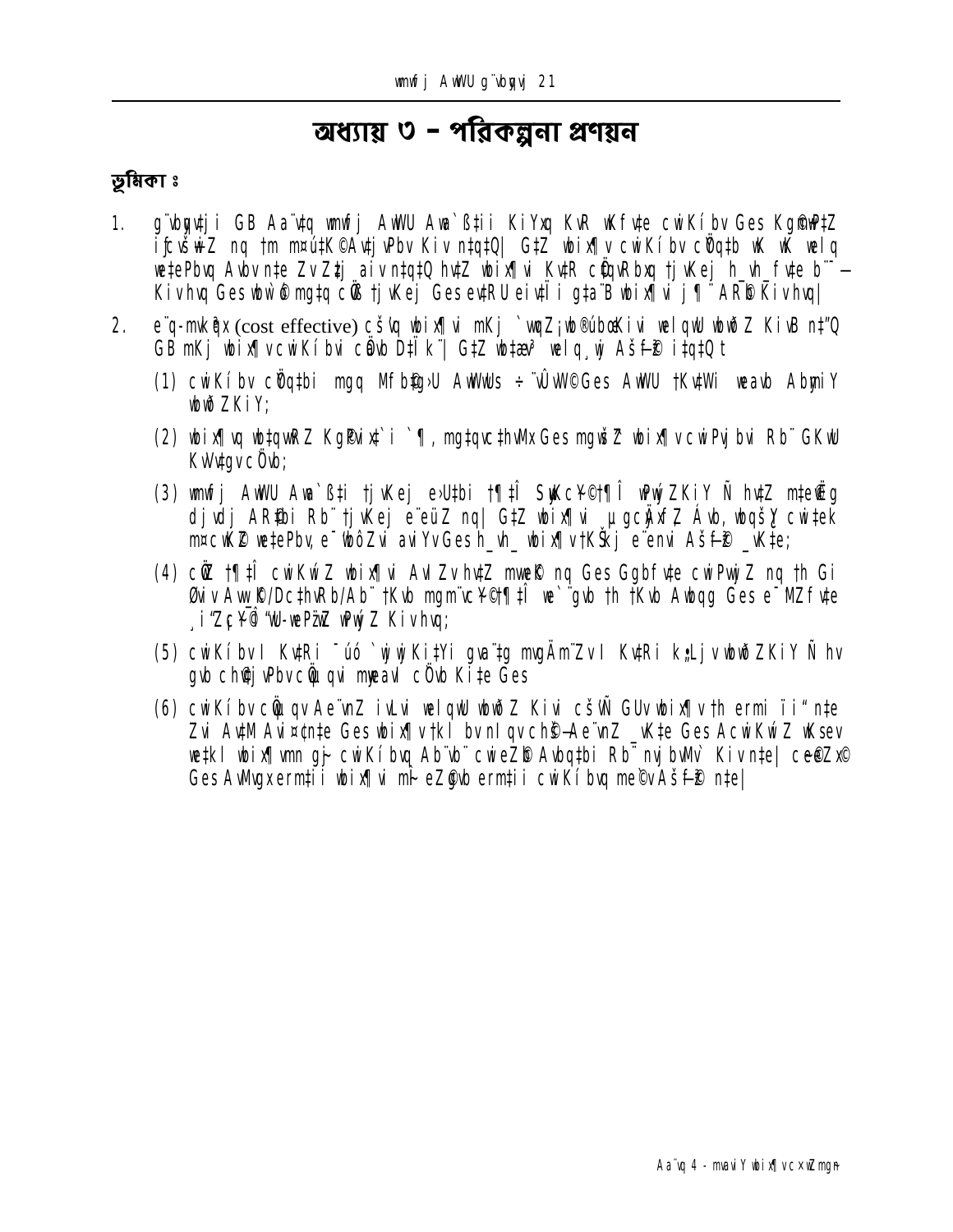পরিকল্পনা প্রণয়নের মূল ধাপসমূহ

#### whai will mmth aj ac tive LyKivng t  $3<sub>1</sub>$



- 4. bixini cünRbxqZv gj qb cüngKfvte ume gnv bgšKm verfbommei in Audm tj vi mt\_ nruke nte| GOoy wiki AWU, wfGdGg ngx[jv Ges clivnbK Kvhej xi Rb" wnfj AWU Am`߇i i gncwPyj#Ki Kbubb#Rw cwiKiby Kiv c@nRb| KwaOUwti impay hLb cul gyhute ZLb malWcwiKi bycijgb ciju gya mstkyab Avbgb 1 majbuW KitYi mthwlivLtZ  $nte$
- **5. unfj AWU Aua`߇i i gnœuiPyjK#K cuiKíbv cüqb Ges cieZ@ch@q g'uthiqujW Ges** Stki welq wtePbv Kitz nte Ges G tjui Ici wK-wt R cow Kitz nte, huz nKj  $\mathbf{A}^T$  i Zcł $\mathbf{C}$ j Kv wte PZ ntatu  $\tilde{\mathbf{N}}$  GB welqu with  $\mathbf{Z}$  Kiv hur GB Aa tai curkó 2 - G g dibiquj w Ges Syk gj udbi Ici w K-wit R c Ob Kivntatul
- **tivülliqui cüz KgPuixi msL v Ges Gü i gw ch@qi ubix[|v KvR uKsev cüvmbK KvtRi Rb"** 6. cul qv hute uKbv GB wetk HYi vfužtZ ubix[vi Rb" cümRbxq tj vKetj i cüke Zvwi f KitZ nte euff Od, wiki Od, nikui Od, Wikrn Od BZ wm bin venf2 nKj ngtqi ms to iultz ntel circy mytail ms to iultz ntel
- 7. AWU TKQW (Aa'q 3) wix jv curkibui may cšv eW AQQ GB g bytj ÷ WRK, U KUK y I Actikby cu Kíbvc duthi ev Ze cšvut R Kivntutů t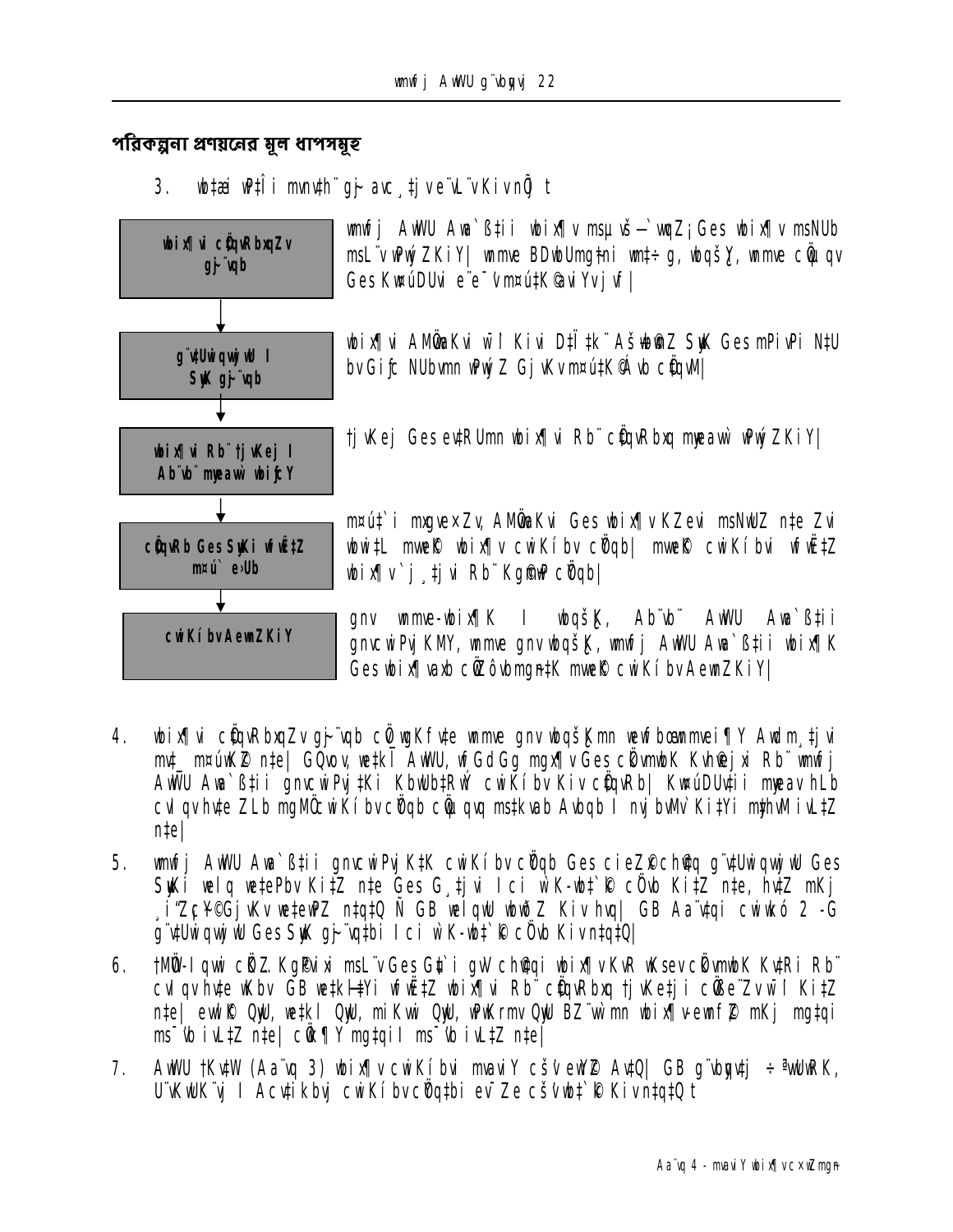| A) †KŠkj MZ (÷ <sup>a</sup> dbRK) curkí bv |              | <b>t «Zb†_tK cvP ermi mytqi gta¨ myNÖbix¶vi th</b><br>cuik i by NBY Kivnte; |
|--------------------------------------------|--------------|-----------------------------------------------------------------------------|
| A) eut R (U KUK y cu Ki bv                 |              | AWIgx wime erntii Rb" AWIU Awa`ßi th<br>cuiKibvMOY Kite; Ges                |
| <b>B) Kgffräk (Actikby) cwkiby</b>         | $\mathbf{t}$ | tKub unnei TV Audim cüz"K ubixTui Rb"<br>Muz cukí by                        |

শ্ট্যাটঙ্কিক বা কৌশলগত পৱিকল্পনা

- 8. GB cw Kiby wufj AWU Aw`Bi W W wlg wix w Kite, tKgb Kti Kite Ges KLb Kite tm nrauk@dqubquifte Attit KcuZ Kiv ntel Guv buiZ msu is-weez hv t\_tK -f-tgguv cuikíbycügb Kivhul cuiezbkyj Ae "#K cizdyj Z Kivi Rb" GB cuikíbuk ww@mgg Aši-ný bWi KitZ nie bias<sup>3</sup> ve viz velovů GIZ Aši P Kivnie t
	- A) unfi Aultui at Dilk new Z GKW wew:
	- A) th matai ata bix hi mkj Dtik ej xci Y Kivnte;
	- B) using the Cj KyBDubU (nKj umei T|Y Audn);
	- C) KVR nrutk@wb:
	- D) birflui cšvÑ unt÷q-vfiëK Gesev evfiëK cšu
	- E) umite KurúDU i cihý? e enti i e uß;
	- **F) ti Ketj i cike ZW thu mal vi `Ti ZvGes**
	- G) Dbgb cwikiby Ges mggN cik  $\Pi$ Y, bZb ÷ UWPAWU TKW Ges GB g by ev expb **Ges Zv`xVCtrix in ete transformation** (sustainability arrangements)
- 9. ume gnybaškm nKj at" AWÖC! Ti KuQ cu Kíbu GKW Kuc tcöy KitZ ntel

ট্যাকটিক্যাল বা বাৰ্ষিক পৱিকল্পনা

10. St Ges KuhpigtK uf ü Kti Ges tj Kej I eur U eiu wete bu tit Am Btii wix Iv msuvš-AMinku GB curkíbu cůdují ng curkó-3 G GKW U Kulk j curkíbu D'uiY † Lubv ntqtQ| eulf? cuiKíbu ufütz cüz K ubix[|v tji Rb" ftgquv KgfnP **cÜqb Kivhul** 

অপাৱেশনাল বা কৰ্মভিত্তিক পৱিকল্পনা

- 11. G tjvciZK bix[|\thM BDbtUi Rb" (\_by tRjy AvâyjK I câb wmei [|Y KgiRZ@ Kung a) w wiz Kampi cui kibi cae@bixilv I wmei Tiy Karazona alk G tjv cüqb Kiteb| cwKibKutj GB Aa'utq wez mau'Y wK-wht Rmgn Ges GB q'ubytji wix[v tPKyj÷ngn wetePbuq ivLtZ nte SyK, tjbt b Ges wrt÷tgi w gub cv\_R Ges H nKj Audm AZXZ ubix wik AufAZu Autjuk GB muel wK-ut king aek B Aufthul Z nțe cuiula 3 - G Gaithi cui Kíbv Rb th nKj dig/QK e enu KitZ nțe Zvt Lubvnũ |
- 12. bix[|vi `i''tZ `jtbZv mmei'||Y KgRZ@ mt\_ bix[|v cuiKibv btq Avtj vbv Kiteb Ges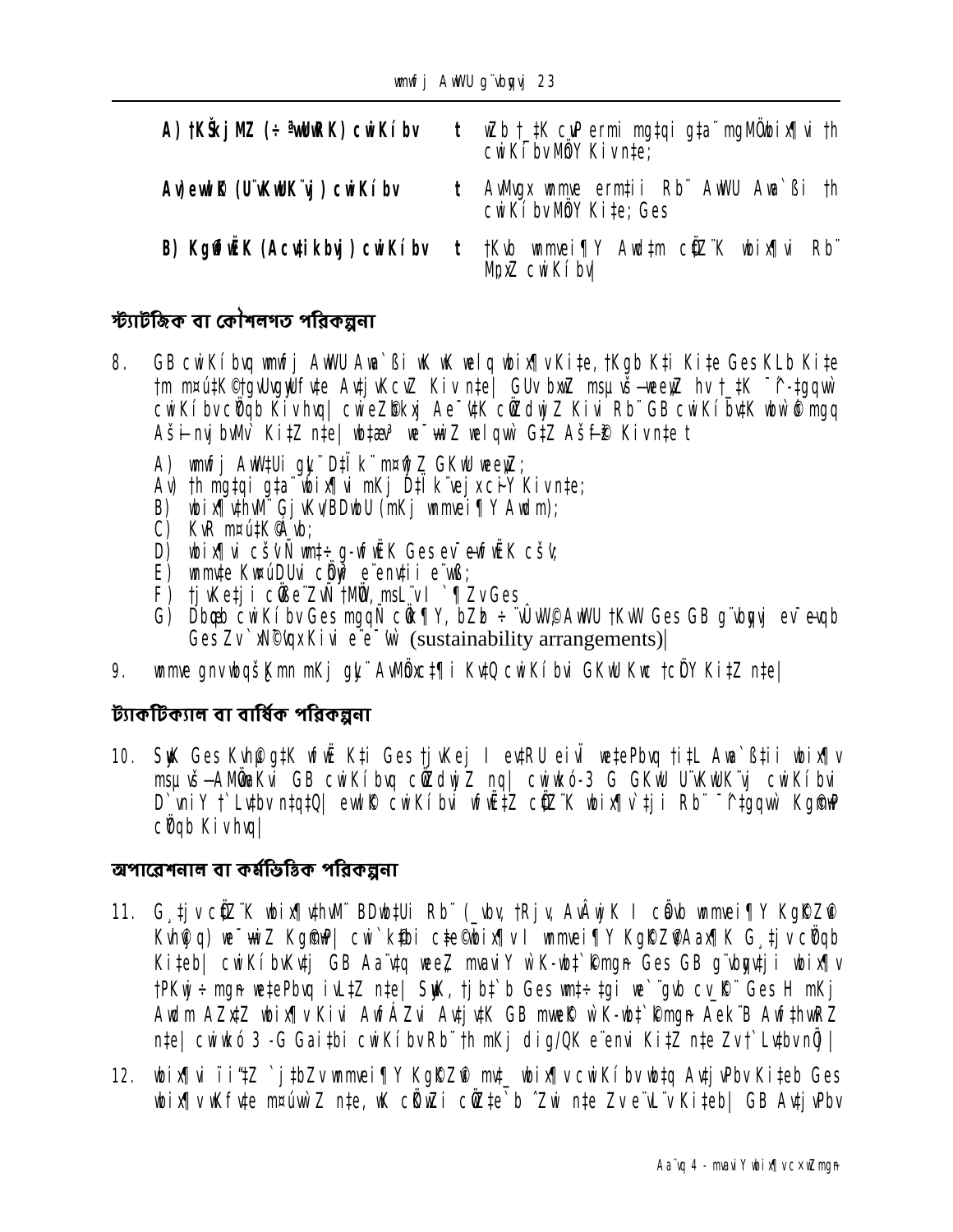bix[|v Aul Zuab cüZôutbi mt\_ KutRi fyj mauk@üZôuq Ges bix[|vi D‡Ik" mautK@mate" fj-au'Yv`i KitY muqK nte| GUvbix¶KMYi btRt`i RevewwZvciZôuil GKW cšv

পরিকল্পনা প্রণয়ন প্রক্রিয়ায় সিভিল অডিট অধিদপ্তরের ব্যবস্থাপনার বিভিন্ন ম্তরের ভূমিকা ৪ দায়িত

13. Kuhki cuiKíbv cüqb GKW e ck cüuqv| Gi mt\_ ubix[|v̀tji weufbœ The magnetic term of the contract of the contract of the contract of the contract of the contract of the contract of the contract of the contract of the contract of the contract of the contract of the contract of the contr I `wqZ;wtaa miwtZ i` Lubvnĝ t

| <b>fygKv</b>                                         | `wµZ;                                                                                                                                                                                                                                                                             |  |  |
|------------------------------------------------------|-----------------------------------------------------------------------------------------------------------------------------------------------------------------------------------------------------------------------------------------------------------------------------------|--|--|
| <b>gnicuri Pyj K,</b><br>AWU<br><u>unfj</u><br>Aw`ßi | gmcwPyjK wbix¶v cwiKibui gy chej tju mt_<br>RwZ _Wteb  wtklZ, tht¶ti wix¶wwb ciZôwbi<br>D'P choqi columnat i mt_thMthM Kiv cunRb<br>gnocu Pyj K †KŠkj NZ Ges euli R cu Kíbv Abigy b<br><b>Kiteb Ges</b>                                                                           |  |  |
|                                                      | gnc <b>u Pj K, gnv ume-bix (K I bašk Ges Ab b</b><br>gmcwPyKMYi mt_ bix[ u till tjv bix[ u<br>Aul Zuf $\tilde{\bm{\tilde{P}}}$ ntatū Ges chiveji cuimi Kivntatū N GB<br>wlqw wwo Z Kivi Rb" thwithwli fly Kitebl                                                                  |  |  |
| <b>cư Pý K/Dccư Pý K</b>                             | • nKj wix¶vwwðZ KivGesgķ¨welq tjvwhýZ Kiv<br><b>bix views where the state of the state of the state of the state of the state of the state of the state of the state of the state of the state of the state of the state of the state of the state of the state of the state </b> |  |  |
|                                                      | • bix¶vmsµvšZ AMČnaKvi Gesm¤u` edb wī fKiy                                                                                                                                                                                                                                        |  |  |
|                                                      | <b>wix</b> wiki bui Lmov cuqb Kiv Ges Abygy thi Rb<br>gmcwPy #Ki Kup Dc "Cb KivGes                                                                                                                                                                                                |  |  |
|                                                      | • Am` $\beta$ ti i †KŠkj $\mathbf{M}$ (÷ <sup>a</sup> ddr $\mathbf{K}$ ) eut $\mathbf{\bar{R}}$ bix $\eta$ v cut $\mathbf{K}$ íbv<br>Ava`߇i Kgf2 maké-mKj#K AevaZ Kiv                                                                                                             |  |  |
| `j#bZv [ wix¶v I wmei¶Y<br>Kg <b>rz%Aax</b> ¶K]      | • gmcwd ji Ki cwi Kiby Abhuqx "wha choq whix quote $\mathbf{r}$<br>cuiPy bu welqu wid Z KivGes                                                                                                                                                                                    |  |  |
|                                                      | • ciz K wix¶vcw`k\$bi Rb Kgind ^Zw Kiv                                                                                                                                                                                                                                            |  |  |
| ` <b>iji Ab</b> `b` m`m`                             | • cư Kíbv c <b>ũ qb cù qu</b> c <b>ù n Rhan số ti</b> i Ab bì<br>m' m'IW#K maú, Kiv nte Ges ciz K wix[ v KgmP#Z<br>Zu` i fygKvmaú#K@u` i#K AemZ Kivn‡e                                                                                                                            |  |  |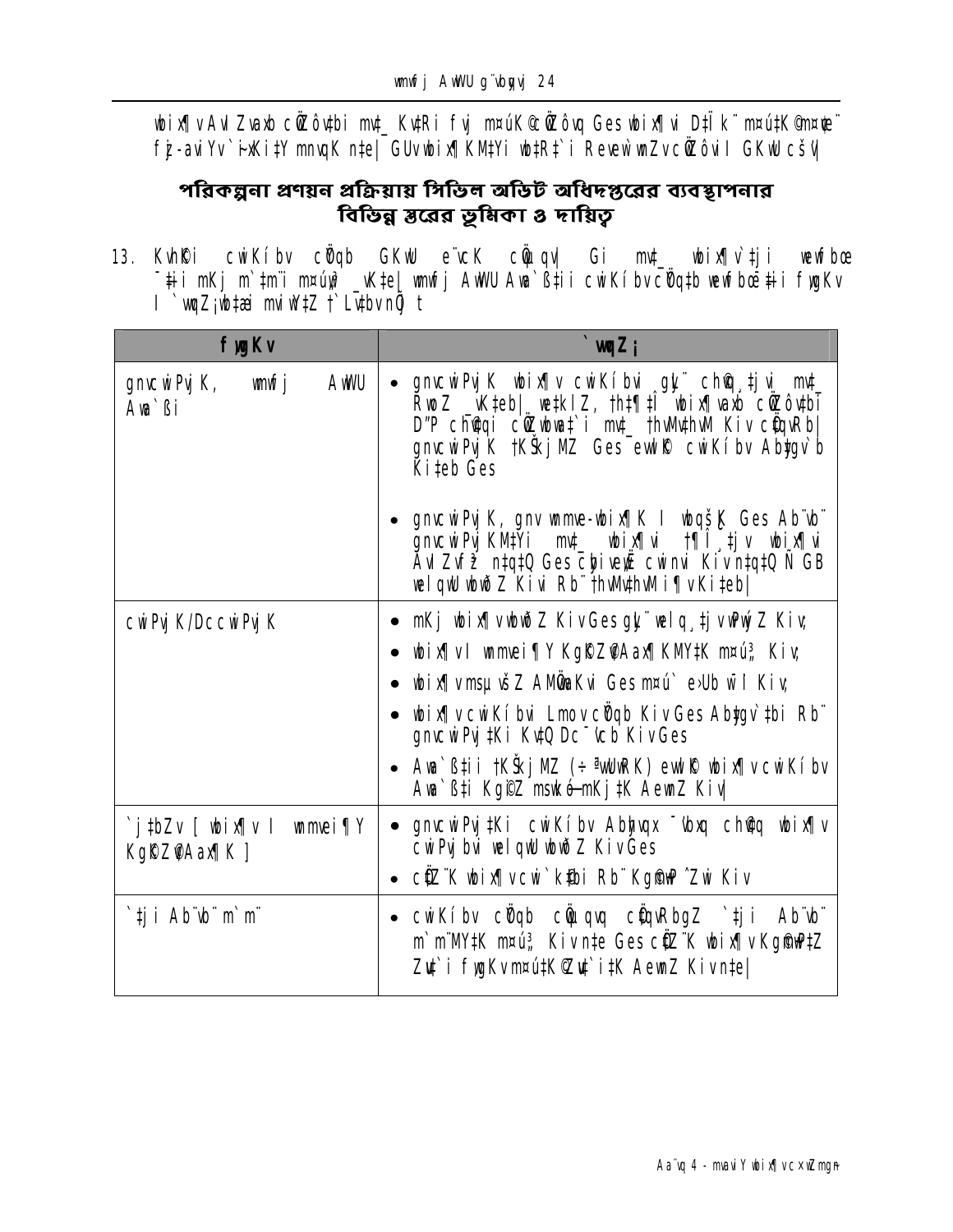পৱিশিষ্ট-১

নিৱীক্ষাযোগ্য ইউনিট সম্পৰ্কে ধাৱণা

নিৱীক্ষা সম্পৰ্কিত ক্ৰমপুঞ্জীভূত জ্ঞান

**bix[v n¤cv thi AZxZ AwfÁZv cwiKíbv c@qb c@uqxq AZ šZ \_iZc¥© Ges G msuxisZ Z\_"** AWU Ava`B‡i iv¶Z \_vtK | ce@Zx@bix[|vq huivm¤u;3 w2tjb Zut`i Avb | AvfAZvi myštq Gme Z\_" mÂZ nq | G‡Z yjuŁZ †iKVI@Îwì, †hqb ~'qxby, PjuZ ubix¶vby, e#KqvAub®uboAvcuEl **Ašfê itatû** 

ctz K cu kibi Rb ve wiz Kgind cüqibi cte@bixijv I umei jiy Kgikz@ Aaxijkik, Aek B **GB AvfÁZviK vetePbvKitZ ntel** 

নিয়ন্ত্রণ পরিবেশ

cui Kíbv cůu qui Ask unhate, ubqšy cui tekt K, Aek B gj unhi GKW Ask unhate w te Pbv KitZ nte | ubqšy cuitek nt'0, Af šiw ubqšy Ges Gi i'Z; npútK©bix[laxb ciZôutbi mueR gtbufte, ntPZbZv Ges Kuh@g| whis was diffused to the status of the status and the status of the status of the wieP wig Ges bix N the wird bu cab bath Dcv b wasy cutek mank bix ni AwgZ ciz K BDb#i bix i cš#K cowz Kitel

tek KtaKW i Zc¥¶11 ch@jvPbui Øuvwašy cuitek aj "up Kivna t  $\mathbf{A}$ 

| <u>i'Zcygqii</u>              | veteP vel qui                                                                                                  |
|-------------------------------|----------------------------------------------------------------------------------------------------------------|
| ee <sup>-</sup> tcbv          | umei¶Y Aud‡mi e e cbui gub                                                                                     |
| <b>ubqšy Kulutgv</b>          | Af šiny bixiju Kuhkuizu ume napuš-wa, cina,<br><b>ubi Rgyj ui e emui   unne msu is-ti KWAny bWV uKbv</b>       |
| <b>KgPú xub‡qM</b>            | wme mské-Kuth@utquRZ KgPuriMtYi thMZv                                                                          |
| <b>what's e'e wi cureally</b> | evtRU ubqštvi KvhRuizv                                                                                         |
|                               | <b>Z_" cibj? msu š-evitek/AvtqvRb ve`"gvb e"e" www. KwauDUui wbqwisz wKbv Ges DcuEmgn</b><br>ch®fyte workZ Why |

- 5. ctep bix[|K\h©ue`"g\b Z\_"-mi Ges cuiKibv cüuqui Ab"b" w`K bqšy cuitek gj"upcünqu Auskuk 1911 muq fuq Kvcu b Kitel
- **thtnZzAf šin bixty Ges Af šin bqštví vekvk Ges kvrúðui chý í e emi GLb** 6. ch<sup>e</sup>-LeB mmgZ, tntnZzeZ@b Ae<sup>-</sup>tq AwKuk t¶lil ev e-hPB-Gi uf EtZ wix¶vcwPyj bv KivngrPhb nte | Zte gutS gutS DyjukZ 19 | Tingthi we`gub Ae VwetePhv I ch@jvPhvKivi cijum MBY Kitz ntej ubašy cuitetki th mKj t¶tî Dbab cünRb, tm uj uhuý Z Kti  $c\ddot{\mathbf{z}}$  to  $D$ ti  $L$  Kitz ntel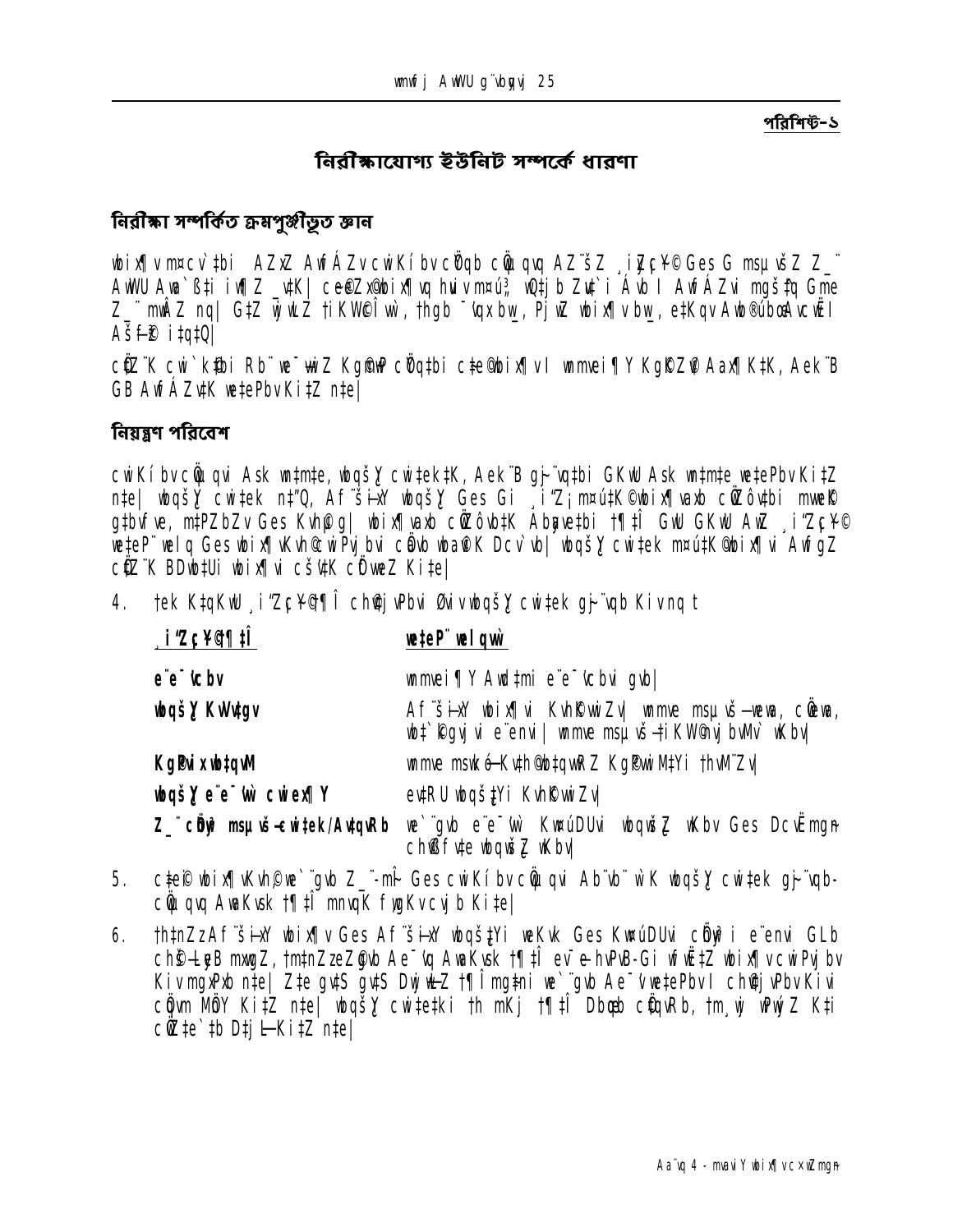পৱিশিষ্ট-২

### ম্যার্টেরিয়ালিটি ও ঝুঁকির মূল্যায়ন

ম্যাটেরিয়ালিটি

- 1. cui Kíby cũngui Ask untrate Aek B g uthui quy thi ui Wille guy up cũng Rb Gi ufui nhe ce@Zxerntii AuyR weyZmun Wsev wixt[]Z ciZôubi euRU| bM wriik wmtei 1911 maui YZ g'uthiqujuli ufuž nte 'j e'q Ges 'j Aug cuimpur l `u msu is-Zt\_'il  $c$ **u**n $Rb$   $ntZ$   $c$ **u** $i$   $\vdash$
- GB wfür tij ui 1911 th mKj kZKiv mui cümm Kiv nte Zv umfj AWW Aua Btii 2. gnow Py K w i Kiteb Ges ew R wix work i by Dtj I-Kiteb

ঝুঁকি

- 3. bix[|vi cikw D‡lk" matbi Rb", mské-Stk tjvgj "up KitZ nte| unfj AWU Ava " Bti i GKW câu D1811Vi welg nj Ah y @bix[ly cit gb côu Wsev mi Kwi wme nrutK@Ah y © AvfgZ Ávctbi StK bixflyi Ab b DIIK matbi 1911 nroe StK tjvmtR Wwz Kiv hu by G tjvbaict
	- i Zcł Kb Kuyfj ni gu SK | thab eo ai thi cü u Yu Ah\_y\_ 2v Ges
	- ce@Zx@bix{|vi c×uZmun uPwyZ bv nl gvi StK Ges ubustYi `e@Zvmun mstkvmZ bv **niqui Siki**
- Stki gutv byg webi-wtePbu welq| unfj AWU Au Stii 19 ft Stk tk 4. **E** is wetePbvKitZ nte N D'P StK I "Of weK StK
- Kung Til wufbod rimi (attribute) I ci Sul qj ub Kivthiz cuti, thab, 5.

**bixly BDbU** thab, c**êcu \_ by tRj y AvÂyj K I câb umei ¶Y Aulm** 

tibt b thgb, teZb, tcbkb, mmh" gäyi cüyz (wt÷g i Ašub@Z StKi KuitY mmh güyi mauso tjbt b D'P-SylcV®nZ cuti)

6. um‡ei †¶Îman

Kuhki wixju mpat\_Auyk weyZngn, wmtei 1910 AbhuqxwtkH Kivnq| wmtei 1910 Why ZKiY wePui-wetePbvmtc¶| Zte Gt¶ti whta<sup>3</sup> welq tj vwtePbuq \_wtet

- Zvch@Y@jbt`b;
- $\bullet$  unne I Auy & cittle b cu ab cu qu
- werfboaithi tjibt thi fj nlqu SK I cëYZvqj ub Ges
- **N w** dup dup dup a •

tj bi înti î eukto îi wfulitz mi Kwi wanet K mani YZ what a fwl Kiv ku kiv huq | Zte GB Zuj Kv c¥%2 bg | ~Zš¿bix¶vi Rb" qmcwiPyj#Ki vePui-vetePbv Abhyyx Ab bi t¶l imgnl  $M / Z n / Z c$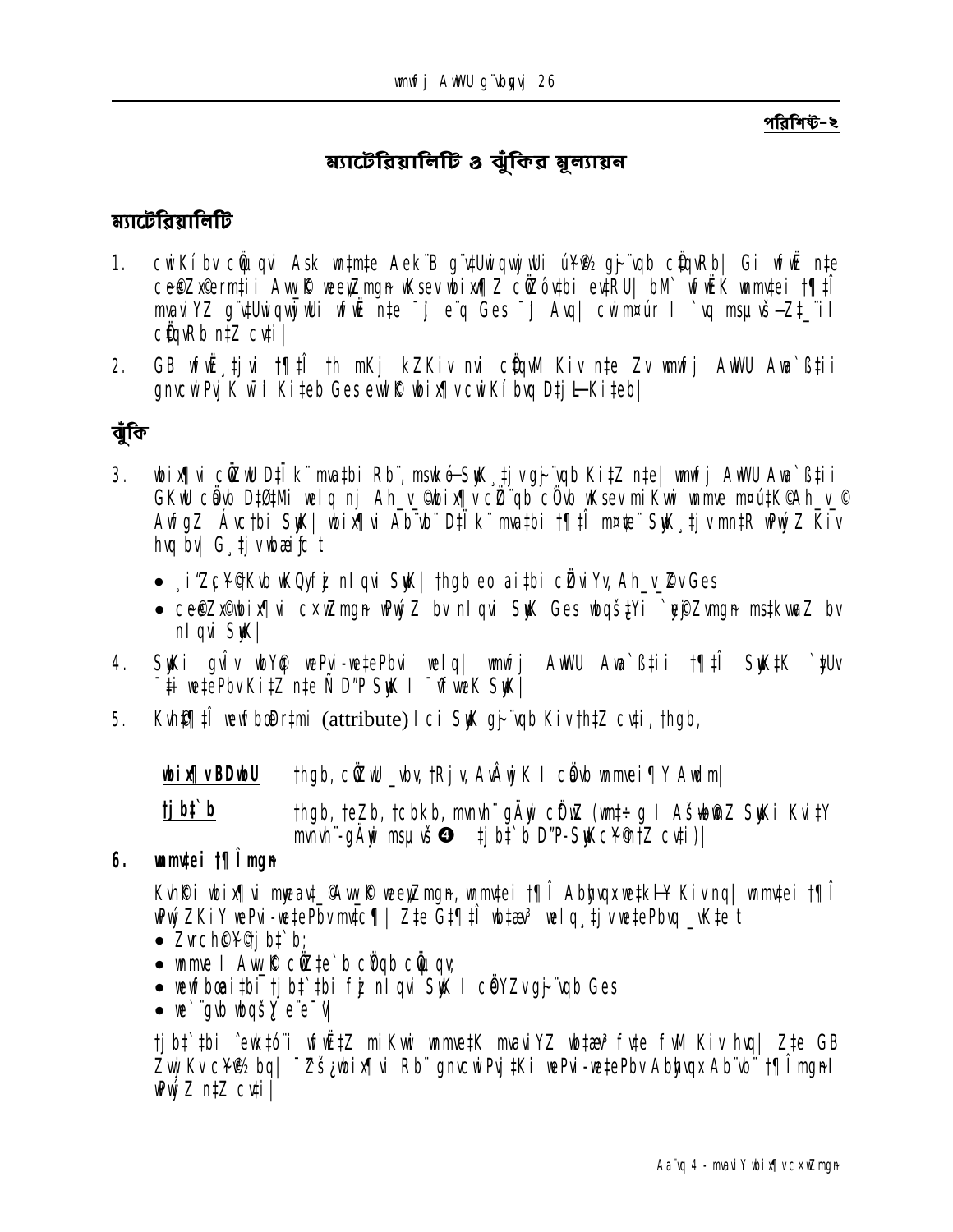```
teZb
fwv
miei I they
Aemi fwZy
KaPux i cöë FY I Aug
fuel" Znuei
Rgv
mmh - gÄyi
Мđ
c@ \mathbf{R}^{-1}mì cuitkua
veubtqvM (FY I BKBul)
fŵi
FY MÄY
FY chi'ku
åqY
```
ctz"K wme 19. The wheat the St that Ces withow me 19. The Rue Z St gj "utbi Dtitk" bir yošuwi Kivng | SKi gj "utbi Ici bir [vhPBtgi cäw. e us Ges **bi** Rbv **bffky** 

- 7. nrobe D'P Sak mruinden bit b t
	- Ruij c**iew ši vbašž ti bi** bran| ciew hz Ruij nte fžj i StK ZZ tem nte;
	- cY I tmevi vevbataj cvietZ© ve vksev tNdYvi vfužtZ msNWZ c@8 I cvitkvaman| cY I trevi cũ hPB, GKRb `we`vi tKub gävi cũ li kZfran ci'l Ktib uKbv Zv hPB AtcflvmRZi:
	- Long Z Lasev tc Sotcub K manual by Ges "Of wek Kurk g Cui Puj buy manual by Gi  $\epsilon$ tjbt b| Gaithi tjbt b md vmau YZ Kg, Zte G tju i Z; AtcTNXZ teu | KuRB **G tivi cüre Zyrch@VO**
	- tgqv`tk‡l mgšq| G tjvmaviYZ c $\hat{\mathbf{v}}$ jb GestKsev mPivPi ~ofweKfyte msNWZ ng bv Gichtibi b Ges
	- $\bullet$  temikui cülôub/e up i mt\_ tj bt b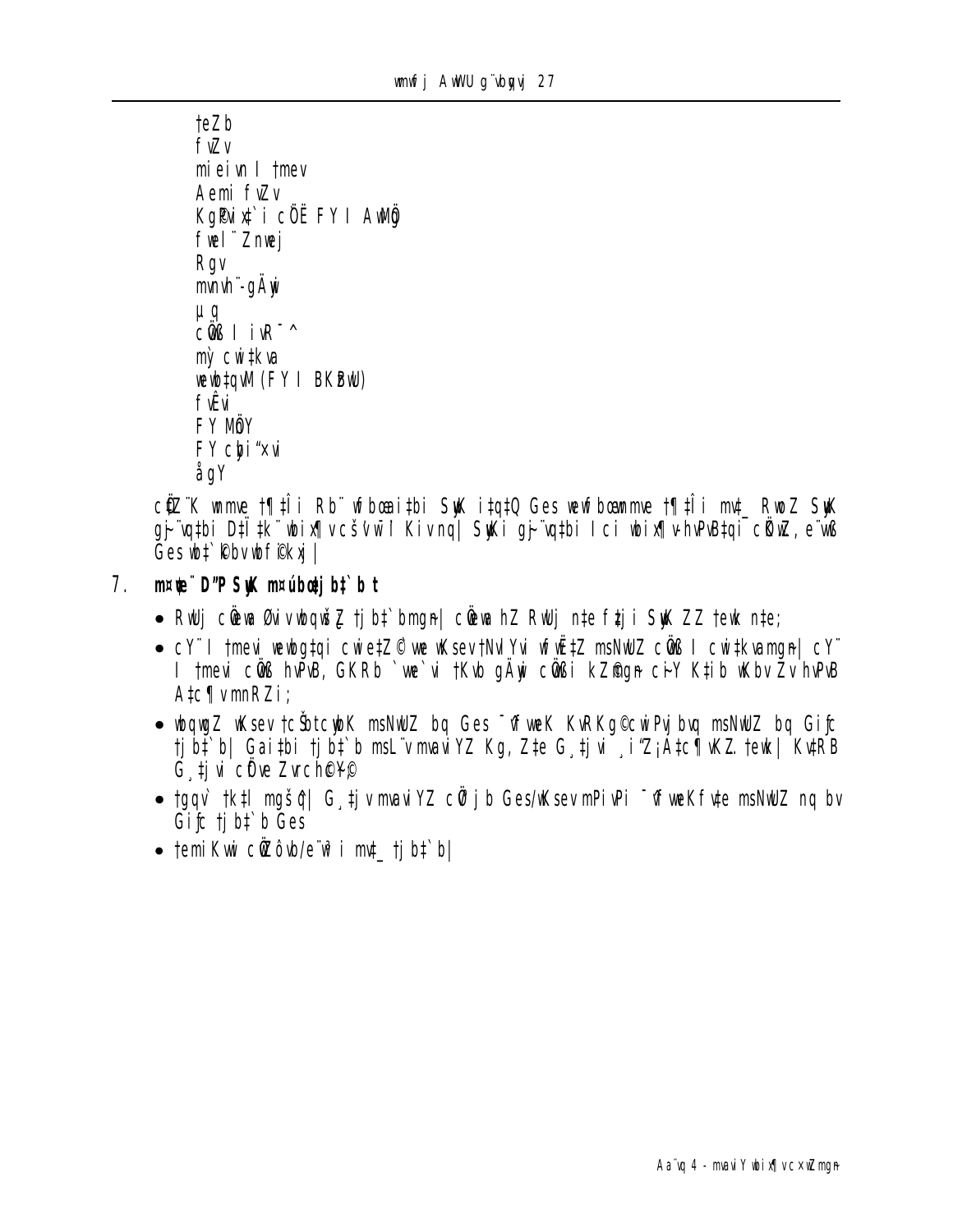নিরীক্ষার জন্য বিদ্যমান লোকবলের বার্ষিক মূল্যায়ন

 $\boldsymbol{\mathsf{bi}}$ Alvermi $\boldsymbol{\mathsf{---}}$ 

1. gW choq wix hi Rb" we "gub wix || #Ki msL"v

**wix y l wmei TY KgRZO AaxqK AWUi Upt** 

ernți ciz K bixjiki<br>Rb Wb wibi mil v

|    | 2. c忆 K bix[jtKi Kuh@em<br>(Oji, cit¶Y BZ wi et )            |  |
|----|--------------------------------------------------------------|--|
| 3. | ev̀, m̀ i `dZ‡i Mto †h ngq _\K‡Z nq                          |  |
| 4. | ev`, ve‡ki mgx¶vi Rb¨ mgq                                    |  |
| 5. | ev`, we‡ki cwiwīoZi Kvi‡Ye ewqZ mgq                          |  |
| 6. | gw ch <b>ậ</b> g bix[ vi Rb¨ cữ¨K bix[ ‡Ki<br><b>bid mgq</b> |  |
|    | 7. gw cholaeth bix qw raid ng q<br>(Kjy 1 × Kjy 6)           |  |
|    |                                                              |  |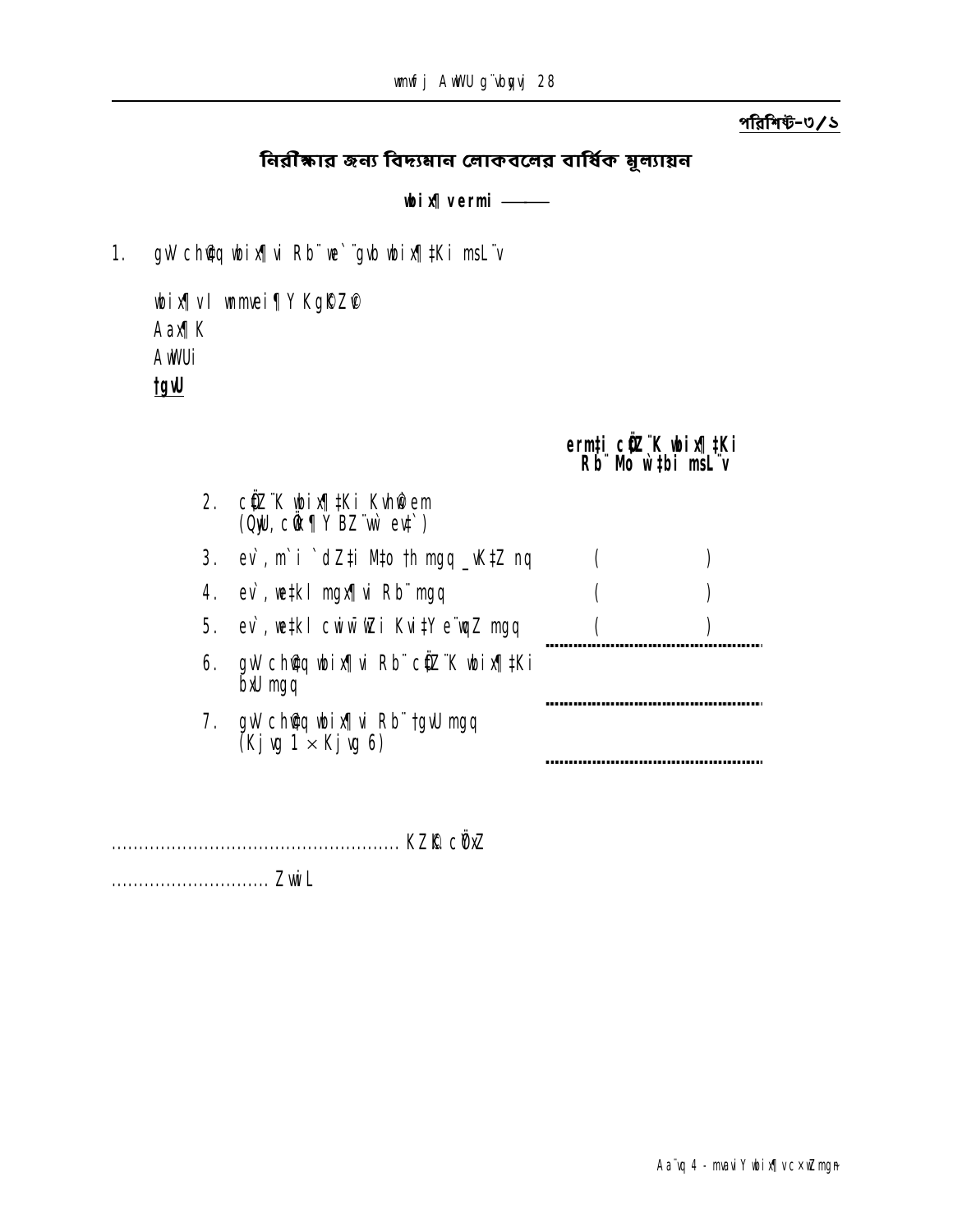পৱিশি**উ-**৩/২

ৰাৰ্ষিক (ট্যাকটিক্যা**ল) পৱিক**ল্পনা

**ছক এবং উদাহৱণ** 

**হিসাব মহা নিয়ন্তুকের কার্যালয় (১ নিরীক্ষা ইউনিট) − প্রায় ৩০০০ নিরীক্ষা দিবস** 

| <b>bix vGj Kv</b>                        | tjbt thi<br><b>AK</b> ui | ms 'ú St<br>D'P/ <sup>-</sup> of wek<br>1.3/1.0 | tgw<br>$(2 \times 3)$ | <b>tgW</b><br>kZKivmi | eid KZ bixly<br>w`em |
|------------------------------------------|--------------------------|-------------------------------------------------|-----------------------|-----------------------|----------------------|
|                                          | $\overline{\mathbf{2}}$  |                                                 | Д                     | 5                     | 6                    |
| mau <b>Yfue Af</b> Sin<br><b>Tranger</b> | 1000                     | D'P(1.3)                                        | 1,300                 | 1.3                   | 39                   |
| wi Kbung takb BDwU                       | 10,000                   | (D'P 1.3)                                       | 13,000                | <b>13.0</b>           | 390                  |
| <b>KwiDUi BDbU</b>                       | 5,000                    | <b>T</b> of weK                                 | 5,000                 | 5.0                   | 150                  |
| DcthRb ume<br><b>gšyý q</b><br>1         | 1,000                    | <b>TimeK</b>                                    | 1,000                 | 1.0                   | 30                   |
| 2<br><b>gšyjq</b>                        | 2,000                    | D'P                                             | 2,600                 | .6                    | 78                   |
| 3<br><b>gšyj q</b>                       | 10,000                   | <b>T</b> of ueK                                 | 10,000                | <b>10.0</b>           | 300                  |
| <b>gšyjq</b><br>4                        | 500                      | " <b>\f\ueK</b>                                 | 500                   | 0.5                   | 15                   |
| 5<br><b>gšyjq</b>                        | 7,000                    | D'P                                             | 9,100                 | 9.1                   | 273                  |
| Ab v gš <b>ygq</b>                       |                          |                                                 |                       |                       |                      |
| Aug R ume `u                             |                          |                                                 |                       |                       |                      |
| <b>Curintur</b>                          |                          |                                                 |                       |                       |                      |
|                                          |                          |                                                 |                       | <b>100%</b>           | 3,000                |

wnme gnv wbqš $x_i$ Ki Kvh@jtqi Rb¨ †gwU KZ wbix¶v w`em eivi Kiv n‡e Zv wmfj AwWU Awa`ßtii gnvcwiPvj‡Ki wePvi-we‡ePbvi welq| Z‡e G‡Z GB D"Pch©v‡qi wbix¶v BDwb‡Ui ¸i"Z¡ cÖwZdwjZ n‡e| gw ch@q wix¶vi Aewkó wb tjv (cwiwkó-3/1 Gi Kjvg 7 †\_#K) what wnmei¶Y Awdmmgn#K eivi Kivn‡e (cwirkó 3/3)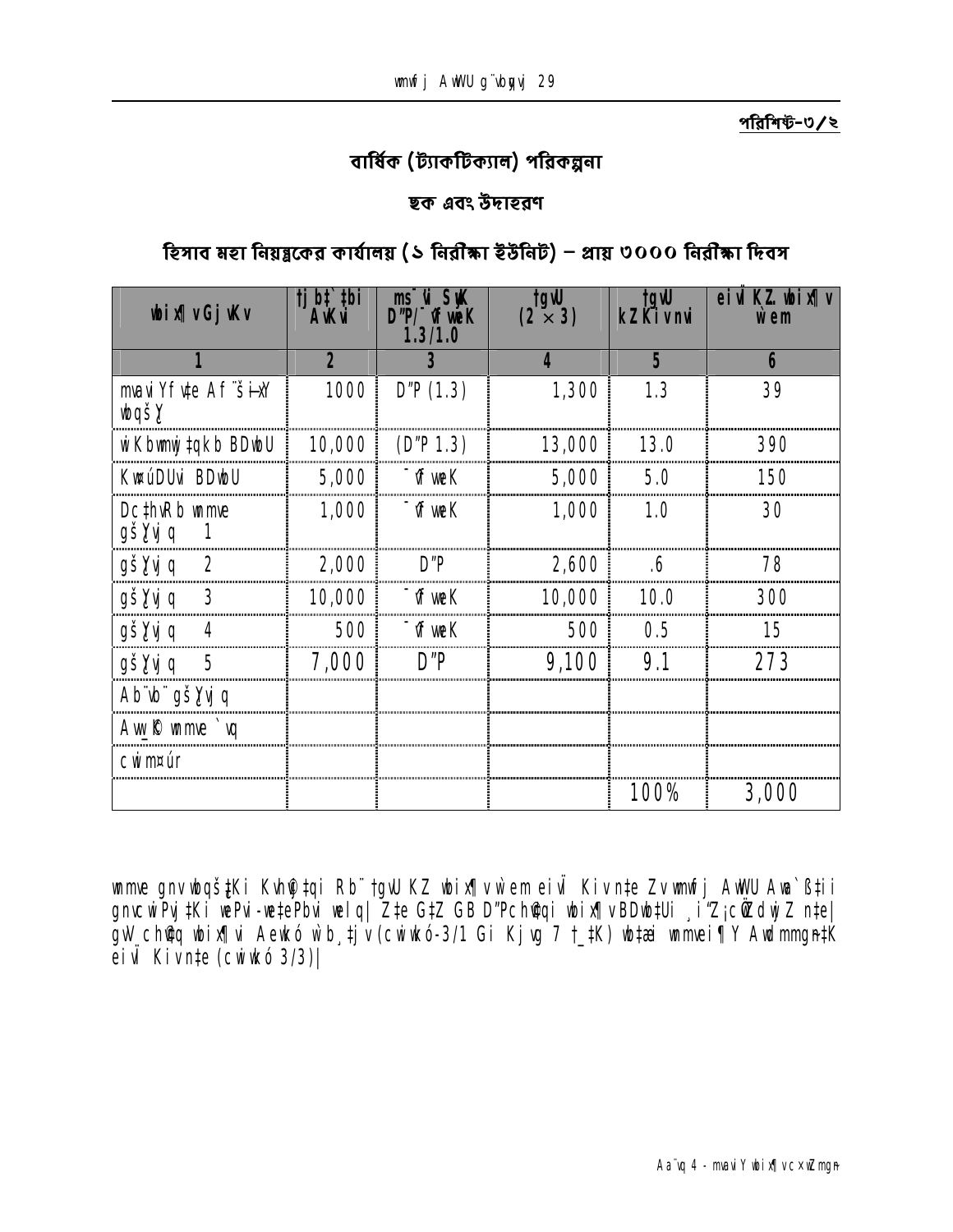### বাৰ্ষিক (ট্যাকটিক্যাল) পৱিকল্পনা

### ছক এবং উদাহরণ

#### প্ৰধান হিসাব ৱক্ষণ/আৰুলিক হিসাব ৱক্ষণ অফিস

| <b>amei ¶Y Audm</b>                                                             | <b>tjbt</b> thi<br><b>AKu</b> | ms us St<br>D'P/ <sup>-</sup> of weK<br>1.3/1.0 | <b>tgw</b><br>$(2 \times 3)$ | <b>tgW kZKiv</b> | eivikz<br><b>bix</b> vù em |
|---------------------------------------------------------------------------------|-------------------------------|-------------------------------------------------|------------------------------|------------------|----------------------------|
| 1                                                                               | $\overline{\mathbf{2}}$       | 3                                               | 4                            | 5                | 6                          |
| c <b>ê</b> b <b>umei</b> TY<br>Auim                                             | 5,000                         | D'P(1.3)                                        | 6,500                        | <b>1.0</b>       | <b>180</b>                 |
| c <b>ê</b> d wmei TY<br><b>Avdm</b>                                             | 10,000                        | D'P(1.3)                                        | 13,000                       | 2.0              | 360                        |
| c <b>ê</b> b <b>umei</b> TY<br><b>Auim</b>                                      | 6,000                         | −ûfweK                                          | 6,000                        | 0.9              | 162                        |
| <b>АЬ Ф сёф</b><br><b>umei</b> TY Audm                                          |                               |                                                 |                              |                  |                            |
| <b>AvÂyj K</b><br><b>umei TY Audm</b><br>(fRj√_\w<br><b>umei</b> TY<br>Audmm) 1 |                               | $30,000$ D'P (1.3)                              | 39,000                       | 6.0              | 1080                       |
| <b>AvÂyj K</b><br><b>umei ¶Y Audm</b>                                           | 20,000                        | ™ of we K                                       | 20,000                       | 3.0              | 540                        |
| Ab b Avay K<br><b>umei</b> TY Audm                                              |                               |                                                 |                              |                  |                            |
| <b>tgW</b>                                                                      |                               |                                                 |                              | 100%             |                            |

`õe¨t AvÂyjK wmei¶Y Awlm1 Gi H A‡j i ‡RjvGes\_bvwmei¶b Awlmng‡ni g‡a¨ eivi Kivi gZ 1080 wem AvtQ| ÷ 4tURK Ges evir R cwkí bykytj th Avdmngn cvi`ki? Kivi<br>ntqtQ Zv vhýZ nte| tKvb tKvb tRjv\_vbv vamei¶Y Avdm ciZ ermi cvi`ki? Kiv byl  $n\overline{z}$   $\overline{c}$   $\overline{u}$   $\overline{u}$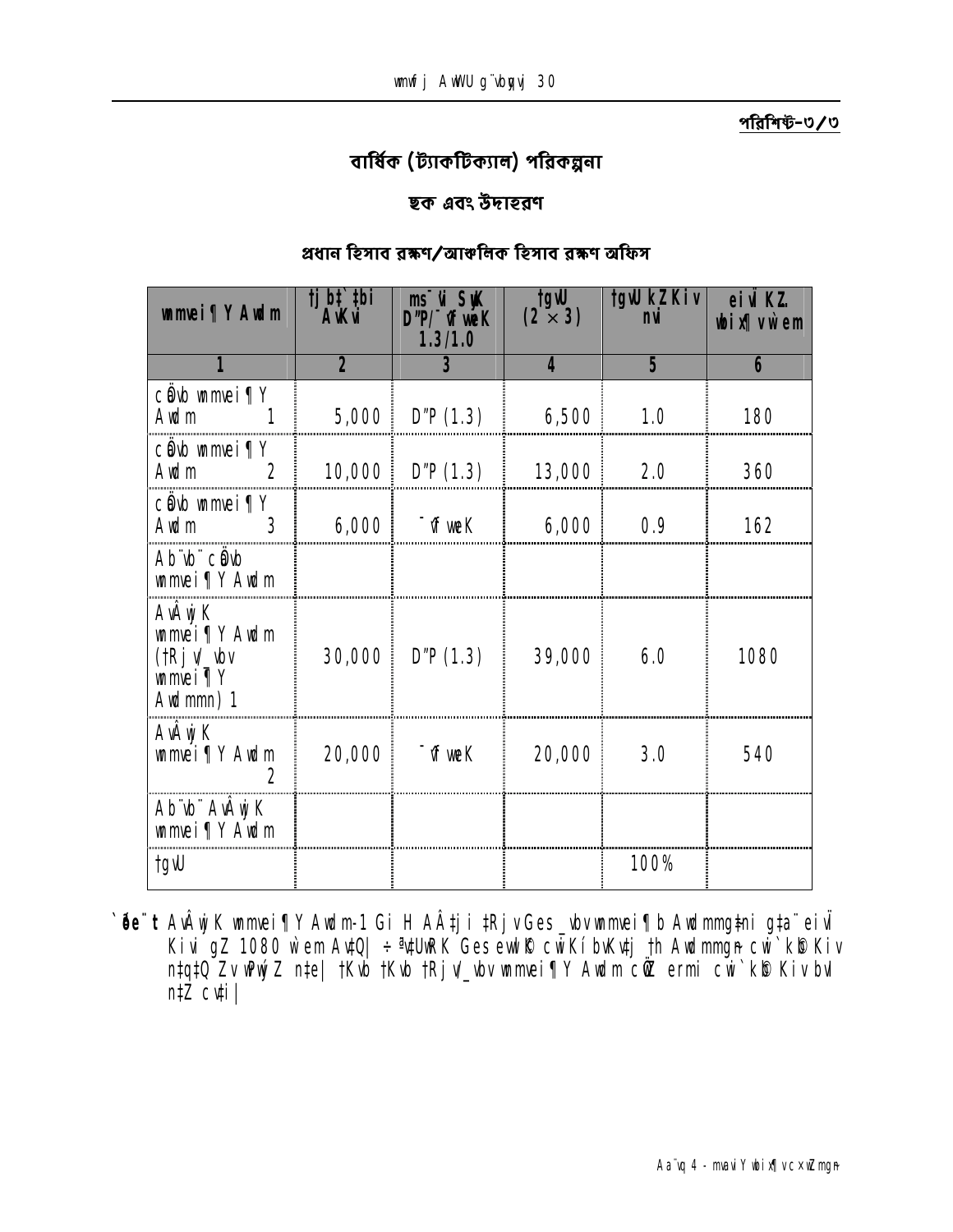নিৱীক্ষা কৰ্ষপৱিকল্পনা

## **A**\_@rmi

Aud<sub>i</sub>mi bug I Ae<sup>-</sup>th-

**unfj AWU Ava`ßi htz umei¶Y Audm KZfL cÖz Av<u>u</u>fl veeyZng‡ni Ici gZygZ M#bi<br>vfilitz w‡nte cğW msMb Ges veva-veavb Abyni‡Yi ch@q gj qb KitZ ctli †mB D‡I‡k GB wix** vcwKibvcUqb KivntqtQ

| <b>bix</b> vii'i Zwil                                                                                                                                    |                           |  |
|----------------------------------------------------------------------------------------------------------------------------------------------------------|---------------------------|--|
| bix[vtkl nlqui ZwiL ———————<br>th ZwitL m`i `dZ‡i<br><b>bix</b> vcite b tc0Y<br>KitZ nte                                                                 |                           |  |
| th ZwitL g"utbRtg>U<br><b>tj Usi (hw cünRb ng)</b><br><b>ume gnvbqšK/glj</b><br><b>umei TY KgRZ@</b><br>$\Phi$ KU tc $\ddot{\theta}$ Y Kitz nte $\qquad$ |                           |  |
| DccuiPy <b>Ki</b> `uqZ <sub>i</sub>                                                                                                                      |                           |  |
| <b>bix[v`j __________ Avfgjl (cieZx?÷kb) __________ ZwitL hulvKite </b>                                                                                  |                           |  |
| <b>bix[v`j b‡ar<sup>3</sup> m`m`mgštq MWZ</b>                                                                                                            |                           |  |
| $\psi$ ix[ v   wmei [ Y KgRZ $\degree$ $\qquad$                                                                                                          |                           |  |
| <b>AWUi</b>                                                                                                                                              |                           |  |
| <b>AWUi</b>                                                                                                                                              |                           |  |
| <b>AWUi</b>                                                                                                                                              |                           |  |
| AWUi                                                                                                                                                     |                           |  |
| <b>bix[vt_#K th djudj (output) `iKui : </b>                                                                                                              |                           |  |
| <b>bixi</b> Dilk                                                                                                                                         |                           |  |
|                                                                                                                                                          | ----------------------    |  |
|                                                                                                                                                          | ------------------------- |  |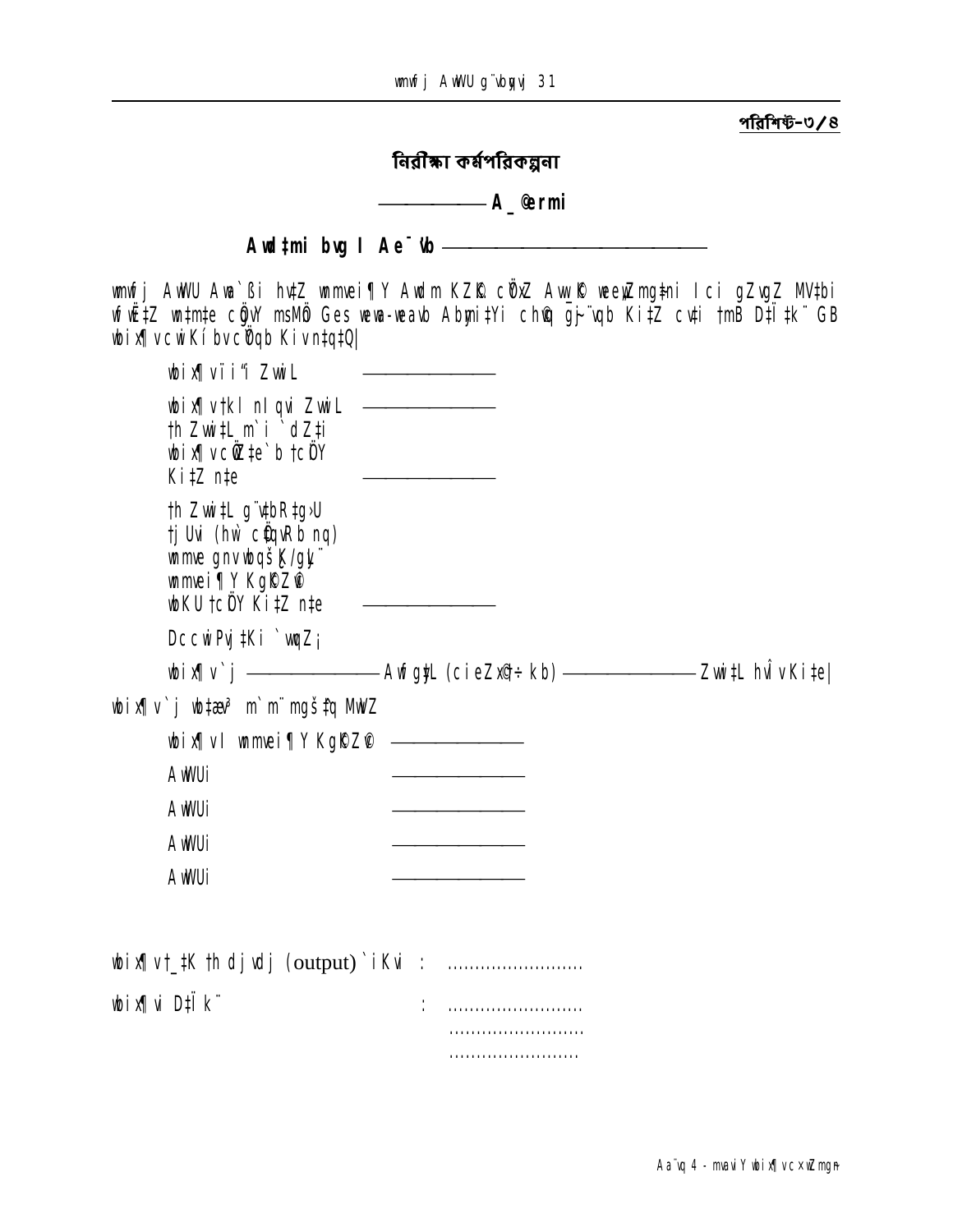| <b>bix di Rb cün Rbn</b> i'Zcy®<br>Z_"vejx(nte#P ` ¶Zvi mt_<br><b>wix weak</b> thi Rb" wix w |                                 |  |
|----------------------------------------------------------------------------------------------|---------------------------------|--|
| `‡j i †h nKj <sub>_</sub> i 'Zc¥'Z_"<br>cüqkb Zvnst¶‡c Dtj l–Ki b)                           |                                 |  |
| DccwPy #Ki w#kl wt R (hw _vtK)                                                               |                                 |  |
|                                                                                              |                                 |  |
|                                                                                              |                                 |  |
|                                                                                              | <b>Zuil</b> <u>____________</u> |  |
|                                                                                              |                                 |  |
|                                                                                              |                                 |  |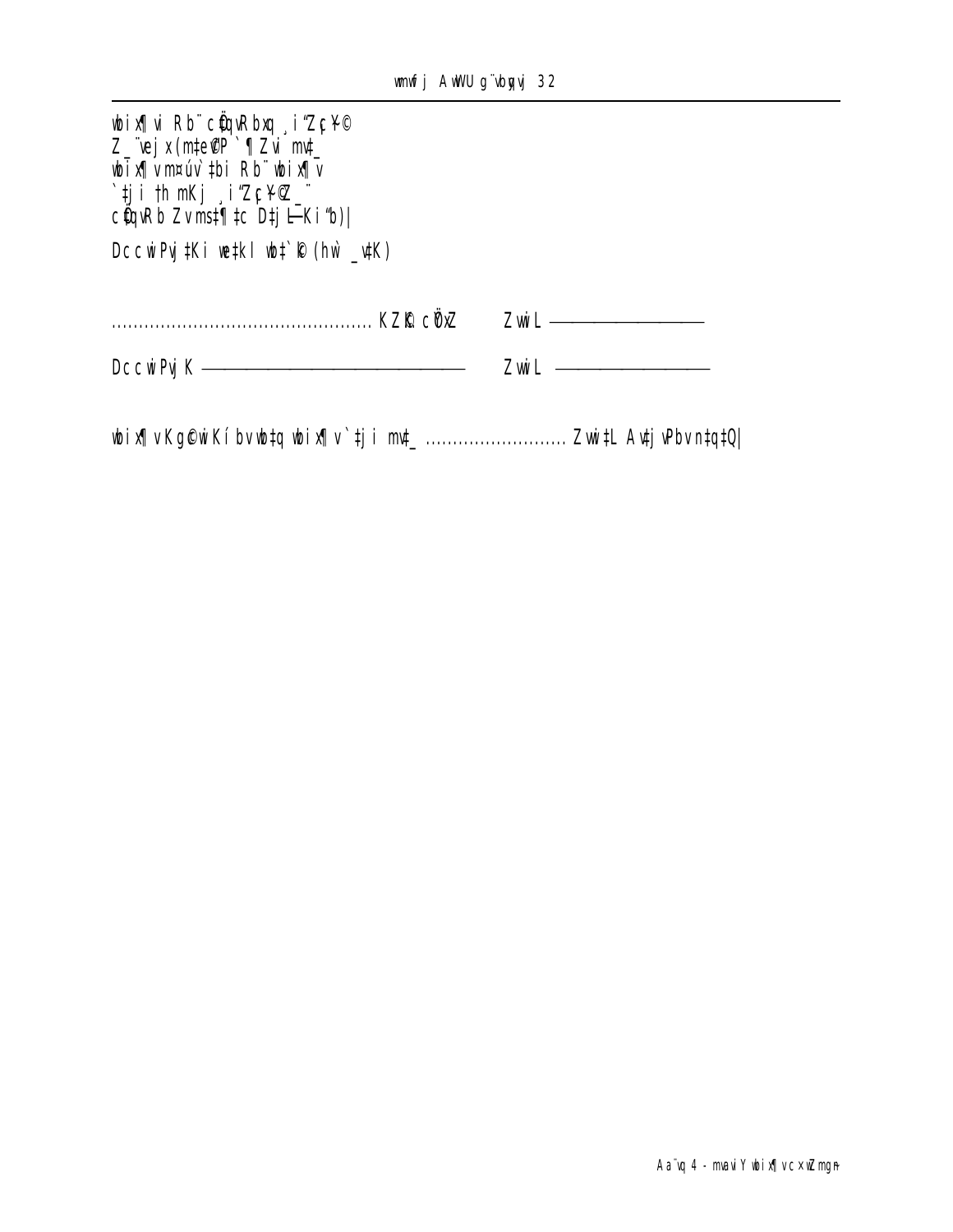সময়ের প্রাক্কলন

# **A**\_@rmi

## 

**Syki vfiž‡Z whýZ cikw wme-Gjvku Rb" wa@fZ cix¶Y m¤úv ‡bi D‡i ‡k" cüqvRbxq ng‡qi<br>cữ jb cöz Ki b|** 

| <b>umei¶Y Gj</b> Wv           | <b>Kupg</b>             | S <b>Ki</b><br>Dcv <b>b</b> D'Pl<br>Turk | muel                    | <b>tgvtU kZKiv</b><br>mĭ | eiu KZ NW |
|-------------------------------|-------------------------|------------------------------------------|-------------------------|--------------------------|-----------|
| 1                             | $\overline{\mathbf{2}}$ | $\overline{\mathbf{3}}$                  | $\overline{\mathbf{4}}$ | 5                        | 6         |
| teZb/fwv                      |                         |                                          |                         |                          |           |
| ågY e <sup>"</sup> q          |                         |                                          |                         |                          |           |
| <b>PKi em</b>                 |                         |                                          |                         |                          |           |
| <b>KbubtRw</b>                |                         |                                          |                         |                          |           |
| <b>tcbkb</b>                  |                         |                                          |                         |                          |           |
| FY I AUG                      |                         |                                          |                         |                          |           |
| maviY fuel"<br>Znuej          |                         |                                          |                         |                          |           |
| <b>WICWRU</b>                 |                         |                                          |                         |                          |           |
| e dK<br>wi Kbungi ‡qkb        |                         |                                          |                         |                          |           |
| gÄyi                          |                         |                                          |                         |                          |           |
| gunK ume                      |                         |                                          |                         |                          |           |
| $\mu$ q                       |                         |                                          |                         |                          |           |
| c <b>iß</b> I i\ <sup>7</sup> |                         |                                          |                         |                          |           |
| Oji ume                       |                         |                                          |                         |                          |           |
| <b>c</b> k¶Y                  |                         |                                          |                         |                          |           |
| <b>tivgUW</b>                 |                         |                                          |                         |                          |           |
|                               |                         |                                          |                         |                          |           |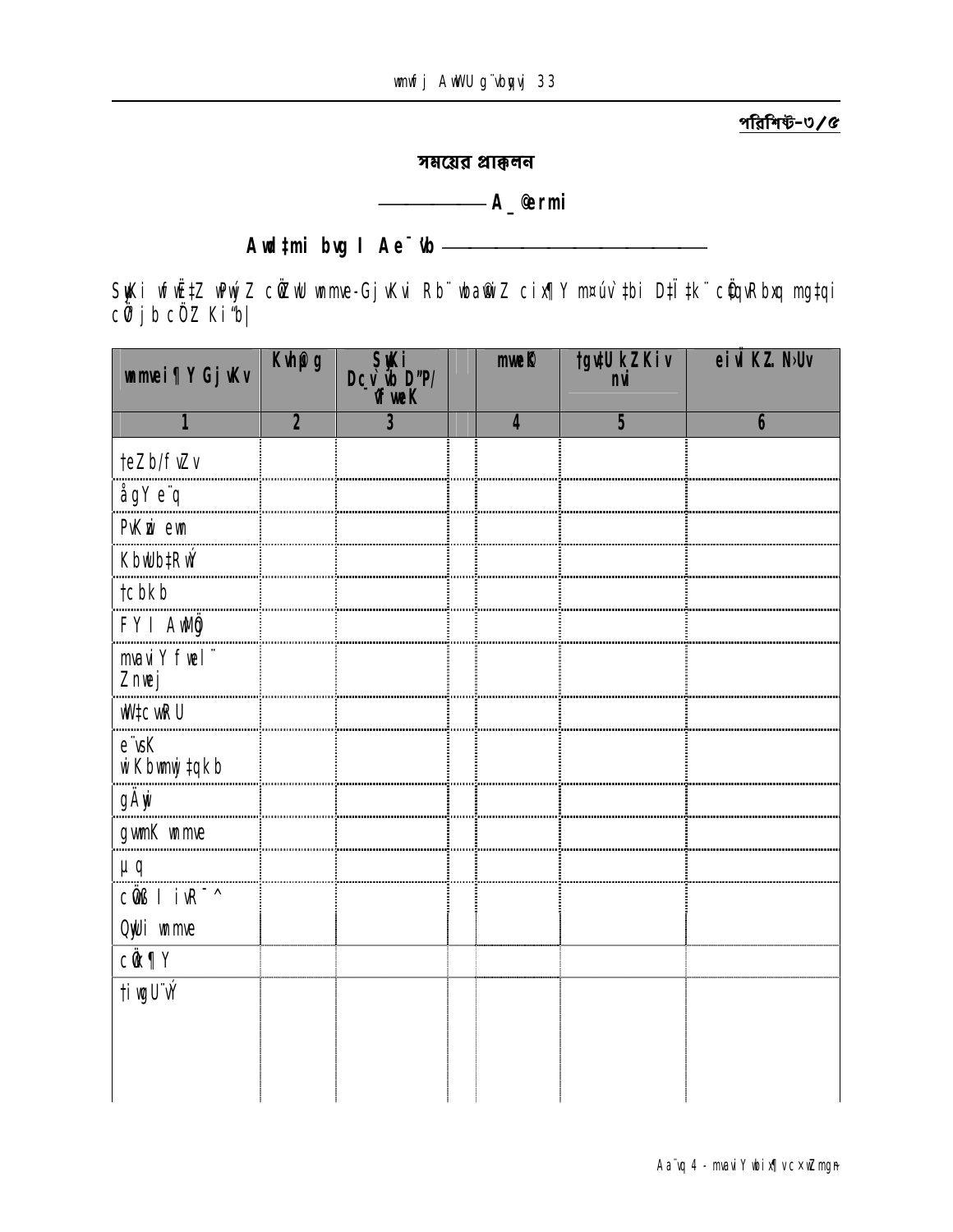**unfj AWU g`byyj 34** 

| <b>umei¶Y Gj</b> Kv           | <b>Kupg</b>             | <b>SKI<br/>Dcv &amp; D'Pl</b><br><b>T</b> Vf we K | mmR | <b>tgvW kZKiv</b> | eiviKZ.NUv |
|-------------------------------|-------------------------|---------------------------------------------------|-----|-------------------|------------|
|                               | $\overline{\mathbf{2}}$ |                                                   | Δ   | 5                 | 6          |
| Aubið Zume                    |                         |                                                   |     |                   |            |
| <b>umtei wizmyn</b>           |                         |                                                   |     |                   |            |
| <b>DcthRb</b>                 |                         |                                                   |     |                   |            |
| <b>ucGjume</b>                |                         |                                                   |     |                   |            |
| <b>Mptdrav</b>                |                         |                                                   |     |                   |            |
| <b>FY NÖY</b>                 |                         |                                                   |     |                   |            |
| АЬ Ф                          |                         |                                                   |     |                   |            |
|                               |                         |                                                   |     |                   |            |
|                               |                         |                                                   |     |                   |            |
| <b>tgW cŵKŵZ<br/>wix¶vNUv</b> |                         |                                                   |     |                   |            |
|                               |                         | $\bullet\bullet$                                  |     |                   |            |

| eut R cui Kíbv Abhuax GB Aud tmi Rb" ei ui KZ tgu wem (- |  |  | <b>NUvc資wb)</b> |
|----------------------------------------------------------|--|--|-----------------|
|                                                          |  |  |                 |

|--|--|

| A217<br><b>Dccurp</b><br>1 I V |  |
|--------------------------------|--|
|                                |  |

-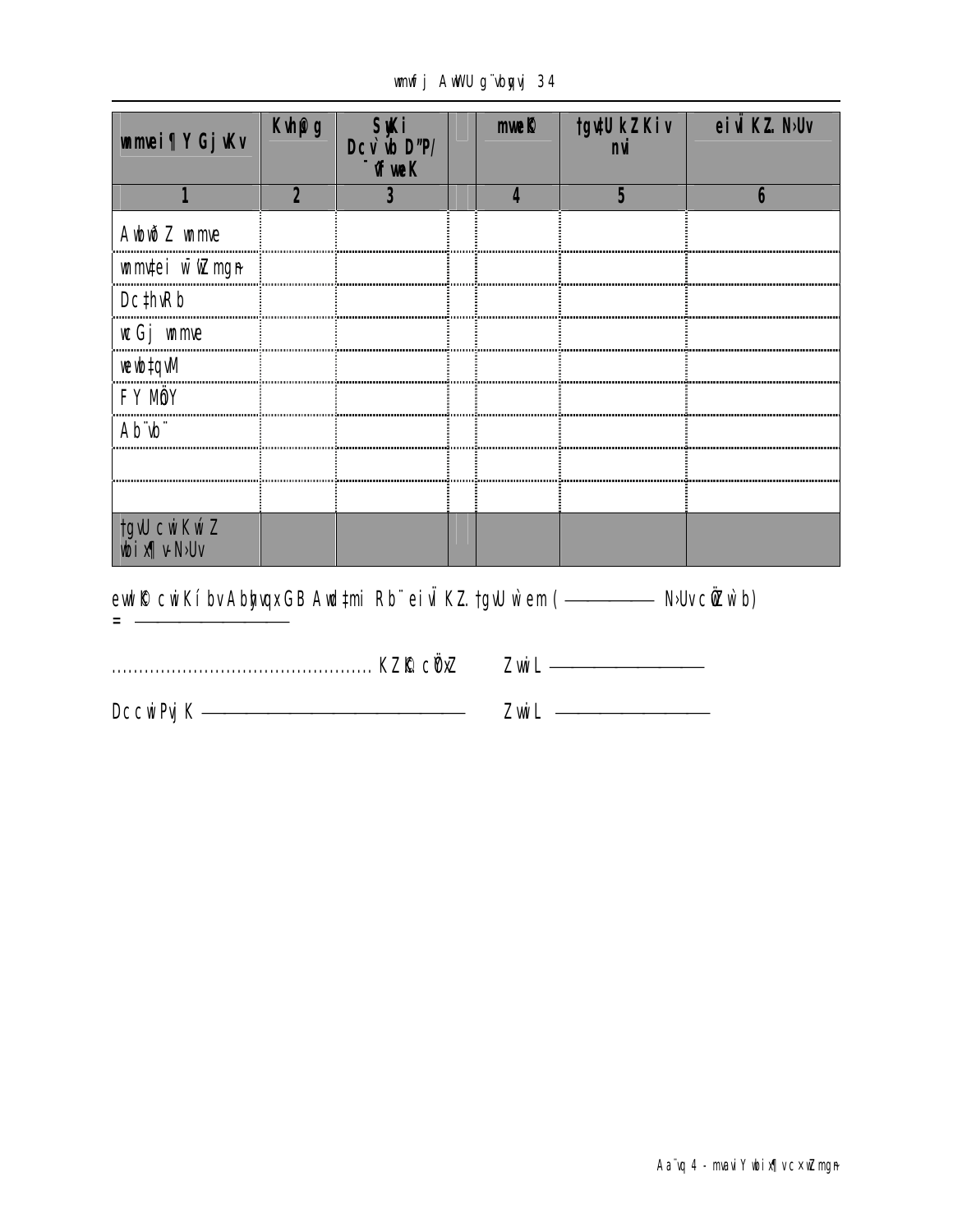# অধ্যায় ৪ - সাধারণ নিরীক্ষা পদ্ধতিসমূহ

সুচিপত্র

|                                          | <b>CÔV</b>  |
|------------------------------------------|-------------|
| <b>vel q</b>                             |             |
| <b>fygKv</b>                             | 36          |
| $maxY \text{ b} \cdot x \cdot x$ i m $P$ | $36 - 37$   |
| e'q t maulY cxuZmgn                      | $37 - 38$   |
| <b>teZb</b>                              | $38 - 42$   |
| <b>teZb ba@Y</b>                         | 43 - 46     |
| mnuh -gÄyi                               | 47 - 52     |
| <b>tcbkb</b>                             | $53 - 61$   |
| <b>cY-mgMguq/msMg</b>                    | $62 - 68$   |
| ågY                                      | $69 - 74$   |
| mieiw I twey tgivg ZI msi TV             | 75 - 77     |
| <b>cZR</b> h <sup>©</sup>                | 78 - 81     |
| <b>c@&amp;t maviY cxuZmgn</b>            | 82-83       |
| ^e‡`ukK mmuh"t Abỳub                     | 84 - 86     |
| <b><i>Diši-cik</i></b>                   | $87 - 89$   |
| `vqtmaviYc×wZmgn                         | $90 - 91$   |
| may fuel" Znuej                          | $92 - 100$  |
| <b>Rgv</b>                               | 101 - 104   |
| et kK FtYi `u                            | $105 - 112$ |
| cummuir t mauilY cxuZmgn                 | 113 - 114   |
| mi Kui KgPLi XW#K cÖË FY I Aulij         | $115 - 120$ |
| <b>FY I BK<sup>B</sup>W</b>              | 121 - 124   |
| Abið Zume                                | 125 - 127   |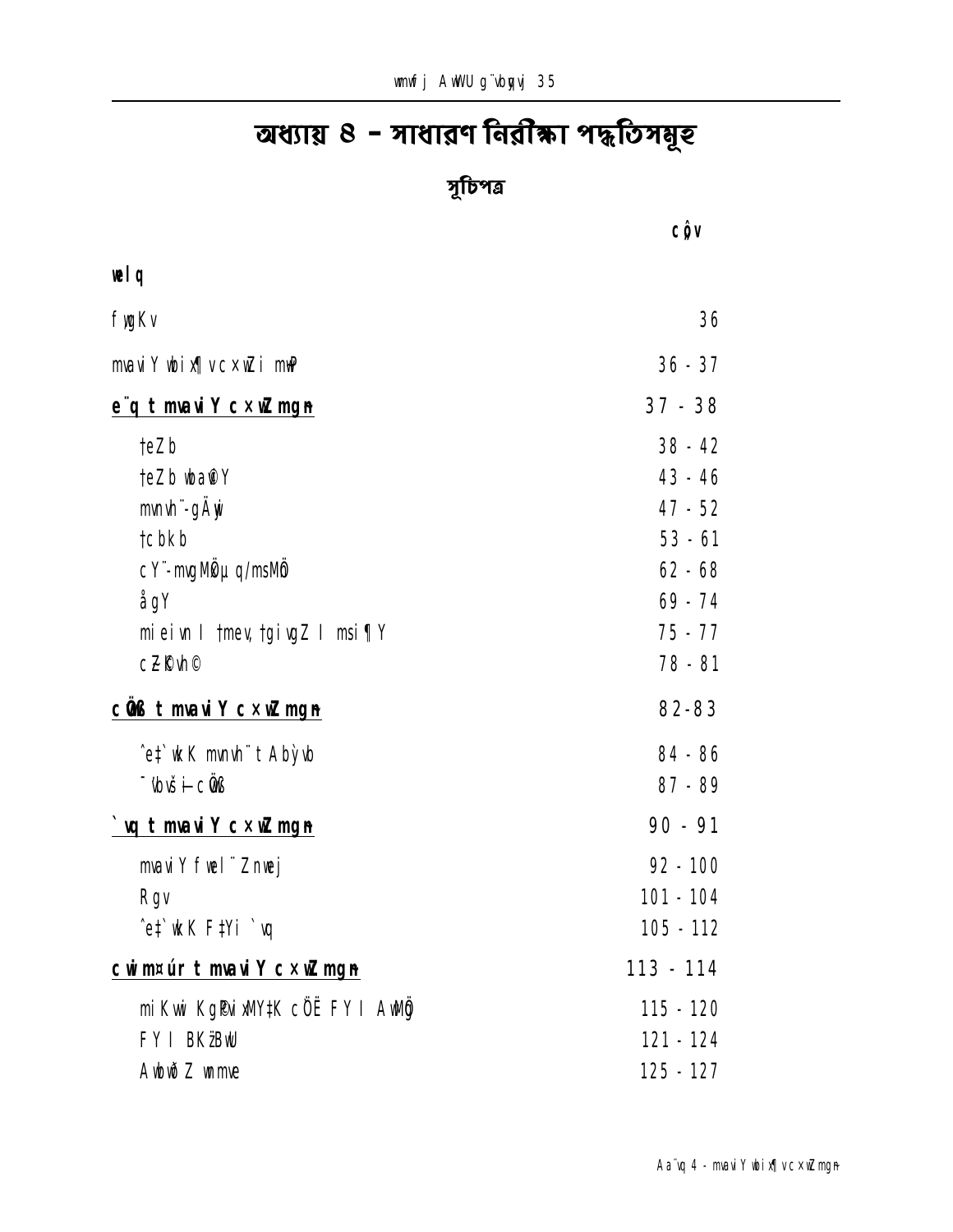# অধ্যায় ৪ - সাধারণ নিরীক্ষা পদ্ধতি

ড়মিকা ঃ

- 1. GB Aa'dq e'q, cũB, ` u Ges cuinnur ubix[|ui weufboaithi mauilY c xuZ elfbv Kivntqt0. **GB cxigm cOZ** ntqtQ AWU tKitWeW2 mailY bright AbyiY Kti | ume, ^eaZv<br>bif:Y, wa AbyiY, h\_v\_2v bif:Y msu s-bix\\m bqgbyiY bix\\i nKj wK GB Aa'utq Ztj aiv ntqt0| cviditgY uksev Ab'u" wiltq Abyükbi c×wmgn GB Aa'utq AšOfe Kivngb velg vi Ašte ntatū GB g'byti i lô Aa'yal
- 2. vevfbommei TV Avdmmatn GB mavi Y hvPB tjv cüntuli 1711 Chivevi cvinvi KivB nj **GB Aa tgi Dilk |**
- cÂg Aa tq nKj \_ by tRjy AvÂyjK I ch b mmei TV KgRZ@ Kvh@q Ges mme gnv  $3<sub>1</sub>$ bqštki Kung tai Rb Abytiva buv@ KgmDmgn eW@ ntatQ| buv@fute H nKj Audtmi Rb" Abui Yxu c xw mun waZ AviQ| GB Aa viqi Kgfrimun H c xw ti vi mavik winte **Kw** Kitel

সাধাৱণ নিৱীক্ষা পদ্ধতি-সচি

| Aby'Q b¤t               |
|-------------------------|
| $5.1 \, \text{N}$ 5.6   |
| $6.1 \hat{N} 6.5$       |
| 7.1 Ñ 7.8               |
| 8.1 N 8.9               |
| $9.1\,\rm{N}$ 9.9       |
| $10.1$ $\tilde{N}$ 10.7 |
| <b>11.1 Ñ 11.4</b>      |
| 12.1 N 12.4             |
| 13.1 N 13.4             |
|                         |
| 14.1 N 14.5             |
| <b>15.1 Ñ 15.5</b>      |
| 16.1 N 16.4             |
|                         |
| 17.1 N 17.8             |
| <b>18.1 N 18.6</b>      |
| 19.1 N 19.5             |
|                         |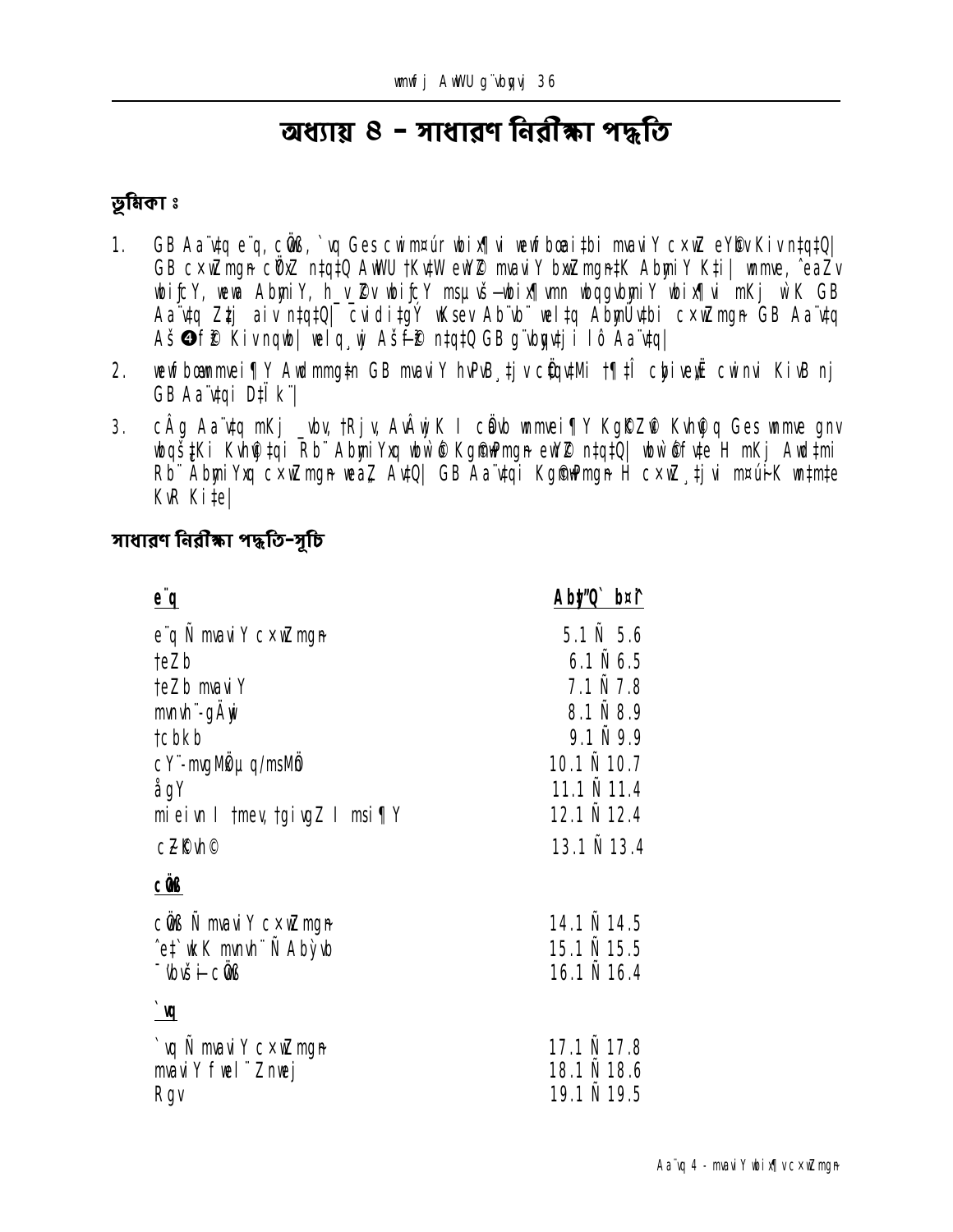et kK Fiyi `w

**20.1 Ñ 20.7** 

**Curintur** 

| cwinfur Ñ mauiY c×wingn              | <b>21.1 Ñ 21.7</b> |
|--------------------------------------|--------------------|
| nikwi kg <b>Pwi</b> M#K cöË FY I AWÖ | <b>22.1 N 22.4</b> |
| <b>FY I BK<sup>aw</sup></b>          | <b>23.1 Ñ 23.3</b> |
| <b>Aubið Zume</b>                    | 24.1 N 24.3        |
|                                      |                    |

#### ব্যয় – সাধারণ পদ্ধতিসম্বহ

5.1 mi Kui Zui ubeshx`unz;cui thi Rh" mi Kui Zmej t\_tK A\_@"q Ktib| mi Kuti i Kuh@g I `wyZ;ew: culqui mt\_mt\_miKui e ql AtbK ew: tctatQ| miKui e q bubv c tit i nt Z cuti | Zte, gj Z mikuti i Af šti uksev eusti cy i tmev utgj Rb uksev mikut KgfalmantK, e wellek Aug & mnazvc Outbi Rb GB e g best Kivnta \_uK]

ব্যয়ের প্রধান উদ্দেশ্যসমূহ

5.2 iutói "Cesmi Kuti i ^ea Kuhang cui Puj bui Rb" e qubesa Kivnq | e "tqi 19 | 19 Aek B GKW webgqgjK (trade-off) Dcv b \_Wte A\_@ e q ntj Aek B mgcwgW cV I tmeu Ašteôn Wiel e'u AtbK myu AZTZI Aw R `u cwtkytai Rtb'l wen ntZ cyti, thLuth verbatai vfri Le vio bal

প্ৰধান ঝুঁকিসমূহ

- 5.3 cho cho Stat tj vnt'Q t
	- $\bullet$  e'a ivtot  $\alpha$  when by Kiy
	- $\bullet$  current cleen in sevie by current end in Kiv.
	- $\bullet$   $\neg$  **KZ**. buZ Abunti e q bvKiv
	- eiù euf eft te e q be a Kiv K sevh\_h\_ q Ä v e Z x E q be a Kiv
	- Aw Rh y **2ui cit** `w by witge" g wheth Kiv
	- ume mauš-bi Rguv Abhuxe tai tik Vinsi TIY by Kiv Ges
	- *Kb cQV mngK* (supporting) `uj e ZZ e q be<sup>n</sup> Kiv

<u> वितीकात ऊँटक गतावली</u>

- 5.4 bix i cho cho Dilk núit
	- ntefP cuiuguZi mt\_ ueua II † gi tguZuteK e q ubeth nq uKbvcix[|vKiv,
	- ermi †kl nlqvi WK ce©qu‡Z©evtR‡U eiviKZ. A\_@bt‡kl Kivi Rb" e"q ube®n Kiv nq **KhyhPR KivGes**
	- e'q Abhyuì Z, cồ V đầu ngu 2, tKuV đầu vuy Z, cu tkun Z Ges ngo g Z unne f $\mathcal P$  ng KbytmnpútK@biðZnlavi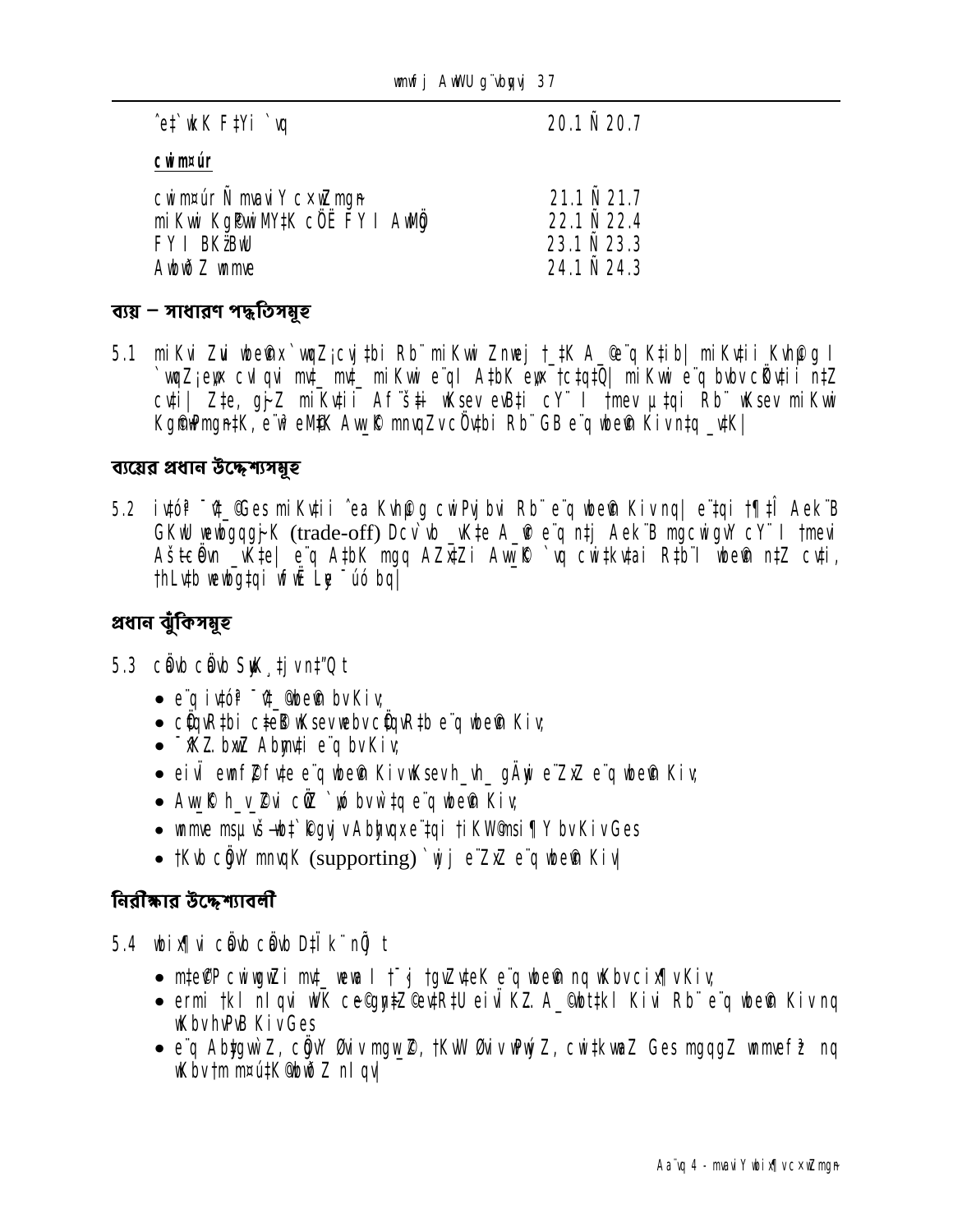নিৱীক্ষা যাচাইসমূহ

## 5.5 ctz K cho tky i e q wix tu w wiz Kging ciez reĝov ujtz en 2 Auto.

<u>বেতন</u>

6.1 teZb metPtq i ZcY©LiZÑ KuiY Gw nt'Q me@pr miKwi i R<sup>-^</sup>e q| mZi is whix[|v cuikibu GB Luzulik h\_uh\_fute wiePbvKivcümRb|

প্ৰধান ঝুঁকিসমূহ

- 6.2 G tjvnt<sup>7</sup>Q t
	- Gab e  $\hat{\mathbf{w}}$ elVRK A\_Qcwitkya Kivng huivmiKwi waxb Abbyyxwhtawic  $\hat{\mathbf{w}}$  bb wisey Ay  $\hat{\mathbf{S}}$ hd`i AwZitbB|
	- teZb-fwVwKsevKZBwi Aixfute wVQ;
	- Abtuv bihwi bg Gif: fww teZtbi mt\_ wsevc<sub>u</sub>Kfote c0b;
	- Aemi NBY WsevDbgb cili eü ntg hulgui cil teZb-fuZuì cuitkua Ae nz iuly
	- Aemi cöizgj K Qu mg S nta hul gui cil, tLuitcul fuzur cuitkua Ae nz iuly
	- ivR<sup>-^</sup>evtR#Ji AvlZvf? miKwi KgPuixW#K Dbgb cätíi D'PZi ct eva2 teZ#b ct . **pose** come

<u> वितीकात ऊँटक गंगतली</u>

- 6.3 ch Dilk tjvnt Qt
	- mWK e w<sup>2</sup>#K mWK f the Ges magg Z c \& " A\_ \witk a Kivntat Q w bvc in TvKiv
	- teZb h\_vh\_fyte tkYxmeb" Ges wmef<sup>2</sup> KivntqtQ uKbvhvPB Kiv
	- huvcüZct¶ K\R KitOb †Kej Z\t`itKB †eZb f\Zv†`l qvnt'Q \KbvbiðZ nlqv
	- KgPu MV#K A BbnPSZ fyte Ges gÄwrKZ tj Wej Abbygx wha MK iv nhatQ Why wwd Z n I avl

সংগ্হীতব্য দলিল-পত্রাদি

- 6.4 bix wchej Pbu Dilitk bias<sup>3</sup> tik Vielwi Rb Abii a Rbuz nie t
	- i ÷ **A**itv¶xid •
	- $\bullet$   $\pi$ (qx | A  $\pi$ (qxc $\uparrow$  i Zuj Kv
	- $\bullet$  A  $\overline{\phantom{a}}$  (qxct i msi¶Y Ay k (tht¶li $\overline{\phantom{a}}$  cün $\overline{\phantom{a}}$ x)
	- gÄyiKZ c‡ i † g
	- QURUSZ  $kb^{\prime\prime} c^{\prime\prime} c$  city i Aq<sup>+</sup> k (tht¶ti  $c$ ünR)
	- vevea Aulij KZ\$bi Zdwrj
	- $\bullet$  Odli ume tire  $\div$ ui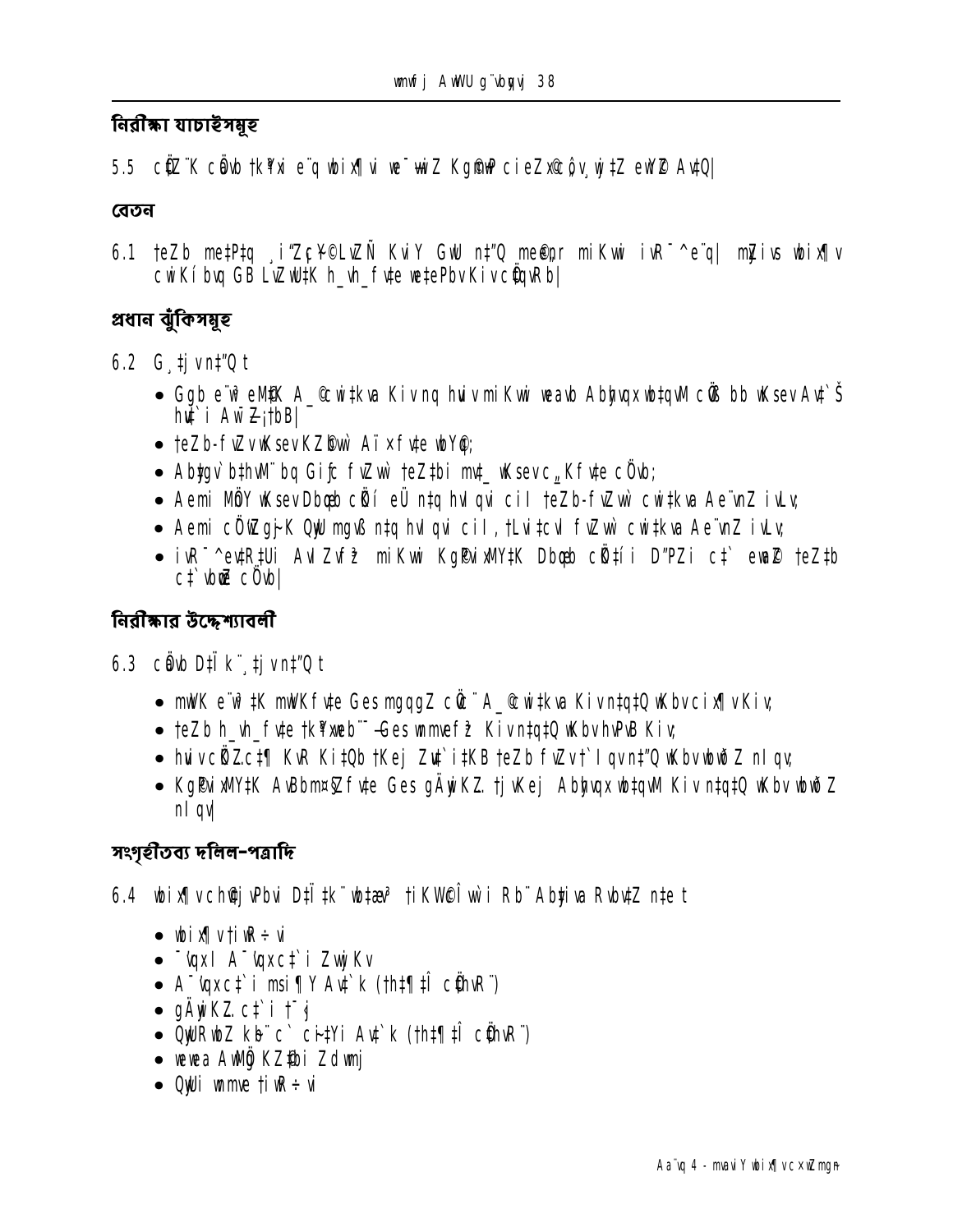- A**ur**ĝ gÄyi Ad`‡ki m**P**
- · teZb wa@Y weiYx
- · <sup>- ^-</sup> cizô thi gäyiKZ tj Kej
- · Abywz e wetwe Zuj Kv
- $\bullet$  dwgd tire ÷u
- · tkl teZtbi mb`cfli WatKU Kwe
- **INRIUWKGRZ@`ie**`wPMZbw\_|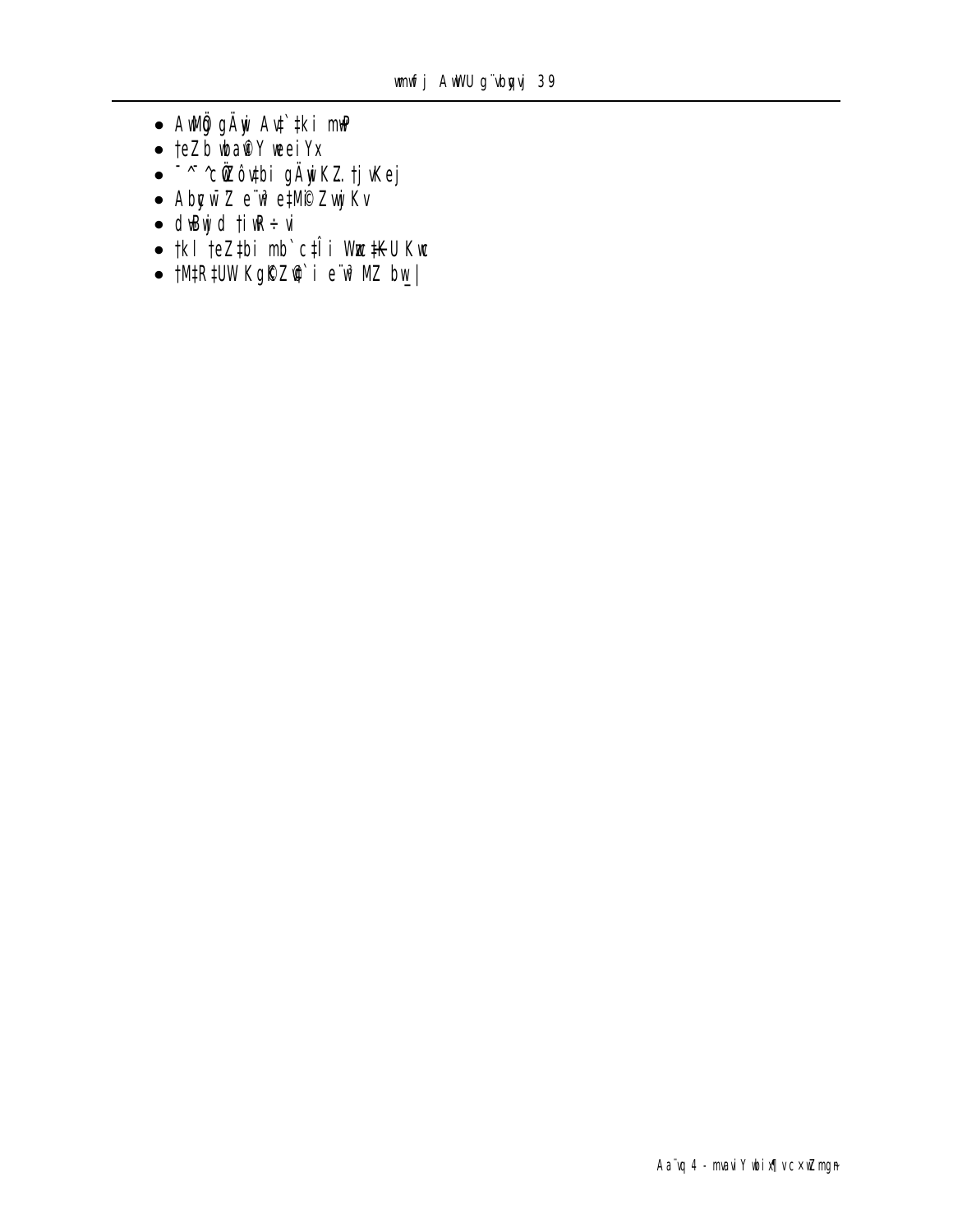নিৱীক্ষা কৰ্মসূচি

#### 6.5 msthuRZ KgmDNJ AbyriY KitZ nte

### নিৱীক্ষা কৰ্ষসূচি

#### বেতন

|    | <b>bixi</b> champh                                                                                                                                                             | hui Buvcin¶Z | <b>Kthe<sup>®</sup></b> |
|----|--------------------------------------------------------------------------------------------------------------------------------------------------------------------------------|--------------|-------------------------|
| 1. | <b>bud that I myatk which is the set of the set of the set of the set of the set of the set of the set of the set </b><br>e tqi thir KZvbixlv                                  |              |                         |
|    | K) ce@Zx@A_©erntii Rh gutm th tKub uZbuU<br>tk <b>Yxeb un tKuWi Aul Zug Nöh I bxU teZb</b><br><b>WQKib</b>                                                                     |              |                         |
| L) | GKB TKVIMI vecixtZ chQijVbvaxb ermții<br>Rj B gumi Nin I bu teZb ube Kib                                                                                                       |              |                         |
| M) | (L) Gi UKvi A‡¼ mț_ (K) Gi UKvi<br>At⁄a ZjbvKib                                                                                                                                |              |                         |
| N) | e ck Zuzg ntjve Lvmand Kib e Lv<br>culqv bv thutj Auil we wizfute cix [v<br>Kib Ges GKW ch <b>Qj P</b> byjk gše-cl<br>^Z <b>u</b> Kib                                          |              |                         |
| O) | <b>gunK teZb eue` 12 gutmi Mb eïq</b><br><b>"Zšfue Zjbv Ki1b  mtšulRbK e'L'ui</b><br>Rb eo aithi Zuzg tjvcinwKib Ges<br>h_th_ e L v culqv bv thui Dchy gše i<br><b>2u Kibl</b> |              |                         |

নিৱীক্ষা পদ্ধতি

Lubul ev e-hPB nruv b KitZ nte wtkHgjK chtj Pbu (Analytical Review) djudtj i writz, cix ya welq tj wk Ay v kitz nte A "www Zu Zg" cw j v [Z ntj w wi Z hv B Gi cünRb nte | thwi wkux uksev e`yj KZ. KgPux uksev bZb wtqwbis KgPux M' ev` coul Kuity uksev te Zb eux BZ wi i 'i b te Zb cwiew Z nl qui Kuity quark Nb te Ztb Zui Zg ntq  $\mathbf{W}_{-}$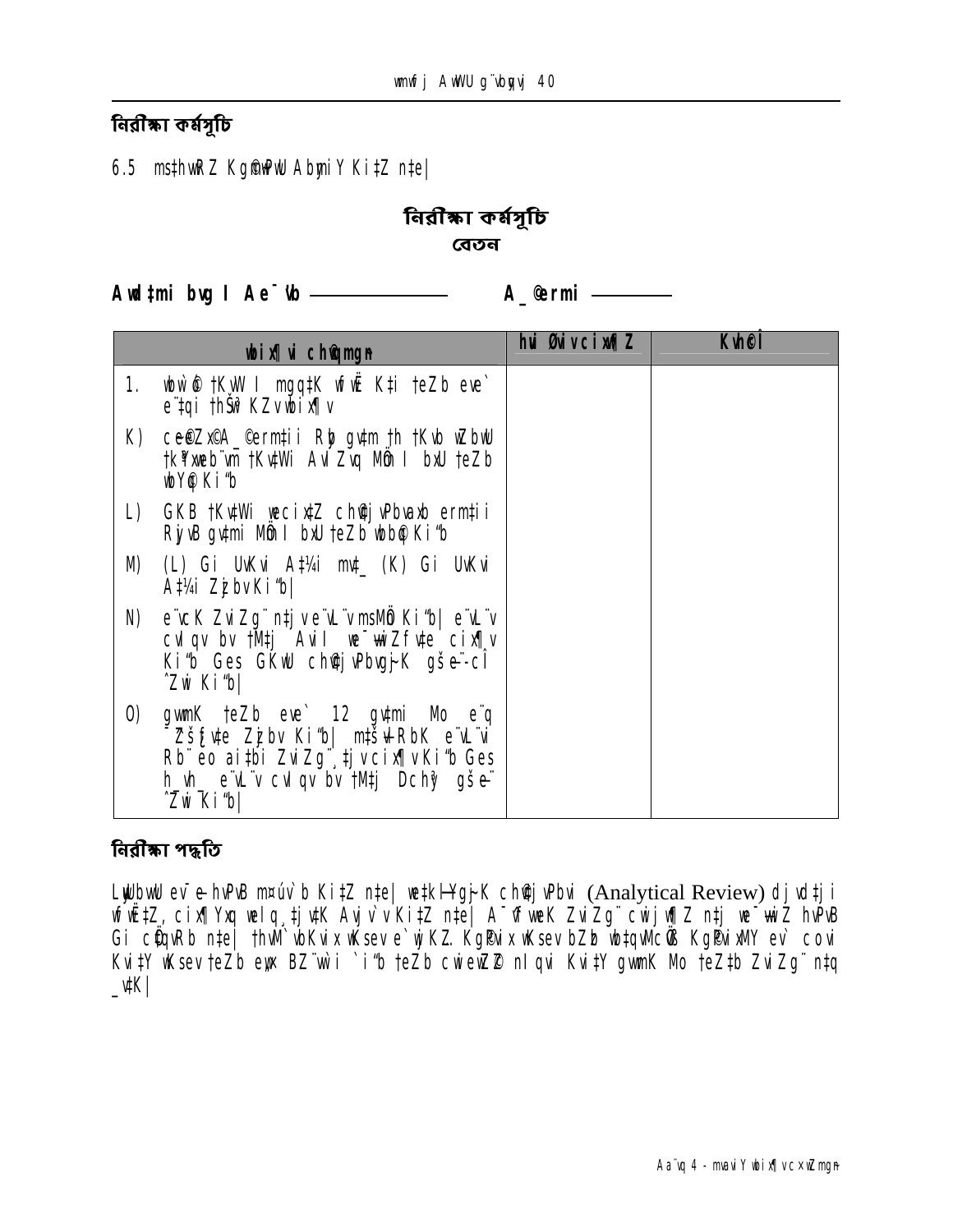## unfj AWU gʻbyyj 41

|    | <b>bixi</b> champh                                                                                                                                                                                                          | hui <b>G</b> uv<br><b>cimal</b> | <b>Kulei</b> |
|----|-----------------------------------------------------------------------------------------------------------------------------------------------------------------------------------------------------------------------------|---------------------------------|--------------|
| 1. | nKj bZb butgi ng \$b tkl teZtbi cil qbcl<br>(Gjueun) uksev Odklyjsh teZthi cili ghci<br>(Gj Gmm) (Th‡¶‡ii hv cühke) itatü uKbv<br><b>hPiB Ki</b> © Y                                                                        |                                 |              |
| 2. | cix w Kib th bix w tire÷tii fire tjv<br>(entries) Gjwm/GjGmmGi fn <sup>2</sup> tju mt<br><b>nt/single CV QK by</b>                                                                                                          |                                 |              |
| 3. | cix $\left  \mathbf{v} \right $ Kib th wix $\left  \mathbf{v} \right $ time $\div$ is mail that Kiv<br>n‡'Q uKbv Ges wewn Ablyuqx myjbWv Kiv n‡'Q<br><b>Khy</b>                                                             |                                 |              |
| 4. | <b>www.2 tmb th teZb/fww.in mKj cwieZD</b><br>teZbcT (Pay Slip) <b>Suvngw2 AuQ</b>                                                                                                                                          |                                 |              |
|    | 5. cix iv Ki b the y Auto Mouli 19.11 wix iv<br>tirtii fif tiv MRU wAri fif tiv<br><b>mt_mgAmcYQKby</b>                                                                                                                     |                                 |              |
| 6. | whoibital timular the c`mality galyrik at the timular<br>Auzui <sup>3</sup> by Ges GB wlgw hunding Dtlik<br>†^j bix¶vti&÷u msi¶Y Kivn‡'Q                                                                                    |                                 |              |
| 7. | hy <sup>s</sup> hy <sup>s</sup> Kui∜ Gai‡bi †^g wix¶v tiwa÷u<br>msivi z bv ntj tKub tMOW gAyiKZ c`msL`vi<br>Auzui <sup>3</sup> Kudik teZb cuitkva ustivtai Rb" uk<br><b>aithi wqšygjK e'e'w w`gw itqtQ, Zv</b><br>cix[vKib] |                                 |              |
|    | 8. whoich that the binally time $\div$ with make-computed states.<br><b>A_&amp;witkya fiKWAKivntqtQ </b>                                                                                                                    |                                 |              |
| 9. | $ci$ x $\vert v \vert$ hvPB K‡i $\uparrow$ Lb th, www-waxibi mt_<br><b>ni/siz titl nKj aithi KZD nruwiz ntqt0</b><br><b>Khy</b>                                                                                             |                                 |              |
|    | 10. cix¶v Ki1b †h, hLb miKwi Kg <b>Puix Oyli</b><br>Avte b Ktib Ges hLb who Oju t_#K witi<br>Aumb Dfqt¶iiB OjJi umte cüqRbiq tcut-s<br>t`qv nq Ges gAyiKZ. Qyli Auzui <sup>3</sup> Qyl tfWl<br>Kivngib Ñ Zvibuð Z Kivng     |                                 |              |
|    | 11. nKj Av`uq mWK AutO uKbv Ges ubix¶v<br>ti <b>R</b> ÷ ti yi we× Kivntat Q Kbvt` Lb                                                                                                                                        |                                 |              |
|    | 12. e`yji 1¶‡lî `wqZ; n~vši I MÖY, wbix¶v<br>tive: ti yiwex Kiv ntqtQ wbv Ges tkl<br>teZtbi cittabci mukfuje Rui Kiv ntatū<br><b>Kbvt Ly</b>                                                                                |                                 |              |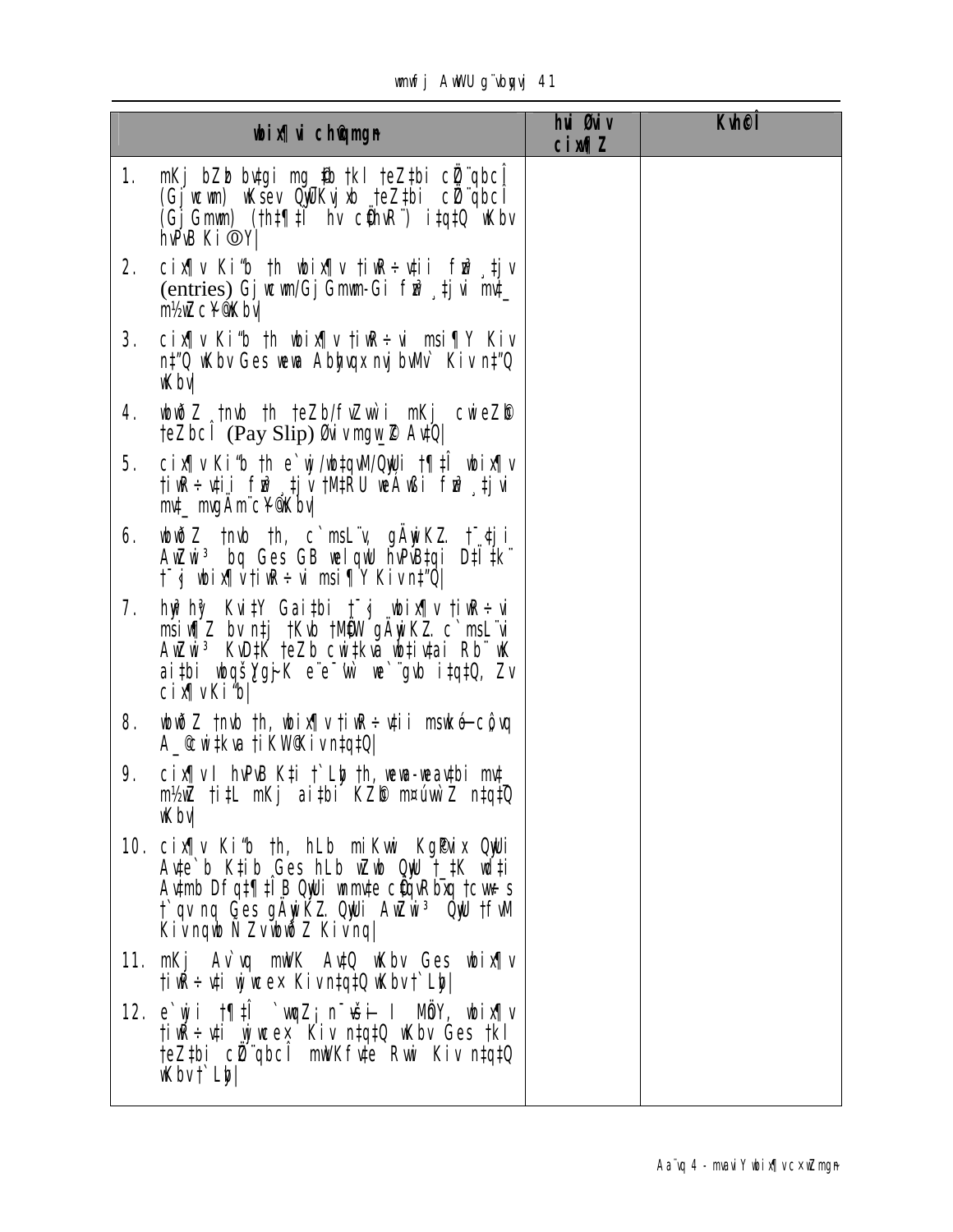|  | mufi AWU a'y | w |  |
|--|--------------|---|--|
|--|--------------|---|--|

| <b>wixivich@mgn</b>                                                                                                                                                                                                                                                | <b>hủ đủ</b> y<br><b>cixilZ</b> | <b>Kthen</b> |
|--------------------------------------------------------------------------------------------------------------------------------------------------------------------------------------------------------------------------------------------------------------------|---------------------------------|--------------|
| <b>13. tkl te thi cilled Ges Qui te Zthi</b><br>cü qbcî mWKfyte Rui Kiv ntqtû Wbv Ges<br><b>tKutMi waxb Abiyuax tm tjv n¤uY© Ges</b><br>$G_t$ ijuZ waZ Z_", wix $\left v\right $ in $\mathbb{R}$ ÷uii h_w_<br>Kj vig mWK fyte fi KWPK iv ntat 0 Wbv cix Tv<br>Kibl |                                 |              |
| <b>14. uba@iZ † gj Ablyuqx teZb AblyguìZ ntqtQ</b><br><b>Kby Ges t<sup>-</sup>g mWK fyte wVQ Kiv ntat0 Kby</b><br><b>hPB Kibl</b>                                                                                                                                  |                                 |              |
| 15. whoid z trub th, wome map is trial that the zb<br>wwex Kivntat0, ZvwYw teZtbi Abyc                                                                                                                                                                             |                                 |              |
| <b>16. wwd 7 th th, wine map 16. Wett</b> hv<br>yjucex KivntatO, cHZ cuitkua Z`bitC                                                                                                                                                                                |                                 |              |
| <b>17. www.2 tmb th, Kgikz@i teZb</b><br>vej /KgPux* i teZb vej MnVwZKfvte mWK                                                                                                                                                                                     |                                 |              |
| <b>18. wiž Z tmb th, maké-KgPuxubixij Z cikovib</b><br><b>CHAZCITI KVR Kitüb Ges Zvi chß chwill</b><br><b>Stpti</b>                                                                                                                                                |                                 |              |
| <b>19. www.2 tmb th, Augh I eagh KgRZQ</b><br>Kg <b>Pist</b> i teZb wj Abygv b Ktiwtj b                                                                                                                                                                            |                                 |              |
| 20. while the the text can be a milk fitte<br><b>tkYmeb -- ntqtQ </b>                                                                                                                                                                                              |                                 |              |
| 21. whoich that the the text can experience it is the text.<br>KgPuix i †Kub †eZb eyx cÖub Kiv ng byl<br>`weKZ teZb eux wevant¤§Z wKbvhvPuB Ki <sup>7</sup> b                                                                                                      |                                 |              |

উপসংহার ঃ

**Kvh@ff`vee,Z ubix[|v gše: m‡c‡[| Avgui AvfgZ GB †h, †eZb eve` e'q h\_vh\_fvte<br>†kYxmeb''<del>-ntqt</del>Q Ges Ab<b>iy**guù Z veva Abiyuqx†eZb ubYx@ I cwi‡kvmZ ntqtQ|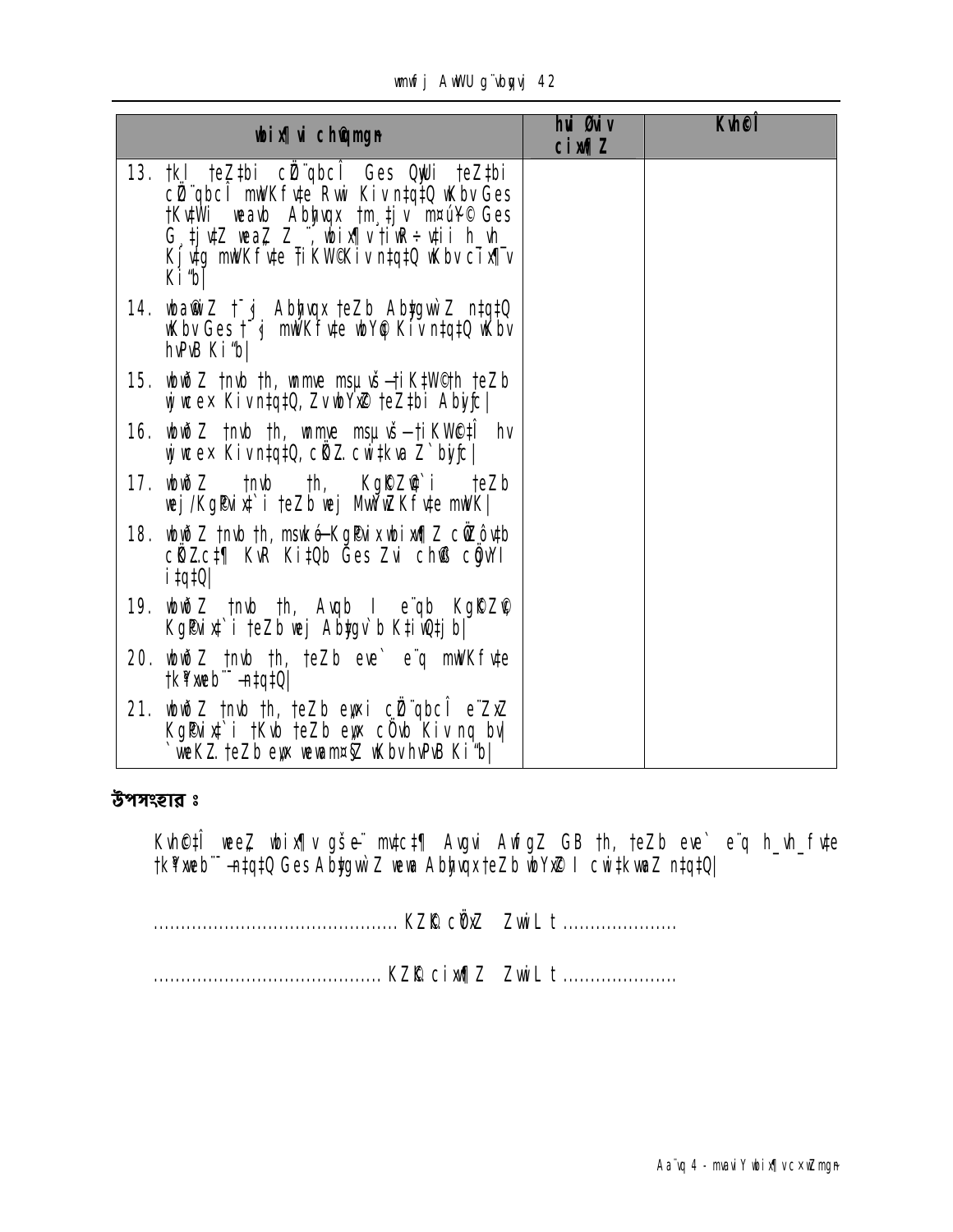বেতন নিৰ্ধাৱণ

ভূমিকা

- 7.1 teZb what's Kgyfe e 'chui `wutZj Ab Zg Ask| fj teZb what's Yi' Migqui Aug R mstk#i KutY GW wixTvee "G GKW i ZcY elg wta<sup>3</sup> th tKw GKW KutY teZb **wa@tYi cünRb ng t** 
	- $\cdot$  c0g what
	- ct bu ksevc ebu
	- wtj Kkb †MW†~ g qÄÿ
	- D'PZi t j gÄy
	- tR'ô I Kutôi gta' teZb muZWiY
	- $\bullet$  may K ei Lv  $\div$  #K PK  $\div$  EZ chend
	- · temikui cížôubnytní Ružnykiy hui dži H nkj cížôutbi KgPui M nikui KgPuix winte M' nb (D'P qui u St winte wieP)
	- $\bullet$  bZb RwZxq teZb  $\uparrow$  g c  $\ddot{\theta}$ ZD (D'P qui u Su  $\ddot{\theta}$  where we teP)
	- Ônù c‡ biz bvnữ Zuối biz cũnM
	- . Ah h

বিধিসম্বৃহ থেকে দিক-নিৰ্দেশনা ঃ

7.2 c**ërb braz**ngn drûrtgr**uig** i'j m**i Gida 19 t** KK 40 ch**e revangt**in Gesersjet k muffin i'j m& (wGmAu)-Gi 39 1 K 50 ch<sup>e</sup> wwmgin Ges PKw (chilib I kZ@j) AuBb, 1975-G eW2 Au10 GOLOY hLb 1Kb bZb Ru2xq 1 g cOb Kiv nq ZLb teZb ba@tYi bxuZngn GZrmspoš-sevai Avet'O" Ask wante Rui Kivng | tMR#UWKgRZ@ i teZb wmei¶Y Aulm KZIR mi uni ubati Z nq | bb-#MR#UW KgPu x i teZb Aupb I e qb KgRZ@badY Kitj I wmei¶Y Awlmt\_#K ZvhPB Kivng|

প্ৰধান ঝুঁকিসমূহ ঃ

- 7.3 c**â b Shă** ti vin th Kuity mọi ng t
	- Rulj warbrej x Ges wrag y i Nb Nb crie ZD
	- $\cdot$  mnR  $\psi$ <sup>+</sup> Ray  $\psi$  Afte
	- **V** Sp**d** Wiš' **A** Gy
	- $\bullet$  cf i tk**Yxeb** music by Ky
	- AubquyZ ubtqM ct but
	- · mské w AbyiY bvKti teZb batYl

নিরীক্ষার উদ্দেশ্যাবলী ঃ

7.4 · teZb what's msun swarbejx Auto who Ges tm tj v h\_wh\_ Abyri Y Kiv nt'O who tm **n¤ú#(%bið Z n I qy**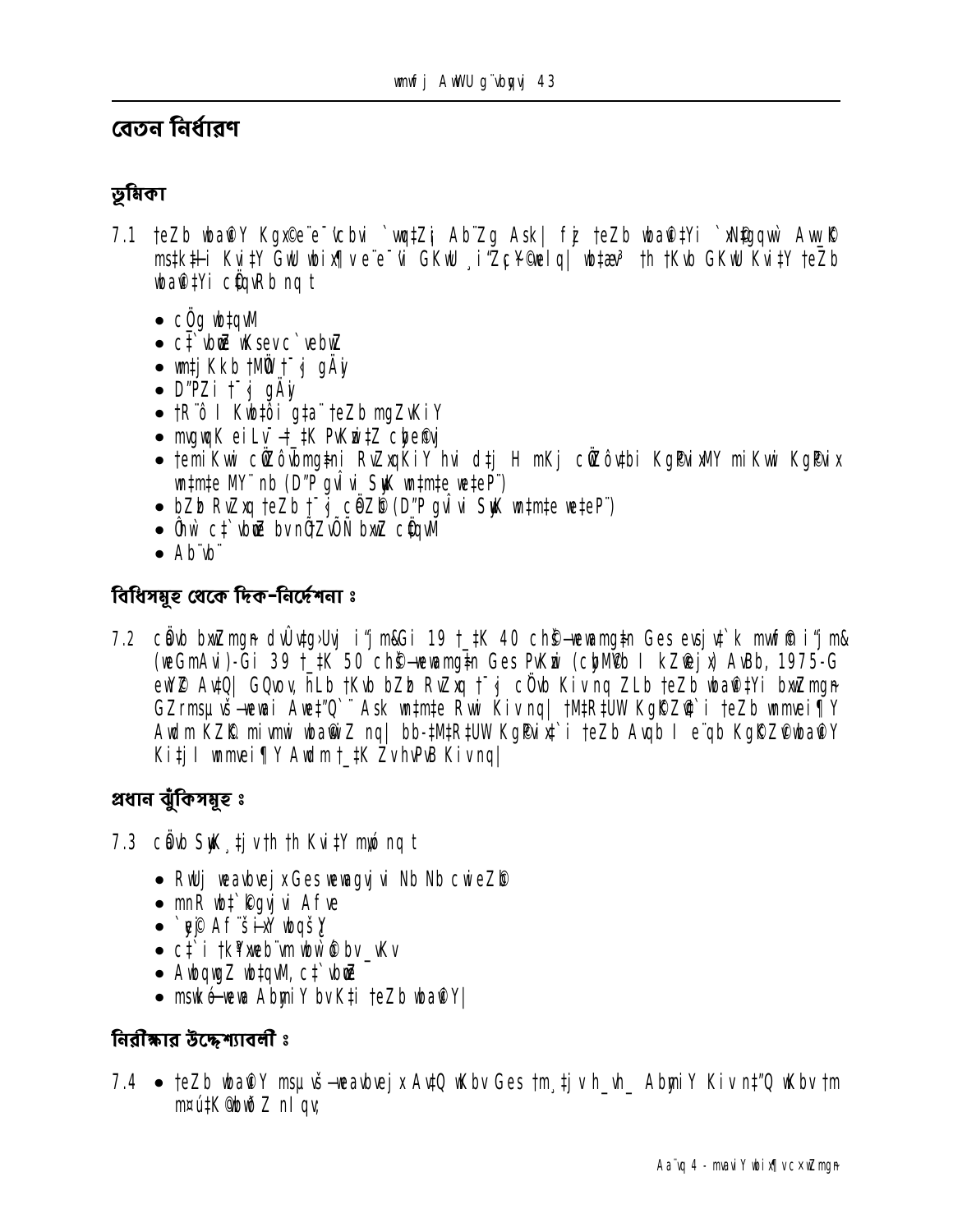- teZb what in Rb" e"euz `vjjcl w`ea Ges Aåvš-Kbv Zvcix |v Kiv, Ges
- Kgxê e tcbu w f fin w wqšy e e w Kuhki itatu w bv ZvhPB Kiv

বিভিন্ন প্ৰকাৱেৱ বেতন নিৰ্ধাৱণ নীতিমালা

- 7.5 teZb whate Y mspuš—ngmv tjv maviYZ Oq aithi ntq \_vtK hv whtae Dtj l Kiv nij bix]KM'i'i"t\_#KB maké-teZb ba@Y tKtmi t¶tî cünR" baZW wyz Kiteb|
	- (1) ev  $\bullet$  (substantive) c  $\cdot$  t  $\sharp$  ev  $\bullet$  cf  $\bullet$  (D'PZi cf);
	- $(2)$  ev  $\div$  c  $\div$  t  $\div$  ev  $\div$  c  $\div$  from  $\div$  from  $\div$
	- $(3)$  ev  $\div$  t\_#K Auduntquils ct  $(D'$ PZ i ct  $);$
	- (4) ev e-c `t\_#K Auduntquis ct` (D'PZi ct` bq);
	- (5) Auduntquils t\_tK Auduntquils ct (D'PZi ct ) Ges
	- (6) Auduntquils  $c^{\dagger}$   $\uparrow$  HK ev e-ct |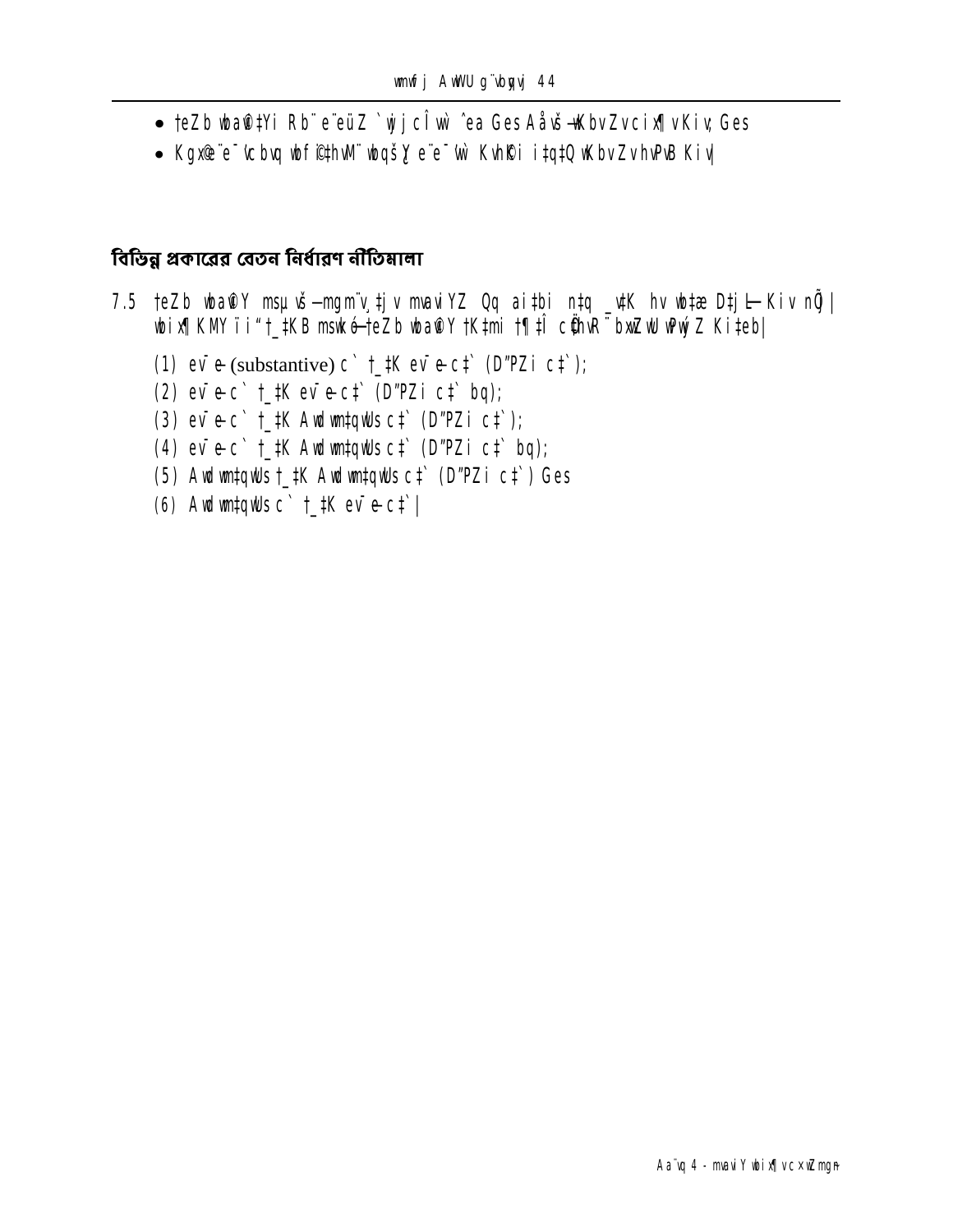সংগৃহীতব্য দলিলপত্রাদি

- 7.6 bix[Kutj bitas<sup>3</sup> ti KVIe luv chej Pbv KitZ nte t
	- K. cog wtatMi 1911 wtaMc1
	- L. ct but At kmn
	- M bb-tMR#WKgPux i t¶#î PKwew
	- N. tMR#WKgRZ@ i t¶‡Î bix¶vti£÷u
	- 0. dulutgyby i'j m (GdAui)/exy u' k muffh i'j mi(wGmAui)
	- P. teZb Kunkb cöë ut Runn
	- 0. teZb wa@Y nruk@ clivmbK Avt`kmun
- 7.7 Dc‡i i 0 † # P ch® puy# Dyju Z `yjcîw` LeB †gŠjK | wix¶ KM# †eZb wa@Y msuvš-bix[|vi `vqZ; NBIYi c‡e©C tj vi mt\_ cvivPZ ntZ nte| mj bWr byci w htZ mské bir¶#Ki bKU Dc Cb Kivng tnRb bir¶v ZË pau K#K ve‡ki hZeab n‡Z n‡e e w<sup>2</sup> NZ m/[vKu Wsev Ab" Dcvtq ZuK wwDZ ntZ nte th wix[KW teZb wa@Y msuvs metki wwa-waub mautk©ch® Aub ARD KtitOb| bZb teZb t j msuus—mikwi Auf kvej x Z cht cht cuie ZD Audathi te dive tu vel qui AZ s- i ZcYP

নিৱীক্ষা যাচাইসম্বহ

7.8  $\text{th}$   $\tan 3$   $\tan 10$   $\tan 10$   $\tan 10$   $\tan 10$   $\tan 10$   $\tan 10$   $\tan 10$   $\tan 10$   $\tan 10$   $\tan 10$   $\tan 10$   $\tan 10$   $\tan 10$   $\tan 10$   $\tan 10$   $\tan 10$   $\tan 10$   $\tan 10$   $\tan 10$   $\tan 10$   $\tan 10$   $\tan 10$   $\tan 10$   $\tan 10$   $\tan 10$   $\t$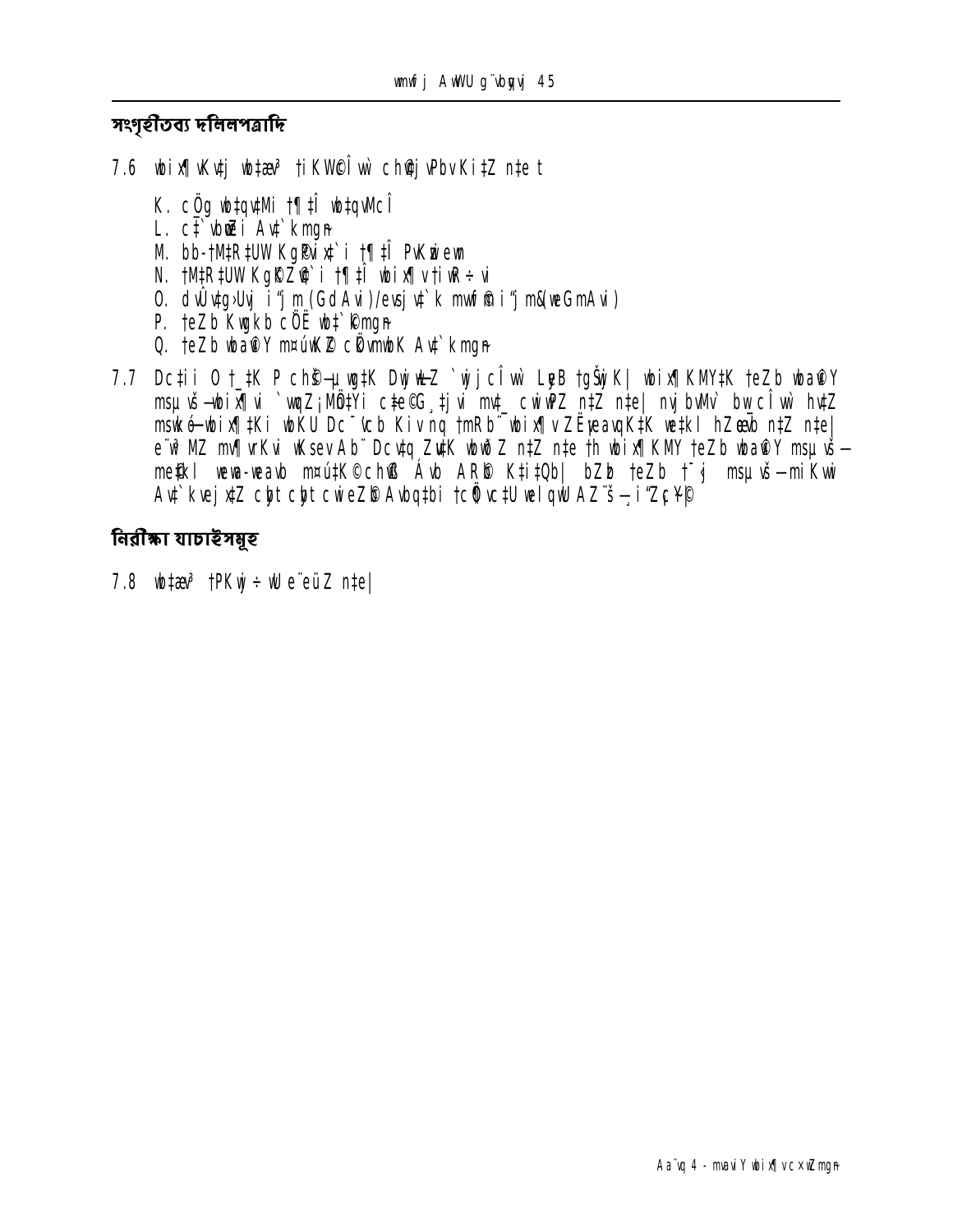# নিৱীক্ষা কৰ্মসূচি

বেতন নিৰ্ধাৱণ

**Aud‡mi bug I Ae<sup>-</sup>tb** <u>\_\_\_\_\_\_\_\_\_\_\_\_\_\_\_\_\_</u> A\_@rmi \_\_\_\_\_\_

| <b>bix</b> champh                                                                                                                                                                                   | <b>hui Guivcin¶Z</b> | <b>Kulei</b> |
|-----------------------------------------------------------------------------------------------------------------------------------------------------------------------------------------------------|----------------------|--------------|
| • teZb wa@#Yi GKw bgyvcix[ vK#i, w#aa <sup>3</sup><br>Kvh@g tjvn¤úbdKi1bt                                                                                                                           |                      |              |
| $\leftrightarrow$ c mg <sub>m</sub> i c by (nomenclature)<br><b>baty Kibl</b>                                                                                                                       |                      |              |
| → mské c† i Rbï c∰nRï † gj whýZ<br>Kibl                                                                                                                                                             |                      |              |
| $\leftrightarrow$ wetki mpauù wa@Y Kifb                                                                                                                                                             |                      |              |
| $\div$ wiki mpavev bud $\uparrow$ i culti this<br>me thwizv cüqvRb, cück timme thwizvi kz©ciY<br>K‡ib WbvZvcix[vKib]                                                                                |                      |              |
| ◆ teZb wha tVi t¶il cünRbuq Ges e eüZ<br>`yjjcTw`i wf@hWZvgj"up Ki^b                                                                                                                                |                      |              |
| → mKj Z_~mm Kvh@l`m¤ú¥®nlqvi ci teZb<br><b>ba@Y Ki</b> b                                                                                                                                            |                      |              |
| • maké-Audm KZIŽ m¤úuù Z teZb uba@‡Yi m‡<br>wmei TY Audm KZIR nPúnì Z teZb wa@#Yi<br>Zjbv Kib  †Kub ZuiZgïntj eïLïv msMD<br>Kibl                                                                    |                      |              |
| • e e <b>uz bglyt_#K Antšul-RbK dj cul qv tMtj</b><br>bgyui Aukui eo Kifo uksevuekí e e vumte<br>bglyvhPBtqi dj ngMUT tî cünMKib                                                                    |                      |              |
| mgMDAwdtmi 1¶tî fj teZb wa@tYi dtj<br>$\bullet$<br>mpre: Aug R mstk#i cwig W wif Kith Ges<br>e e <sup>-</sup> tcbv KZI& MpiZe cüqRbiq msikuabgj K<br>Kuhatgi nyuik Kibl                             |                      |              |
| <b>UK'u Atki fj K'sev e werkili cû Z'u</b><br>fj AKztjB mstkvatbi D‡ W ubb  Zte<br><b>bxiz/wai e'd'y wk-bt fki Afe matk@</b><br>Ayj v of ute braz-wa@Y choqq unsutsi-Rb"<br>AemZ Kivi c`t¶c MÖY Kib |                      |              |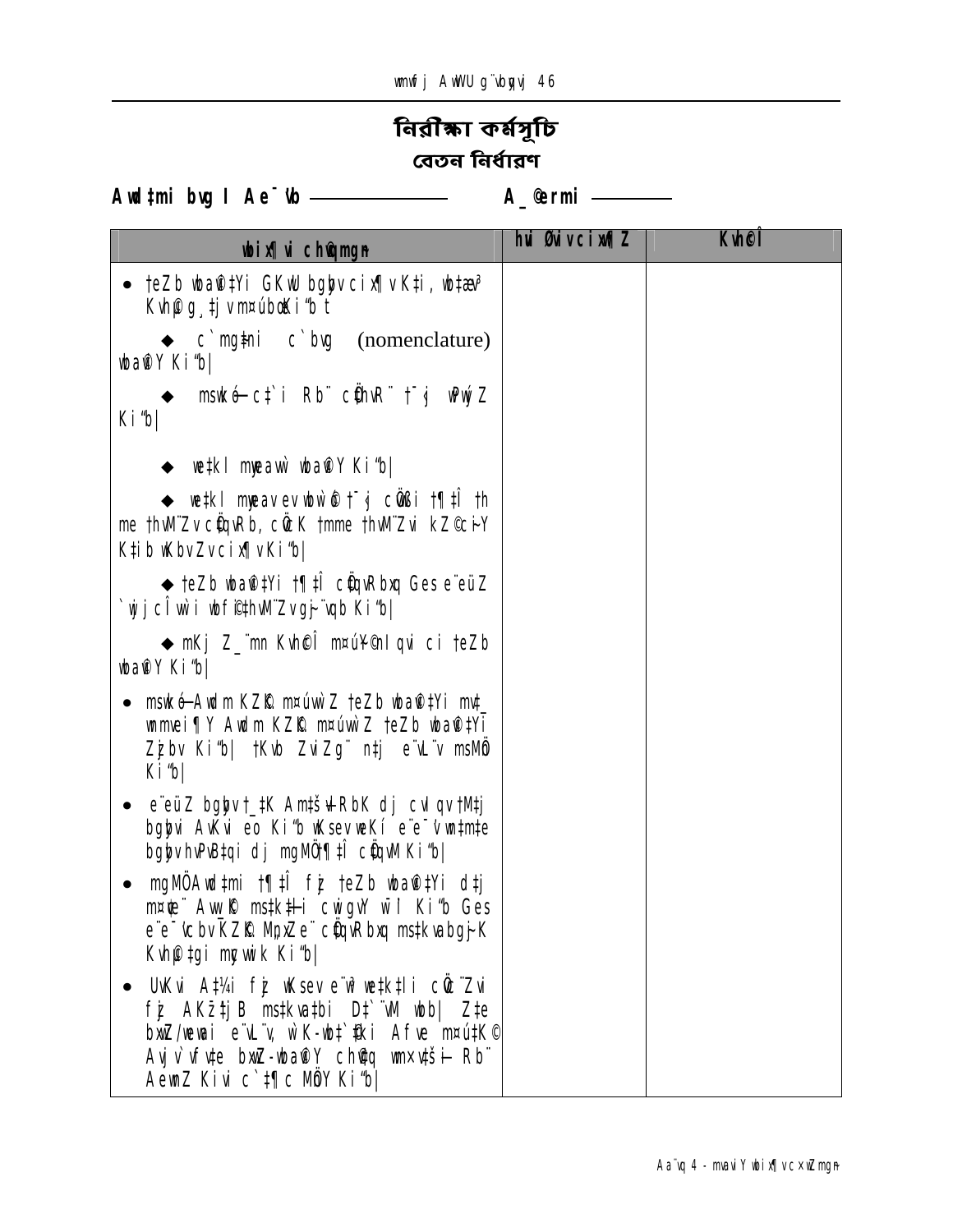गाशया-सञ्जूति (Grants-in Aid)

ড়মিকা ঃ

- 8.1 Aug R w K t\_tK <sup>-</sup> taxb tKub ms<sup>-</sup>ttK Gi Kuh@tgi A\_@tb mmqZv Kiui Rb", miKui KZR mmh -gÄyi cÖyb Kivng| unu K‡c@ikb †\_‡K ti"K‡i ~g I wekte` yig ch\$-bubvai‡bi cicou Gaithi Aug & muq Zvtctq \_uk|
- 8.2 hù tKub KuitY miKui tKub ms~4tK mmh" güyi eve` t\_vK güyi cÖub huif hif gtb Ktiib, Zuitj tinB gäyi Gs gäyi t\_tK th e'q nq, gnv wme-bixqk I wqsk KZR wa@iZ bulgujui wfilizz zv whim [2 nte] twb mt., G aithi e dqi Ges wqstvi Zvrchev® wK w mZK2vi mt\_cix[vKitZ nte Ges mské-nKtj i tMPixfZ KitZ nte
- 8.3 mmh güyri 171 î (1) gi güyri ici Ges (2) güyr cück KZR cük GB güyr t\_tK cieZkktj the q ng thBe tai Dci bix |v Kupg NBY Kivha|

প্ৰধান ঝুঁকিসমূহ

- 8.4 mmh n‡'Q mi Kui e q| Zte Ab b e tai 19 fî mi Kui KgRZ@ i th cü e evuloys y \_utk, G‡¶‡Î Zv\_\#K bv| Ĝi K\iY, e qube®x ms v tjv c@kB miK\ni wef\#Mi A\ulZv eunf@ \_\tK | thme ms~v mi K ui t\_tK mmh q A pi c t Q, tmme ms~ui A vy R do s y e e v kw?k y x ntjB miKui At\_P niflui e cti WOWAK! -nl qvhq|
- 8.5 bix¶KM#K, mmh¨-gÄyi e¨e¯úi mKj Ašub@Z `y§Zv m¤ú#K©Aek`B lquKemyi \_K‡Z ntel GOLOVSK qj "utbi Dtitk" bix |vcu khi cte®iZ"K qävi-cick m5"u Af sin bqšy cuitek maitk@j up curkb ntZ cuti
- 8.6 GB wix¶vStKi Awl Zug, mmhï-qÄwii mt\_ RwZ StK tjvnÕ t
	- Î4dc¥©‡\_¨i vfiˇZ mmh¨-gÄwi AbtgwìZ n‡Z cuti hui d‡j †h‡¶i‡Î gÄwi cÖvb nguPub bg tnt¶tî ZvcÖb KivntZ cuti | usevtht¶tî gäwi t\_tK e g hw?hy? bg Zvube® Kiv ntZ cvti l
	- mmh" gäri kZŵ "úó bg| hui dtj gäriw Ace"tg chêmz n‡Z cyti|
	- gÄvi cÖcK ms<sup>-</sup>v tjvi Af šiw Avuk wašy e e<sup>-</sup>v ep ntZ cyti | dtj miKvi Zmej ŽQi'd WsevmiKui Zmetj i A`¶ e emi n‡Z cyti |
	- gÄjkuxKZ@¶, j¶ bul Ki‡Z cytib th gÄyji mt\_maké-kZ@ gÄyj cücK ms vciY Ki‡Q by hư dịi gÂn cömbi Dịlk ciYe'nZ n‡Q|

নিরীক্ষার উদ্দেশ্যাবলী

- 8.7 bix¶ui cë b D‡Ik yi n‡ Qt
	- gÄwi kZ® ciY KivntatQ KbvhPB Kiv
	- gÄvi eve` cÖË UKvi A¼ umte wfp Ges mail Pyte Dc cb Kiv ntatü uKbv cix [v Kiv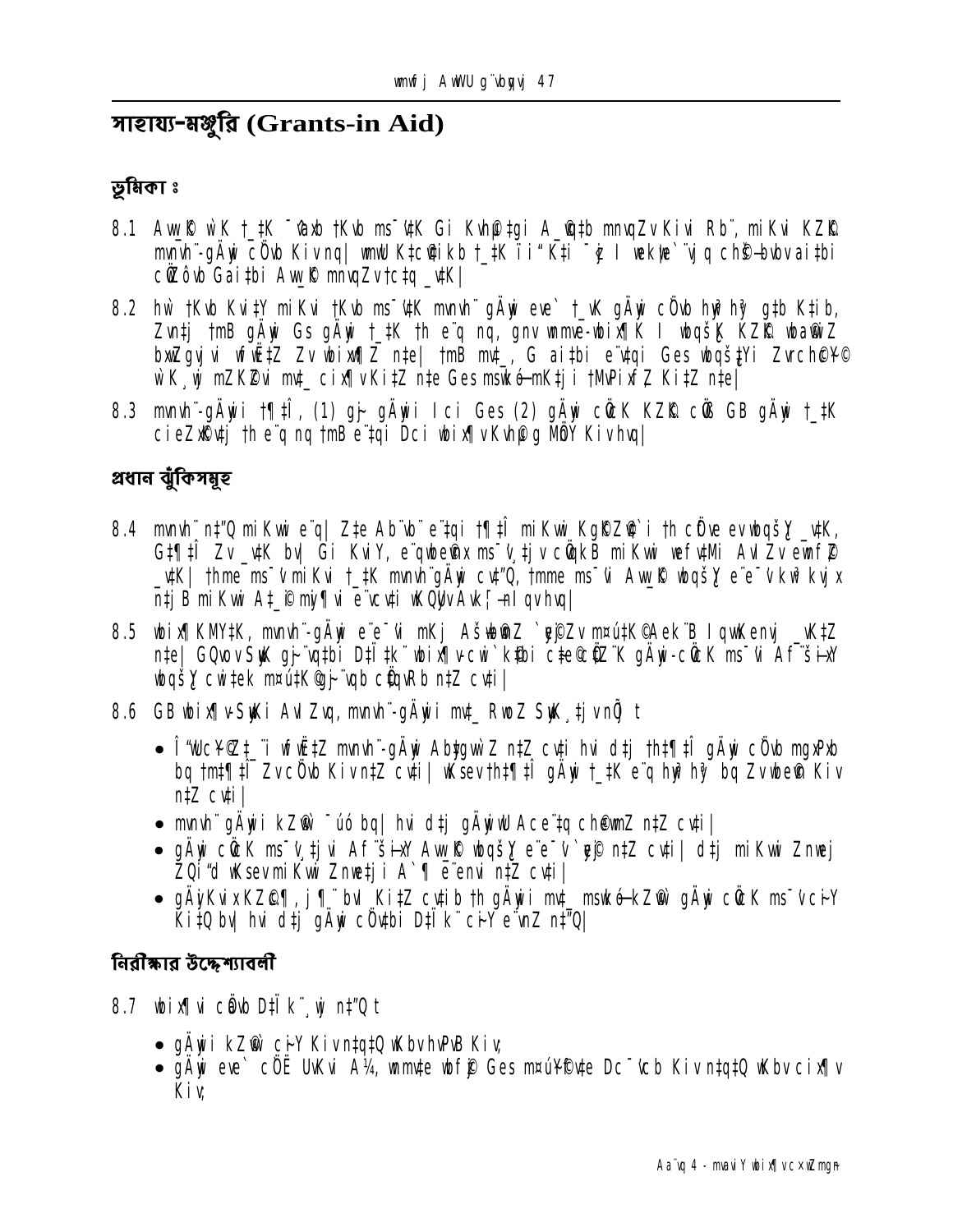- gÄyi I e'tai 17|tî ub fethwi ub e'e' w itatû ukby Ges Zv KvhRi ukby tm nradk® **und Sout**
- · wix[|vwðqZui Rb" Ab" | Kub weKí e'e 'w we' "gub itatū w bvcix[|vKivGes
- evtRÜ ei vil i Avl Zvq gÄyi cÖvb KivntqtQ uKbvhPuB Kiv

সংগৃহীতব্য দলিলপত্রাদি

- 8.8 **biza<sup>3</sup> `yjjcî w mallö KitZ niet** 
	- gäyi wqšyku xwwgyj v
	- gÄyi Avi kngn
	- $\bullet$  eviRU
	- · gÄyi cü:K KZIL cÖË cü qb
	- . Py b (cwtkw/c@li `yjclw)|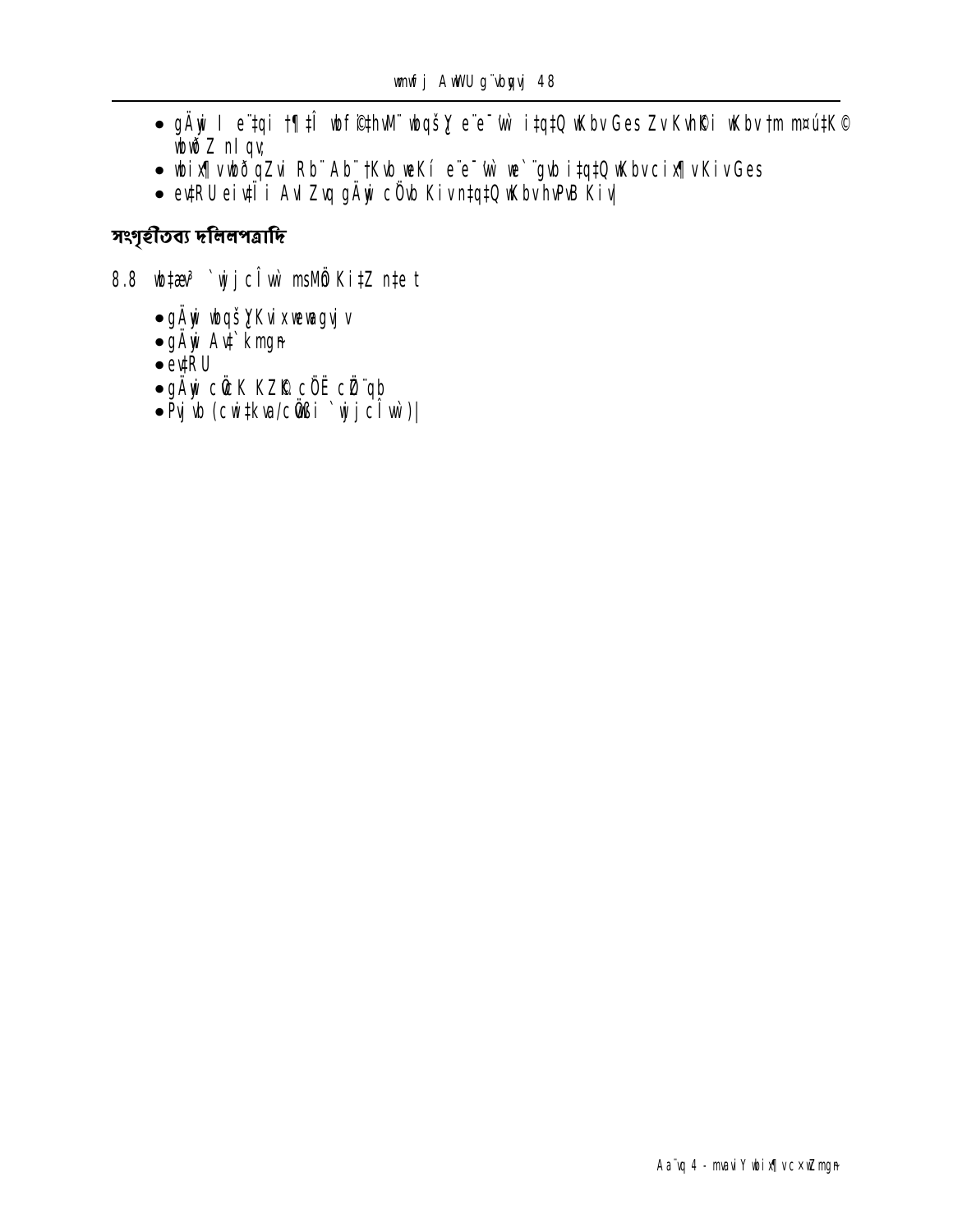विद्रीका याष्टित्रभूट

# 8.9 **bize<sup>3</sup> KgfhDU AbyiY KitZ niet**

নিৱীক্ষা কৰ্ষসূচি সাহায্য-মঞ্চুৱি

Audtmi bug I Ae<sup>-</sup>tb <u>\_\_\_\_\_\_\_\_\_\_\_\_\_\_\_\_\_\_\_\_</u> A\_@rmi \_\_\_\_\_\_

| <b>bixi</b> chamun                                                                                                                                                     | hui <b>Giv</b><br><b>cixqZ</b> | <b>Kulei</b> |
|------------------------------------------------------------------------------------------------------------------------------------------------------------------------|--------------------------------|--------------|
| <b>tht¶tī gäyi wù@ kZ®iY mtct¶ côb Kiv nq,</b><br><b>tnt¶‡î Aa^b KZ@¶ Guv cöË qÄyingn cix¶vi</b><br><b>Mill</b> t                                                      |                                |              |
| • cố c gây mai the wiz z_" mai b Ki b Ges<br>gÄyii maké-kZ@i AewaZ †mb                                                                                                 |                                |              |
| $\cdot$ gäyi cöybi c $te^{\odot}$ Rtb wb, KZ $e$ q ukfyte mš $\delta$<br>ntqt0b th maké-kZ@ ciY Kivntqt0                                                               |                                |              |
| • KZ@¶ KZR msMpz cğuYi wf@thWiZvgj up<br>Kib (GB cğutYi Ici Auil cix    Y cüm Rhxq<br>wtew Z ntj cie Zxibix (v Kvhpig NBY Ki b)                                        |                                |              |
| • gäyi cöybi c‡e©gäyi cück kZf& kZ®i ci¥ Kiv<br>ntqtQ uKbvuetePbvKi b                                                                                                  |                                |              |
| <b>cÖË gÄyingn cix¶vi 1¶‡T</b>                                                                                                                                         |                                |              |
| • gäyi-cück kziž kzestik cöë cökvi ï×zv<br><b>nrútk©bðqZv cÖbceR gÄyji kZ©ciY Kiv</b><br>ntqtQ uKbvhPB Ki b                                                            |                                |              |
| • kZ® citYi wlqW w~wiZ hvPBtqi cüqvRb ntj<br>Avil cŷw mavô Kib                                                                                                         |                                |              |
| th 1911 gäyx cück ms u bixqlZ ume, gäyx<br>culqui cerez <sup>®</sup> (thui cuck ms <sup>-</sup> ui Aunura Ae <sup>-</sup> ui<br><b>cŷwK `yj umte K\R Kite ) fnt¶‡l</b> |                                |              |
| • $hP$ B Ki b th, GB unnergn mallpool ntque i us by Ges                                                                                                                |                                |              |
| • $\omega \gg 2$ tmb th, $D^3$ unne Ablyuqx g $\ddot{A}$ yi c $\ddot{O}$ ub<br>hy <sup>2</sup> hy <sup>2</sup>                                                         |                                |              |
| <b>GKBfute, ce©kZ©mtnte, cte® gÄyi h_vh_fute e emi</b><br>ntatû GB welqwi jî Lui Rbî güyê cûcK msîcî ubixa¶Z<br>wme tht¶ii mdVjuZe" wj tnt¶ii t                        |                                |              |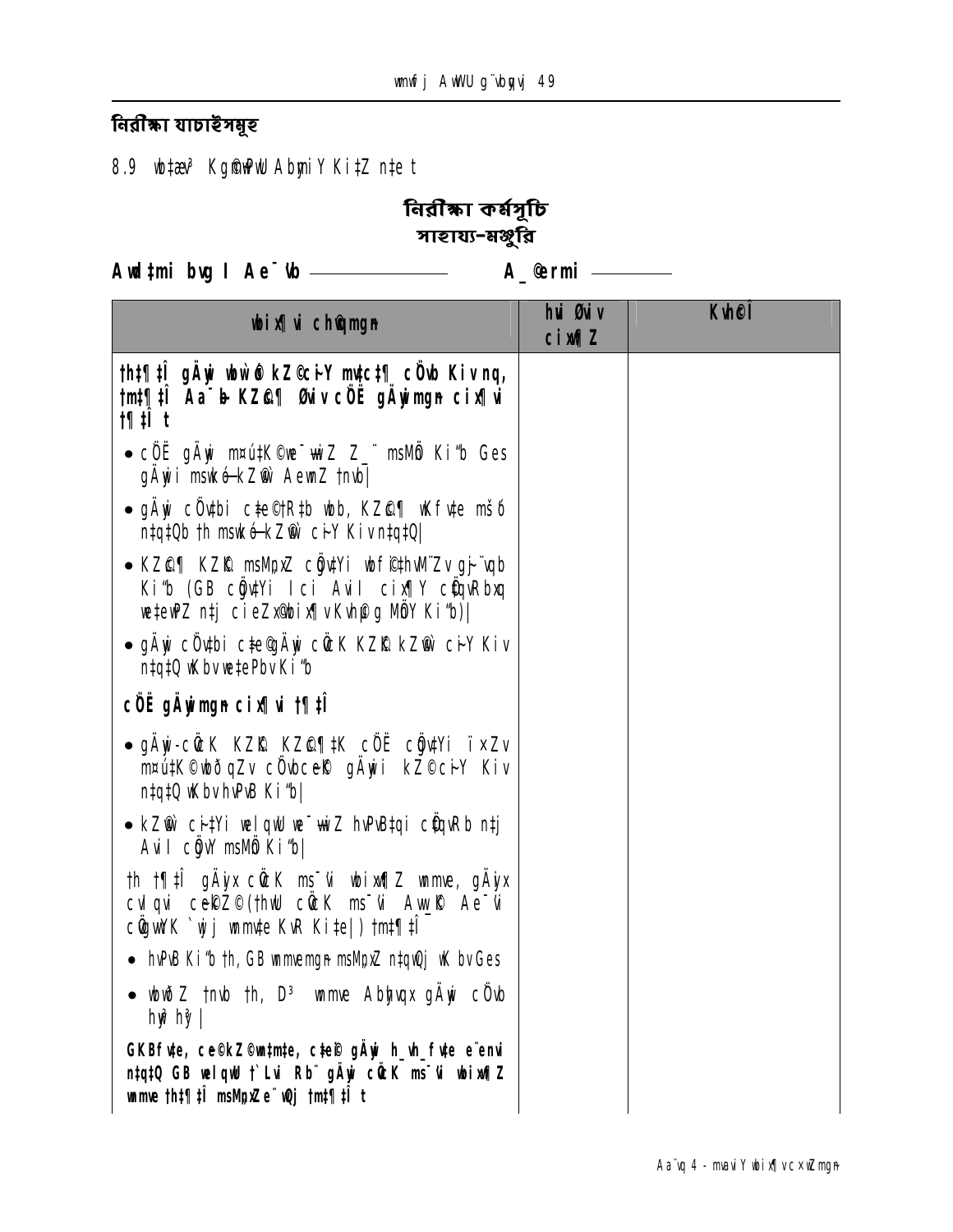|  |  | <b>unfj AWU g`byyj 50</b> |  |
|--|--|---------------------------|--|
|--|--|---------------------------|--|

| <b>bix</b> champh                                                                                                                                    | hui Guv<br>$ci$ $M1Z$ | <b>K</b> hei |
|------------------------------------------------------------------------------------------------------------------------------------------------------|-----------------------|--------------|
| cix[ v Ki b th GB unne tj v msMpxZ ntquQj<br>$\bullet$<br><b>Khy</b>                                                                                 |                       |              |
| • $\omega \gg 2$ tmb th, GB wamte ctep gay in $\omega$<br><b>nß</b> emti i wlaw câw Z ntatū                                                          |                       |              |
| gÄyingn cix¶vK‡i cüvnbK KZ@¶ KZf& AbyıZ<br><b>ubag-cxizi ch@ZvhPBKib GW nret ntet</b>                                                                |                       |              |
| $\bullet$ cố c gây mau s-re $\vec{w}$ z z mavô Ges gây<br><b>mské-bùê kZŵ AewZ niqui guitg;</b>                                                      |                       |              |
| • GB kZŴ ciY Kiv ntquy tm mattK©Kfvte<br>KZ@¶ mšő ntqu0tj b ZvRubui gva tg;                                                                          |                       |              |
| • KZ@¶ KZŔ msMpZ cÖvtYi wf@mMZvgj qtbi<br>gva tg (hù GB cồnt'i Ici Avil ve wiz Kvh@g<br>cünRbu wiew2 ng Zutj cii wix[v hPB<br><b>Cxiel T Lb) Ges</b> |                       |              |
| • kZ®n Ges mgqmiP gÄyi cück ms <sup>-</sup> v ci+Y<br>Kti ŵtj b Wbv tmll chej Pbui gva tg                                                            |                       |              |
| Gaithi gÀy i 1911 hPB Kib th,                                                                                                                        |                       |              |
| <b>• hy?nt/2 ngtqi gta¨ gÄyi eve` cÖË A_®¨eüZ</b><br>ntat0 Wsev e emi Kiv nte Ges GW gj "witbi<br>Rb mské KZOSI cůpRba c tic MÖY<br>K‡i‡Ob           |                       |              |
| <b>D‡Ïk¨ A\R® n‡q‡Q \Ksev hy? nf⁄Z ngq A\Zµ\š—</b><br>ntqtQ Gi£ †¶lil gÄying‡ni GKW bglyv<br><b>cixidation</b>                                       |                       |              |
| • Ae waz A_©tdiz t`qv ntqtQ wkbv hvPuB<br>Kib                                                                                                        |                       |              |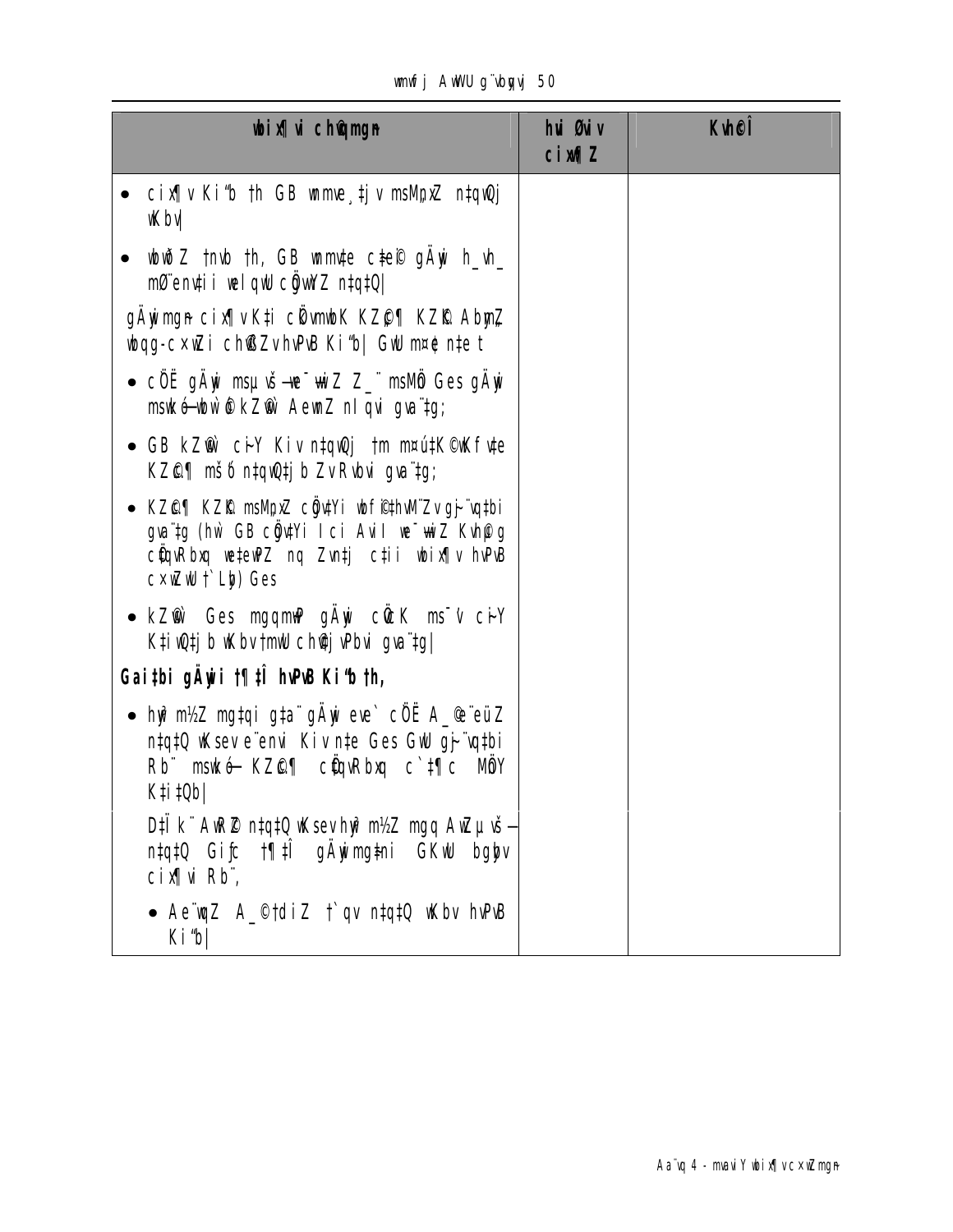|  |  | mfj AWU gïbyyj 51 |  |
|--|--|-------------------|--|
|--|--|-------------------|--|

| <b>bix</b> champh                                                                                                                                                                                                                                                                                | <b>hui Guiv</b><br>$ci$ $M1Z$ | <b>Kuhei</b> |
|--------------------------------------------------------------------------------------------------------------------------------------------------------------------------------------------------------------------------------------------------------------------------------------------------|-------------------------------|--------------|
| • th‡¶‡i Aeïwz A_¶diz †` gvngub, tnt¶‡i<br>Ae wiz A_Imgc#i cunkb tbB G gtg TK b<br><b>cizoz c×uz_ktj tmu cix[vKib </b>                                                                                                                                                                           |                               |              |
| $\bullet$ cũn Rb ntj, cư ki khi qua tạ uhið Z tmb th<br><b>gÂyi cử K ms 'ý gÂyi-maké-Kvh@g Ae vnZ</b><br><b>fiil 10</b>                                                                                                                                                                          |                               |              |
| $\bullet$ which $Z$ trub th, th curvict gay couthing<br>thŠiPKZvcğW K‡i, ZvAe nZ i‡q‡Q                                                                                                                                                                                                           |                               |              |
| • gAyi UKvi A‰umte whýZ ntątQ W?                                                                                                                                                                                                                                                                 |                               |              |
| • gAyi i †kYxeb m Ges UKui A¼uK mWK?                                                                                                                                                                                                                                                             |                               |              |
| • gävri D‡ik" I kZ@jx msµvš-cümkvi vK<br><b>úó, n¤ú¥©es wåušgÿ?</b>                                                                                                                                                                                                                              |                               |              |
| • gAyi At'k uK wikfute Rubutby ng Ges<br><b>Williams</b> cuitions held not be no the right of<br><b>yjucex Kivng?</b>                                                                                                                                                                            |                               |              |
| • INPLB Kith th, gayii A_©coctKi wante<br><b>cutkuthWI</b> (Account Payee) <b>TPIKi</b><br><b>gva tg cuitkva Kivntqt0 </b>                                                                                                                                                                       |                               |              |
| • hPB Kib th gAyi, cüqRb ntj tuRwii<br>Abyyù b juf K‡i                                                                                                                                                                                                                                           |                               |              |
| • In Pub Kith th gay, evt RU eively Autuply<br>K‡i bv                                                                                                                                                                                                                                            |                               |              |
| • gÄyi i Zuj Kvt_‡K veMZ eQi vj‡Z c® nKj<br>gÄyi whyíZ Ki1b  whiðZ †mb †h gÄyi<br>č@KM, gäyi kZ@ ciY K‡i‡Ob                                                                                                                                                                                      |                               |              |
| • cix¶v Ki b th gAyi mi Kuti i tNut Z bx Z#K<br><b>ng B K‡i uKbv Ges i vtót tgŠji K bniZ uKsev</b><br>mseaubK cüqR‡bi cuicšá uKbyl huPuB<br>Kib th, cikul ghe Aug Rh y 2u buki<br>mt_mt/sZcY@Kbv                                                                                                 |                               |              |
| • wið Z tmb th, ciumb K K Z@1¶ i wf@thWi<br><b>whorlet and the state of the state of the state of the state of the state of the state of the state of the state of the state of the state of the state of the state of the state of the state of the state of the state of t</b><br>tgib Ptj 10b |                               |              |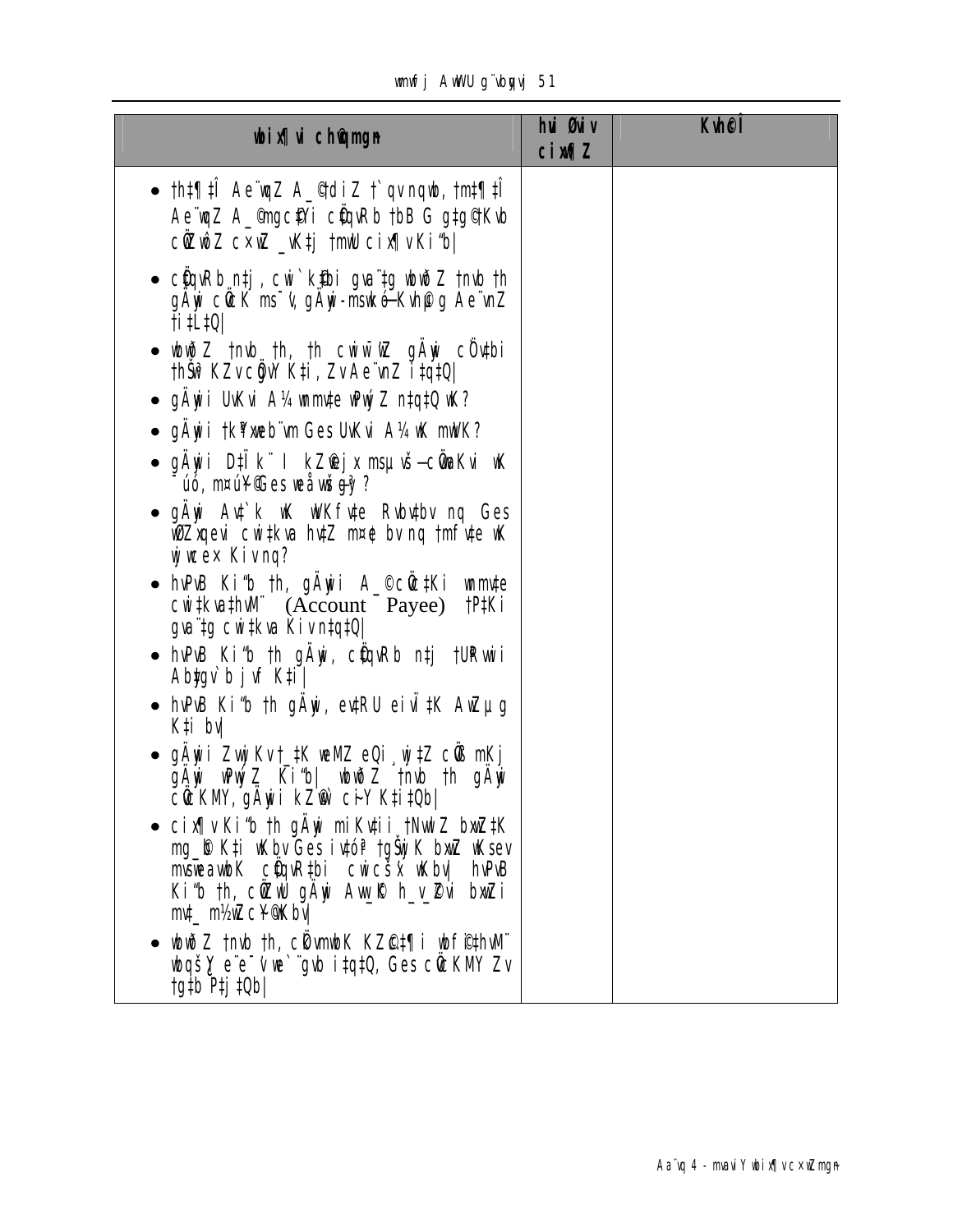#### উপসংহার

**Kvh@ff`vee,Z gše mitci¶ Avgvi AvfgZ GB th, munh gÄyi Ges Zv t\_iK A\_©cvitkva,<br>mské vevagyjv Abljuqx m¤úvù Z ntqtQ Ges Zv vamite Dc "veZ ntqtQ| gÄyi-mské Kvh@g<br>cviex¶Y, ZÉjeavb Ges c∛Zte`b cŸqtbi c∛puqv ch® I vbf@thvM|**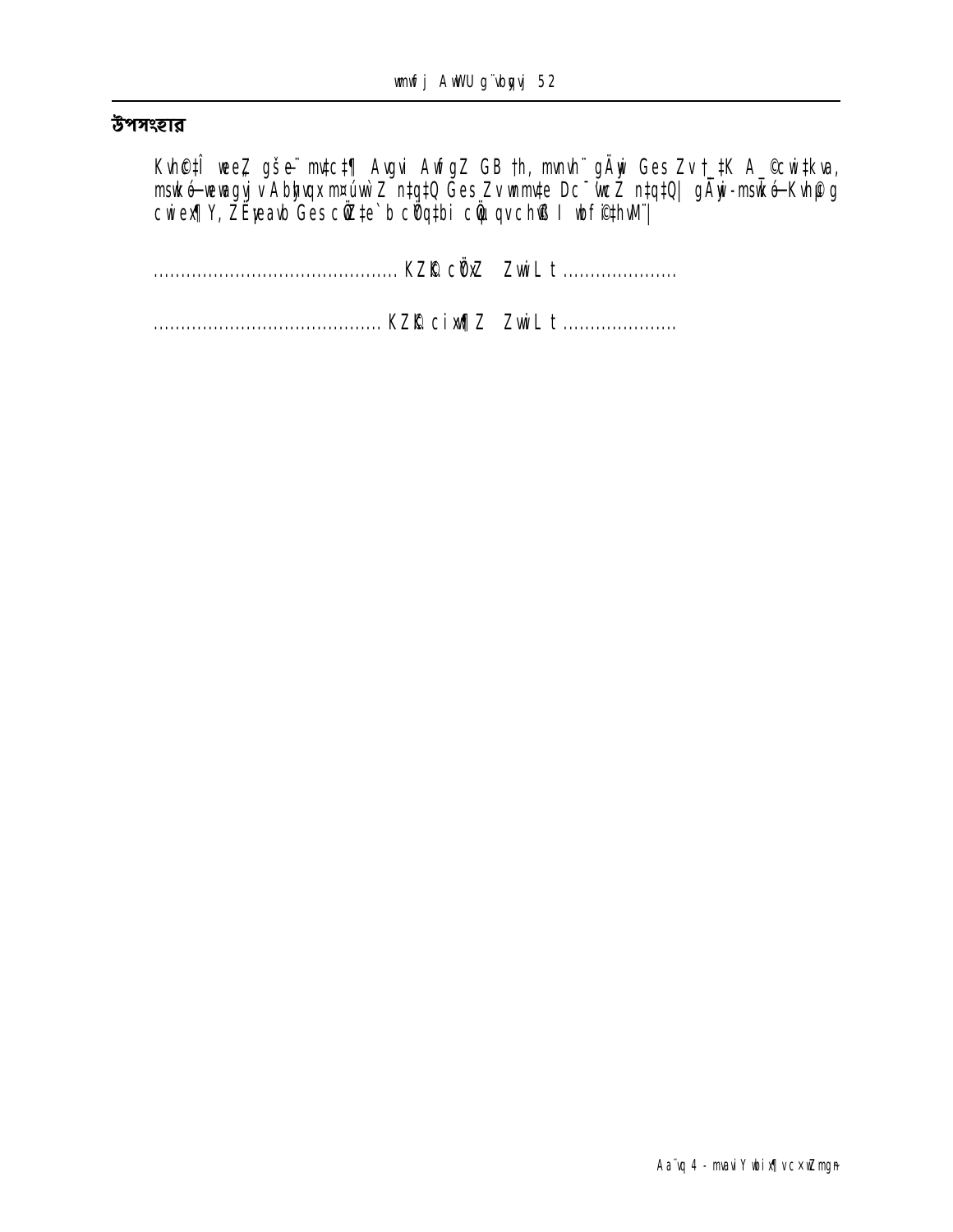#### পেনশন

ভূমিকা

- 9.1 tcbkb n‡'Q Aemic® miKui KgPuixW#K uKsev Zut`i waev "x/wcZuK "tgx#K gunK ntii vfižtz niku KZR ců q batiz UKu A¼ tchkth Abyzulki Ašře itqtů tcbkb XXvi evBti \_wvl tRjvumei¶Y Aultm Ges XXvq, tRjv I côw umei¶Y Aulm Ges wme gnv bgšK-Gi Kvhg g KZR cu tkva Kivng
- 9.2 tcbkb "stgi j¶ nỹ mWK tcbkbu W#K mWK tcbkb h\_vngtq cwitkva Kiv| Gi A\_%t'Q th, huiv miz Ku fyte tchkh côck Zut itkB thb Zv cwika Kiv ng, we gub was Ablyax cuitkua Kiv ng Ges AWU TKuWi 38 I 39 Aby Ot eW but Abyrity Zut itK Zv cwiku Kivng
- 9.3 unnei TIY Audm KZR Abyri Yxq e e 'wi ture Ges meunillywi i'jm (2q Astki 4\_© Aa dri cuit'O 6)-G eW2 AdO 6 tj dZ tchkh cuiPy b msu s-e wiZ wlqw Asfe itqt0 bix[|vi cQuyK `uqZ;nte GB mKj e e v Abhuax KuR Pjt0 uKbv tm mautK@buðZ nigy tchkb manš-tgšjí K waman, CSR, BSR, Public Servnts, Retirement Act, Pension and Grutuity Scheme of 1954 and 1959 Ges temguik mikui PKtif i tcbkb gäyi msuvš-ebij Z veva/cxuZ mnRxKiY Avi tk veaZ AviQ
- 9.4 tcbkb gäyri kZ® ciY KivntqtQ W-bvGes gäyrKZ. Ges DtËvgjZ tcbkb mWK W.by Zv hPBKiY tcbkb wix[|vi Ab Zg `wqZj wmei [|Y Awimngth c0Z tcbkb `wei c0c Zv mnúké cítte b milk fute cügb Kiv itaté ukby Ges H nikj Audm KZR Ruik Z tobkb DIË y ibi cën Ku h\_uh\_ uKbv†mnratiK@bubZ ni qvGB `uniZj Ašf@ |

প্ৰধান ঝুঁকিসমূহ

- 9.5 tcbkb cwikutai t¶iî RwZ cüvi vi wiki SyK tjvmatk®bix¶KiK mZK©\_WtZ nte| AtbKt¶tî tcbkbulW e wPWZ fyte nyRi nta tcbkb DtËvib KitZ cytib by Ges tm iKa 1911 cü vi mih Mmp ng | AZGe, bix | KW#K Gaithi StKnrubosj Kvi Rb ba@iZ wix[vhPBtqi wtK wtkl qtbthMubex KitZ ntel cab StK tjvng t
	- $\bullet$  huiv†cbkb c $\ddot{\mathbf{c}}$  bb Z $\dot{\mathbf{r}}$  i †cbkb c $\ddot{\mathbf{0}}$ b Kivn‡q‡Q;
	- cwitkwaZ tcbkb AbtgwiZ tcbkb w g AbtwarubYQ Kivnqub;
	- huvtKej AudyZwtK cû: Zu î tchkb l AudyZwtK gub cwtku Kivntatû Ges
	- tcbkbthWl PKiji maaKyi h yh fyte wy@Kivnawll

নিরীক্ষার উদ্দেশ্যসম্বহ

- 9.6 bixilui câu Dilk tivnă t
	- mikui wa Abhuax tchkh wy Kivng Why Ges Zv mukfute tiku @? Kivng Why **cixlyKiv**
	- huivtcbkb cyeb tKej Zy\* i#K tcbkb cwikya Kivng WbvhPB Kiv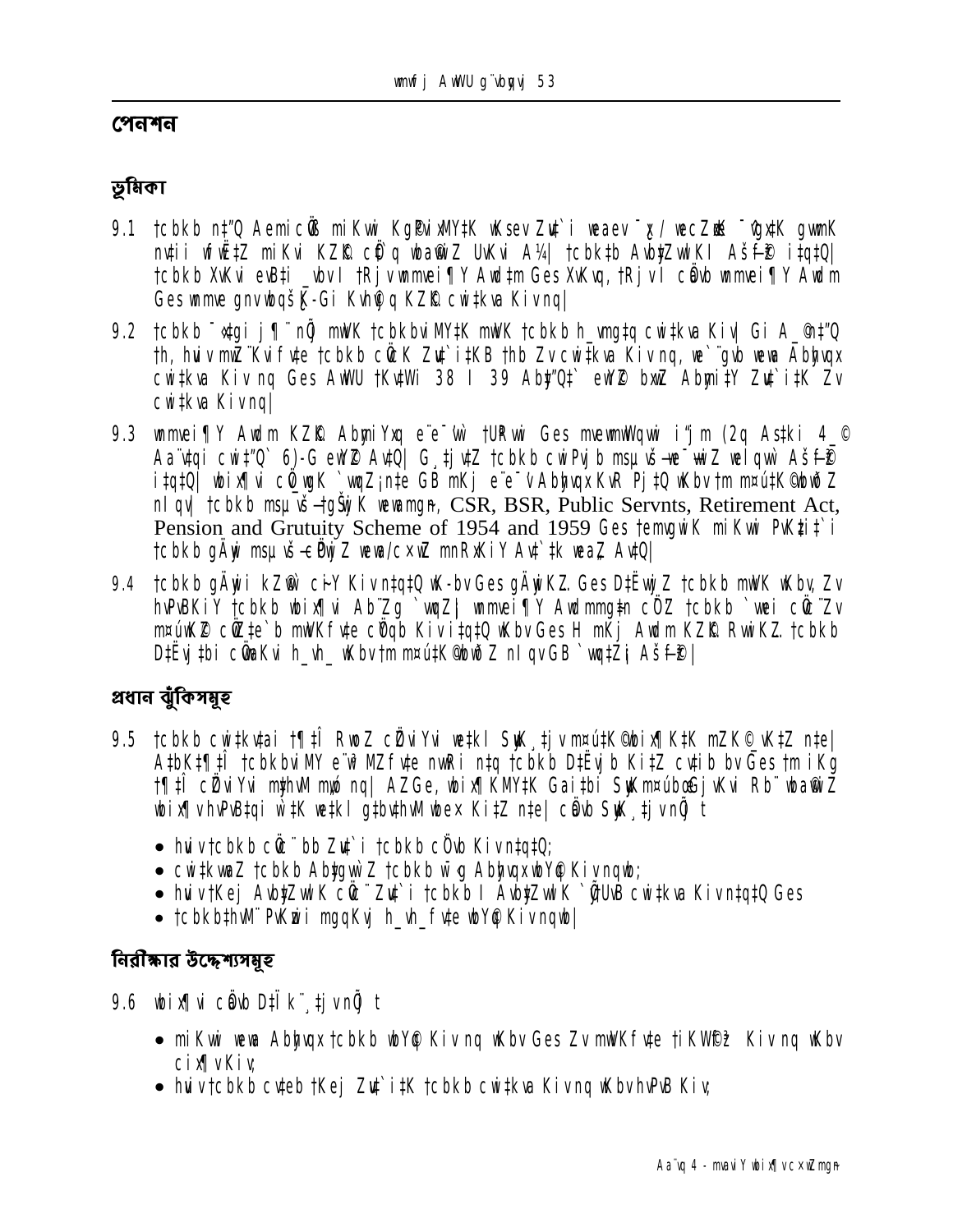- tcbkbuti i ct¶ tKej cünKuicü e wPB tcbkb DiËyjb Ktib uKbvcix [vKivGes
- · tcbkbut" i Ae'unZ cü: ZvhPB Kivna Kbvt" Lvl

যাচাইয়োগ্য দলিলপত্রাদির তালিকা

- 9.7. ch**ệi Phu Rh** bita <sup>3</sup> vi chu tek Kiu Rh Abina Ruhi te t
	- $\bullet$  tcbkb Avte`bctî î $W$ tku tiv $\mathbb{R} \div \dot{\mathbf{u}}$
	- tcbkb ctte b bw/time:  $\ddot{\mathbf{u}}$
	- $\bullet$  tcbkb q $\ddot{\mathbf{A}}$ y c $\hat{\mathbf{I}}$
	- · tcbkb cwikva Ayi iki wmei TV Avdmti i (tcbkb cwikvaKuixi) Asiki MWRUBj
	- tcbkb cwtku Au' k Rwi tiu  $\div$ u
	- $\bullet$  tcbkb wj ti $\mathbb{R}$ ÷u
	- · tcbkb f\DP\i
	- · e'ustKi tcbkb chffV wj

নিৱীক্ষা যাচাইসমূহ

- 9.8 bgbv I vetkHgjk hvPuBtqi vfižtZ ve wiZ cix[|Y| tcbkb eve` e tqi vetkHgjk hvetai djudtji Ici babu Avku wff Kitel
- 9.9 mshỹ Kg**ânhu Abui Y KitZ nte**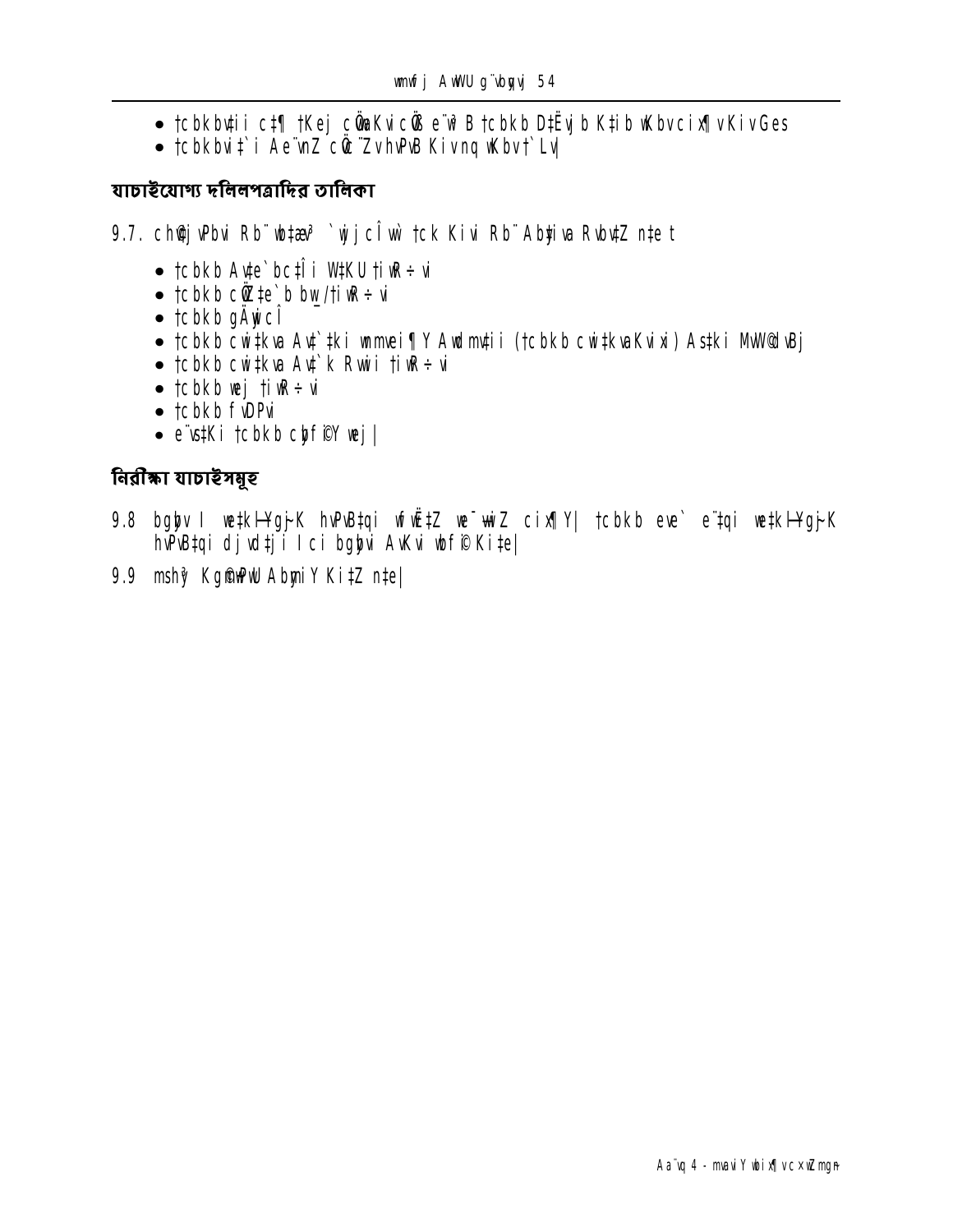# <u>নিৱীক্ষা কৰ্মসূচি</u> পেনশন

Aud‡ni bug I Ae<sup>-</sup>tb <u>\_\_\_\_\_\_\_\_\_\_\_\_\_\_\_\_\_\_</u> A\_@rmi \_\_\_\_\_\_

| <b>bix</b> i champh                                                                                                                                                                                                                                                                               | <b>hui Øuiv</b><br>$ci$ m $z$ | <b>Kuleff</b> |
|---------------------------------------------------------------------------------------------------------------------------------------------------------------------------------------------------------------------------------------------------------------------------------------------------|-------------------------------|---------------|
| ১. সাধারণ                                                                                                                                                                                                                                                                                         |                               |               |
| <b>K. wetkil edge of K. Childen Cumber 2018</b><br><b>wašiki Kwigo)</b>                                                                                                                                                                                                                           |                               |               |
| • Pjuz e0tii tcbkb eue` tguJ eïq l<br>evtRU eivil i mt_ ce@ZxeeQtii tcbkb<br>eve` tgw e tqi Zj bvgj K choej why<br>Kib  Acit wkZ cv_R cwijwq Z ntj,<br><b>KuY AbyÜvceR gše Kibl</b>                                                                                                               |                               |               |
| • 12 gytmi tcbkb eve` eïtqi gymK<br>MZauv wikH Kib  e'tqi A frweK<br>DVobugv cui o ntj cix cell gše<br>Kib                                                                                                                                                                                        |                               |               |
| <b>wik Hgj K ch<b>Qj Pb</b>v (Aa<sup>-</sup>b-Kuh<b>ğ qnyin)</b></b>                                                                                                                                                                                                                              |                               |               |
| • PjuZ eQ‡i i †cbkb eve` †gvJ e`‡qi m‡_<br>ce@ZxeeQtii tcbkb e tqi Zjbv Kib <br><b>Dfq erntii gta Kui cv_R<sup>*</sup>, huiv bZb</b><br><b>tchkhui Ges huiv tchkh Zuji Kv t_#K</b><br>Lwir ntatüb Zu itk cü q tcbktbi<br>$c\chi$ \$K^i mt_ uK ugtj huq? Zv bv ntj,<br><b>CV_SK i KuY wYQ Kib </b> |                               |               |
| • 12 gytmi tcbkb eve` eïtqi gymK<br><b>Mizaviv cix iv K‡i wið Z tmb th gwnK</b><br><b>tcbkibi A¼ tcbkb †Kimi msL`ui</b><br>cuieZ\$bi mt_ maiKRG                                                                                                                                                   |                               |               |
| L. tcbktbi Ae nZ cü Zu cğu <sup>-</sup> t£,<br>cü qbcî `ukj Kiv nq uKbv huPuB<br>KuitY euZjithM<br>Kib  wewtni<br>tcbk#bi t¶ill t                                                                                                                                                                 |                               |               |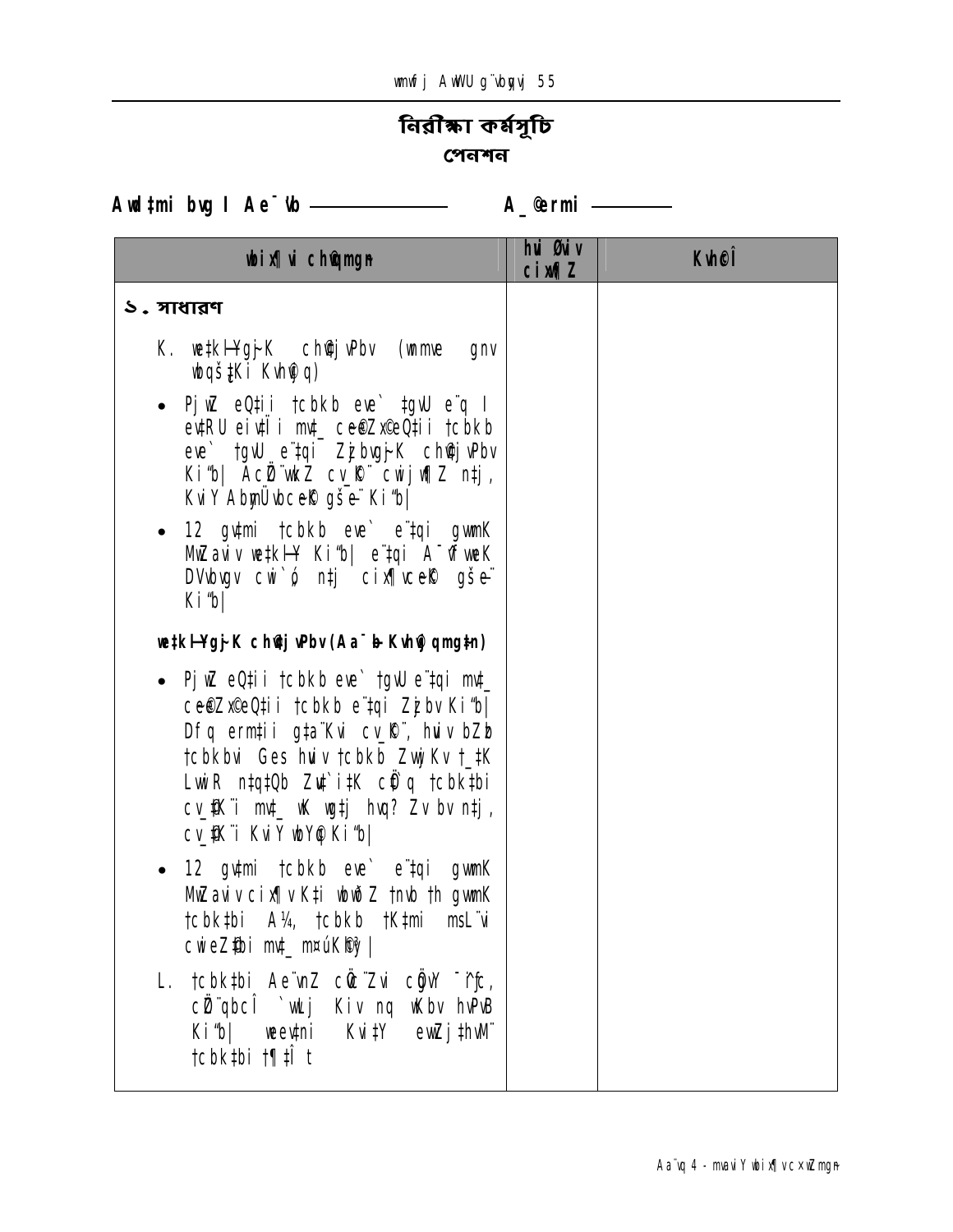unfj AWU g`byyj 56

| <b>bix</b> champh                                                                                                                                                                                                                                                         | <b>hủ Bảy</b><br>$ci$ $\mathbf{M}$ $\mathbf{Z}$ | <b>Kuteff</b> |
|---------------------------------------------------------------------------------------------------------------------------------------------------------------------------------------------------------------------------------------------------------------------------|-------------------------------------------------|---------------|
| • c <b>ë ûq gun Aši-bati Z cë qbcî `uLj</b><br>Kivng Wbvt`Lbl                                                                                                                                                                                                             |                                                 |               |
| • water that y wiki to bkibi wix y<br>tirt + ti ywe× Kivng Kbvt` Ly                                                                                                                                                                                                       |                                                 |               |
| • tcbkb cwikw h_vh_ tiwe÷vii<br><b>Impui A bylakb (eqm DËN 24) uK sev</b><br>wiki tcbkb tiwe÷ui, thi¶ii hv<br><b>cühR'] yj weex Kivnq Wbv† Lbl</b>                                                                                                                        |                                                 |               |
| <b>M tcbkbuti i gzz ntj, tcbkb cwitkva</b><br>At k euzj Kiu Rb tdiZ t Iqv<br>$n!q!0$ KbvhPB $Ki@b $                                                                                                                                                                       |                                                 |               |
| N. ubuð Z tmb th tcbkbuti i g7. ikksev<br>e`yj msµvš–Z_"wì wbix¶v†iuR÷ui Ges<br>tcbkb cwikua Au' k tiur÷ui yjwe×<br>Kiv ntqtQ Ges Zv tMRtUW KgRZOGiv<br>mZ`wqZ Kiv n‡q‡Q  †Kvb e`w <sup>s</sup> i bvg<br>"(apfyte Luir ntj tiur÷yti jyj<br>Kujj#Z tmB Z_" ujuce× Kivn#q#Q |                                                 |               |
| <b>0. www.2 tmb th, tcbkb cwitkuanger</b><br>mWK fute tkYxeb -KivntqtQ                                                                                                                                                                                                    |                                                 |               |
| P. fuDPuingn h_uh_ QIK mpb" fate ivLv<br>$\log$ Kbv $\uparrow$ Lb                                                                                                                                                                                                         |                                                 |               |
| thLutb cüquRb tmLutb iuR <sup>-^</sup> witku<br>$\mathbf{0}$<br>j Withv ntatū uKhv Ges e emti i ci Zv<br>ewZj KivntqtQ wbvt`Lb                                                                                                                                            |                                                 |               |
| ২. মঞ্জুরি নিরীক্ষা                                                                                                                                                                                                                                                       |                                                 |               |
| K. Aemi Mütyi ZwiL/g, zwiL, tcbktb<br><b>M'buthM PKm', metki AuiZ teZb,</b><br><b>tcbkibi cüü (Ges tcbkibi UKui At%i</b><br><b>M'by PKm weiY/tcbkb citte to PKm</b><br>eun, Pullini Bullmun, e up ML buy Ges<br>bix w time this milk five yines<br>KivntqtQ KbvhPB Kib    |                                                 |               |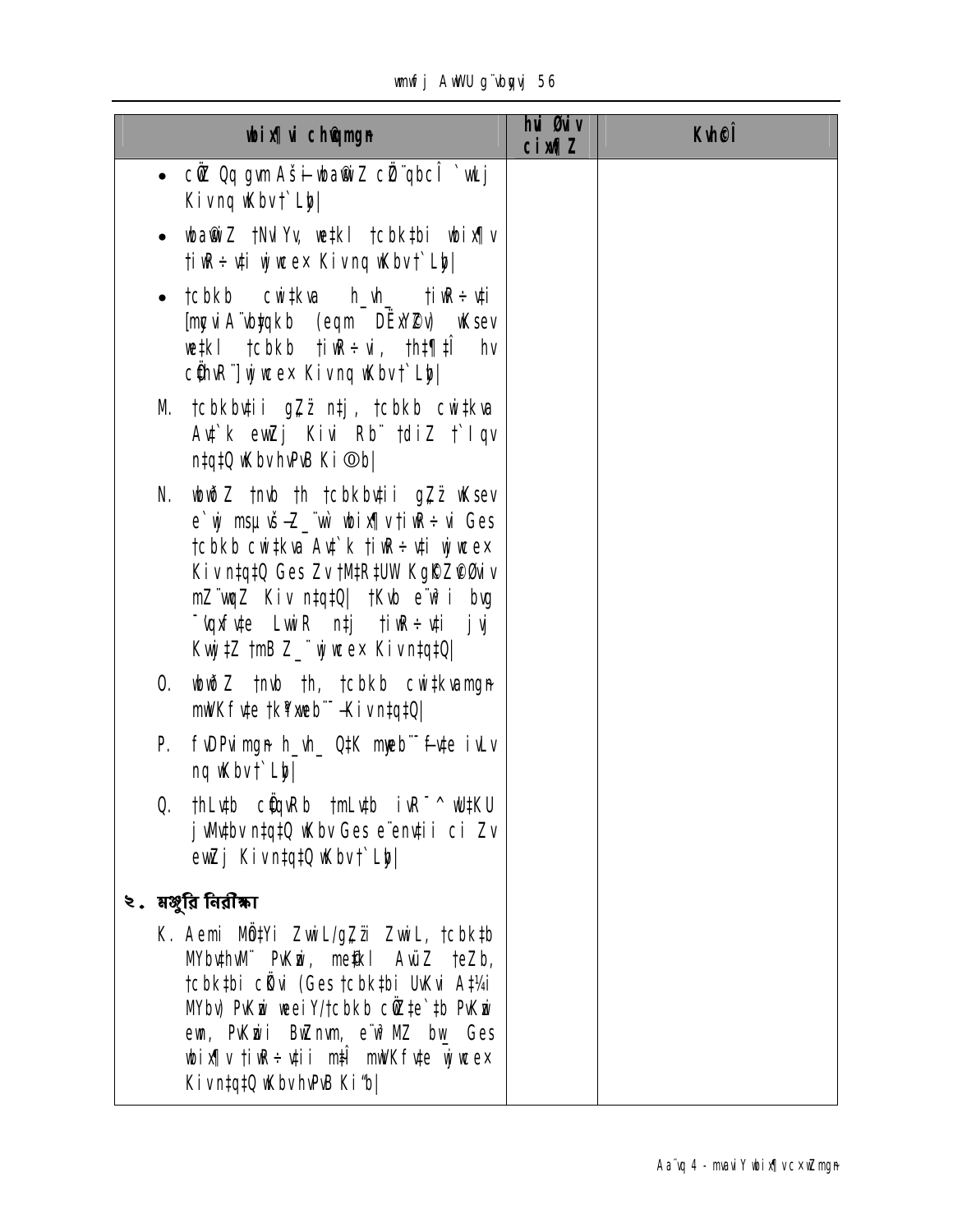unfj AWU g`ubyyj 57

| <b>bix</b> champh                                                                                                                                                                                                                      | hủ <b>G</b> ủy<br><b>cin¶Z</b> | <b>Ktheff</b> |
|----------------------------------------------------------------------------------------------------------------------------------------------------------------------------------------------------------------------------------------|--------------------------------|---------------|
| L. Av with M A_© (th Lutb cühn R') tK#U<br>tit tcbktbi th A% ba@Y Kiv ntqtQ<br><b>tmil umei TV Audm KZR cÖË Z_* Ges</b><br>tcbkb cwikua Au'ik Dyjukz tcbkibi<br>At¼ mt_ wtj hd'Q wbv† Lbl                                              |                                |               |
| M gÄyictî DyjyLZ Av`uqthWi A_O<br>cüzct¶ Av`uq Kiv ntqtQ uKbv hvPuB<br>Kibl                                                                                                                                                            |                                |               |
| ৩. পেনশন পরিশোধ আদেশ নিরীক্ষা                                                                                                                                                                                                          |                                |               |
| K. www.z tmb th wamei TV Awdm KZIQ<br>Ruink Z. tcbkb cuitkva Aut k maké<br>unnei TY Aud tm i duntat0                                                                                                                                   |                                |               |
| L. bgly 'Vii uKsev exvisivel Aviti Que<br>(KuZcq e uZµg mtct¶) tcbkb cwitkw<br>At iki mi_ mshy Kiv ng Kbv cix[v<br>Kibl                                                                                                                |                                |               |
| M bglyv Mi uKseve x V ji x I AV ji uc<br>KZŽC <b>ÜG</b> e'u <del>f</del> KZR mZ'unz uQj uKbv<br>cix[vKib]                                                                                                                              |                                |               |
| N. †cbkbu‡ii Quei GKwJ mZ`um <sub>i</sub> z Kuc<br>tcbkb cwitkva Avt tki wmei¶Y<br>Audtmi Astk Auly witq mshy <sup>2</sup> Kiv nq<br><b>Kbvcix[vKib]</b>                                                                               |                                |               |
| <b>0. tKub Kuity tchkh cuitkua Aut k</b><br><b>ciz tue Z ntj cythv At k 3 ermi ch@</b><br>msi¶Y K‡i, Zvici aŸsm Kiv ng Wabv<br>cix <sup>N</sup> VKib                                                                                   |                                |               |
| P. tcbkb cwiku $A \mathbf{u}$ k, th mKj $1$ qil<br>beugh Kiv ntatu tume that cythy<br><b>tcbkb cwikua Au' k t_iK Que i "viji</b><br>Ges exvisx I Aviji Occ bZb tcbkb<br>cwitkva Avt`tk <sup>-</sup> whisiin Kiv ntatu wibv<br>cixqvKib |                                |               |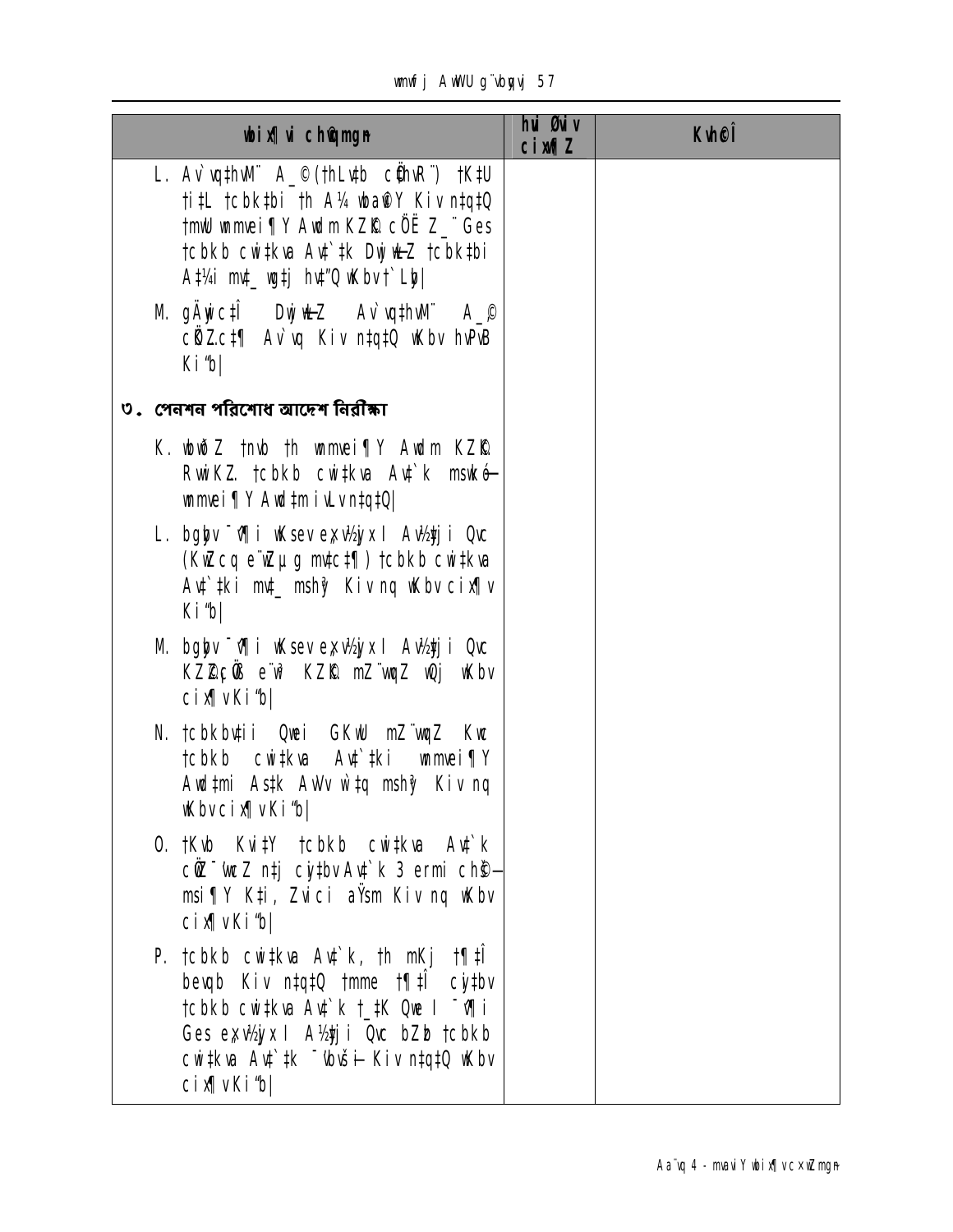#### unfj AWU g'byyj 58

| <b>bixivich@ngn</b>                                                                                                                                                                                       | hú Øúv<br><b>cixqZ</b> | <b>Kuei</b> |
|-----------------------------------------------------------------------------------------------------------------------------------------------------------------------------------------------------------|------------------------|-------------|
| 0. widz twb th tcbkb cwitkua Aut tki<br>cwikuaKuixi Ask h_vh_fute MMPdvBtj<br>msi ¶Y Kivn‡q‡Q                                                                                                             |                        |             |
| <b>R. A bilintelin tebkb curikua Au knyini</b><br><b>1911</b> , which z tmb th, maké wmei 91<br>Awitm D <sup>3</sup> Au <sup>+</sup> iki Dfg AskB tdiZ † gv<br>$n \frac{1}{4}$                            |                        |             |
| ৪. পেনশন পরিশোধ আদেশের রেজির্স্টার নিরীক্ষা                                                                                                                                                               |                        |             |
| <b>K. www.2 tmb th, tcbkb cwitkva Avt k</b><br>msi¶Y Kivn‡q‡Q Ges mgq mgq mjibWr<br>Kivn‡Q                                                                                                                |                        |             |
| <b>L. GKBfvte wind th th, witkl ktz<math>\degree</math></b><br>g <b>ÄyiKZ tcbkibi tKm GKW c</b> <sub>a</sub> K<br>ti <b>R</b> ÷¢i msi¶Y Kivn‡'Q                                                           |                        |             |
| M GB tire÷dii fremgini (entries) t¶il,<br><b>Ciz K tchkh cwikua Au' iki mi_ maké</b><br>wiki kZ@jx ūófue Ges me vi<br><b>yjucex Kivntatü Whycix WKibl</b>                                                 |                        |             |
| $c$ . পরিশোধের নির্দিষ্ট তারিখ সংক্রান্ত নিরীক্ষা                                                                                                                                                         |                        |             |
| <b>tcbkb cwikangn chej Pbu termin duvom</b><br>ngqmP Abhuqx tcbkb cwikua Kivntat0 uKbv<br>cix vKibl                                                                                                       |                        |             |
| ৬. দাবি-পরিশোধ সংক্রান্ত নিরীক্ষা                                                                                                                                                                         |                        |             |
| <b>K. th nKj tcbkbu e wPNZ fyte tcbkb msNB</b><br>Kitz Ang_©Z¢`i †¶‡Î wiðz †mb †h,<br>ctz"K `wei †¶ilî Rmez _wkui cü"qbcî<br>msi¶Y Kiv ng Ges GKRb cünKuicüR<br>ew <sup>2</sup> KZR Zvm2 <i>w</i> z Kivng |                        |             |
| L. i* tk emevn K‡ib bv Gif: tcbkbuit* i<br><b>1911 budz trub th, citul 'we GKRb</b><br><b>cünkucük e'u? KZIR BniKZ cü''qbcî</b><br><b>Givngw2</b>                                                         |                        |             |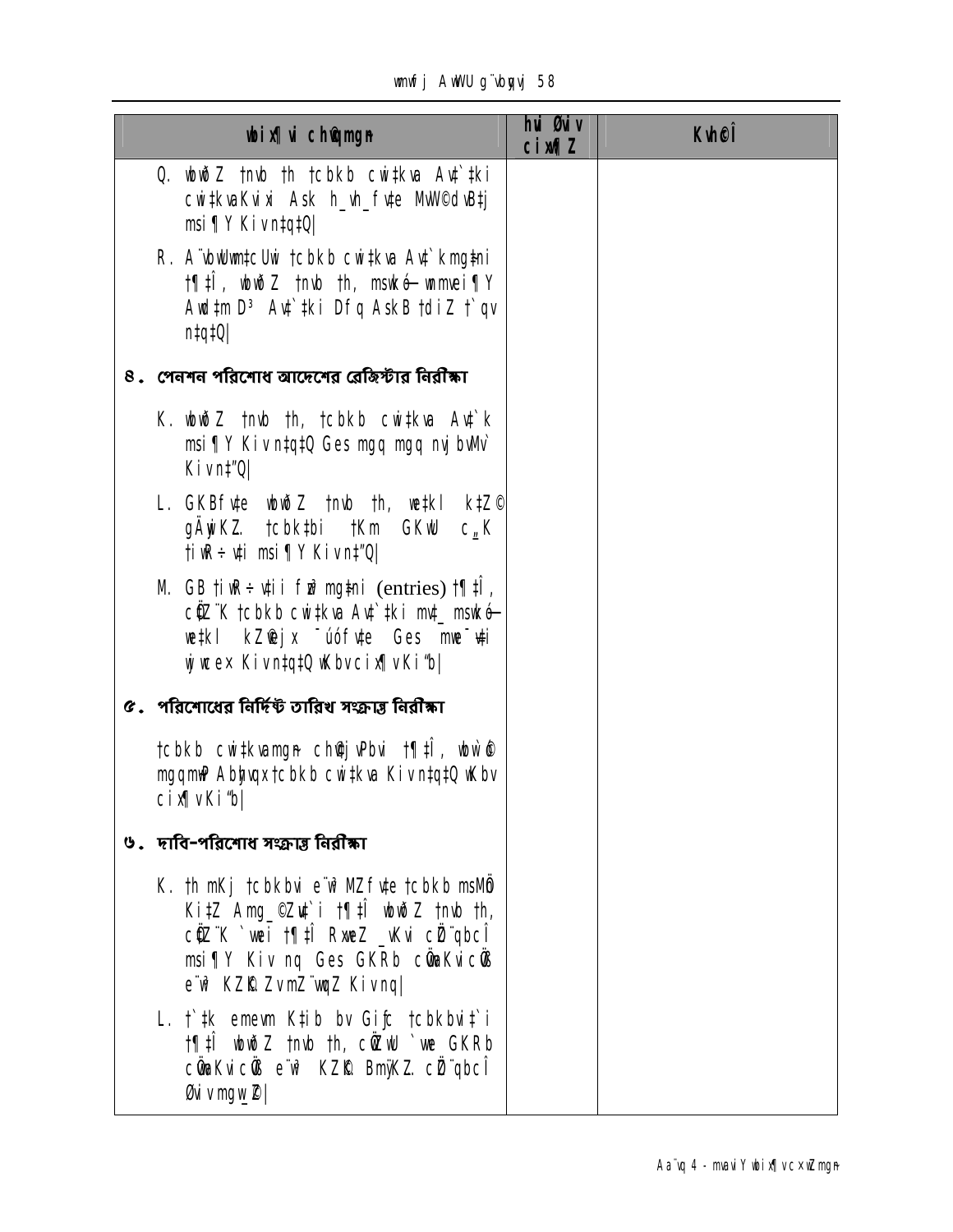unfj AWU gʻbyyj 59

| <b>bix</b> champh                                                                                                                                                                                                                                                                                                                                                | <b>hủ Bảy</b><br>$ci$ m $l$ | <b>Ktiết</b> |
|------------------------------------------------------------------------------------------------------------------------------------------------------------------------------------------------------------------------------------------------------------------------------------------------------------------------------------------------------------------|-----------------------------|--------------|
| M th‡¶‡Î GKRb e wi tcbkb D#`yj#bi<br>Rb c <b>it bia btqM</b> Kiv ng tnt¶ti<br><b>with the the the cive Auture A_C</b><br>cÔ b Kivntj <b>who mid this that CB</b><br>g‡g© A½Kuibugv m¤uvib K‡i‡Ob <br>tcbkb#fWke w <sup>2</sup> W th RxeZ AutOb, tnB<br><b>nrú#K© h_vh_ cë qbcî eQti Aš<del>Z</del></b><br>GKeui GB citubua unnei TV Audim<br>Dc [cb Kit0b]       |                             |              |
| N. $\omega \tilde{\omega}$ z trub th, $D^3$ citude to book but i<br>RNeZ _Kui cit qbcî Dì vcb bv Kitj<br>ZuK 1Kub A_ Cuitkua Kivngub                                                                                                                                                                                                                             |                             |              |
| <b>0. madík cuitkunz tcbkbmgtni GKW</b><br>bglyv msivið Kifb tht¶tî tcbkbui Zui<br>tcbkb msivihi Rb cizulua gtbubiz<br>KtitOb, www.z tmb th, GRb" tcbkbui<br><b>yjul XZ2; cÖb K‡iüb A_ev tcbkbui</b><br><b>Ûcbkibi A_@ijS tctquê G gtg@@wh</b><br>K‡i‡Ob Ges c <b>itube GKW</b> c <sub>a</sub> K iuk‡<br>cĝi/Ab K‡i‡üb Gg‡g@h, uZub †cbkb e\$S<br><b>tctqt0b</b> |                             |              |
| P. tirt÷tii firmytni (entries) GKW<br>bglyv cix[ v Kib Ges ubub Z tmb th,<br>G tj v Abhqui Z QtK yj wex KivntatQ                                                                                                                                                                                                                                                 |                             |              |
| 0. guaj tî weytni Kuity eunzjith Wi<br>tcbktbi 1911 wið Z tmb th, cünRbiq<br>Aaceul R thd Yvmdybe ntqt0                                                                                                                                                                                                                                                          |                             |              |
| ৭. পরিশোধকারী কর্মকর্তার নিবারণমূলক ব্যবস্থা<br><b>बिद्रीका</b>                                                                                                                                                                                                                                                                                                  |                             |              |
| tcbkb cwiku cix w Kii wwo z tmb th<br><b>tcbkbut i cuiPq ubod Z niqui</b><br><b>Rb</b><br>cüqwebuq mKj aithi c`t¶c MÖY Kiv<br> 0                                                                                                                                                                                                                                 |                             |              |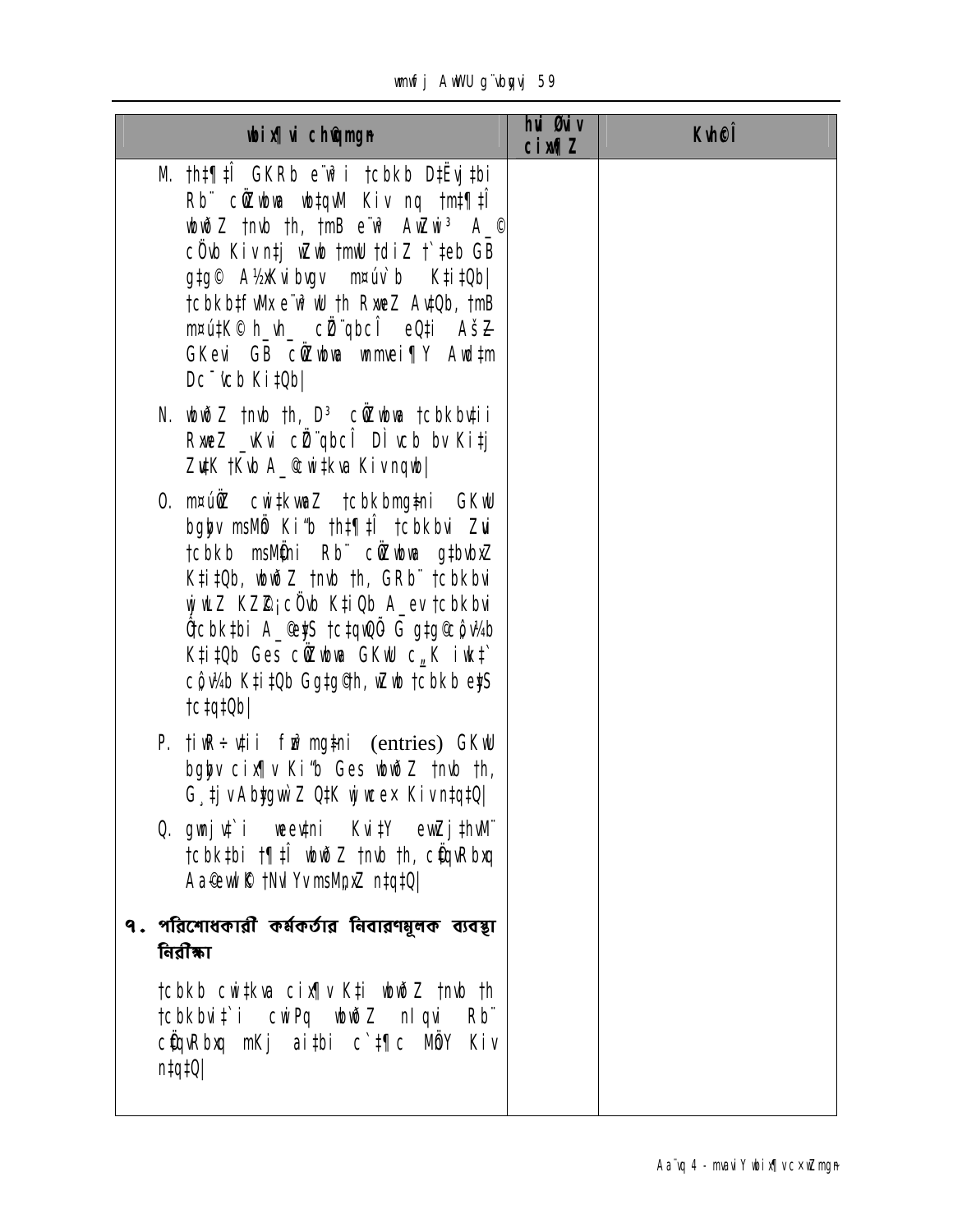## unfj AWU gʻbyyj 60

| <b>bixivich@ngn</b>                                                                                                                                                                                                                                        | hui Guiv<br>$ci$ <i>m</i> $l$ | <b>K</b> hei |
|------------------------------------------------------------------------------------------------------------------------------------------------------------------------------------------------------------------------------------------------------------|-------------------------------|--------------|
| $\nu$ . পরিশোধের রেকর্ড নিরীক্ষা                                                                                                                                                                                                                           |                               |              |
| cwitkvangtni ZwjKv t_tK GKW bglyv msMb<br>Kib Ges who Z tmb th tcbkb cwikus<br>Au iki Aci cŷu cu iku ywex Kiv<br> 0                                                                                                                                        |                               |              |
| ৯. আনুতোষিক নিৱীক্ষা                                                                                                                                                                                                                                       |                               |              |
| <b>AubjZuirK cuitkutai GKW bglyv cix¶v Kti</b><br>f Lip th, AubjZuirK, maké miKui Auf k<br>Abyupx cuitkua Kiv ntqt0 Ges umei¶Y<br>AudmD <sup>3</sup> cuitkua tikvape Ktitu                                                                                 |                               |              |
| ১০. সময় সময় পেনশনারগণকে চিহ্নিতকরণের<br>প্রক্রিয়ার ৪পর নিরীক্ষা                                                                                                                                                                                         |                               |              |
| K. tcbkb cwitkytai ZwiKvt_tK GKW bglyv<br><b>mavö Kib Ges wwo Z tmb th cwitkyaKyix</b><br>KgRZWW tmB nKj tcbkbutii exu/jni<br>Occ NBY KtitOb hut i Occ NBY Kiv<br>we gub wewn Ablyuqu cüquRbuq wetePbv<br>K‡i‡Ob                                           |                               |              |
| L. th‡¶‡Î tcbkbuiM e wPMZ fute Dcw Z<br>ntq tcbkb MÖY Ktib bv Zut i Zujkv<br>t_#K GKW bglyv msNÖ Ki1b Ges ubuðZ<br><b>tmb th, tcbkb cwitkvaKuix KgRZP</b><br>we`"gub wewn Ablyuqx ermti AšZ GKevi<br>mské tchkhuitK whýZ Kiui cium NBY<br>Kti <b>utj</b> b |                               |              |
| ১১. অনুতোলিত ৪ বকেয়া পেনশন নিরীক্ষা                                                                                                                                                                                                                       |                               |              |
| <b>K. tht¶tî tcbkb GK ernti i Rb" AbjËvj Z</b><br><b>_\tK tm t¶ltÎ Zv cÖ\b/cwitk\a eÜ _\tK</b><br><b>Kbvcix</b> [vKib]                                                                                                                                     |                               |              |
| L. wið Z tmb th, tht¶tî tKw e w <sup>o</sup> Gaitbi<br>tcbkb Nütyi Rb nuki nb, tnt¶‡i<br>Dchy <sup>2</sup> KZ@1\]i Abygy`b Quov tcbkb<br>cwika Kivng by                                                                                                    |                               |              |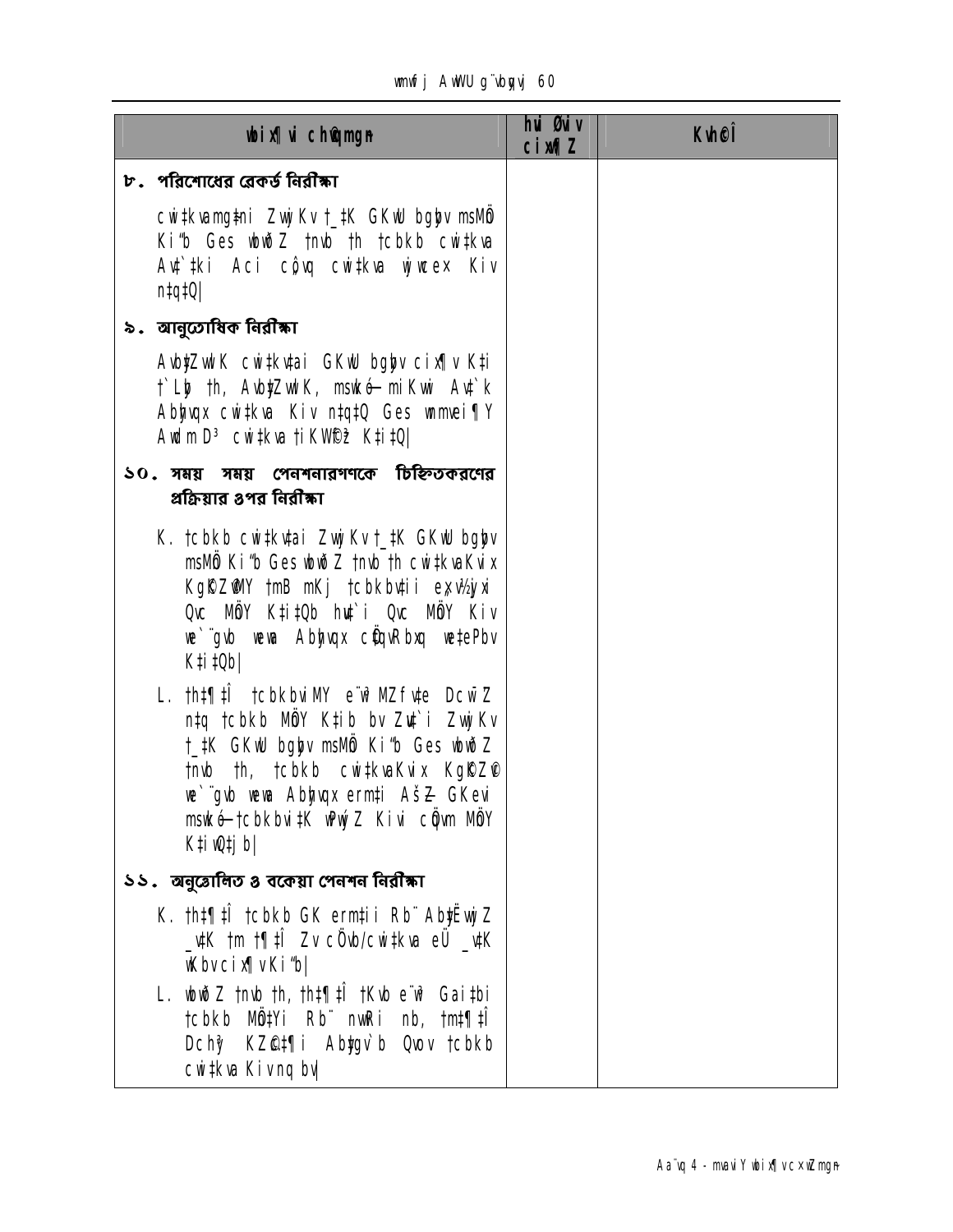| <b>wixivich@mgn</b>                                                                                                                                                               | <b>hú đú</b> v<br>$ci$ m $z$ | <b>Kuhei</b> |
|-----------------------------------------------------------------------------------------------------------------------------------------------------------------------------------|------------------------------|--------------|
| ১২. পেনশনারের মৃত্যুর পর পেনশন পরিশোধ<br>নিৱীক্ষা                                                                                                                                 |                              |              |
| K. th‡¶‡Î tcbkbui g7äeiY K‡i‡Ob tm‡¶‡Î<br><b>wind Z</b> trub th, tobkb we gub www. Ablyuqx<br>cutkua Kivng                                                                        |                              |              |
| L. $gZ$ tcbkbuti i t $f$ ifi with the th, tcbkb<br>cwitkua Aut tki Dfg Kuc wamei¶Y<br>Aud‡m msiv¶Z nq Ges Zui gZzi velqW<br>tirt i gwex Kivng                                     |                              |              |
| M cwiewiK tcbktbi 17  www.gtZ mKj<br>AbyubKZv cyjibi ci tcbkb cwikva<br>At k Rui Kivnq Kbvcix[vKib]                                                                               |                              |              |
| ১৩. বিশেষ বাৰ্ষিক অনুসন্ধান কাৰ্যক্ৰম নিৱীক্ষা                                                                                                                                    |                              |              |
| K. www.z tmb th, wamei TV Audmi mKj<br><b>tcbkbutK Zuj Kuf<sup>2</sup> Ktit0b </b>                                                                                                |                              |              |
| L. www.z tmb th, wamei¶y Audmi th<br><b>tKm tj v Abyü b Kti tüb Ges th tKm tj v</b><br><b>uZub AbyÜub K‡ibub Zv ch@juPbv K‡i</b><br>h_uh_ wetkii Abyrülub Kuh@g cwiPujibu<br>K‡ib |                              |              |

unfj AWU g`byyj 61

উপসংহার ঃ

**Kvh@fî wez gše mici¶ Avgui AvfgZ GB th, w` gvb maké wwa Abijuqx tcbkb cwitkva<br>KivntqtQ|** 

|            | ZwiL t |
|------------|--------|
| KZR cixq2; |        |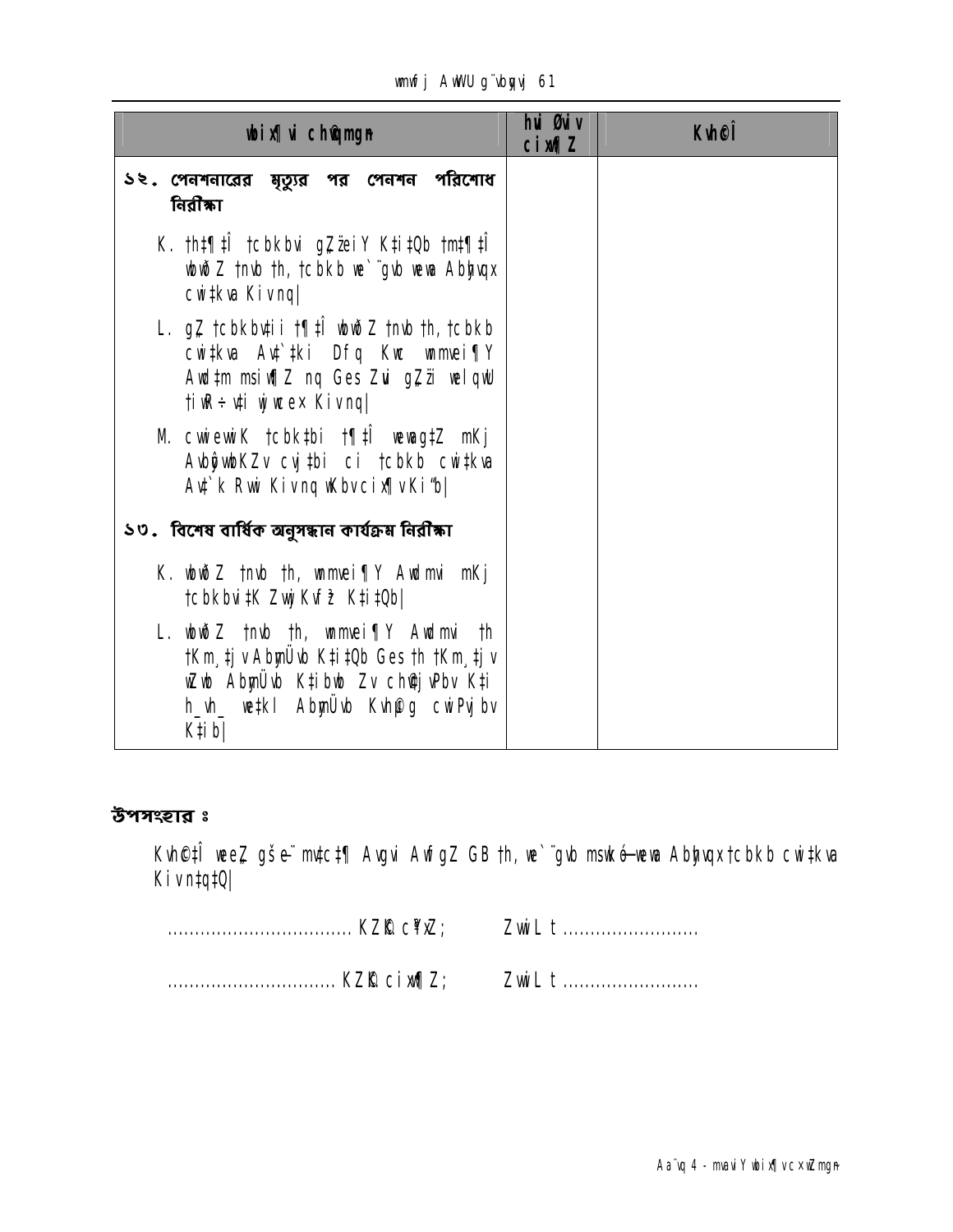পণ্য−সামগ্ৰী ক্ৰয়∕স্প্ৰহ

ভূমিকা

- 10.1 cY mgMiej#Z mauYZ miKu wfWhatni e entii Rb ux/msMpZ mgMiK e\$val G#Z **i'aguī btikl#will Ges wikl Dili#k" maWuZ Bmithwi cYB Ašfi bq; tnBmt\_ KjKav** Avrevec i, hševe BZ w ctV i gRyl Ašfe itat0
- 10.2 Gaithi µtgi Rb" miKu cüzermi vecj At¼ A\_@"q Ktib| dtj wix[\u Ab"Zq cüyb **`uqZ; nj piq-bix¶v Ñ hv miKui Zmetji h\_vh\_e e emi m¤útK©buðqZv cÖb Ktil** wix KW#K Gwlta Aek B mZK@dZ nte Ges mr de Zd i wix y cwKiby c dab KitZ  $n$ tel
- 10.3 µg cüngvi h\_vh\_ cüv nradk©evfboxüytii mikwi wa itatü| mjbWi KZ wa tjv **TRbutij udb uvaj i'j m (148 t 1K 155 chg)-Ges turaj i memiliguj vengujuj vizzg** Astki 4\_@Aa dqi 7g cwit'Ot eW2 AdO| AdU 1KdMi 34 I 39 Aby Ot i AdidK maMO cüngultik wiePbvKiu cünRb niel

প্ৰধান ঝুঁকিসম্বহ

**10.4 cầu SK tivnt 0 t** 

- Gab cY`maMÖ MÖY Kiv n‡Z cv‡i th tjve entii tgqv` c $\ddot{\mathbf{q}}$  tkl (wetklZ; Lv`', ivngbK `ë willet and ntq hulqui Kuity ZvAcPtq chemz nq;
- $\mu \mathbb{Z}$  cY mg Mg mi K wi K  $\mu$ R e eu Z ng by
- digtakKZ. Kesy mieivnKZ. cY ma Wi WöYth Wi qubi Kesy mWK cwigutYi ba Ni hui dti nikui Zmeti i AcPa ntZ cvti:
- th qij" cY`mqMimsMp2 ntqtQ tmqj" h\_vh\_ bq;
- cY`mqMë e`q A`i×f\te †kYxeb``-Kivnq Ñ hui d‡j wmte Ah\_y\_@YBvAšf@ nlqui mpteby Auto:
- cY`mgMü nŷ¶vh\_vh\_ nqub, ubw`@ ngqušii-ev~ o-hvPuB Kvh@g MÖY Kivnqub;
- wejwz mieiyni Rb" ¶wzciY Av` w Kivngb Ges
- Dr‡m Aug Ki Ges q j<sup>\*\*</sup> ms‡hn Rb Ki (q j K) Av`uq Kivn qub |

নিৱীক্ষাৱ উদ্দেশ্যাবলী

**10.5 cầ b Dil k man nt'Q t** 

- µtai mga, cY`mgMi cŵgRb ŵj iKbv Ges cŵgRb gj``wtbi K\hRi e e v A\tQ iKbv f Lv
- Abhawi Z c×wZi gya tg cY mgMi µq Kiv ntqwQj wKbv Ges c×wZman KyhRi wQj wKbv **f** Ly
- µxZ cY`mgM9h\_vh\_ gub I cwigytYi wKbvcix¶vKivGes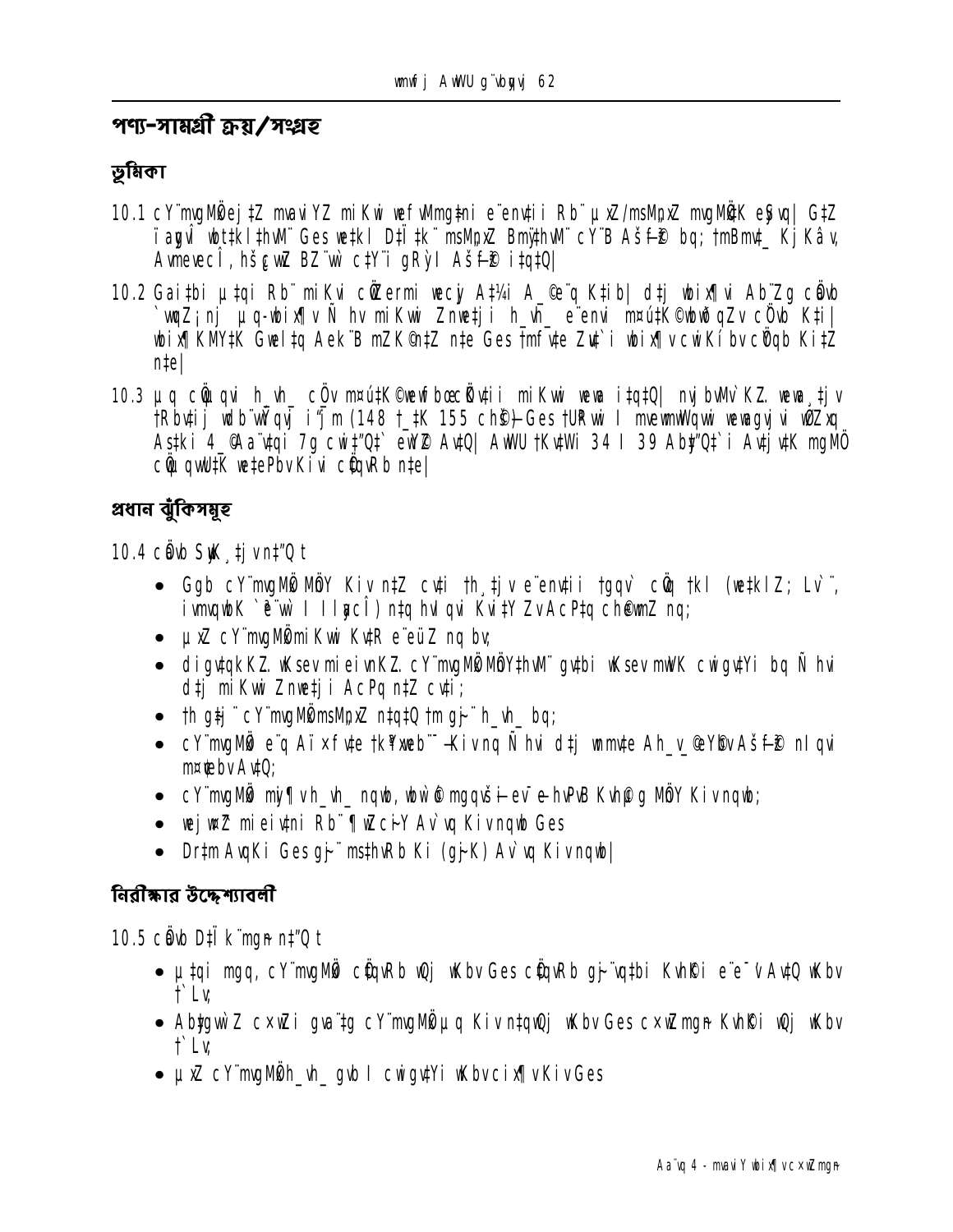• µ>Z cY mgMOcHZct¶ Mpz I wmef<sup>2</sup> ntqtQ wKbvGese q mWKfvte tkYxeb -- ntqtQ **Kbvf Lv** 

সংগৃহীতব্য দলিলপত্রাদি

10.6 chb `wiclw nt'0 t

- $\cdot$  wjfifi tik $\div$ u
- mské vej tive÷vi
- $\cdot$  evtRU  $\tilde{e}$ ivi
- $\bullet$  gÄyic $\widehat{\mathbf{I}}$
- `icî wÁw, Zj buj Kwei Yx Pu?, µqu'k, cY mgMÖc@Gi cü qbcî
- finPumgn
- gj" msthiRb Ki (gnK) Ges AugKi til ÷ui
- cwitkwaZ tPKmgn
- $\cdot$  cui kD cite b

নিৱীক্ষা যাচাইসমূহ

10.7 mshy? KgmmM AbyriY KitZ nte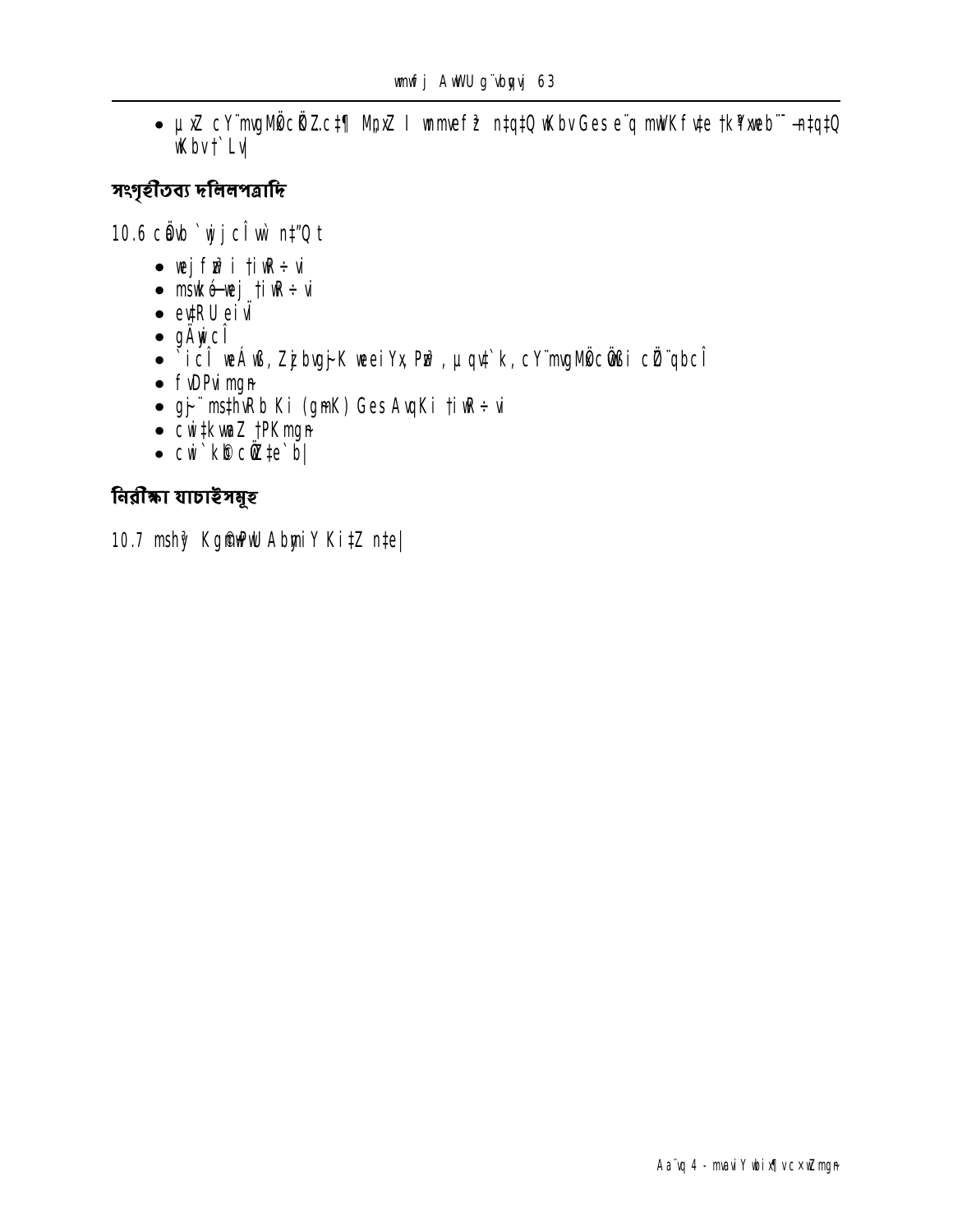# নিৱীক্ষা কৰ্ষসূচি ক্রয়/সংগ্লহ

Aud‡ni bug I Ae<sup>-</sup>tb <u>\_\_\_\_\_\_\_\_\_\_\_\_\_\_\_\_\_</u> A\_@rmi \_\_\_\_\_\_

| <b>bixi</b> champh                                                                                                                                                                                                 | <b>hủ sti</b> v<br><b>cixqZ</b> | <b>K</b> hei |
|--------------------------------------------------------------------------------------------------------------------------------------------------------------------------------------------------------------------|---------------------------------|--------------|
| ১. কাৰ্যাদেশ প্ৰদান-পূৰ্ব পদ্ধতি নিৱীক্ষা                                                                                                                                                                          |                                 |              |
| K. Ab <b>i</b> gv`bKuxKgRZ®µtqi Rb¨Zmetji<br>cüke Zv ubuð Z Ktiuûtji bu ukbv cixflv<br>Kib                                                                                                                         |                                 |              |
| <b>L. ume erntii Ae<sup>r</sup>eus ciB</b><br><b>cu tku ng thi GKW bglyvhPB Kti t`Lly</b><br>th, ce@Zxernții Zmețji NJuZi `i b<br>A_&witkva vejweZ ntqvQj uKbv                                                     |                                 |              |
| <b>২. দূরপত্র-প্রক্রিয়া নিরীক্ষা</b>                                                                                                                                                                              |                                 |              |
| K. www.z tmb th, citthwaters of the pa-<br>K <b>umanga Kivntang  </b>                                                                                                                                              |                                 |              |
| L. cük `i tjutk m¤únizkkutji Ab`ub`<br>`ic‡Îi m‡_ wyj‡q †`Lh  †h‡¶‡Î eo<br>aithi cy <b>R</b> c <b>ul qv hu, tnt fil Ku Y</b><br><b>WýZ K‡i, gše Kifb </b>                                                          |                                 |              |
| <b>M me@aK AskMÖtYi Rb" mrde"</b><br>`icî`\zt`i AKó.Kivi gZ `ic‡îi<br>c <b>iùi Yvŵj Khvgj "un Ki b</b>                                                                                                             |                                 |              |
| N. weµxZ`ic‡Îi msLïv I c®i cîcÎ cix¶v<br>Kib Ges `ici cüuqv cüzthullZujK<br>ntquij ukhvgj "up Ki b                                                                                                                 |                                 |              |
| 0. methæ`i MÖY Kiv n‡quQj uKbv cix¶v<br>Kib  th‡¶‡Î Zv Kiv ngb, tnt¶‡Î<br><b>we Z that th, Gi tc up chis that KZv</b><br>wij Ges Zv tikw <sup>o</sup> j? Kiv ntatu<br>(Zj bujK weiYx Ges `icti u wikH<br>cix[vKib] |                                 |              |
|                                                                                                                                                                                                                    |                                 |              |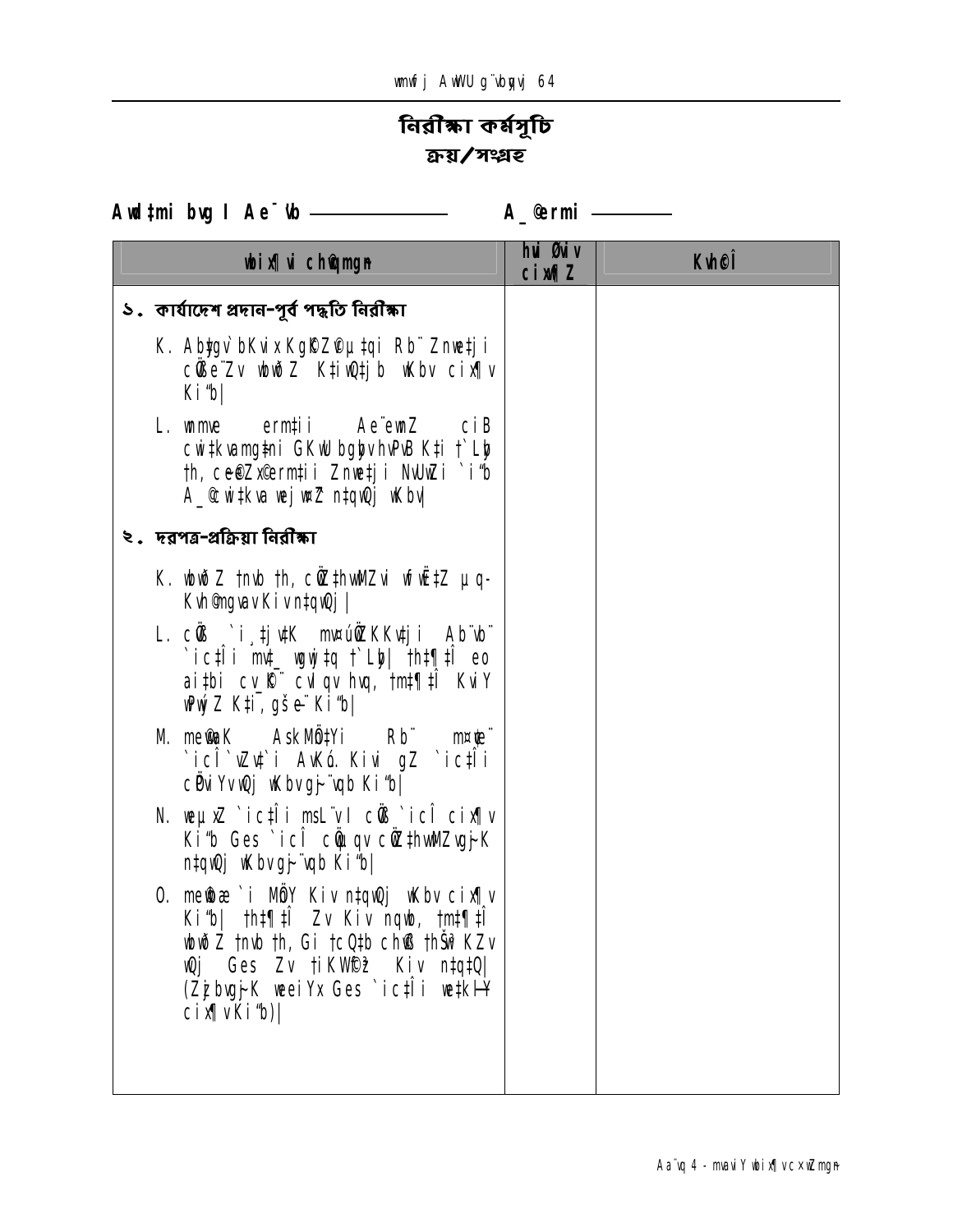| <b>bixi</b> chamun                                                                                                                                                                                                                                                                                      | <b>hui Øui</b> v<br>$ci$ $M1Z$ | <b>Kyhei</b> |
|---------------------------------------------------------------------------------------------------------------------------------------------------------------------------------------------------------------------------------------------------------------------------------------------------------|--------------------------------|--------------|
| P. bb timcbunf nlqui Kuity tKub `icl<br>ewZj Kivn‡quQj wKbvcix¶vKi1b  hw<br>Z <b>B</b> nq Zutj Zu ^eaZvcixqvKib                                                                                                                                                                                         |                                |              |
| <b>0. budz tmb th `icili kZ@bhuxAuth@</b><br>gub/bic Ev Rugb Z cul qv ultquaj Ges<br>veva Abhyyxtm tj vi vb®úŽ ntgvQj                                                                                                                                                                                   |                                |              |
| $v$ . কাৰ্যাদেশ প্ৰদান প্ৰক্ৰিয়া নিৱীক্ষা                                                                                                                                                                                                                                                              |                                |              |
| K. wið Z tmb th, µtqi Rb" why Z mgMWi<br>cümrb wûj Ges `wqZkyj KgRZP<br>mgMilli Rb" digvtqk cÖvb K‡ivûtj b                                                                                                                                                                                              |                                |              |
| L. $\omega \tilde{\omega}$ z tmb th, $\mu q$ cupq ii'i ctess<br>e <sup>"</sup> q, Dchy <sup>2</sup> KZ <b>e</b> : Miv Abhguù Z<br>ntqıQj                                                                                                                                                                |                                |              |
| M who Z tmb th, thukz g Ry msi TV Kiv<br>$c$ <b>Q</b> qvRb, WK triB cwigw gRy msi $\eta$<br>Kivntqu)                                                                                                                                                                                                    |                                |              |
| 8. দ্ৰব্যসামগ্ৰী প্ৰাপ্তি নিৱীক্ষা                                                                                                                                                                                                                                                                      |                                |              |
| <b>wind Z</b> tmb th ch <b>ej Phand myte</b> e mgM<br>cäzct¶ miei n Kiv ntquj; tKej Kv tR<br>tj bi b nqib - Zui ch® cğW itqtQ  Aviv<br>$ci$ x $\beta$  v Ki b th, choq juPZ mg Moth D $\ddot{i}$ I th D $\ddot{i}$<br>µq Kiv n‡qwîj †mB D‡l‡k Be emi Kiv<br>Kuneti w wizfute Auti Kcuz<br>n!q!0<br>Kibl |                                |              |
|                                                                                                                                                                                                                                                                                                         |                                |              |
| <b>K. www.c tmb th Dchy KZ@¶ A_®witkwa</b><br>gAỳ K‡i <b>ŵ</b> tj b                                                                                                                                                                                                                                     |                                |              |
| L. fwPui/Pyjwb mKj wK t_#K m¤uW@Mkbv<br><b>cix</b> vKib                                                                                                                                                                                                                                                 |                                |              |
| <b>A_©cui‡kuaKuix KgŔZ@ cui‡kva msµvš-</b><br><b>bogej xcy b K‡iwtj b Wbvcix [vKi b  </b>                                                                                                                                                                                                               |                                |              |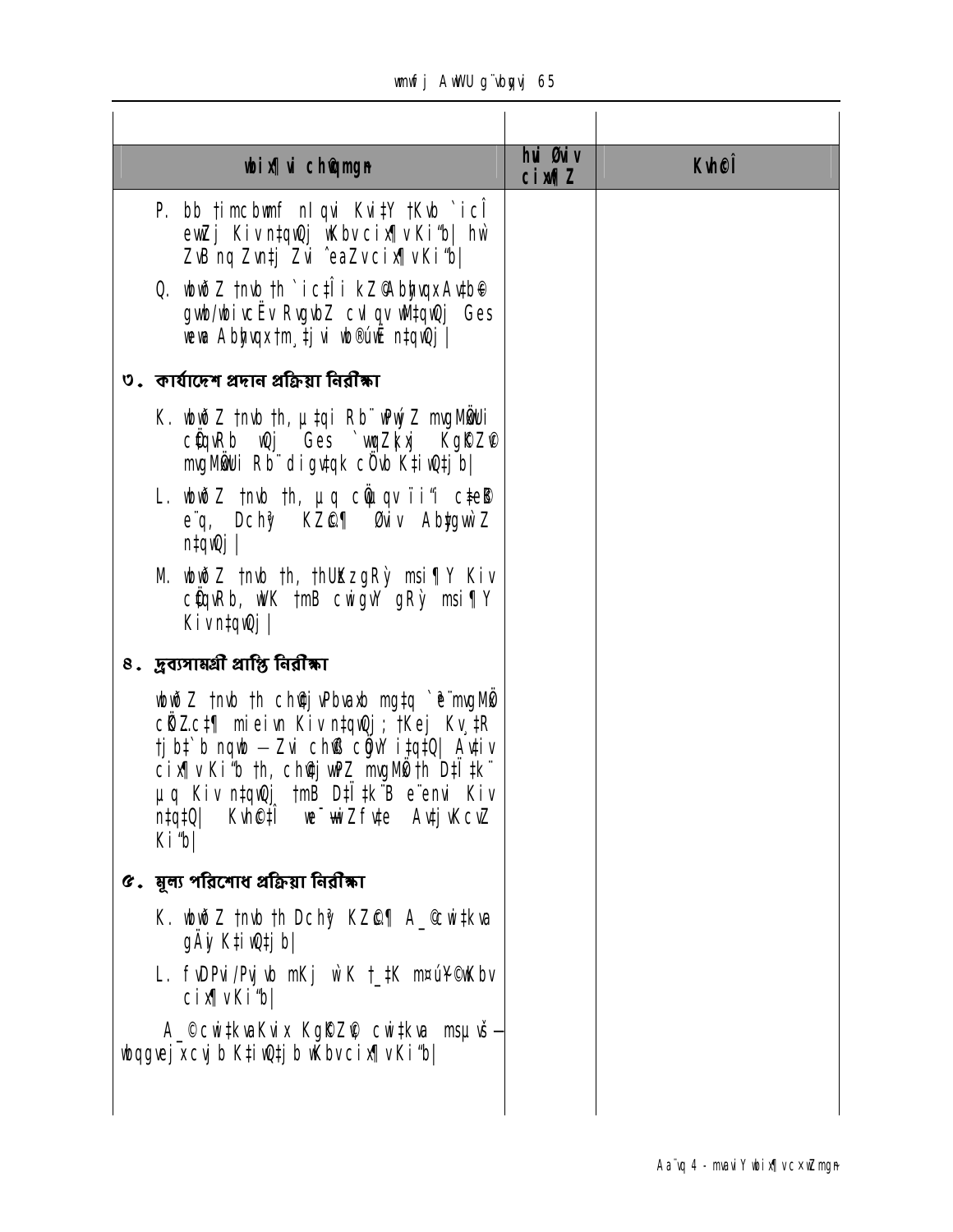| <b>wixivich@mgn</b>                                                                                                                                                                                 | <b>hủ Bủy</b><br><b>cimal</b> | <b>Kulei</b> |
|-----------------------------------------------------------------------------------------------------------------------------------------------------------------------------------------------------|-------------------------------|--------------|
| N. ububiZ tmb th `ue wewn tguZuteK Ges<br>$h_h$ <sub>di</sub> tg Dc <sup>-t</sup> ucZ                                                                                                               |                               |              |
| 0. $\omega \geq 2$ that the A_Gh_uh_e $\omega$ at $\omega$ at $\omega$<br>Kiv n‡q‡Q Ges uZub Zui cũB "Kui<br>K‡i‡Ob  cüqRb g‡b n‡j mieivnKvixi<br>mt_ mivni thMthtMi gvatg velqW<br><b>biðZKibl</b> |                               |              |
| P. `ingn Puf gwdK uKbv cix¶v Ki1b <br>G tju MWZK bffZd cixwkib                                                                                                                                      |                               |              |
| <b>Q. with 2 timb th Abigy bKuix Ges NBYKuix</b><br>KgRZ® MwiZ gub I cwigW matuk2<br>cü qbcî itqtû Ges wewbt fki<br>(specification) <b>mut_ digytqkKZ</b><br>`ê mg <b>ivî ytj hu</b>                |                               |              |
| R. AugKi/gmK eue` WK mți A_GKZD K‡i<br>tiKW&B KivntqtQ Wbvcix[vKib]                                                                                                                                 |                               |              |
| S. which $\mathbb{Z}$ and $\mathbb{N}$ , ing $\div \hat{\mathbb{U}}$ where $\mathbb{Q}$ int $\mathbb{Z}$<br>nt/MZcYP tKub `i-Zdunj _W.tj cix[ v<br>Kib                                              |                               |              |
| T. funi Millex Krite unif Why Ges<br>cwikwaZ A¼ tPiKi At¼ mt_ wij hw<br>Kiby Ges K'ik eBtq Zvyjweex ntqt0 Kiby<br>cix[vKib]                                                                         |                               |              |
| ৬. মুসক প্রত্যর্পণ নিরীক্ষা                                                                                                                                                                         |                               |              |
| K. gnK cë cîvi 1911 cë cîvi vetj tutKb<br>b¤t AutQ uKbv Ges th mKj wej t_tK<br>AZ#Z gmK KZD Kiv n‡qu@j tm tjui<br>Zwil Dtj l-KivntqtQ Wbvcix[ vKib                                                  |                               |              |
| L. widh 7 mb th, th winei TV Audm, Drm<br><b>†_‡K gnK KZ\$bi †iKWPnsi¶Y K‡i, †Kej</b><br><b>tnB Audmt_#KB cë cë uej cuitkua Kiv</b><br>nq                                                           |                               |              |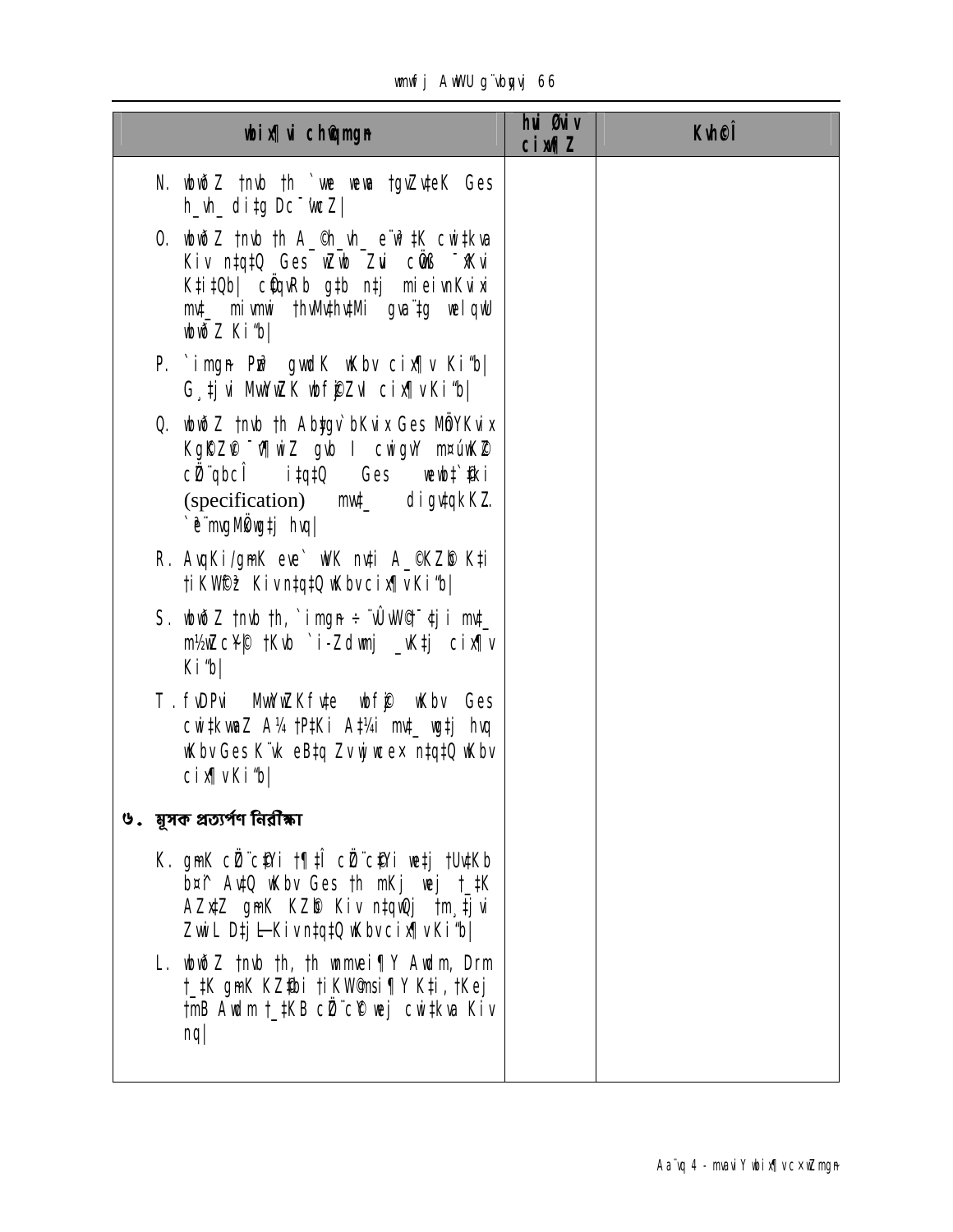unfj AWU g`ubyyj 67

| <b>bix</b> digmyn                                                                                                                                                                                        | hủ <b>Đ</b> iv<br>$ci$ <i>m</i> $l$ | <b>Kuhei</b> |
|----------------------------------------------------------------------------------------------------------------------------------------------------------------------------------------------------------|-------------------------------------|--------------|
| M buð Z tmb th, cil c'e vej maké<br>cent/IRjv _www.mei¶Y KgRZ® KZR<br>BnjKZ. Dr‡m gnK KZ\$bi cë qbcî suv<br>$m\ll 2$                                                                                     |                                     |              |
| N. who Z tmb th Dchy <sup>2</sup> gnk KZ@¶ KZR<br>cÖË gÄyi A√îk Guiv cü c® vejwi<br>ngw2                                                                                                                 |                                     |              |
| 0. cü cip wejwi gäykur kzest uksev<br><b>TigZu: OS KgRZ@ - 07## tck Kiv n#q#Q</b><br><b>Khycix</b> [vKib]                                                                                                |                                     |              |
| P. wwð Z tmb th, gj Ki`vZui Abktji<br><b>ÊËKi umte cu tku thuno (Account</b><br>Payee) <b>IPIKi guatg gnK cite P Kivnq</b><br>Ges Autiv cix w Kib th cut Ki "Vill<br><b>gnK cit cP KZ@¶ GuivmZ umz  </b> |                                     |              |
| <b>Q. wejul, cü cü eyRU eivili Avizui gta </b><br><b>Kbvcix</b> vKib                                                                                                                                     |                                     |              |
| R. wið Z tmb th, Gun 2 ditg jyj KujtZ<br><b>CÜ CHI A¼tikWPP KivntqtQ </b>                                                                                                                                |                                     |              |
| S. citeri mit tutkb b¤t Ges th wij<br>t_#K gnK KZD Kivntqu) Zvi mct¶ µm<br>tidutiv msi¶Y Kiv nq uKbv Ges Gun-3<br>ditg msi¶Y Kivnq Kbvcix¶vKib                                                           |                                     |              |
| <b>9. ব্যবস্থাপনাগত নিয়ন্ত্রণ নিরীক্ষা</b>                                                                                                                                                              |                                     |              |
| <b>K. ume nsuš-tikvingtn f.DPui mWKfvte</b><br>tikW <sup>o</sup> Kiv ng Waby Ges e <sup>"</sup> g h_wh_fyte<br>tkYxeb" Kivnq Wbvcix[vKib]                                                                |                                     |              |
| L. www.z tmb th, µxz `ê`mgMw µqKu`x<br>ms <sup>-</sup> ti <sup>-</sup> tfuek Kuh@g cuiPyjbui Rb <sup>.</sup><br>$c$ <b>Q</b> <sub><math>n</math></sub> $Rb$                                              |                                     |              |
| M ernti GKB cüytii `ê mgM evievi µq<br><b>Kiv ng Why Ges e e Chy Ealend</b><br>KZ@I¶i gÄyii cünRb Goutbui DIIIk",<br><b>tf#2tf#2µq K‡i Wbvcix[vKib </b>                                                  |                                     |              |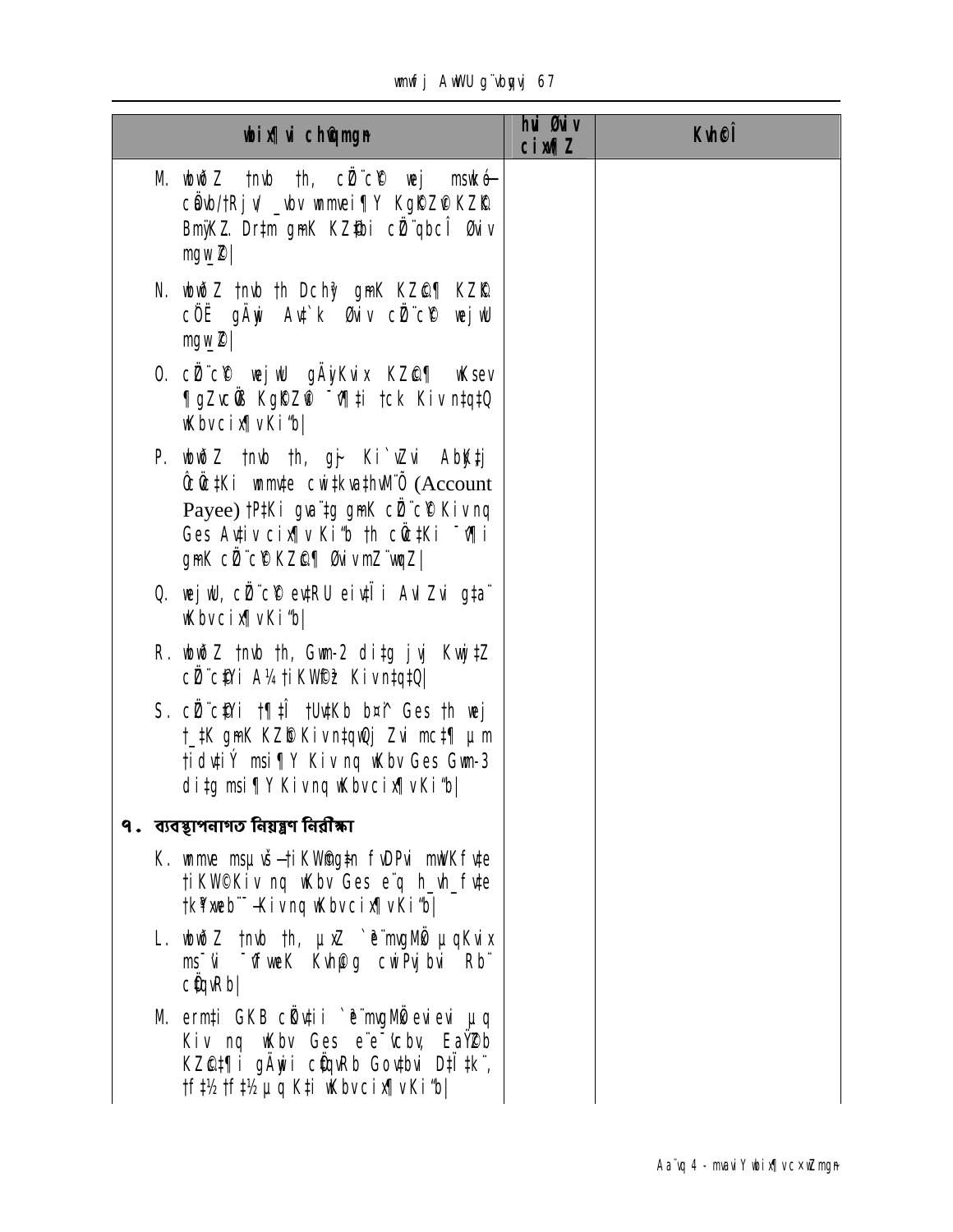#### unfj AWU g'byyj 68

| <b>bix</b> ii ch <b>ûmyn</b>                                                                                                                  | <b>hủ đảy</b><br><b>cimalZ</b> | <b>Kuheff</b> |
|-----------------------------------------------------------------------------------------------------------------------------------------------|--------------------------------|---------------|
| <b>cünqKiY</b><br><b>Aud‡m</b><br>Py w<br>N. wmei¶Y<br><b>GU<sub>v</sub></b> K<br>Kibl<br>e e <b>di</b><br>dp tp<br><b><i>bf#hM?</i></b>      |                                |               |
| 0. `ë mgM <sup>o</sup> miei u ch <b>ßf te bati Z</b><br>cxuzmyn AbyriY K‡i Ges wwiZ<br>ti KVI@T msi TV Kiv ng GgtgGhy?nt/Z<br>wijodZvAvIQ uk? |                                |               |

উপসংহার ঃ

Kuh@fî wez gše mutct¶ Augui AufgZ GB th, e q h\_uh\_fute tkYweb -Ges wmef? |

.................................. KZR cim[Z; ZwiL t ...........................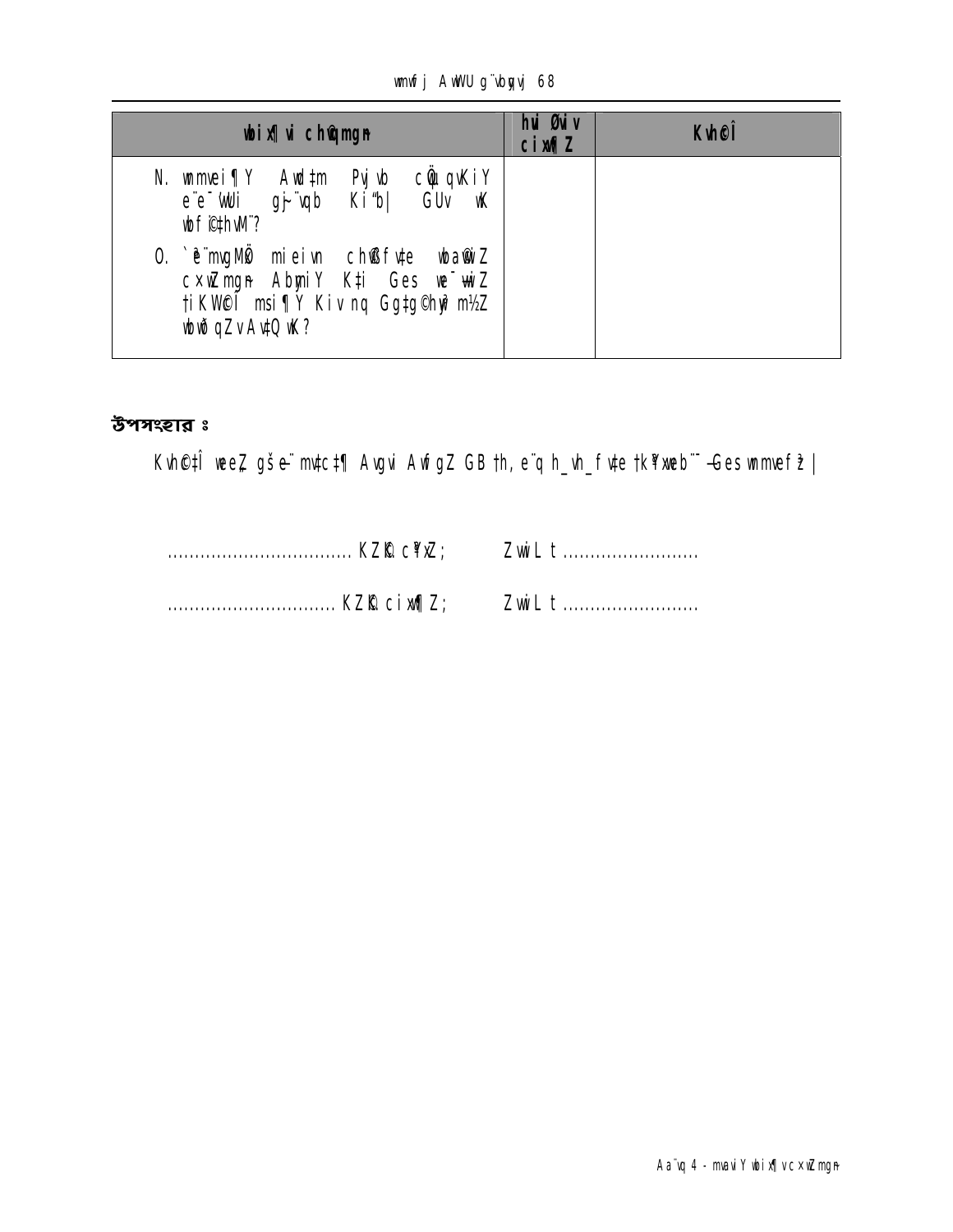#### ञ्जसप

#### ভূমিকা

- 11.1 ågYe q 1K\b eo aitbi miK\mi e q bq| Zte A\bqg msNUtbi m¤tebv A\mk etj 1¶l U wix[|vi mgtq AwaK gtbuthWkntZ nte| e e tcbutK GI cix[|vKitZ nte th, mKj `we H mgtq cũnR wab AbhupxKivntquj | wix[|ui gj KR nj e e tobvKZ@[| h\_m\_fute I htzemt\_Zt i GB `wiZmm cy b Ktit0b Kbvcix[vKiv
- 11.2 ågY msµvš-gj veva tjvveGmAvi 2q LÊ Ges dvÜvtg>Uyj i'jm-Gi Aaxb cömMX mustg>Uwi i'j m Ges mi Kui KZIR mgq mgq Rui KZ cui ci i Aut ik waz Auto |

নিরীক্ষার উদ্দেশ্যাবলী

#### 11.3 bix¶ui câ b D‡Îk ej xnỹt

- ågy mské-cünkvti i mt\_ m½Zc¥®Kbv† Lv
- ågY e'g, w‡kiZ w‡`k ågY e'g whgš‡Yi Rb' ch® www-wayb AytQ wKby Ges tm tjv **AbuiY Kivng Kbvt Lv**
- wquyk KgRZ@;, Zu i wqšžii `wqZ;mWKfute cyjb KtitOb wkbvf Ly
- fizi `wenne cünR" www-wabufülk ükbyt Ly
- mikui KgPixhvcü: , Zui Auak fuzv`ue Ktitüb uKbvt` LvGes
- wet k ågy Rb<sup>-</sup>Q\_©n¤úw`Z n‡g‡Q wkby Ges åg‡Yi D‡Ik" myúófyte `vjjf $\mathcal P$  Kiv ntat0 *Kbvt* Lvl

সংগহীতব্য দলিলপত্রাদি

**11.4 mavi YZ G\_tj vn#Q t** 

- $\bullet$  åqY wj
- $\bullet$  gj teZb
- ågY e<sup>r</sup>q msµvš–Av‡`k/ågY msµvš–Av‡`k
- extRU eivl
- Abygwi Z uktjugUri uf EK c\_fuori PU©
- Abhawd Z  $\triangle qV$ ujuc
- vet k ågt i th vir KZvm¤ng Z c gw |

#### 11.5 e` y i 19.11

- cuieui msÁvAbhugxtcul t i cüc Zv
- e wPMZ "ZRmcil cuient mau is nel to ue" qub ueun ueaub
- Dchỹ KZ@I¶i Au`k|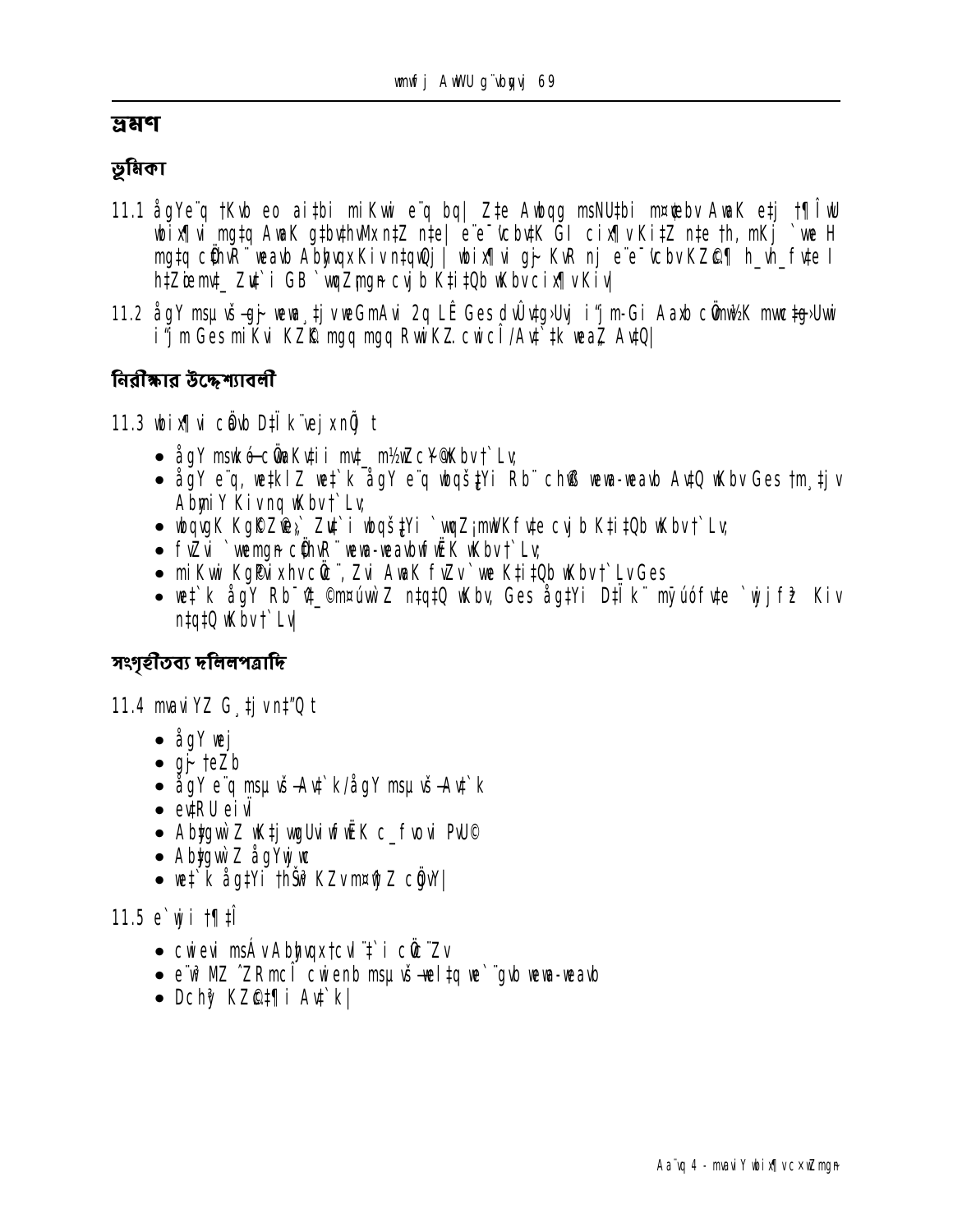# নিৱীক্ষা কৰ্ষসূচি দ্ৰমণ

Aud‡ni bug I Ae<sup>-</sup>tb <u>\_\_\_\_\_\_\_\_\_\_\_\_\_\_\_\_</u> A\_@rmi \_\_\_\_\_\_

| <b>bix</b> champh                                                                                                                                                                                                                 | <b>hủ Bảy</b><br><b>cixqZ</b> | <b>Kyhei</b> |
|-----------------------------------------------------------------------------------------------------------------------------------------------------------------------------------------------------------------------------------|-------------------------------|--------------|
| ১. অভ্যত্তরীণ ভ্রমণ সংক্রান্ত নিরীক্ষা                                                                                                                                                                                            |                               |              |
| <b>K. wō Z tmb th, wqgK KgRZ</b> @ågY e <sup>r</sup> q<br>`wei thŠi?KZvcix[ vK‡i‡Qb, GestKub<br>Auzui <sup>3</sup> fuzv `ue Kiv nqub Gi£ cĝW<br><b>itat0  ågY vetj Ggb †Kvb AvBtUg `ve</b><br>Kivng <b>w</b> , hv`we KivngxPub bg |                               |              |
| L. www.z tmb th Abygy bKuixKgRZQ `we<br>cix[ vK‡i, Zvve`"gvb cümR" vevai mt_<br>mgÄmc¥®tj wiðZ ntqt0b A_@ mWK<br>ndi `we Kiv ntqt0 GB etj who?Z<br><b>ntatüb gtg&amp;hß cğW itatül</b>                                            |                               |              |
| M wwo z tmb th Augb KgRZPh_uh_fute<br>`wengn cii`qb K‡i‡Ob                                                                                                                                                                        |                               |              |
| <b>N. Dchỹ KZ@¶ ågY Ab‡gv`b K‡i‡Ob uKbv</b><br>Ges ågtVi D‡IK T <b>urusk</b> BuiK<br>`wy‡Zj m‡_ m¤úK® Kbvcix¶vKi b                                                                                                                |                               |              |
| ২. বিদ্যমান বিধি অনুসরণ সংক্রান্ত নিরীক্ষা                                                                                                                                                                                        |                               |              |
| K. wwð Z tmb th, `wengn h_vh_ WAvi dig-G<br>`wLj Kivn‡qwQj                                                                                                                                                                        |                               |              |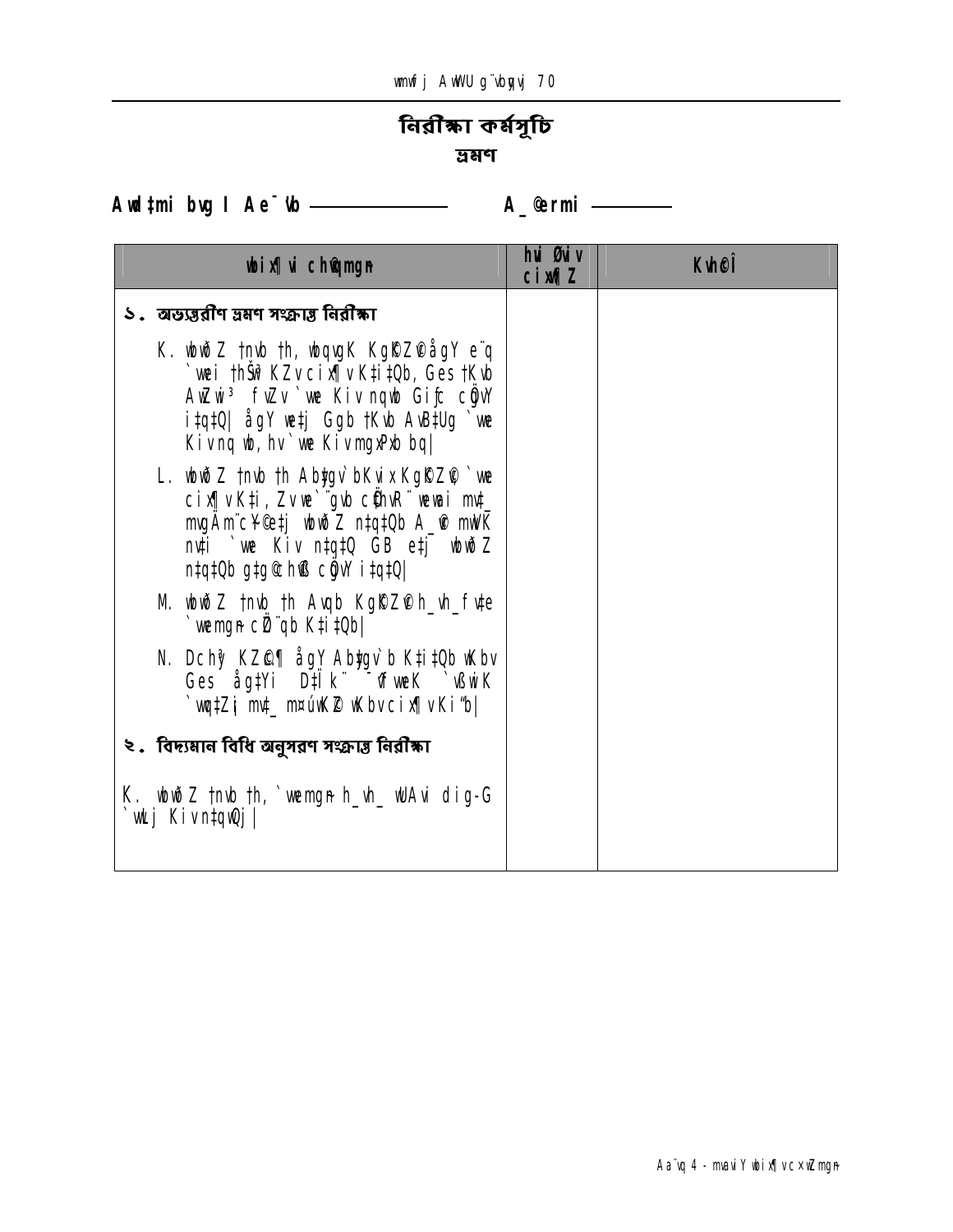unfj AWU gʻbyyj 71

| <b>bix</b> champh                                                                                                                                                                                      | <b>hui Øuiv</b><br>$ci$ m $z$ | <b>K</b> hei |
|--------------------------------------------------------------------------------------------------------------------------------------------------------------------------------------------------------|-------------------------------|--------------|
| L. we gub cühne wurden Abyriy Kiv niqtü<br>Kbv Zv t'Lui Rb', `we mivni cixilv<br>Kibl                                                                                                                  |                               |              |
| M buð Z tmb th, bong K Kgið Zið cíl "villi<br>e ZxZ, †Kub `we cwi‡kva Kivnqub                                                                                                                          |                               |              |
| ७. वर्षाल प्रमणछाठा नित्रीका                                                                                                                                                                           |                               |              |
| <b>K. ågY msfißZg Ges metPtq Kg e'q</b><br>$mtc$ [ $ct$ m¤úni $z$ n‡qu0j uKbv† Lb $ $                                                                                                                  |                               |              |
| L. "White fuzy 'we' util thuw I clet'Zv<br>Abyuqx cuitkua Kiv ntquêj uKbv tm<br>nPitK bið Z tmb                                                                                                        |                               |              |
| M `we`ytii cüc Zv Abyuqx c wis PuR© we<br>Kivntqu) Kbvcix[vKib]                                                                                                                                        |                               |              |
| <b>N. wið Z tmb th, einPMZ 2RmcT</b><br>cuienthi fuov `ue `utii nteoP unjistK<br>Awug K‡i                                                                                                              |                               |              |
| 0. we`gub agYfwZv wewn#Z ewW weaub<br>Abhuax milligx cuietii m'm'll ågY<br>$\ddot{\mathbf{e}}$ a meavictZ cutib $\mathbf{K}$ bvi $\mathbf{L}$                                                          |                               |              |
| P. e`yj Rb <sup>-</sup> tt_ <b>@Ksev Avte`bKui xi Abjivta</b><br><b>Kbv cix y Ki b Ges WiZxq 1 Till ZutK</b><br>ågY/`` wK fwZvcwi‡kwa Kivn‡qwQj wKbv<br><b>hPB Kibl</b>                                |                               |              |
| 0. $\omega \gg 2$ tmb th, Nh) $\chi$ A $\omega$ g h ungtq Povš $\rightarrow$<br><b>wetj myšą Kiv ntanąj Ges c<u>0g</u> Aulij</b><br><b>ngštai cte© ue`ui#K †Kub u0Zxq Aubij</b><br><b>cutka Kivngb</b> |                               |              |
| ৪. দাবির যৌহিকতা পরীক্ষা                                                                                                                                                                               |                               |              |
| K. thivct_ agtVi Rb", DI weZ `we<br>hy?nt/Z eïLïv <b>Guiv ngw2 uKbv cix[ v</b><br>Kib                                                                                                                  |                               |              |
| L. Th åg‡Yi Rb¨ fvZv`we Kiv n‡q‡Q Zvi<br>Lythull Ges Ab b Austurgi wecixtZ<br>`wei thŠifKZv cix¶v Ki1b  `k¨Z tKvb<br>AthŠif K`we _w{tj Abjgv`bKuixKgRZ@<br><b>mt_ Avtj \PbvK‡i e \L vmsMb Ki b  </b>   |                               |              |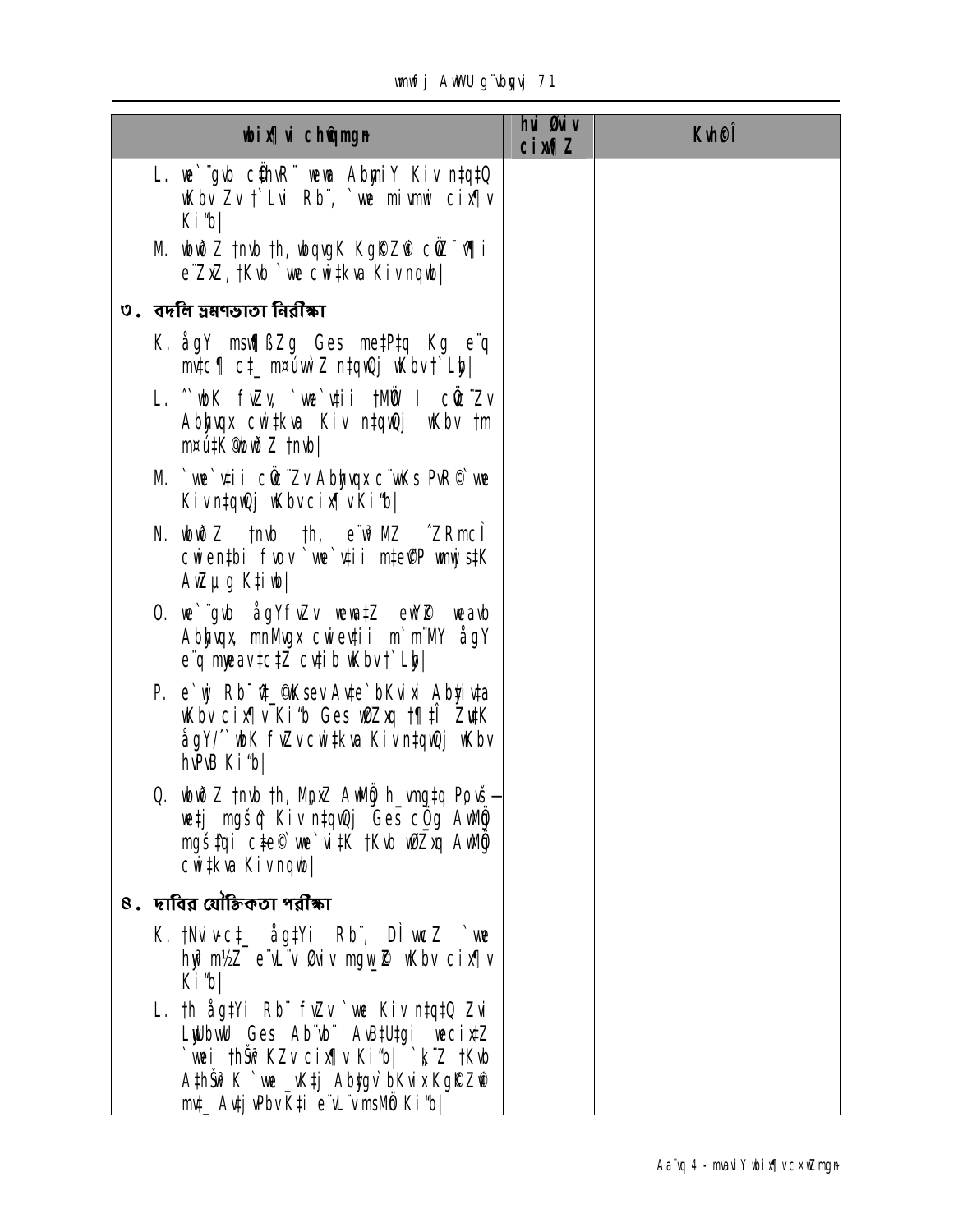|  |  | <b>unfj AWU g`byyj 72</b> |  |
|--|--|---------------------------|--|
|--|--|---------------------------|--|

| <b>bixi</b> champh                                                                                                                                                                                                                                                                                                                                                                                                                                                                                                                                                                                         | hui Gúv<br>$ci$ <i>m</i> $l$ | <b>Ktheff</b> |
|------------------------------------------------------------------------------------------------------------------------------------------------------------------------------------------------------------------------------------------------------------------------------------------------------------------------------------------------------------------------------------------------------------------------------------------------------------------------------------------------------------------------------------------------------------------------------------------------------------|------------------------------|---------------|
| ৫.  সরকারি কর্ষকর্তাদের বিদেশ ভ্রমণের ক্ষেত্রে                                                                                                                                                                                                                                                                                                                                                                                                                                                                                                                                                             |                              |               |
| K. buð Z tmb th, maké Kgi?Zi e u?MZ<br>burtZ vet`k ågtYi Ab <b>yıZ</b> msµvš <del>-n</del> iKwi<br>Au'k itatü Ges ågt Yi Dilk i mu fb<br>$ch$ $\mathbf{B}$ $\mathbf{y}$ $\mathbf{j}$ $c$ $\mathbf{u}$ $\mathbf{w}$ $\mathbf{w}$ $\mathbf{q}$ $\mathbf{w}$                                                                                                                                                                                                                                                                                                                                                  |                              |               |
| L. who z trub th, cot Zv Abyuqx mikuri<br>At ik Dyjul wb tju Rb ~wK fwv<br>cwikua KivniqiQ                                                                                                                                                                                                                                                                                                                                                                                                                                                                                                                 |                              |               |
| M wið Z †mb †h, vegytbi wi‡KU miKytii<br>Abygui Z GIRW i wKU t_1K µq Kivntq10<br>Ges ågY man <sub>i</sub> ßZg Ges metPtq Kg e'q<br>$mtc$ [ $ct$ $nt$ $nt$ $nt$ $nt$ $nt$ $gt$ $lt$ $nt$ $gt$ $lt$ $nt$ $gt$ $lt$ $nt$ $gt$ $lt$ $nt$ $gt$ $lt$ $nt$ $gt$ $lt$ $nt$ $nt$ $gt$ $lt$ $nt$                                                                                                                                                                                                                                                                                                                     |                              |               |
| N. wið Z tmb th, Dchý KZ@¶ Øuiv wa@iZ<br><b>nți ågYKuxKgRZ@K ~ wK fwZvcwikwa</b><br>Kivntatü GB gtg®hß cğW itatü                                                                                                                                                                                                                                                                                                                                                                                                                                                                                           |                              |               |
| [UxKvtjhtnZzj`k t_tK j`tk ^`uk fwZj mtii<br>Zui Zyj na tnin Zzubixi KMIYi cüz K<br><b>fiki Rbî cünRî ^^ wK fizyi mi</b><br>maútK@lek B -úó Áb _wvc@nRbxq                                                                                                                                                                                                                                                                                                                                                                                                                                                   |                              |               |
| 0. TK\b KgRZQK ~ bK f\Zv Ges TmtUj f\ov<br>DfqB gÄÿ Kivn‡j, †m#Uj vej cix¶v K‡i<br><b>widi 2 tmb th, DiEwi Z A_&amp;RZct¶ mské</b><br><b>KgRZ®e q K‡i‡Ob </b>                                                                                                                                                                                                                                                                                                                                                                                                                                              |                              |               |
| <b>[UkvtD`vniY<sup>-</sup>f£, hŵ ågYKvix KgRZ@^`vk</b><br>gut Wt 100 mți 7 w thi †mțilj fuov<br>eve` gvt VIt 700 D‡Ëyjb K‡ib, Zvn‡j<br>tm#Uj wej cix¶vK‡i wwoZ tmb th D <sup>3</sup><br>KgRZ@cHZct¶ mZ wb tmtUtj wtjb<br>Ges citivib gut VIt 100 muti tmutlj fuov<br>cwitkwa Kiiitub   Awzwi <sup>3</sup> cwitkwaZ<br>tm#Uj fuov chtfW#wM bq  Z‡e hw<br>tm#Jj fwvgw Wt 100-Gi Kg ng Zwtj<br>t` #k tdivi ci ciB ^et` \k gy`tq Ae\kó<br>A <sup>c</sup> idiZ wtZ nte mutlj wj cix v<br>K‡i Auil ubuð Z †mb †h vetj Lv`', cubxq<br>Ges Abygv bihw bq Gic Aciwi e'q<br>$A \simeq$ $\blacksquare$ $\blacksquare$ |                              |               |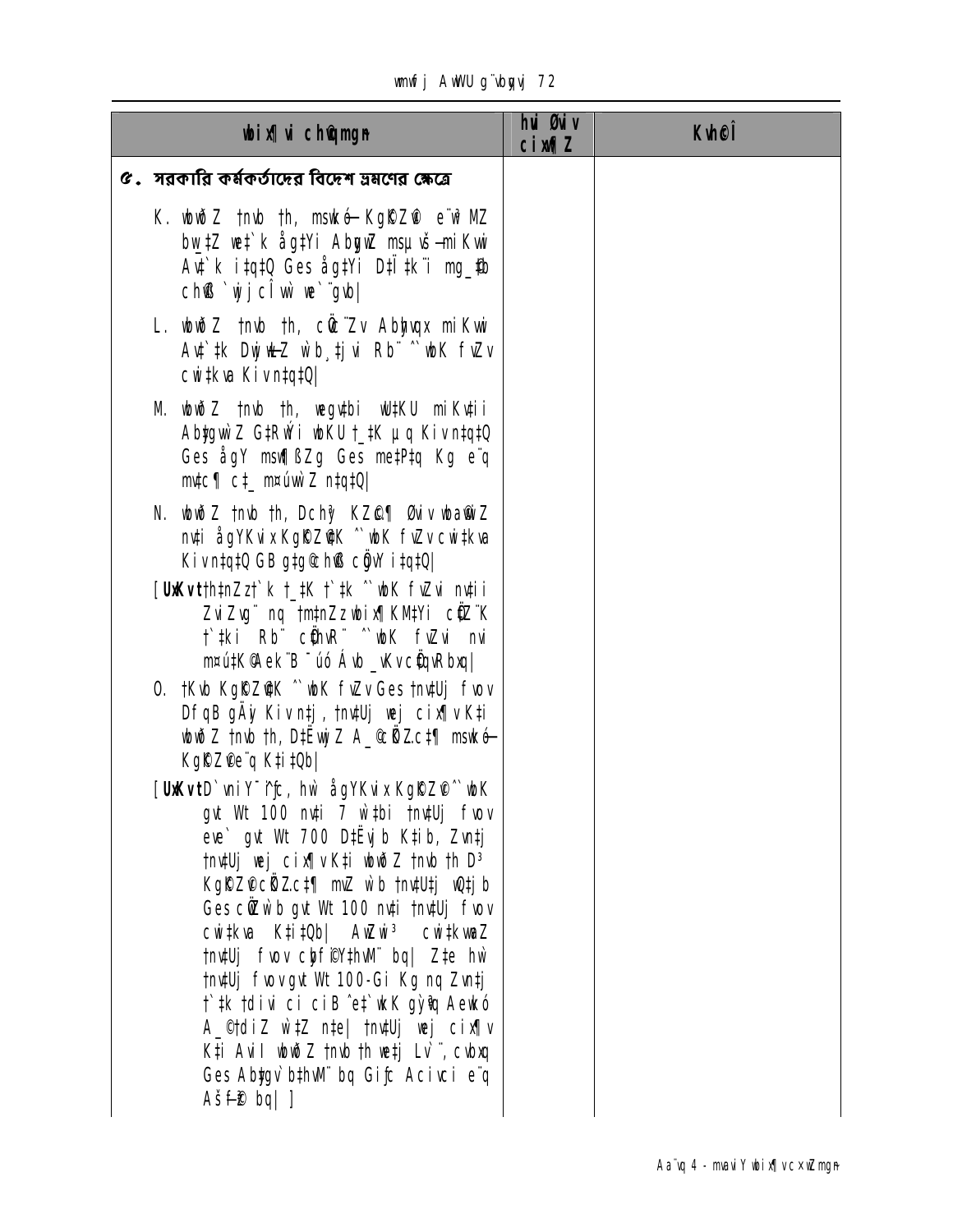unfj AWU g'byy 73

| <b>bix</b> champh                                                                                                                                                                                                                                                                                                                                      | <b>hủ đủy</b><br><b>cimal</b> | <b>K</b> hei |
|--------------------------------------------------------------------------------------------------------------------------------------------------------------------------------------------------------------------------------------------------------------------------------------------------------------------------------------------------------|-------------------------------|--------------|
| <b>P. wwd 7 tmb th, maké-KgRZ@wt k ågY</b><br>tki niqvi ci vbati z ngtqi gta ngštqi<br>Rb" Povš-vej `vkj K‡i‡Ob                                                                                                                                                                                                                                        |                               |              |
| <b>Q. Auil wiž 7 mb th, ce@Zx@agY msuvs-</b><br>wej myšą Ki‡Z e _©n‡ą‡Ob, Gi£ †Kub<br>KgRZQK w3Zxq Awbij cwitkva Kivnqwb                                                                                                                                                                                                                               |                               |              |
| R. www.z tmb th, Pouš-wetji mt_ "WMZK"<br>t`k uKsev #Kub msM4tbi AuZuy undm#e<br>mské KgŘZ®Ae <sup>-</sup> (b K‡ib (b, Gg‡g©KW<br>cit qbcî `ukj Kivn‡q‡Q                                                                                                                                                                                               |                               |              |
| [UKvt Gic 11] T bK fului GKusk cü ci Kitz<br>$nte$   ]                                                                                                                                                                                                                                                                                                 |                               |              |
| <b>S. munifice wet k agy maxis-www-cxuz</b><br>BZ wi Ges G tjv AbyritVi<br><b>Rb</b><br>e e cbWZ bqštvi AvtqRb chQj Pbv<br>Kib  e'Z'tqi mKj †Km Ges e'qmtc¶<br><b>wî k</b> åg!Yi †Knmgn (†h tjvi<br>cünRhuqZv mb`nc¥j® cix¶v Ki‡Z m‡e <br>Awk mskil UKui At% wyq Kti<br>cite b tck Kitz nte (GKW tkYx<br><b>unite, <math>c_{\mu}</math>K f the ba)</b> |                               |              |
| <b>T. Dilk</b> ", cüqRbuqZv Ges Rb <sup>-</sup> t® nti<br><b>muelêfyte tKyb gšyyjtqi vet k ågY</b><br>msµvš–e tqi aviv vetki Ki b  vetki Z,<br>w‡k åg#i h_v_©thŠi?KZv i.tqtQ uKbv<br>cix[vKib]                                                                                                                                                         |                               |              |
| ৬. বিদেশে স্থায়ীভাবে পদস্থাপনের ক্ষেত্রে                                                                                                                                                                                                                                                                                                              |                               |              |
| <b>K. www.tmb th, e`yjKZ.KgRZ@`i e`w?MZ</b><br>bwtZ c`~'(ctbi A\t`tk, wtq\tMi kZ@jx<br><b>ival XIVI</b>                                                                                                                                                                                                                                                |                               |              |
| L. www.z tmb th, mikui Abyguinz GtRufi<br><b>which the state of the state of the state of the state of the state of the state of the state of the state of the state of the state of the state of the state of the state of the state of the state of the state of the sta</b>                                                                         |                               |              |
| M WIKUW metPtq Kg LitPi Ges maq BZg                                                                                                                                                                                                                                                                                                                    |                               |              |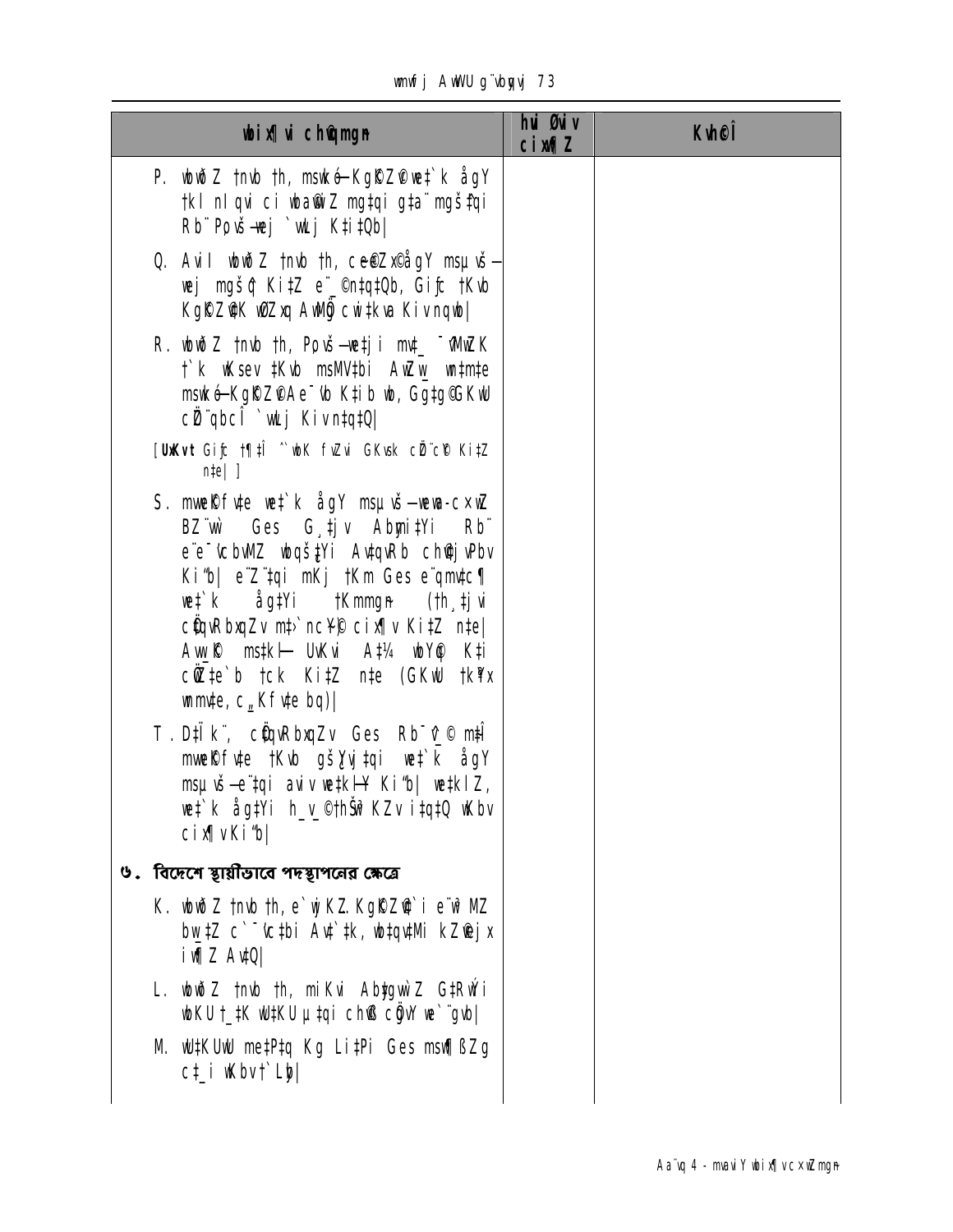**unfj AWU g`byyj 74** 

| <b>bixi</b> champh                                                                                                                                                                              | hu Guv<br><b>cixqZ</b> | <b>K</b> hei |
|-------------------------------------------------------------------------------------------------------------------------------------------------------------------------------------------------|------------------------|--------------|
| N. who is the the energy of the means of the means of the means of the means of the means of the means of the m<br>cuienthi Rb cuitkunZ A pus gub<br>c <b>ünt/K wa-wab Ablyux cüb Kiv</b><br> 0 |                        |              |
| P. hw `wetZ MyftZ"i wegub fuov $A \simeq$<br>_\K Z\ntj cix¶vKib th maké-KgRZ?<br>ue gub weaub Abluqux Zv tctZ cutib<br><b>Khy</b>                                                               |                        |              |
| <b>0. <math>\omega \approx 2</math> tmb th, wet tk c <math>\omega</math> KgRZP</b><br><b>wati Z ngtqi gta ngštqi Rb Povš</b><br>wj `uLj K‡i‡Ob                                                  |                        |              |

**Kvh@fî wez gše mici¶ Avgui AvfgZ GB th, ågY e q cühvR" wew-wavb Abijvqxwhe@n<br>K‡i `we Dìvcb KivntqtQ|**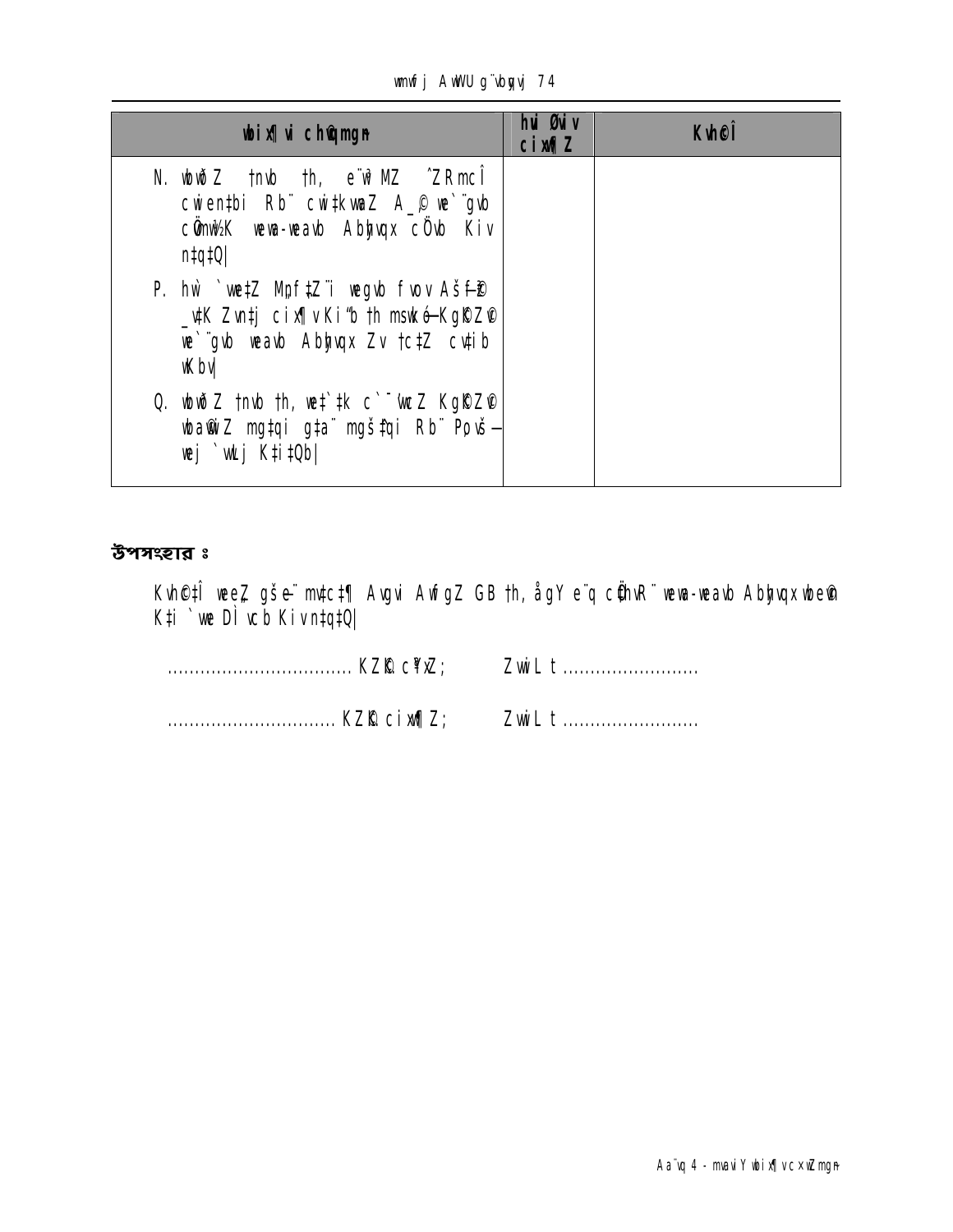সরবরাহ ৪ সেবা, মেরামত ৪ রক্ষণাবেক্ষণ

ভূমিকা

- 12.1 e tai GB Nüc, GKW Audtmi e e tcbv Wsev GKW vefutMi cwPyjb velaK KutRi e a AšZfP itat0 GtZ mieivn I tmev eve` e'a Ges Ab" LvZ t\_tK miKwi m¤uli wksev hševe i Tivte Tivi Rb" e'u Ašfê itatû ujab Lve tik the u best Kivintatû, Zv Gi Aš**fê** bal
- **12.2 bgš<u>y</u> c×u i cũu i %kó AbhuxGB e q btao<sup>3</sup> tkYxtZ wf<sup>3</sup> t**

| $(1)$ Puffex e tupi dv | t th‡¶‡Î Avi tKvb gÄyi e ZxZ e tqi Rb t_vK A_% -Kiv<br>nq                                                                                |
|------------------------|------------------------------------------------------------------------------------------------------------------------------------------|
|                        | (2) tī g bonšī e tai `dv t tnB aithi e tai `dv hv Dchif KZ@¶ Guiv bati Z tī g<br><b>Abhuxbque aql</b>                                    |
| $(3)$ wiki e'tqi dv    | tnB e'q, hv Ea\Pb KZ@t¶i ce@Abtgv`b e ZxZ whe a Kiv<br>hvg by                                                                            |
|                        | (4) cit 'o   ui Z e tqi `dv t   th e tqi `dvngntK MütVi c te©tK b ubqugK KZ@t¶i<br>Abigy b cügRb nq                                      |
|                        | (5) und ZKiY cüpqufü Ketqi `dvt unne fır KiY mutcisi the "q Audm cünb KZIR Zui"<br><b>uhR ¶gZetj uhe@ Kivnq  GB e'q chfiV mtct¶ mské</b> |

mi Kui Aud tmi "ux Audi Albau () + tK ube in Kivng

প্ৰধান ঝুঁকিসমূহ

12.3 GIZ Ašf<sup>®</sup> itat0 t

- Ab ermtii gäyi t\_#K e q ugutuby
- cũnRthi Autu<sup>3</sup> "InxAulin ev Biauli+;
- Abigy bihw bq,  $G$ i $f$ :  $e^{\alpha}q$ ;
- AcPugjiK Gesevûj" e'a;
- eiu KZ At PAZu<sup>3</sup> LiP,
- AthŠiř Ke`tqi mi;
- wmei¶Y Awl‡m†c**ë Z ngb Gi£ me-f\DP\ti i cë u Yyjj K** e emi Ges
- $\bullet$  cùrkthi cte $\mathfrak{A}_-$ ®tëvjb $\mathfrak{b}_-$

নিরীক্ষার উদ্দেশ্যালী

#### 12.4 cầu Dilk man nữ t

- bixflZ cicobmun Gaithi e tui Ici chß bušy cicov KtitQ kbvt Ly
- e'g mi Kui wew-wayb Ablogxubesh ntatu whyt LyGes
- e'q h\_vh\_f ute ubesh, ti KVIPP, cuitk waZ ntatQ uKbv Ges e a Acuimh Qui uKbv t` Lvl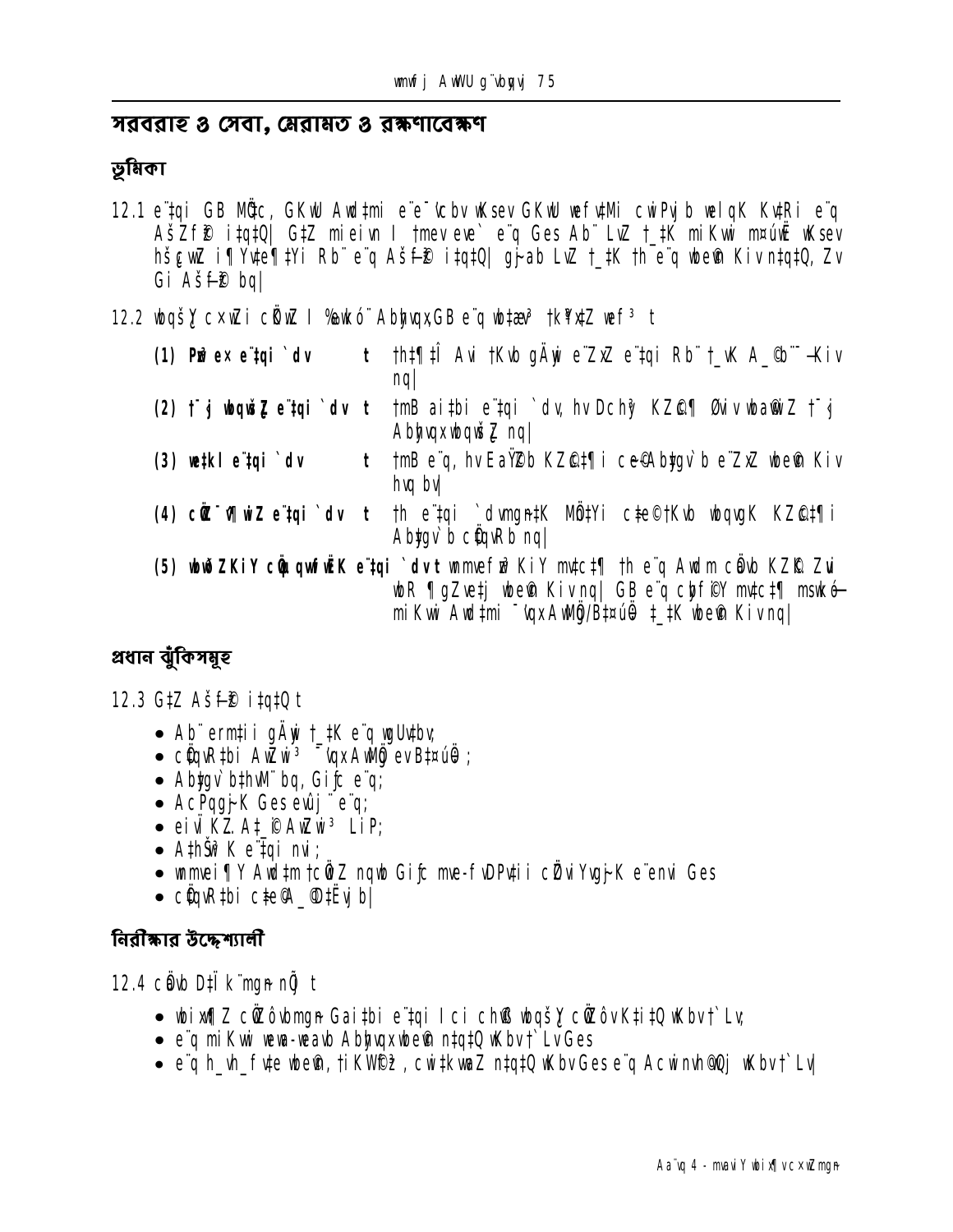# নিৱী**ক্ষা কৰ্মসূচি** সরবরাহ ৪ সেবা, মেরামত ৪ রক্ষণাবেক্ষণ

Aud‡ni bug I Ae<sup>-</sup>tb <u>\_\_\_\_\_\_\_\_\_\_\_\_\_\_\_\_\_\_\_</u> A\_@rmi \_\_\_\_\_\_

| <b>bix</b> champh                                                                                                                                                                                                  | <b>hủ Bảy</b><br><b>cixqZ</b> | <b>Kulef</b> |
|--------------------------------------------------------------------------------------------------------------------------------------------------------------------------------------------------------------------|-------------------------------|--------------|
| <b>bix[ thM BDbUngn, GB e tqi Rb ba@Z</b><br>$\bullet$<br>wetki wwa, evav-witia, mgy wksev t <sup>-</sup> g m¤útk©<br><b>nPuVific AemZ Kbvbi£Y Kib </b>                                                            |                               |              |
| • wmei¶Y Awimmgth tURwi i'jm tRbytij<br>udb uÝqyj i'j m Ges tVýj ‡Wkb Ae udb uÝqyj<br>culquim-Gi Kuc itatü uKbv Ges Audmmatn<br><b>ubtquRZ KgPurie<sub>)</sub></b> , Gme wewn-weaub mattick®<br>Iqukeng KbvhPB Kib |                               |              |
| Rhy gut me e q $A^-$ of we k futce eye to tatiq uk by<br>$\bullet$<br><b>cix[vKi·b  A_&amp;witkvtai GKW bglyv ba@Y</b><br>K‡i cix¶vKib th t                                                                        |                               |              |
| Gw gây i weixtZh_wh_e q wby<br>♦                                                                                                                                                                                   |                               |              |
| ◇ cũn Rh q gấyi ve` gub Avi Q uKh v                                                                                                                                                                                |                               |              |
| Abyguin Z e'u? KZR e'q wheth KivntatO<br>♦<br><b>Khy</b>                                                                                                                                                           |                               |              |
| ◇ cüqvRbxq fwDPui `wkj Kivn#q#Q wKbv                                                                                                                                                                               |                               |              |
| <b>Aug Revent Ablaugx cüm Rhaq cüli qbc T</b><br>♦<br><b>f</b> l qvntqtQ <b>K</b> bv                                                                                                                               |                               |              |
| ◇ e <b>tqi mi hy?nt/Z Ges cüqktbi Awi</b> z3<br><b>Khy</b>                                                                                                                                                         |                               |              |
| ♦<br>wetji dig h_wh_ Ges †kYweb m whf\$<br><b>Khy</b>                                                                                                                                                              |                               |              |
| eï <b>q, Dc#wR#bi Avi Zvi g‡aï uKbvi</b><br>♦                                                                                                                                                                      |                               |              |
| hLb Pufex `i unnei   Y Audn#K Rubutbu<br>♦<br><b>ng by ZLb Dchỹ KZ@t¶i † Iqve tqi</b><br><b>i×Zu cü qbcî w` gu uKbu</b>                                                                                            |                               |              |
| gÄyi Avi`k, e¨q‡K mugZ iv‡L uKbv <br>♦                                                                                                                                                                             |                               |              |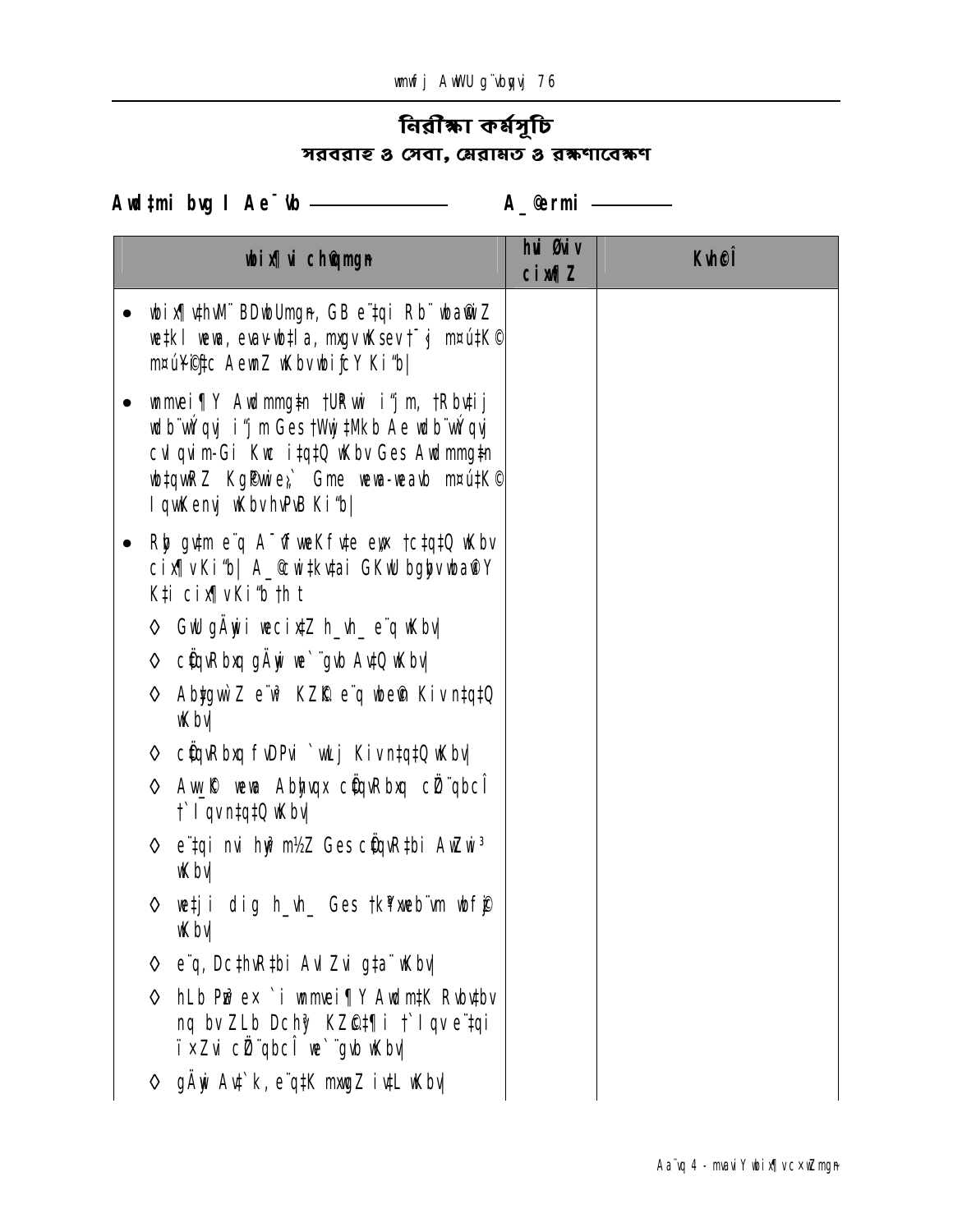unfj AWU g'byyj 77

| <b>bixi</b> change                                                                                                                                                                                                     | hui Øuiv<br><b>cixqZ</b> | <b>Kthei</b> |
|------------------------------------------------------------------------------------------------------------------------------------------------------------------------------------------------------------------------|--------------------------|--------------|
| ◇ eivtli vecixtZ e q#K vbqš#Y ivLvi Rb *<br>KbubtR <sub>&gt;</sub> U AWU fiwe÷u msi¶Y Kiv nq<br><b>Kby hù Gaithi tiù ÷u by WK Zutj</b><br><b>Krite G tjv bašy Kiv na? cix iv Kti</b><br>$c$ $E$ <b>te</b> b tck Ki $b$ |                          |              |
| ◇ † j Abhuqxe q ubesh Kivnq uKbu                                                                                                                                                                                       |                          |              |
| $\Diamond$ we wiz wej `wktj wej¤^nq wkbv Ges<br>wej pat 17  il umei 7  Y Audmngn, `upx<br>KgRZ@ i `w AWIP K‡i‡Ob Wbv bi£Y<br>Kibl                                                                                      |                          |              |
| • GB f\DP\i tjvg\tmi e`tqi umte cikdyjZ<br>ng Wbvcix¶vKib                                                                                                                                                              |                          |              |
| • e' <b>q mntcý uksevtivyUw LvtZ tkYxf&amp; Kiv</b>                                                                                                                                                                    |                          |              |
| • `êmgM <b>î fy</b> Ae <sup>-</sup> 4q Ges mMK wewbt <b>R</b><br>AbhuxMBY Kivntatü Kbvcix[vKib]                                                                                                                        |                          |              |
| • h_wh_ mieiwkudtk A_©cwitkwa Kiv ntatQ<br><b>Khycix</b> wkibl                                                                                                                                                         |                          |              |
| • µtqi vecixtZ, hw`tKub Awhig`_utK Zvntj Zv<br>Povš-vej t_#K KZD Kiv ntatū wklov cix[ v<br>Kibl                                                                                                                        |                          |              |
| • gnK I AvqKi KZ\$bi †i\e÷vi cix¶v Kib<br><b>Ges wiž Z tmb th wa@Z mti mKj KZD</b><br>m⊙·∻ŵZ n‡q‡Q  wiðZ niqui Rb Widui<br>www.htmling.com/witch/                                                                      |                          |              |
| cũn Rha wivc Ëv Rugub ZIA kub ⊕gub cuiqv<br><b>ultquj kb</b> vcix¶vKib                                                                                                                                                 |                          |              |

Kuh@#T wez gše m#c# || Augui Aufg Z GB th, mieiun I tmev Gestgiug Z I i 1 ||Yute ||Y e q milk fute ume f? Kivntatū Ges wa AbhupxG msu š-Kurag curPuj Z ntatū |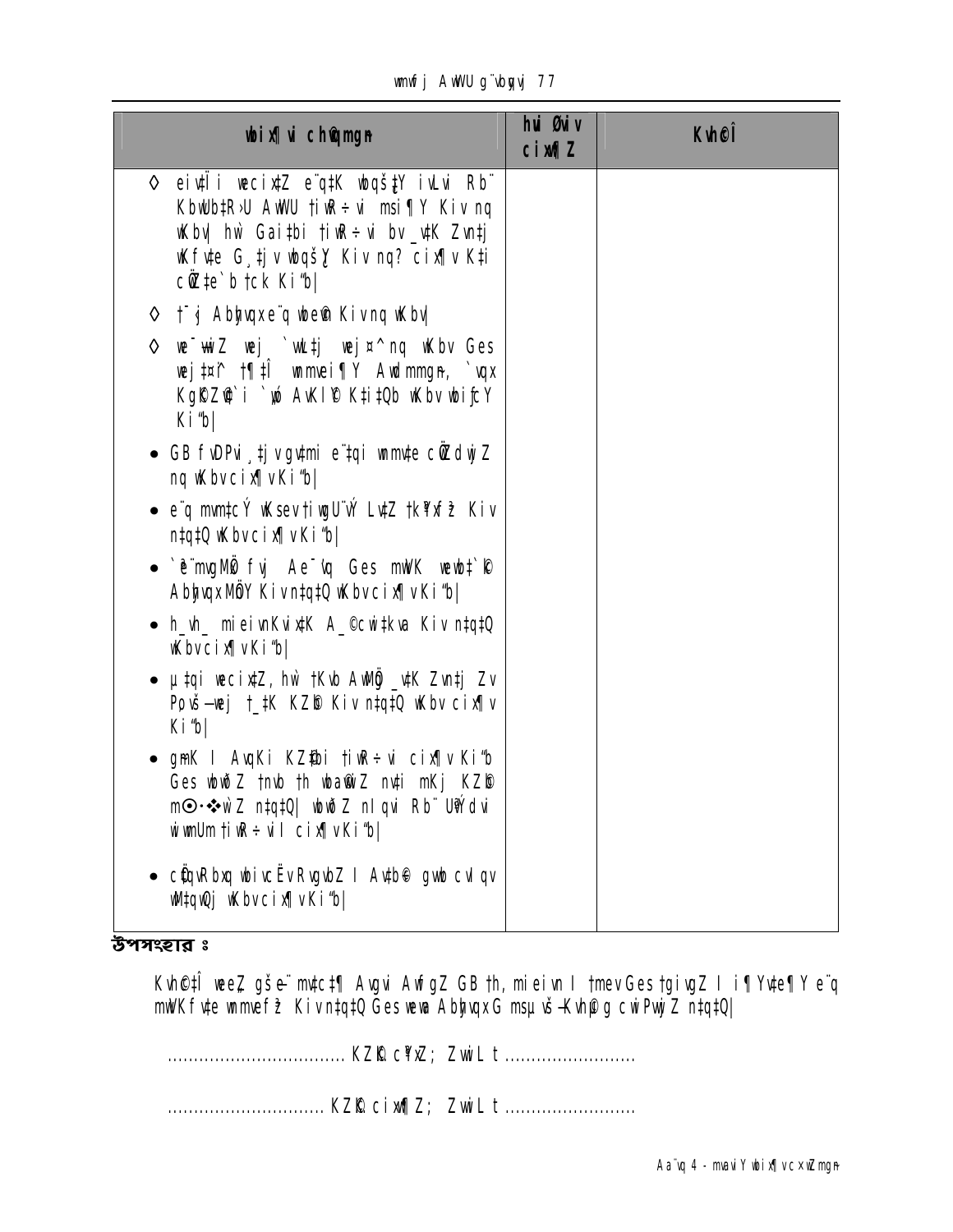## পূৰ্তকাৰ্য

## ভৰিকা

- 13.1 wwfbocyšlyjq, wrfWl Ges GtRw<sup>y</sup>i gwig mikui bZb BguiZ Ges Abiusi Aekulutgv thgb H  $\div$  \* O  $\div$  tm2z Ky fWBZ w bg Y cDi A\_@ q Kti \_\Kb |
- 13.2 AvaKvsk †¶‡Î, †h‡nZzGB nKj †emgviK cZR\h©temiKvi WKv`viMYi gva`‡g nraúniZ nq, **tntnZzubgtV Kuth® ciZuU choq nhZozEjeaub, cuiex[|Y I ubqšy cüquRb| hw`I Gaitbi** Kuh@tgi muel@ Z`uiuKi `umz; maké ubedix GtRuYi Ici eZ@, Z\_ue G\_tjvuba@iz eutRU ei di i Aul Zu uba et Z mgtq ug Ze un Zv I "[Zui mt\_ ev eun Z ntqt0 Gueltq hyPmt/2 **uddiqZv cövtbi Rb" cüzül Kuhâg mai¥©l ublik fvte cix[v Kiv ubix[KMYi Aek" cyj bxq KZ@I**

প্ৰধান ঝুঁকিসমূহ

13.3 G tjvnt<sup>7</sup>Q t

- Kuh maju to Ang © Gić wike u Miyi Abikti Kuho ke COU;
- h\_h\_ Z`uik GescwierfitVi Afre;
- · etRU eit Auzug Kiu KutY KuR eÜ iuk
- · wanythi DcKiY I hšew c'emi;
- whire R Abuily buking way the KuR;
- $\bullet$  Actributions  $K$  i:
- bKkvAbmti KvR nruY®vKiv
- Anrúni Z Kuri Rb A &Öub;
- Abbiguì Z Kuri Rb A Cob;
- · Kuh bethni quost Kutri Aul ZvcuieZD;
- www.eurf@fyte.wKvidtKAwgRAdoKj"cOkD;
- THICY PuP i KutY usev PuP ev explo by Kiu `it 1 The Ges
- Ach<sup>®</sup> ` uj uj Ki Y Ges mozume Abkaj #bi Afre

### পরীক্ষণীয় দলিলপ্যাদি

14.4 **bia<sup>3</sup> `yjjcî w`ch@jPbu**i Rb¨ma**Wh KitZ** n‡e t

- cüvmb $K$  q $\ddot{A}\ddot{\mathbf{v}}$ ;
- K**uilli** aÄvi:
- $\bullet$  `ic $\widehat{\mathbf{l}}$ :
- Kuri bKkvI A1%:
- $\bullet$  cDuriz ve Ávctbi Kvc:
- $\bullet$  ZjbujK weiY;
- `ici hPB Kujuli un vš+
- $\bullet$  Kung  $k$ :
- mg-bNO;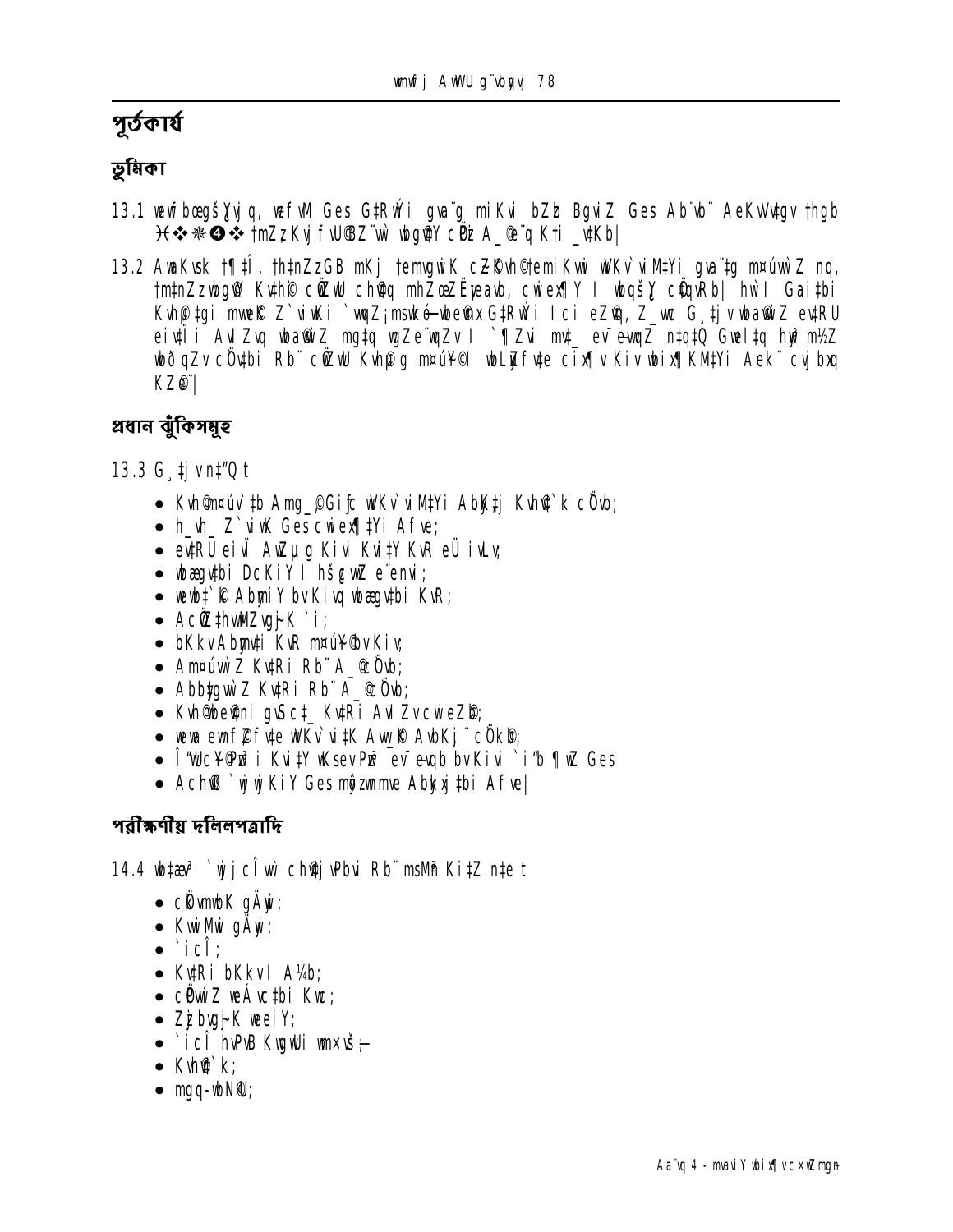- $\cdot$  Pre $\hat{\mathbf{f}}$ :
- $\bullet$  bicEvRybZ tiR $\div$ u;
- $\cdot$  `‡ii Zduj;
- $\bullet$  curgue eur;
- $\bullet$  e qg $\ddot{A}$ y  $\ddot{B}$ ;
- $\bullet$  WK $\vec{v}$  uff i tj Rut;
- gRỳ Bnỹ tiữ $\div$ u;
- $\bullet$  hšguž Bnytiur $\div$ u;
- gnK I AugKi tiur:
- mntcý wme naušia die:<br>• Kutri Andrži tire:
- 
- Kuhinguß citte b Ges
- · `icl reµqjä A\_P

#### **wix vKgAP**

#### **cZR\h©**

Aud<sub>i</sub>mi bug I Ae<sup>-</sup>th —

— **A\_@rmi ————** 

| <b>bix</b> champh                                                                                          | <b>hủ sti</b> v<br><b>cim<sub>12</sub></b> | <b>Kuhei</b> |
|------------------------------------------------------------------------------------------------------------|--------------------------------------------|--------------|
| • CÊLW KURI Rb CÊJb CÜNZ II Abiguni Z<br>ntqtQ \Kbv†`Lb                                                    |                                            |              |
| • www.blate cif jb ciqb Kivnq whut Lip                                                                     |                                            |              |
| • h_w_ KZ@¶ cữjb Abygv`b K‡iwQtjb wKbv<br><b>f</b> Ly                                                      |                                            |              |
| • gäyiKZ cü jibi UKy K_vq I A‡¼cük Kiv<br><b>ng Kiby Ges cữ ji gäykux kgínze đủy</b><br>「饥uiz ng ikbv† Lbl |                                            |              |
| • K‡qKW cữ j b†e‡Q wb Ges`‡i i ZwjKvi m‡_<br>ZjbvK‡i DyjukZ`i tjvhPB Kib                                   |                                            |              |
| • `icî h_vh_fyte Awwb Kivntquyj whot Lbl                                                                   |                                            |              |
| • `icî`yj veµtqi msLïv I MprZ `ic‡î i msLïv<br>hPB Kib  A WweK cy R cwijw 2 mtj<br>KuY AbyÜb Kib           |                                            |              |
|                                                                                                            |                                            |              |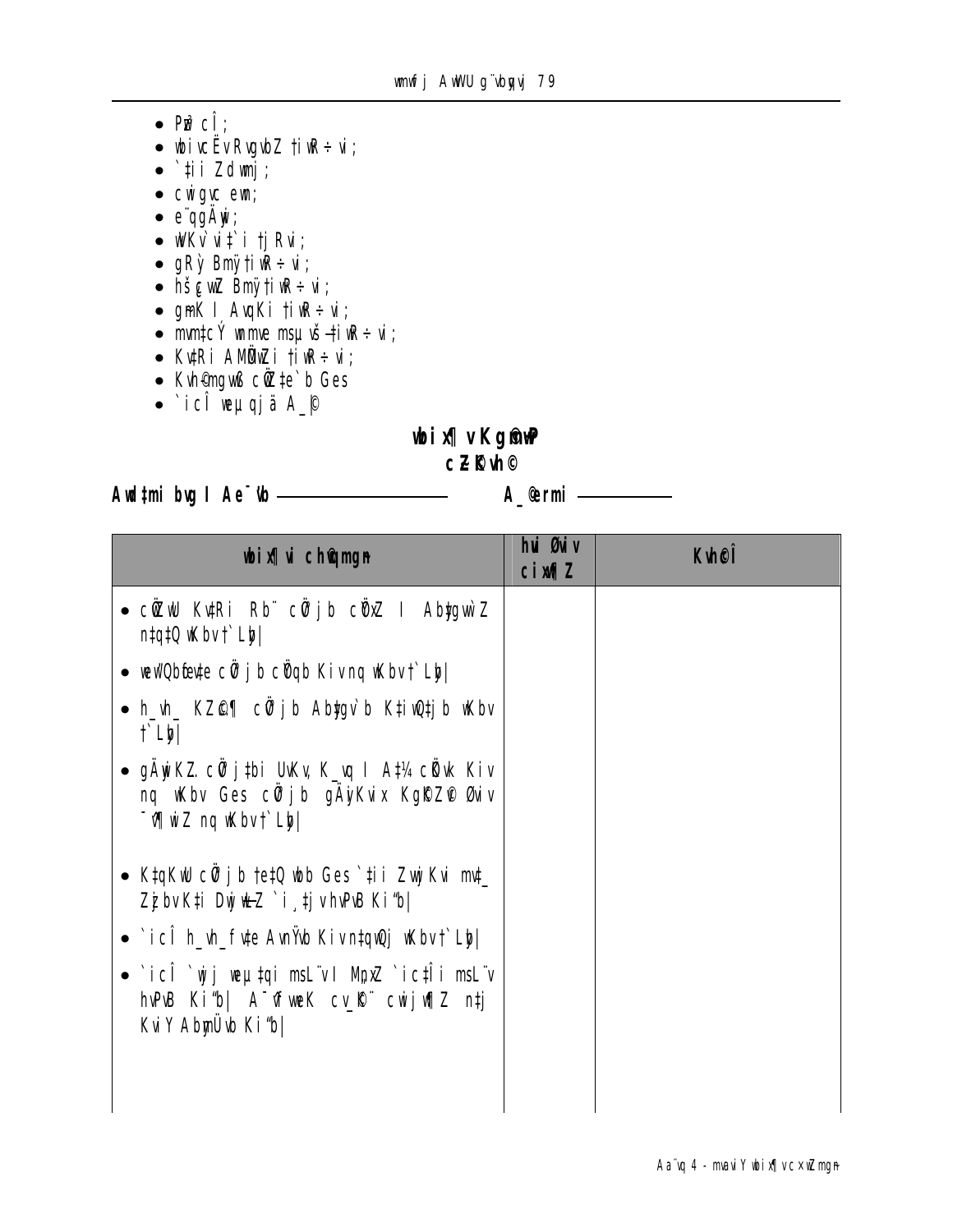| <b>bix i chânge</b>                                                                                                                                                    | hủ <b>Đảy</b><br>$ci$ $M1Z$ | <b>Kuhei</b> |
|------------------------------------------------------------------------------------------------------------------------------------------------------------------------|-----------------------------|--------------|
| • Kuri mkj `dui Rbï `ic‡Î wa@iz `i D×Z<br>Kiv ntqtQ uKbv Ges G tjv gÄyiKZ cÜjtb<br>Duju±Z `‡i i AuaK uKbv † Lip  D'PZi ` i NÖY<br>Kivi KviY LuZ‡q † L‡Z n‡e            |                             |              |
| • nKj`icÎ`\ZvZ\t`i`ic‡Îi mt_A\tb@ gwb<br>`wLj K‡i‡Ob wKbv † Llp Ges Avil † Llp †h<br>hư i Abktj Puf côu Kiv ntạtū Zư i Ku<br>1_#K ubivcËv Rvgub Z msilio Kivntatū uKbv |                             |              |
| • wtj, `ici euf ? tkb AB#Lg A#Q WbvGes<br>Zvh_wh_fute Abiguit Z uKbvcix[ vKib                                                                                          |                             |              |
| • $\omega \tilde{\omega}$ z tmb th Kuhnerio to Abrek K we test<br>Kuty WKv ut i Ici `Ê Avtiv: KivntqtQ                                                                 |                             |              |
| • $\omega \gg 2$ tmb th Kuri ii"t_#K Pouš-cuitkua<br><b>ch<sup>3</sup>-AWU  UBj</b> (audit trail) <b>AVQ</b>                                                           |                             |              |
| • hŵ n¤ê ng Zvitj wheat KutRi ev e Aw Z<br>hvPB Kib usev veKi mi t_tK Avk; +mb th<br>KW curk i bygud K matboatat 0                                                     |                             |              |
| $\bullet$ with $Z$ trub th Brithstand DcKillard and the verture of $\bullet$<br>tgyZyteK wV@K‡i Av`vq KivntqtQ                                                         |                             |              |
| • th nKj KvR, gj cữ jb‡K AwZµg K‡i‡Q<br>tm tjv cix w Kib Ges Gi h_v_ 2v wYQ<br>Kib                                                                                     |                             |              |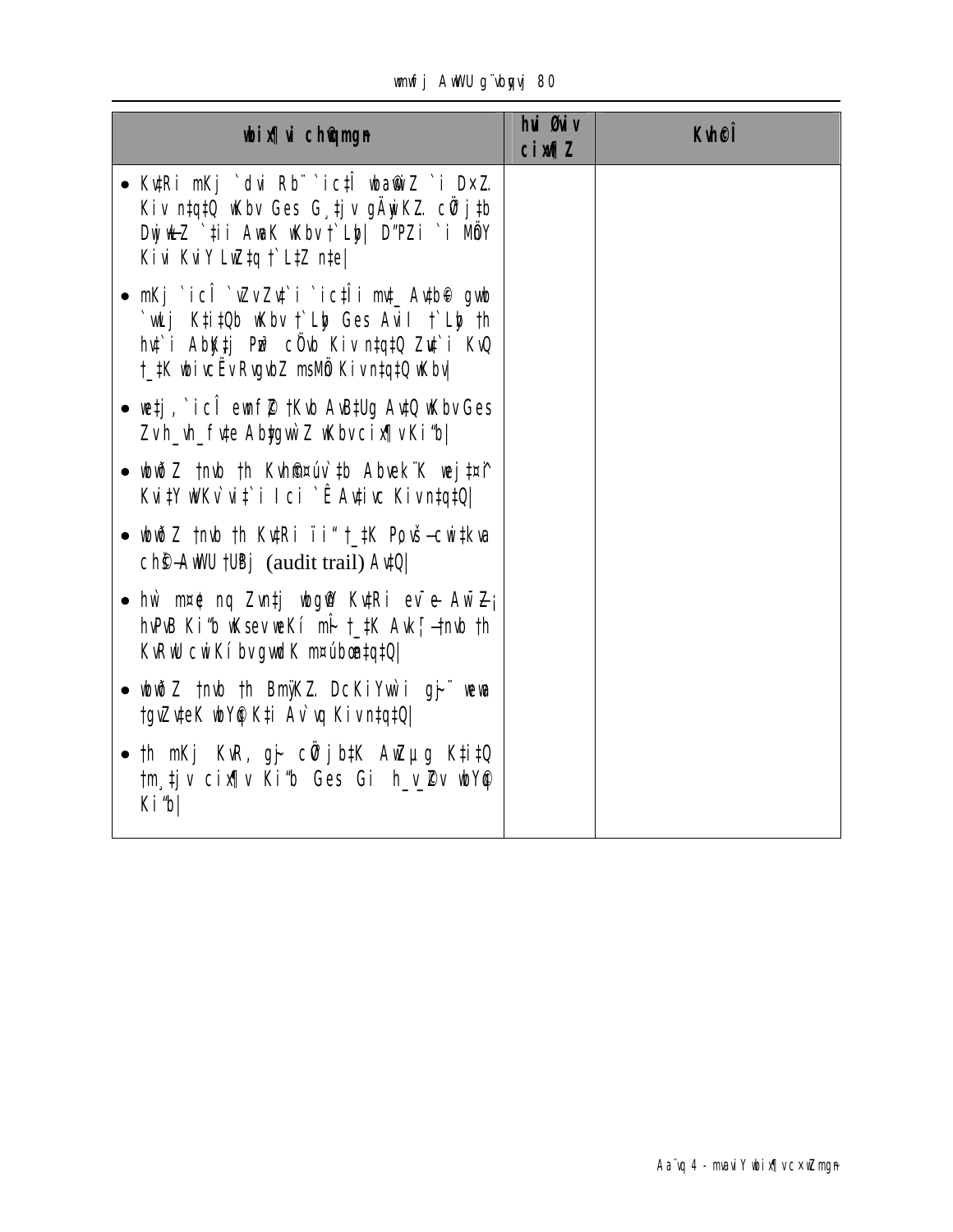unfj AWU g'byyj 81

| <b>bixivich@mgn</b>                                                                                                                                                                                  | <b>hui Øuiv</b><br><b>cixqZ</b> | <b>K</b> hei |
|------------------------------------------------------------------------------------------------------------------------------------------------------------------------------------------------------|---------------------------------|--------------|
| • th nKj t¶il me@æ`icl MÖY Kiv nqub tm<br>nKj †¶‡Î KuiY †iKVØ? n‡q‡Q Kbv †` Lb <br><b>NÖY Kiv ng b, Gi£ ciku †Km cix[v K‡i</b><br>GnrutK ChBe "L'vml DD" Kib                                         |                                 |              |
| • Dchŷ KZ <b>e¶ ntš4RbK Kvh© ngvBi</b><br>cit qbcî `u j K‡ib uKbv Ges G‡¶‡î<br>$A^-$ of we K we j $x^2$ ng why t ` L b                                                                               |                                 |              |
| • gnK I AugKi Av ugKZ, tiKWRZ. Ges<br><b>unnef<sup>2</sup></b> ntqt0 $\mathbf{K}$ bv† L $\mathbf{b}$                                                                                                 |                                 |              |
| • www.tmb th Kuiymn mkj si Zcy©unkvš—<br>chßfute `yjjf? nq Ges unxuš—Nütyi<br>KuY yi `yitj cizdyjZ ng                                                                                                |                                 |              |
| • Kuht <b>here</b> ni ch <b>er</b> q bKky Aul Zv I webt <b>R</b><br>cweZ\$bi KuY tju thŠiPKZv cix[v Kib <br>G tju AugR mskI-K A_SuZK meau mt_<br>mgÄmc¥©Ges G_tjv K cätíi Dtik #K<br><b>ng_DK#i?</b> |                                 |              |

**Kvh@fî wez gše mici¶ Avgui AvfgZ GB th, cZRvh®n¤úiK® tjbi`bnyn wmite nýfvie<br>Dc<sup>-</sup>(weZ ntqtQ, wwfbœitbi wbqšYgjK e e<sup>-</sup>(w) we` gvb AvtQ Ges mweR e e<sup>-</sup>(cbv** 

**ntšu-RbK** 

ZwiL t ........................ 

................................. KZR cim\\\]Z; ZuiL t ..........................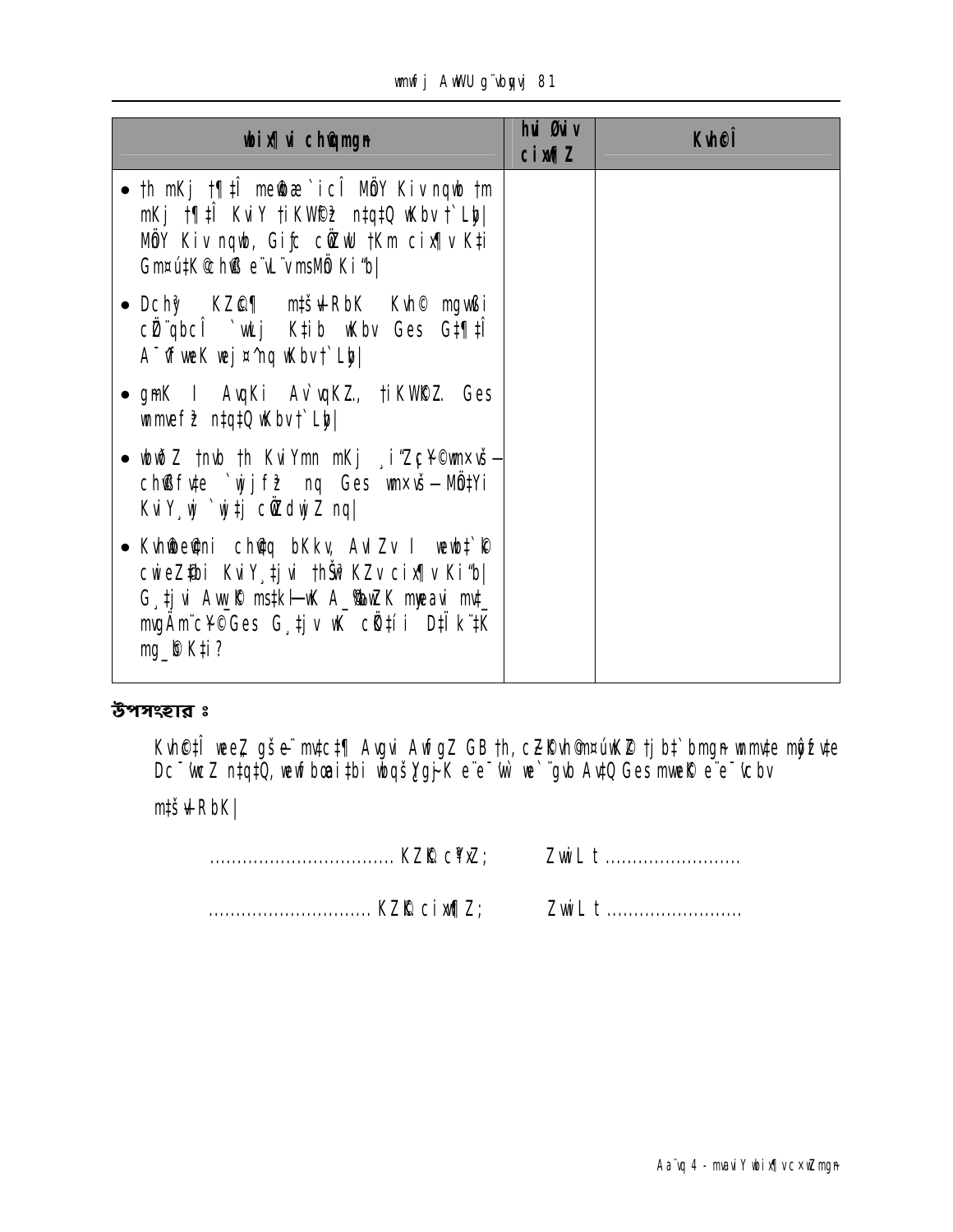প্রাপ্তি : সাধারণ পদ্ধতিসমূহ

ভৰিকা

- 14.1 mikutii cüß AtbK cülutii Ges GB cüßmg On GKti ivin Kgref cui Pyjbui Rb" mi Kui #K cün Rbaq A\_@ns~0 Kivi velgw wwd Z Kti | cün #K www Kta Kw fu M Kiv hu t (1)  $i \dot{R}^{-2}$  (2) wim (3) verigi a A\_ $\mathcal{P}(4)$  verbin t t K j vf, (5) core cit wi, (6) Lyivcüs, (7) Ruigubv I ` È, (8) tjuf, (9) my - Af šiw (10) cf ukk gäyi BZ wi |
- 14.2 Ktc@iU Ki, gnK, ÷ vai BZ wi Drm t\_tK c® ivR<sup>-</sup>^wtkl i'ZcYP KuY edRtU GB cũi tju whó Ae` b \_uk Ges Gai thì A athi I ci mikutii wffizy ugwz fute eur ct<sup>ro</sup>l hwl iR<sup>-</sup>^bix[li `wqZ;Ab" GKW AWU Am `B‡ii Ici b" -Z\_we wnfj AWU Am Bii Aw R m2 utbi GKW `wz; itat0 GB KutY th, mmRfvte mKj cOBB Ges wetklZ ivR<sup>-^</sup>c@ miKytii wmtei <sup>-</sup> of wek counting channel) ga<sup>"</sup> wtq nt/ayj Z nq| KuRB "qsuuqfuteB G tj u fiKVIPP Ask cix[|vKiu `wqZ;wnfj AWU Aw Bii Ici eZ**G**

প্ৰধান ঝুঁকিসম্বহ

**14.3 cầu Sak tiv GB th, cầu t** 

- A Bb Abhunxuba@i Z nqub;
- mWK fute msMtuZ naub:
- · mikui umte Ravkivngb, A\_evGB c@ wfWg e'g wbtbui Rb' e'eüZ ntatQ;
- $\cdot$  cypy fute unner  $\bar{r}$  and  $\cdot$
- h h fute uhu z bvni gu duki nih Mmp;
- h h fute tkYmeb ngu Ges
- $\bullet$   $\overline{\bullet}$  of wek wime current ga" with come by night Gi Atauji "up (underestimation) ldp" sudden in In

নিরীক্ষার উদ্দেশ্যাবলী

### **14.4.bix[|ui câb D‡i k¨ tj vnğ t**

- A&b Abmti cüß wa@Y KivntatQ KbvhPB Kiv
- tiKVID I w ea I wfp Why hPB Kiv
- maVipiZe"  $A_{\alpha}$ 9 v vqKZ. Ges vame f $\beta$  Waby hvPuB Kiv
- cũể e e<sup>-</sup>tcbv A\_**@** cũê wa@Y, mavõi Ges wame fin<sup>2</sup> i Rb KvhRi was ve gub uKbv **hPB Kiv**
- c**us waa'y mWK fyte Kivntat0 Why hPB Kiv**
- vevfboaitbi cüßi vame mWK I môzKbvhvPvB KivGes
- hPB KivntqtQ KbvcixlvKiv

নিৱীক্ষা পদ্ধতিসম্বহ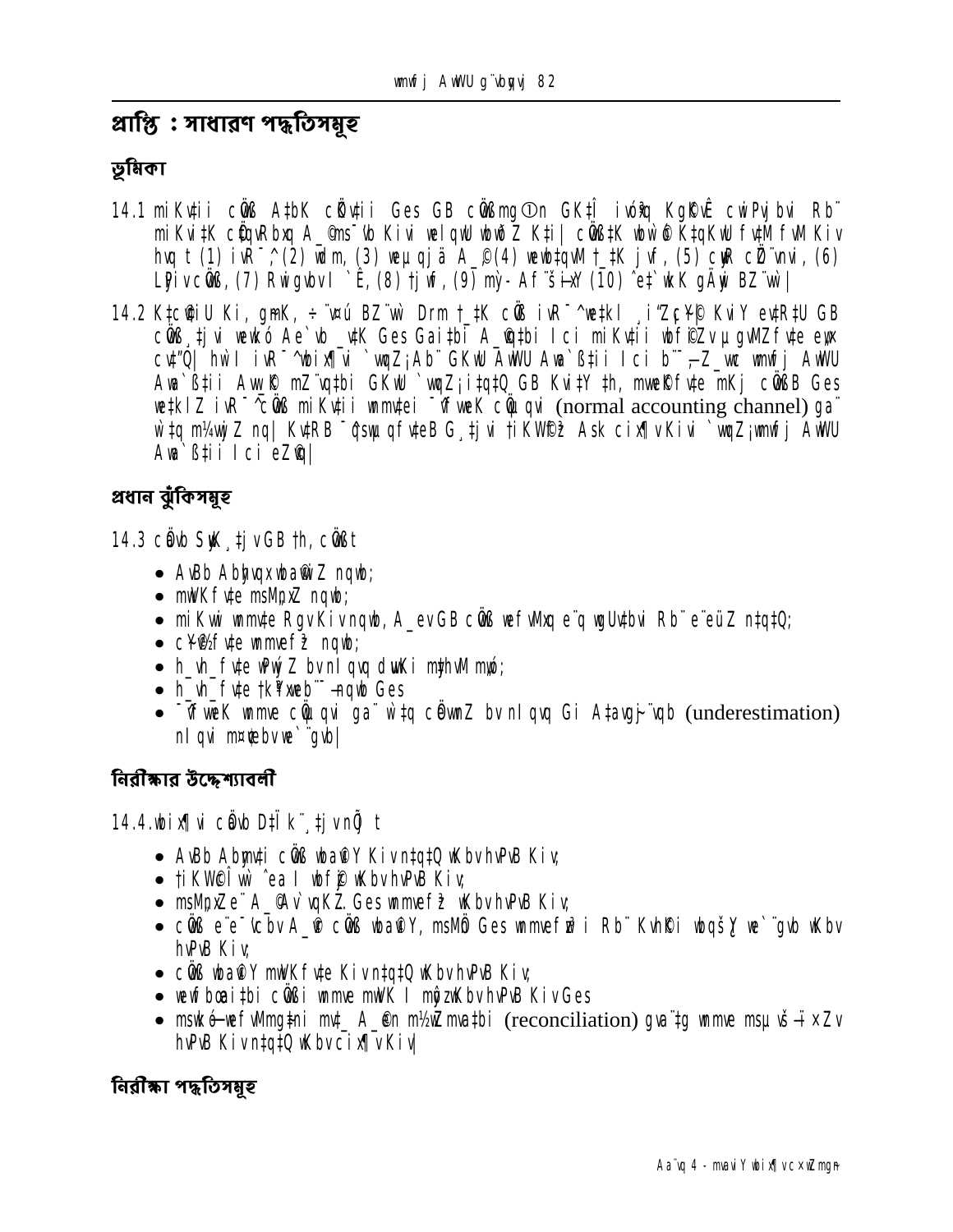**14.5.^et^ uk mmh -gäyi Ges "buši- cüßi** (transfer receipts) **19.11 bùo bix |v KgfaP**<br>itqtQ| Ab **\_vq, Dc‡i i mmR bxZngn AbyiY KitZ nte**|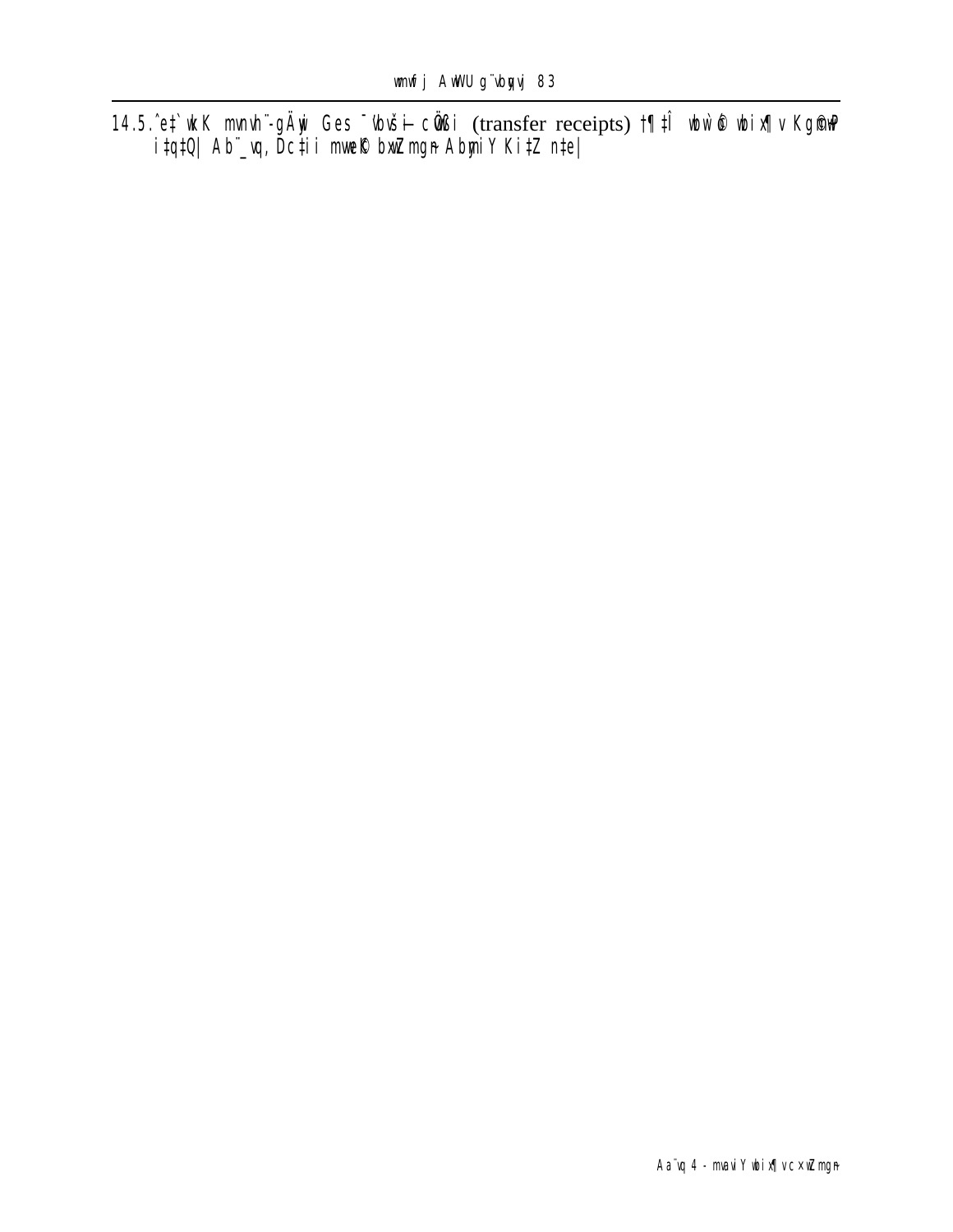বৈদেশিক সাহায্য : অনুদান

ভূমিকা

15.1. Aby to nữ wicufik uksev encufik Dbab muthwi whku t\_tk cik et ukk mnuth i Zmej t\_tK cicktK wtki Dtitk A\_<sup>©+</sup>ibuši<sub>7</sub> hv cicktK Aui cuitkva KitZ nq bv wicwijk Abyubi Ask uguštu Kta Avriu; Ab witk eûcwijk gâw mauikk mata eur tctat0

প্ৰধান ঝুঁকিসমূহ

**15.2.G tjvnğt** 

- Aby  $\psi$  eve  $\tilde{c}$  of mail  $\mathcal{P}$  ame f  $\tilde{r}$  ng by
- $\bullet$  ume  $e^e$   $\bullet$   $\bullet$   $\bullet$   $\bullet$   $\bullet$  Ges Ach<sup>o</sup>s:
- Ach<sup>®</sup> tikWPnPKiY Ges
- wme I Abyubi A\_®ui‡kutai qta nMZmab Kivng by

নিরীক্ষার উদ্দেশ্যাবলী

15.3.cầ b Dịi kë ti vnữ t

- Dbgb muthWkcÖE Abyutbi AšteÖutni ( $\mathrm{inflow}$ ) nru $\mathbf{W}$  mutk unne nruo b ng ukbv **f** Lv
- Aby thi ume Gestm matt the big the test is the computer of the case of the K but Ly
- wmte Abyu I FtVi A\_@yukZ ntq 1M10 uKbvt LvGes
- Aby th Dtitle cot Kivntan) im Dtitle e euz I ume f $\hat{\mathcal{P}}$  ntat th Kbv t Ly

সংগৃহীতব্য দলিলপত্রাদি

15.4. bix[|vi ch@jvPbui Rb" ubtar<sup>3</sup> tiKVI@luv mavi KitZ nte t

- $A$  Suzk mak Gef WIKZR civz entration of  $F$ low of External Resources) kxlR m//jb;
- Abythi cünku;
- Aby thi Rb"  $\neg$  The Z Pu?/nut SuZv  $\neg$  SiK;
- Dbgb mthwli wkU t\_tk wime weiYxGes
- · evsi ut k e wiki wme citte bl

<u> वितीकात ऊँटक गंगतली</u>

15.5. nKj enr Abyubi 17| il watki koji K hunsi Ab b Abyub tjutK eun bufulitz hunstal Rb NBY Kitz ntel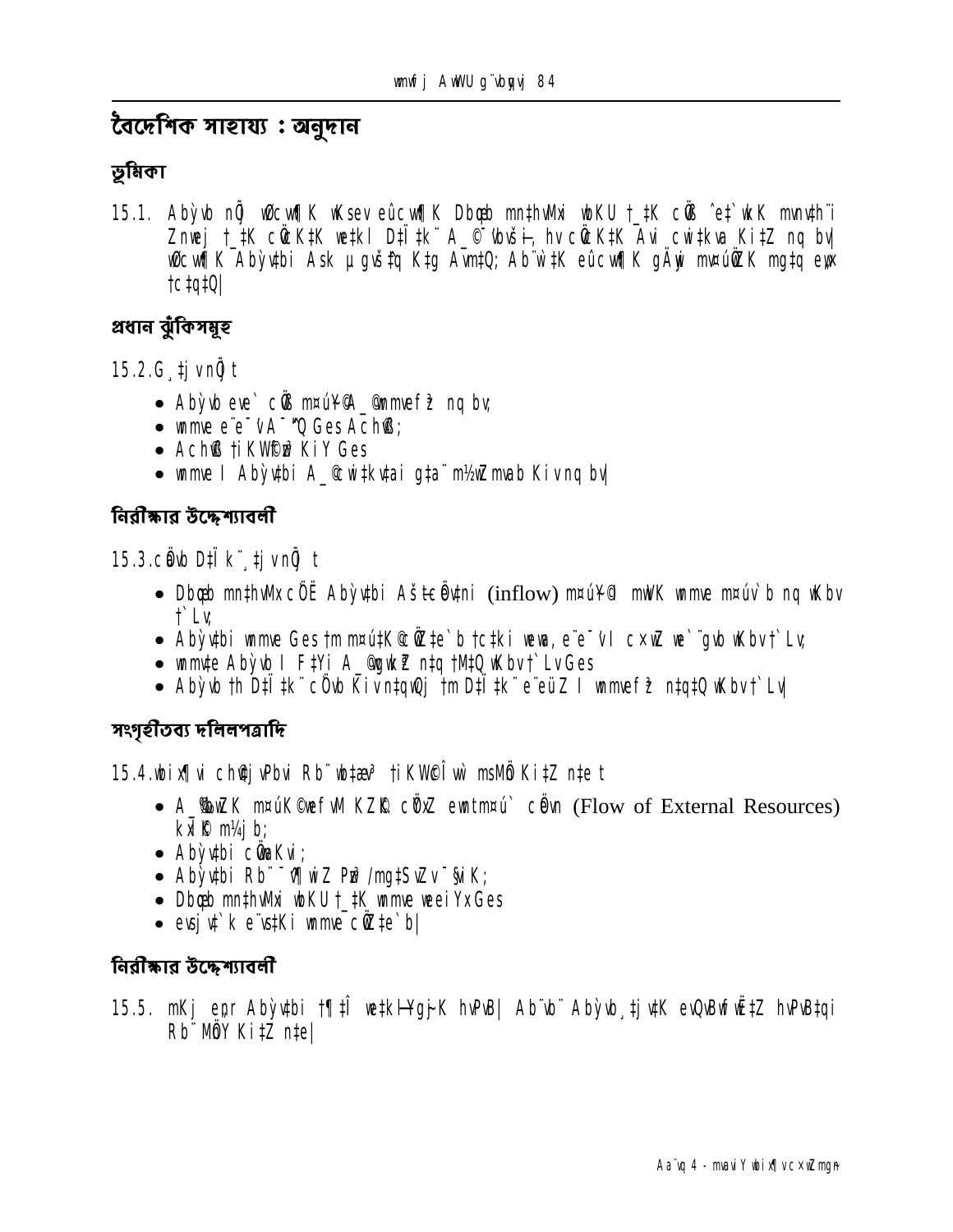# িনি<mark>ৱীক্ষা কৰ্ষসূচি</mark><br>বৈদেশিক সাহায্য**:অ**নুদান

Audtmi bug I Ae<sup>-</sup>tb <u>\_\_\_\_\_\_\_\_\_\_\_\_\_\_\_\_\_\_\_</u> A\_@rmi \_\_\_\_\_\_

|    | <b>bix</b> i champh                                                                                                                                                                              | <b>hui Guiv</b><br>$ci$ $M1Z$ | <b>Kuheff</b> |
|----|--------------------------------------------------------------------------------------------------------------------------------------------------------------------------------------------------|-------------------------------|---------------|
|    | <b>1. www.2 tmb th, Abyutbi A_© Pu?/mgtSvZv</b><br>"ŞiK Abhuxth D‡I ‡k" gAÿ Kivn‡qıQj , tm<br>$D\sharp I\sharp K$ e euz $n!q!Q$                                                                  |                               |               |
| 2. | Aby to uniter Dc Cbv mWK, <sup>- n</sup> Q Ges<br><b>h_vh_fvte tkYmeb"-+Kbvt`Lbl</b>                                                                                                             |                               |               |
|    | 3. AbhuwiZ cül jb Ges cülZ. Abyub cülli<br>g‡a TK\b cy_l\ A\tQ \Kbycix[ vKi^b                                                                                                                    |                               |               |
|    | 4. www.z tmb th, Abyb marike mkj Z_"<br><b>h_w_fye tikWee</b>                                                                                                                                    |                               |               |
|    | 5. Abỳ to manne msun sine and a more we did to string to be stringed<br>A40 KbvhPB Kibl                                                                                                          |                               |               |
| 6. | <b>Dr‡me<sup>"</sup>q</b> (at source expenditure) matural<br>$c \mathcal{C}$ te`b `ukj Kiv nq Wabv Ges wame f $\mathcal{P}$<br>Kivnq Wbvcix¶vKi⁄b                                                |                               |               |
|    | 7. webgq m‡ii DWbugui Kui‡Y th ¶uZ evjuf<br>ng Zvwmef? Kivn#q#Q Wbvcix¶vKib                                                                                                                      |                               |               |
|    | 8. whoi Z tmb th, Aby b we Ziy, e'q Ges will i<br>Atvi gta m/indiation) Kiv<br><b>nq</b>                                                                                                         |                               |               |
| 9. | Abyubi tiKWPnP I `yjjfnP chB Ges<br><b>bf@hWi Kbvcix[vKib]</b>                                                                                                                                   |                               |               |
|    | 10. Aby to more marked budmun - up fuge<br><b>msAuqZ Ges Abyr, ng Kbv hPB Kibl</b>                                                                                                               |                               |               |
|    | <b>11. Aby b cus, tikvinn</b> , weziy Ges G maid <b>K</b> <sup>©</sup><br>c <b>ižie</b> b c <b>igthi</b> e e v Kuhri Why Ges Zv<br><b>ume wei YxtZ Abyubi c¥®ük#K cüZdyj Z</b><br>K‡i KbvhPB Kib |                               |               |
|    | 12. cilvmbK G‡Rwí i ZwjKv ntii, wmnte ciloukZ<br>Abỳ thi musk wid mattik©ubwð z †mb <br><b>Kvhři AWU †UBjm</b> (audit trails) <b>AviQ k?</b>                                                     |                               |               |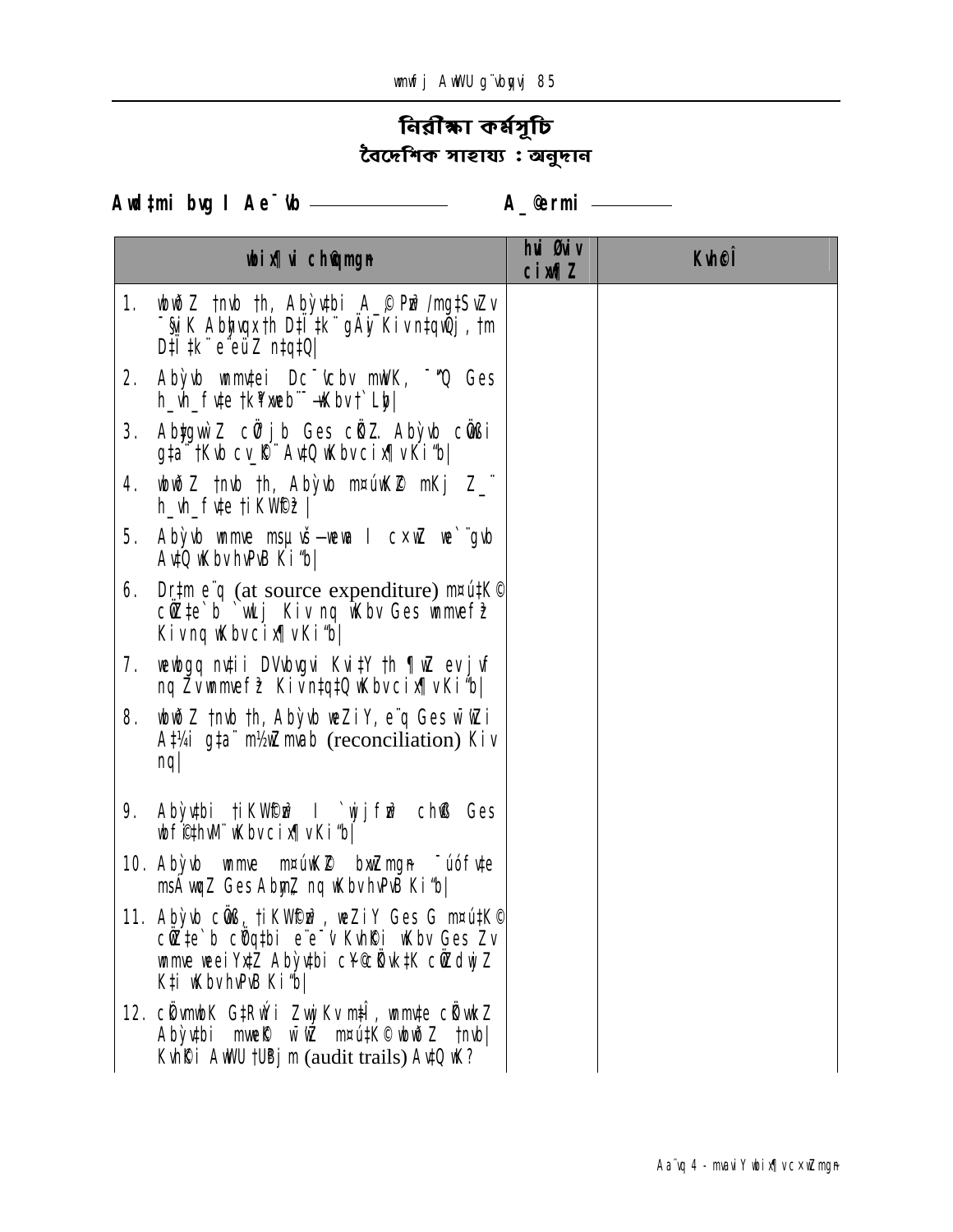unfj AWU g`ubyyj 86

| <b>bixi</b> champh                                                                                                                                      | <b>hui Guiv</b><br><b>cixqZ</b> | <b>K</b> hei |
|---------------------------------------------------------------------------------------------------------------------------------------------------------|---------------------------------|--------------|
| <b>13. w gb e e vi cxu, Aby b e emi matik@</b><br><b>wodzv cü bik mu b f qui Dchy cü V</b><br>winte nruWW?                                              |                                 |              |
| 14. Abyutbi Rb e euz e usus e e v Ab<br>mikui Zmetji 17  tî cühk meRb "KZ<br><b>bqšy I beuYgjK e e u mt_ mgÄmc¥©</b><br>Ges GKB aithi wix when mtc \ \" |                                 |              |
| <b>15. Aby thi h_th_ umeful Ges th Dilitk</b><br>Abỳ b cũ b Kiv nq, 1m Dil tk Gi e emi<br><b>wind X Kivi Rh chß Augle wasy e'e v</b><br>w gb AviQ u2?   |                                 |              |

**Kuhêtî wez gše mict¶ Augui AufgZ GB th, et w.K Abyub th D‡I th cü kiv niquQj tm D‡I th e eüZ niqtQ, h\_uh\_fute tkYweb -Kiv niqtQ Ges mWK fute wamef?<br>Kiv niqtQ Ges cü vmbK GtRwYi KuhRi wamee e v itqtQ, hv wame wei YxtZ tckK** Z\_"witk mg\_D Kivi Rb" chß Z\_" cÖvb K‡i|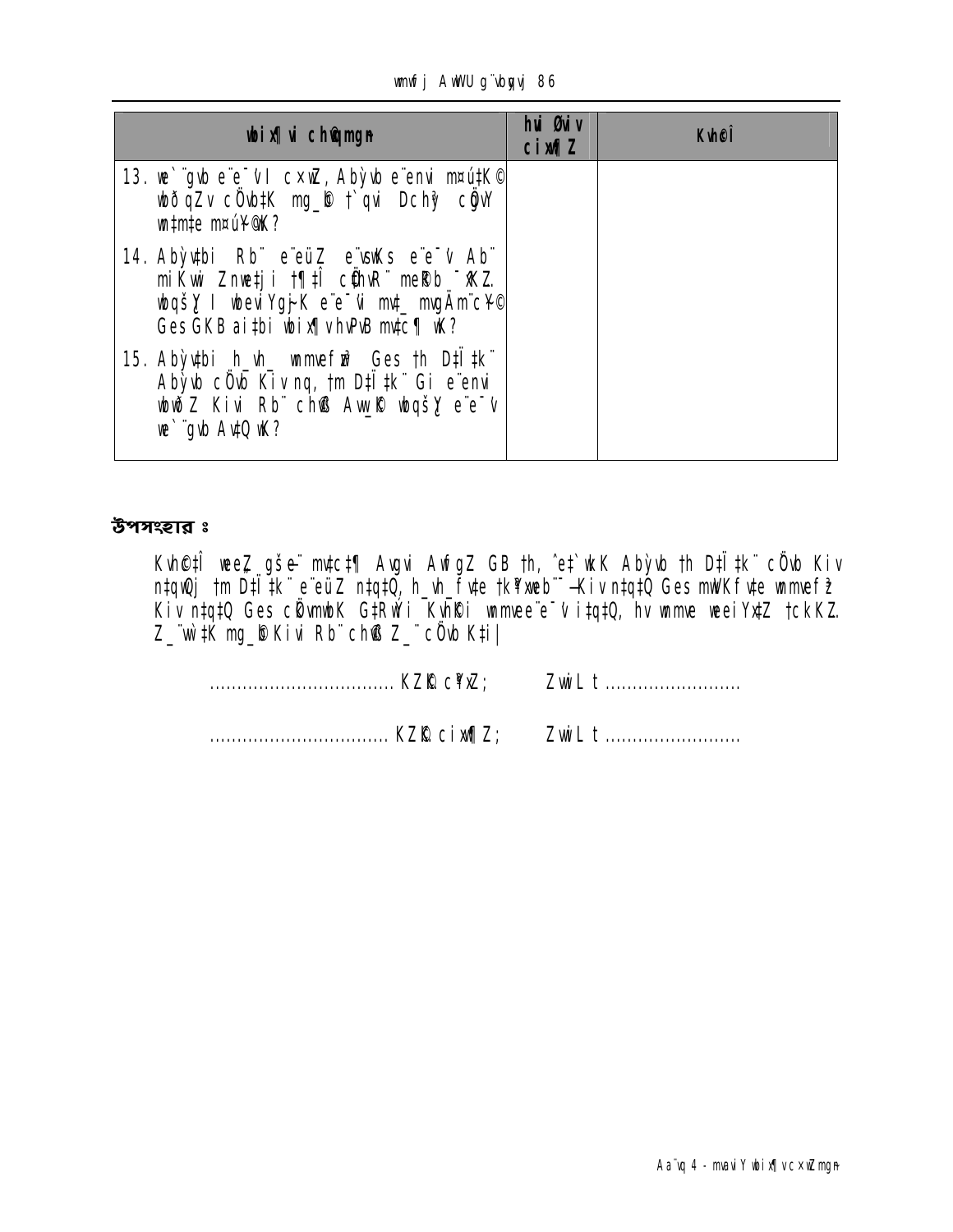म्रानाष्ठत धर्षि (Transfer Receipts)

ভূমিকা

- 16.1. mikuti kutû tekkz kuzeq `we t\_tk kz\$bi qua`tq ~\buši cüB maMpiz ng | A\_© cuitkua Kuix unnei TV Audmign were waab Ablaux Gaithi cüß M/bu mallo Ges tikWPnPi`wqZ;cyib Kti \_ytK DrtmmsMpz c@Smqtni cHivitf` wai£t
	- (1) teZb t\_tK tc bictok uf EtZ KZ\$bi gta tg Av u eve` c B thgb, mi Kwi evn 4bi fwy Kj "V Zmej, mau'Y fwl" Zmej, thš exy Myn cub BZ wil G tivi ata eur fwyKZ\$bi wlgWw#kl i'ZcYQD'Pguu SW)
	- (2) tgivgZ I i¶Yvte¶Ymn mieivnKvixt`i wbKU t\_tK Av`vaKZ anK I AvaKi GB cüki ik<sup>-</sup>cümml

প্ৰধান ঝঁকিসম্বহ

16.2.G tjvn**ğ** t

- evni `Lj NÖY Ges Zv Lujj Kivi citté`b vetePbug Avbgb bv Kiv
- $\bullet$  Aix Mby
- Av un ev covulsev Kg mți Av un Kiv
- $\bullet$   $\overline{\phantom{a}}$  this include the means for  $\overline{\phantom{a}}$  by Kiv
- Aix tk**Ymb** m Ges
- evn Chran Lui \_ Kvi KvitY constant by night

নিরীক্ষার উদ্দেশ্যাবলী

**16.3 cầ b Dil k nữ t** 

Av uthM A\_©mWK mti mKtji Kw t\_tK Av u Kiv ntatQ wkbv Ges Zv mWK fyte tk**Yxeb** om I unnef<sup>2</sup> ntat0 uKbvt Lv

**16.4.bix[vch@jvbuj Rb\* btas<sup>3</sup> tikv@l^w`msv0 KitZ nte t** 

- $\bullet$  teZb, miei u I tmey taivaZ I i stytesty vej matni baby (sample);
- gnK I AugKti i Zdunj (Geswunngn);
- gnK/Ayki Av y/msvo tire ÷ ui Quov buši cüli tire ÷ u;
- mikui Kapuit i Aventhi Zui Ky Ges
- ei**u At kl**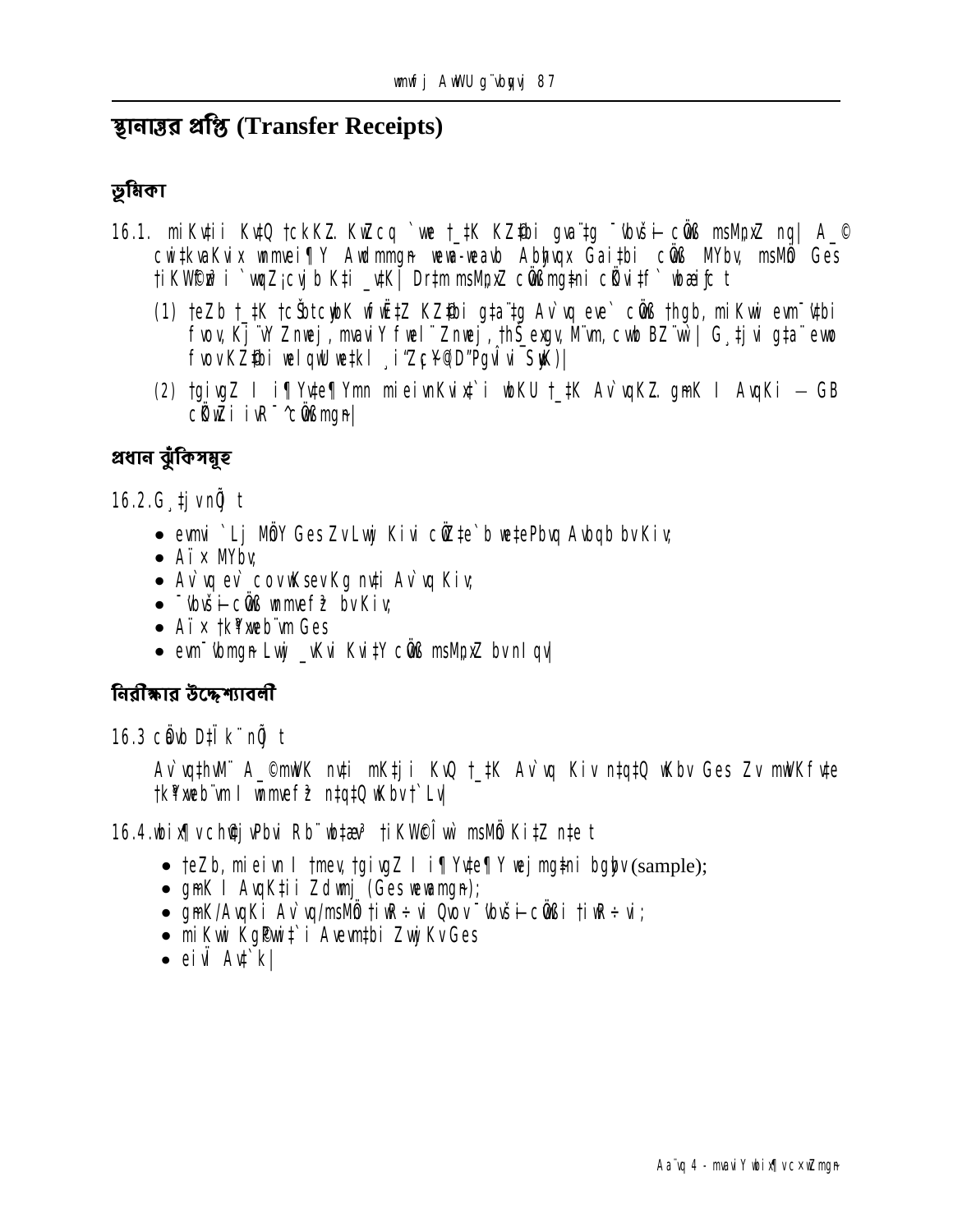# নিৱী**ক্ষা কৰ্মসূচি** श्वानाञ्जतयागा थांछि

| <b>bixi</b> champh                                                                                                                                                                                                                                                                                                                                                                                                                                                                       | hủ <b>G</b> iv<br><b>cixil</b> Z | <b>Kuleff</b> |
|------------------------------------------------------------------------------------------------------------------------------------------------------------------------------------------------------------------------------------------------------------------------------------------------------------------------------------------------------------------------------------------------------------------------------------------------------------------------------------------|----------------------------------|---------------|
| বেতন থেকে কর্তনের মাধ্যমে আদায়কৃত প্রাপ্তির<br>কেত্রে                                                                                                                                                                                                                                                                                                                                                                                                                                   |                                  |               |
| • evtiv gytmi "(buši thvill côli A½ msllí) Kti<br>gun K Nb why Ki b Ges che K gumi chi Z<br>cüßi A‡¼i m‡_ wini Mioi Zjbv Kith<br>A "Ofwek Zui Zg" tj v martik Abyrij b Ki b                                                                                                                                                                                                                                                                                                              |                                  |               |
| সরবরাহকারীগণের নিকট থেকে প্রাপ্তির ক্ষেত্রে                                                                                                                                                                                                                                                                                                                                                                                                                                              |                                  |               |
| • mieiw, tgivgZ, i¶Yvte¶Y Ges Abïvbï eïtqi<br>$c_{\mu}$ K $c_{\mu}$ Kf te 12 g tmi $\tilde{f}$ e q w Y Rib<br>b-bZg gnK/AvqK‡i i mi cüqVII K‡i cü wkZ<br><b>CÜBI A¼ UYO KID  CÜ ULZ CÜB I CÜZ</b><br>c <b>üßi</b> g‡a Zjbv Ki1b  wewfbœ Pj‡Ki<br>(variables) gta mkj A Truek cv R <sup>T</sup> Ges<br>AthŠiř K nrutké velta Abyüvb Ki b <br>• Acii'ukz maik©cökb Kitū Gikg mieiw<br>wetj i bglyv cix [v Ki b Ges wmtei eB t_tK<br>ii" K‡i gunK unne ch <b>\$-G tju Aw 2</b><br>cix[vKib] |                                  |               |
| ভাড়া                                                                                                                                                                                                                                                                                                                                                                                                                                                                                    |                                  |               |
| • evtiv gytmi gwark fuov côus cix $ v $ Ki <sup>4</sup> b<br>G tjv K midle KtakW teZb wj cix iv<br>K‡i AthŠi?K nKj ZuiZg nPútK©AbyÜvb<br>Kib                                                                                                                                                                                                                                                                                                                                             |                                  |               |
| • Av ungn mWKffute tkYmeb — Kiv ntqt0<br><b>Kbv cix v Kib</b> mské umiei eB t_iK<br>gunK ume ch\$-C, tj u Aw 24 hvPB Ki b                                                                                                                                                                                                                                                                                                                                                                |                                  |               |
|                                                                                                                                                                                                                                                                                                                                                                                                                                                                                          |                                  |               |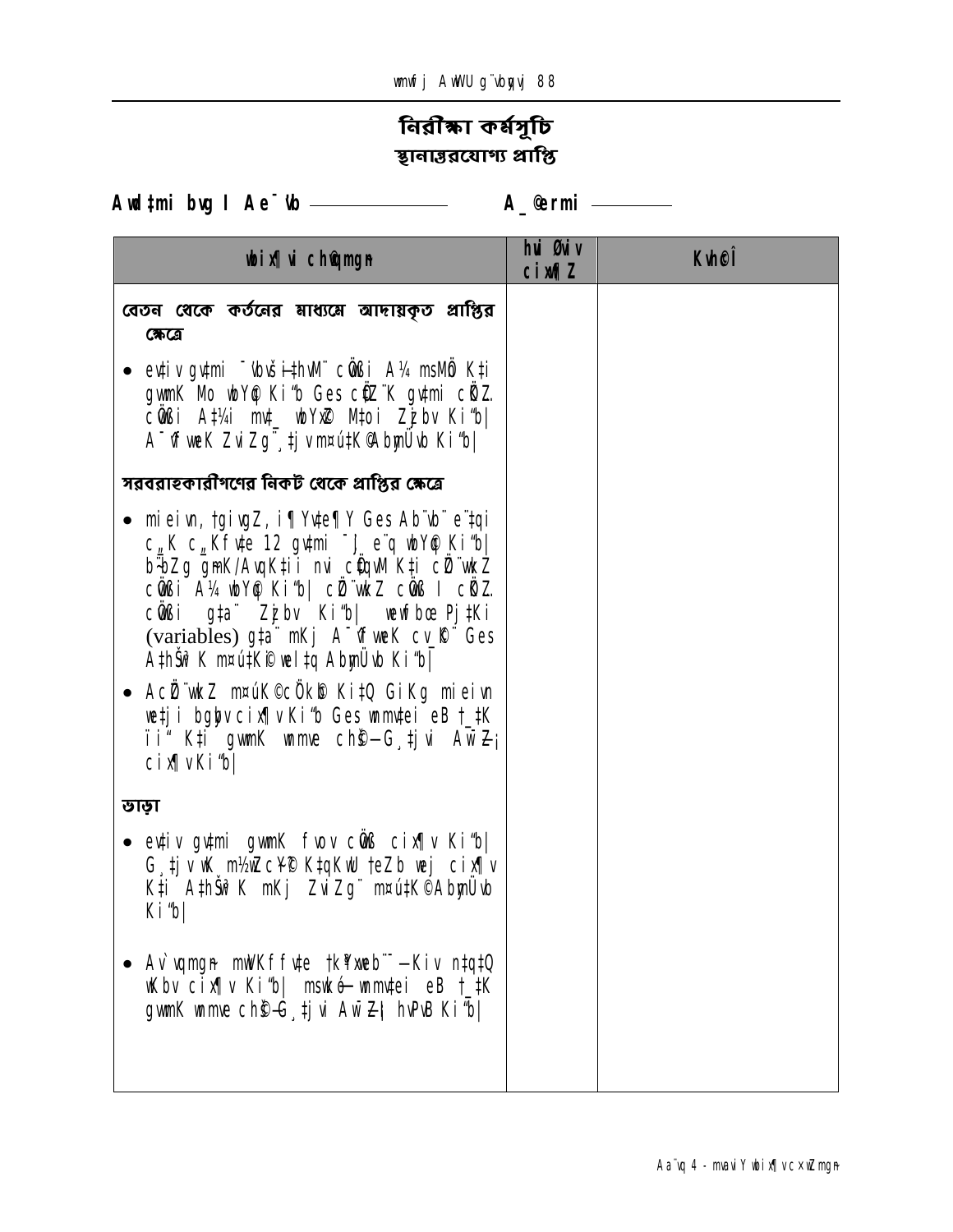unfj AWU g'byyj 89

| <b>bixivich@mgn</b>                                                                                                                      | <b>hui Øuiv</b><br><b>cixqZ</b> | <b>K</b> beî |
|------------------------------------------------------------------------------------------------------------------------------------------|---------------------------------|--------------|
| • warmei¶Y Awdrmmytha miKwi evni b Ges<br>evn üb Ae übKuix i Zujikv Auto ukbv<br>cix[ v Kib  GB Zujj Kv tK myjbWV Ae 'tq<br><b>Aut0?</b> |                                 |              |
| • hŵ Zujky by culqy hu Zuntj unnei¶Y<br>Audm K fute und Z KitO the un to tiv Luj<br>cto thB?                                             |                                 |              |
| • fwvere` c <b>ülmyn wqšykuxwfum umtei</b><br>mt_wyjtq t`Lvntquj uk?                                                                     |                                 |              |

**Kvh@fî wee,Z gše mutct¶ Avgui AvfgZ GB th, Av`uq** (recoveries) **Ges buš‡i gva`tg cüßi wume wewa AblyuqxmMK Ges m¤ú¥®**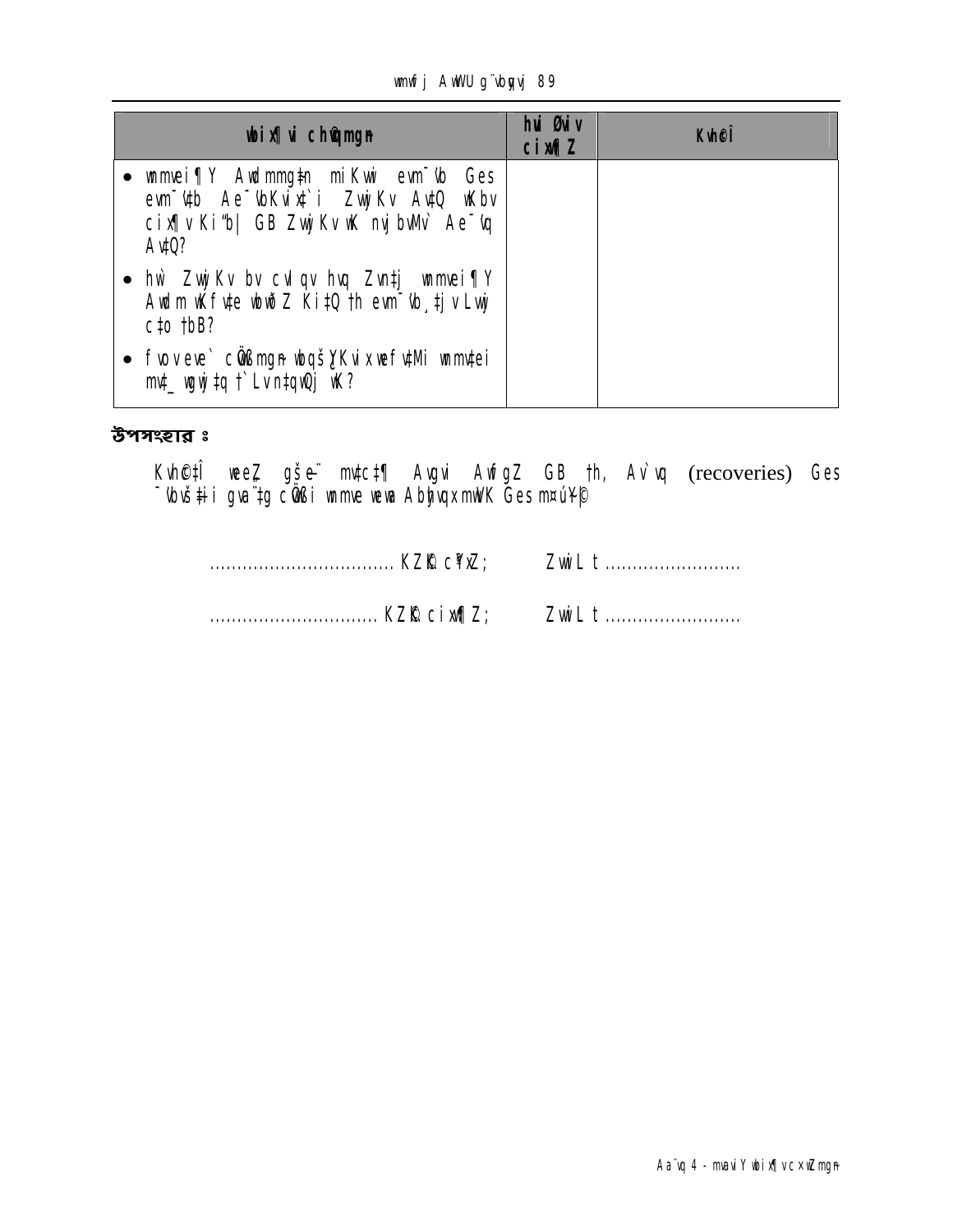দায়: সাধারণ পদ্ধতিসমূহ

ভূমিকা

- 17.1. `w ejtZ tmB AwyR eva evaKZytK e\$w hv cwitkytai Rb miKyi `wyl `w ~f wksev Megquù Af šin FY A\_ev Megquù et kK FY n‡Z cuti | A 'ux Rgui A Kuti I `u mø ntz cuti | Zte Gi Rb \* tKub my t`lqv nq bu `u Avevi miKur KgPurit`i ubKU t IKI c**us** eye mo ntz cyti hy Rb me cytkya Kivng, thab may Y fuel Zmeil
- 17.2. mavi YZ mi Kyti i vevf boe fin Rb w Uytbyi Rb hLb w R<sup>-</sup>nn an ch® tK by ZLbB `vg mpi gva'tg mikutk Avzu<sup>i 3</sup> A\_@msll0 Kitz nq| eZ@4b mikutii Kuh@q quTwzui<sup>3</sup> fute mainting a long Kuity, Gesmi Kuti i Aug I e tai gia Dij Lih M e eau mo ni gua, mi KuitK Fiyi qua ta A atbi c`t¶c Moy KitZ nt'O mi KuitK GB `u cwiku KitZ ng Ges Gi hue Zxq e"q (m) to UAZ ng | FtVi ` vq hZ evot Q ZZB m) eve e" e"q eux cut'Q - hv mi Kui maút i Ici Auil Pic mp Kitol et ukk FtVi `w Auil teuk ji ZpVO Ku'Y GB FtYi Avnj I nỳ cu tkva Kitz ng et ukk gỳ g, hui mt ti bt thi fu mtg i (e ují v Ad tctg/Un) velquil Rvoz| mīzivs mikui Fivi e e tchu mtežg hzal ` fizui mt\_cuiPuj Z nl gv cünRb| cuigw Ges Ach® waštYi KuitY `w wixily GKW D'P-**SKcYOj Wy**

প্ৰধান ঝঁকিসম্বহ

#### 17.3 G tjvn**ğ** t

- Abycy bkyj Lyz e toj Dilitk FY NBY;
- FY  $c\sqrt{2}$  of the unnef  $\tilde{r}$  by nl qv
- Avnj I nỳnn FY cuitkytai h\_vh\_e e vue`gub by\_wky
- Ach<sub>®</sub> tikwere:
- $\bullet$  A<sup>-</sup> $\alpha$  wime e<sup>"e"</sup> $\alpha$
- nam` KZIQ wa@iZ mgui g‡a" FY MÖY bvKiv,
- th Dilitk" FY NÖY Kivntquej the Dilitk" Zve emi byKiv
- mikui A\_%s (thi (Public Finance) mother AbluqxF#Yi A\_@ emi bvKiv
- Fil'i tikvel m/#mab evuKbunjtqkb bvKivGes
- Abhuw Z Zdunj Abhuux FY cuitkua bv Kiv

নিৱীক্ষাৱ উদ্দেশ্যাবলী

### 17.4.cab Dilk tivnt<sup>ot</sup>

- mant` i AvBb Buivuba@iZ mqvi evB‡i miKvi FY NÖY K‡i‡Ob uKbv†` Lv
- FY ew centrum water  $\epsilon$  Kivng Kbvt Ly
- th Dilitk" FY NBY Kivntan i, the Dilitk" Zve euz ntat 0 Kbytm w 1 ta w 3 x n I av
- $\bullet$  culture that the culture of  $\bullet$  culture of  $\bullet$  and  $\bullet$  and  $\bullet$  and  $\bullet$  and  $\bullet$  and  $\bullet$  and  $\bullet$  and  $\bullet$  and  $\bullet$  and  $\bullet$  and  $\bullet$  and  $\bullet$  and  $\bullet$  and  $\bullet$  and  $\bullet$  and  $\bullet$  and  $\bullet$  and  $\bullet$  and  $\bullet$  and
- FY e'e-'Chui Rh' Kuhki wasiyi Aw 2; Au Chu hPB Kiv
- Fivi c¥%ame msi¶Y Kivna KbvhPB Kiv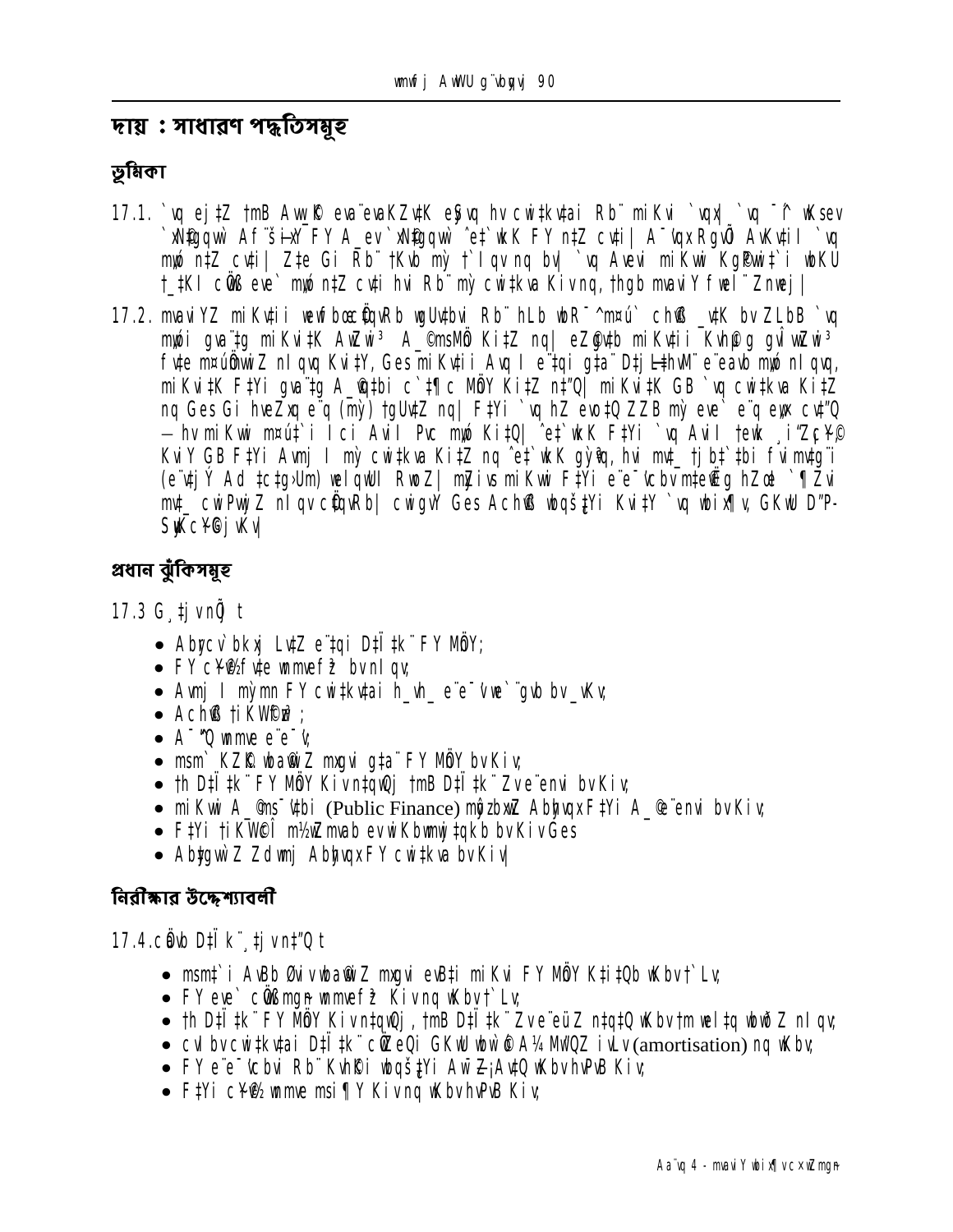- Puf Wisev` un msu vš-veva-veavb Ablaugx` un ub®údž Kiv ng Wabv hvPuB Kiv
- FY e envikum cucy Pute `wex KbyhPB Kiv
- ci wiz dj ulj cul gv tMQ w bv tm matt K SA v ni gv
- whis is zwith we "qub mKj ` superan FY, wante h\_vh\_fute cilled of a tatu of bu hup B Kiv
- birf[vi Zwi‡Li GK ermi ci c $\ddot{\phi}$  q `xV@quv` F#Yi cwiqw` KZ \_vK‡e wī f Kiy
- Magqui · vigi cürk (disclosure) ch® wbvt LvGes
- Mgquy FYman Aby thi th A1/4 tat Cat At Arct T Zv Aby to K by the Kiv

নিৱীক্ষা পৱিচালনাৱ পয়া

17.5. <sup>T</sup>f ev Magon Af šin mikui FY Ges mau'Y fuel r Znuej Avkuti mikui KgPuii bKU t\_tK msMpZ A\_%ivmp ` tqi weltq unfj AWU Au ` Bi ch® Atkim w tZ cti | wnfi AWU Aw` BitK w WGÛW AWU Aw` Bi KZR cw'PwiZ wixiy (wyfboeliatii mâg cüti Rb) Ges evsjut k e waki Af šiw I emtubix w Ici Av v cb Kitz ng *et* **kK Fivi 1911**, et kK mmh c**ß chi AWU Am Bii qmcu Pu K Ges A\_SwZK** mank@efwllesjut k e stki Af šiny wysy BDwilli Kutri Ici Av v cb Kitz ngi wixini Dilijk i mt. ni/xi titl wnfi AWU Aw Bi Gt i Kw t tK mz ab I  $c\ddot{\mathbf{u}}$  abc $\ddot{\mathbf{l}}$  PB<sub>te</sub>

নিৱীক্ষা পদ্ধতি

#### **17.6. wik HWZ**

- 1. Pji ernti i wi i mt\_ce@Zxernti i wi i mgi to t` Lb|
- 2. tikVIPP FY Ges FY cwikva ZjbvKibl
- 3. WYL ni i Nb nții mț\_cüZ ni i nții ZjbvKib|

17.7. ev e-cxizmun

|                     | AwZkhPBtqi 1911 t FtYi wi wi bwo ZKiY                      |
|---------------------|------------------------------------------------------------|
|                     | eva evaKZvi †¶‡Ît F‡Yi eva evaKZvubuði ZKiY                |
| <b>nrú¥®ui †¶ií</b> | t AZ#Z th nKj G#Rw t_#K `xN@qwv FY culqv whiqnQj Zut`i KwQ |
|                     | <b>t_‡K wðqZvÁvcK AvfgZ msl/ö]</b>                         |

বিষ্কাৱিত পৱীক্ষণ

17.8. AZ S-AimsLK eo At¼ Fiyi 1911 Aw 2; Ges Awkutii cŵ Tt K K tikw WitcuRU wie, e usk weei Y Ges FY Wei witzelf huPuB Kith Ges eva evaKZui c GW 1fc FY cwikuai Zdwj cix[vKib]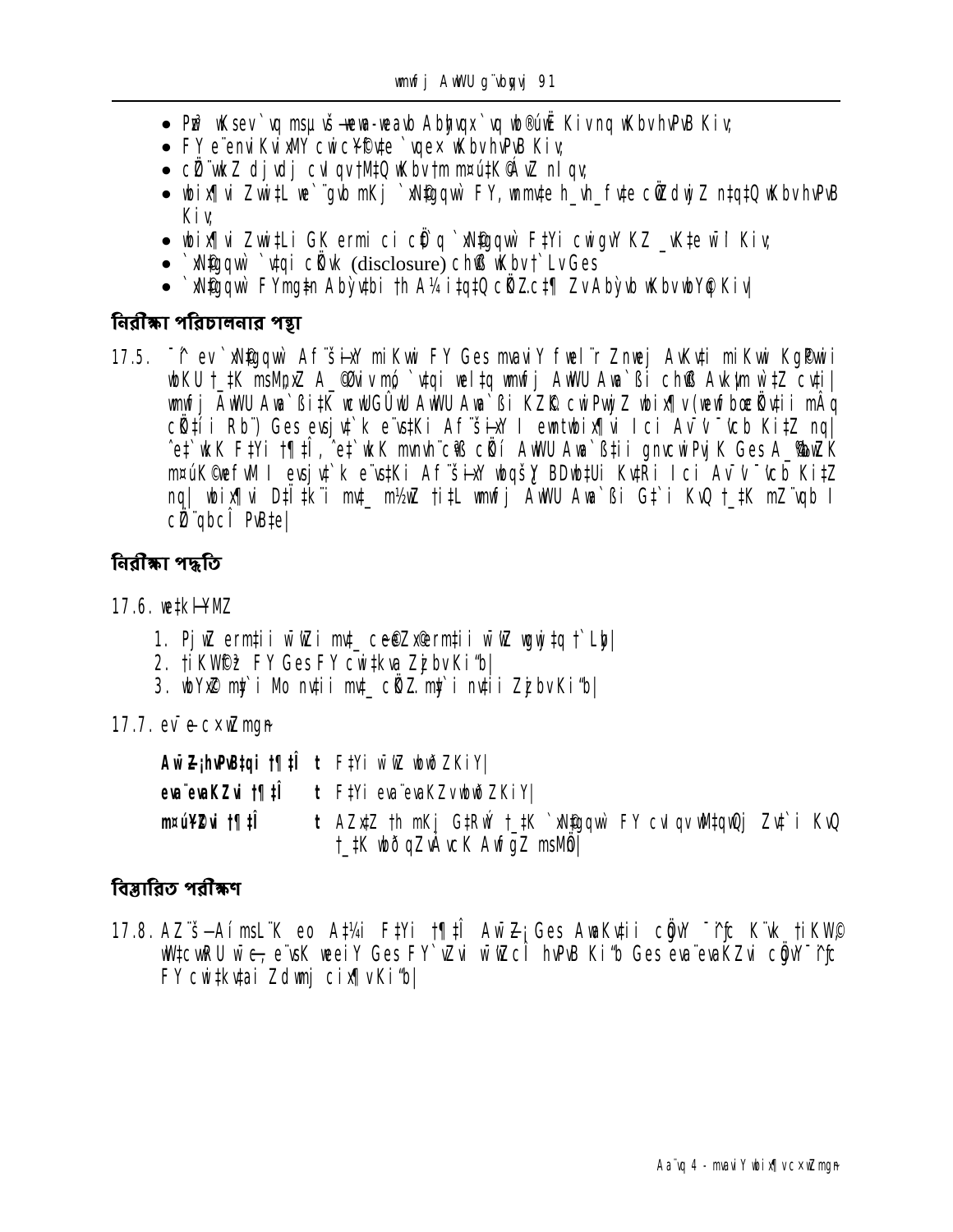সাধারণ ভবিষ্য তহ্হবিল

ভূমিকা

- 18.1 ume gny bošk Ges Zui Aarb umei TV Audmman, thab côub, tRjv I by umei TV Audmman, mauiY fuel" Zmetji ume msi¶Y Ges miKui KgRZPI KgPuit i GB umte wiZi Povš-b®úži nKj `unZ; cvjb Kti \_uKb| maviY fuel" Znuej miKui KqPuit i teZtbi GKW wa@iZ A¼— hvKZ\$bi qva`tq fvel`tZi Rb`` A\_@rÂtqi nthWl cÜb Kivnq| mauiY fuel" Zmej wwagyjui Aul Zuq huiv fuel" Zmetj Pu v cÜubi Rb" Dchỹ, Z¢` i#KB GB Zmetj i Pù v` Zvwmte m` m`f? Kivng|
- 18.2. maui Y fuel"r Zmej wwaqujy 1979-1Z GB Zmej cui Pujbui cxuZman eW2 AutO| GB Znej nsuš-Acivi ciemun tRbitij ulb výgi i'j nici GKvk Aa tqi wiZxq cuit'Of GestURui I meunillyui i'j naGi ZZxq cuit'Of i MAstki GmAui 320 t\_tK 326-G cul gyhute

প্ৰধান ঝুঁকিসমূহ

- 18.3. mau'Y fuel" Zmetji tjbt b bM -vfi K | GB KuitY StKi gulv tekx KutRB Ab b" ti bi` b Atc¶v GB Zmej curPu bu t¶l‡Î cü u Yu n¤tebv AwK| thtnZz mi Ku GB Znuetji Aul ev i TK untrite KuR Ktib, trutn Zz Znuej #K ubivc` i Lv Ges Gi unne mWKfvte msi¶Y KivAZ ek K| cibb StK tjvnůt
	- GB Zmej wa Abhupx cuiPuj Z nq bv| D`vniY <sup>-</sup>ff: ejv thtZ cuti th AtbK Aulti Abbtavù Z fyte c Öyb Kivna:
	- Addyngn tikvop? bvKivGeswi the the wekjb bvKiv
	- · Zmetji ume Ges Pu`v` \t'i w wiZ umtei will myšą Kivną by Gi dtj tKub will als mulk tm neutk@AuboqZv mp ntZ cuti Ges AtbK t¶tT cüviYvi neuebv \_\K Ges AtbK 1\Til Z\_'MZ fj kbv<sup>3</sup> Kivnr# nq by
	- Zmetji w $\alpha$ i A $\alpha$ vi<sup>3</sup>, Adilj umte cvitkva KivthtZ cvti;
	- Zmej msuštjbt bnyn elku tire÷ ti tik viež Kivną bv Ges
	- quark unne Ges etkyl will gta" m/silmab (reconciliation) Kivnq by

নিৱীক্ষাৱ উদ্দেশ্যাবলী

- 18.4. cirb Dilk tjvnt Qt
	- Zmej cu Pri bri rera-rearb Abhrux Zmetj i tj bt b mahluz nt'Q uKbv t Ly
	- Zmetj i wme mWK Wby Ges Zmetj i wie wme wei YxtZ h\_vh\_fyte cidui Z nq **KbyZvcixTvKiv**
	- th nKj niKui KgPixt` i Rb" Zmetj Pu`vcÖvb eva ZvyjK tnB tkYxi nKj KgPixtK Zmetji Pu v Zu Zuj Kuf? Kivntat0 uKbvhPB Kiv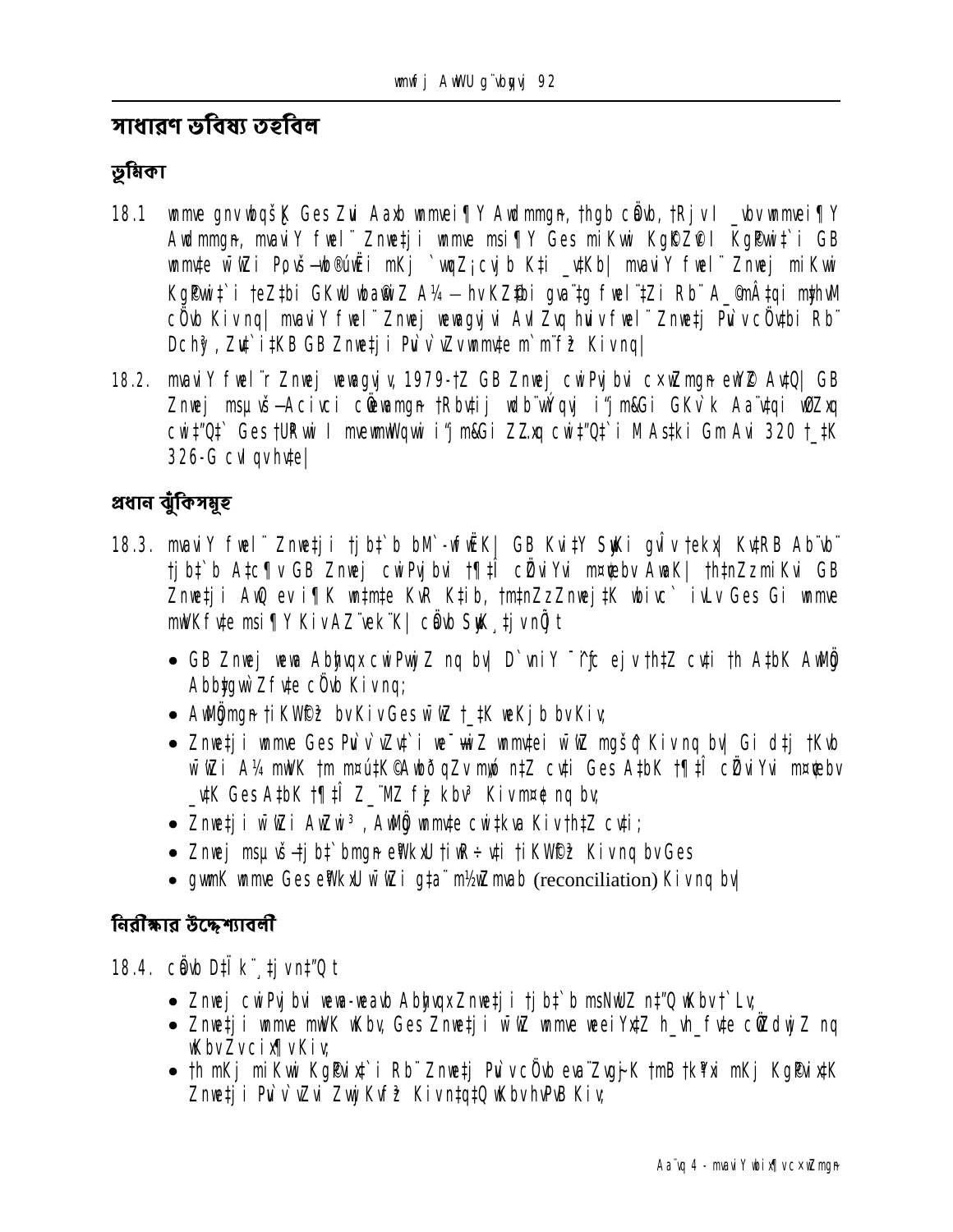- Zmej t\_tK A\_®tËyjb, wix¶vi qva ta hvPB Kivna uKbvt` LvGes
- Zmeti i Pu`v` \v`v` u`n loni th Mi bb Gi & K\D#K Pu`v` \v`v wmte Zmeti i m`m` Kiv ntatû ukbv (D`vniY-te ivR-^LvZ t\_tk tc@tY ubtquRZ KqRZ@KqPuixe ZxZ Dbgb cätí i KgRZØKgPue;; ) hPB Kiv

পরীস্কর্ণীয় দলিলপত্রাদির তালিকা

#### 18.5. bix i Rb biza<sup>3</sup> djc tv mavö KitZ nte;

- mì mi fir i Aute` bcî Ges g‡bubqb (nomination) msu vš-KWRcî wì i bw;
- may I'll Tuel" Zmej BbtW  $\vec{u}$  Till  $\vec{v}$  +  $\vec{u}$ ;
- may  $Y$  fuel" Znuej evikul tiur $\div \mathbf{u}$ ;
- may  $Y$  fuel"  $Z$ nuej tj $R$ ui;
- maxiy fuel" Zmej wie tiue÷u;
- wiz "(buši-tiur÷ui;
- $m\ddot{r}$  i mgui tiur $\div \dot{u}$ ;
- mau'Y fuel" Zmej Povš-evitkva tive $\div$ ui;
- · Aulij/Pouš-suitkvansuvš-gÄyici Ges
- may'l fuel" Zmej funnima (teZb uej, unilluj Ges A\_®#\ijb uej)|

নিৱীক্ষা যাচাইসম্বহ

#### 18.6.msthuRZ bix[vKqftP AbuiY KitZ ntel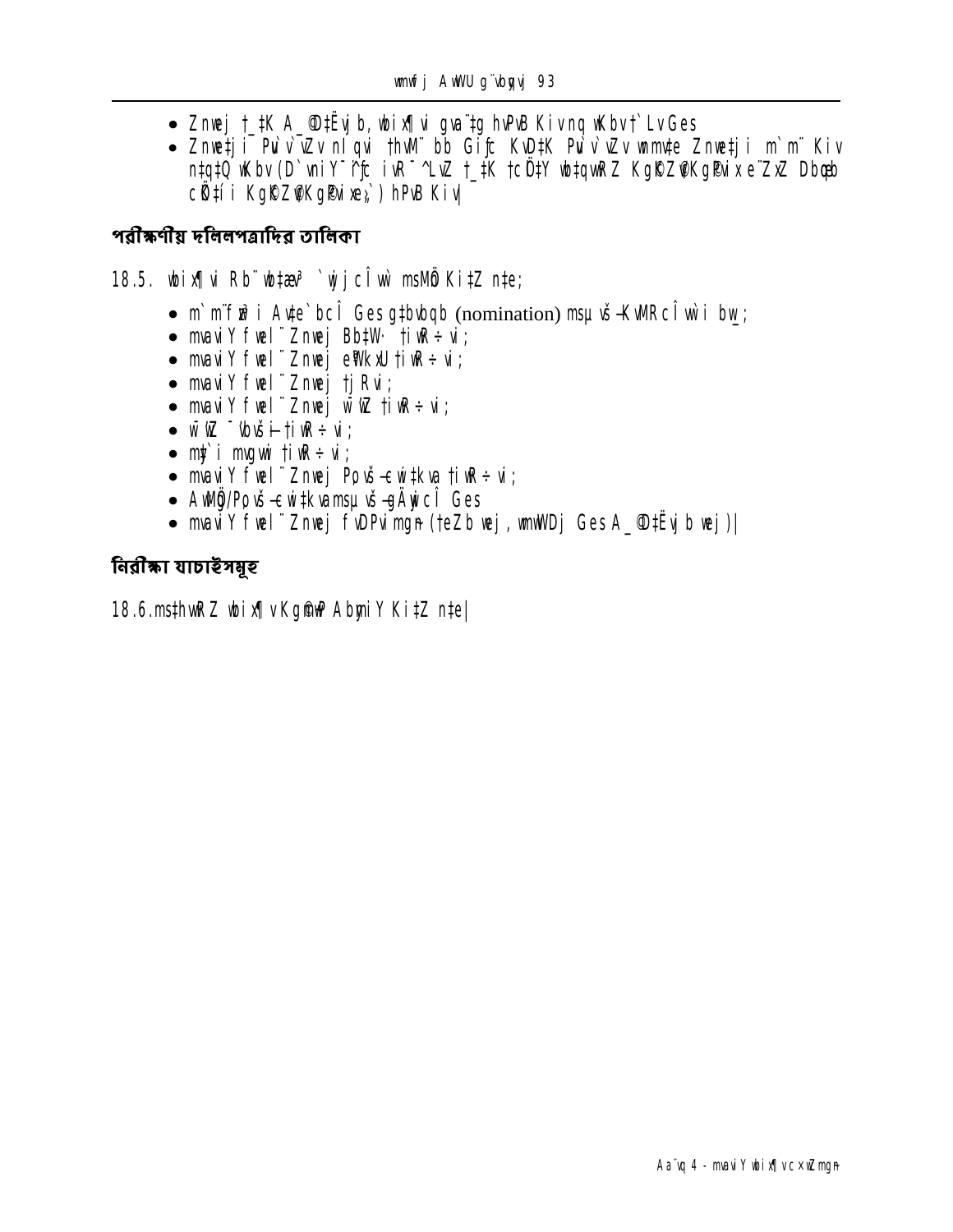# িনৱীক্ষা কৰ্মসূচি<br>সাধাৱণ ভবিষ্য তহবিল

#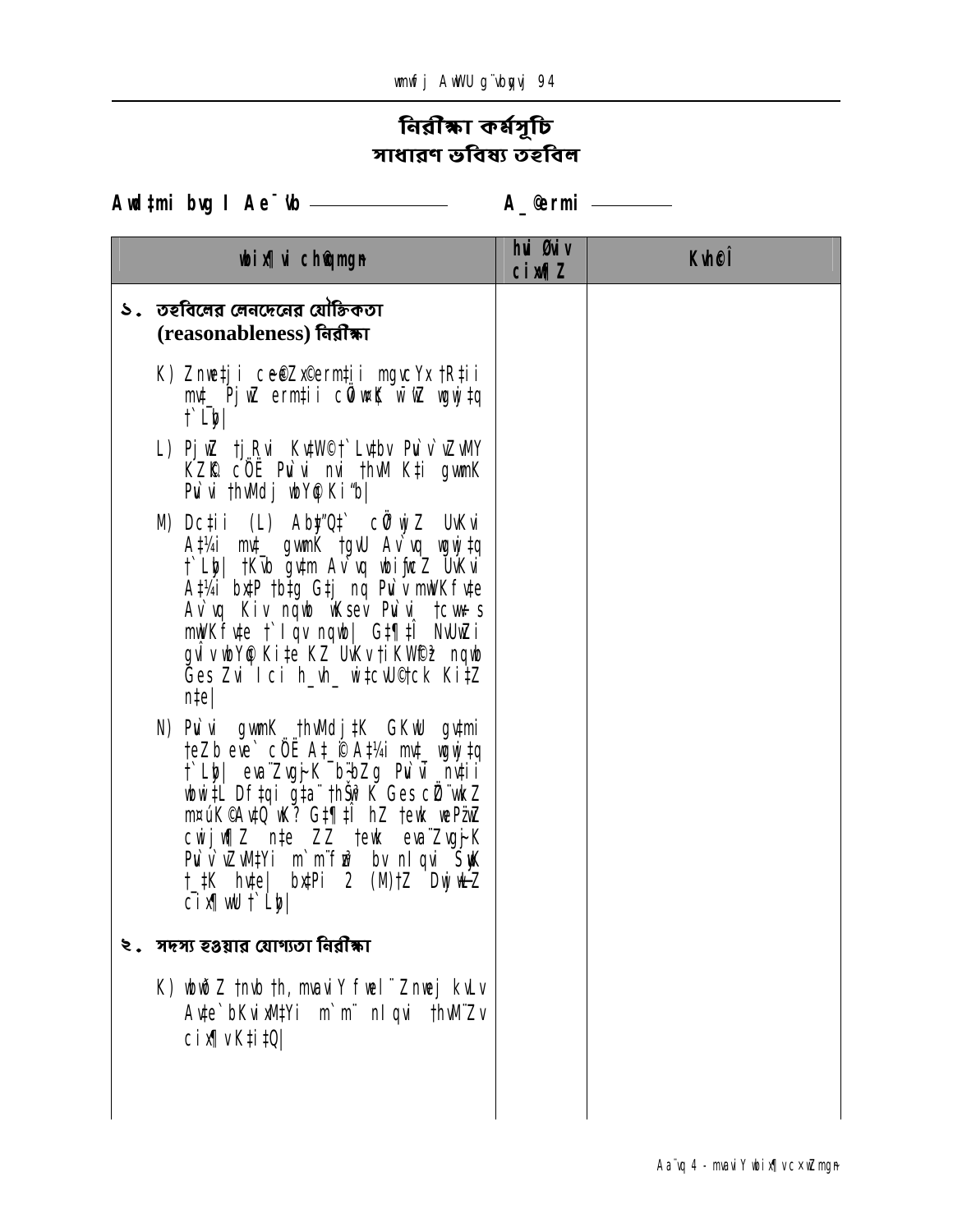unfj AWU gʻbyyj 95

| <b>bix</b> champh                                                                                                                                                                                                                                                                                                                                                                                                                                                                                                                                                                                                                                                               | hủ <b>G</b> iv<br>$ci$ $MZ$ | <b>Kuhei</b> |
|---------------------------------------------------------------------------------------------------------------------------------------------------------------------------------------------------------------------------------------------------------------------------------------------------------------------------------------------------------------------------------------------------------------------------------------------------------------------------------------------------------------------------------------------------------------------------------------------------------------------------------------------------------------------------------|-----------------------------|--------------|
| L) neúí m m ntatúb, Gi£ Ktakw tKm<br>$ci$ x $\beta$ K‡i $\uparrow$ Lb, th Giv c $\ddot{\alpha}$ Zc $\uparrow$ $\beta$<br>m`m`nlqvi †hvVi v2tjb vKbv                                                                                                                                                                                                                                                                                                                                                                                                                                                                                                                             |                             |              |
| M) PuKwitz witquikz mKj miKwi KgPwi<br>Znetji m`m (thLub Znetji m`m<br><b>ni qveva Zvyj K) Wbvcix [vKi·b]</b>                                                                                                                                                                                                                                                                                                                                                                                                                                                                                                                                                                   |                             |              |
| N) whoi z tmb th, m`mit`i eY®yungK<br>maviY Bb‡W - msi¶Y Kivnq                                                                                                                                                                                                                                                                                                                                                                                                                                                                                                                                                                                                                  |                             |              |
| 0) whas Devin Bhiw -Gi ixZv cix<br>Kibt                                                                                                                                                                                                                                                                                                                                                                                                                                                                                                                                                                                                                                         |                             |              |
| • Bb‡W -Gi fn?mg‡ni GK cÖ' bglyv<br>$\operatorname{cis}$ $\left[\n\begin{array}{ccc}\n\text{right} & \text{right} & \text{right} \\ \text{right} & \text{right} & \text{right} \\ \text{right} & \text{right} & \text{right} \\ \text{right} & \text{right} & \text{right} \\ \text{right} & \text{right} & \text{right} \\ \text{right} & \text{right} & \text{right} \\ \text{right} & \text{right} & \text{right} \\ \text{right} & \text{right} & \text{right} \\ \text{right} & \text{right} & \text{right} \\ \text{right} & \text{right} & \text{right} \\ \text{right} & \text{right} & \text{right} \\ $<br><b>nKj thM m`tmi teZb t_tK Pu`v</b><br><b>KZD PyjyAviQ</b> |                             |              |
| • www.z tmb th, Bb#W -Gi Ašf <sup>6</sup> bb<br>Gic mikui KgPuiMVi teZb t_tK<br><b>fuel</b> " Znuetji Puìveue` †Kub A_©<br><b>KZD Kivng by</b>                                                                                                                                                                                                                                                                                                                                                                                                                                                                                                                                  |                             |              |
| • $\omega \geq 2$ tmb th, evalupting is in the theory of $\omega$<br>Kg <b>Pix Znetji m</b> mzvjuf Ktit <b>ü</b> b<br><b>ZuvBb#W -Gi Ašf@ </b>                                                                                                                                                                                                                                                                                                                                                                                                                                                                                                                                  |                             |              |
| P) $\psi \tilde{\psi}$ and the point $\psi$ and $\psi$ in the property of $\psi$<br>cul qv tMQ Ges Zv $\psi$ ivc` $\psi$ b by f $\mathcal P$<br>Kivnta <sub>t</sub> o                                                                                                                                                                                                                                                                                                                                                                                                                                                                                                           |                             |              |
| 0) wið Z †mb †h, MZ uZb ernti<br>gtbubqbngn chtubuð Z uksev cühnR"<br>17: Cüy Rhaq cui eZB mab Kivntqt0                                                                                                                                                                                                                                                                                                                                                                                                                                                                                                                                                                         |                             |              |
| $\mathfrak v$ ় ভবিষ্য তহবিলে প্ৰদূহ চাঁদা নিৱীক্ষা                                                                                                                                                                                                                                                                                                                                                                                                                                                                                                                                                                                                                             |                             |              |
| K) teZb wej t_‡K KwZ® Puì v c0 upi GKwU<br>bglyv cix[ v Ki b Ges ubudi Z tmb th,<br>mikui KZIQ ubatii bibZg mi uksev<br>Zvi †P‡q Dílan¢i Puì v KZD Kivn‡'Q                                                                                                                                                                                                                                                                                                                                                                                                                                                                                                                      |                             |              |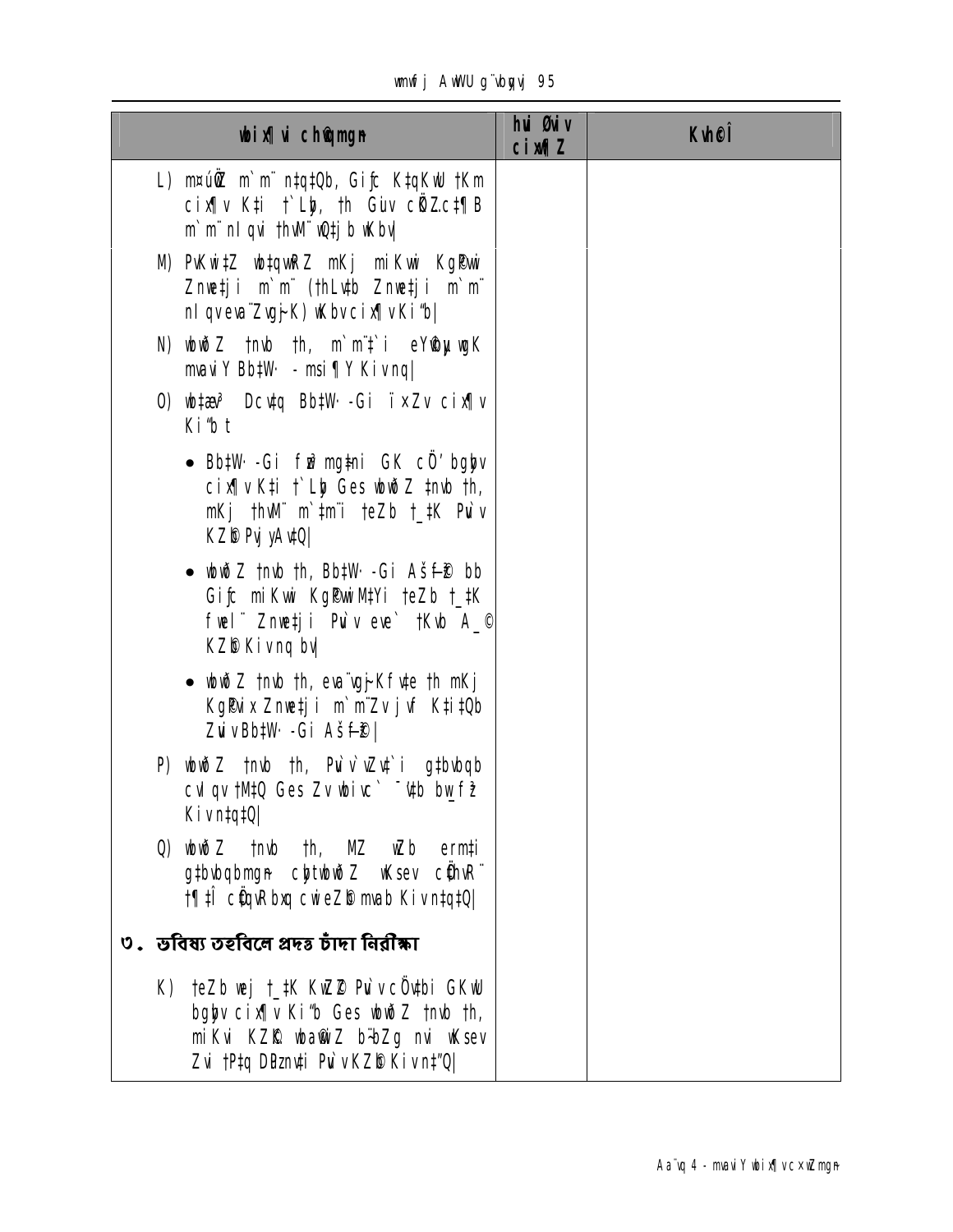## unfj AWU g`byyj 96

| <b>bix</b> champh                                                                                                                                                                                             | <b>hui Bu</b> iv<br><b>cimalZ</b> | <b>Kuhei</b> |
|---------------------------------------------------------------------------------------------------------------------------------------------------------------------------------------------------------------|-----------------------------------|--------------|
| L) th‡¶‡Î teZb t_‡K Pu`v KZD Kiv nq,<br>tnt¶il Pu v vzt i th tKub GKw bglyv<br>msillo Kib Ges ubuo Z tmb th, Zuiv<br>Zmetji cünRbu Zdunj dig ciY<br>KitOb                                                     |                                   |              |
| M) Zmetji Zdurtji frimgini (entries)<br><b>cill gut m tj Rui côu th tcuus f l qv nq</b><br>Zui GKW bglyv cix [v K‡i † Llp th, who<br>tcut s w tatüb w b Quov Ab" Kutiv Guiv<br>GB tout schoej PbvKivntqtQ Wbv |                                   |              |
| ৪. অবসর গ্রহণ ব্যতীত অন্যক্ষেত্রে তহবিল<br>থেকে অৰ্থ উত্তোলন নিৰ্ব্ৰীক্ষা                                                                                                                                     |                                   |              |
| K) fwl" Zmej †_‡K Awl®j gÄyii Rb"<br>wmei TY Awlm KZR BniKZ. will<br>weiYxi wffZvcixVvKib                                                                                                                     |                                   |              |
| L) mruikk ngtq A_@tËyjtbi GKW bglyv<br>t_‡K whi Z tmb th Puì vì vZy wu Avi dig<br>37 ciY K‡iwûtjb, Ges GB DiËyjb<br>h_vh_ gÄyi Øuiv mgw_2 wQj  Gme<br>`yjjcî Pu`v`vZui burtZ _vKtZ n‡e                        |                                   |              |
| <b>N) bb-tMR#UW KgRZ@ i t¶#î cix[v</b><br>Ki 15 th gầy: Audm cầu KZI 2 mi vuy Z<br>ntgŵi l                                                                                                                    |                                   |              |
| N) Zmej vevagyj v Ablyvqx th nKj ktZ©<br>Audij gäy Kivhuq Zvci Y Kivntquyj<br><b>Khycix</b> [vKib]                                                                                                            |                                   |              |
| 0) ubið 2 tmb th, ju8d cyjuni veðgag<br>cwikutai Rb <sup>"</sup> A_ <sup>@</sup> DiEyjb, w`"gub wwa<br>AbyuxKivnq                                                                                             |                                   |              |
| <b>P)</b> $\omega \tilde{\omega}$ 2 $\tau$ tmb th, DiEvij 2 $A_{\varphi}$<br>D‡Ëyj bKui xi umrtei wi la Atc¶v AuaK<br><b>bq</b>                                                                               |                                   |              |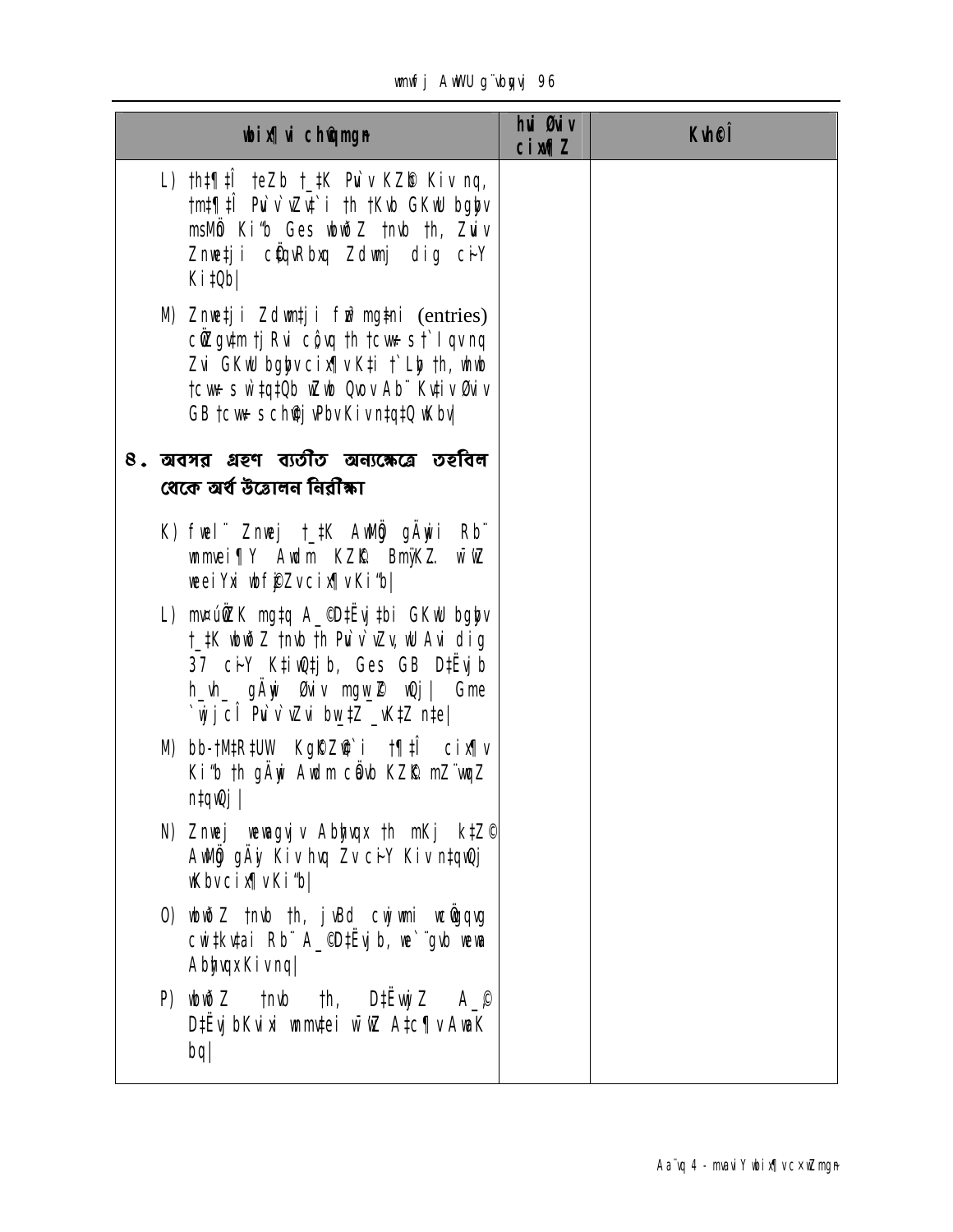| <b>bix</b> champh                                                                                                                                                                                                              | hủ <b>G</b> iv<br><b>cimal</b> | <b>Kuhei</b> |
|--------------------------------------------------------------------------------------------------------------------------------------------------------------------------------------------------------------------------------|--------------------------------|--------------|
| 0) which z tmb th, nKj D‡ËyjbB tj Rvi I<br>eVkxUi will t_#K weKjb (tVdeU) Kiv<br>$n \frac{1}{4}$                                                                                                                               |                                |              |
| R) cwitkwath M Awdy i 1911 Avril I my<br>eve boys A_CAv vq Kiv n#0 wKbv<br>cixqvKib                                                                                                                                            |                                |              |
| S) Addüyi vecixtZ gunK uKwī—uba@iz<br>m‡i Av`uq Kiv nq uKbv Ges tj Rui I<br>eWkxtU Zv yj ucex Kiv nq Wabv hvPuB<br>Kib                                                                                                         |                                |              |
| ৫. অবসর গ্রহণ কিংবা চাকুরি অবসানের পর<br>তহবিল থেকে অর্থ উত্তোলন নির্রীক্ষা                                                                                                                                                    |                                |              |
| K) Povš-D#vj#bi †¶‡Î, cix¶v K‡i † Lh<br>th, GB D‡Ëyj b veva Ablyvqx I vī∉i PjưZ<br>weiYxi vfiž‡Z wme i¶Y Awlm KZf&<br>h_vh_fvte Abtgwi Z ntqt0 uKbv                                                                            |                                |              |
| L) Auil cix iv Kib th Puiv Eui unte<br><b>Ges Povš-cuitkva tiur÷uti A_&amp;uitkva</b><br>msuvš-tj bi` b vjvce× Kivntat0 uKbv                                                                                                   |                                |              |
| M) which z tmb th, Aemi MBY uKsev PuKni<br>Aemthi ci †Kej Puìvì Wv Wsev Zui<br>h_uh_ Abyguin Z citubuatKB Poušfute<br>A_©cwi‡kva Kiv n‡q‡Q  G msµvš-cĝW<br><b>maké Pu`v` iZvi</b> but#Z _wkte Ges G tjv<br>cix[vKitZ nte]      |                                |              |
| <b>N) Povš-cu tkutai cte©tKub Puì vì vZui g7</b> ž<br>ntj frel Zmetji A_©gZ Kg <b>Pi</b> xi<br>g#bubuZ e uP uKsev Zmuetji uewagyjv<br>Abhux huv GB A_&ctZ cutib, Zut i<br>Abktj c <sup>o</sup> ub Kiv ntqtu ukbv cix[ v<br>Kib |                                |              |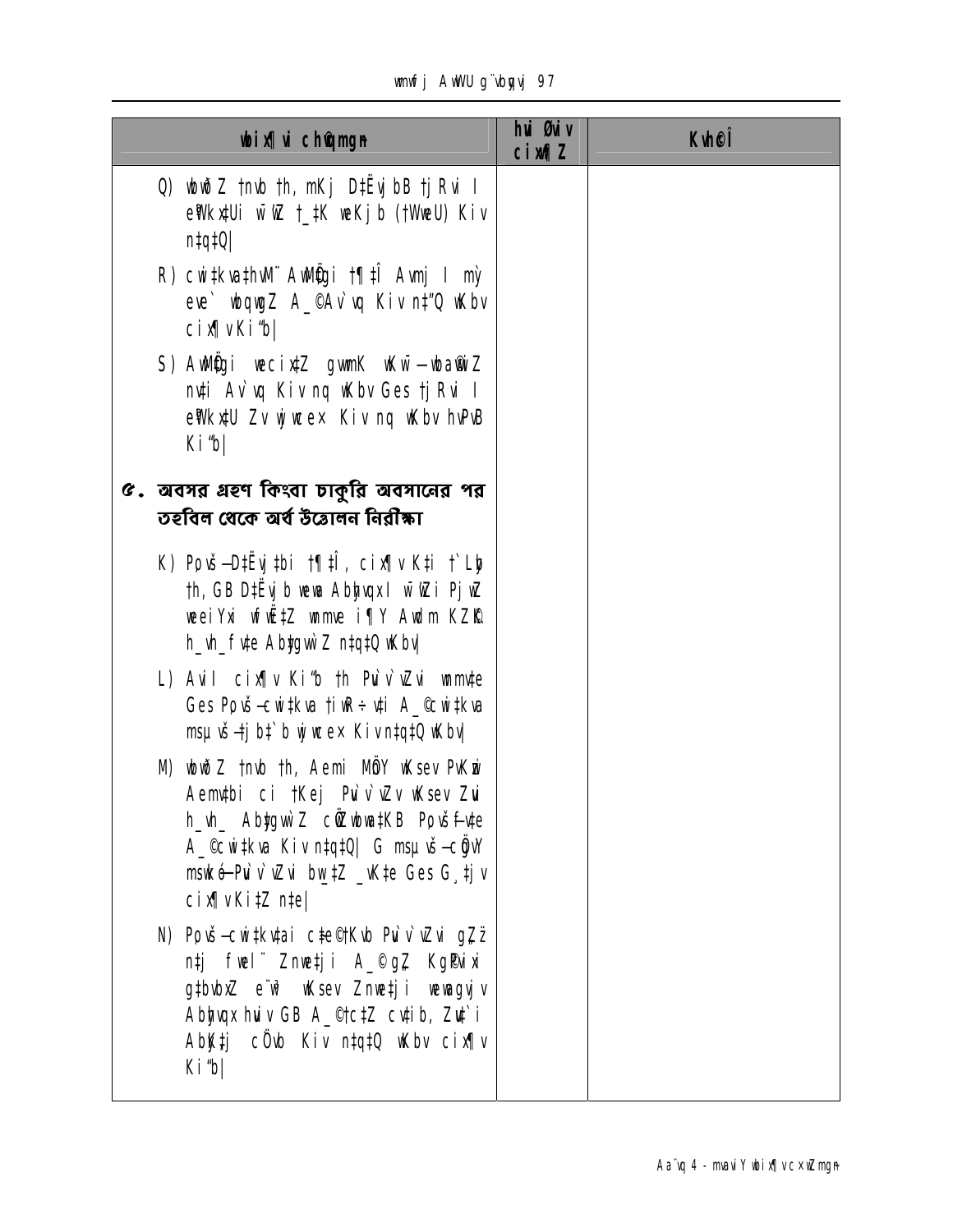| <b>unfj AWU g`byyj 98</b> |  |  |
|---------------------------|--|--|
|---------------------------|--|--|

| <b>bixi</b> champh                                                                                                                                                                                                                                                                                      | hủ <b>G</b> ủy<br><b>cixqZ</b> | <b>Kuhei</b> |
|---------------------------------------------------------------------------------------------------------------------------------------------------------------------------------------------------------------------------------------------------------------------------------------------------------|--------------------------------|--------------|
| ৬. তহবিলের হিসাব এবং য য হিসাবের শ্বিতির<br>নিৰ্ভুলতা নিৱীক্ষা                                                                                                                                                                                                                                          |                                |              |
| K) wf@Zv hvPuBtqi Rb" wmei¶Y Awlm<br><b>Tgunk vfitz Znetji wiz hPB Kti</b><br><b>Kbv t`Lb, G1Z tgU witZi mt_ctZW</b><br>wmtei wieli th Mdj wyjtą t` LtZ nte                                                                                                                                             |                                |              |
| L) Auil cix w Kib th Dirty thi gun K<br>mi-mst¶c Ges eWkxU tiuR÷uti yjueex<br>KZ\$bi mt_, tjRvti vjuk umrtei gunK<br>mi-mst¶‡ci mt/aZmab Kivnq uKby                                                                                                                                                     |                                |              |
| M) e tj w's cupq tj v chup Pbv Ki b Ges<br>Gmsuvš-nKj D <sup>m</sup> Z cuivī@i ntšul-RbK<br><b>ngyavb ntqtQ withvcix[vKib]</b>                                                                                                                                                                          |                                |              |
| N) widi z tmb th, ce@Zx@ngucYxtRtii mt_<br>cüwk tRi wyj ubui Rb Zmetji<br>Zduntji mi Quous abfute tj Rutii<br>cộ vngn cix v Kivng                                                                                                                                                                       |                                |              |
| 0) union the the Gume counquint<br>hỹ bb, Gi£ GKRb Kg <b>PixGivn</b> ỳ-Mbv<br>cix[ v Kiv nq  Gi£ M'bui GKW bglyv<br>cix[vK‡i † Lb]                                                                                                                                                                      |                                |              |
| P) which z trub th, ewife were well young n<br><b>ubwo Zwi‡Li g‡a Puìvì vZur`i Ku‡Q</b><br>tc <b>ë</b> Y Kiv ng Ges Zu i tKub Aucuë<br>_Kṭj Zu w�ái Kiv nq  wix∏K<br>Gaithi Auculi Ici Muz Kunagrugu<br><b>ch@jvPbvKiteb, thtmZzAvcuEimsL"vII</b><br>aib, Zmej e e cbui `¶Zv cuiguci<br>GKW i ZcYgrcKwl |                                |              |
| <b>Q wez the th, Gaithi nKj Avcull</b><br>Ggb e'u? NÖY I choej Pbv K‡ib uhub<br>Pu vD#Eyjb tcwf-s-Gi mt_tKvbµtgB<br>$RwZ$ bb                                                                                                                                                                            |                                |              |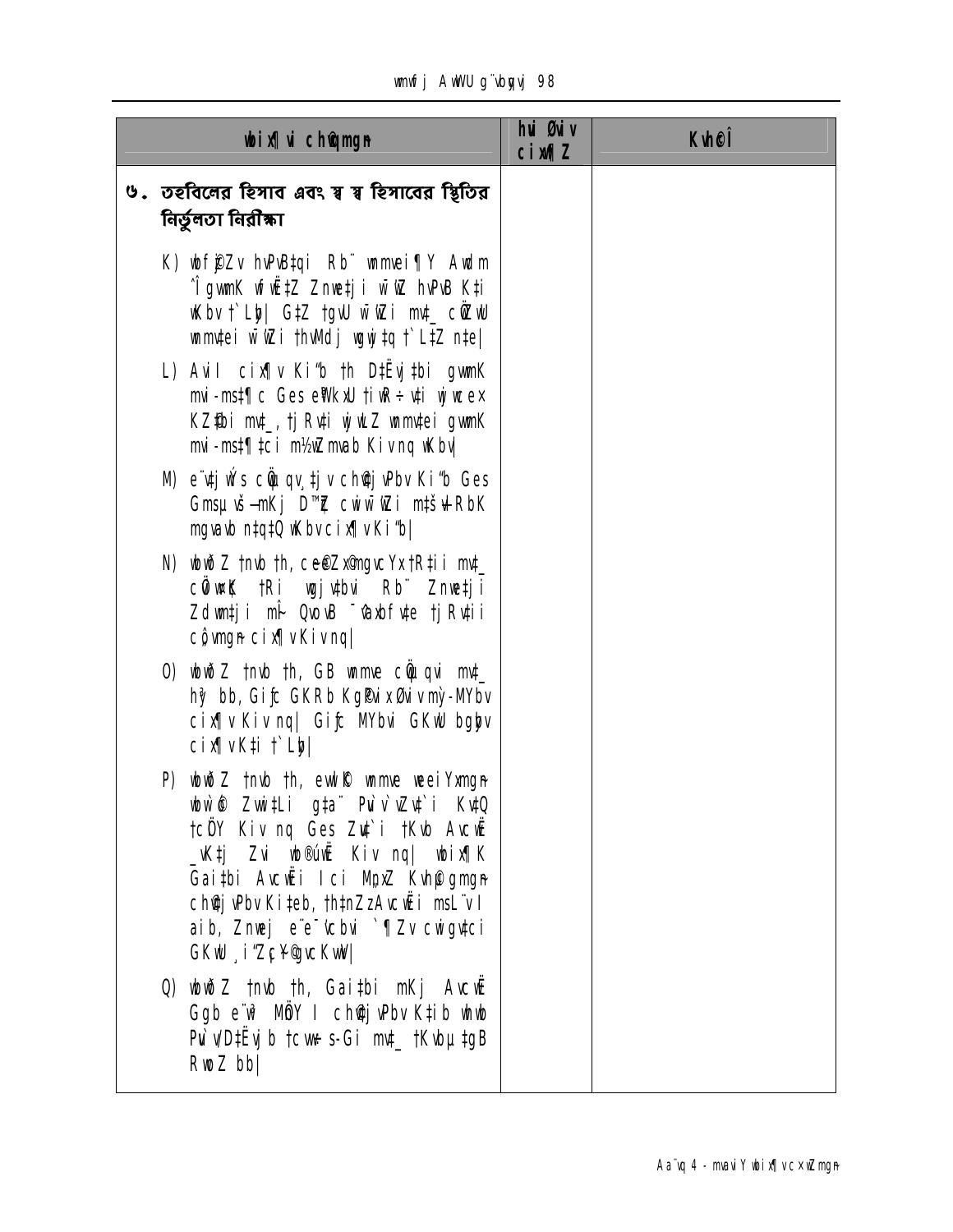| unfj AWU gïbyyj 99 |  |  |  |
|--------------------|--|--|--|
|--------------------|--|--|--|

| <b>bix</b> champh                                                                                                                                                                | <b>hủ đủ</b> y<br><b>cim<sub>12</sub></b> | <b>Kuhei</b> |
|----------------------------------------------------------------------------------------------------------------------------------------------------------------------------------|-------------------------------------------|--------------|
| R) wiZi ni/zimatbi Rb nišd-RbK<br>AttaRb we`"gub AutO uKbvcix[ vKib                                                                                                              |                                           |              |
| S) tkl teZtbi cü qbcti cök2 umtei<br>wizi wff2vw-wiZfde cixjvKib<br>Ges wi c - bušti i ti ne + ti i mt_ GB<br>wiZi A¼ugujtq t`Lbl                                                |                                           |              |
| T) bZbfyte tKyb wigz "Unisying ntatu<br>t` Lv tMtj cix   v Ki b th GB Weise Z<br>wiazi A% tkl teZtbi cürgbci<br>Abhux tj Ruti yjusex Kiv niniu uK<br>bv                          |                                           |              |
| ৭.  তহবিলের ম্থিতির ৪পর প্রদেয় সুদ নিরীক্ষা                                                                                                                                     |                                           |              |
| K) wmtei wiezi thwdtji wwitt mj`i<br><b>Abiguì Z mi cũnM K‡i nỹ i thMdj</b><br><b>WYQ cix[v Kib  j</b> ['Yxq Ges e'vcK<br>†Kıb ZuiZg¨ntj KuiY Abyülb Kifb                        |                                           |              |
| L) wiêzi lici cũn mỳ mink fute which<br>K‡i h_vh_fvte thwl Kiv ntqtQ www.Zv<br>hvPuB Kivi Rb <sup>*</sup> KtqKwU bglyv<br>euDuBgj Kfute cixfly K‡i MuWuZK<br><b>bffZvbYQKibl</b> |                                           |              |
| <b>N) ce@Zx© erntii Ges whix[v erntii</b><br>Zmetji wizi thWdj msWb K‡i<br>Df‡qi AbçıZ Zjbv Kib <br><b>hŵ</b><br>AbytZi auv mgÄmc¥©bv nq Zvntj<br>Kuly Abyüb Kibl                |                                           |              |
| $\nu$ . নিরাপতামূলক ব্যবস্থা নিরীক্ষা                                                                                                                                            |                                           |              |
| K) who z tmb th, tj Ruing ai winc Ev<br>waub Kiv nq Ges tKej ¶gZvc®<br>KgPuiMKB tjRui e emi KitZ t qv<br>nq                                                                      |                                           |              |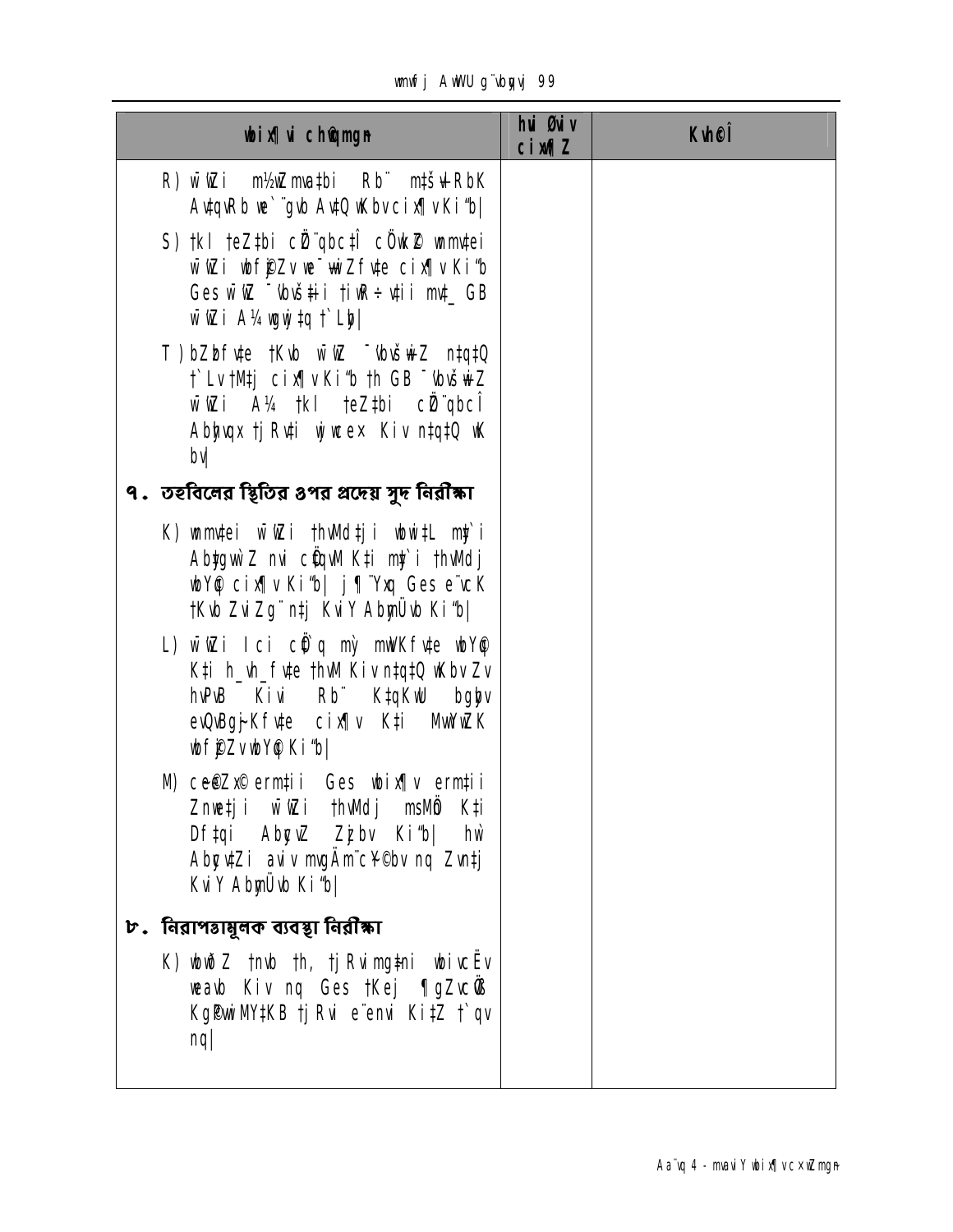#### unfj AWU g'byyj 100

| <b>bix</b> i champh                                                                                                                                                                                                       | <b>hui Guiv</b><br><b>cixqZ</b> | <b>Kuheff</b> |
|---------------------------------------------------------------------------------------------------------------------------------------------------------------------------------------------------------------------------|---------------------------------|---------------|
| L) `B Aud‡mi g‡aï Zmej ~Gvš‡ii<br>cxuzmyn uk Kuhki I ubfethwn Ges<br>ZËjeaub I ubqš <u>Ygj</u> K e'e <sup>-</sup> vuK cülu Yv<br><b>Ksev cü ygjk A_© cu tkutai</b><br>wecixtz Kuhki wiweru wwoz Kti?<br>cix¶vK‡i gše Ki1b |                                 |               |

উপসংহার ঃ

**Kuhêtî wez gše mici¶ Avgui AvfgZ GB th, fwel zmej wme wf\$ Ges Zv fwel de Zweiding (de Super Abjuqx cwiPuji Z| GQuov wme weiYxiZ Zmetji wi@ mWK fvte c@dyjZ<br>ntqtQ|** 

| ZwiLt |
|-------|
|       |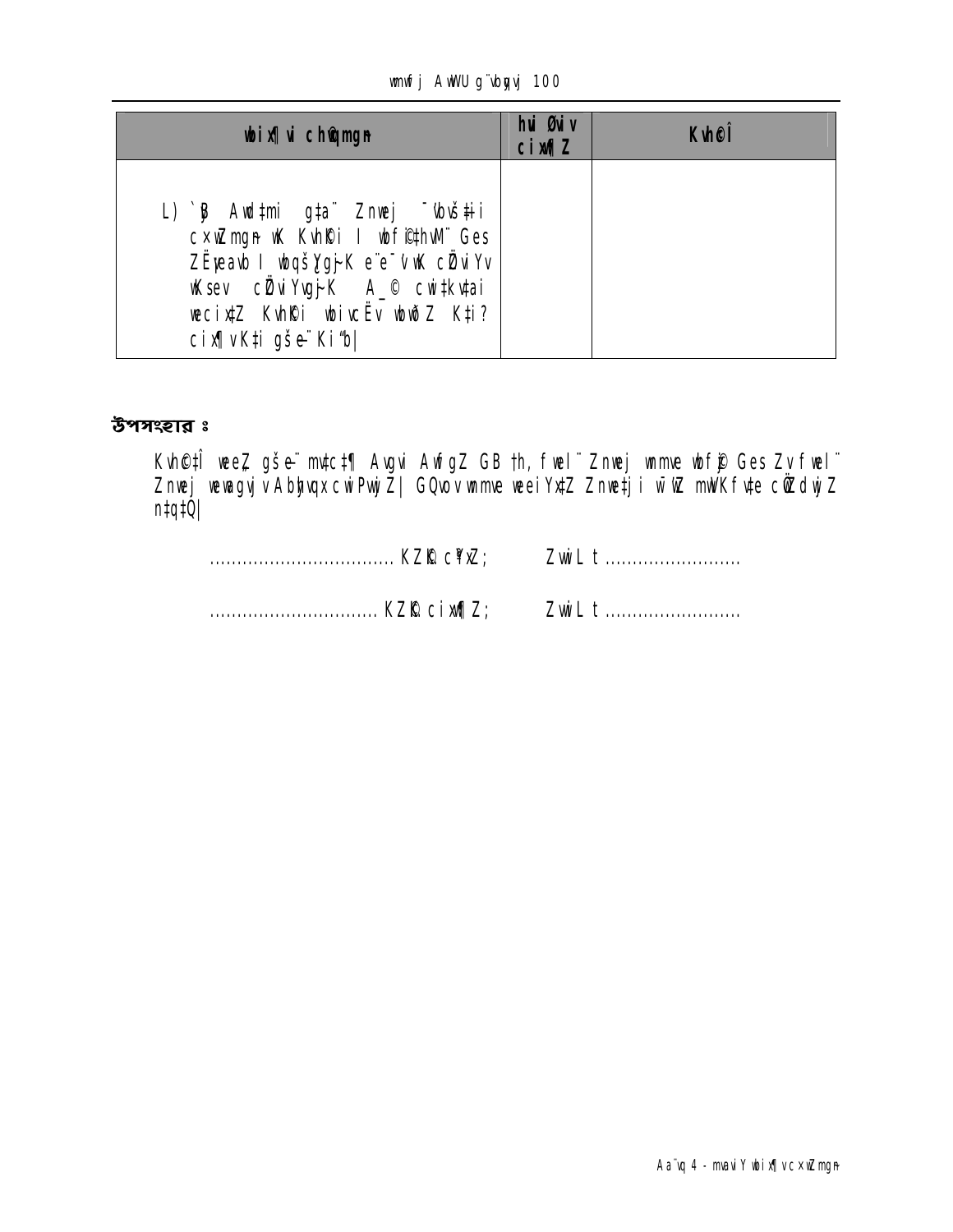*ऊ* सा

ভূমিকা

- 19.1. RavtnB tkYxi A\_@vmiKui mshy? Zmetji evBti ivtLb Ges hui Rb" miKutii uR¤§y wri (custodial) `wqZ;AytQ Ges hv RgyKuixW#K tdiZ t`qui `wqZ;miKytii| Rgui tkYx tjv nữt (1) ivR<sup>-^</sup>Rgy (2) † lgub Rgy Ges (3) tdi Rgy Aci i Zcł (Kristownia Rgy nỹ e vsks Rgv N hui Rgv I của e w MZ Lužqub msi TV Kivna | G tjui gia t' laub RgvmetPtq i'ZcY©es GLutb h\_vh\_gtbuthMcOub KivLeB Ri's
- 19.2. IVR<sup>-^</sup>Rgv\_tjvnt'Q miKwi KgPwiM' KZR cÖË wivcËv RygbZ Ges WKv`viM' KZR cÖË AVD<sup>@</sup> qub | i` lqub qujiv ntti i` lqub Av`vitZi Avt`tk, i` lqub LytZ A\_QRqv Kivng| GKBfte tdfR`wi Rgy tdfR`wi Av`yitZi Atr`tk RgyKivng| G tjvmPiPi t0U AT/4 nta dK Ges GKuitY ZZUv i'ZcY@al

প্ৰধান ঝুঁকিসম্বহ

19.3.G tjvn**ĝ** t

- Rqui Rb" mWK AuB‡Uq bul n‡Z cu‡i (Aw $Z$ );
- Ravi A1/4mpif/@vil ntz cuti (aj "vab);
- chß will Quous A\_Guitkua KivntZ cuti (evaïevaKZ) Ges
- wime msu is-I Aw R win-warb Abyri Y Kivbul nt Z cuti (whygubyri Y bv Kiy)

নিৱীক্ষাৱ উদ্দেশ্যাবলী

- 19.4. cib D‡Îk ej xnỹ t
	- RgvAuZui<sup>3</sup> † Lubvntat Qukbv† Ly
	- Rgui UKVW & QuovtdiZ ntqtQ KbvhPB KivGes
	- ti KVIPnP mai Nakov Ges ume mau iš budguj v Abuti Y Ki v naato ukbyt Lu

সংগৃহীতব্য দলিলপত্রাদি

- 19.5. **biza<sup>3</sup> `gjclu`bix**[hi Rb¨mall0 KitZ nte t
	- Ravi Pui w
	- $\bullet$  e'uk  $\overline{\bullet}$
	- $\bullet$  K  $\dot{\bullet}$  R
	- tdiZ cÖvibi Avt`k
	- Ravi tiur÷vi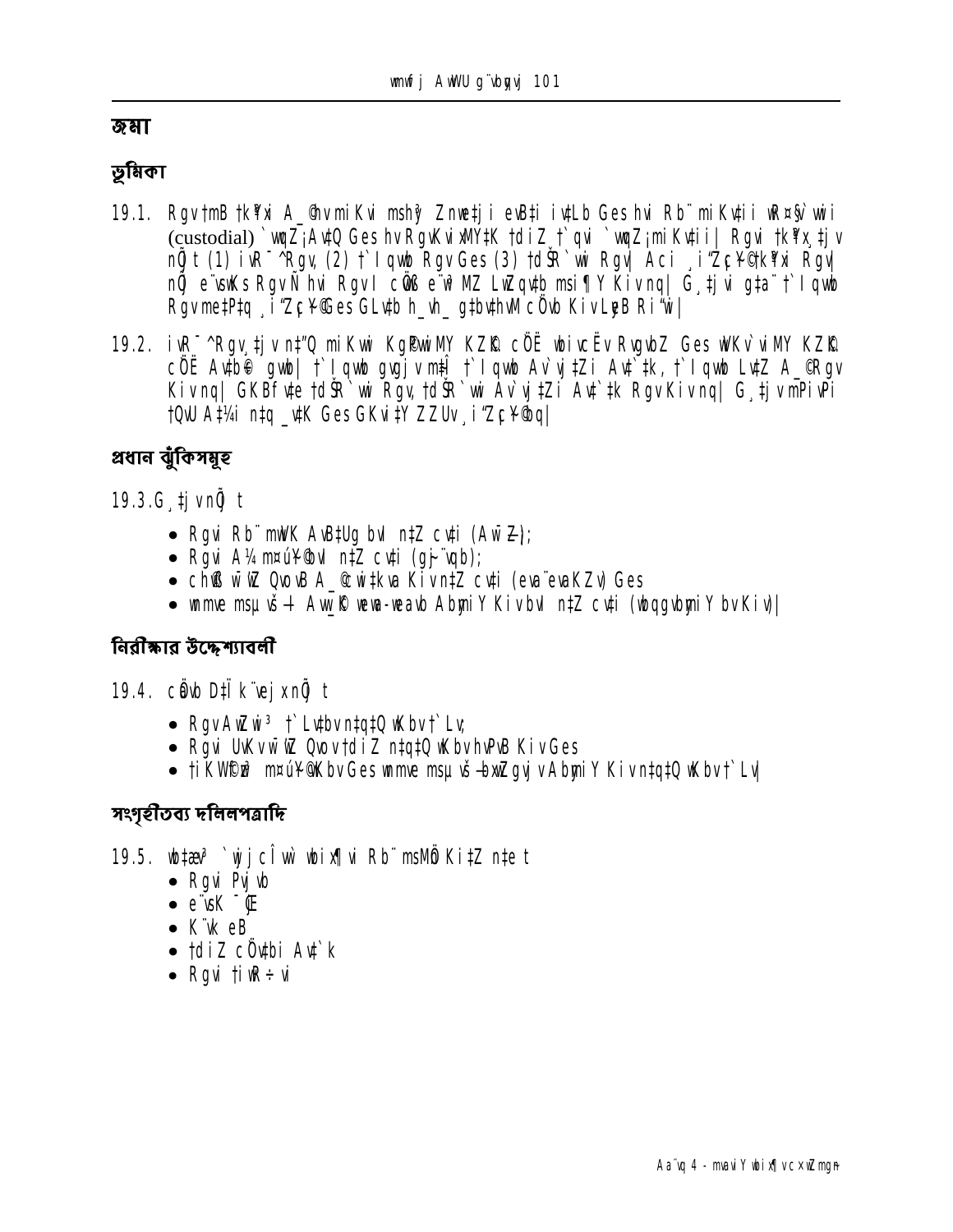# নিৱী**ক্ষা কৰ্মসূচি**

*ऊ* वा

Aud‡ni bug I Ae<sup>-</sup>tb <u>\_\_\_\_\_\_\_\_\_\_\_\_\_\_\_\_\_\_\_\_</u> A\_@rmi \_\_\_\_\_\_

| <b>bixi</b> champh                                                                                                                                                                                                                                                      | <b>hui Øuiv</b><br><b>cimalZ</b> | <b>Kuhei</b> |
|-------------------------------------------------------------------------------------------------------------------------------------------------------------------------------------------------------------------------------------------------------------------------|----------------------------------|--------------|
| • $ce@Zx@nycbx$ tri i mt_cut wikk tri wy ji to<br><b>f`Lb  GW GKB A¼n‡Z n‡e </b>                                                                                                                                                                                        |                                  |              |
| • hù bix $\eta$ ab ernti $\eta$ ik to cure $\zeta$ curically $\eta$ is a bundle of $\eta$ is a bundle of $\eta$<br>nq, Zvntj me tjvbZb fn <sup>2</sup> cix v Kti † LtZ<br>nte th G tjv tk <b>Ymeb umi veva Ablyvqx Rgvi</b><br>A Billg winte M" Kivhq Wbv               |                                  |              |
| • Rgů mmte M" Kivi Rb", Dchý KZ@t¶i<br>AbyubK At k At Q Kbvcix [vKib]                                                                                                                                                                                                   |                                  |              |
| • Abigy bihwi bq Gic Austug KLbl Rgv<br><b>unte gives Kiv ng Kbv <math>\mathbf{r}</math> Lb)</b> G aithi<br><b>when</b> $\times$ A <b>B</b> #Ug tjv n <sup>2</sup> <sup>'</sup> Q t (K) teZb, (L)<br>tcbkb, (II) fuzy (II) Ruiguby (O) Aj Vaivui,<br>(P) cũ mi thu BZ w |                                  |              |
| • c <u>ùg</u> wix¶vi †¶‡lĭ wiazmani †Ri Ubvn‡q‡Q<br><b>KbvGes Zvugtj 1MQ Kbvcix[vKib]</b>                                                                                                                                                                               |                                  |              |
| • wwfbotkYxi Rgui Rb", c $\mu$ K tiur÷ui msi¶Y<br>Kivng Wbvcix[vKib]                                                                                                                                                                                                    |                                  |              |
| <b>_bvejvcê b umei¶b KgRZ@ Abygv`b</b><br>$e^z$ Ziz Rgvtiur÷ti tKub fu? (entry) yjusex<br>Kivng Wbvcix[vKib]                                                                                                                                                            |                                  |              |
| • Rgui Rb" e"eüZ Pyjub mKj w`K †_#K m¤u<br><b>Kbvcix</b> [vKib]                                                                                                                                                                                                        |                                  |              |
| • WitcuRU unite th AuBtug Rgv Kiv ntat0 Zv<br>ivR <sup>-</sup> "um te Rgv Kiv tht Zv width A_ev e"q mm<br>umte † LubvihtZvuKby cix[vKib]                                                                                                                                |                                  |              |
| • ciz K tdi Z cövləi t¶‡î h_vh_ f\DPui itqtQ<br><b>Kbv cix y Kib Ges Zv gj ikt i mt</b><br>wyjtą † Lb hdz Zvgj A¼K Awµg bvKti                                                                                                                                           |                                  |              |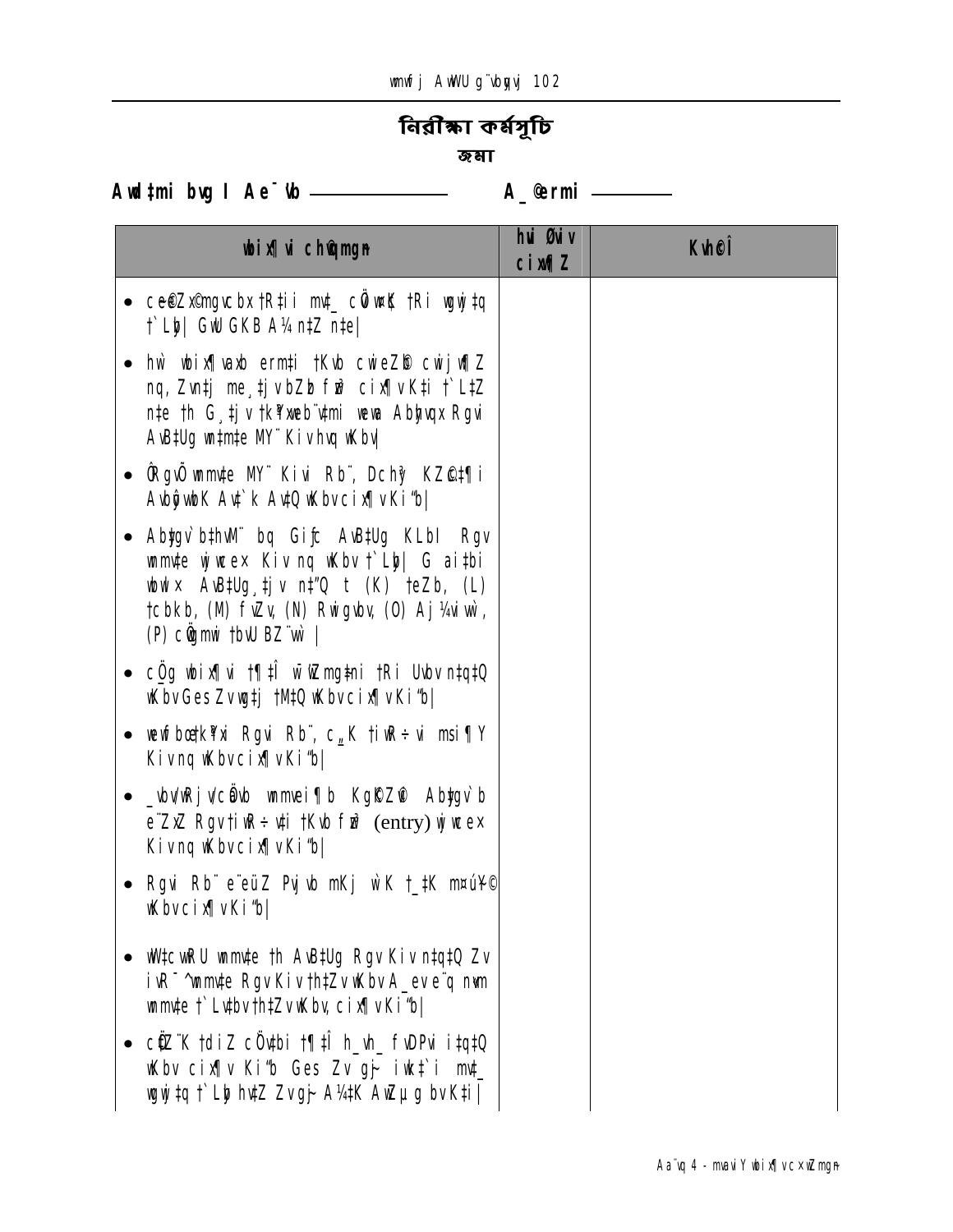|  |  | <b>unfj AWU g'byyj 103</b> |  |
|--|--|----------------------------|--|
|--|--|----------------------------|--|

| <b>bix</b> champh                                                                                                                                                                          | hủ <b>G</b> iv<br>$ci$ $MZ$ | <b>Kuhei</b> |
|--------------------------------------------------------------------------------------------------------------------------------------------------------------------------------------------|-----------------------------|--------------|
| • Auil cix¶vKib th tdiZ cuitkua cüZdujZ<br><b>K‡i gj i\t" gše i\Lvn‡q‡Q\Kbv</b>                                                                                                            |                             |              |
| • $c\bar{C}$ ik tdiz cuitkutai t $\eta$ tii, th kze $\eta$<br>Rgui Aut k cüub Ktiultjib tmB KZ@TB<br>tditZi At'k cÖb Ktitüb uKbv cirilv<br>Kib                                             |                             |              |
| • †diZ cw‡kytai Ayî‡k cûc‡Ki<br>bıq<br>ný úóf te Dtj l-Kivntatů (Kbycix [v Ki b                                                                                                            |                             |              |
| $\bullet$ erntii tk‡l w $\mathcal{Q}$ , maké e $\mathcal{P}$ ev c $\mathcal{Q}$ ôub<br>mWK etj MÖY K‡ib Wbvcix¶vKib                                                                        |                             |              |
| Rgv LutZ Ukkui A1/4 uK ce@Zxeerntii 1Ptq<br>$\bullet$<br>A Cruekfyte teuk? tnt¶ti thšv?KZv<br>AbyÜ ki b                                                                                    |                             |              |
| • `xWab cto _wkvmKj Rgvcix¶vKti † Lb<br>Ges G tj ulk iur <sup>-</sup> culs wurte Rgv Kiv nue<br><b>K by ZvbYQ Kibl</b>                                                                     |                             |              |
| <b>Rgui wme KLbI th#MUf n‡e bv  Gaithi</b><br>tK\b tKmA\tQ \K?                                                                                                                             |                             |              |
| nKj cuitkvaB unnei¶Y Audm cübb KZf2.<br>Abyguiz Kubv cix iv Kib Ges hutz<br><b>Wizxyevi A_© cvitkva m¤e bv ng tmRb</b><br>cuitkutai ciù untre gj iu h_h_fue<br>ewZj KivntqtQ w bvcix[vKib] |                             |              |
| Rgv tiæ÷vti i MwZK wffZv hPB Kib<br>Ges e'usk weeiyx I Pyjuthi mil bZb<br>msthkeb, tj vuguj ta t` Lb                                                                                       |                             |              |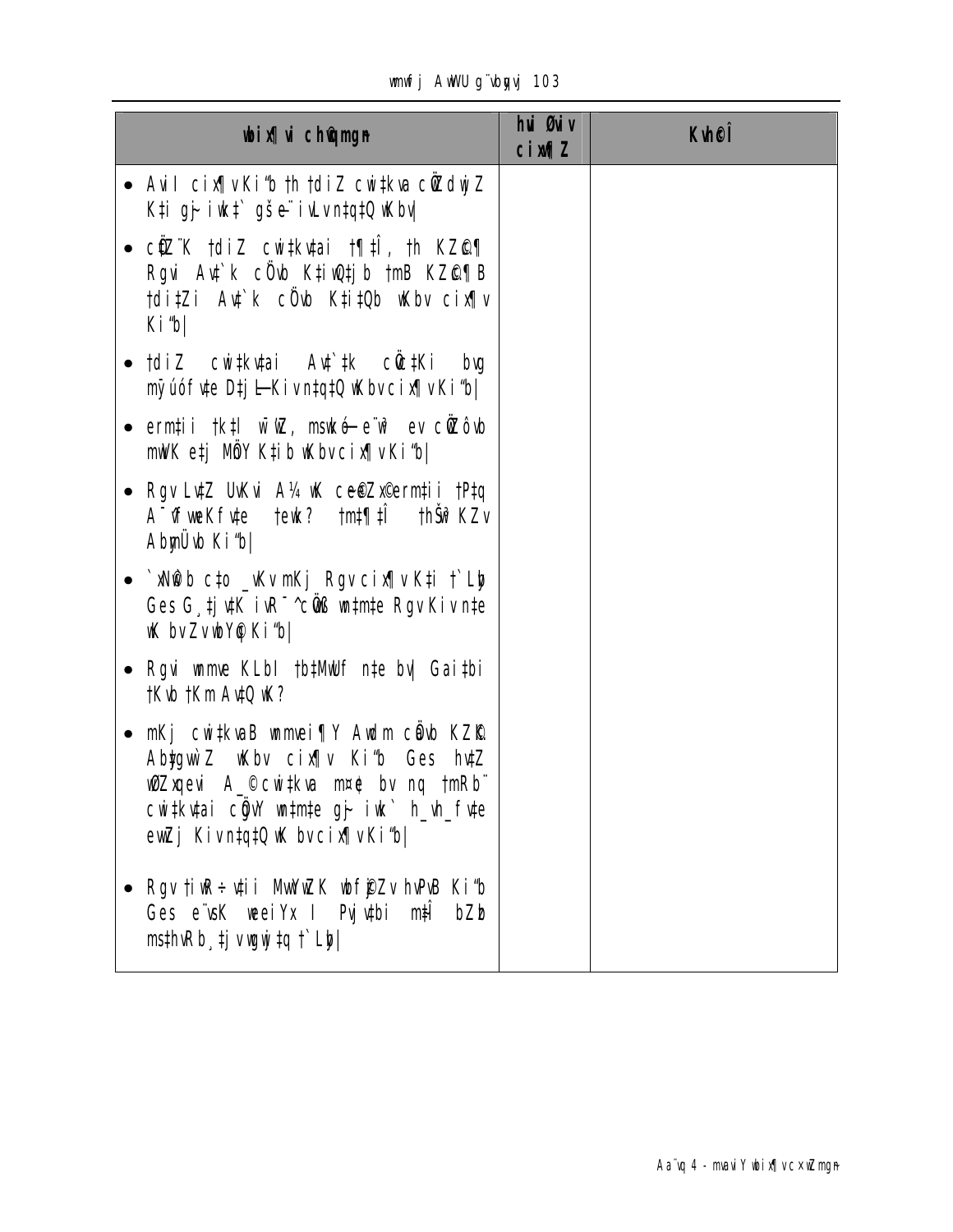#### উপসংহার ঃ

**Kuhêtî wez gše mict¶ Augui AufgZ GB th, Rgungn mWK fute wume fê KivniqiQ Ges<br>Rgui Aauth tjibt`ibi t¶ltî mské wuxayyiv AbyriY Kiv niqiQ| Rgv wumite Ggb tKub<br>AuBillig tbB hviuR<sup>-</sup>'Rgvwumite cui MWZ ni‡Z cuti|** 

ZwiL t ........................ ................................. KZR cim[Z; ZwiL t ............................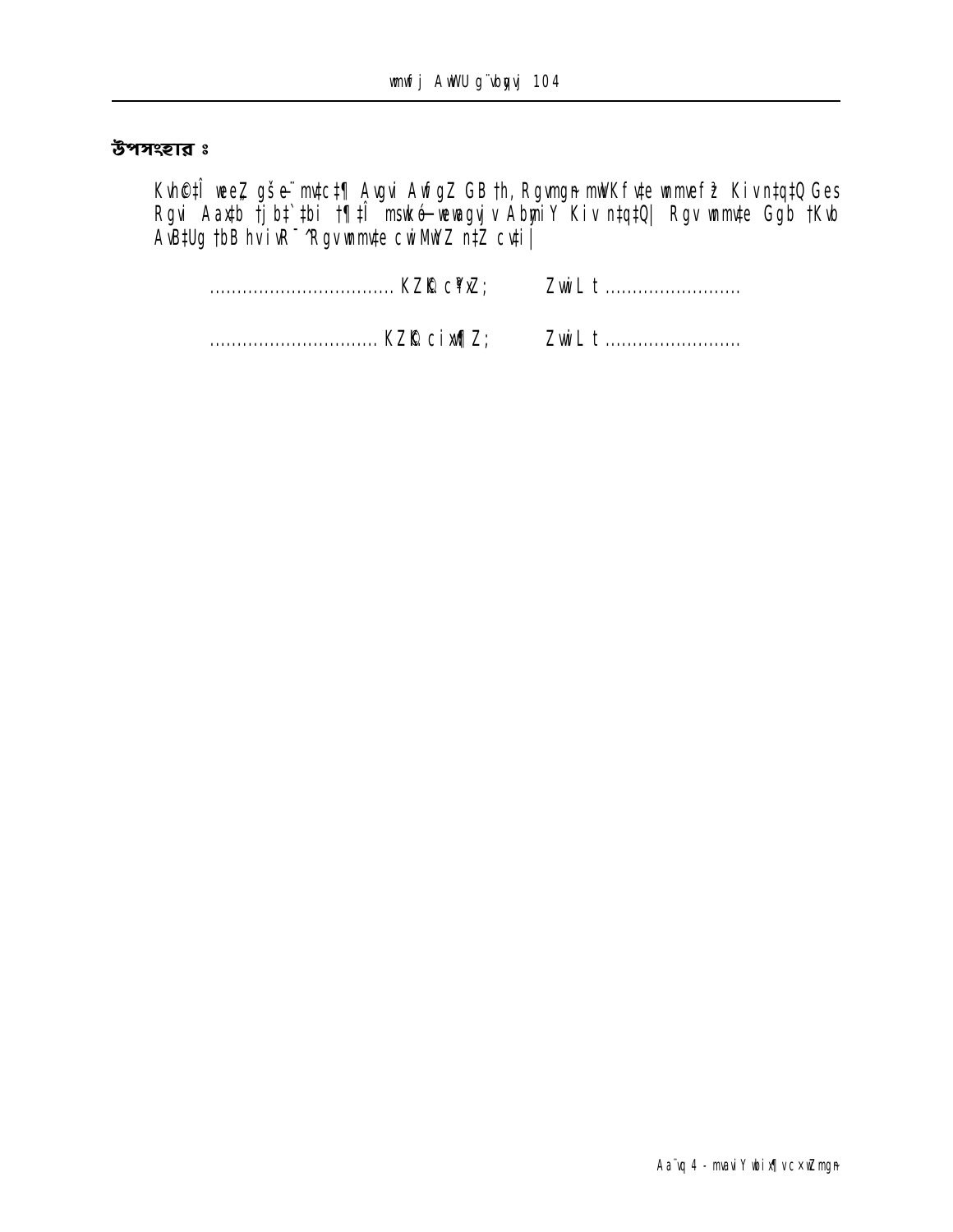বৈদেশিক ঋণের দায়

ভূমিকা

- 20.1. ^et^ kK FY GKW † #ki RbMYi AwK `w, hv ww`@ mgq †k# m`rntgZ ev m`e\*ZxZ cÖvb KitZ nal
- 20.2. mÂq I webtodivi NJMZ Ges tjbt thi cikkj fu mig i cu w iZ tgykytej v Kivi Rb" Ges evsi ut tki A\_SbuZK Dbothi Rb" et ukK mmh" AZ" s- i ZcYP wWZ ermi ti uZ f tk ef ukk minth i côun Zychev©cweZD mm2 ntatû | negalu minth Abyubi Ask µgvšta mmcvl gvi KvitY FtYi AbevZ j¶Yxqfvte eys tctqtQ
- 20.3. cwere cx q v Ges `vz t` i ed R# i Acëj Z u Ku tY ersj t` tk ^et kK mm h u g kB ctrinul Evis K ntq DVtQ| et uk mnth i '\ e emi f tki Kun\z A\_SuZK j\ ARS i'ZcY©Ae biLIZ cutil mZius fi et ukk munh e e chu Rh wPTIY c`t¶ic MBY KivcQnRb| GQwy †htnZzBtZygta miKytii ^et wK FtYi `ytqi cwgW wecy, thtnZzFY Ges FY cwitkytai ~ Q Ges nPuY Qume msi TIY Kiv GKvs-Ri to |

প্ৰধান ঝুঁকিসম্বৃহ

- 20.4 G tjvn**ğ** t
	- $FY$   $\dot{q}$  in  $mW$ ,  $M$ , with  $mQ$  is  $M$
	- · mỹ úó wme e e vbv\_w
	- FY cwitk tai e'e 'vh\_w\_ bv\_wky
	- Ach® tiKW®e"e"'
	- FY cutkytai h\_wh\_ wme msi \ly byKiy
	- Abiguit Z Zdunj Abinux FY cuitikus bv Kiv Ges
	- FIVI UKLI AVAKLbI ni/Emab (reconcile) bvKiv

নিরীক্ষার উদ্দেশ্যাবলী

## 20.5. cib Dilk tivnű t

- nam` KZIQ wa@iZ mgui g‡a¨ miKui KZIQ AuiZ ^e‡` wk FY mgue× wkbvcix¶vKiy
- weZiY, cwitkva Ges widZmn FtYi wbLiZ Ges e vcKwfwEK wame e e v AvtQ wKbv cixfly Kiv
- FY e e-cbu Rb Kuhki wašy e e-vw gu AuQ wbvt Ly
- FY unne Ges Gmsu is intendies of Rb" my us fute ms Aunt zue a e e VI cx iz us "gub Aut0 KbvhPB Kiv
- Pu? i kZ@lbhupx`uq ub®únËi e e vwe` gub AutQ uKbvcix¶vKiy
- · wmte, Abyub i FY GKtî wyuk z ntq tivin uKbvhvPB Kiv
- Fil'i wame chweb un Kivi mgq Fil'i `ugqu? ev tWU wing d-Gi welquU wetePbua Avbv ntatQ Kbv† Ly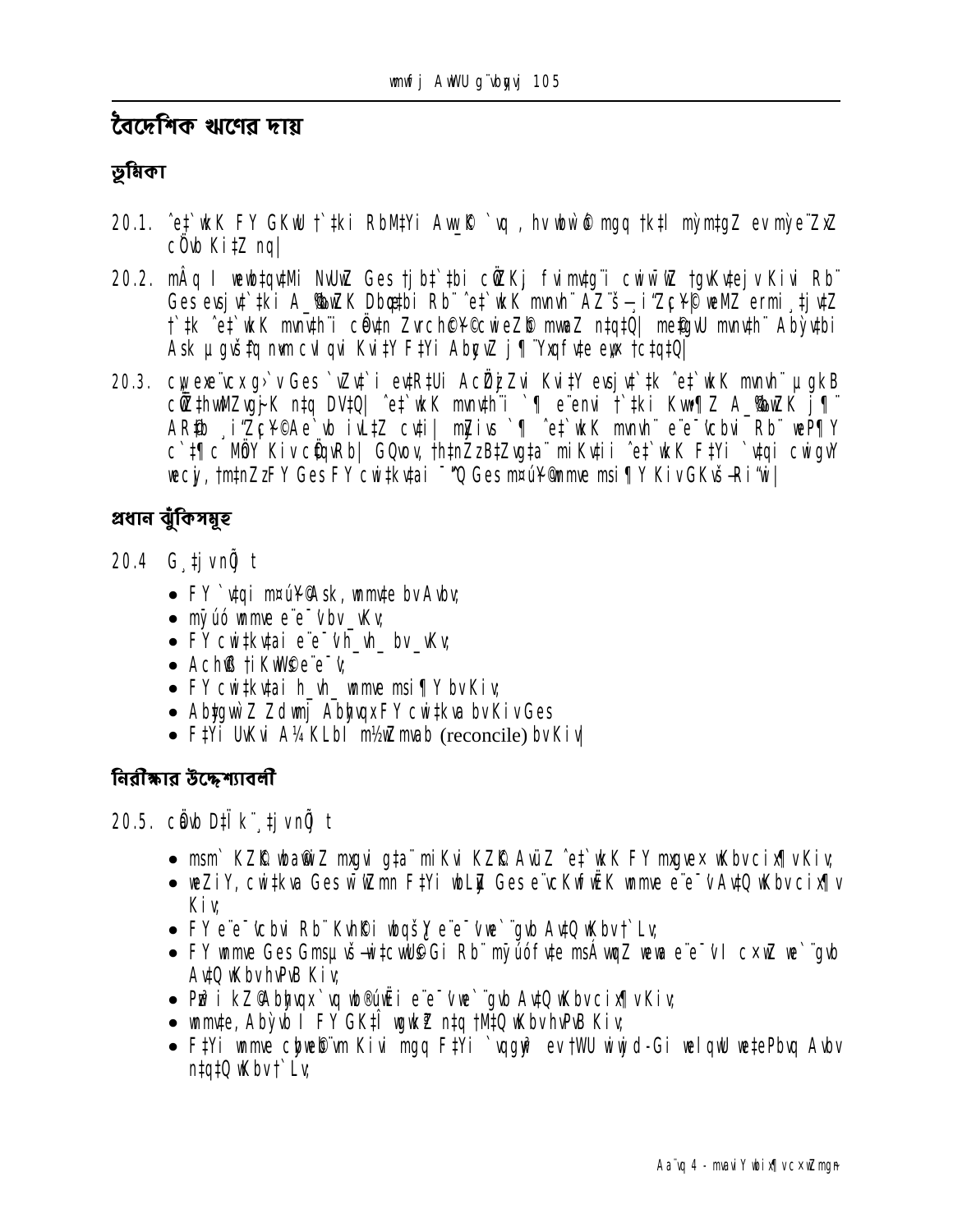- FY cuitkutai Rb" `u-cuitkutai (amortisation) ch® e"e" vue "qub Aut0 uKbv cix[v **KivGes**
- bix[]K `j KZR we`"qub e"waks cxuZ hvPB Kiv

সংগহীতব্য দলিলপত্রাদি

#### 20.6. bix [|vi Rb" bitar<sup>3</sup> `vi j c l w ms Nb KitZ nte t

- A\_**@uZK nruK@fwIcBukZ^et`ukK nru^ côn kxIR ni/jb**
- FYPu<sup>2</sup> i Abtgy b
- $\bullet$  FYP $\mathbf{\hat{P}}$
- FY weZitYi A WF&m
- Dbgb muthvMt` i wKU t\_tK FY e enti i wei Yx
- A\_SwZK nruK @efwIKZR evsjut k e wK#K FY/my cwi#kutai A wWFwBm
- $\bullet$  evsit is a rest to interest in the control of the set of the set of the set of the set of the set of the set of the set of the set of the set of the set of the set of the set of the set of the set of the set of the s

নিৱীক্ষা যাচাইসম্বহ

20.7. eQQBqj Kfyte ve wiz ev e-hvPB KitZ nte | FY cwitkytai th ` u MÖY KivntytQ tm tj v Ašz GKeu w wiZfue wix w Kiv cunkbl eo Atvi FYmun cy bryligc cix Iv KitZ nte | hw ce@Zxeermi tjui UKui Atvi tPtq eZ@b erntii UKui Atv4 e cK CV R \_ VK Zvntj h\_vh\_ AbyUvb cwPy bv KitZ nte | A WweK ZviZtg i th tKm tjv c.Kfyte Www Kivntatü tm tivw wiZfyte hPB Kivi cünRb ntel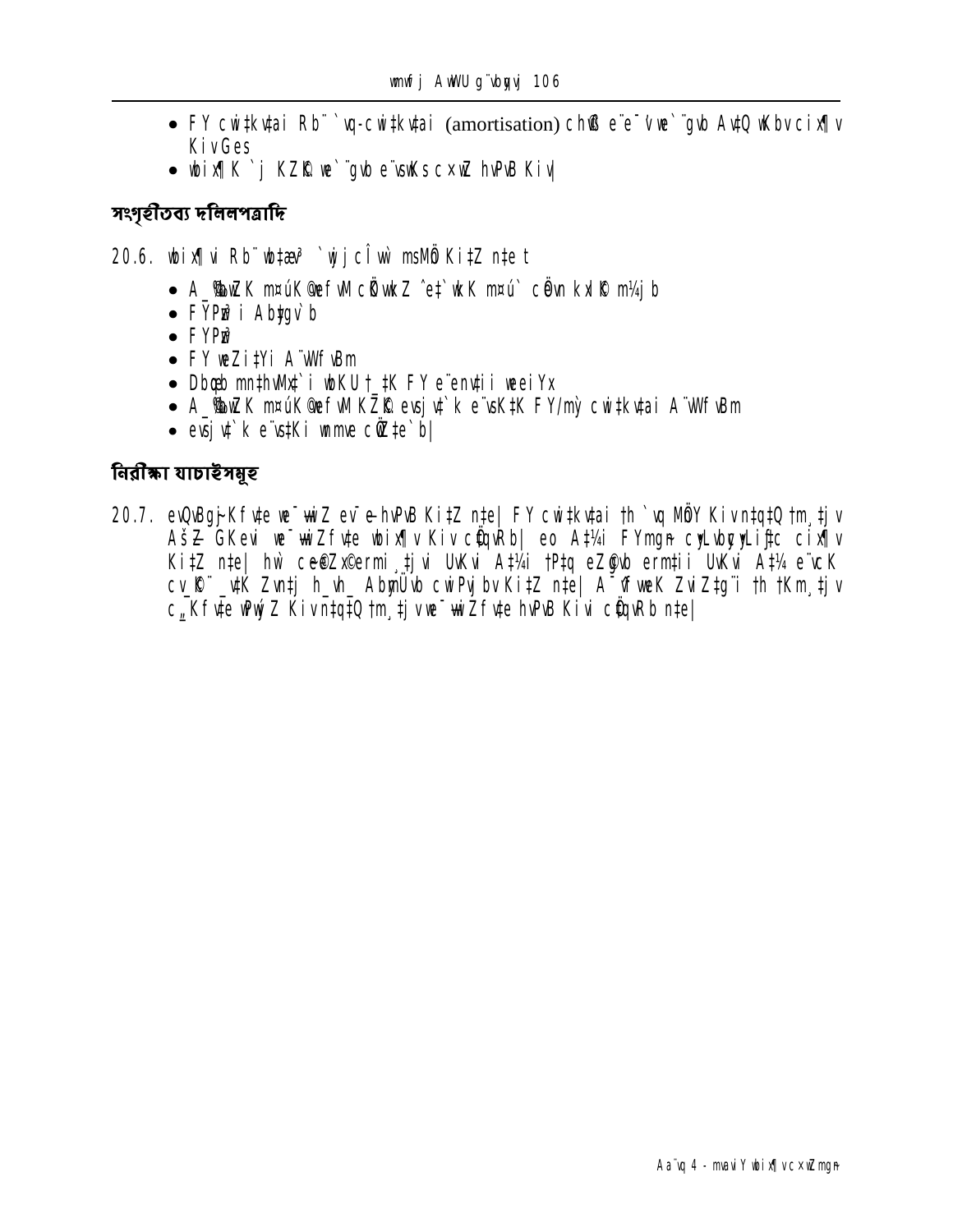# নিৱী**ক্ষা কৰ্মসূচি** বৈদেশিক ঋণের দায়

Audtmi bug I Ae<sup>-</sup>tb <u>\_\_\_\_\_\_\_\_\_\_\_\_\_\_\_\_\_\_\_\_</u> A\_@rmi \_\_\_\_\_\_

| <b>bix</b> champh                                                                                                                                                                      | <b>hui Guiv</b><br>$ci$ $MZ$ | <b>Kuhoji</b> |
|----------------------------------------------------------------------------------------------------------------------------------------------------------------------------------------|------------------------------|---------------|
| উন্নয়ন সহযোগীগণ কৰ্তৃক ঋণ বিতৱণ                                                                                                                                                       |                              |               |
| <b>1. uniter Dc Cby tevally Kby Ges Zv</b><br>DIIK" CIY KII Wbvf Lbl                                                                                                                   |                              |               |
| 2. ed RU cữ j b Ges chi Z we Zi tvi gia cu R<br>Auto Whyt Ly                                                                                                                           |                              |               |
| 3. cix( v K‡i †`Lb †h, Dbab m#hWWW KZR<br>PuP cil Dujuk kZ@AbhuqxFY weZiY Kiv<br>ntqtQ uKbv                                                                                            |                              |               |
| 4. 2 bs µ ug#K Dyj & Z weltq mnqK `yj j ci w<br>cix[ vKi1b (evsjut`k e wk/A_SwZK m¤uK©<br>wefwi Ges Dbgb muthwww.i A wifusm<br><b>/Kbduitgkb)</b>                                      |                              |               |
| 5. c <b>êrul Fiyi Rh</b> miku KZR cöë b¤t<br>Abhuqx cũí mmh", cYmmh", FY `ugy?<br>Abyub (Debt Relief Grant) h_h_fute<br><b>tkYmeb<sup>"</sup>-Kivnq Wbvcix[vKib]</b>                   |                              |               |
| 6. nKj FYPn <sup>2</sup> i Z_wi tiKVn <sup>2</sup> <sup>2</sup> ntqtQ uKbv<br>hPB Kib  thtmZz GKW FY PmP KtqK<br>ernții Rb nq, tntnZz cillul bZb Pm <sup>2</sup><br>cix[vKivth#Z cuti] |                              |               |
| 7. Fivi ume Ges uitculge Gi Rb was I<br>C×uZ ve`"gub itatQ uK bvhvPuB Ki1b                                                                                                             |                              |               |
| ঋণ পরিশোধ                                                                                                                                                                              |                              |               |
| 1. FY e'e 'Chui Rh' chß Ges Kuhki wasy<br>ee-Vitato Kbvcix vKib                                                                                                                        |                              |               |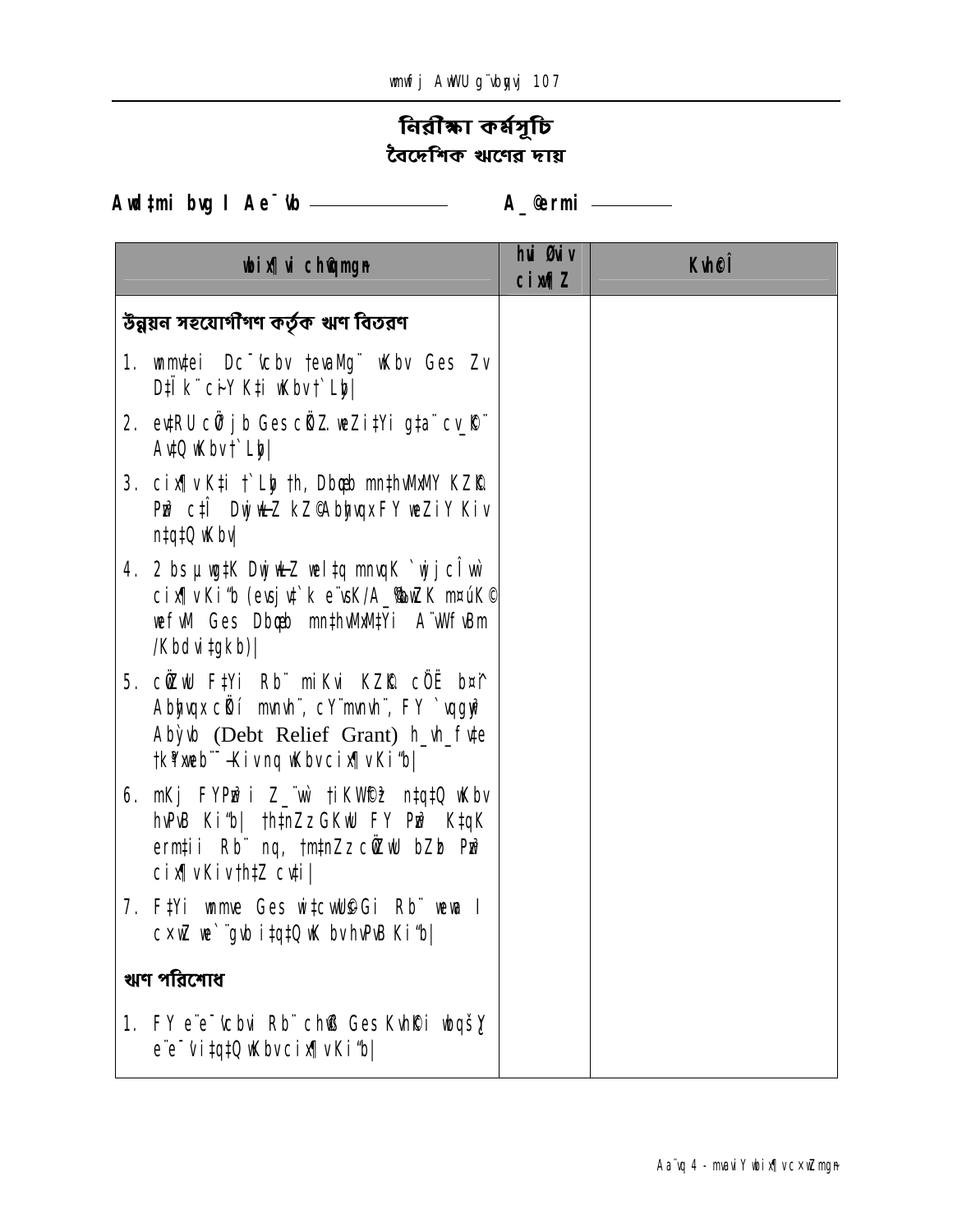|  |  | unfj AWU g`ubyyj 108 |  |
|--|--|----------------------|--|
|--|--|----------------------|--|

| <b>bix</b> champh                                                                                                                                                                                                      | hủ <b>G</b> iv<br><b>cimalZ</b> | <b>Kthell</b> |
|------------------------------------------------------------------------------------------------------------------------------------------------------------------------------------------------------------------------|---------------------------------|---------------|
| 2. người cũ íng thi Rb AZ that The Fty i `u<br>mikui MÖY K‡i‡Ob, †m m¤ú‡K©ubayjuLZ<br>wiq tjvcixwikib:                                                                                                                 |                                 |               |
| K) cütí i Ae <sup>-</sup> vGesmd vcix[ vKib                                                                                                                                                                            |                                 |               |
| L) FY cư tkva n¤ứ¥®v ntj`vZv ms~0 qui<br><b>Fivi Ae vcixvKibl</b>                                                                                                                                                      |                                 |               |
| M) FY cuitkva mauW@ntq _wktj FY wame<br>cix w Kib Ges G matt K <sup>®</sup> Fivi<br>KWRCI w wiZ fue chej Pbv cix[ v<br>Kibl                                                                                            |                                 |               |
| N) Fiyi `yjjcî †_‡K Fiyi tgw<br><b>AcutkunZ</b> UKui A14 Ges hv<br>cuitkvathWI, cix[ v Kib Ges wmtei<br>At¼ mt_ Zvwyjtą † Lbl                                                                                          |                                 |               |
| 3. <sup>-</sup> lab Zvcelktji Pjgb climytni ` u<br><b>NÖIYI 1911Î t</b>                                                                                                                                                |                                 |               |
| K) cütí i Ae <sup>-</sup> vi msl vcix [vKi·b]                                                                                                                                                                          |                                 |               |
| L) FY cwitkva m¤ui¥© by n‡q _vK‡j,<br>`Wws <sup>-</sup> Ulqui F#i Ae <sup>-</sup> vcix[vKib                                                                                                                            |                                 |               |
| <b>M) FY cuitkua m¤uW©ntq _vKtj, th me</b><br><b>ume <math>(\forall x \text{ ms}^t \vee \exists y \text{ min})</math></b> $\psi \text{ in } \mathbb{R}$<br>nte Zv hvPuB Ki1b Ges FY msuvš—<br><b>`yjcî ch@jPbvKib </b> |                                 |               |
| N) FY msuvš—`vjjcî t_#K cwitkvaKZ<br>tgW FY Ges cuitkusthM FtYi A1/4<br>(`WV ms <sup>-</sup> V lqui) cix v Kib Ges<br><b>united At% mt_ ugg tq <math>\uparrow</math> Lb</b>                                            |                                 |               |
| 4. ernti i tgill FY cuitkutai A1/4h_uh_ eutRU<br>eivii gta Wbvcix  vKib                                                                                                                                                |                                 |               |
| 5. FY cuitkutai Ww - Abygui Z Zdunj Ges<br>PuP gudK Wbvcix[vKib]                                                                                                                                                       |                                 |               |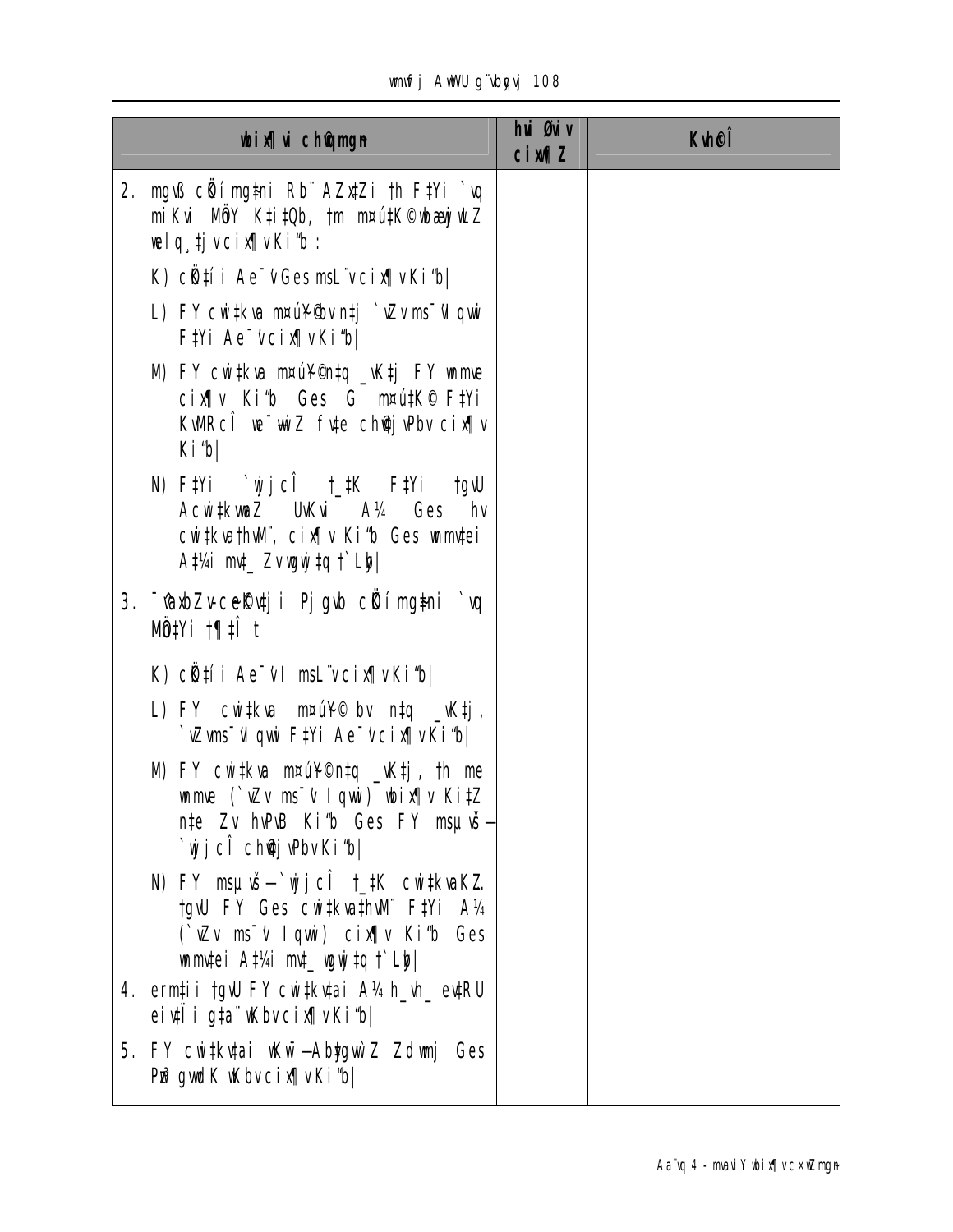|  |  | unfj AWU g`ubyyj 109 |  |
|--|--|----------------------|--|
|--|--|----------------------|--|

| <b>bix</b> champh                                                                                                                                                                                                                                                                     | hui <b>Guiv</b><br>$ci$ $\mathbf{M}$ $\mathbf{Z}$ | <b>Kyleff</b> |
|---------------------------------------------------------------------------------------------------------------------------------------------------------------------------------------------------------------------------------------------------------------------------------------|---------------------------------------------------|---------------|
| <b>6. FY cuitkutai wf@Zv mautK©wii Z niqui</b><br>Dbgb mthwwtYi A WFBm<br><b>Rb</b> ë<br>bðqZvÁucK `yjjcÎw`, A_SwZK mank©<br>we full find the Ges evaluation of the exist of FY<br>cwikuai fude cix v Kibl                                                                            |                                                   |               |
| 7. wwfbond t_tK c® wmtei A1/4mt/nZmathi<br>(reconciliation) $e^{\cdot}e^{\cdot}v$ we $\cdot$ gub Auto uk by<br>Ges ZvKvhŘi WbvhPB Kib                                                                                                                                                 |                                                   |               |
| 8. build 2 trub th unite FY I Aby b GK!<br>wykZ Kivnq b                                                                                                                                                                                                                               |                                                   |               |
| 9. FY cwikutai Zdwy chueb m KitZ FY<br>glktdi wlqw wtePbu Abv ntatū who<br>cix[vK‡i † Lb]                                                                                                                                                                                             |                                                   |               |
| 10. Fivi Awyj KZ A_©ewZj niqui Kuity<br>PuPKZ. FiVi A¼ num uKsev FY Abyutb<br>ićuši–Lisev GK Pu? t_tK Ab" Pu?tZ ~(buš—<br>ti i KutY FtYi mmeys FY cwtkyai 1911<br>wetePbu Abvntat0 Wbvcix[vKib]                                                                                       |                                                   |               |
| 11. verbgq må DVv-bygvå Kvi‡Y jvf/¶vZ<br><b>tikVIPP mUKfute tkYxfP ntqtQ uKbv</b><br>cix[vKib]                                                                                                                                                                                        |                                                   |               |
| 12. n¤ú¥∉Y cui‡kutai ci mské ume msi¶Y<br>`yjij, cŵn Rhwq Gull <sup>a</sup> yjwe× K‡i, wnne<br>Povš–Kivntat0 uKbvhvPuB Ki1b                                                                                                                                                           |                                                   |               |
| সুদ-পরিশোধ                                                                                                                                                                                                                                                                            |                                                   |               |
| <b>1. mỳ cư tkựai Rb</b> ch <b>ß Ges Kuhki wošy</b><br>ee-twe-gub withour status and the end of the end of the end of the end of the end of the end of the end of the the end of the end of the end of the end of the end of the end of the end of the end of the end of the end of t |                                                   |               |
| 2. cwitkvaKZ tgw my, ernții evtRU eivții<br><b>Au Zu gta Kbvcix (vKib)</b>                                                                                                                                                                                                            |                                                   |               |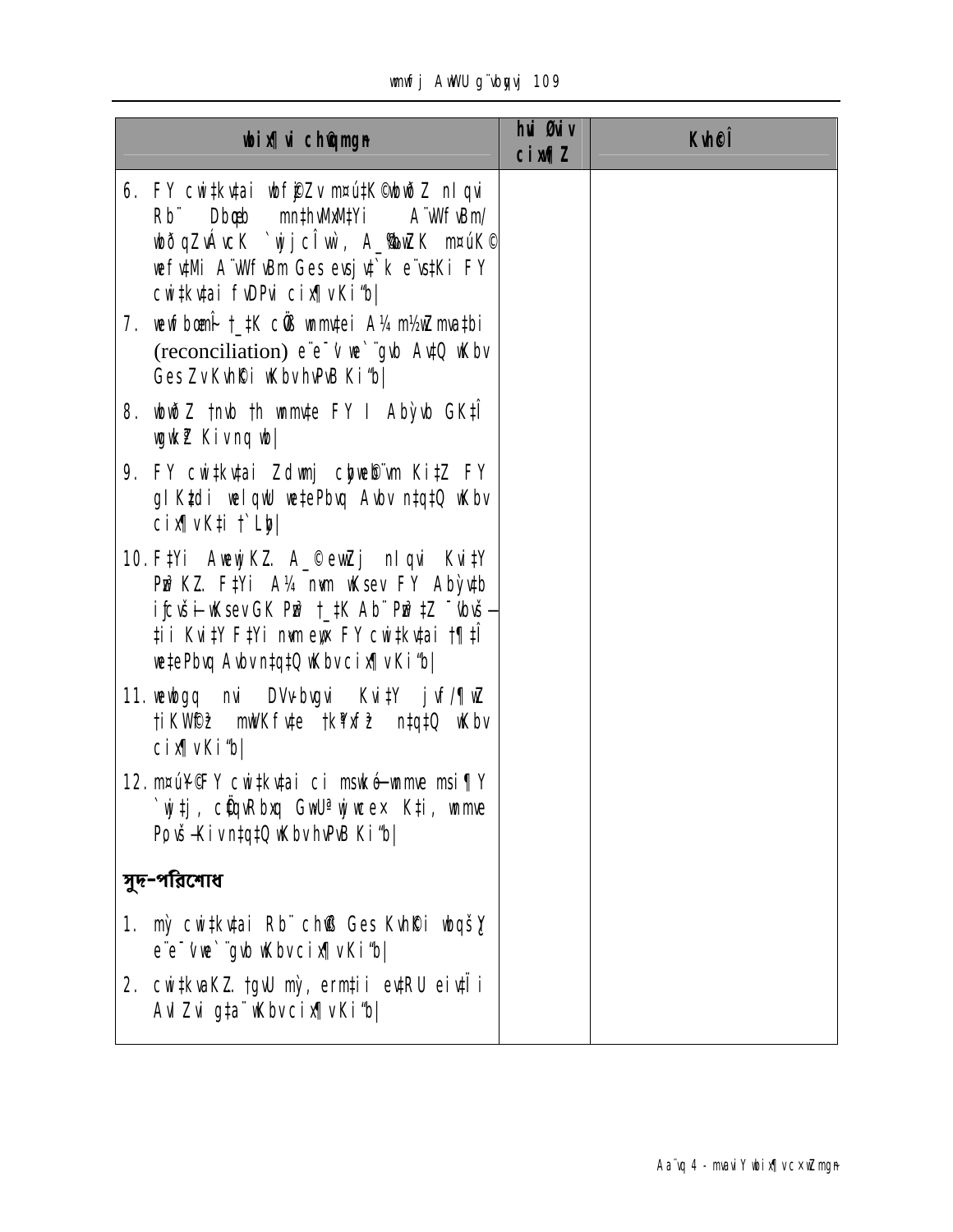|  |  | unfj AWU g'ubyyj 110 |  |
|--|--|----------------------|--|
|--|--|----------------------|--|

| <b>bixivich@ngn</b>                                                                                                                                                                                    | hui <b>G</b> uv<br><b>cimal</b> | <b>Kuhei</b> |
|--------------------------------------------------------------------------------------------------------------------------------------------------------------------------------------------------------|---------------------------------|--------------|
| 3. người cũ í ngàn i Rb AZz `u Ngự i tri t                                                                                                                                                             |                                 |              |
| K) nỳ cư tkva n¤ư¥©ntq _vKtj nỳ M/bv<br>Gestgw A¼cix[vKib]                                                                                                                                             |                                 |              |
| L) mỳ cuitkva, Abyguù Z Zdungj Ges<br><b>FYPE AbyuxuKbvhPB Kti † Ly</b>                                                                                                                                |                                 |              |
| <b>N) mské umiei eB/tj Ruti h_vh_ Gull<sup>a</sup></b><br>yjuce× K‡i F‡Yi unne ngycb Kiv<br>$n!q!0$ Kby cix $\lceil n \rceil$ v $\lceil n \rceil$ b                                                    |                                 |              |
| 4. <sup>-</sup> Caub Zvce <b>Kutji Pjgub clima pri Rb</b> i<br>Mp2`vqi †¶‡Ît                                                                                                                           |                                 |              |
| K) mji Mbv cix w Kib Ges ce@Zxe<br>ernți i mt_ n1/sZc¥®KbvhPB Ki1b                                                                                                                                     |                                 |              |
| L) ubatini Z mai Abyhupx mỳ cuitkva Kiv<br>ntqtQ Wbvcix[vKib]                                                                                                                                          |                                 |              |
| <b>5. mỳ cuitkutai mWKZv m¤útK©buiðZ niqui</b><br>Rb", Dbgb mnthWMVi A"WF\Bm<br>bðqZvÁvcK `yjjcTw`, A_SwZK nruk©<br>we full find the Ges evaluation of the relation of<br>cuitkutai fudPuingn cix[vKib |                                 |              |
| 6. wwfboaii t_tK nij i A¼nt⁄mwaatbi e e v<br>ue gub uKby Ges Zv Kuhili uKby huPuB<br>Kibl                                                                                                              |                                 |              |
| <b>7. mỳ cui‡kutai mgq FY glKtdi e e v</b><br>_Ktj, Zv vetePbvq Avbv ntat0 uKbv tm<br>nPitt Cho Z tmb                                                                                                  |                                 |              |
| 8. Fiyi wieli mt_cwikuakz myik maukhy<br>Kib  GUvuK Mb nij`i ndii vfuttz AbyyZ<br>ný i Atvi mt_ ntvizc¥® tkub Athšířk<br>djulj † Lvùtj KuY Abrüb Kibl                                                  |                                 |              |
| 9. white $\mathbf K$ Five that $\mathbf W$ is $\mathbf Z$ contributed?<br><b>GUv Anne) Gi Guv nnez jizi Ah ye</b><br>eYBui Burz culqv huq huì ZuB ng Zuntj<br>wlqw Abyuvb Kib Ges cite to ywex<br>Kibl |                                 |              |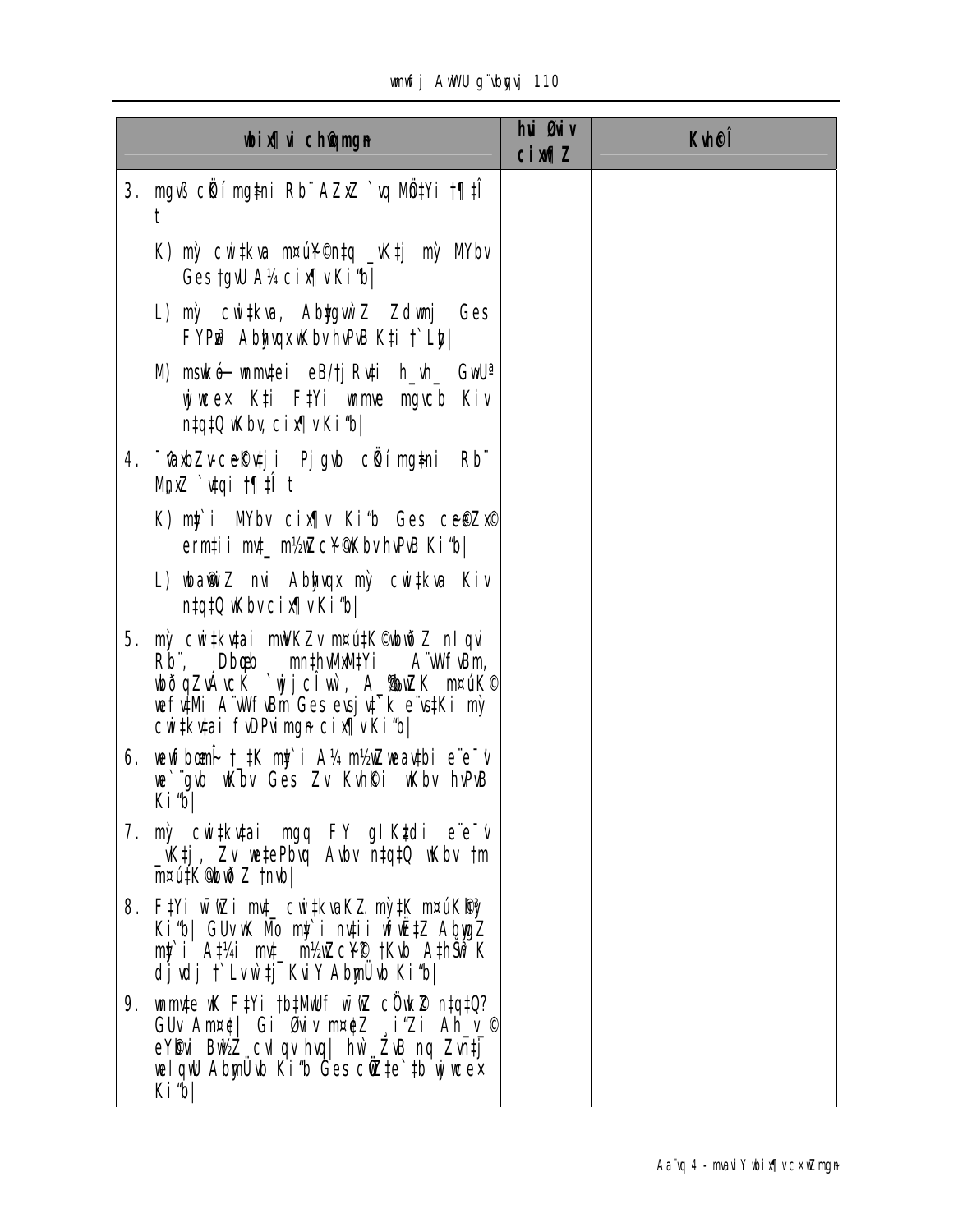#### unfj AWU g'byyj 111

| <b>bix</b> champh                                                                                                                                                                                                                                            | hui Øuiv<br>$ci$ $\mathbf{M}$ $Z$ | <b>Kylef</b> |
|--------------------------------------------------------------------------------------------------------------------------------------------------------------------------------------------------------------------------------------------------------------|-----------------------------------|--------------|
| 10. Fiyi wiz Fy ZWY KZR bið Z Kiv<br>ntqt0 uKbv cix[ v Ki1b  mtšul-RbK<br><b>nt/iZwadbi</b> e <sup>re-y</sup> we gub by _wktj,<br>DcthRb/AugR ume bix[\i AtbK AuM<br>cwkíbu choq GKW wwo ZKiY couqui<br>(confirmation exercise) <b>mPbv KitZ</b><br>nte      |                                   |              |
| 11. umei¶Y Aul‡m uK FY<br>myuš-<br>DcuËs vij ci uve cul qv hun? witcull@Gi<br>e'e 'vik wffthw?                                                                                                                                                               |                                   |              |
| 12. cüwik tri uk c $_{\mu}$ k c $_{\mu}$ kfute Ges GK‡T<br>ce@Zx©erntii ngvcbx tRtii mt_ utj<br><b>hu?</b>                                                                                                                                                   |                                   |              |
| 13. cüwk wiz, maké ernti mshweb Ges<br>Fiyi chi'küi Alata Kur Kii Kuzcq<br>eo At¼ FY hPB Kib                                                                                                                                                                 |                                   |              |
| 14. Fivi A_© BuáZ D‡Ik civktí e euZ<br>ntatû gtg©h <b>ß`uj y</b> K c <b>ÿ\l' A\tû \K? \K</b><br><b>K bašy I bijvagjik e e v programa Avio</b><br>Ges djudj wetePbuq G tjv KZUKzKuhRi,<br>cix[vKib]                                                           |                                   |              |
| 15. Fiyi A_ <b>@eddiquini Dilitk</b> cod Kivntj<br>cix[ v Kti f Ly th cick ms y cik FY<br><b>h_vh_fvte e emui K‡i Pu? Abhyax mymn</b><br><b>Avnj FY cuitkva K‡i uKbv Zv t`Lvi Rb"</b><br><b>Kuhi fi fute</b><br>chixii ee'v maké<br>ciumb KKZ@‡¶i i‡q‡Q uKbv |                                   |              |
| 16. e vaks e e v chej Pbv Kib Ges wið Z<br>tmb th, G_tjv "OfweK miKwi tjbt" thi<br><b>1941 cühr" white I wašy 1941</b> e eüZ<br>ng GKBmt_ Awwk Z_" e"e" v wmtei<br>Rb cünRbıq DcıË miei u www. Kti<br><b>Kbvt Lbl</b>                                        |                                   |              |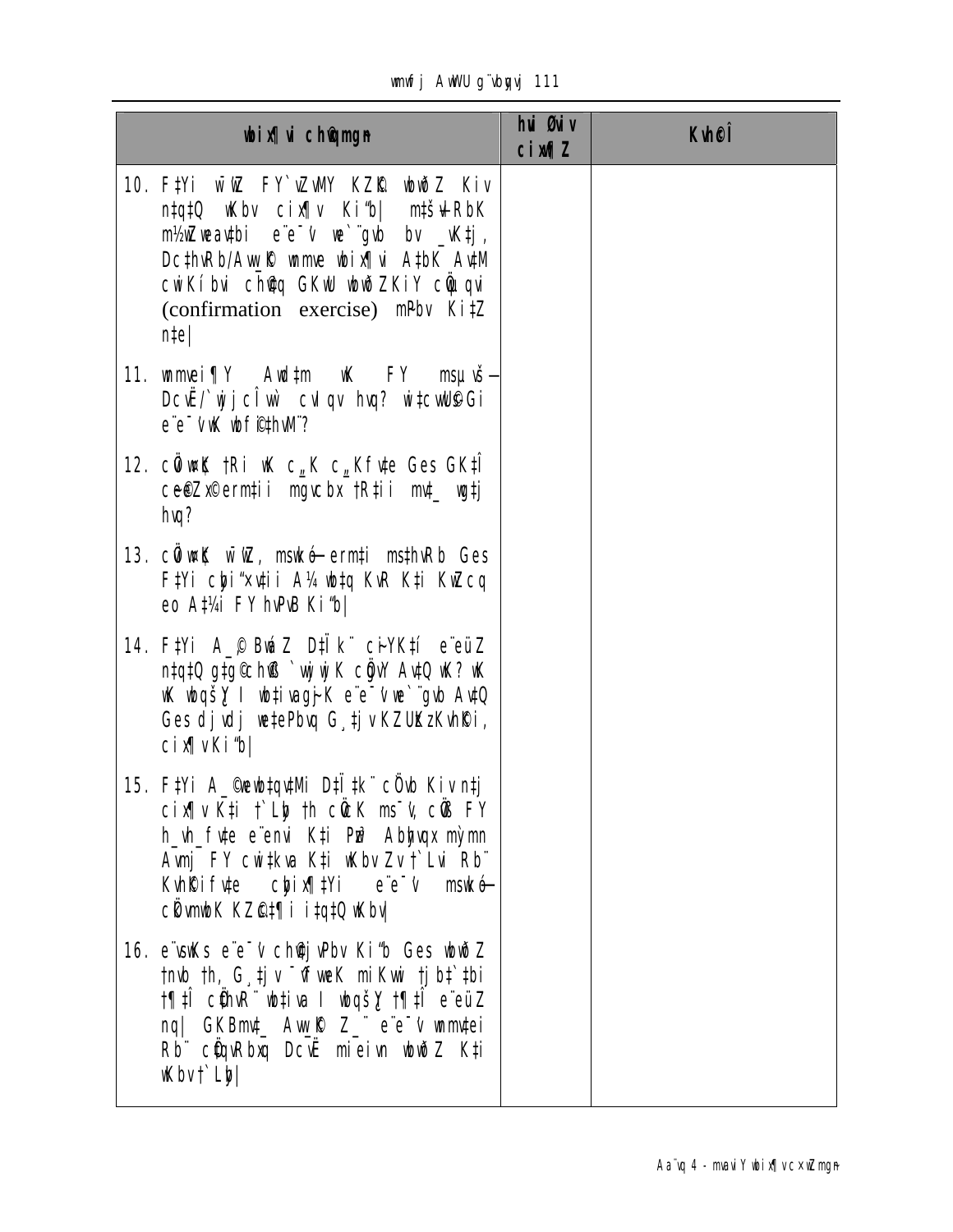উপসংহার ঃ

**Kuh@fî wez gše mict¶ Avgui AvfgZ GB th, ^et` wkK FY `vq (FY weZiY, FY cwitkva<br>Ges mỳ cwitkva) h\_vh\_fvte tkYmeb <sup>--</sup>ramate tiKVWPP Ges Abiygun Z weva-weaub Abiyuqx** Cos ny omenany n\_n\_n\_o politicaly p\_mnpc process rayges to communicate cost.<br>Gmsµvš-Kvh@g cuiPuj Z ntqtQ Ges mKj ue`"gub `u ummef? ntqtQ| KvhRi ubqšy,<br>mj¶v Ges ZÉpeautbi e"e" v Ges FY e"emuti h\_vh\_ chix¶Y e"e" vue`"gub Aut  $Rb^{\dagger}$ ch $B^{\dagger}$ yjcî | Z\_" msiv¶Z AvtQ|

| ZwiL t |
|--------|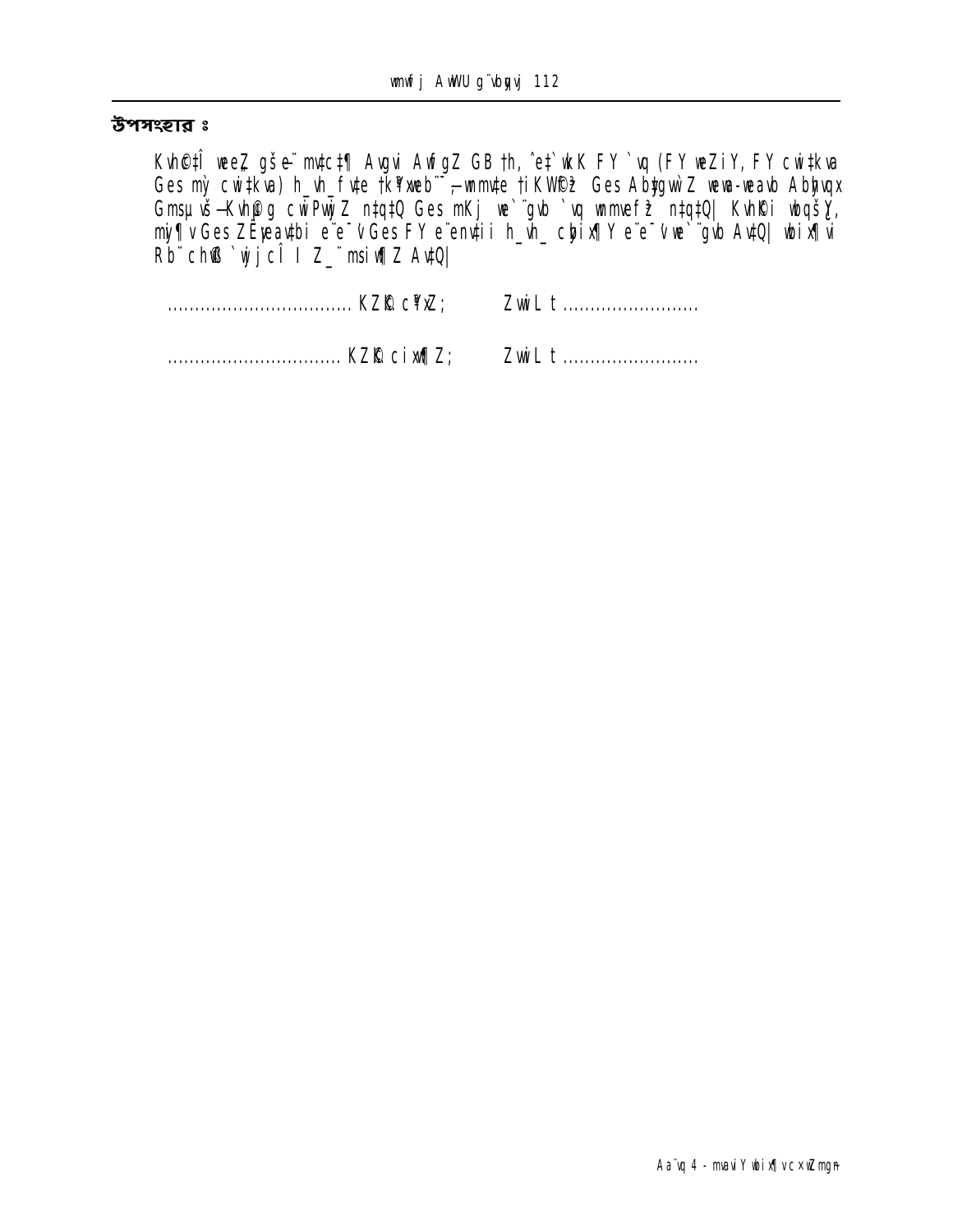পরিসম্পৎ : সাধারণ পদ্ধতিসম্বহ

ভূমিকা

- 21.1. ma i Yfyte cwmpu'r nt'Q tKub ms u gwy Kubuarb mpu'uit uKsev A ShuZK mpu'l wme msuvš-bažquj u cůnRb ci YKtí cumPurtK KtaKW tkYxtZ vef<sup>3</sup> KivntatQ
- 21.2. cuintair Pjuz uksev "taxniz cuti | Pjuz cuintair, Zij cuintair unintel cuiuPZ | bM A\_OPjuž Žij cumputzi uPivaz D`vniy| mikutii kuQ Gi GKW vetki Zvrch@tqtQ thtnZzniKui wme bM vfiEtZ msi ¶Y Kivng|
- 21.3. Th nKj cum¤úr niKui cuiPujb e e<sup>-</sup>ú GKW i Zc¥©Ask Zui AuaKuskB ` xV@quu curinquitz i chosq cto Ges D<sup>3</sup> curinquir Aug R ntz cut i usev Aug R tk Yx em f 2 (nonfinancial) n‡Z cyti | miKui unne c<sup>yj</sup>ątbi D‡I‡k" curn¤úr nỹ (1) bM, (2) BKanul, (3) fyg, (4) Bgui Z, (5) Kj Kâv I hšeu Z, (6) FY I Aulij (eun vigi) cuintuir unutei GKW mau Y euko" GB th G tivev e-Ges maq maq G ti u tRi tuth thay hual

প্ৰধান ঝুঁকিসমূহ

- 21.4 G tjvn**ũ** t
	- cuimpur mulk fute tk Yxeb" nqub
	- chßfute fik Winf Kiy ngub;
	- $\log 2$  e e<sup>-</sup>G A fyte cui Z<sup>-3</sup> cui mair, h\_h\_fyte um te ci**Z**dyj Z nq \;
	- · wime msu is-briZgyj v Ablygx cvintatizie e q mWK f vte yj weex ng w;
	- webtqwlee-vh\_w\_fute cwkw2fute ng w dtj AKuhRi cwWWZ ntqtQ;
	- · Dtj LihM At% white MnKj ngtqi Rb miKwi wmtei e Bti \_ Kui n¤tebvw gub;
	- cuintair/weultonMeatRtUi Dillik Abhanx bul ntZ cati uKsev Zv iatói tošji K bulli cuicškniZ cuti Ges
	- µtqi mgq cuim¤ur Acüqxbxq wùj uksevtm tjvD'Pgtj" µq KivntqtQ|

নিরীক্ষার উদ্দেশ্যাবলী

## 21.5 cib D‡Îk ejxnỹ t

- unne wei Y#Z cwinrur ew` cÖuk@ UKvi A#4miKv#i i qujKubuarb GesmiKvi KZfQ e eüZ nKj ev e-mpaut Ašf<sup>e</sup> AuQ Kbvt Lv
- cuintur maus-Z\_" cituk (disclosure) ch® Ges maulYfute "KZ unne mausbxZqvjvAbyiY KivntatQ KbvcixlvKiv
- · nKj Magyi w btg M ni Kui Øu v Ges ni Kuti i ct T guj Kubui ci gbc î Øu v ngw 2 **Kbywi** Kiv
- wmte nKj `xViĝquù webtqWl wme nsu is-bxizgujui vfu tz h\_vh\_fute Dc wez ntat0 Kbvwf Kiv
- whita Mmun ci kv Abhuaxdj wt Q Kby Ges Dilk ci Y Kti tQ Kbvw i Kiv
- Gaithi white the curve of white consideration of the control of the Auto Kby **cixlyKivGes**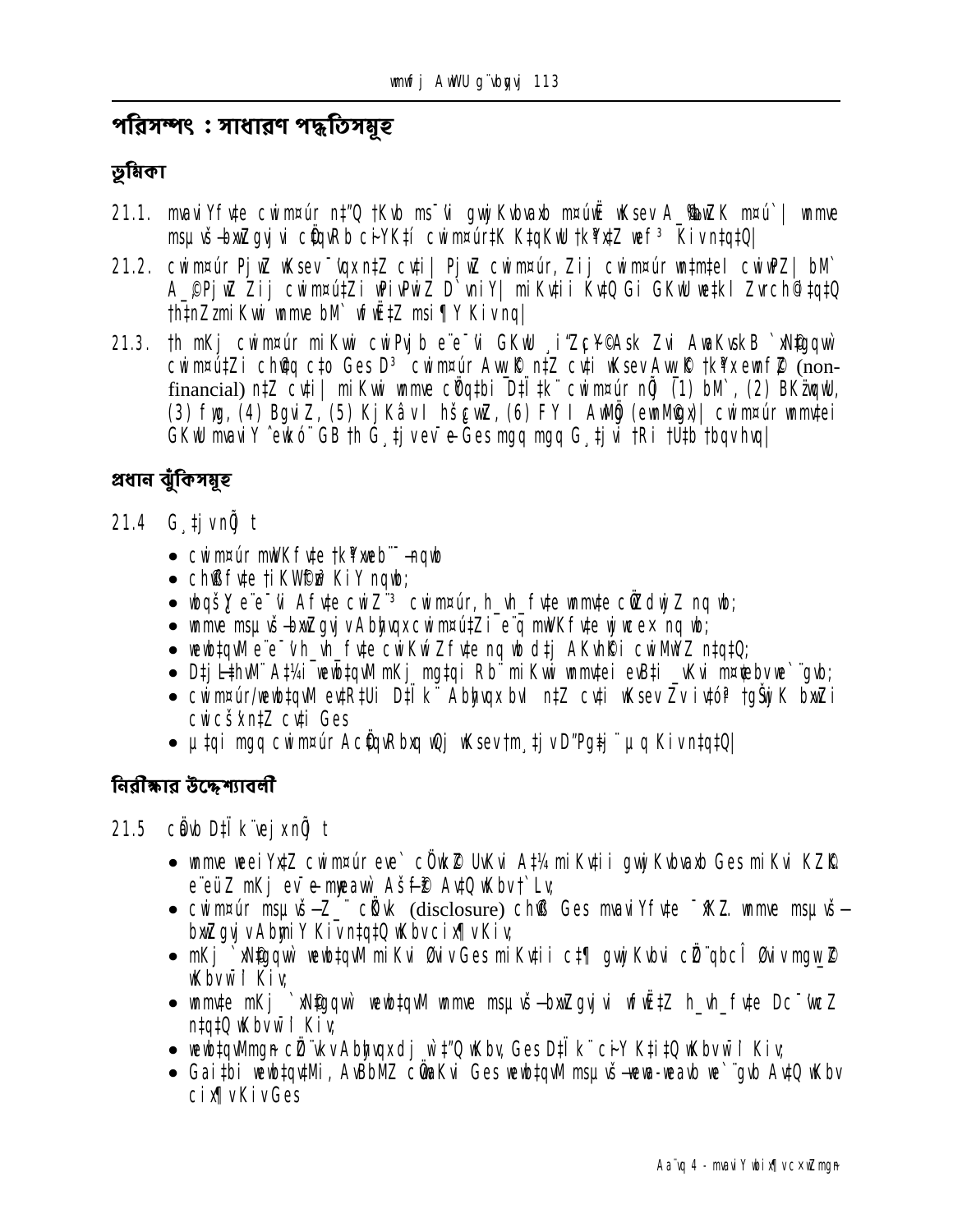• bivcëvi i¶Yvte¶tYi ch® e e vre` ab AvtQ vKbvw i Kivl

পরিসম্পৎ/বিনিয়োগ নিরীক্ষার সাধারণ পদ্ধতিসম্বহ

- 21.6 **bize<sup>3</sup> hPBqjK** cix[|Y cün|MKitZ ntet
	- nrúž I hševiz nsthrtibi 191 maké cůs cíze bm Abtguìz vetuzu Bbftam cix vKib;
	- RunRikly Ges ié myušìgūù cix v Kib;
	- hšguži e emi mauš-ciju mavi Kib | D'uniy te, AZ apk unkrm hšguži **1911** mivni U#MD MC#K (e emiKui) WAMev Kib GeshšcwZ e emtii `vjjMZ **cậy tck KitZ ej b;**
	- Zvch@Y©cwint4i#Zi Aw 2; ev te ch@¶Y Ki1b| thgb Bgvi Z, D'Pgtj i hšcwZ, hubeunb BZ wir
	- A "lei uksev "lei mpuultii † 17. mpuultiku multii "viji MZ cigu" mallii Ki 1b;
	- Magquì Auy RueubtqutMi 1911 (BKzqui, ÷K BZ uì) unkDuiulingn miKuti i butg **bell Z KbycixTyKib;**
	- bix[|vi ZwiL ch@-eil qbc limgn ev te cix[|vKib Ges
	- webtaW1\_tK Avtai [j f vsk, AwaKvi (ivBUm) BZ wi] A14w f Ki1b Ges tNut Z j f vsk BZ wi with G tju ixZvhPB Kib|
- 21.7. bM Ges Aug R cuintair (eun Dax FY I BK and) ubinflui ubw & Kg Rup cult av hual G tju wix work the choque ware Kitz nte Ges Doub<sup>3</sup> wiq witk wtePbu titl  $c$ **Q** $m$ Ki $Z$   $n$ te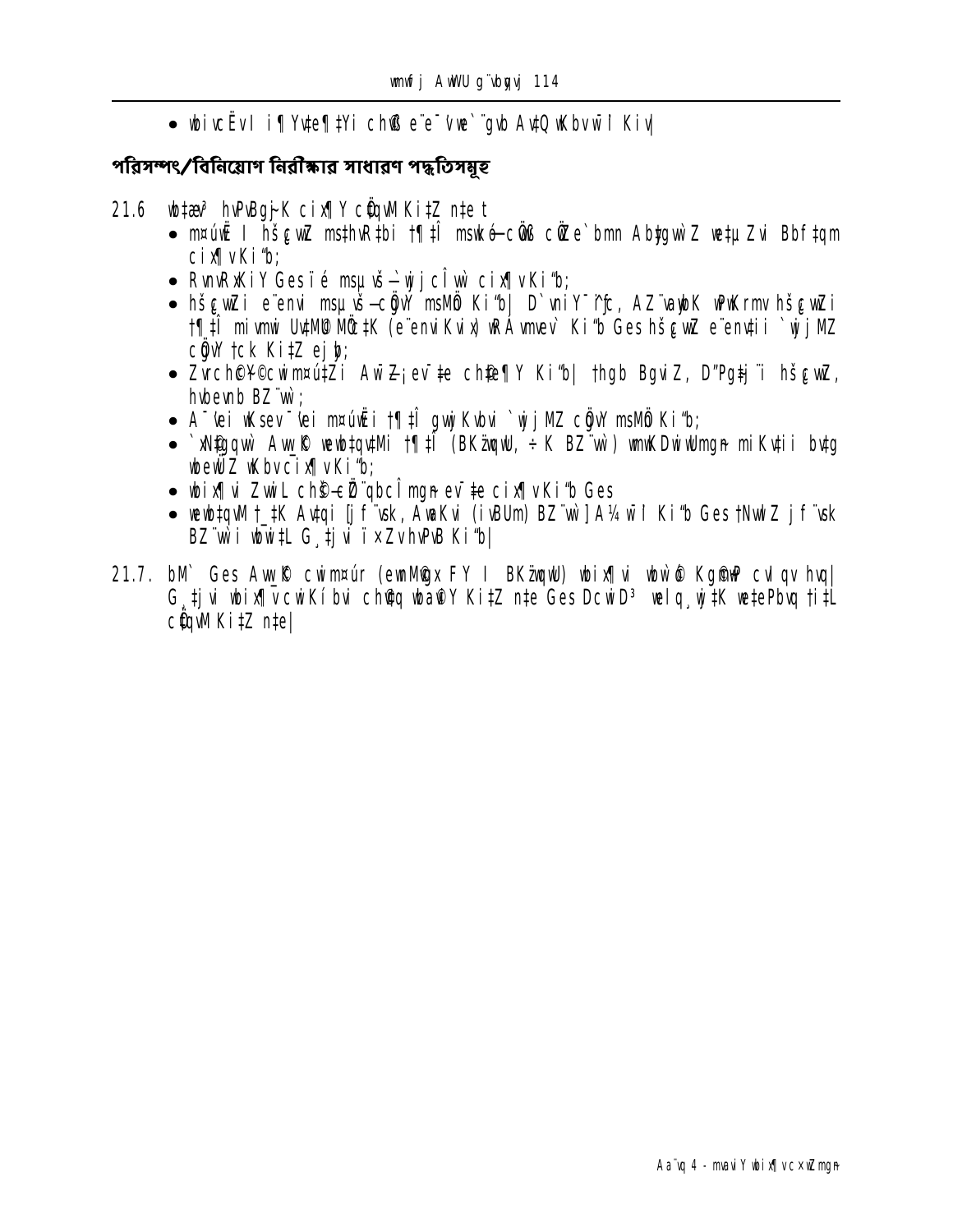সবকাবি কর্মচারিগণকে প্রদূহ ঋণ ৪ অগ্রিম

ভূমিকা

- 22.1. Mnbgill Wsevhbeub (Kui gui mBtKj WseveBmBtKj) Ges hševil (KwuiDUui) µtgi Rb" cÖË FY I AMË GB WIXIV Kgindi Ašfi | mikui KgPuiMYK cÖË FY I AMË bix[\i Rb" btzeeW2 cš4 tRbytij ulb"uÝquj i'j mßi 249-264 ueu Ges miKui KZR mgq mgq RuiKZ maké-Au<sup>+</sup> kmgn AburiY KitZ ntel GB wwaquju u btao<sup>3</sup> wlquv Ašfß t
	- Kifte mikui KgPuiMY FY KsevAuligi Rb" thM wieuPZ nb;
	- FY I Adi cötbi cte<sup>o</sup>cün Rbu A1/2 (guarantee) Miy;
	- nì m K fite FY cuikitai Kw -bY@ Kivng:
	- teZb t\_tK KZ\$bi qva`tq FY cwitkytai e e v
	- FY cu $\vec{i}$ tkytai e  $\vec{e}$ ui 191 $\hat{i}$  Wesev when  $\vec{e}$  Mp Wesev hybeenb were Kiv met by ntj mikutii <sup>-</sup>0 ¶¶ui eïe<sup>-</sup>ui:

**bix[vq FY I Audio coupli GB cxuZmqn Abuniy KitZ ntel** 

প্ৰধান ঝুঁকিসম্বহ

- 22.2. mikui KgPuiNV‡K cÖË FY Aulügi m‡\_ ultar<sup>3</sup> cë b StKmgn RueZ t
	- FY culqui Dchỹ bb, Gqb KqPuiMY#K FY cÖub;
	- $c\ddot{\text{o}}\ddot{\text{E}}$  FY/Adi, th Dtitle  $qA\ddot{y}$  Kivntan), tm Dtitle example by Kiv
	- · FY/AWÖJI Ae wZ Ask mikutk tdiŻ bvt lav
	- Af šin bašy e e v Achß ni gvÑ FY cu tku ti KVIP? Kivng by Ksevn tri mab Kivna by
	- cünkucî Rui, AemZKiY Ges tikWPnPi t¶‡î Ach® wašy hv cüküYvajK Kuh@tqi nthMmp Kti Ges
	- $\bullet$  Fivi fav  $\mathbf{u}$ jc $\widehat{\mathbf{l}}$ w $\mathbf{l}$

নিরীক্ষার উদ্দেশ্যাবলী

22.3. chb Dilk mun nt'0 t

- FY, †Kejgúl̃ culqui †hvi e v?‡ i‡KB c vb Kiv n‡q‡Q uKbv Ges Zuiv AbyuZcü's **Wetj b Wbv t Ly**
- Abigy bKuxKZ@¶ H ernti i eurRU eiu Auzug Ktitüb uKbvZvcix¶vKiy
- Abtuw Z mugmPx Abtugx FY I Audigi Avni Ges FY NÖYKuixt i Ku2 t\_tK my Av v Kivntatū Wbvt LvGes
- Kužcq wąšyku x`ujtji, thgb wix¶v tiur÷ui, KgPuit`i teZb vej eVlkaU tiur÷ui qta : wquz nt/wmab Kivng WbvcixlvKiv

সংগৃহীতব্য দলিলপত্রাদি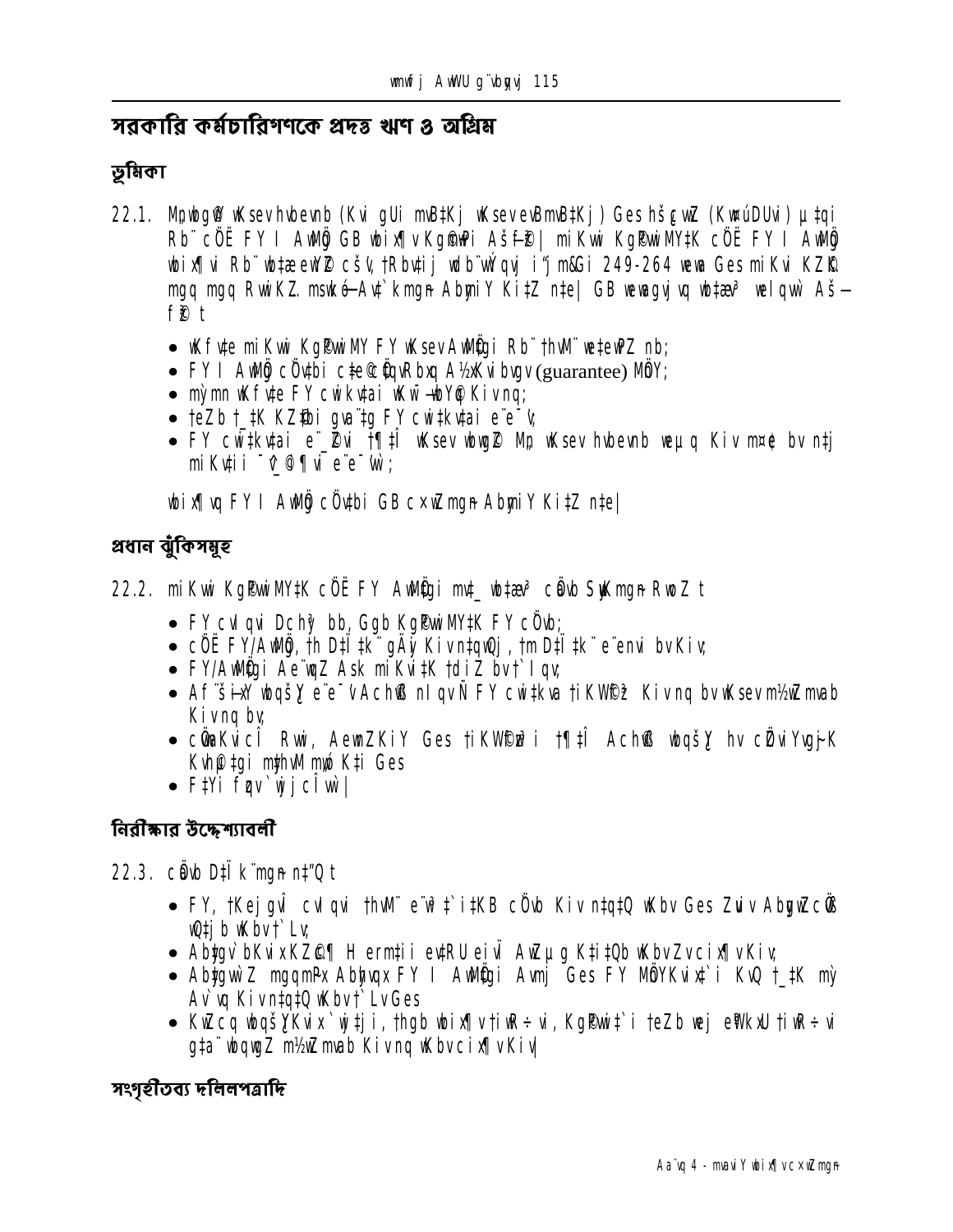- 22.4. bix[|vi Rb" bitas<sup>3</sup> `yjjcltw`msMh KitZ nte t
	- gÄvi Avi k/gÄvi tive÷vi
	- · cüyRbıq A\_@i u Auto GB gtg Cü qbcî
	- $\bullet$  eÜ $\overline{\text{Kb}}$ uv
	- fy Ki ik
	- $\bullet$  teZb wj/bix[vtiule:u
	- · Ruji guji Kubu cü gbcî
	- $\bullet$  cwitk wa  $Z$  tp  $K$
	- · K'ik eB/maké-qurk ume
	- **v**÷sit @uA .
	- · ettkit tire + ul

নিৱীক্ষা কৰ্মসূচি

সৱকাৱি কৰ্মচাৱিগণকে প্ৰদত্ত ঋণ 3 অগ্ৰিম

**Aud‡mi by I Ae<sup>-</sup>th <u>\_\_\_\_\_\_\_\_\_\_</u>** 

**A**<br> **A**<br> **a**<br> **a** 

## bglyvcix[|Y t ch@jvPbvaxberntigÄyrkZmKjFYcix[|vKitZnte|

ubix[vcxuztue=uiZcix[]Y GesubqqubyriYcix[]Y

| <b>bix</b> digmyn                                                                                                                                                                                                    | <b>hủ đủ</b> y<br><b>cixqZ</b> | <b>Kuhoji</b> |
|----------------------------------------------------------------------------------------------------------------------------------------------------------------------------------------------------------------------|--------------------------------|---------------|
| ১. ঋণ কিংবা অগ্রিম প্রাপ্তির যোগ্যতা নিরীক্ষা                                                                                                                                                                        |                                |               |
| K) wið Z tmb th, th nKj A 'qx KgPuix<br>FY/Aung tctqt0b, FY/Aung gÄyi<br>ZwitL ZuvAš2t 5 (cuP) ermi mikui<br><b>PKu Ktitübl</b>                                                                                      |                                |               |
| L) wid Z tmb th, th mKj A 'sqx KgPuix<br>FY/Audi tctqt0b Zuiv ng ^ (Rb ~ ux<br>Kg <b>Puii wku † #K wivcËv eÛ `wkj</b><br>K‡i‡Ob A_ev miK⊈i i eivei Rug eÜK<br><b>titL@tjbl</b>                                       |                                |               |
| M) gÄÿKux KZ@¶, wivcëv eÛ cÖvbKux<br>miKui KgPuiNY (K) miKutii ukU<br><b>TKub the bub ulsey (L) cte®tKub</b><br>bivcëv eû côu Ktibu GB welqul<br><b>w3</b> Z Kivi Rb th Kuh@g MBY<br>K‡iwîtjb tm <b>il w</b> YQ Ki b |                                |               |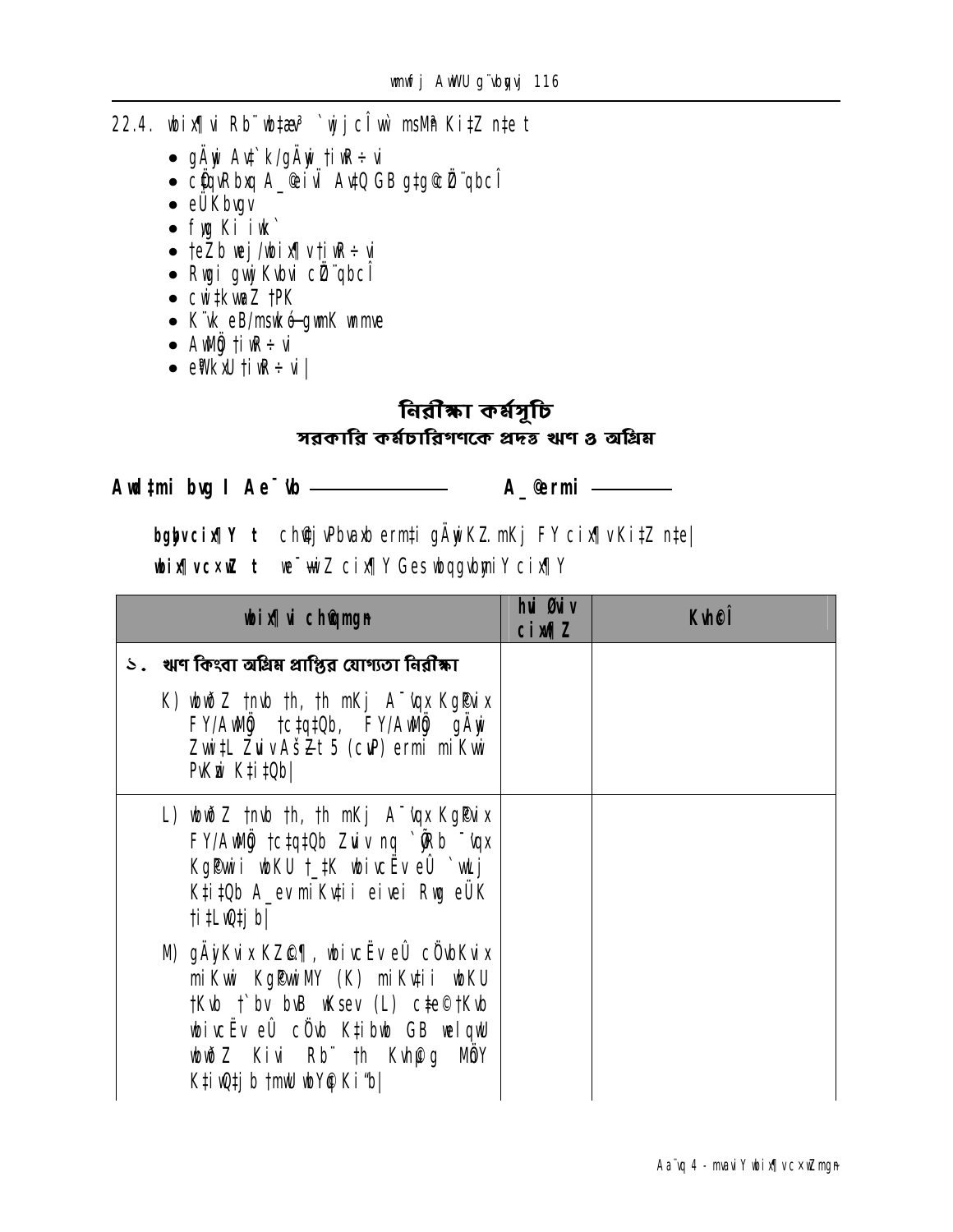unfj AWU g'byyj 117

| <b>bix</b> champh                                                                                                                                                                                                               | hủ <b>Đảy</b><br>$ci$ $M1Z$ | <b>K</b> hei |
|---------------------------------------------------------------------------------------------------------------------------------------------------------------------------------------------------------------------------------|-----------------------------|--------------|
| N) wið Z tmb th, `߇i i Ea¥2b KgRZ@<br>FY Ave to mage Auch Ktivetj b!                                                                                                                                                            |                             |              |
| 0) cix(iv Kib Ges who z trub th, FY<br><b>cô thi Rb At Pm<sup>-</sup> th Aut0, GB gtg<sup>©</sup></b><br><b>mské-umei¶Y KgŘZ¢cü gbcí cövb</b><br>Ktiwtjb Ges cHZct¶ At_P ms b<br>$\mathbf{q}$ j                                 |                             |              |
| P) uhið Z tmb th gäyici -uó wj Ges<br>Aurigi ch® weiY GtZ waZ wij<br>thgb, KLb t_#K Av`uq ii" n‡e,<br>Av vtgi tgqvì, m <b>j</b> ì mi Ges c <b>ũ</b> nR <sup>"</sup><br>$\mathbf{M}$                                             |                             |              |
| ২. ঋণের সীমাবদ্ধতা নিরীক্ষা                                                                                                                                                                                                     |                             |              |
| K) whoich that Find the Find A% what the Length State of the Manuscript State of the Manuscript State of the Ma<br>A_ev miKui KZŘ witKZ. UKui A‡¼i<br>AuZui <sup>3</sup> tQj by hv Mjubgti FY cÖu‡bi<br>$mgq$ cth $R^T$ $Qj$    |                             |              |
| L) www.z tmb th, weGdAui-Gi kZ9Abyuqx<br>Mn tgivg‡Zi Rb¨ cÖË FY cÖvb Kiv<br>n!q!0                                                                                                                                               |                             |              |
| M) hubeuthi Rh FY/Aungi 1911 worz<br>tmb th, miKui ~4_©mské Audm‡i i<br>hubeunb _wvc@qwRb w0j                                                                                                                                   |                             |              |
| ৩. ঋণ/অগ্রিম প্রদানের পূর্বে প্রয়োজনীয়<br>व्यश्रीकातवाया विद्रीका                                                                                                                                                             |                             |              |
| K) Fiyi Zuji Kvt_iK GKW bglyvmsMD K‡i<br>$ci$ xī v K‡i † L v th, F Y e ve` c 0 Ë A_©<br>Kg e'eüZ niqui KuitY †Kub A_©<br>mikutii Kupa taliz cifq waj ukbu<br>G‡¶‡Î bix¶K#K m¤úË µ‡qi Rb<br>cüz e'q mattk©Abyüvb Kitz ntz<br>cti |                             |              |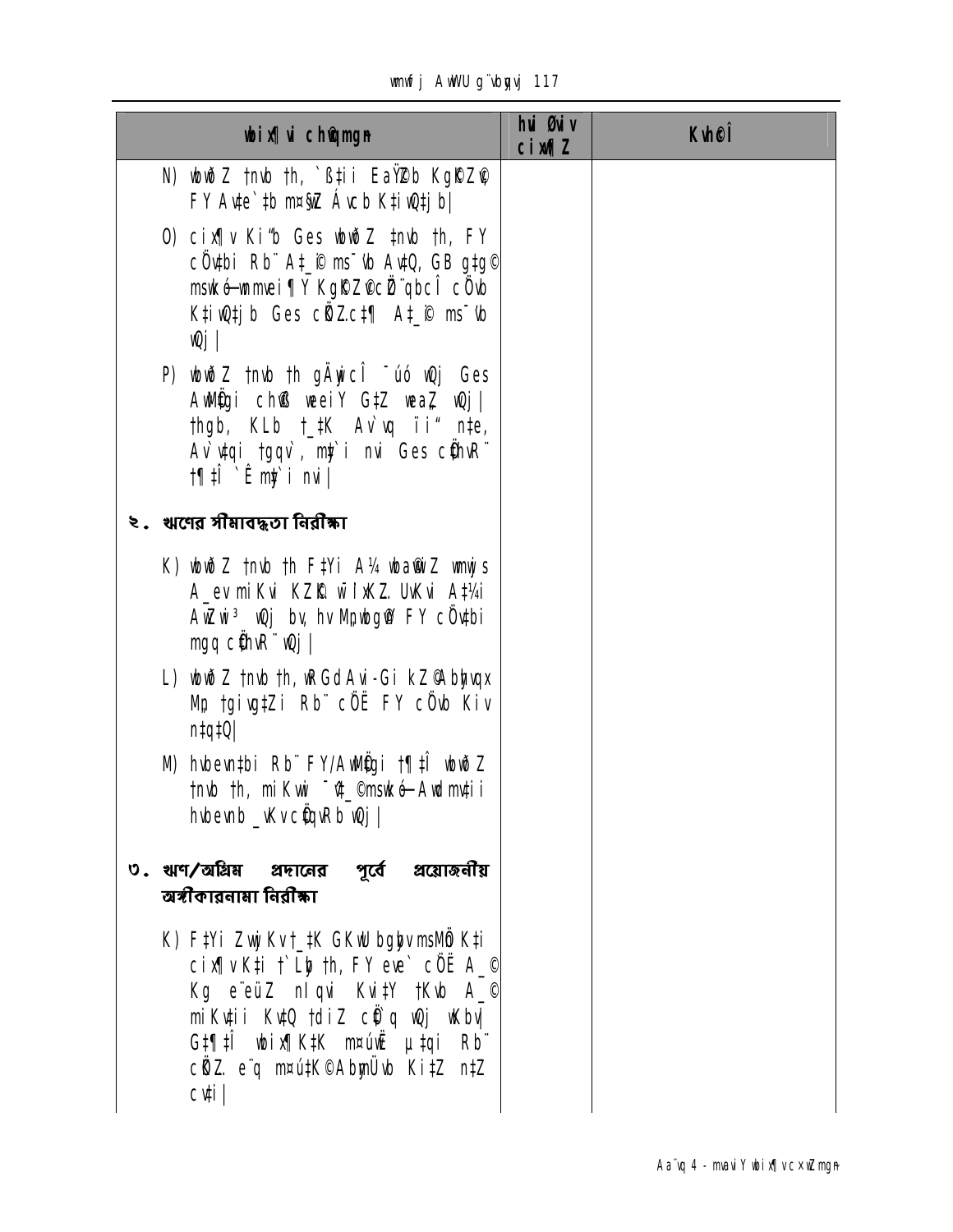#### unfj AWU g'byyj 118

| <b>bix</b> champh                                                                                                                                                                                                                                                                                 | hui <b>Giv</b><br>$ci$ $M1Z$ | <b>Kuhei</b> |
|---------------------------------------------------------------------------------------------------------------------------------------------------------------------------------------------------------------------------------------------------------------------------------------------------|------------------------------|--------------|
| L) Mundig of Fivi 1911 we have to the<br>gäjkux KgRZ® FY/Awÿ gäyi c‡e©<br>FYMDZv KgRZ& Rugi guj Kubv mautk©<br>wið Zntquêtj b  GKB mt_gÄykvix<br>KgRZ& G msuš—Kvh@tgi thŠiPKZv<br>gj "up Ki b                                                                                                     |                              |              |
| ৪. সুদসহ ঋণ/অগ্নিম আদায়ের কিষ্টি গণনা<br>নিৱীক্ষা                                                                                                                                                                                                                                                |                              |              |
| K) FY/Ady cutkutai ukwi-Mbv cix i<br>$Rb^{\prime\prime}$ $\uparrow$ Lb th (1) FY cuitk tai tgqv<br>nte@P tgqv`#K AwZµg K‡i wKbv (2)<br>AbygwiZ mij mj`i mi cQqMKivntqtQ<br>Kbv (3) gÄyi At k Abhuax Av u<br>Kuhki Kiv ntqt0 Kbv Ges (4) FY<br><b>cutkuta e 2u 1911 cm Autic Kiv</b><br>ntqt0 uKbv |                              |              |
| L) wid Z tmb th wmei TV Audmign Audity<br>tiu <b>r</b> ÷ui msi¶Y K‡i Ges G‡Z gÄyi<br>At iki b¤t I Zwil, gÄyiKZ. UKui<br>AVGes Av vtqi ngqmgvm nKj cüntAK<br><b>Z_"Aš#P AviQ</b>                                                                                                                   |                              |              |
| <b>N) tkl teZtbi cü qbcî Abhux Addiy</b><br>Av`q mquš— mKj Z_"†ivR÷¢i<br><b>mWKfde fiKWPKivnq Wbvcix[vKib </b>                                                                                                                                                                                    |                              |              |
| N) Addüyi bgiyv cix¶v K‡i †Kvb Av`vq<br>tikWeuf2 bB G maitK@bwdZ nlqui<br>Rb fix: i mjbW A40 Kbv cix[v<br>Kib                                                                                                                                                                                     |                              |              |
| ৫. সরকারি তহবিলের সুরক্ষা সংক্রান্ত কার্যক্রম<br><b>निर्तीका</b>                                                                                                                                                                                                                                  |                              |              |
| K) iuk` A_ev Ab¨ †Kub c@jw" cix¶v K‡i<br><b>Jub</b> Z tmb th FY NBZv KgRZWY, webv<br>te <b>Ztbi Qutz _KKtj, bM*, FY</b><br><b>cutkua Ae \undots</b> ivtLb                                                                                                                                         |                              |              |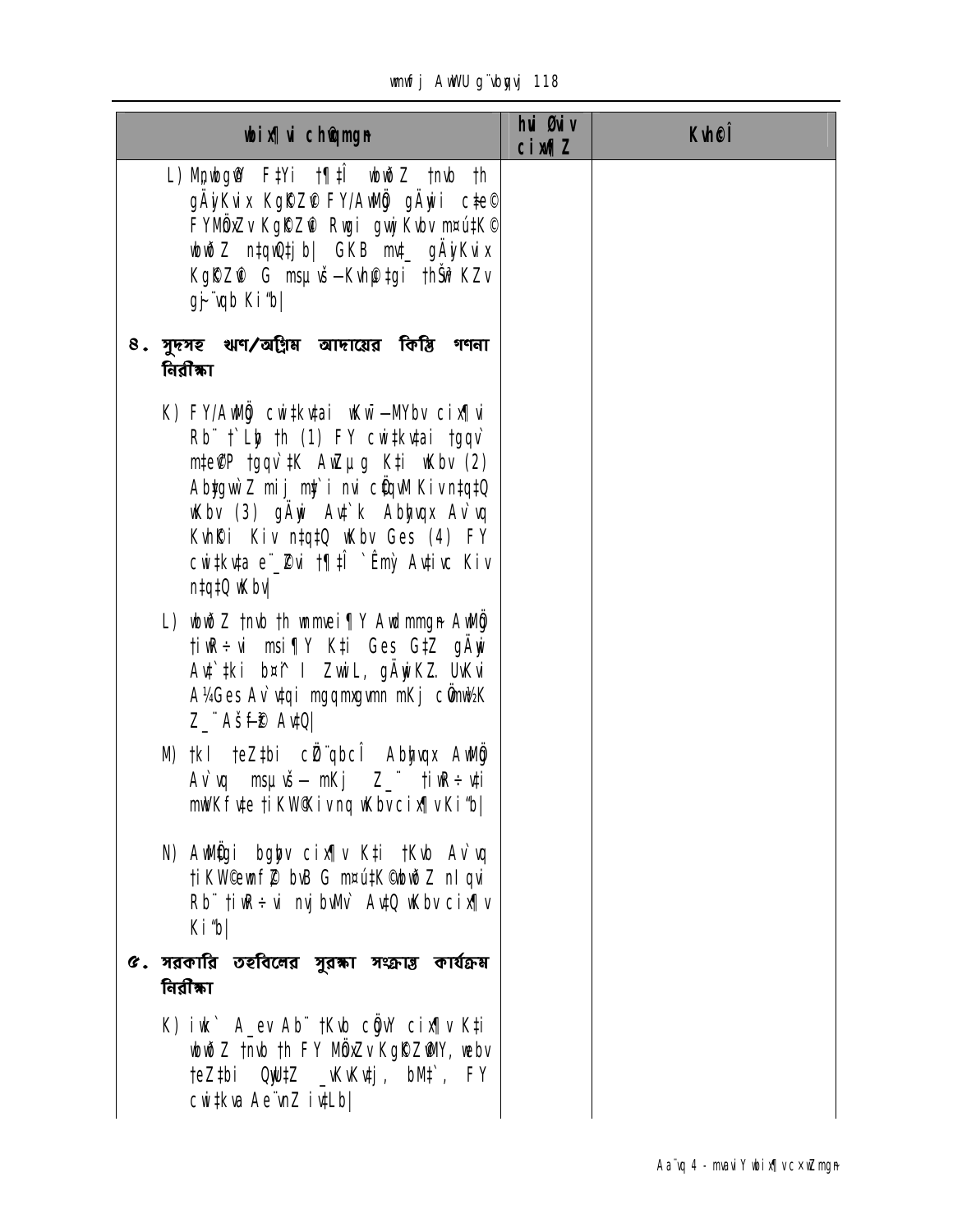|  |  | <b>unfj AWU g'byg 119</b> |  |
|--|--|---------------------------|--|
|--|--|---------------------------|--|

| <b>bix</b> champh                                                                                                                                                                 | hui Guiv<br><b>cimalZ</b> | <b>Kuhei</b> |
|-----------------------------------------------------------------------------------------------------------------------------------------------------------------------------------|---------------------------|--------------|
| L) <b>RGdAu dig 18 I 22 cix iv Kti</b><br><b>with 2 timb th wag 2 My Ges Rug</b><br>miKuti AbKtj eÜK iu.vn.tq.tQl                                                                 |                           |              |
| M) which z tmb th Fty i will want will be withing<br>c‡e© n¤úiŽi eÜKx `yjj m¤únìZ<br>ntquêj Ges wozxq www.ii- Axte`b tck<br>Kivi mgq c <u>ộg</u> Kwii-eg weiYx`wkj<br>Kivn‡qıQj   |                           |              |
| N) wid z tmb th tK to FY mani Cuitkytai<br>cte©hubeunb weµtqi 1¶tii cüqwRbxq<br>kZŴ ciY Kiv ntquuj Ges weµqjä<br>A_©e#Kqv FY cwi#kutai Rb" e"emui<br>Kivn‡qıQj                    |                           |              |
| 0) LRGdAvi 24 dig t the bub 2 tmb th<br>http://www.https.com/https.com/                                                                                                           |                           |              |
| P) www.2 tmb th ethkul tiure:-ui/tjRui<br>h_vh_fvte msivil z ntqtQ                                                                                                                |                           |              |
| ৬. ঋণ হিসাবের সমাপণী স্থিতির সাধে<br>সামঞ্জস্যতা ঃ                                                                                                                                |                           |              |
| K) ermi † k‡l miKui KgPuit i KupQ<br>e‡KqvmKj FY I Addrigi ZujjKvmsMö<br>Kib Ges umte cÖuk FY I Aunügi<br>wioZi mut_ Zv ugyjitq † Lly  cÖuks2<br><b>wiz mNK Kbvcix vK#i f Lbl</b> |                           |              |
| L) will mink tri Uby ntatu Why Ges<br>NZ ermții mycbx tR‡ii mț_ PjuZ<br>erntii cümuk tRi uytj ukbv cix[ v<br><b>Kib</b>                                                           |                           |              |
|                                                                                                                                                                                   |                           |              |
|                                                                                                                                                                                   |                           |              |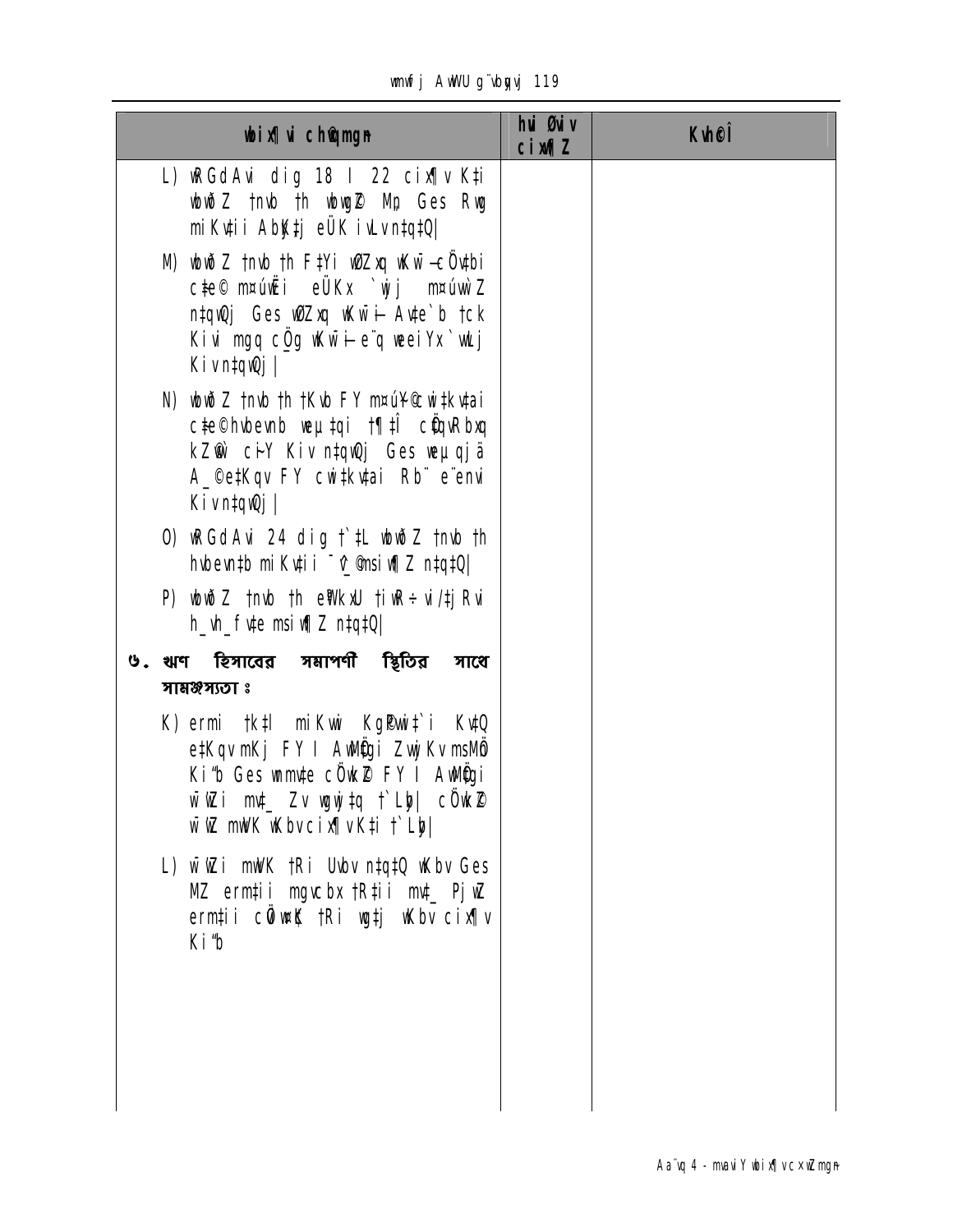#### unfj AWU g'byyj 120

| <b>wixivich@ngn</b>                                                                                                                                                                             | <b>hui Guv</b><br><b>cixqZ</b> | <b>K</b> uhei |
|-------------------------------------------------------------------------------------------------------------------------------------------------------------------------------------------------|--------------------------------|---------------|
| ৭. বিশেষ পরিষ্কিতি                                                                                                                                                                              |                                |               |
| hŵ ern <b>ți †K·b Aud‡m Ly †eukmsL</b> *K<br>KgPix Mubg@ FY NOY Ktib, Zutj FY<br><b>NÜDZWIYI AWZ</b> Ges Zut i FY cüBi<br>Dchỹ Zv hPB Kib  nrie cũu Yv DuýZ<br>Kiu Rb Auzu 3 Abyüub curpu bvKib |                                |               |

উপসংহার ঃ

**Kvh@fî wez gše mict¶ Avgui AvfgZ GB th, maké wwa Abjuqxmi Kui KgPuit` i FY I<br>Awilij cÖvb KivniqiQ Gestgw ei;Kqvwï (@Z, wmnie h\_vh\_fvie Dc<sup>-</sup>twz niqiQ|** 

ZwiL t ......................... ZwiL t .........................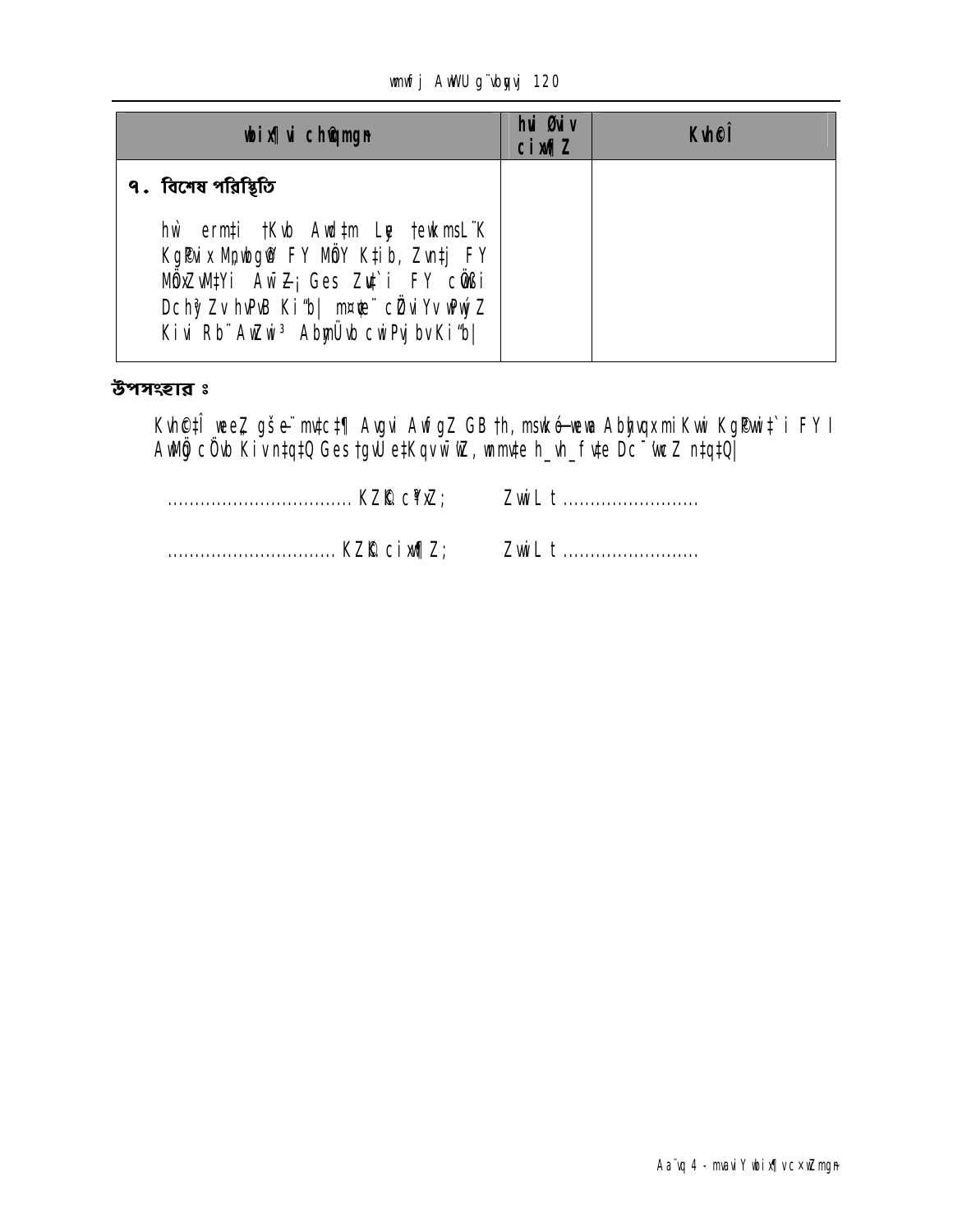ঋণ ৪ ইকুাইটি

ভূমিকা

23.1. miku wufbanikui cükô bik nim A ev wbv ni FY cüb Kii \_ukb Ges wufbæ euWuR K cüzôutbi BKäunul tkquti miumi AskMÖY Ktib GB mKj FY mauiYZ cveyjK tmti Ktc@ikb, ividhë ewlwe K e uK, temiKui e uK, AunR cizob Ges Ab b aitbi euWR K ms 'ingntK c Ob Kiv nq | DyjuLZ weg At/a tj bt bngn euff Aug R wmte cök2 nq| nzivs unfj AWU Au ` B‡i i c‡¶ GB nKj tjb‡ `b cix¶vK‡i AvfgZ cäk Kiv Aek" cyjbrą KŽ® | FY I BKZBWi gva'tg mikui Kvh@g A\_@b µgvštą j¶Yxqfvte eux cvt'0 Ges Gi cwigw I cülwzi Rb D'P StKm¤ubot¶li et i cwiMWZ nt'Ol

প্ৰধান ঝঁকিসমূহ

## 23.2. GIZ Ašf<sup>®</sup> itqt0 t

- AubffithM cwiexflY
- brathi CAWU TUBjÕ
- · Aund Z unne e'e V
- Ach**ß bašy**
- wwW.Duiulin.-Gi Antšul-RbK ursky
- · e'e<sup>-</sup>tcbvmsuvs-witculf9Gi Aftel

নিরীক্ষার উদ্দেশ্যাবলী

- 23.3. cầu Dil k mun nt<sup>7</sup>Q t
	- mỳ I ji f istki Avkiti FY I BKBW t\_tK Aug mgqgZ culqv hut'Q uKbv Ges ti KVUPP nt'Q Kbyt`Lv
	- FY I BKBU i msth Rb I cë mi cën Kuti i vfitiz ntatu u bv Ges maké c×u "Q. cuiu Z Ges Kuhki Wbvcix IvKiv
	- mKj jf usk culqui ci unmef<sup>2</sup> ntqtQ uKbv Ges mKj iuBU Adutii Rb Puìv t`qv ntqtQ uKbvGes ZvmWK gtj tiKVIPP KivntqtQ uKbvt Ly
	- unkDuiwi was I e e tobu Rb, wffthw Af six wqsy e e tue gub Auto Kbv t Lv
	- nKj BKBW I FY, †iKVOPP Why Ges G tjvi †Ri Udby ntatQ wKhy Ges †Kubwi wame eurf<sup>2</sup> itat0 Kbvt LvGes
	- nKj FY I BKBW h\_vh\_fyte wmef<sup>2</sup>, njv(12 Ges Abtgwi Z D‡I tk" e"eüZ nt'Q **Kbvt** Ly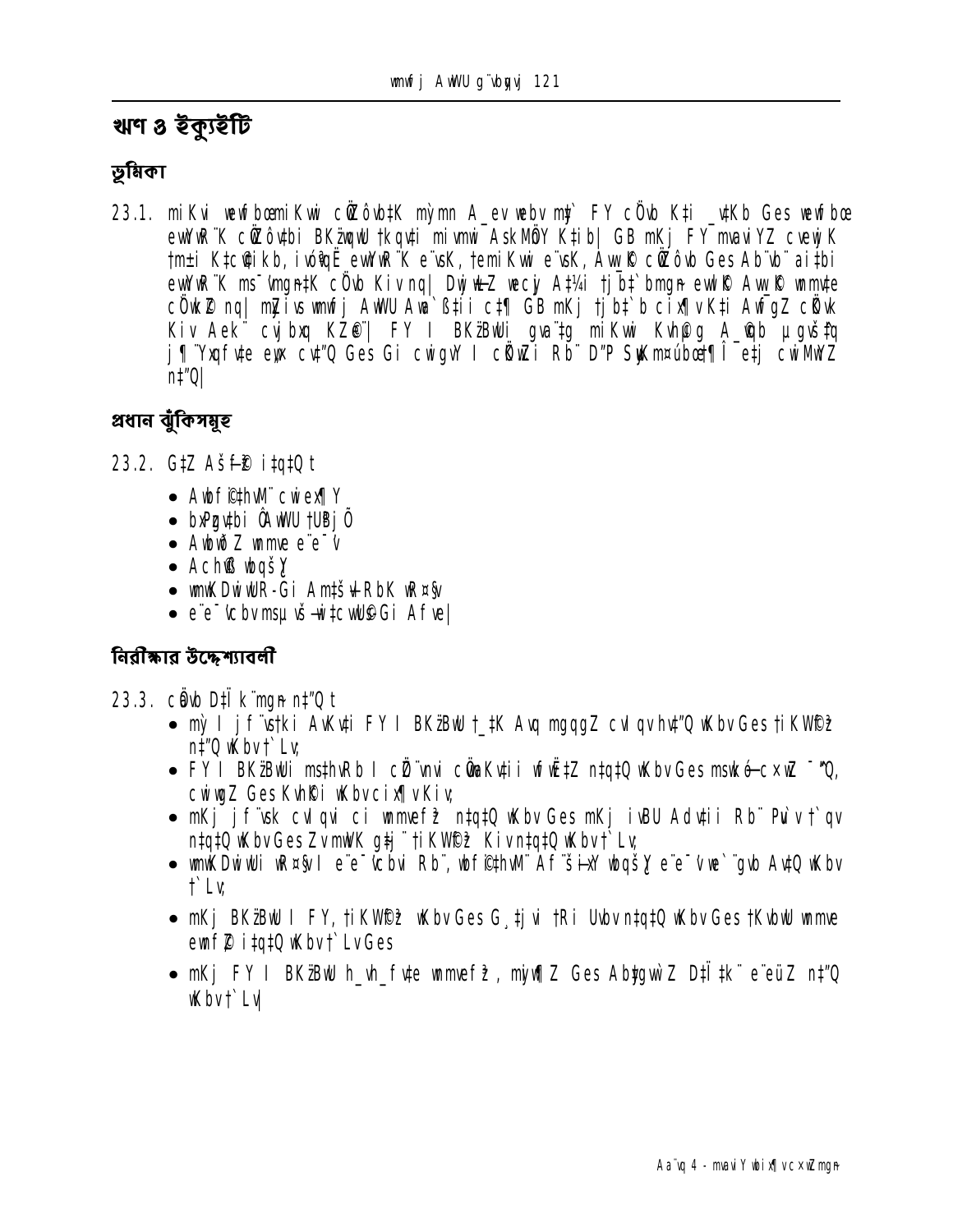# নিৱীক্ষা কৰ্ষসূচি<br>ঋণ ৪ ইক্যুইটি

Aud‡ni bug I Ae<sup>-</sup>tb <u>\_\_\_\_\_\_\_\_\_\_\_\_\_\_\_\_\_\_\_</u> A\_@rmi \_\_\_\_\_\_

| <b>bixi</b> champh                                                                                                                                           | hủ <b>Đảy</b><br>$ci$ $M1Z$ | <b>Kuhei</b> |
|--------------------------------------------------------------------------------------------------------------------------------------------------------------|-----------------------------|--------------|
| সাধারণ                                                                                                                                                       |                             |              |
| • warmei TIY Audm Ges cümmb K ` B‡i i KuQ † ‡K<br>FY I BK <sup>2</sup> BWi ZujKvmWD Ki <sup>4</sup> b                                                        |                             |              |
| • FY I BKBWi mt_ npúK2 Ab b GtRwi<br>KvQ t_#K who Z nl qvi Rb" Ges um hvPBtqi<br>$Rb^T Ab^T b^T Z^T$ ms $M\ddot{o}$ Ki $b$                                   |                             |              |
| • buð Z tmb th, maké umei ¶Y Audtmue ui Z<br>kZŵ n¤@jZ nKj Pu? i Ku: iv¶Z i‡q‡Q                                                                              |                             |              |
| • cit is bit b h_th_f te tk Y web" -ntqt 0 ikbv<br><b>f Light</b>                                                                                            |                             |              |
| ঋণ-নিৱীক্ষা                                                                                                                                                  |                             |              |
| <b>wa@iZ ngqnPx Ablyqx miK\ti i maké-wmte</b><br>DcwZ-my (accrued interest) Rgv cOub<br><b>Kipl</b>                                                          |                             |              |
| • buð Z tmb th, tK b FY cick ms v mikuti i<br>wetki Abygy b QuovFY cwitkva eÜ KitOb bv                                                                       |                             |              |
| • Fini kz@jxcix[ vK‡i wiðz †mb †h maké<br>ms~vmKj kZ@jxcyjb Ki‡Q                                                                                             |                             |              |
| • Auil ch <b>ej Pbv I</b> cix $\mathbf{w}$ with $\mathbf{r}$ the $\mathbf{r}$ th, the $\mathbf{v}$ is the $\mathbf{r}$<br>FY gÄỳ Kivntquy ZvAuR® ntqt0 uK by |                             |              |
| • mỳ eue` Aug‡K weWZ K‡qK erm‡ii †iKWRZ.<br>Fi'i mt_ maike Kti tmB Abgwik erntii<br>Abyuzi mt_ Zjbv Kib  Nb mj`i mtii<br>Avtj vK G tj v K hy?nt/z?           |                             |              |
| K‡qK erm‡ii FY Zdunj cix¶v Ki1b  †Kub<br>Zuj Kui bZb fu <sup>s</sup> Ges AZxtZi fu <sup>s</sup> myani<br>AbywiZ#K eaZv I wogybyni#i "C_@cix[ v<br>Kib        |                             |              |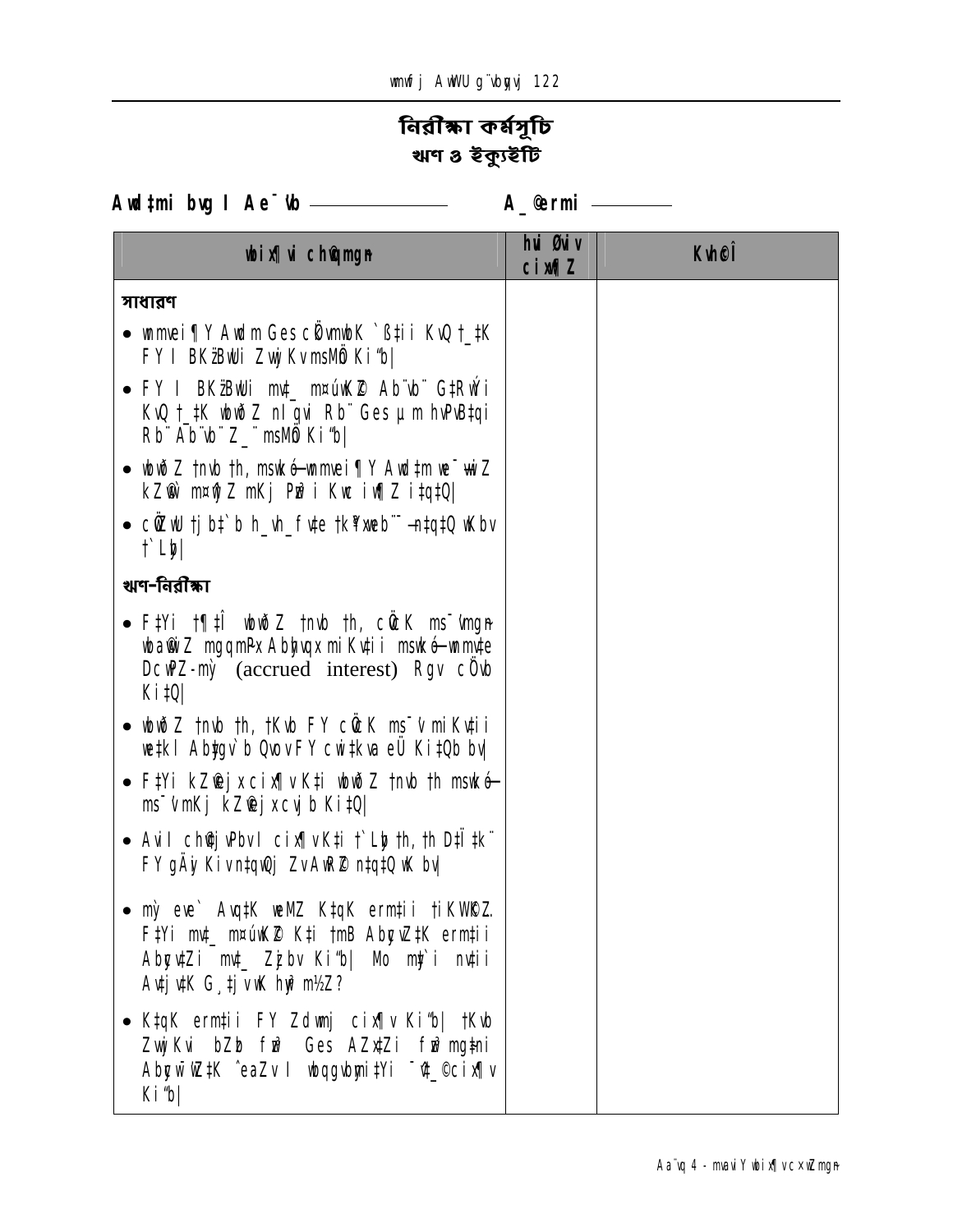|  |  | unfj AWU g`ubyyj 123 |  |
|--|--|----------------------|--|
|--|--|----------------------|--|

| <b>bix</b> champh                                                                                                                                                                                                                                               | hui Guiv<br><b>cimal</b> | <b>Kthei</b> |
|-----------------------------------------------------------------------------------------------------------------------------------------------------------------------------------------------------------------------------------------------------------------|--------------------------|--------------|
| • FY cück ms <sup>-</sup> úi kutū t_tk miumi<br>bðqZvÁcK KWR msMÖ Kib  bðqZv tPtq<br>wink z cîw mKj ms u butg culutz nte<br><b>Int</b> i big tKub mgq FY NibiZvumite citukZ<br>ntatû Wš'Pj wê erntî Zu' i bu Dtj l-Kivnq<br><b>b Zt i filie GBci cinR</b> ntel] |                          |              |
| • A_©gš <b>y</b> yjq †_#K msMpxZ F#Yi ZwjKv#K<br>unRG KZŘ mieivnKZ Zdunj, ume veejZIZ<br>cÖK2 UKui A14 Ges wufbons VKZR cÖË<br>bðqZvÁvcK KWRcflint ugyjta flþl<br>n <b>Kj Muştji Kuly Abyü'b K‡i e L vcÖ4bi</b><br>Ab <b>j</b> iva Kib                          |                          |              |
| • †iKWRZ. F‡Yi A¼K evtRU cứ jb Ges F‡Yi<br>Nb wiZi mt_ wyjtq t` Lh  _iZcYMiwtji<br>Kuly Abyüb Kib Ges e'L'u Rb' Abyiva<br><b>Rubub</b>                                                                                                                          |                          |              |
| ইকুষ্টেটি নিৱীক্ষা                                                                                                                                                                                                                                              |                          |              |
| • cix w K‡i † Lb †h, mikutii Kutū BK`ZBuU<br><b>NÖYKüx ms 'íng‡ni Zujrkv mWKfvte cÖxZ</b><br>ntatü Wabv Ges tmB Zujj Kv wmote cüzduj Z<br>ntqtQ uKbv                                                                                                            |                          |              |
| • buð Z tmb th, maké umei ¶Y Aud‡m mi Kui<br>Ges maké ms ú gta matuù Z ve wiz kz©<br>m¤ti Z Pu <sup>s</sup> c‡î i Kuc cul qv huq Ges G tjv<br>$m/2$ nq                                                                                                          |                          |              |
| • cick ms <sup>-</sup> v gladv ARD Kitj uhið Z tmb th,<br>Gaithi glydui AubyuZK Ask Pu? Ablyuqx<br>mi Kui umte Rgv†` I qvnq                                                                                                                                     |                          |              |
| • Rgv by cÔub Kitj ch@juPby I cix $\P$  v Kti<br>t`Lb th, GW B'QKZ, bRi Gwtq hulqui<br>(oversight) KuitVuksev mikui KZŘ ms <sup>-</sup> UK<br>wetkil Ae uniz cöytbi Kvity manuliz ntatü<br><b>水的</b>                                                            |                          |              |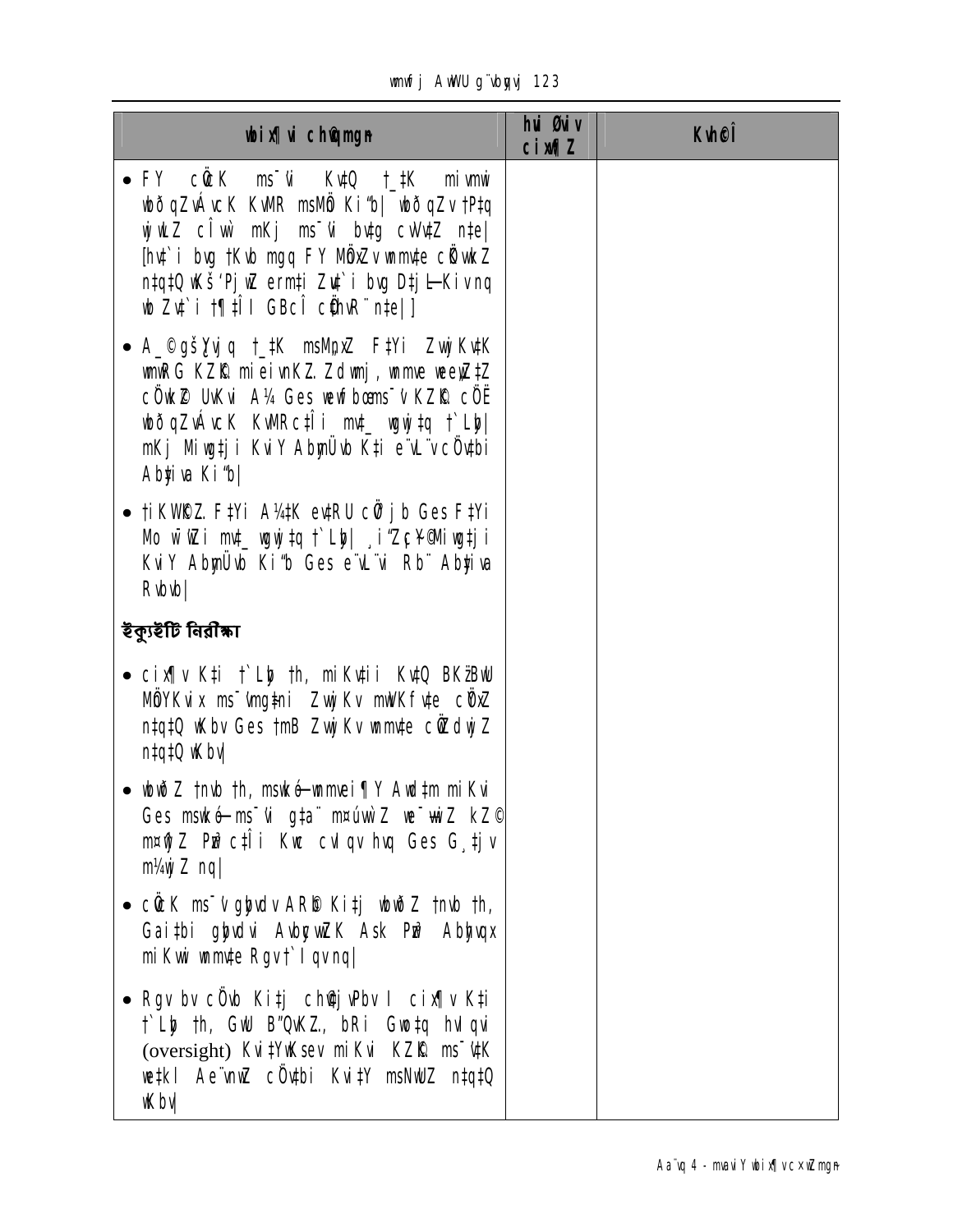|  | unifj AWU g`ubyyj 124 |  |
|--|-----------------------|--|
|  |                       |  |

| <b>bix</b> i champh                                                                                                                                                                                    | hui Guiv<br><b>cim<sub>12</sub></b> | <b>Kulei</b> |
|--------------------------------------------------------------------------------------------------------------------------------------------------------------------------------------------------------|-------------------------------------|--------------|
| • cũnt/KZv I cũn: Zv Abhuax FY whix [vi<br><b>1911 Muz nKj c`t¶c AbyiY Kib </b>                                                                                                                        |                                     |              |
| • GQuovubaujuk Z c×uZmyni cüqvMKi1b t                                                                                                                                                                  |                                     |              |
| Ñ miKutii †h mKj †Kv¤úub‡Z gunjKubuq<br>Askx wiZ; Avt0, tnt¶ti jf usk teubun Ges<br>i <b>BUm Ges eZ@b</b> ÷ K tnui s msu vš-Z_"wi<br>msMÖ Kib  tNutz mi Ges au YKZ ÷#Ki                                |                                     |              |
| msL`ui vfiž‡Z jf`vsk ubY@ Ki1b  GUv uK<br>tikvirz uku Atki mt_ wtj hvq?                                                                                                                                |                                     |              |
| N e e <sup>-</sup> tchu wku t_tk ÷k auitYi Zdwni<br>Ges ÷#Ki Ae <sup>-</sup> \b msµvš-cit qbci msMb<br>K‡i wm‡ei A‡¼ m‡_ Zvn¤úK® Ki b                                                                  |                                     |              |
| $\tilde{N} \div K$ cittation ever the MY by Kiv nitation of Kiv<br>hPB Kib Ges R¤§ u KZŘ hPB mauš-<br>cii qbcî j` qvntqtQ uKbvubwð Z tmb                                                               |                                     |              |
| $\tilde{\mathbf{N}}$ Ae <sup>-</sup> (bilquit ÷K cültüpbc‡li ev $\mathbf{\Theta}$ M/bv<br>maiboki b Ges bud Z tmb th Zv tkvainb<br>e'e tchy Ges <b>R¤§ ut i wKU t_#K</b><br>msMpxZ msL¨vi mt_ vgtj hvq |                                     |              |
| $\hat{\mathbf{N}}$ hPB Kib th jf uk Ges $\div$ tKi nKj<br>AbigwiZ veµqjä A_©niKwi wmte Rgv<br>Kivntat0                                                                                                 |                                     |              |

উপসংহার ঃ

**Kunefî tckKZ gše mici¶ Augui AufgZ GB th, FY I BKZBWi vecixiZ miKwi cwintair<br>whf\$fate Ges h\_vh\_fate wumef& Kiv niqiQ| AwaKš, ntai¥©I ch® wi@ cliak Ges<br>wewitqMI msµaš—whqgubyniY whoiZ Kii, Gi£ ch® ZËpeaub, whqšy Ges witcuW** ue gub Auto

| <b>ZuiL t </b> |
|----------------|
| <b>ZuiL t </b> |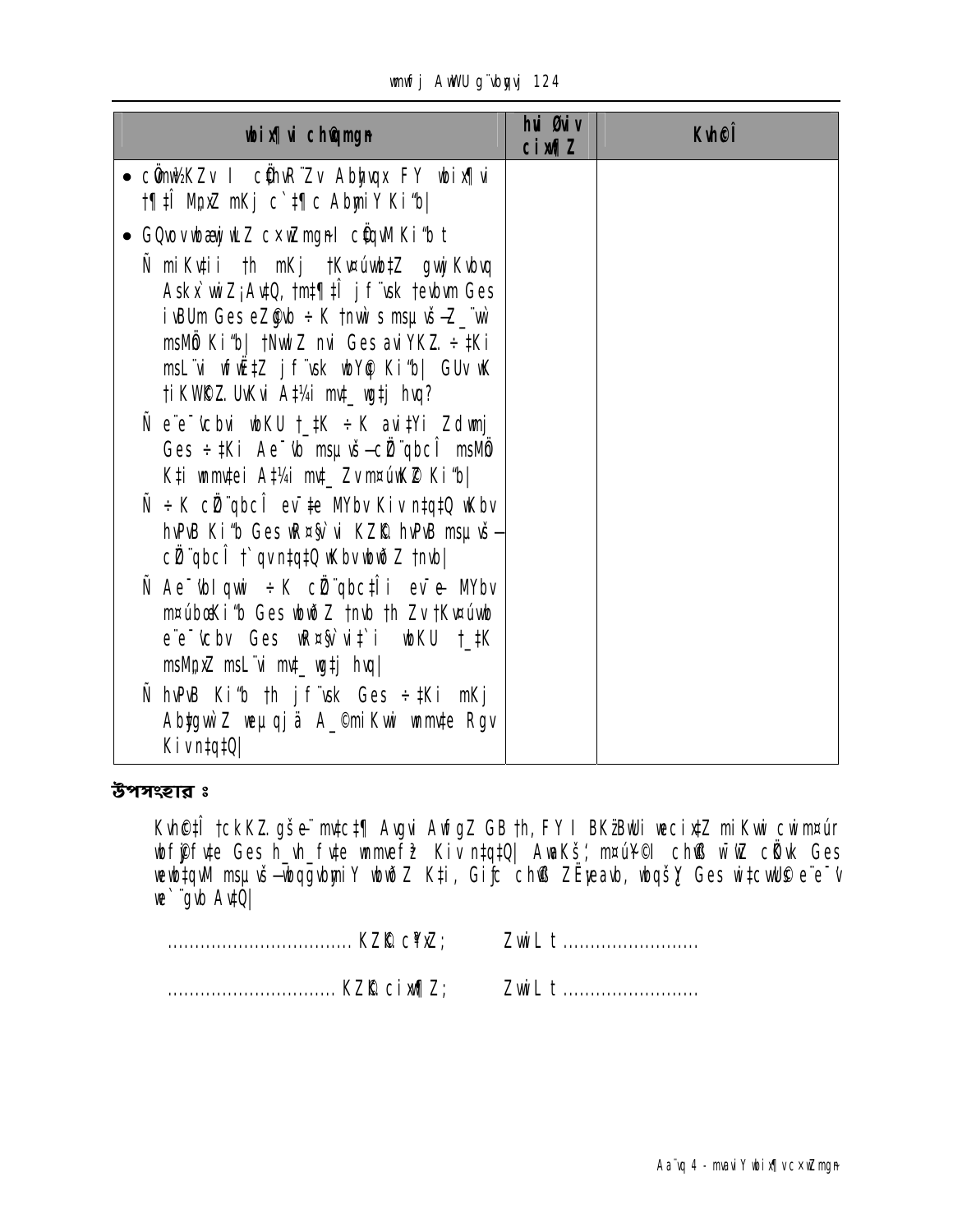অনিশ্চিত হিসাব বা সাসপেস একাউন্টস

ভূমিকা

24.1. Aubii Z ume th'B ai thi tj bt b giusex Kivi Rb A "sporte the youth of Augustsey e'tai 1K\b L\tZ Z\r¶\WKf\te wmef<sup>2</sup> Kiv h\g by A\b\jZ wme, 1kl ch\$-bM cu tkva uksev Av va uksev unne myšthi gva tg ubkvk Kiv na muntei mýzcův Abhyax Abið Z ume vei j 1910 e eni Kivmu Pb Ges vetki cuiw vzi Kvity Zve euz ntj. Zv ní zie bikk KivDiviz N hutz unne cílz. I nýzAe vcÖkD Kti | zte j¶ KivtMQ th, mikui umte µgea§ bfute Aubið Z umtei will eys cu''0| dtj umtei gub I h\_v\_@ui Ici Gi cức cotú| Aubið Z umte cho Austug tjv nữ gRỳ, µq-Ault BZ w hv mi Kuti i cuinrur uksev`utgi Ask | `xWab AngšanŽ \_vktj mrut`i qj mmcu Ges G aithi Kuha mikui mai AUtk iu cha ctol

প্ৰধান ঝঁকিসমূহ

- 24.2. G tjvn**ğ** t
	- wufbol Billgik Aixfute Aubio Z ABillg winte M' Kivng;
	- $\bullet$  will many milotion in many interests and minor  $\bullet$  with  $\bullet$
	- · maké-wuagyjvt\_#K wPaZi Kvi#Y G tjvNU#Z cvti Ges
	- Austugman milK unne ermi matikk@ bul ntZ cuti |

নিরীক্ষার উদ্দেশ্যাবলী

- 24.3. bix¶vi cê b D‡Îk nan nğ t
	- Aubino Z unnutei wi Z cłowarte unnute Dc une z ntatu ukby tm ntautk@buo Z nl gv (npulville)
	- wietman mikutii cwintar I `utai Ask ukby tm ntautk©ubwðZ nlgy (AwZ; / eva evaKZV:
	- wi Zmyšą/bkuki Rb" chß e'e-vMBY Kivntatū Wbvcix[vKiv(bqšy);
	- Aubub Z umnte Ašff<sup>e</sup> ti bi b, maké wya tquzytek maluluz ntquej ukby Ges witk I Ksevmnek wyn GrivAbygwd Z Wi (wogybyn Y) Kbvt Ly
	- Aubið Zumtei Austugman hu?m/z matgi gta ukk Kivng Kbvt Ly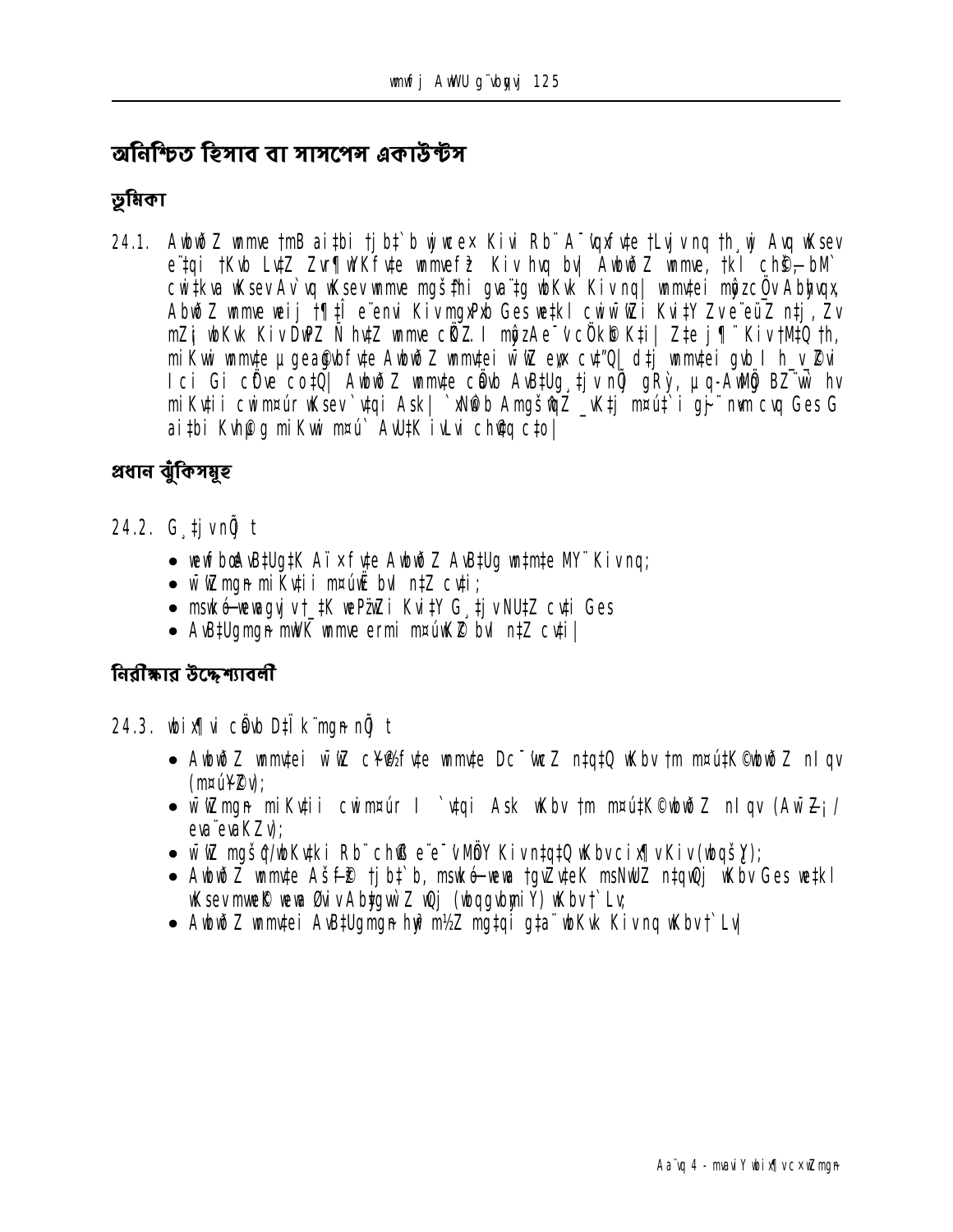# নিৱীক্ষা কৰ্ষসূচি অনিশ্চিত হিসাব

| <b>bix</b> i champh                                                                                                                                                                                                                                                                                                                                   | hủ <b>Gi</b> v<br><b>cin¶Z</b> | <b>K</b> hei |
|-------------------------------------------------------------------------------------------------------------------------------------------------------------------------------------------------------------------------------------------------------------------------------------------------------------------------------------------------------|--------------------------------|--------------|
| <b>1. www.cupernti, GK ngq t_#K Ab ngtqi</b><br>$\vec{w}$ is equity that $\vec{v}$ is the $\vec{v}$ of $\vec{v}$ in the $\vec{w}$ c. K fute<br>GK gwnt_#K Ab" gwmtU#b tbqvn#q#Q?                                                                                                                                                                      |                                |              |
| 2. ngštaj Rb° <sup>–</sup> f veivZ vìta vīdZmgn<br>ch <b>Qj</b> Pbv KitZ nte   wmei¶Y Awimi W<br><b>well 5 ernti GKevil GB Kvh@g MOY</b><br>K‡i‡Ob Ges Zvi †Kvb c@w AvtO uK?                                                                                                                                                                          |                                |              |
| <b>3. umei¶Y Auim uk myšą/ubkutki Rb" chß</b><br>c <b>ồm Nềy Ktitú? ZưZ tKu AMWE ntạtû</b><br>W?                                                                                                                                                                                                                                                      |                                |              |
| 4. Rh gumi tjbt b huPB Kib Ges by Rib<br>th Aububi Zume e emții Rb h_uh_tKub<br>c <b>ûaKu Autû uKhu</b>                                                                                                                                                                                                                                               |                                |              |
| 5. fine cirquiciti that the Guide Changes in the Guide of the Second Second Second Second Second Second Second Second Second Second Second Second Second Second Second Second Second Second Second Second Second Second Second<br>h_wh_, c¥%/fute `ujjf <sup>2</sup> , AbyguinZ Ges<br>bix w Auckig FGes tj bt b manual www-<br><b>wab AbhuxcOZKZ</b> |                                |              |
| 6. Dcubl <sup>3</sup> tjbt thi Rb $(4\ 1\ 5)$ fwricing<br>Kib  G tjvik Povš-LutZ ujucex Kivnro<br><b>Qj?</b>                                                                                                                                                                                                                                          |                                |              |
| 7. GnKj tjbt b 14. mikuti chz. cumpur 1<br>`vtqi Ask vamte vetePbv Kiv hvq? hw` bv Kiv<br>hvq Zvntj KviY W?                                                                                                                                                                                                                                           |                                |              |
| 8. Aubuð Z Lutz tjbt byjunex Kivi h_uh_<br>thŠifKZviQj iK?                                                                                                                                                                                                                                                                                            |                                |              |
| <b>NZ cıP erntii AbuðZ unntei cöyZv</b><br>9.<br>ch@jvPbv Ki1b  hwì Zv A TureK Ges<br>AthŠi?K cëlagob ng, Zvatj Avyk wmtei<br>$c\ddot{\mathbf{z}}$ te`tb h_vh_ gše Ki b                                                                                                                                                                               |                                |              |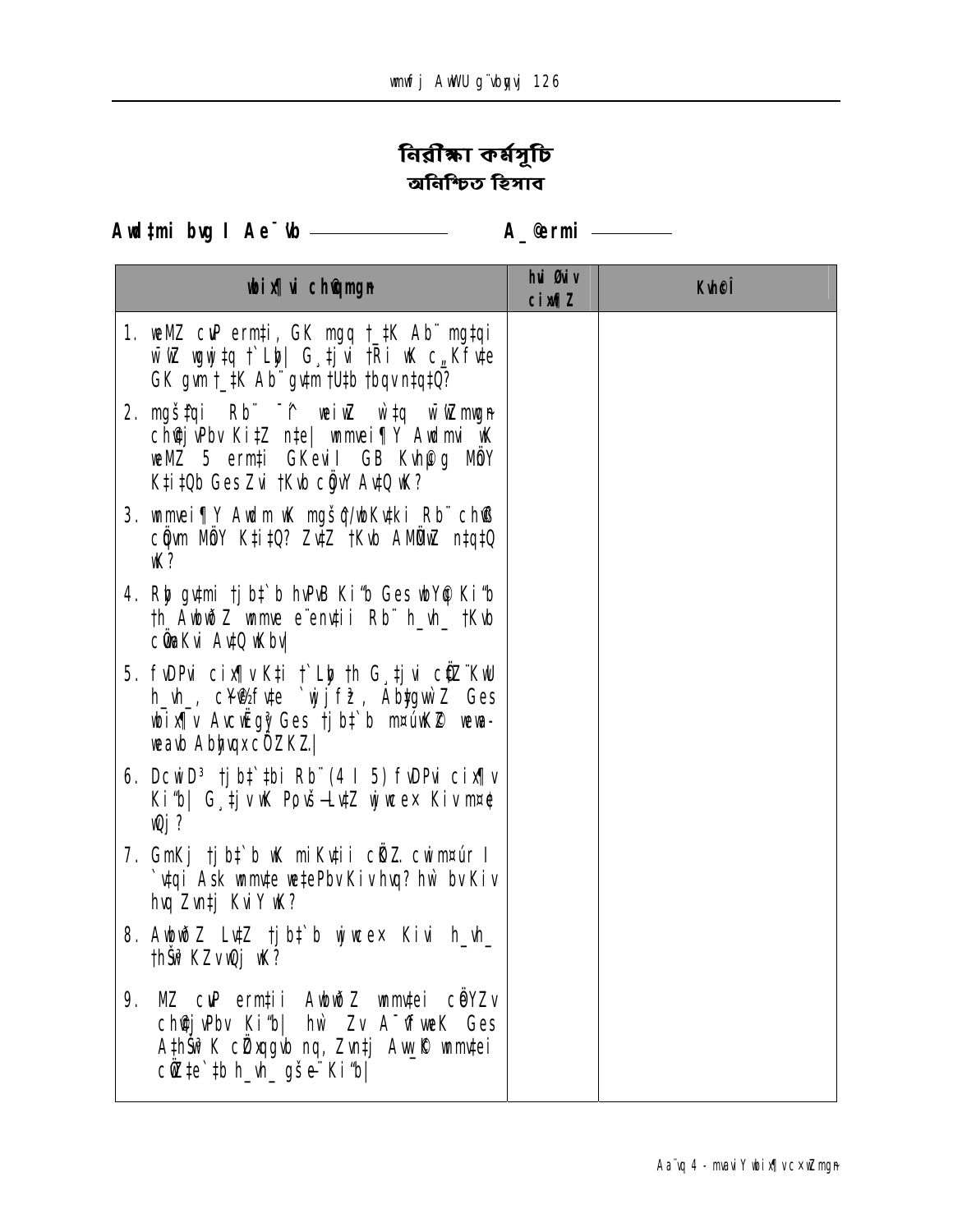উপসংহার ঃ

**Kvh@fî wez gše mict¶ Avgui AvfgZ GB th, AubuðZ unne cili Z. I mjezAe<sup>-</sup>vDc<sup>-</sup>ícb<br>K‡i Ges Zvub®úiËi Rb¨`upxKgRZ®KZj& mtšul-RbK Kvh@g MÖY KivntqtQ|** 

ZwiLt ........................ ZwiLt ........................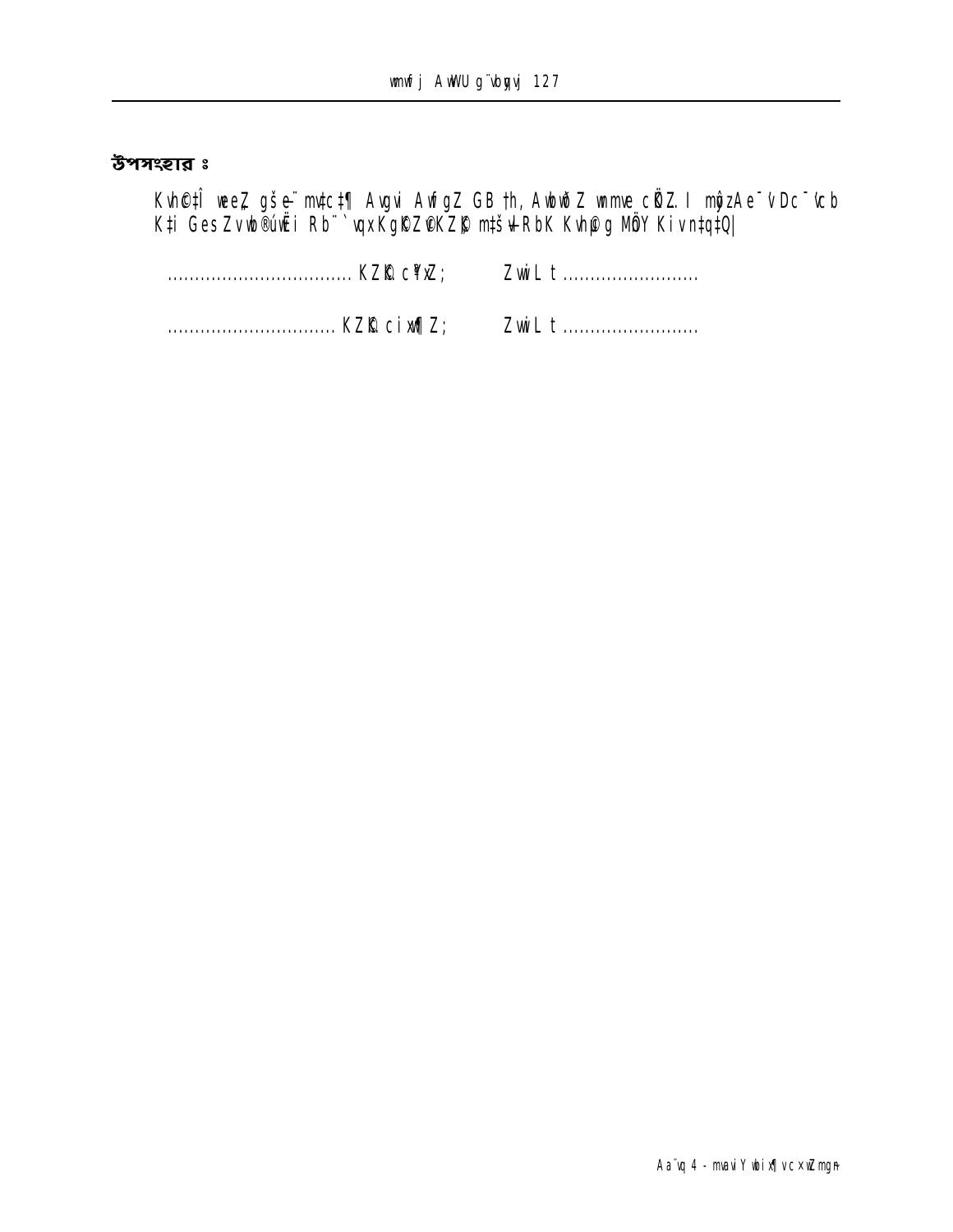# **ম্রধ্যায় ৫ - হিসাব নিরীক্ষার পদ্ধতিসমূহ**

# **m~wPcÎ**

| œlg                                       | <b>CÔV</b> |
|-------------------------------------------|------------|
| <b>fygKv</b>                              | 129        |
| <b>ume Kuh@g</b>                          | 129        |
| <b>ume gnvidšiki fyjkv</b>                | 129 - 130  |
| <b>ume gnvidážki kvh<b>g</b> q ibix¶v</b> | 130 - 142  |
| tRjv I _wvmmei¶Y Awl‡ni fygKv             | 143        |
| tRjv I wmei¶Y Awlmwbix¶v                  | 143 - 153  |
| AvÂyj Kwamei¶Y Awd‡mifyy Kv               | 154        |
| <b>AvÂyj Kuamei ¶Y Awim wix¶v</b>         | 155 - 156  |
| <b>cề bumei ¶Y Aud‡mi fygKv</b>           | 157        |
| <b>cề bumei ¶Y Audmubix¶v</b>             | 158 - 162  |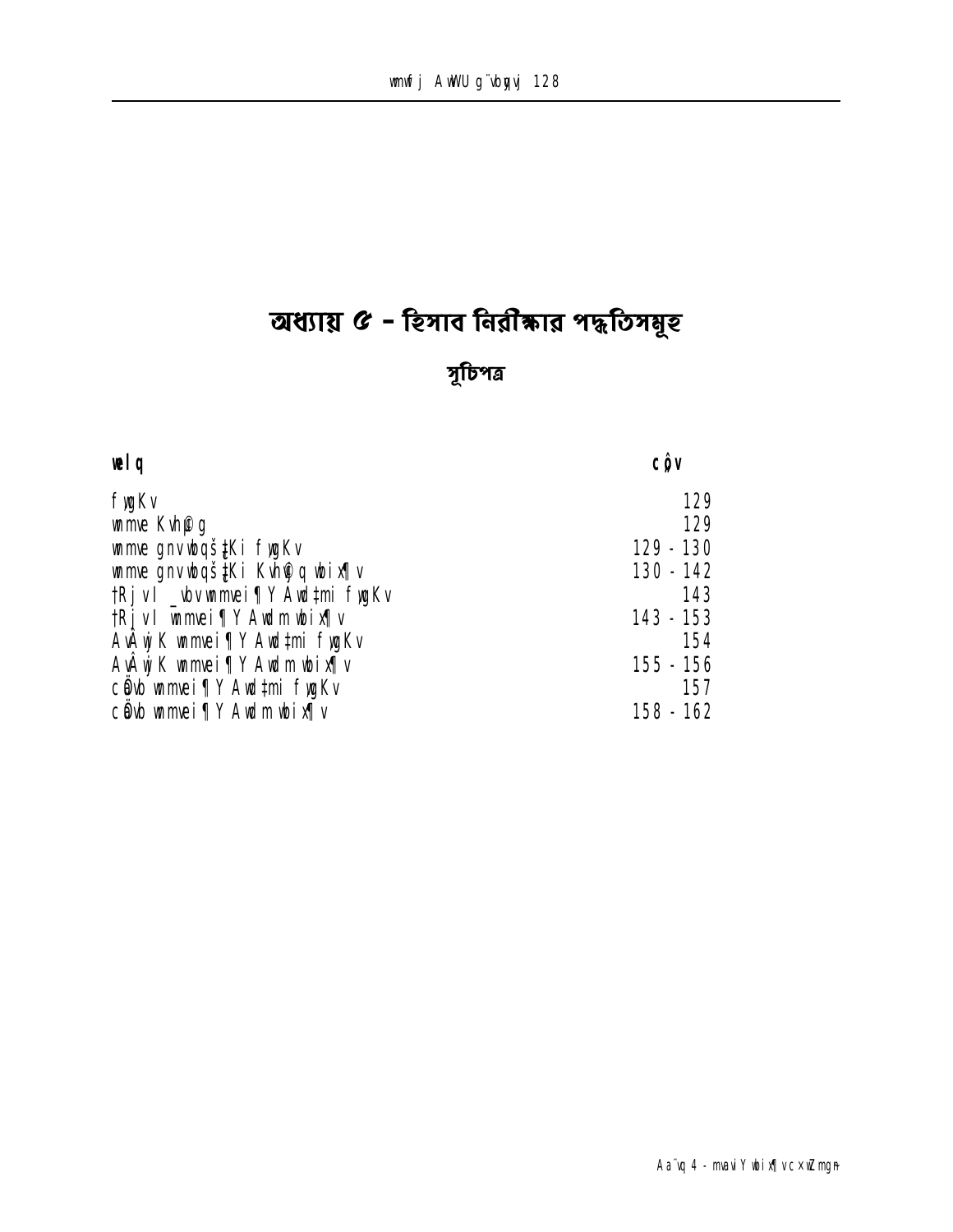# অধ্যায়  $c$  – হিসাব নিরীক্ষার পদ্ধতিসম্বহ

## ভূমিকা

1. GB Aa'dq Auy R ume Ges KuZcq ubw @ Dcth Rb um tei gy" wix | K wtn te gracui Pyj K, unfj AWU Au Bi KZR cu PujZ wix[d mbw@cxwmgn mx KAtj Pbv Kiv ntqtQ G‡Z bix[|vi mnek cšv Ges by tRjy AvÂyjK, câ b mmei [|Y Awdm Ges mme gnv bqšk-Gi Aulmbix ju ve viz cxuz Ašfe itatū

হিসাব কাৰ্যক্ৰম

- 2. mseaubK ¶gZvGes cieZ@nstkuabam K¤útUğui GÛ AWUi-tRbutij (GWkbyj duskbn)k A''t, 1974 G cöëetj gnv mme-bix (K I bgš#Ki bt \$k bta<sup>3</sup> KgRZ W mme Kh@g cwiPui by Ktib:
	- Ñ wme gnvubgšk (wnRG)
	- Ñ K‡Uğu tRbiti jultdý ulb v (unRulGd)
	- Ñ maké-A\_Oct ov I cầub wme AwkZQ evsjut k tij I to  $(GdG \tilde{G} \cup GI)$
- 3. wme gnv bqšk, e<sup>-</sup>Zc‡¶, miKyti i ĝnv wme i¶KÕ †h‡nZzZui `wqZ;nÕj wnRWGd, A\_© Dct ov I cho ume AukZO evg t k tij Itq Ges Zu Aarb-'Audmign t tk co ume 1.#K miKyti i wme cÖZ Kiv
- 4. wme gnv bąš ki gw chŵqi Awlmng in gta Ašff it qt0, by tRjy AvÂyj K I chob umei TV Aulmun Avâyk umei TV Aulmun e Zx Ab b Aulmun A\_CuitkuKux Audm Ges G<sub>s</sub>tj u<sup>\*</sup> \* august 2.0 million of the contract of the contract of the contract of the contract of the contract of the contract of the contract of the contract of the contract of the contract of the contract of t GB nKj wmei TV Awitm nsivilz cowsk tikwer\_tk tkYmeb -wme nt/yjZ nq Ges GKD>U 1KW Ges 1URui i'j m&l Zu Aartb cünZ meuniligui i'j m&Ablaux unne gnv **waš#Ci gunK wmte GKxfZ ngl**

হিসাব মহা নিয়ন্ত্ৰকেৱ ভূমিকা

- 5. ume gny byštki bku evsiyt k bixly vefytni teZb nrukke muz ce@bixly I A\_© cuitkutai `uqZ;itqtQ| GwK t\_tK Ab ib `ume BDubUngtni b q, Zu cQ yK ume nsu s-KCy`unZ; AvtQl Zte miKyti i gnv mme i¶K wtnte Zui gt" KvR nG wme gnv wgšK, unRWGd Ges A\_Oct ov I cab ume AuKZQ esi t k tij Ita KZR msku Z umtei wfieltz must z gunK wime Ges ewife DcthRb I Aug & wime cuqb Kiv miktii bM will hPB Ges Gi nf/s mab Zui Auty MX `unz; Ges Guelta Zui ci ab cünRb|
- 6. ume gnv bašk, K. Vija i tRbitij Witdý ulb V-Gi mt\_ tj bt b vebata i tij ti vebag ume (exchange account) curris by Ktib | GOLOVELS it k tij I tai mt\_elsj it k e ustKi ume bouë i Rb" GKW bouëqj K umel (settlement account) nsi TV Kivng
- 7. wme gnv wyšk-Gi Kvh@tq wme msuvš-Z\_" côvn wtPi wtîi mnyth" † Lytbv nttQ| bix v Kupa ku q tk bætxnte Ges ume anv bašk-Gi umtei cirb cirb dv bta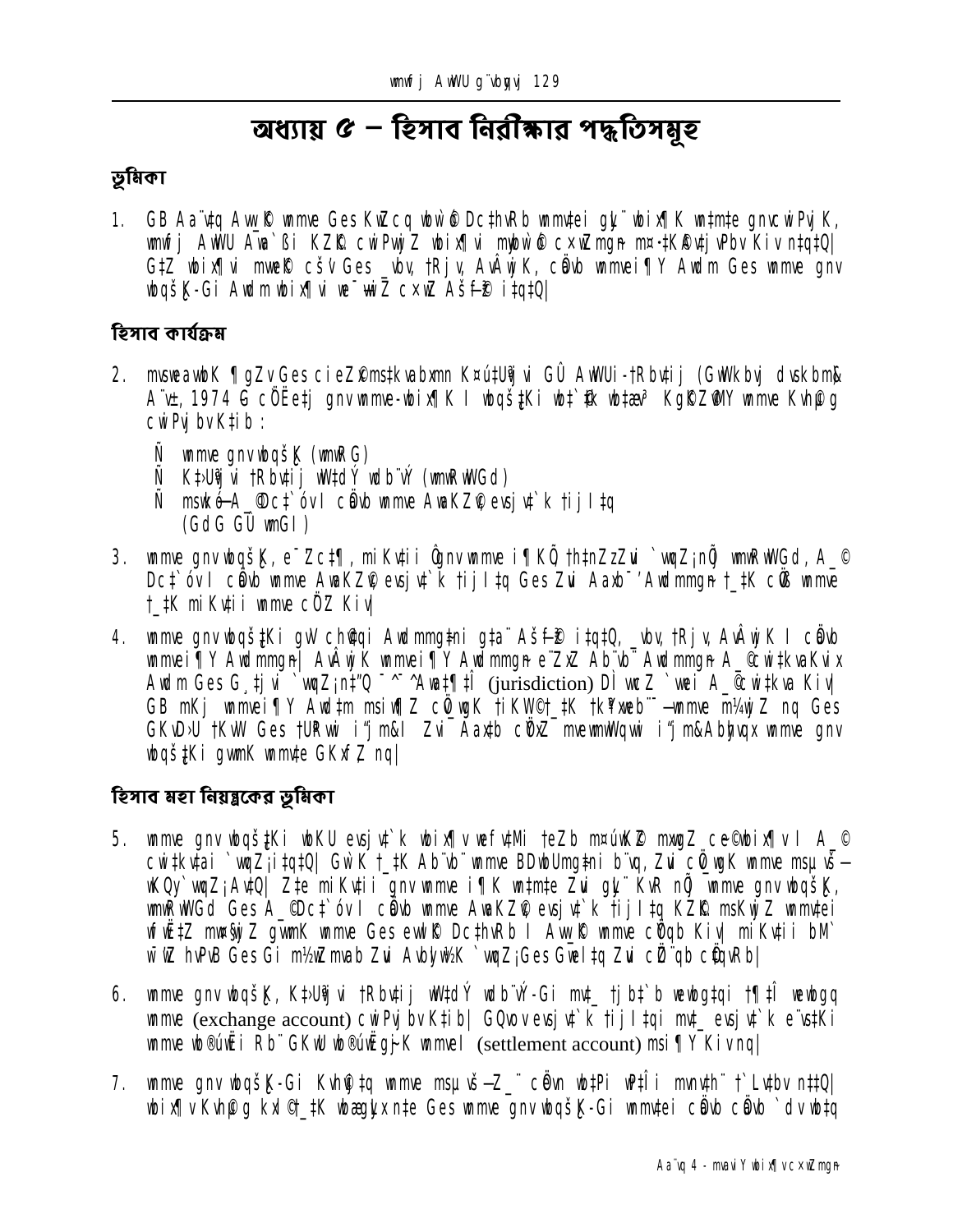# KvR ři"KitZ nte| Gici cuiKíbui Ici yjuLZ ZZxq Aaïtq eW® SyKi gului ufütZ be@2Z mmei¶Y Aulmmani mmtei mt\_ wujta f LtZ ntel



কেন্দ্ৰীয় হিসাবের তথ্য প্ৰবাহ

হিসাব মহা নিয়ন্ত্ৰক-এৱ কাৰ্যালয় নিৱীক্ষা

ভূমিকা

8. ume gny bašk-Gi Khtita bixily ejtz gjz Augli veevz bixily e\$val Gtz miKytii DcthvRb I AvyR wme Asfe itat0| DcthvRb wme cHZct1| e tai ZviZg msuvscitte b Ñ hv citz e q I ed R tu zj buj K wei Y A A c i w t K A w R wme G K W w d Z `uji (hybrid document) hutz wiveciii dv (cum¤ur I `u), iuR<sup>-^†</sup> #K bM com, whitaw FY BZ w ASFP \_ UK | Auf R ume GKW bwo ngqKutj miKuti i Aug R Ae V eYBy Kti, Ab with DcthRb unne thub GKW www mata, evRU ei vil weixtz miku KZUv ` ¶Zvi mt\_ Zvi e tgi KgfwP cviPviby KtitQ tm m¤utK©aviYv t` g| AZGe, Dfg `vitji qva`tq cülZ. I mîz Ae v Dc wcZ nlqv cünvRb| Dfq `vij mZ`vqtbi qva`tq wkinthMZv b Kivanvwme-wixik I wastKi waZj

নিরীক্ষার উদ্দেশ্যাবলী

9. bix¶vi cêvb D‡lk ej xnỹt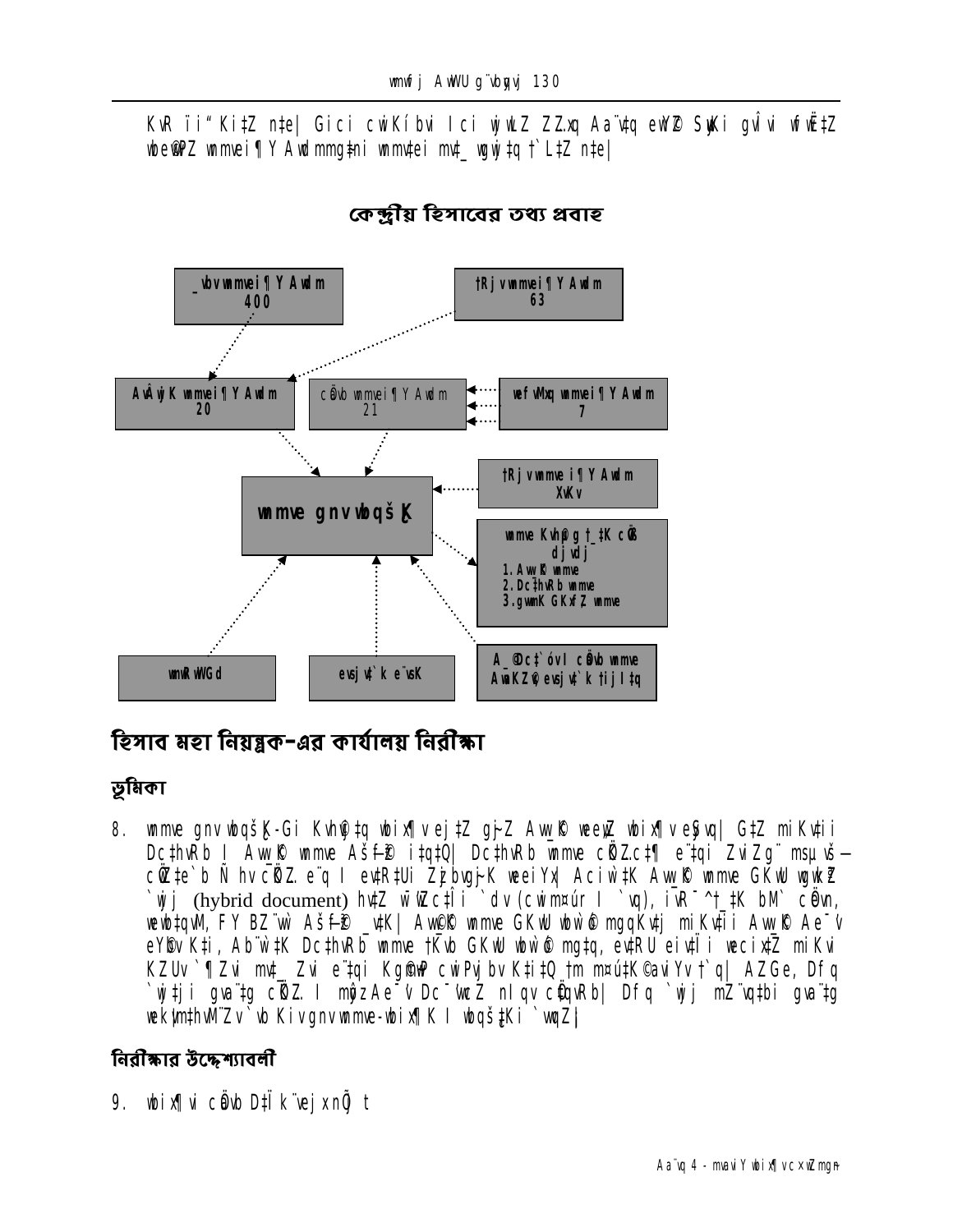- Aug R weyZmgtn c Bluk Z Z\_wi h\_uh\_ Dc C bv uK sev c BZ. I m jz Ae V c Ök fib Rb" ch® Kby Ges Aw R werZman mi Kui ume, AuBb Ges ume mau is-eüh R" uht Rueix Abhuxc**Uz** ntatQ Kbvt Lv
- with mights-tik we fun that he had fite Aug R weight might Kiv ntate who cin in Kiv
- cwintair I `wman h \ fute Duithez ntatQ \Kby Ges G tivi Aw Z: AutQ \Kby cixfly Kiv.
- mi Kui i R<sup>-1</sup>h the fute cied wi Z ntat 0 Waby i Ly Ges
- www.is-cüyzut i Rb" Dethwyk mKj cümte welawi A ênfyte cümtez uKby Ges Zv A\BbNZ cüqRb Ges Z\_" cü\tki Ab"b" cüqRbtK ciY Kti KbvhPB Kiv|

নিৱীক্ষা পদ্ধতিসম্বহ

- 10. Avuk weyl wixjy AbuiYxu cxwlmun, câubl wikHqjK| GB wixjy Suv wufbce Austitta i mašta cihiž veufbædv matik@B uho azv cul av hute th t
	- $\bullet$  G tivei  $\tilde{u}$ tii mt maäme $\tilde{v}$
	- AV cevzu mt multimicy@es
	- Auyf wew main wufboat/a wita wix fithi Authi mt\_maAmcYP

unfj AWU Au Ci, mB nKj Aski wix w Ab Ab Awu Au Chii Kuri Ici eûj wik wf PK ite th tj vwix Ni muz; maké Aw Bti i | Zu i t l gv Z ... Aw R wer Zmatni muell chej Pbu Kurk e emi Kivnte

ब्रार्शिक छित्रात तितीक्का

11. Gt¶ti cix¶u wlq AuyR wi@, f\DPu bix¶vbq| nKj A\_ev Zych@Y@vimyn be@b Kib Ges AZxZi cöYZvGes thšiř KZui wuitL Zui i wf@ZvGes nruH ZvhPB Kibl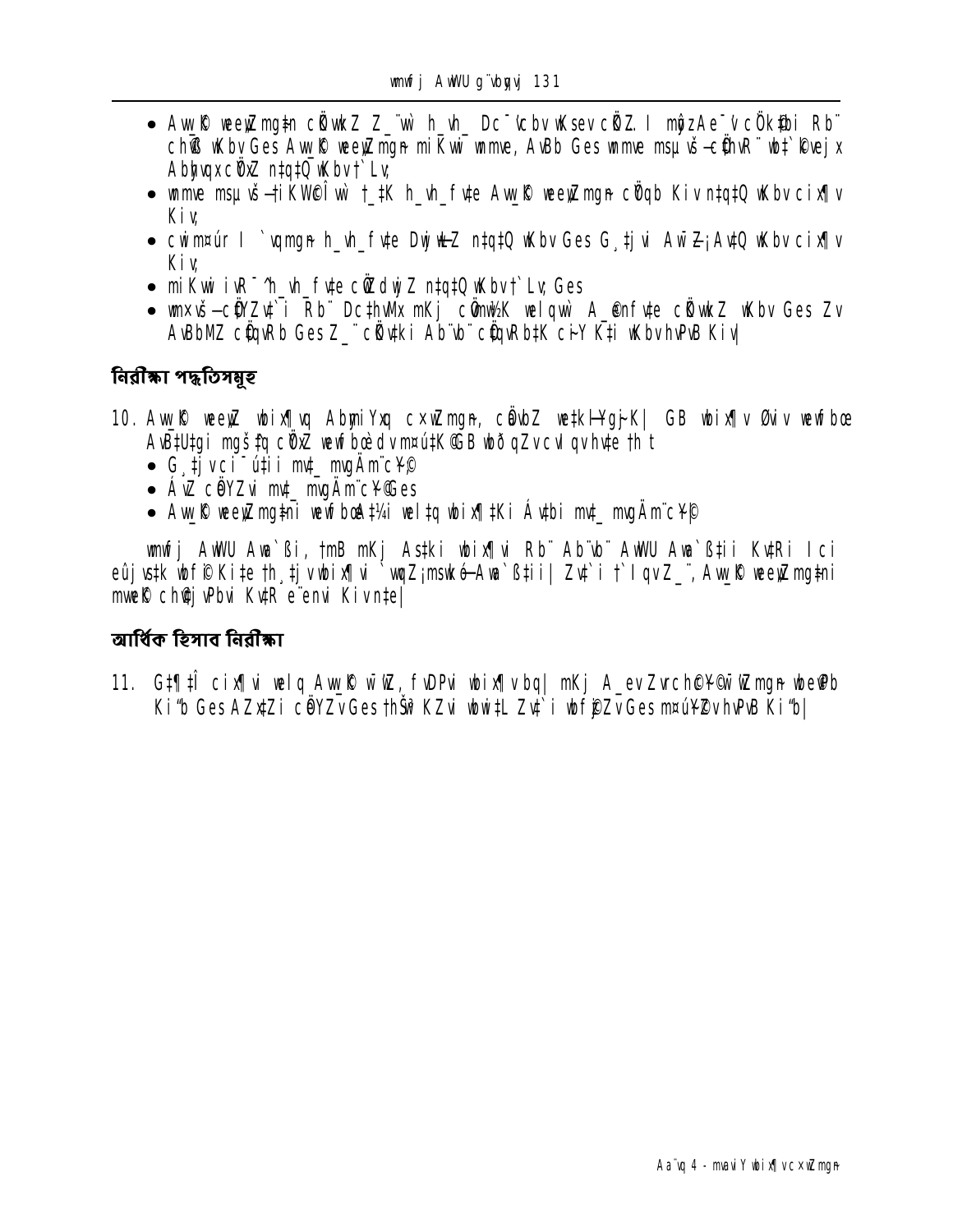# নিৱীক্ষা কৰ্ষসূচি আৰ্থিক হিসাব

Aud‡mi bug I Ae<sup>-</sup>tb <u>entimental</u> A\_@rmi entimated A\_@rmi

| <b>bix</b> i champh                                                                                                                                                             | <b>hui Guiv</b><br>$ci$ $M1Z$ | <b>Kuhei</b> |
|---------------------------------------------------------------------------------------------------------------------------------------------------------------------------------|-------------------------------|--------------|
| • PjuZ ernții ivR‡^1 mt_ ce@Zxernții ivR^^<br>Ges evtR#Ji Zj bvKi b                                                                                                             |                               |              |
| • ivr^msivõhi cëyzvuk † ‡ki A_Bmzi Ae~Gi<br>mt_mt/eZcY?                                                                                                                         |                               |              |
| • ivr~"Av`uq uK evtR‡Ui ci ikui mt_ m½ ikcY?"                                                                                                                                   |                               |              |
| • ivr~evtR#Ji AmaviY AbKj †Kvb ZviZg¨ AvtQ<br><b>Kbvcix[vKib] hẁ_\tK, Zvatj GW cHZct[]</b><br>tKub unmutei fj uksev tk <b>Yme</b> b umi ftji KuitY<br>ZuiZg" ntqtQ Wbvcix[vKib] |                               |              |
| hŵ cliz Zuizg" ng Ges Zvhŵ ivR‡ <sup>-</sup> f Ae"vnZ<br>Drmnq Zvntj h_vh_ gše <del>`</del> Ki <i>f</i> b                                                                       |                               |              |
| • GKBfyte, ivR <sup>-^</sup> eytR#Ji eo Avkytii c <b>ë</b> ZKj<br>ZuiZg" AutO uKbv A_ev AZxtZi mt_ iuR <sup>-^</sup><br><b>Ant/MCYWbvcixTvKibl</b>                              |                               |              |
| <b>hù Zu ng Zuitj e L'v mavi K‡i Dchỹ gše produkti</b><br><b>wbl</b>                                                                                                            |                               |              |
| • nKj wi CI (FY cÖvb, FY NÖY, †ivgU`vÝ,<br>cwmpur BZ wv) cix v Kti f Lb G tju tRi<br><b>GK gwn t_#K Ab gwtm Ges ermi tk#I ngwcbx</b><br><b>TRi mWK fute Udby ntqtQ uKby</b>     |                               |              |
| [UnKvt cüg ubix[ vi †  il], GB cix[ v <sup>-</sup> taxbZvi<br>ci c <b>ünz</b> c <u>üg</u> unne t_#K ri"n‡e ]                                                                    |                               |              |
| • tj Ruti i wiez tj v w die zwerden die ukby                                                                                                                                    |                               |              |
| • Aug R umtei eo A14 tjv DcthRb umtei<br>Abit A'A tju mt_ wyjtq i`Lb  Miwjj<br>cuiju¶Z ntj KulYm Dtjl-Kib                                                                       |                               |              |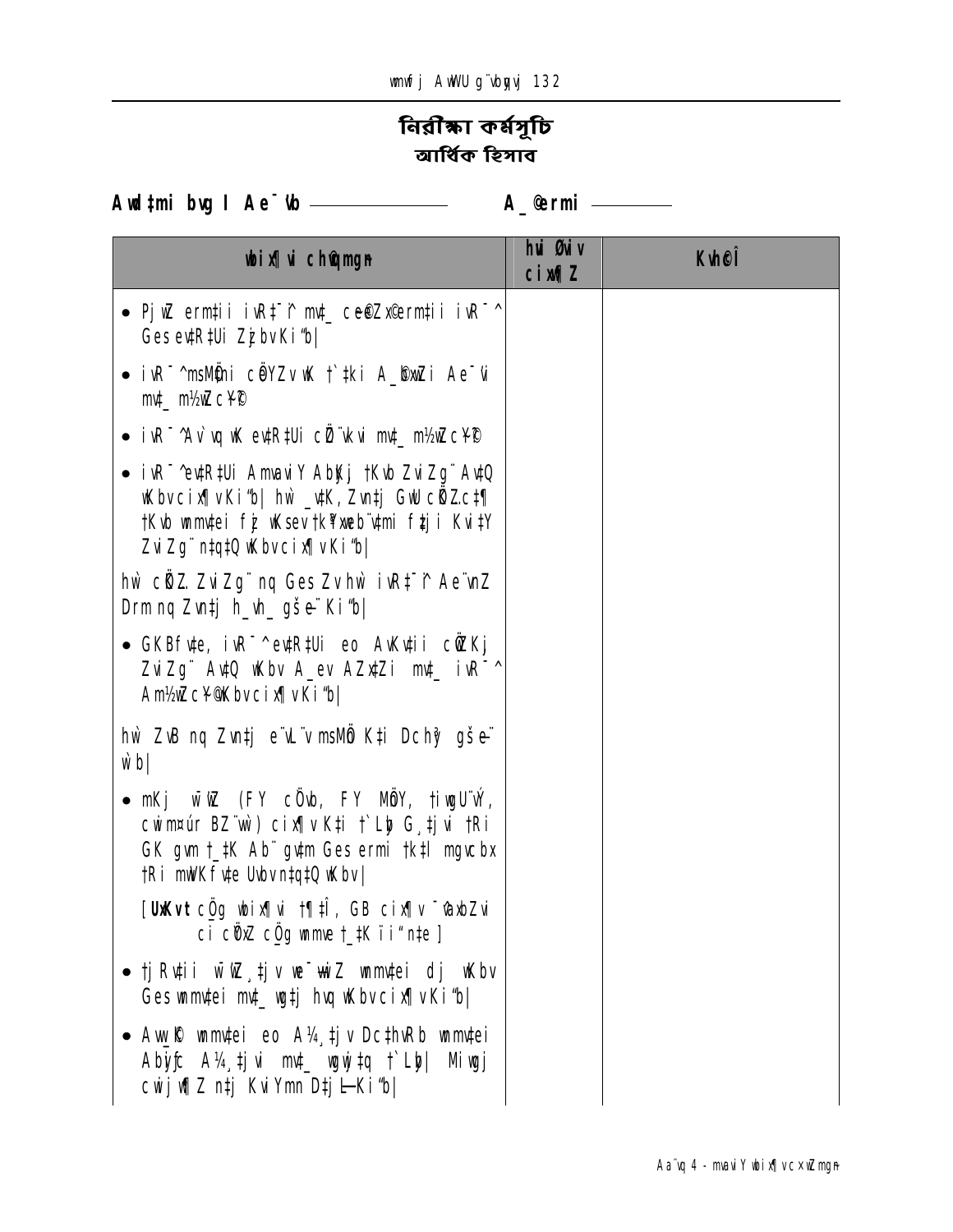|  |  | unfj AWU g'ubyyj 133 |  |
|--|--|----------------------|--|
|--|--|----------------------|--|

| <b>bix</b> champh                                                                                                                                                                                                                                                     | hui Øuiv<br><b>cixqZ</b> | <b>Kthei</b> |
|-----------------------------------------------------------------------------------------------------------------------------------------------------------------------------------------------------------------------------------------------------------------------|--------------------------|--------------|
| • mské e vřeMřns (ngn t_#K w uz msu vš-<br><b>uðqZvÁvcK gše msilö Kifs  hww Zvcul qvbv</b><br>hvq Zvntj, wiez hvPustqi veKí cxvz vetePbv<br>Kib  hŵ Zv nr¢ bv nq, Zvntj A~KvigjK<br>$c$ $E$ <b>te</b> $\mathbf{b}$ (disclaimer) $\mathbf{c}$ <b>k</b> Ki $\mathbf{b}$ |                          |              |
| • Aug R unne uk mau l'fute "SKZ mi Kui unne<br><b>msi ¶Y msµvš—bxiZgyj v Abljuqx c0xiZ? hw</b><br>Gaithi bull bu t_tK _utK uKsev citt wo hull<br>hù AbyiY Kiv bv ng Z‡e h_vh_ gše tck<br>Kib                                                                          |                          |              |
| • Aug R ume uk man B Ges tevally?                                                                                                                                                                                                                                     |                          |              |
| • IKub Acümpedia Vultikkbm Auto uk?                                                                                                                                                                                                                                   |                          |              |
| • umte tckKZ Z_wi uk cünRtbi Auzui <sup>3</sup> uksev<br><b>un: us-Altive 1911 Actin Rbm?</b>                                                                                                                                                                         |                          |              |
| $\bullet$ wwfbon $\bar{u}$ ange cits is curticular mt_ math $\Omega$<br>Kib  G tjv K wytj hwy? hw` bv wytj, Zwtj<br><b>KuY Abyülb K‡i gše Kifol</b>                                                                                                                   |                          |              |
| <b>GB www cond I cuitke tju Aw Z; wmte wy Z</b><br>Kibl                                                                                                                                                                                                               |                          |              |
| • tj Ru wizmytni GKW bglyu KiwK wf\$Zv<br>(clerical accuracy) hPB Kib Ges gj `vitj<br>(gunK ume BZ uv) G tjui Aw 24 uWy Z<br>Kibl                                                                                                                                     |                          |              |
| • ce@Zxerntii FY I njì i AbçutZi mt_eZ@b<br>ermții FY I mj`i AbyuțZi Zjbv Kib <br>A <b>"Of wek" tk b Mi wgj cwij wijz ntj</b> KuiY<br><b>Abyü'dd K‡i Dchŷ gše tck Ki b </b>                                                                                           |                          |              |
| <b>GKBfvte ce@Zxernti verbtqvMl verbtqvMt_tK</b><br>AW2 Avtqi Abçuzi mt_ ez@b erntii<br>Abyc Abydzi Zjbv Kib  A CrueK tKub<br><b>Muj cuju¶Z ntj KuY AbyÜvb K‡i Dchŷ</b><br><b>gše tck Kibl</b>                                                                        |                          |              |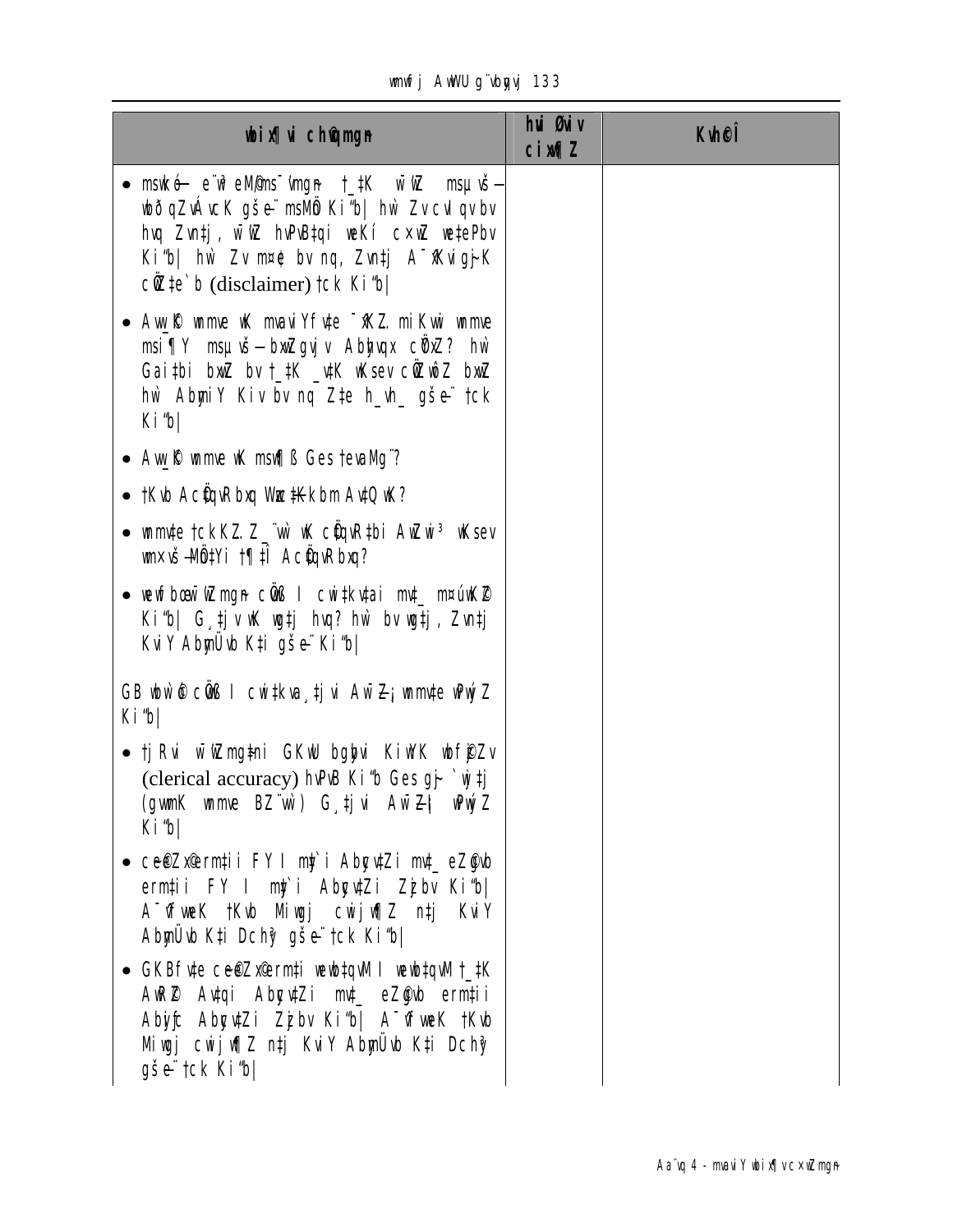|  |  | <b>unfj AWU g`byyj 134</b> |  |
|--|--|----------------------------|--|
|--|--|----------------------------|--|

| <b>bix</b> champh                                                                                                                                                                                                                                               | hui <b>Biv</b><br>$ci$ $M1Z$ | <b>Kulei</b> |
|-----------------------------------------------------------------------------------------------------------------------------------------------------------------------------------------------------------------------------------------------------------------|------------------------------|--------------|
| • NE K‡qK ern‡ii vevfboxū@i cëYZv ve‡kH<br>Kib  G tjv K bix¶#Ki Rbg#Z miKutii<br>Kg@wiPyjb I KgffPuv #bi mt_ mgAmcY?<br>`ó cëYZv <b>K</b> d <b>fueK?</b>                                                                                                        |                              |              |
| • Kuzcq wiuz I iurt f wme, mské<br><b>wfW</b> tj vi wmtei mt_ nt/ximab<br>(reconciliation) Kiv ntqt0 Wbv cix[ v<br>Kib  hẁ Zv Kiv bv nq, Zvntj G tjv K<br><b><i>bf@hM?</i></b>                                                                                  |                              |              |
| • weubtqwn t_tK cHZZ. Auq uK chii uukZ Autqi<br>mt_ m/MZcY? A freeK ubæ At% Aug,<br>Abv u, umef? bvKivuKsevusubtqutMi 191<br>Luiu: Kuhôpun thi Burz enb K‡i  tmt¶‡i<br>KuY Abyüb K‡i gše tck Ki‡Z n‡e                                                           |                              |              |
| • GKBfyte wewfboecitivi F#Yi my eye` e <sup>re</sup> q<br>wetePbv Kib   my cwitkva w k mj i Nb mutii<br>mt_mt/wZc¥©                                                                                                                                             |                              |              |
| • will many manaadibii cüqu Rb uksev Zui Aaxb<br>tKub AuBb Abhuqu cürukZ/tkYmeb" -ntqtQ<br><b>KhyhPB Kibl</b>                                                                                                                                                   |                              |              |
| • tiyyU W LutZi Aaxb w @ngn, w wiZ wmtei<br>mt_ ugtj uKbvhPB Ki1b                                                                                                                                                                                               |                              |              |
| • tiyyü W LutZi wi@mg#ni tRi GK gunt_#K<br>Ab" gutm mWK fute Uubv ng uKbv Ges ngucbx<br>will milk fute Aug & umute cill duj Z nq uk by<br>t Lyl                                                                                                                 |                              |              |
| tiyyU`w⁄ LutZi Aaxb AvB‡Ug tjui`�� wkutki<br>(clearance) Rb e e tcbv com MOY Ktitu<br><b>K by cix[vKib] hw j[TYxqfvte A OfweK</b><br>cëYZv † Lv hvq, Zvntj KviY Abyrüvb KitZ<br>nte   wiki Z Awk eo At%i KtqKW AvBtUtgi<br><b>1¶iÎ, dj ulj Dtj l-KitZ nte  </b> |                              |              |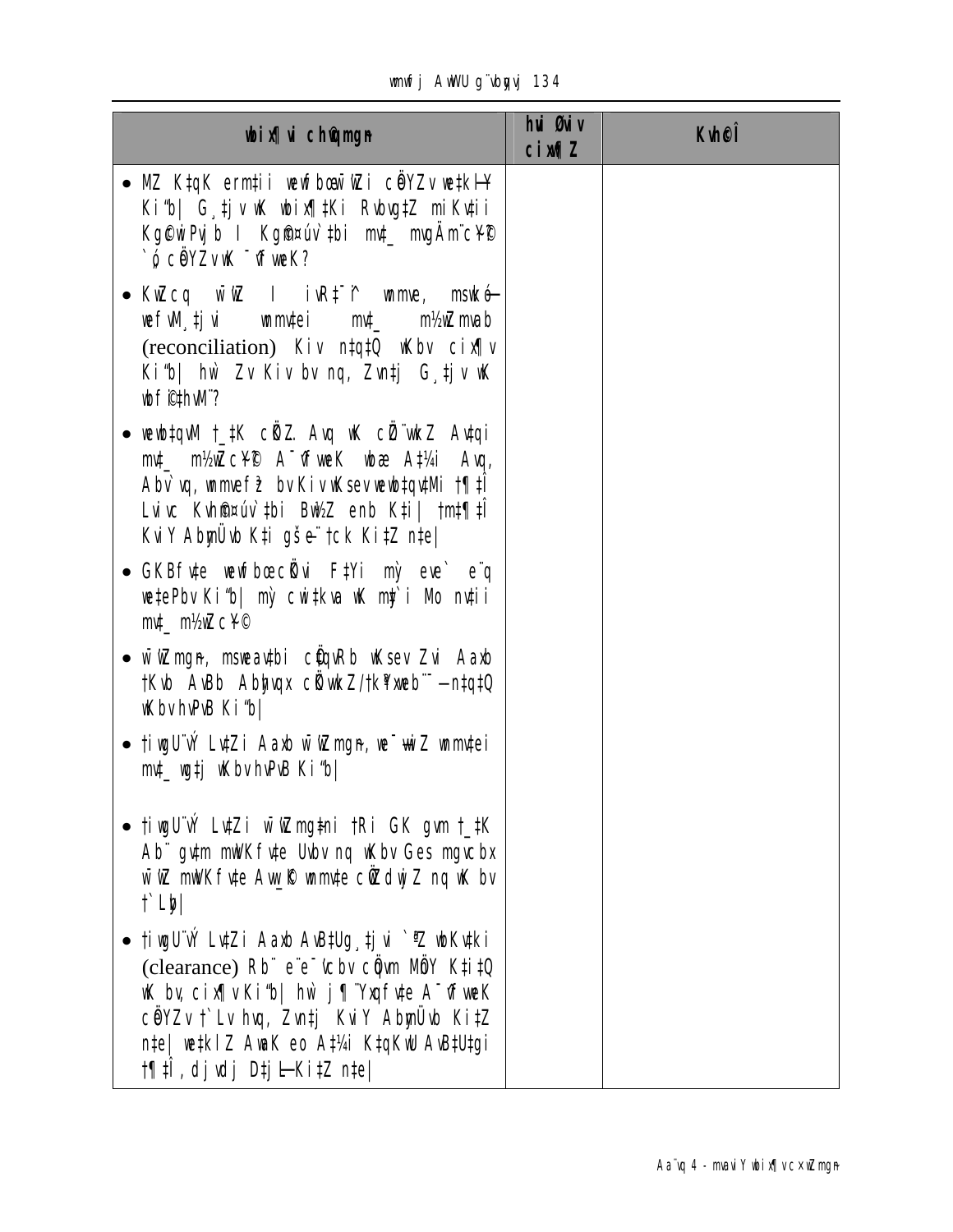|  |  | unfj AWU g`ubyyj 135 |  |
|--|--|----------------------|--|
|--|--|----------------------|--|

| <b>bix</b> champh                                                                                                                                                                                                                                                | hui <b>Guiv</b><br>$ci$ $MZ$ | <b>Kulei</b> |
|------------------------------------------------------------------------------------------------------------------------------------------------------------------------------------------------------------------------------------------------------------------|------------------------------|--------------|
| • ivrt t wecid z ezgyb I fwel zi FY `u<br>(debt service liability) cin With Ges<br>ed R full i l c i n r de cù qu q v u k n t Z c d i Z v<br>DijŀKi⁄b                                                                                                            |                              |              |
| • bM wiZmg‡ni m½Zmab Kiv n‡q‡Q iKbv<br>cix[ vKib  hw bvKivnq Zvntj KZ`i chg-<br><b>fikVIRZ.</b> bM wiZ#K c <b>RZ.</b> I m <sub>p</sub> z Dc <sup>-</sup> tcbv<br>white wife Kivhu?                                                                               |                              |              |
| • bM will uk bM eig Ges bM cültimut<br>mgÄmc¥® A <sup>-</sup> tfueK Miujj _tKtj, KuiY<br>AbyÜb Kib                                                                                                                                                               |                              |              |
| • bix hab ngtqi KuZcq wi Zi tiji mshulz<br>cweZD tjv Www/Z Kib  cweZD tjv iR <sup>-^</sup><br>Ges e'q LutZi Aauth unnef <sup>2</sup> Kivntqt0 UX?<br>we wiZ wmtei nti every k cix v Kib                                                                          |                              |              |
| • $mKj$ FYUK(negative) will thin KZv cir $n$<br><b>Ki<sup>6</sup></b> Ges Aw $\mathbb{Z}_1$ (existence), AunKu (rights)<br>Ges evaïevaKZv (obligations) wift <sup>y</sup> i Rb<br><b>TI"t_#K wmte w@ngn wyz Kib (FYuK</b><br>will maxi YZ umte msNWZ nl qv Anre) |                              |              |
| • umtei i×Zvbi£tYi Rb" GKBfute kb" wiZ<br>I NZ ernții UKui A‡¼ mț_ huPB Ki‡Z<br>nte   Auy R wey ZtZ Ae n2 fyte ib will<br>cÖk\$bi thŠi?KZv(www.cümkui) msilö Ki1b                                                                                                |                              |              |
| • nKj tWeU Ges tµwWUi Rb° mìk°c¥©<br>(matching) <b>tunio I the Abyub Kib</b>                                                                                                                                                                                     |                              |              |
| • NE K‡qK ernti †K\b tjb‡`b msNWZ nqub<br>Gif bồj (stagnant) wiengn wýz Kib <br>G tj vik mik fute Dc "tue Z?                                                                                                                                                     |                              |              |
| <b>G tjv cüyki</b> (disclosure) <b>thš? KZv matk©</b><br><b>RÁmy Kith Ges Gme with y what i Rb"</b><br>e'e <sup>-</sup> tcbvcwiKibvhPBKib                                                                                                                        |                              |              |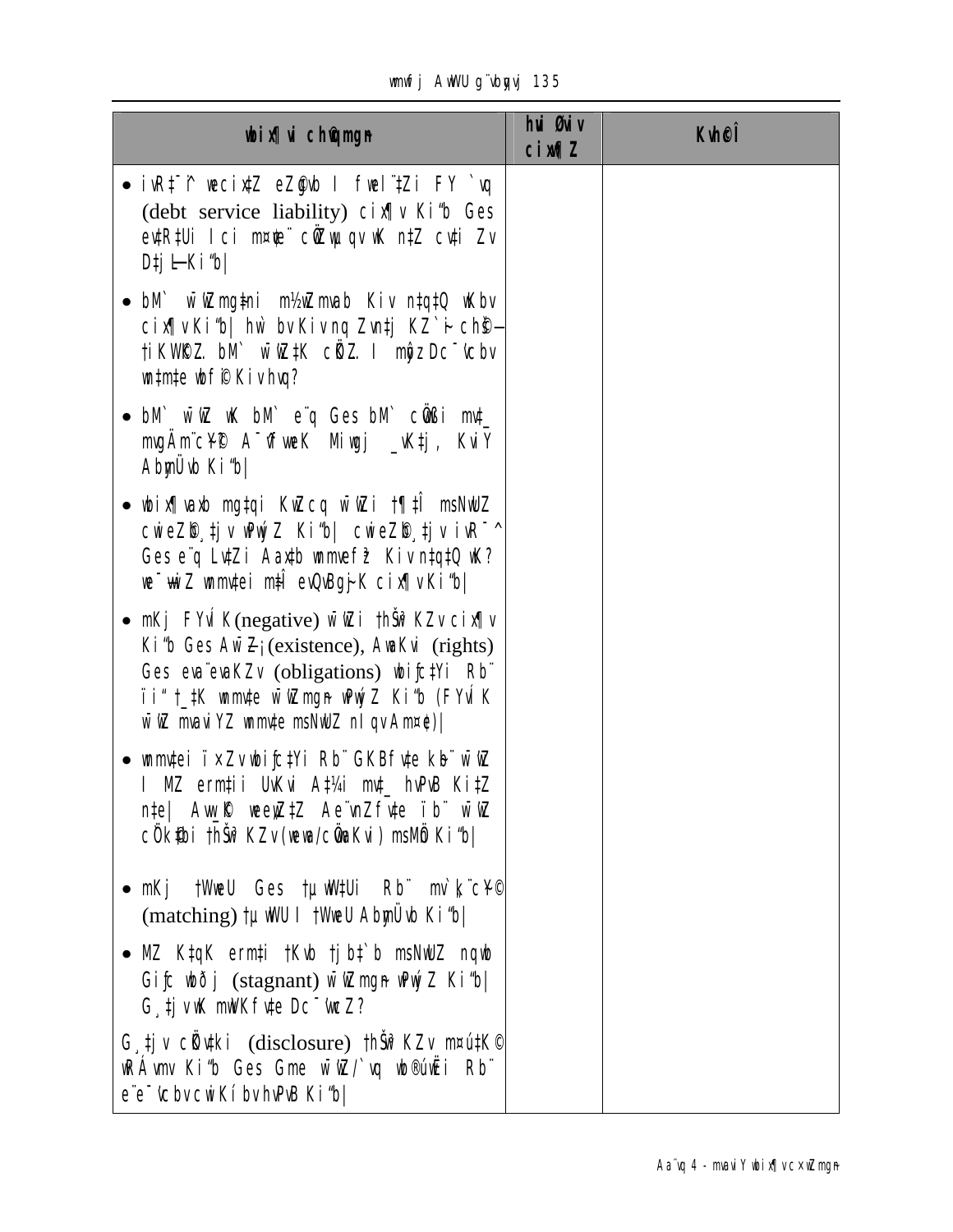#### উপসংহার ঃ

**Kuhêtî tckKZ gše mici¶ Avgui AvfgZ GB th, Avylk ume miKui ume msi¶Y msµuš—<br>bxiZgyjv AbljuqxcÜqb KivntqtQ Ges GB ume fj Ges Ah\_y\_@eeyZ (mistatement) t\_tK<br>gj<sup>2</sup> Ges GB ume miKutii Avylk Ae<sup>-</sup>ui mjziPî cÖkD Kti|**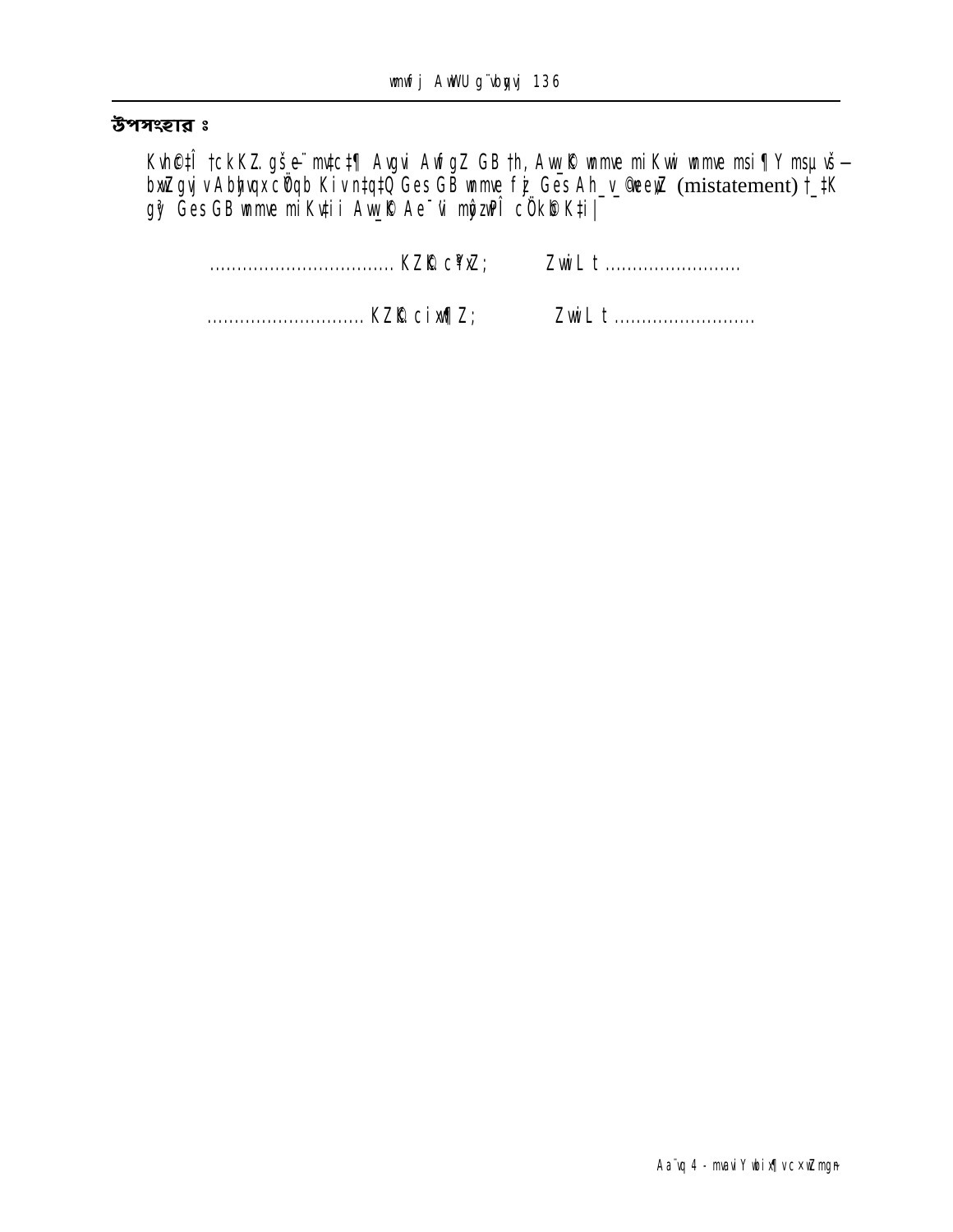উপয়োজন হিসাব নিৰ্বীক্ষা

ভূমিকা

12. DcthRb wme qj Z ewill e taj GKW weyZ, hvwyfboludmt tK cOS gwnK Dcytt i vfuttZ cüqb Kiv nq| ume msus-GB Z\_wi ukq sk unfj AWU Au Si cu Pujz bix[|u gua tg eu0Bgj Kfute cinfiz ng | D<sup>3</sup> cixfiy Ges mslinz ciytYi wfwtz DcthuRb wame madik@Awfg2 Mb Kivnq| Zte DcthRb umtei KtqKW Ask wix[|u `wqZ; Ab \b AWU Aun Attitude on the same way to be a series of the series of the series of the state of the state of the state Au Bili gncu Půk, byl Ask ti u Ici naké Aulu Au Binnn t tk cü gbcî Ges cite b mavi Kitebl

वितीकात উদ্দেশ্যাतली

- 13. bix di câ bii k ti vnt' ut
	- nani KZR wi kKZ Dilik AbhupxA\_@wqZ ntqtQ Kbvwi f Kiy
	- e'q maké-qÄyi († f U)-Gi Au Zui qia Kbv Ges A Bb Guivmay & Kbv h PB Kiv
	- AvBbIVZ cůnku "vkv niža thi i ji e toji Rb" turni cůnku Avek K tni i D<sup>3</sup> cünKu e ZZ e q ntqt0 Kbvcix vKiv
	- mi Kui A\_@ w<sup>2</sup> M2 mpaui Rb e euZ ntqt0 Kbvw i Kiv
	- erntii nKj tjbt b DcthRb umte Asf<sup>®</sup> KivntqtQ Kbv Ges tiKWeuf @ tKb e q AutO uKbvhPB Kiv(mAuY2v);
	- `B gÄyii (tful) gta A\_© buši-ntqt0 uKbvcix[vKiv
	- c $\ddot{\mathbf{v}}$  j bmun hu?hy? Ges ev e-uKbv Ges enr Zvi Ztq"i Rb" vekinth VII th Su?KZv itat0 uKbv **T** LyGes
	- nKj A<sup>-</sup>tfueK Ges bZb AvB#Ugman h\_vh\_fyte clivk Kiv

সংগৃহীতব্য দলিলপত্রাদি

- 14. biza<sup>3</sup> `uj j cî w mavö KitZ nie t
	- eviRU (Dbab Ges Abhab)
	- · evtRU mské gjclw
	- Ñ gÄwi`we
	- **N** DcthRb A&b
	- **N** A **e**j
	- Ñ n¤úiK gÄyi
	- tj RuiteWkkUmgn
	- $\bullet$  K  $\mathbf k$  eB
	- chtDc#wR#bi A4`kmgn
	- gunK ume (Aa<sup>-</sup>b-umei TIY Audmun t\_#K c®)
	- DethuRb ume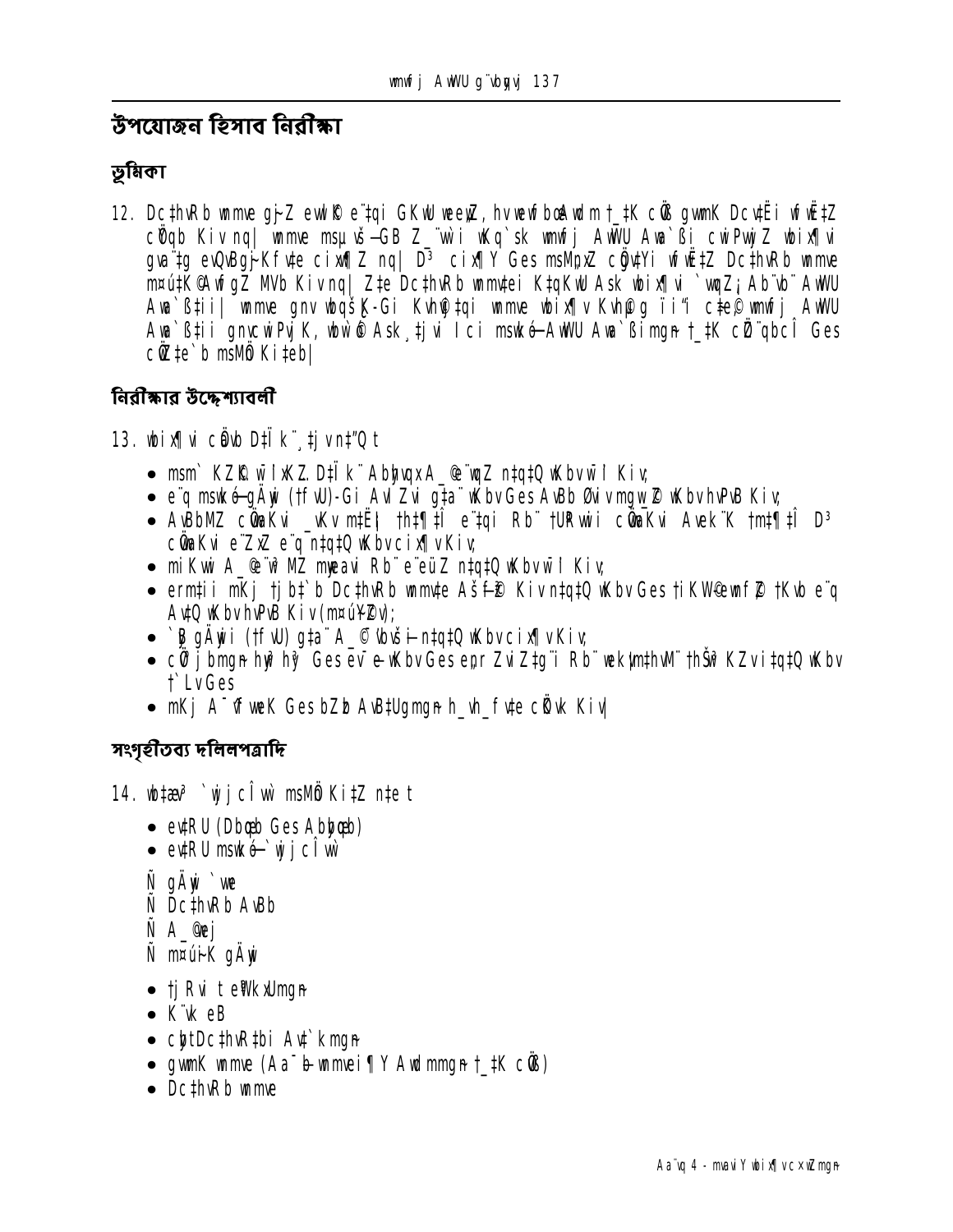- A\_Hequ<sup>2</sup> i mikui Au<sup>+</sup> kmun
- · nikui wq, Kqfw, cüí, BZ w bqšyku xww-wabnun
- GB nKj `yjjclu`i Awkwk, wme gnv wgšk-Gi Kung ta DcthRb wix y Kuh@i" Kivi eû c‡e©malvö Ki‡Z n‡e Ges GB nKj `vjj † #K AvüZ Z\_ wì ufië‡Z wbixa v cuikí byc**va**b Kitz ntel

নিৱীক্ষা যাচাইসমূহ

## 15. hvPBman nte vetk Haj K I ve viz hvPBtgi vakYt

- evtRU-maké `vjjcî w cüli Ae emZ ciB AvyR I Dc#nRb umntei wix¶v cwkí bui KVR mtZ whtZ nte Ges A\_@rmi tkl nl gvch@-GB KVR Aw@ibceLvhute by
- AZXZi cÖYZ A XI VK e'q ei , qäri Ges Dcth Rb mux v KitZ nte, wi£K wy (benchmark) "Zu KitZ nte Ges bix[|v hPBtqi Rb" i'ZcY@umtei Gj Kv'tj bt b Why Z KitZ nte
- unfj AWU Au ` B‡i i gncur Pyj K ernti † bv u / cu bv u t i Ku t\_tK w uZ nrutK© dið q ZvÁvcK gše : Ges turair t\_tK mi Kuir veddtan III FY (`xWarawi) msu vš-taši KZ\_" msWB Kiteb| wix¶vRb" G tjui GKuš-sünRb| hw G tjvcul qvbvhuq Zuntj wix¶v j A Kugj K cëte b Rui velqui i #Zj mt vetePbv Kite Ges mbw Of te ngmui ciz, nikui ume nrúk ? "gxkujui ` y AWIP Kite|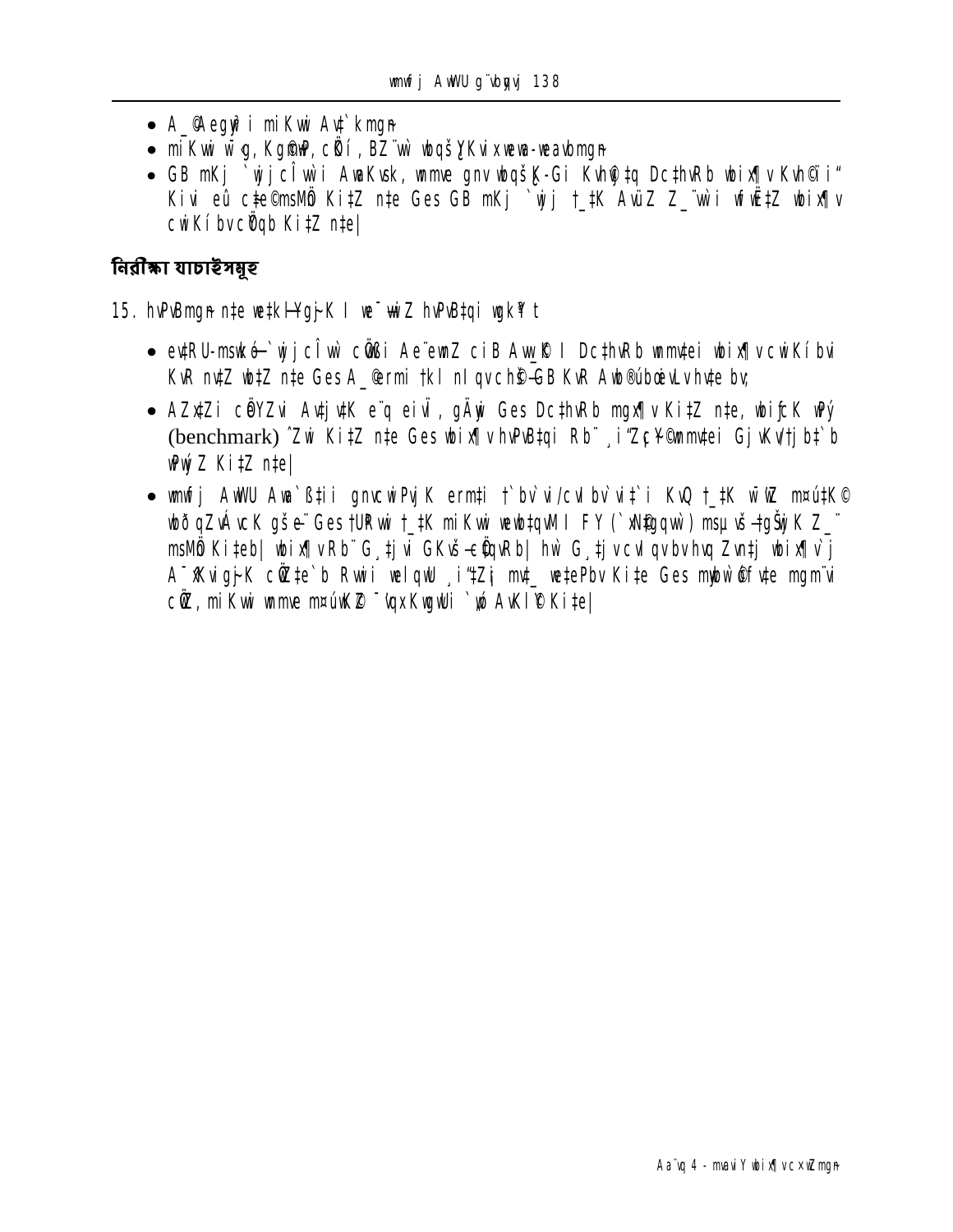# নিৱীক্ষা কৰ্ষসূচি উপযোজন হিসাব

| <b>bixi</b> champh                                                                                                                                                                                                                                                    | hủ <b>Gi</b> v<br><b>cixqZ</b> | <b>Kuhei</b> |
|-----------------------------------------------------------------------------------------------------------------------------------------------------------------------------------------------------------------------------------------------------------------------|--------------------------------|--------------|
| • DcthRb ume K KZ2pb (authoritative)<br>ms v KZR cizoz I tNutz ÷ ÚWPAbhupx<br>c <b>UnZ? GB ÷ ÚWPK mWKfvte msÁvmz I</b><br>tevalM <sub>1</sub>                                                                                                                         |                                |              |
| • hw ZuB nq, Zuntj AZxtZ Ges eZ@utb GB<br>n Kj ÷ ÚW PomZgyj v ce®ci AbyniY Kiv<br>  ntqtQ uKbvubuðZ †mb                                                                                                                                                               |                                |              |
| • †Kub vePaiz ntj zvi cůnkvi i †hŠiř Kzv mavið<br>Kib                                                                                                                                                                                                                 |                                |              |
| • hw $\div$ UWC Covkiu KZ Levb ms v bv $\div$ K,<br><b>Ksev hiv DcthRb ume cUqbtK wasy Kti</b><br>Gif: $tK\Phi \div \hat{U}$ whose gy iv by $\hat{U}K$ , Zutj<br>$c\ddot{\mathbf{v}}$ <b>ume DEg c<u></u></b> $\ddot{\mathbf{v}}$ (good practice)<br>cüyeb ciy K‡i W? |                                |              |
| • tnB nKj DcthRtbi GKW ZwjKv^Zwi Ki1b<br>hv mstkuni gäytt Dtj Lihwifte Auzug<br>K‡i‡Q                                                                                                                                                                                 |                                |              |
| • DcwiD <sup>3</sup> ZwjKv †_#K c <b>ik</b> Kj<br>(unfavourable) <b>Dc#nR#i GKW</b><br><b>bglyv</b><br><b>weth Kti gunk umtei nff, G tju ï×Zv</b><br>I nPuY2v we wiZf the hvPB Ki b  G tj v W<br>mWK fyte Dc#wRb wm#e D‡j I Kivn#q#0?                                 |                                |              |
| • G tjutk Auylk umtei mt_l ungita t Lbl<br>G tjv <b>k</b> GKB?                                                                                                                                                                                                        |                                |              |
| <b>mseadbi 84 (1) (2) Aby'Qi` i AdjidK K‡qKW</b><br>A Billigi GKW bglyvch@j Pbv Ki b  G tj v W<br><b>mi/Kf·te mshy? Zmej Ges cit/Ztši mi Kwi</b><br>umte edb Kiv ntqt0? mseaubK briZgyjui<br>cuicšketj vetev?Z nKj AvBtUg why Z Kib                                   |                                |              |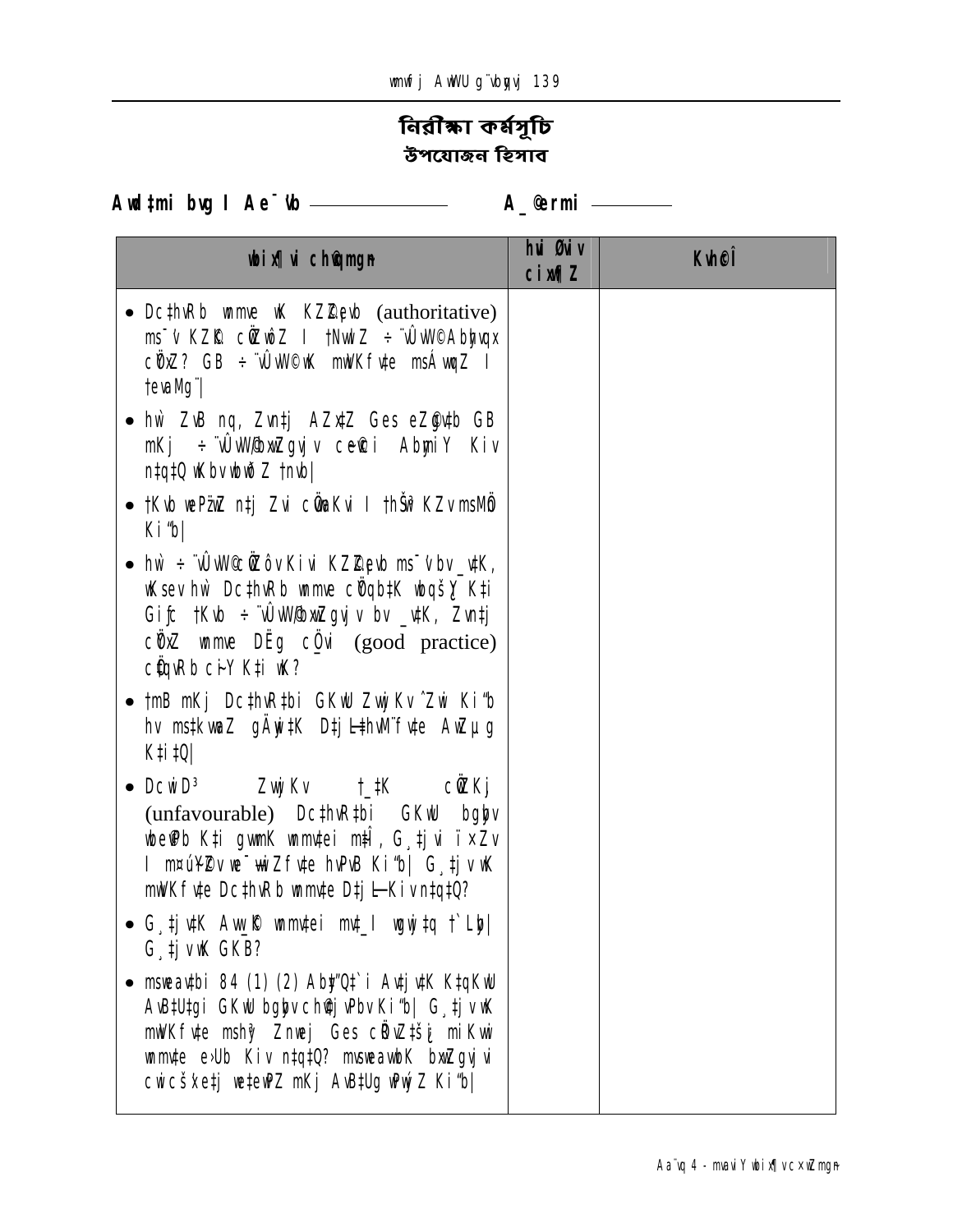### unfj AWU g'byyj 140

| <b>bix</b> champh                                                                                                                                                                                                                 | hui Guv<br>$ci$ m $l$ | <b>Kuhei</b> |
|-----------------------------------------------------------------------------------------------------------------------------------------------------------------------------------------------------------------------------------|-----------------------|--------------|
| • velVZ erming‡ni e tgi côYZvi m‡ nKj cûZKj<br>Dc $\text{Im}$ R $\text{hi}$ Zj bv Ki $\text{hi}$ hw eyengn (increases)<br>AthŠiř K ng, Zvatj mede Ah y ®veeyz uKsev<br>AnZ" weyZ D"NUthi Rb" w "wiZ hvPB Kvh@g<br><b>NÖY Kibi</b> |                       |              |
| Gme 17  11. Aek B we fwlg wm tei mt<br>m/imathi (reconciliation) Rb Abyiva RubutZ<br>nte                                                                                                                                          |                       |              |
| • Dcthweb wantei Awki I welge <sup>-</sup> ik mate<br>tevalVg" Ges ev <sup>-</sup> e-D‡l k" matbi DcthWl?                                                                                                                         |                       |              |
| [ GB welqw wixq\th\MZwi cike mt_<br>min(X)                                                                                                                                                                                        |                       |              |
| • Dc <sup>-</sup> tcbv Ges wime mague Z_" click<br>(disclosure) $\mathbf K$ that $\mathbf K$ tubi m manive<br><b>A</b> en?                                                                                                        |                       |              |
| • DcthRb umtei UKui $A\mathcal{H}$ tjv (figures) $\mathbf{K}$<br>Povš-Ges G tjv uk Rh manik umntei mkj<br>cweZBIK auY Kti?                                                                                                        |                       |              |
| wme msuvš-ti KtVienpui K A14 tj u GKW bglyv<br><b>Whyz Kibl</b>                                                                                                                                                                   |                       |              |
| • e'tgi vecixtZ Av`vq uK mgubfyte mKj gÄyrii<br><b>MIII M' Kivnq?</b>                                                                                                                                                             |                       |              |
| • <b>Finst K eo Dor</b> (savings) <b>been Kit Ges</b><br>Zui KuiV/e''L''v hPB Kib  DO KK 1Kb euilZ<br>Kuhpag ev eugh by Kiveuzj Kiv uKsev<br>e e tchui e Pui dj?                                                                  |                       |              |
| [GB nKj DØJË i cÖve "uof te cürk KitZ nte]                                                                                                                                                                                        |                       |              |
| • Rhy gutm Ges H gutmi Rb" mieiun, gAyi Ges<br>temikui e w?/ cizôub#K A_ Cuitkua eue` e q<br><b>WQ Kib   hw etqi A1411 gutni Mb eq</b><br>Atc¶v Dtj L#hWlfvte †euk ng, Zvntj Zv<br><b>cümic¶ Ges Zvi Ici gšeï tck KitZ nie </b>   |                       |              |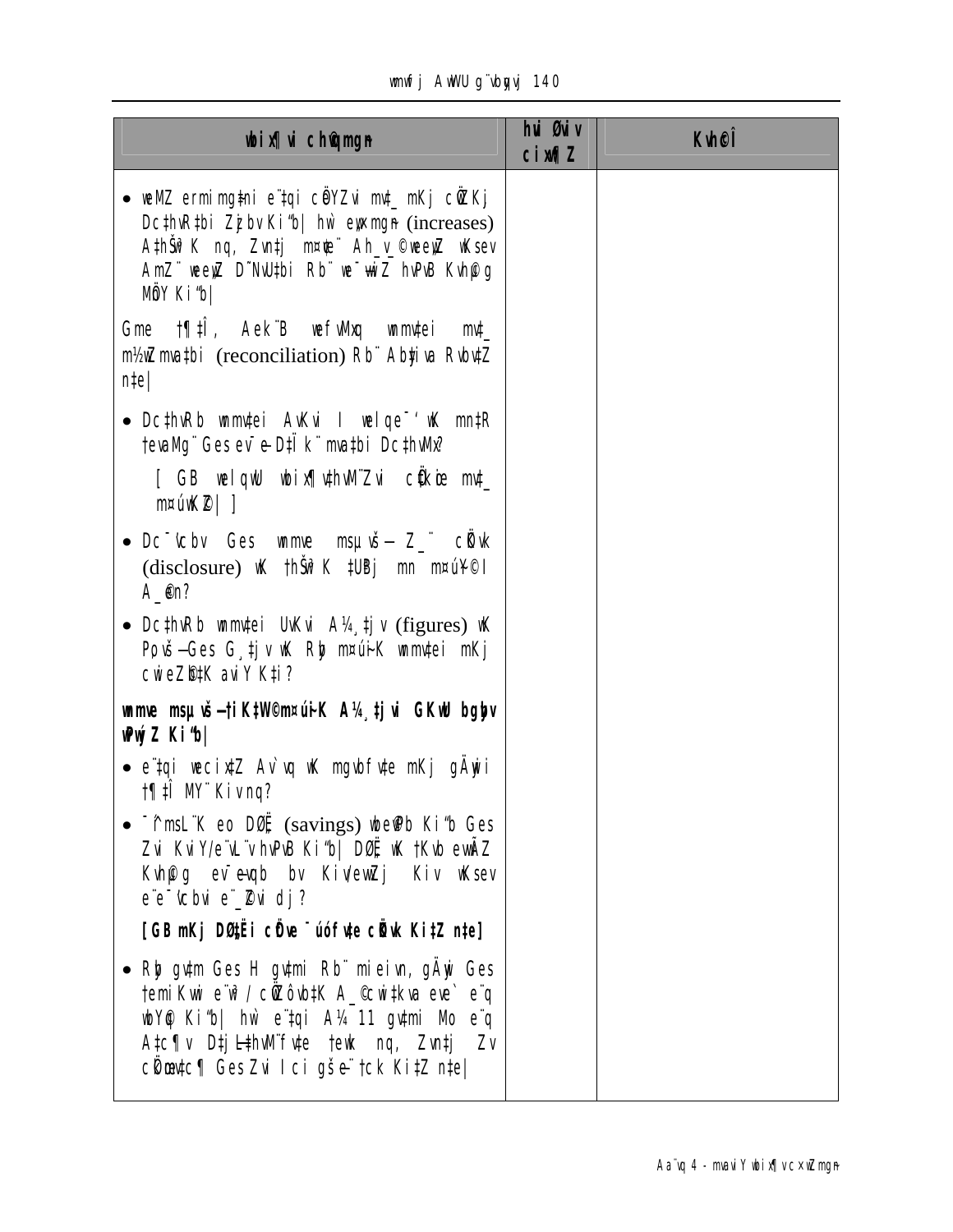|  | unif j AWU që buyji 141 |  |
|--|-------------------------|--|
|  |                         |  |

| <b>bix</b> digmyn                                                                                                                                                                                                                                                                             | hui Øuiv<br><b>cin¶Z</b> | <b>K</b> hei |
|-----------------------------------------------------------------------------------------------------------------------------------------------------------------------------------------------------------------------------------------------------------------------------------------------|--------------------------|--------------|
| • evtRU-eunf $\mathcal P$ Kvh@tgi Abktj uksev Ab"<br>cütíi ewuZ A_othi jt¶ Dor, e emtii<br>Rb" eo A#4 cht Dc#nRbmgnl cix[ vKib<br><b>Gesh_vh_gše: cÔub Kifb </b>                                                                                                                              |                          |              |
| • eure auto and any compute the server of the server of the server of the server of the server of the server of the server of the server of the server of the server of the server of the server of the server of the server o<br>nrúké cůši eo Atvi NJLZi tKm tjvůný Z<br>K‡i G tjvcix¶vKi⁄b |                          |              |
| • ci úi maúké e tai izcy© A&tUgngn<br>Why'Z Kith thLuth GKWi that cureZD<br>Ab Willciclote tdtj   Dtj LthWi ZuiZg"<br>cuiju¶Z ntj e tqi thŠi?KZvAbyÜb Kib                                                                                                                                     |                          |              |
| • tKub wīg ev A "upx veltai Ici i Zc¥©eo<br>Atvi e'q tjv wydz Kib Ges Angšwyz<br>cummur uksev `va ub@uili velta Abudiyb<br>Kib  Gwlta h_h_ gše cÔb Kib                                                                                                                                        |                          |              |
| • Ggb tKub tji bi b Auto uk th tjivmami KZR<br>cốế gầyi <b>Giv A_Gyz u</b> kš' mani KZRL<br>cư Kuí Zu Qjetj Abyy Znq bư                                                                                                                                                                       |                          |              |
| • Aw¤tc¥©cüwzi AthŠifK eo At¼ †Kw eïq<br>AutO uk? hw _uk, Zuntj ZvAbyrUbceR<br><b>gše côu Kibl</b>                                                                                                                                                                                            |                          |              |
| • mikui mauič/¶uz BZ wii eo aithi †Kub<br><b>Aetjuch</b> (write-off) <b>Auto K? G tjv K</b><br><b>nrull Pyte cizdyj Z Ges h_vh_fyte Abygwi Z?</b>                                                                                                                                             |                          |              |
| • mani KZIQ côi gâyi e euz ngub (hv Ampul <sup>y @</sup><br><b>chtí chêmz) Gi<i>t</i>: óvš-tjvuný z Kifi</b>                                                                                                                                                                                  |                          |              |
| c <u>ůg</u> evtii gZ evtR#Ji AvlZvf <sup>2</sup> Kvh@g tjv<br>cix[ v Kib Ges ubub Z tmb th AuBb I<br>Rb <sup>-</sup> t <sup>o</sup> cüyRb citYi Rb vevalueaub Ges<br>mj¶vi e e wi we` gub AvtQ Ges G tjvii'i<br>AutMnKj cÖiZgjK Kuh®mübastqtQ                                                 |                          |              |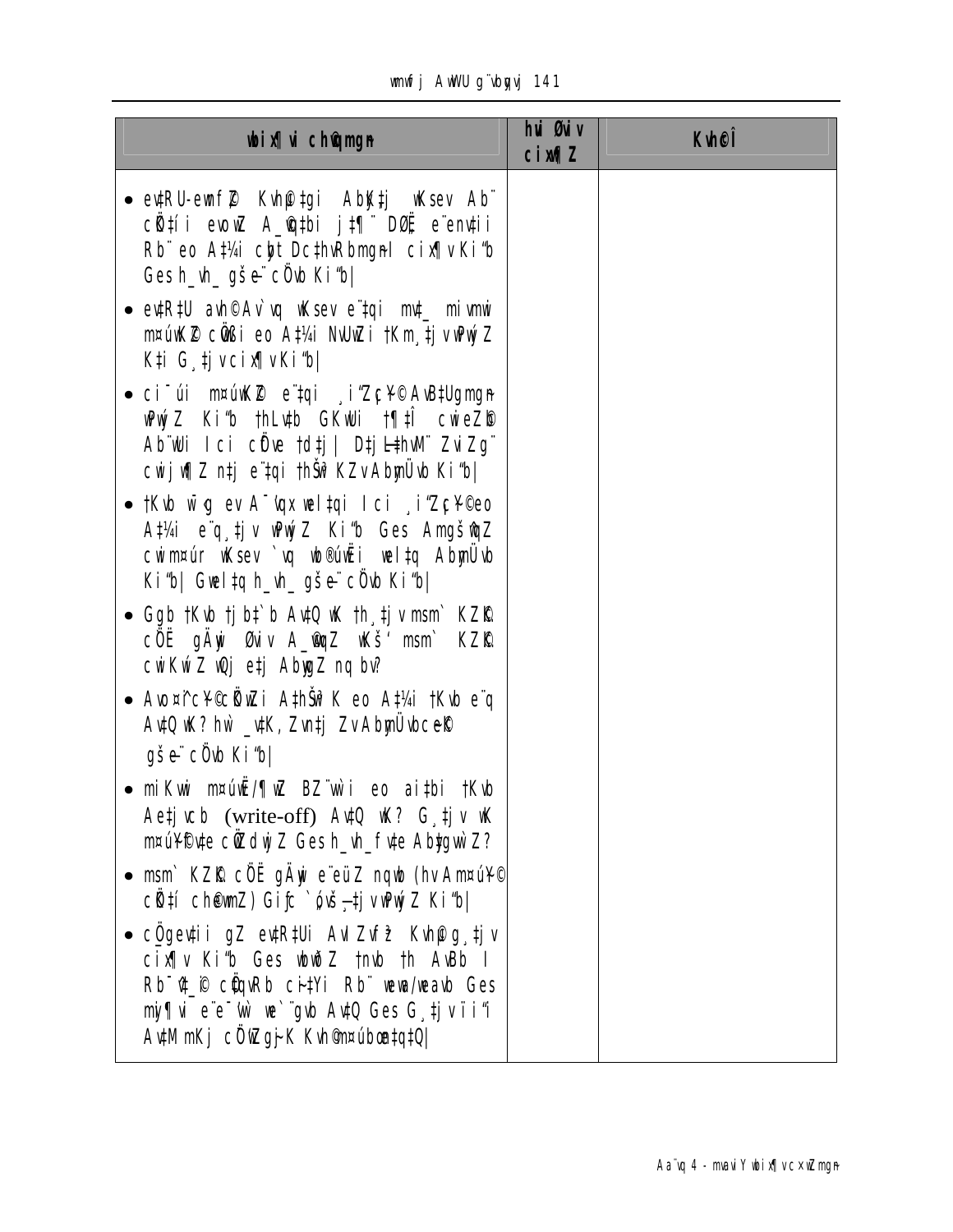#### unfj AWU g'byyj 142

| <b>bixivich@ngn</b>                                                                                                                                                                                                                    | <b>hui Guiv</b><br><b>cixqZ</b> | <b>Kuhei</b> |
|----------------------------------------------------------------------------------------------------------------------------------------------------------------------------------------------------------------------------------------|---------------------------------|--------------|
| • D'Pg右 i GKK AB拟gi µq tjv mýZ Kib<br>Ges with Z tmb th G tjv wquyZ, h_wh_ Ges<br>clide. Rb <sup>-</sup> 4_P Abmix Ges mte@P<br>wyZe wyZui mut_ G tjui welta Pm? mauwiz<br>n‡qıQj                                                      |                                 |              |
| • $\omega \tilde{\omega}$ z tmb th, figst Rb $\eta \tilde{\alpha}$ cil ere e q,<br>umte cuic¥®te cüukz (fully disclosed),<br>nKj c <b>išu epr Aundity i D‡i k</b> " Ges th wī do i<br>Rb" fig Awillow Kiv ntquej, Zui Allow<br>cixvkib |                                 |              |

উপসংহার ঃ

| KZR cixq2; | ZuiL t |
|------------|--------|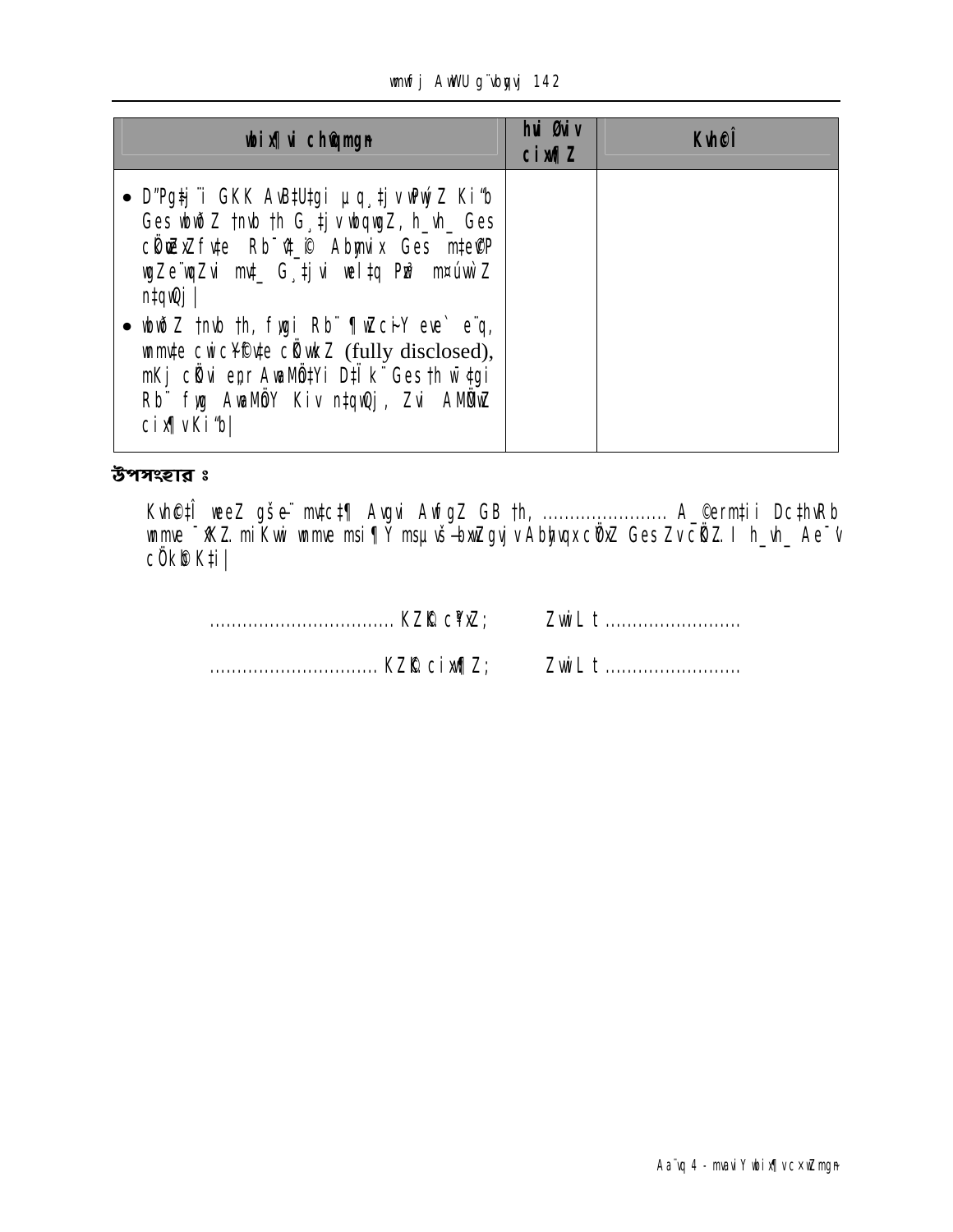জেলা ৪ থানা হিসাব রক্ষণ অফিসসমূহের ভূমিকা ৪ কর্তব্য

# ভূমিকা

16. tRjvl \_bvumei¶Y Aulmnthi côb KZ@mun bai£t

- (1) \_bvuKsev†Rjvch@q (†h‡¶‡Î hvc@nR`) miKu‡i i Ku‡û DÌ un Z`unengn cui‡kva;
- (2) GK\D>U †K\#WeW2 wab AbhyyxG ai #bi `we cwi#kva m¤uikk2 c@wqK wme msi [IY;
- (3) A\_&witkdai mg\_sb h\_uh\_tikW9 f\DPui msi¶Y;
- (4) **tkYmeb** —**ume** (classified accounts) Ges **tkYmeb** —**mixsk** (classified abstract) cüqb Kti AvÂyj K unnei ¶Y Audtm`ukj;
- (5) e uk cörke bin wizi huns I cü ab;
- (6) mikuti i i R<sup>-</sup>ree c's mkj At Pume msi ||Y I mkj b;
- (7) mikui wua-wash Abyati A\_@uitka ubii ZKiY;
- (8) mikui mauli I At P ZQic Ges [|ul D Nub I weuitvi Dilitk chß wqsy e e v **JužZKiY** Ges
- $(9)$  extralli qua ta e a basy;

প্ৰধান হিসাবৱৰূণ অফিস/জেলা হিসাবৱৰূণ অফিস/থানা হিসাবৱৰূণ অফিস নিৱীৰ্কা

17. \_wy tRjv Ges côw wmei TY Awimmyn convert TY BDwU Ges G tju KuR GKB cüwzi, hwl tjbt thi Awi I msl vufboaithi | tcümtum', tRjvGes\_wvch@q, miKutii Kutū `uei vej ce@bix[|v I cwitkva, G tjvi wmefn? Ges miKwi wme msi¶Y msuvšbriZgyj v Abhyax mi Kwi i vR<sup>-</sup>, cui m¤ur i staji unne msi¶i Yi c¥© wqZ; GB mKj Awim ng Omi Ici b 0 GB Audm tjve e tchu undši Rb I ume wei YxcOZ Kti ce® bix[v Ges A\_&witkva msuvš-Kvh@tgi gva tg G tj v mi Kwi Awdm I RbmaviYtK AwyR tmev c**öutb BuZeuPK funkv cu b Kti | AZGe, GB Audm ti u NöYthWi ch@qi ` ¶Zv Ges** Kuhki fute Kuhta cui Pui by LeB i ZcYP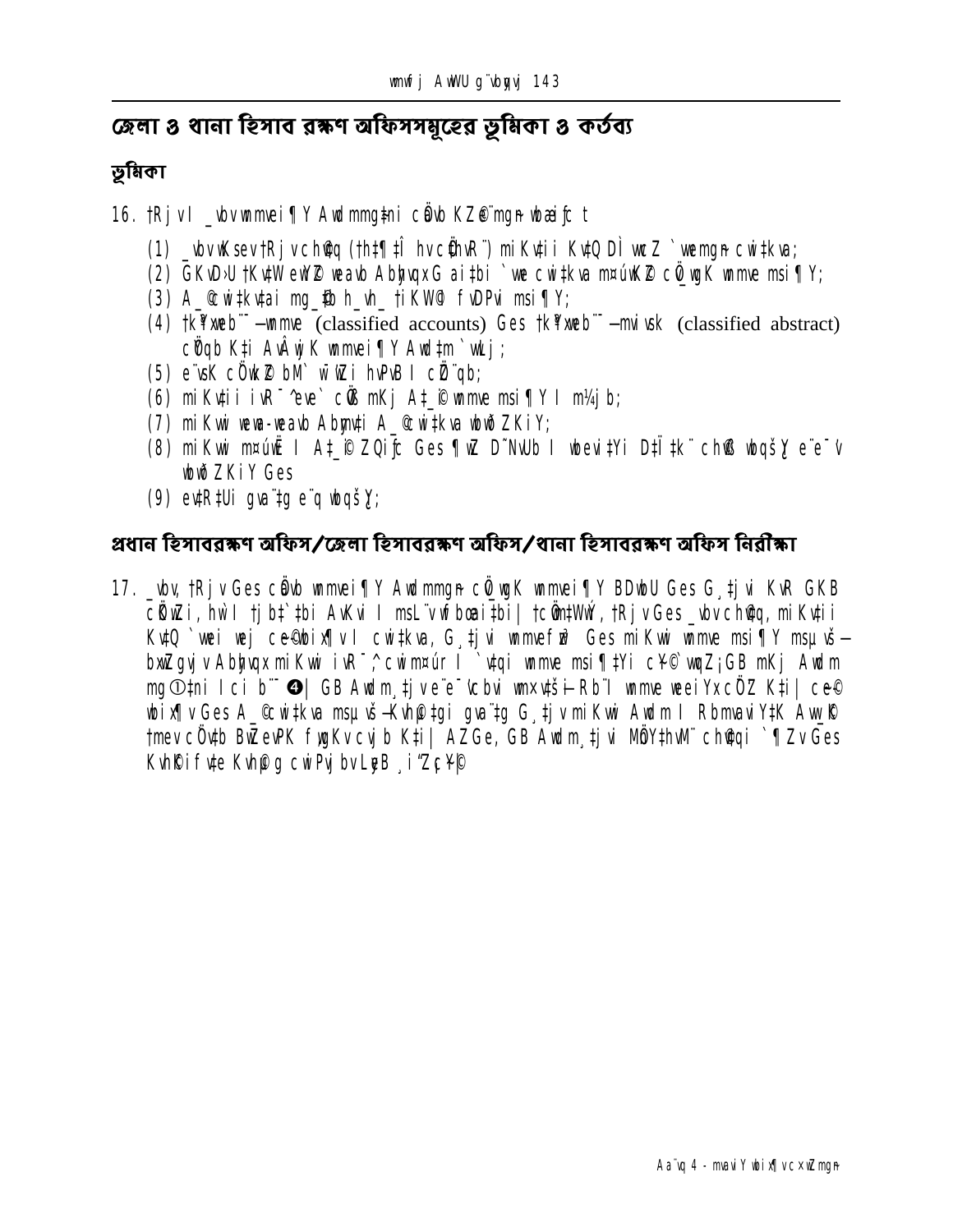প্ৰধান ঝুঁকিসমূহ ঃ

- 18. cib mumv tjvnů t
	- KgPux\* i cünRbxq Z\_" msilüni AvaKvi bv\_W.y
	- $\sqrt{m}$   $\sqrt{Z}i$   $C_{\mu}$ KKiY e e  $\sqrt{w}$  gb by Ky
	- Audmign D'PZi e'e 'tcK Guvcui' un bvnl qv
	- ume maus-#KVIO um cinz (standardized) Ges ch® bvnl qy
	- No No cureuz 2 ng Gif: weciszago Ges A úo wwa, citua/Aut k Ruri dtj Kuhiteniu th Ampaui nright ni qu
	- g'ubyyj BZ'uvi Avkuti KutRi w`K-uht Rue`"gub bv\_wkvGes\_wktj ZvAbyniY bvKiv
	- wime wei Yxngthi gj wimtei mt\_ maik@v\_kv Ges G Kui IY Anrain @ eo aithi Ah v Greyzi Aw Z: KvGes
	- `eg Bbftamcëuqui Kuity Abbigur Z Ges Aubaug Z `ue i D~NJb I ubtiva nret bvnl qv

নিরীক্ষার উদ্দেশ্যবলী

19. bixilvi câ b Dilk man nt'Q t

- wime weekings new? matgrethWk wfp Ges GKWJ tKutWeW 2 miKwi wime cUgb nsuvš-reingvi v Abhunxc Uvz Kbv hvPB Kiv
- nKj tibt b umef? Kivntat0 Kbvt Ly
- nKj e'a I A\_Ccwitkva (disbursement) AbtawiZ, f\DPai Biv may 2 Ges tkYmeb"-**KhycixTyKiv Ges**
- e'uk ti bi b Ges we fully wontei way z nt/# mab Kivng WabvhPB Kiv

নিৱীক্ষা কৰ্ষসূচিসম্বহ

## 20. GIJIÎ AbuiYu bixJvKgfangn nỹ t

- umtei tikvin
- A Cuitku I bM will Ges
- $\bullet$  une maus- $\bullet$  the b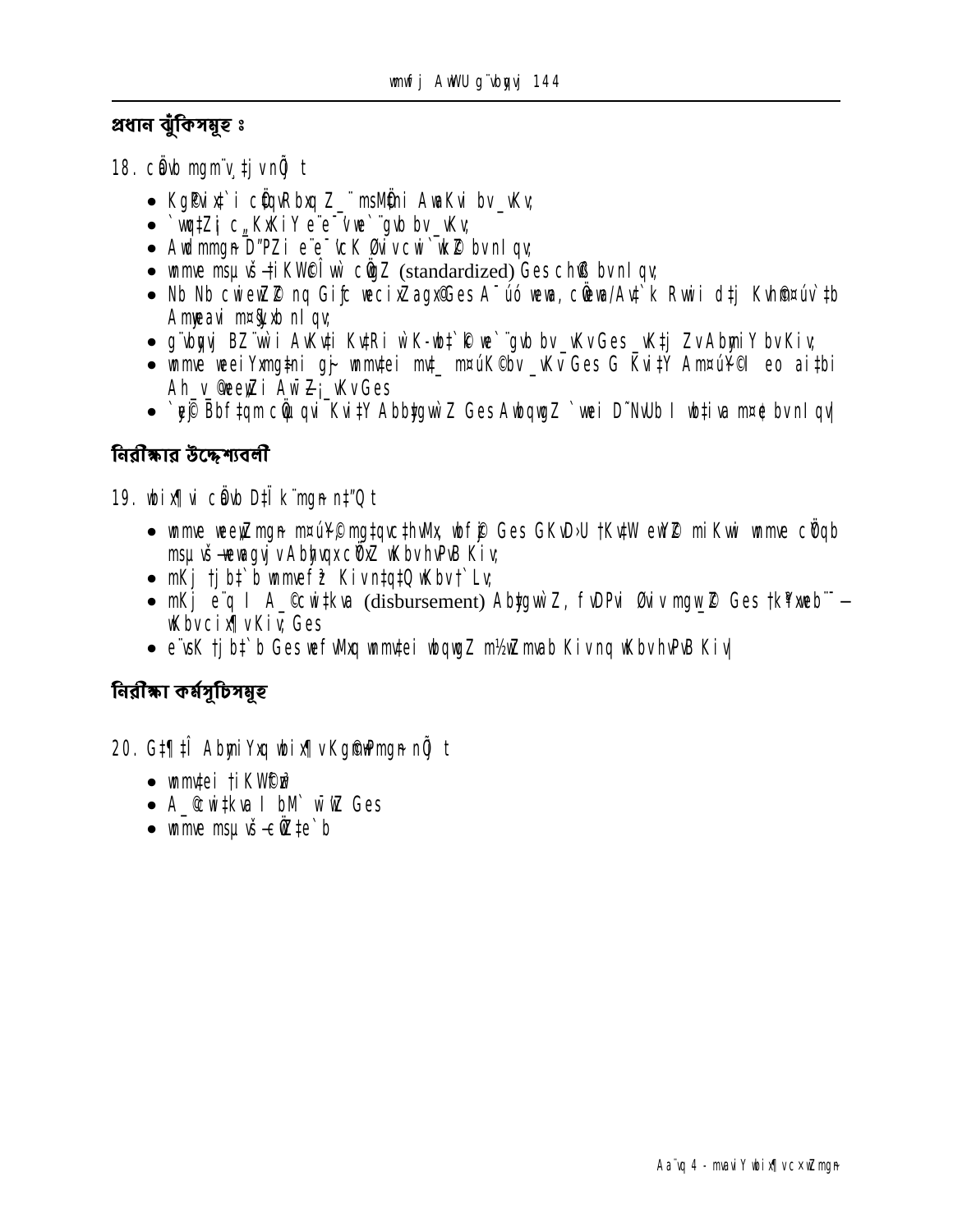নিৱী**ক্ষা কৰ্মসূচি** হিসাব (ৱেকৰ্ডভুঁজি)

Aud‡ni by I Ae<sup>-</sup>th <u>\_\_\_\_\_\_\_\_\_\_\_\_\_\_\_\_\_\_\_\_</u> A\_@rmi \_\_\_\_\_\_

| <b>bixi</b> champh                                                                                                                                                                                                                                                                                | <b>hủ sti</b> v<br><b>cimal</b> | <b>Ktheff</b> |
|---------------------------------------------------------------------------------------------------------------------------------------------------------------------------------------------------------------------------------------------------------------------------------------------------|---------------------------------|---------------|
| • mské-wmei¶Y Awdm W. Gwn-1 di‡g K¨vk e B<br>$msi$ $\gamma$ Kti?                                                                                                                                                                                                                                  |                                 |               |
| • ciz K A Billg cis I cui ikutai Ae emz ci B<br><b>K K k eBtg y weex Kivng?</b>                                                                                                                                                                                                                   |                                 |               |
| • hw DE i by fevaK ng, Zvatj uK AvB#UgwU †Kvb<br>$m \lll$ (subsidiary) $\text{tr} \cdot \text{tr} \cdot \text{tr} \cdot \text{tr} \cdot \text{K}$<br>nq?                                                                                                                                          |                                 |               |
| • muqK tiur÷utii ^wK thwdj uK K*uk eBtq<br><b><i>- thišui</i>z ng?</b>                                                                                                                                                                                                                            |                                 |               |
| • tiue: $\psi$ and $\psi$ is a functional set $\psi$ and $\psi$ and $\psi$<br>$mL$ $mZ$ ?                                                                                                                                                                                                         |                                 |               |
| $\bullet$ cwitke I cust muqk tire.tii Rb K<br>h_utg Gun-3 I Gun-2 dig e euz nq?                                                                                                                                                                                                                   |                                 |               |
| • hw $\div$ U WFG un-2 Ges G un-3 dig e euz by<br>ng, Zvitj GB vePaZ vK vame gnvvbgšK KZR<br>Abygwi Z?                                                                                                                                                                                            |                                 |               |
| • wmei¶Y Awim K cfZ"K gšyjtqi Rb" c <sub>a</sub> K<br><b>fige: insignant K#2</b>                                                                                                                                                                                                                  |                                 |               |
| • wej t_tK KZBmgn uK Gun-5 ditg msiv¶Z<br><b>buši myšų tiur÷vii</b> (Register of<br>Transfer Adjustment) guitg -^ -^ cu<br>tirti ywe× Kivnq?                                                                                                                                                      |                                 |               |
| • ciù K gšyjtai Rb K GKKZ miwk<br>msi ¶Y Kivng Ges ciZ gytm †kYmeb" – miwk<br><b>t_#K DcvE "(bušvi+Z nq Ges µgvnšZ thvMdj</b><br><b>WQ Kivnq?</b>                                                                                                                                                 |                                 |               |
| wiw (Pause) t GB choq re Pqtbi uf EtZ<br><b>ciz K gšyjtqi Aš<del>z</del> GKW fudri wePb</b><br>Ki b Ges wme cüp quq Gi Aw Z wy Z Ki b <br><b>TH</b> THE THE CHEC <sub>1</sub> tju curk when the Theory of The Theory of The Theory of The T<br>tiu <b>R</b> ÷ui, K"uk eB, BnyKZ. tP#Ki ZuyjKv Ges |                                 |               |
| cuitkun Z tPtKi Żujiku njyte AbyniY Kiv<br>hu? cíz K`yitj tikWRZ UKu A¼ K yij<br><b>hu?</b>                                                                                                                                                                                                       |                                 |               |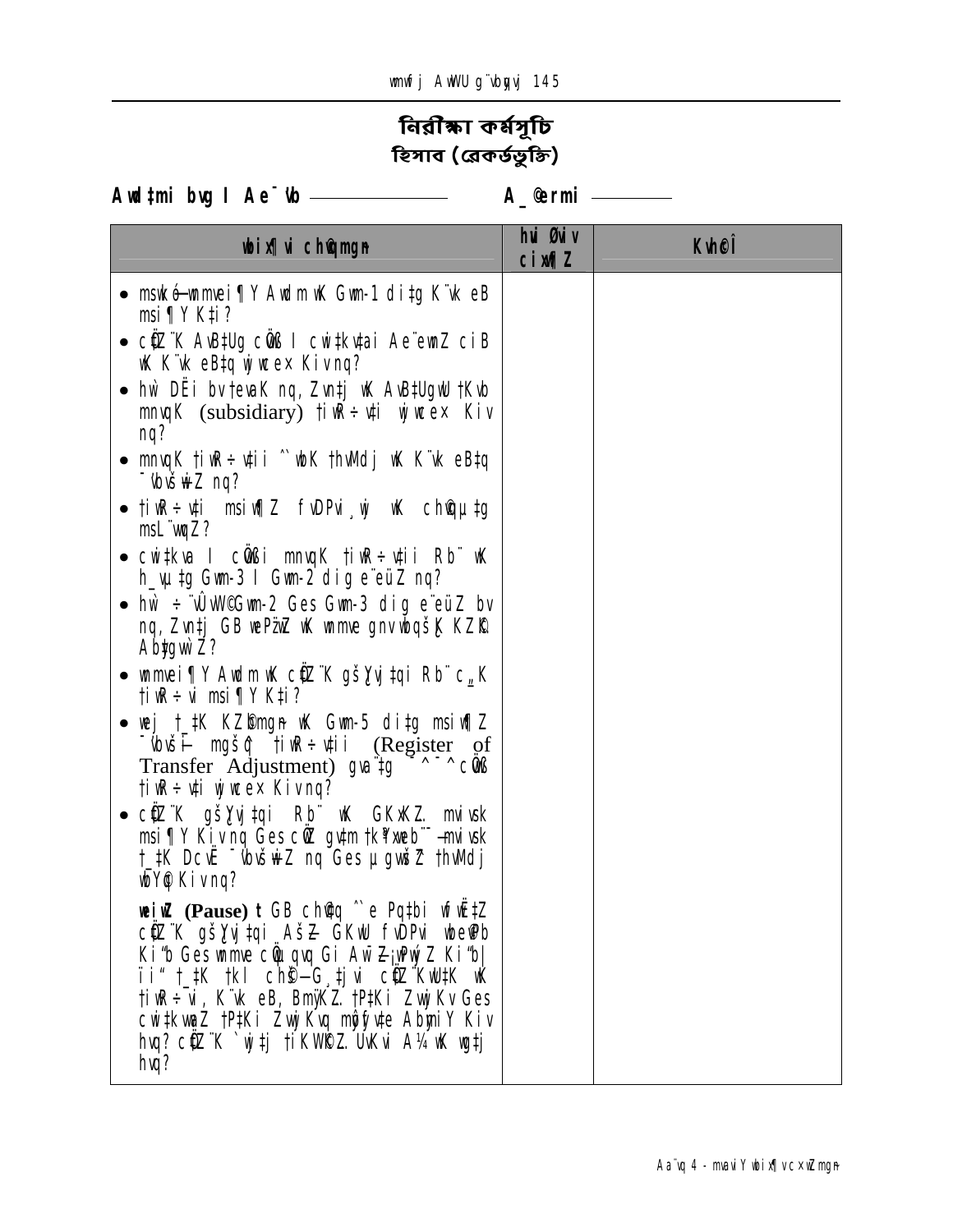|  |  | <b>unfj AWU g`ubyyj 146</b> |  |
|--|--|-----------------------------|--|
|--|--|-----------------------------|--|

| <b>bix</b> i champh                                                                                                                                                                                                                                                                                                                                                                                                                                                                                                                                                                                                                                                                                                                                                                                                                                                                                                                                                                                                                                                                                                                                                                                                                                                                                                                                                                                                                                                                                               | hui <b>Giv</b><br><b>cin¶Z</b> | <b>Kthei</b> |
|-------------------------------------------------------------------------------------------------------------------------------------------------------------------------------------------------------------------------------------------------------------------------------------------------------------------------------------------------------------------------------------------------------------------------------------------------------------------------------------------------------------------------------------------------------------------------------------------------------------------------------------------------------------------------------------------------------------------------------------------------------------------------------------------------------------------------------------------------------------------------------------------------------------------------------------------------------------------------------------------------------------------------------------------------------------------------------------------------------------------------------------------------------------------------------------------------------------------------------------------------------------------------------------------------------------------------------------------------------------------------------------------------------------------------------------------------------------------------------------------------------------------|--------------------------------|--------------|
| • e u wei YxtZ DyjukZ cûnt u K Pyjutbi<br>wecixtZ hvPuB Kiv nq Ges K'vk eBtq mivmi<br>$\boldsymbol{y}$ weex Kiving A_eviming K time + wii gya tg<br>Zr¶Yur K`ik eB‡q yjwe× Kivnq?<br>wiw t ciz"K gumi Aš2 GKW Pyjub e uK<br>weiYxi mt_ hvPuB K‡i Gi †kYxweb vnKiY I<br><b>wffZv cixTv Kib Ges tiK#MPA_@ mmqK</b><br>tiue÷ui, bM eBtq Gi AwīZ;uhuýZ Kib <br>• Gift chiv Auto in the make-umei Tiv Audm<br>e usk KZR cuitkunz mkj tPK I Zrmt½<br>e usk wei Yx Ges D <sup>3</sup> Audm KZP. BnijKZ.<br><b>TPIKi, ni/aZmab n¤úv`b K‡i‡Q?</b><br>• GB mt/s Emab uk tPK wilb Ges fuDPui<br>bix[ vi KutRi mt_ mauk©tbB Gi£ KgPuri<br><b>Givnetion Z ntqtQ</b><br>wiw t Gt¶il Aš <del>Z</del> 12W weiYxhPB Kib <br>Ab 11  11 Ggb bglyu msL'v wi Kib hv<br><b>cünRbıq wõqZvcÖw KitZ cuti   mymvntj</b><br>Buá Z djudtji Rb" bgljui msL"veys Ki b <br>• maké wmei¶Y Awim uK Gun-7 dig-G<br>eusjut k e uK wutcunRU tiure÷ui msi¶Y K‡i<br>Ges e uk wei YxtZ c Ok 2 c OS I cuitkutai<br>biu cy R k ~ bK y wex Kivnq? Aš <del>Z</del> 12W<br>fu <sup>2</sup> (entries) <b>hPB Kib</b><br>• unne u. htc mych Kiv ng Ges GKub/U<br>tKWI 2q LiÊi 24 Abiy Q` AbiyuqxuK K`uk eB<br>I e stKi ~ bK umtei gta nt/m mb Kiv<br>ng? GW m¤úwì Z n‡'Q Wbv Zvi Rb" ch® cĝW<br>AbyÜ ki b<br>• evsju't k e uk ultrouktui Aarth unntei wie<br>I gytmi eïvsK "Grigta" wK mt/wZmab Kiv<br>nq?<br>$c_{\mu}$ K K k GKD $\mu$ củo K‡i Gi $\bm{f}$ : wfWng‡ni<br>cüß I cuitku yiwex Kivi Rb" uk GKuDNU<br><b>†KW2q LiÊi 28-31 Aby'Q` AbhupxtivR÷vi</b> |                                |              |
| msi¶Y Kivnq?                                                                                                                                                                                                                                                                                                                                                                                                                                                                                                                                                                                                                                                                                                                                                                                                                                                                                                                                                                                                                                                                                                                                                                                                                                                                                                                                                                                                                                                                                                      |                                |              |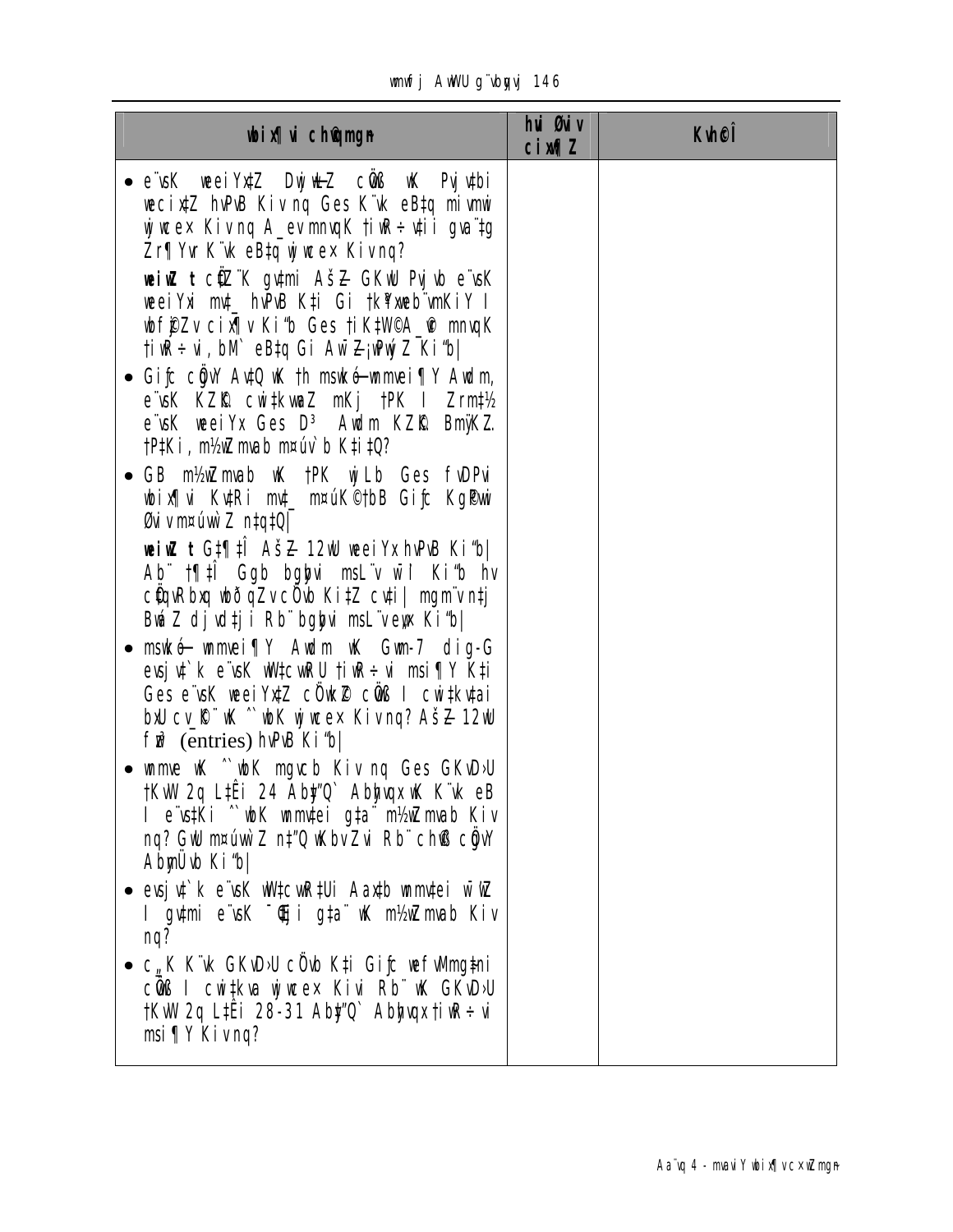|  | unifj AWU q"bur | wi 147 |
|--|-----------------|--------|
|  |                 |        |

| <b>bix</b> champh                                                                                                                                                                                                                                                                    | hui <b>Guiv</b><br>$ci$ $M1Z$ | <b>K</b> hei |
|--------------------------------------------------------------------------------------------------------------------------------------------------------------------------------------------------------------------------------------------------------------------------------------|-------------------------------|--------------|
| • mské vefWl tjvi mt_ vamtei mt/sZmatbi<br>ht_o ciù Aui K Ges Gme wefuini cus I<br>cuitkutai gunK UKui A¼ Ges µgušZ<br>thWdtji mt_ wmei¶Y Awltmi wmte<br>$c$ Ôk $\mathbb Z$ A¼ tj $v$ untj hun uk? ch® cĝ $W$ bv<br>_ktj maké vefutní kv2 t_tk ubðqZvÁvcK<br><b>gše: Aulib Ki bl</b> |                               |              |
| • gwnK wme wong Z `wkj Kiv no uK? wwb Z<br>niqui Rb" †cëtYi ZwiL cix¶vKi1b                                                                                                                                                                                                           |                               |              |
| • c <b>ûß I cuitkutai gunK unne uK K uk eBtqi</b><br>A#4 mt_ wtj hw?                                                                                                                                                                                                                 |                               |              |
| • c <b>ûß i</b> cwikva Dfiqi GK gytmi cliZ thWdj<br>bYfqi gva'tg K'ik eBtqi MiliviZK bf\$Zv<br>cix[vKib]                                                                                                                                                                             |                               |              |
| • ^e Patbi gwitg gutmi bibZg 10% wiwuU<br><b>f DP it TkYmeb 'un I tcut s-Gi i × ZvhPBtqi</b><br>Rb cix vKib                                                                                                                                                                          |                               |              |
| • Aubuð Zumuteinn Kj Austulg tkymeb umi<br><b>TxZvhPBI cŷwKZu Rb cix[vKib]</b>                                                                                                                                                                                                       |                               |              |
| • Otimu wó-Gi Aaxtb tikwrz. Austugman<br>cix[ v Kib  A CofuneK eye/witZ, eaZy<br>h_v_2v I cvgwbKZv Aek B AbyrÜvb KitZ<br>nte   bix¶KMtK Aek B nšó ntZ nte th,<br>ÒtiyyU WÓ, wmte AnZ" veeyZ cÖytbi B'QKZ.<br><b>tKub com the  </b>                                                   |                               |              |
| ivR‡^f Ukkui A¼ tjv maké vefwhmyn uhoðZ<br>K‡i¤ Kbvcix¶vKib                                                                                                                                                                                                                          |                               |              |
| nikui Aut`knytni côwb tjv GB Aultni<br><b>Kbv Ges G tjv tikWPP</b> ntqtQ Kbv cix[ v<br>Kib (miKwi Au`iki 10% huPB Kib)                                                                                                                                                               |                               |              |
| <b>wind 2 timb th mikur Aut knyn Dchy? ew?</b><br><b>Giv AbygwiZ</b>   G tjv mWKfvte †k <b>Ymeb</b><br>Ges evtR#Ji Avi Zvi g‡aï                                                                                                                                                      |                               |              |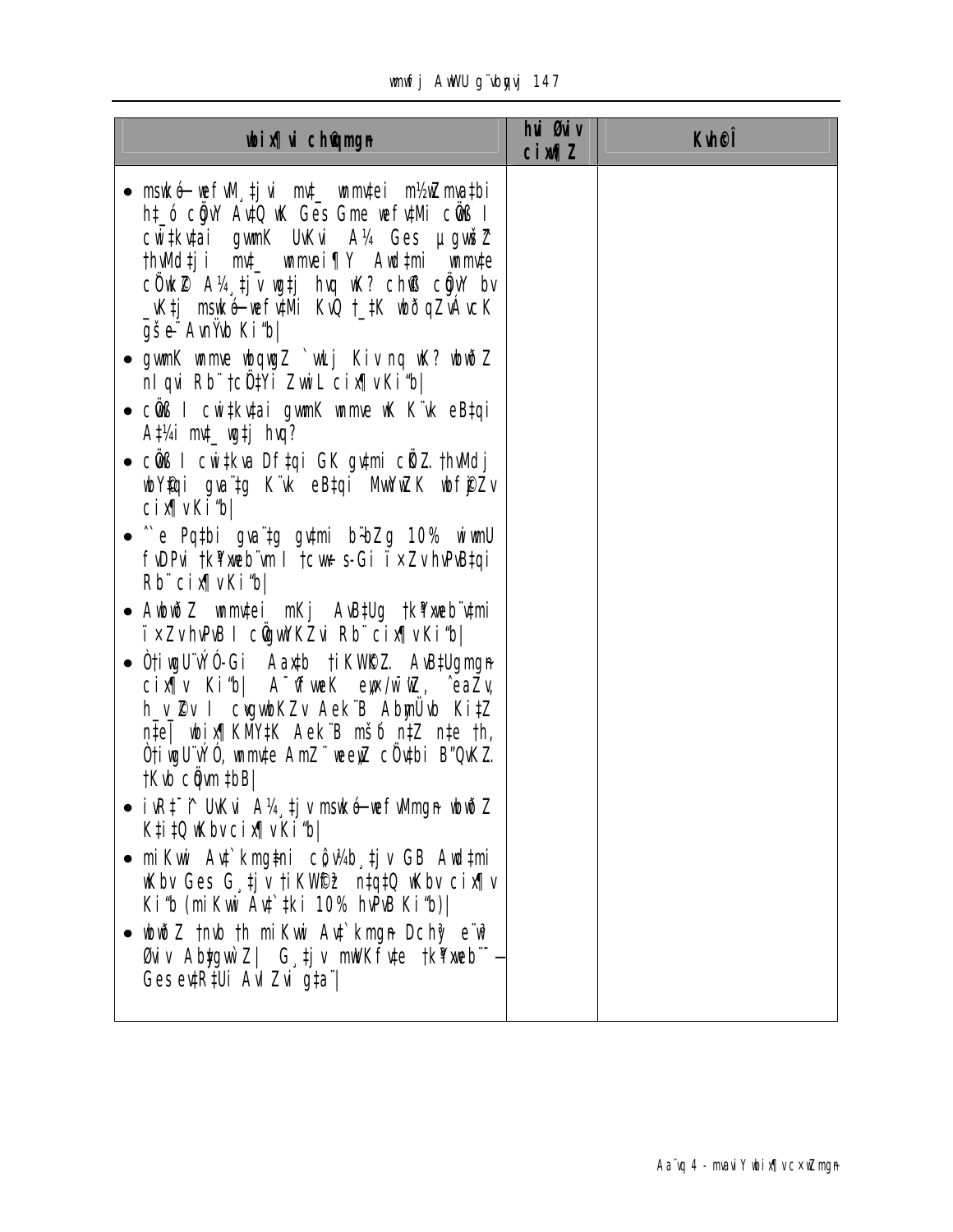### উপসংহার ঃ

**Avgui gtZ, gunK unne ngqgZ cÖZ I`uLj Kiv ntqtQ Ges cÖß I cuitkva nsµvš—<br>tjbt`b mWKfvte tiKVOPP Ges tURui i'jm&Gi waxb AbhuqxDc~wcZ ntqtQ| GQuovbM<br>wiQ hvPbCeR unntei m/sZmab Kiv ntqtQ| Kvh@tî weZ gše= mtct¶ unne m¤wYQbfjP** Ges mozih h\_v\_@dte Dc<sup>-t</sup>ueZ|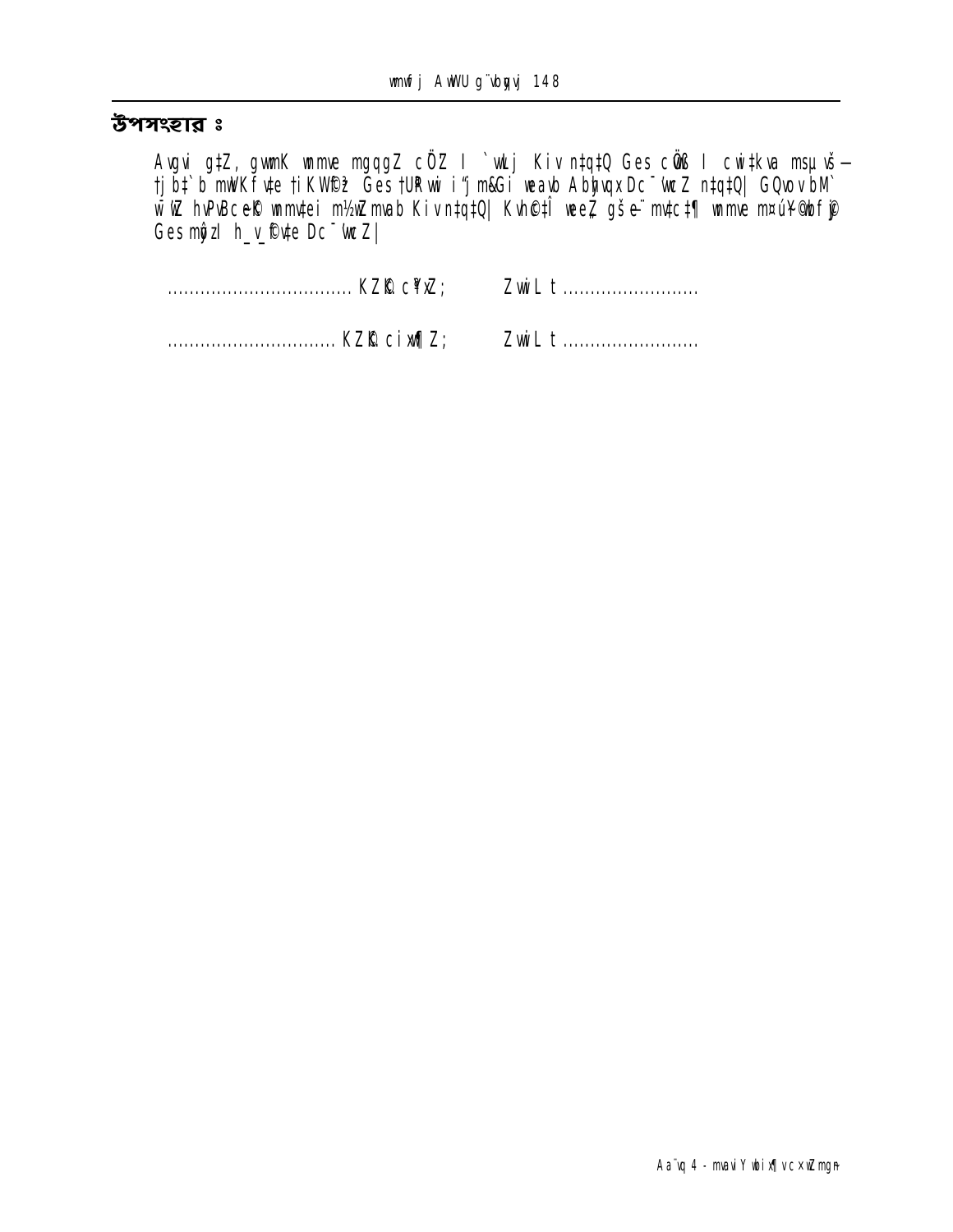অৰ্থ পৱিশোধ ৪ নগদ শ্বিতি

ভূমিকা

- 21. miktii bM wiez ewsjut k e wstk iuf z womennatni wiezi mussta MMZ ewsjut k e wsk Ges\_w/tRjvwmei¶Y Awlmnthi w'azi bRi`wii cowk`wiz;eZ@ wme gnvwgš#Ki Ici] umtei Dtitk", ume gnv bgštKi ume eBtgi bM wūti, bv/fRjv umei¶Y Audm KZIR evsit" k e usk t\_tK cOR myuchxwiOZi weiYam `ukjKZ bM` uamtei mt\_ nt/simab Kitz nte| GKBfvte wme gnv wqšk eivei bM wme tc0tYi cte®\_wVtRjv wmei TV Awinnun, Zut i wmtei bM wizzi mt\_ tmbu x e stKi nuchx bM wizzi nt/sZmab Kitel
- 22. evsjut k e usk mikuti i e usku umute Gestmbujxe usk, th Luth evsjut k e ustki ku Lv th B tní útb, eusjút k e ustki cíkubu umnte Kur Kti mikuti turui Kuhâg by I trijv wheie the state of the state of the control of the control of the control of the control of the control of the<br>with the milk of the state of the state of the control of the control of the with the with the with the with t<br> `B‡ii gya tg eysjyt`k e w\$Ki †K>`\$q wamdte †c@tYi Øwiv †mbyjx e w\$Ki wewFbookyLyi Acutius GKU) Um kb At% nun Kiv ng | Gme wecj md K wme Ges wej At% tj bt tbi KutY, bM A\_GKW D'P SKCYABIUg Ges G KutY GB ABIUtgi Rb cünRb, w-wiZ **bixlvc×ul**

নিরীক্ষার উদ্দেশ্যবলী

- 23. G tjvn#Qt
	- Aug R wealt 2 bM wante could UKui A%miKuti i mtZ bM, e ustK bM uKsev UtbuRtU \_WvbMf i myuni uK bv Ges evsj uf k e usk KZR `ukj KZ. bM At P wantei mt nt/sZc¥@KbvhPBKiv
	- hutz mi Kui Znuej t\_tK citu Yugj Kfute A\_@tičuj b nrot bv nq tmRb" tPtKi njf Tv Ges TPK GuvA\_Quitkyai 1911 bf@hW bqšyqjK e'e-vw` qb KbvcixjvKiv
	- $h\sharp Z$  wiz we A\_&witk $\sharp a$ i nih Mmo bvng, tn $Rb$  A\_&witkengn Kuhki fute wme f $\widehat{P}$ nq Kbvcix IvKiy
	- Aug Ruee (Z12 c Ouk 2 bM w & nran Wakby bud Z n I gy Ges
	- wmte cöwk Ukku Atki mt evsivt k e wk KZR cöwk Ukku mku mah Kivna wkbv **ZvhPBKiv**

বিশ্ৰেষণমূলক পদ্ধতি

24. thŠiř KZvhPBtqi Rb bix ktj bix ktj bix w Zi cuieZD tj v chQj Pbv Kiteb e uK wei'vs tj Rui, K'uk eB BZ'wi i mili euBgjiKfute w "wiZ ev" o hPhB cuiPuj Z nte | Aš2 GK gum e uK ume m// wauk wei Yx w wiZfute cix w KitZ nte GOLOV Ab b gun with i bgbul cünRbgZ f LvthtZ cuti | Zurch@Y@KsevA trueK ZuiZtg i e L vmsMb KitZ ntel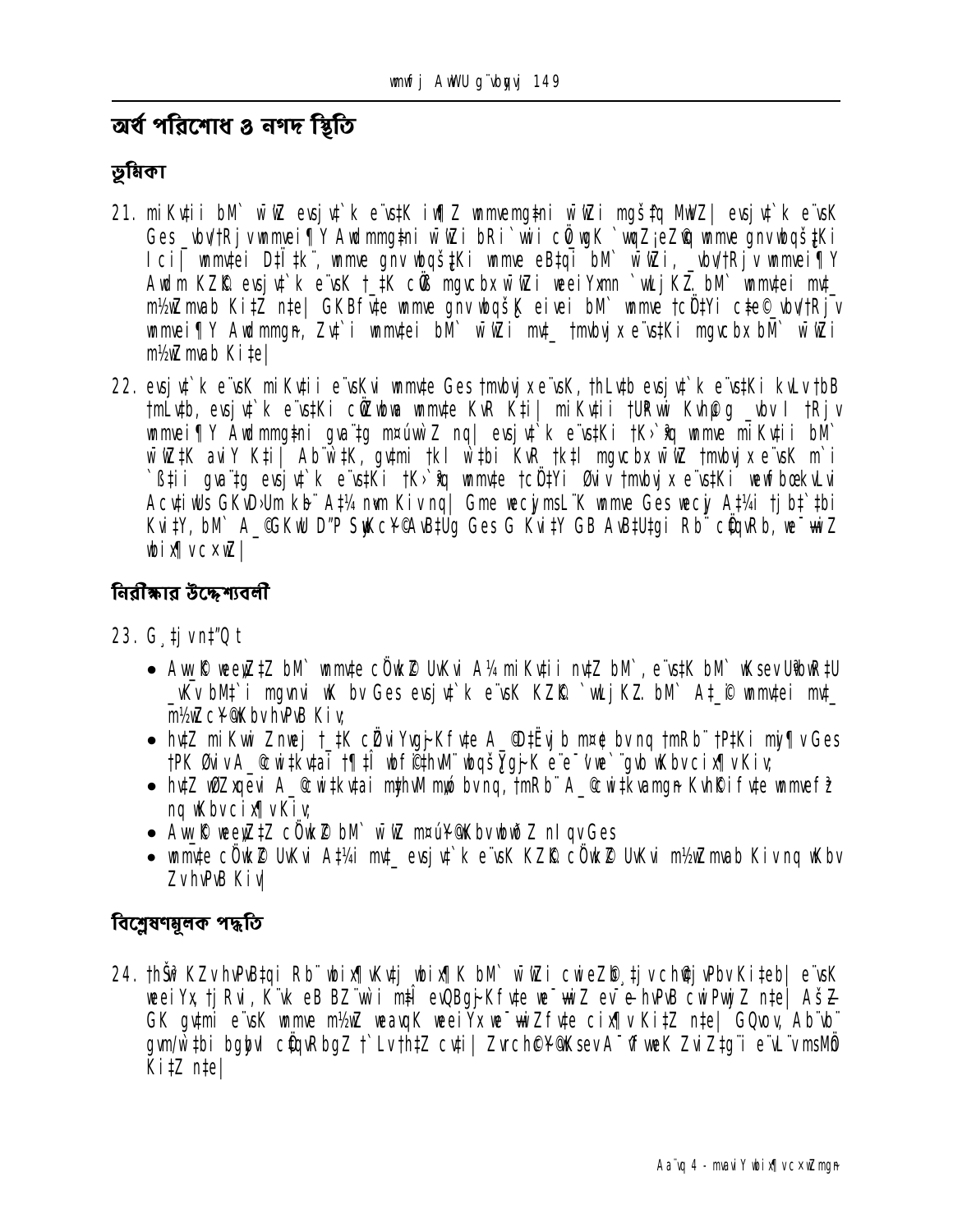# নিরীক্ষা কর্ষসূচি<br>অর্ধ পরিশোধ ৪ নগদ স্থিতি

| <b>bix</b> champh                                                                                                                                                                                                                                                                                                           | hủ <b>B</b> iv<br>$ci$ m $l$ | <b>Kuteff</b> |
|-----------------------------------------------------------------------------------------------------------------------------------------------------------------------------------------------------------------------------------------------------------------------------------------------------------------------------|------------------------------|---------------|
| • mské Audm uK Augb I e qb Kgři Zanty i<br><b>To the independent of the Section of the Section Control of the Control of To the Section Control of the Control of To the Section Control of To Control of To Control of To Control of To Control of To Control of To Contro</b><br>bix[ vi mgq uk cik t[ til Zvugyjtq t`tL? |                              |               |
| • `wqZpejxwK c <sub>as</sub> K KivntqtQ Gesc <sub>as</sub> K c <sub>as</sub> K<br>e w <sup>2</sup> i Ici <b>K</b> `wqZ <sub>i</sub> b T-Kiv ntqt0 hdtZ tPK<br>Bnji mt_ RwZ nKj K\R (f\DPui wix[ y<br>tPK yjLb, f\DP\tii tiK\MPnP tPK "0\" i,<br>cwitkvaKZ tPtKi mt/wZmab BZ"wi) GKB e w?<br>ngúy b by Ktib?                 |                              |               |
| • TPK $eB$ , tjv uk unnef $\mathcal P$ Ges G tjv uk<br>wmei ¶Y Audm‡i i wive` uez§q itqt0?                                                                                                                                                                                                                                  |                              |               |
| • e uk t_#K culqui mt_ mt_ cuitkuaKZ.tP#Ki<br><b>mt_ uK BnjKZ †P‡Ki nt/#Zmab Ggb e wPi</b><br>GivKivntqtQ ub tPK Bnji mt_ RuoZ bb?                                                                                                                                                                                          |                              |               |
| • Pjuz mg‡q e eüz â PK-umir Rôm¤ú‡ K©uK<br>e uk#K AemZ Kivn#q#0?                                                                                                                                                                                                                                                            |                              |               |
| • † $P$ ‡Ki nt⁄sZmab Kvh@g uK wbqugZ nt¤úwìZ<br><b>ng Ges Ea\2b KgRZ@Givch@jw2 nq?</b>                                                                                                                                                                                                                                      |                              |               |
| • <b>PKi gp tj tZ</b> (counterfoil) <b>K</b> cutkuai<br>w wiz z_" _\tK Ges Zv dtqj - Gi mt_ wytj<br>$\mathbf{h}$ $\mathbf{q}$ ?                                                                                                                                                                                             |                              |               |
| • th tirt + of funding the sex Kiving Zotz of<br>f DPuingn châµtg msL'v Guiv why Z<br>(numbered) ng Ges tP#Ki b¤f <sup>-</sup> úófvte Zui<br><b>Ici ywex Kivnq?</b>                                                                                                                                                         |                              |               |
| • tPK "Viti i mt_ mt_ uK wetj QPK DtEwjZ0<br>- GB <b>unj tgyni † I qvnq Ges †PK cöytbi nyq</b><br><b>Ô:ui:KwaZÕ – GB wri tayni † I qvnq?</b>                                                                                                                                                                                |                              |               |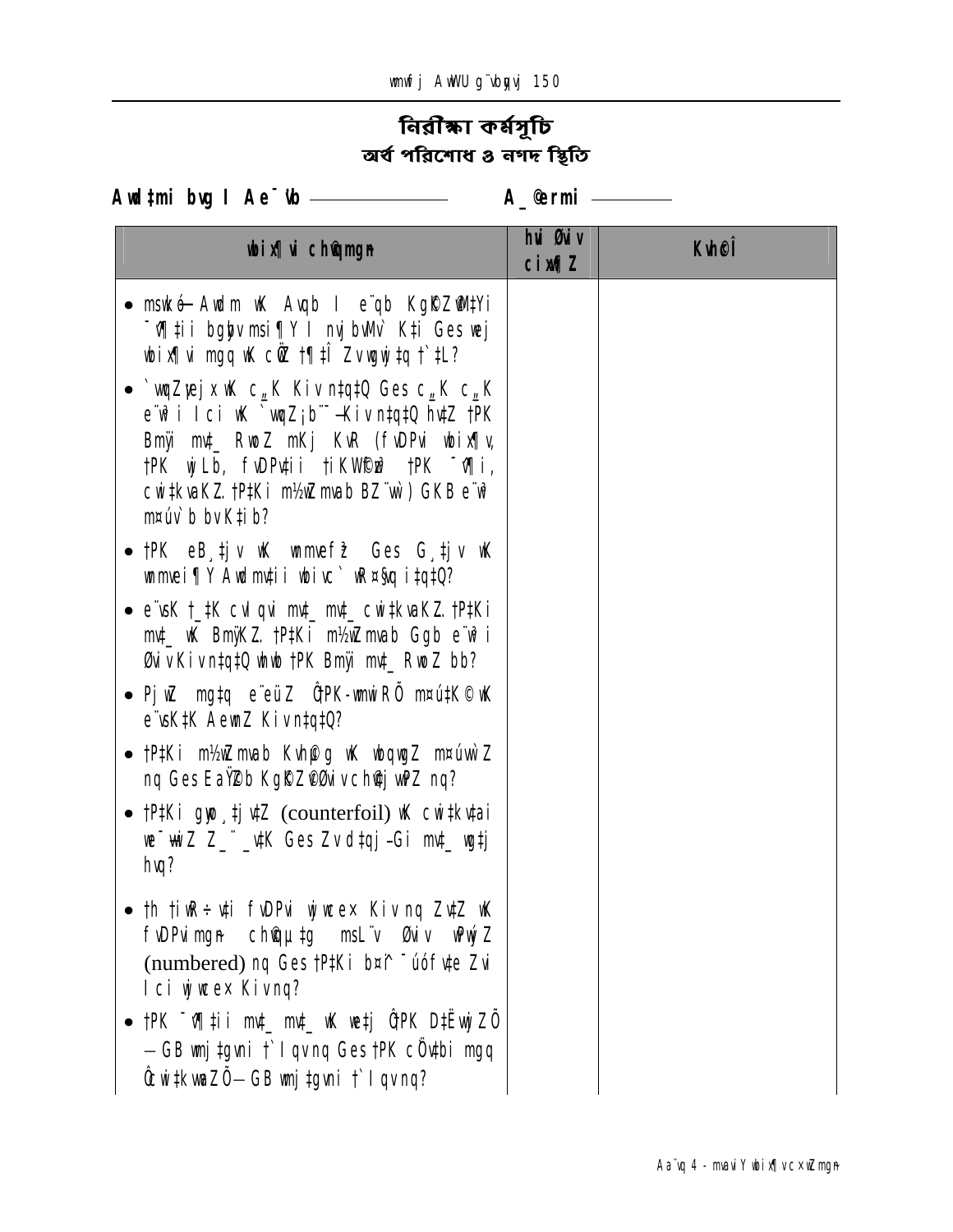|  |  | <b>unfj AWU g`byyj 151</b> |  |
|--|--|----------------------------|--|
|--|--|----------------------------|--|

| hủ <b>Đả</b> y<br><b>cin¶Z</b> | <b>Kulei</b>                         |
|--------------------------------|--------------------------------------|
|                                |                                      |
|                                |                                      |
|                                |                                      |
|                                |                                      |
|                                |                                      |
|                                |                                      |
|                                |                                      |
| e#Kgy<br><b>TP#Ki</b>          |                                      |
| <b>msL</b> v<br>****           | <b>UKV-***</b>                       |
| ****                           | <b>UKV-****</b><br>UK <sub>V</sub> - |
| *****                          | <b>UKV-****</b>                      |
|                                | <b>UKv-</b> —                        |
|                                |                                      |
|                                |                                      |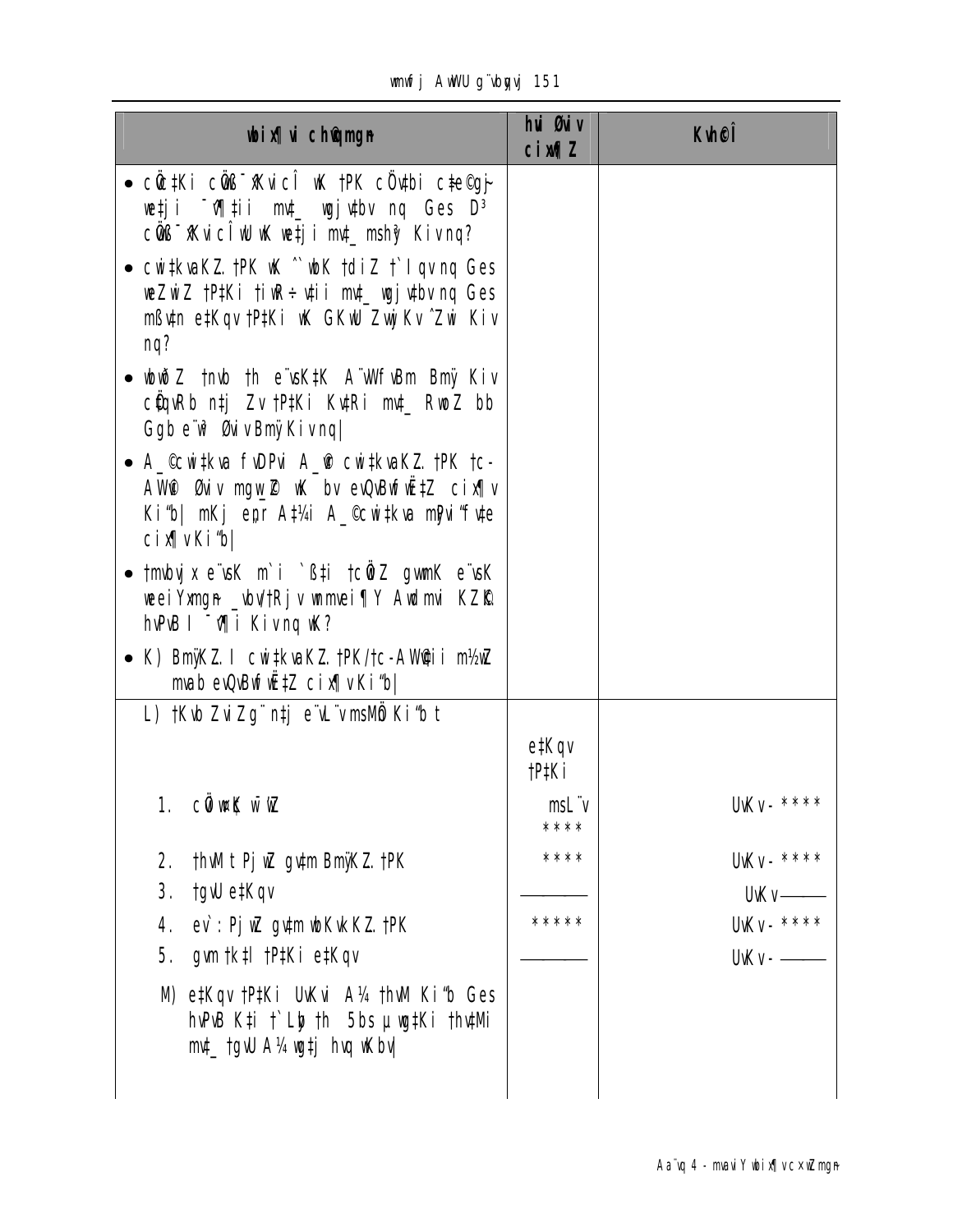|  | <b>unfj AWU g`byyj 152</b> |  |
|--|----------------------------|--|
|  |                            |  |

| <b>bixi</b> champh                                                                                                                                                                                                 | hui Guiv<br><b>cixqZ</b> | <b>K</b> hei |
|--------------------------------------------------------------------------------------------------------------------------------------------------------------------------------------------------------------------|--------------------------|--------------|
| • K) whix was ernt in Brijk Z. † PK/† c-A With<br>bix[\i ZwitL etKqv AvtQ Wbvwii Kib]<br>hŵ ZuB ng, Zuntj fuDPui, tcun <del>t</del> s, guanK<br>unne I maké Abibi unutei eB I<br>tive÷vi cix¶vm ve~viZ Abyüvb Ki1b |                          |              |
| L) e uk t_#K cwi#kwaZ tPK/‡ctg>U fwDPui<br>tdiZ t`lqui t¶‡Î tKub AbyPZ vej¤^nq<br><b>Kbvcix[vK‡i † Lb]</b>                                                                                                         |                          |              |
| • bix¶v ernții gvn †k‡l BnÿKZ. nKj †PK<br><b>b¤ți i ume Kibl</b>                                                                                                                                                   |                          |              |
| • evDuB wfuEtZ cixfly K‡i Rhy gytmi Awyur<br><b>wegzi MuVozK i×Zvubi£Y Kib </b>                                                                                                                                    |                          |              |
| • %e Pathi wfitz wmte tKw Z_WZ AixZv<br><b>Key Ah_y_@meiY AutO Kby Ges bM w@</b><br><b>Wegi 1711 wulgq umtei A14Ašfe ntatü</b><br><b>KhyhPB Kibl</b>                                                               |                          |              |
| <b>BnjKZ †PK, †P‡Ki gyp Ges naké †i R÷ ¢i i</b><br>fu <sup>2</sup> mg mi (entries) mi_ eu0Bgj Kfute<br>cix[vKib]                                                                                                   |                          |              |

উপসংহার ঃ

**Kuhêtî wez gše mici¶ Avgui AvfgZ GB th, GB Awim hyênt⁄Zfvie<br>ntšulRbK cwitkva e e<sup>-</sup>v AbyniY K‡i‡Q Ges wbix¶vi Rb bglyv (sample) wīf Kivi mgq<br>whqšy-SyKi gwtwetePbvKivntq‡Q|** 

.................................. KZR cixq2; ZwiL t ...........................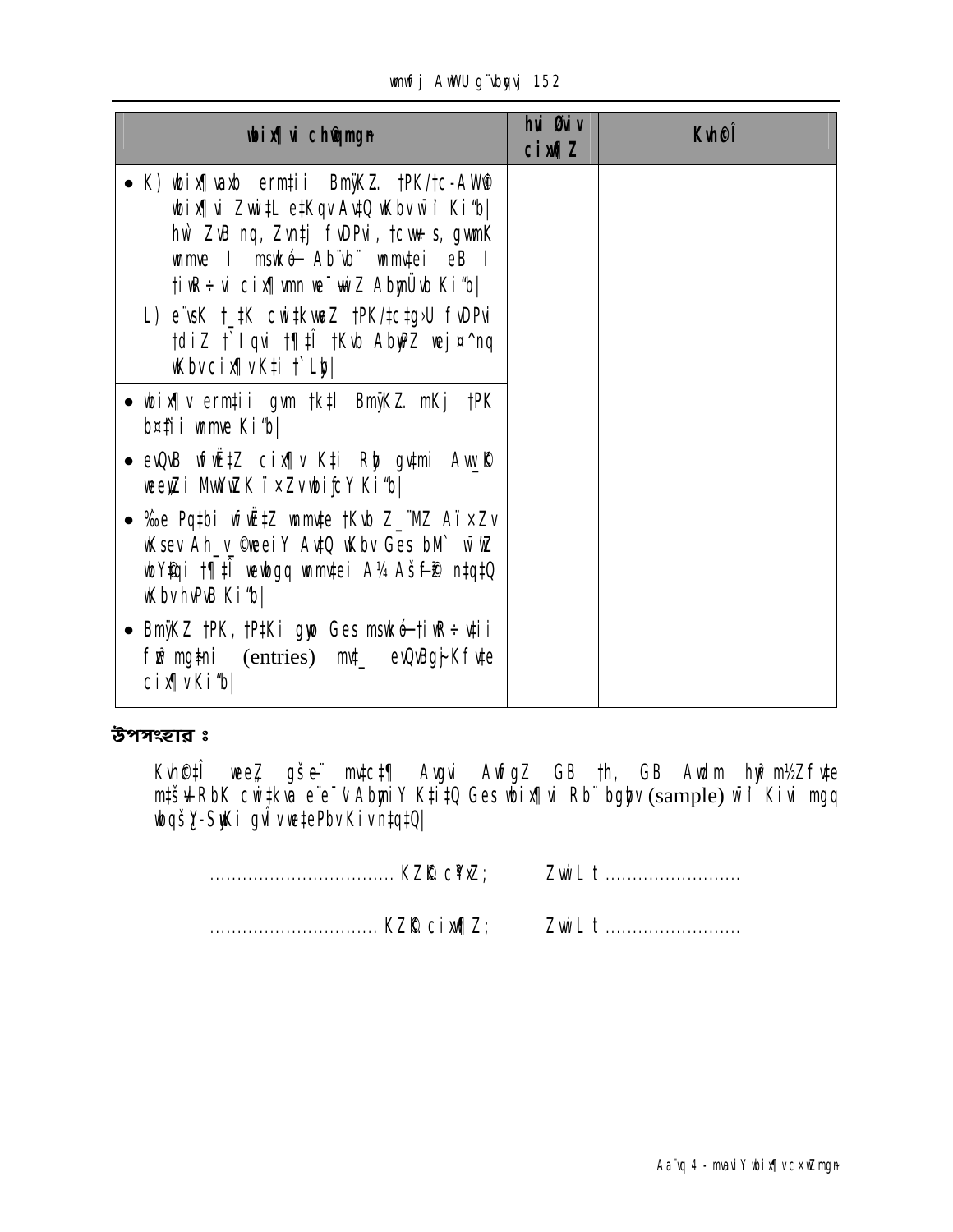# ⊘ লা⁄ থানা হিসাব সংক্রান্ত প্রতিবেদন প্রণয়ন

# 25. bta<sup>3</sup> tPKyj÷W AbyriY KitZ nte t

| <b>bixi</b> champh                                                                                                                                                | hủ <b>G</b> iv<br><b>cimal</b> | <b>Kuhei</b> |
|-------------------------------------------------------------------------------------------------------------------------------------------------------------------|--------------------------------|--------------|
| 1. µgc <b>jixfZ UKui A½ mWK uKbv wi Kiui</b><br>D‡I‡k" Gun25 digw cix¶vKi1b <br>(cüz K cüzôubK †Ku;Mi Rb")                                                        |                                |              |
| 2. mg ND 12 gutmi Rb Gum 25 ditg cOuk 2<br>gun K UKui A¼ thu Kib Ges Zv Rh gumi<br><b>µgcjixfZ UKu A‡¼ mt_ ugjtq † Lbl</b><br>GUvugtj hul qvDuPZ                  |                                |              |
| 3. Gun26 dig-Gi 17 fil GKB cxuZi chive k<br>Kibl                                                                                                                  |                                |              |
| 4. Gun25 dig-Gi GK gumi UKui At¼i mt_<br>Gun-1 dig (cũß)-Gi GKB gựmi UKvi A¼<br>wyjity t` Lb (nKj cũZôwbK †KuWi Rb)                                               |                                |              |
| 5. Gun dig-26-Gi GK gumi UKui A#4 mt<br>Gun-1 dig (cuitkua)-Gi GKB gutni Abit<br>(corresponding) UKui A#4 mt_ uyjtq<br><b>f</b> Lyl                               |                                |              |
| 6. gunK UKui At‰i uhf@Zvcix¶ui Rb" Gun1<br>dig-Gi UKvi A‡¼ ~ wKKvi thWdj cix¶v<br>Kib                                                                             |                                |              |
| 7. wf§Zv I m¤ú¥®ui Rbï Gun-1 dig-Gi Ukkui<br>A¼mské-mnqK tiuR÷vti uhýZ Kib                                                                                        |                                |              |
| 8. GKW c <b>üz</b> ôwbK tKutWi Aaxb th tKub GK<br>gytmi mKj f\DP\ti i UK\i A½†h\MKi1b Ges<br><b>mnqK tire÷vti Zvi Awz;AbyÜvb Kifb Ges</b><br>K'ik eBtg ZvihýZ Kib |                                |              |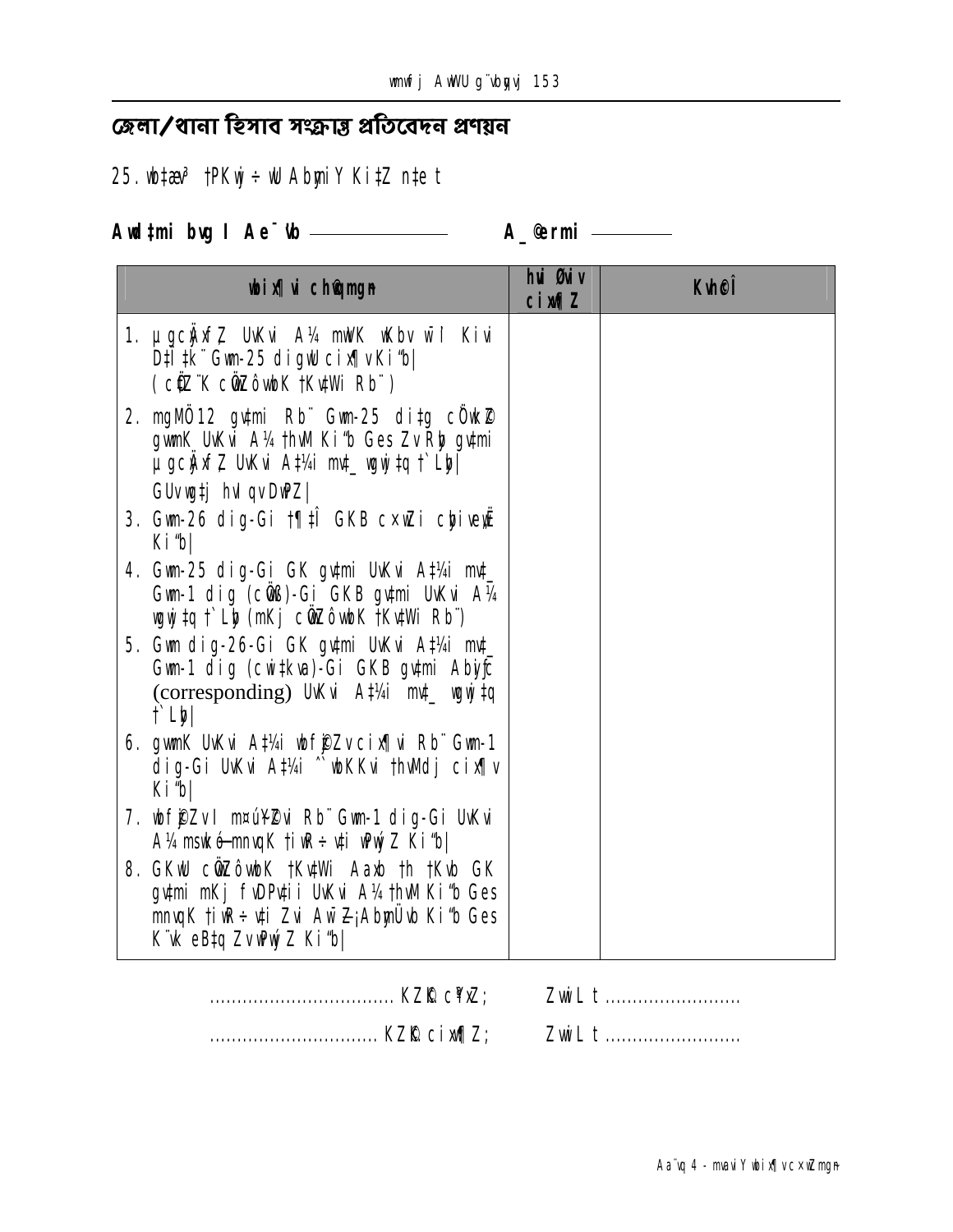আৰ্ম্বলিক হিসাবৱৰ্কণ অফিসসমূহেৱ ভূমিকা

ভূমিকা

- 26. AvÂyi K wmei TV Awlmmani ce@bixTv Wsev A\_@eZitVi tKub Kuh@q tbB etj GB Audm tj v tK b c 0 unK unne msi TIY K ti by GB Audm tj v tR j v bv unnei TIY Audmit i Ku t ik gunk tkymeb - ume MBY Kti Ges GKW cüz ou K tkuV maké umtei mKj wei Yx GKW wme wei YxtZ GKwiZ Kti wme gnv wqšK ei vei tc WY Kti | GKwiZ Kiwi chte umtei i'xZvmaike Ktaku cix[vGB Aulm maiv b Kite etj ci kvKivna Ges Gf te wmtei i × Zv mAutK GK aithi woqZv cul qv hu | GB Audtmi ct | ceeZxeUKui At¼ mt\_maulY Zjbv Kti umtei i'Zi Ah\_v @eeyZi NUbul D"NUb Kiv m¤¢ci ntZ cuti l
- 27. AvÂyj K wamei ¶Y Awd‡mi `wqZ; nỹ \_wv I †Rjv wamei ¶Y Awdmngn t\_#K c® wme ti uK GKT Kiy Avâyi K wmei TV Awlm tiv Zy i GKT Kiy Kyhâtai qui ta wme gny wgśtki wme msuws-Kg?u nun Kitz cytibl GB c@ugy ix I h vngtg ○⊙·  $\cdot \cdot \mathbb{I}$  ( ntj, G aithi mmqZvdj cômtZ cyti |

নিরীক্ষার উদ্দেশ্যবলী

- 28. cërb D‡IK n**ĝ datas velta Avkrik umei¶Y Audm‡ii ZËparb I doqšy Krh@tgi** dj côZvchQj Pbvt
	- †Rjv I \_bv mmei¶Y KgŘZ®KZŘ`vkjKZ. mme, GKD;U †KvW ba@iZ QK I w`K-**Let R Ges ume gnv bgsk KZR Rui KZ Let Rej x Abbuxc Ugb Kivntatü Kbv Ges**
	- GB unnemun mail  $\circ$  ob f  $\hat{p}$ , h th fute the langle  $\tilde{f}$  des Ah  $\tilde{v}$  as  $\tilde{g}$  and  $\tilde{g}$  cov(omission)  $1$   $\mu$   $\alpha$   $\beta$   $\mu$   $\mu$

নিৱীক্ষা যাচাইসম্বহ

- 29. G tju Dtik bia<sup>3</sup> win bož nigyt
	- AvÂyi K wmei TIY Avdtni wme GKÎ KiY Kvhâg cüyi xex, th ŠiPK Ges mutR **I Multy ind A**
	- muit I ceri maÄmc¥©cÖv AbuiY Kiv ng Ges ÷ ÚWGiR÷uf ujcÎw e enu **Kivng**
	- gunK ume GKTxkiy whff, neut These ume gnywgsk eitei maggz `wkj Kivng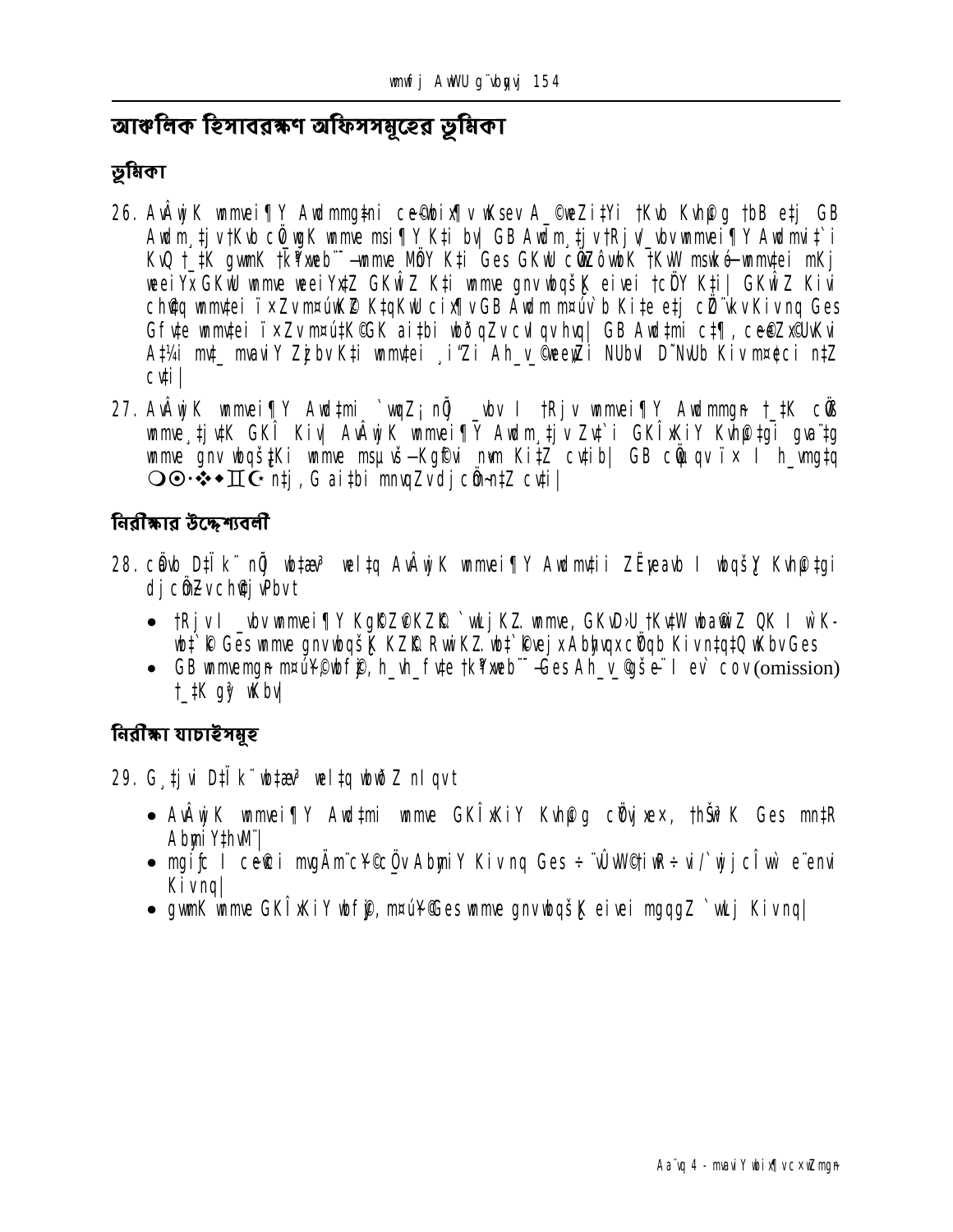# আৰুলিক হিসাবৱস্কণ অফিসসমূহ নিৱীক্ষা কৰ্ষসূচি

| <b>bixi</b> champh                                                                                                                                                                                                                                                               | hủ <b>Gi</b> v<br><b>cinqZ</b> | <b>Kuhei</b> |
|----------------------------------------------------------------------------------------------------------------------------------------------------------------------------------------------------------------------------------------------------------------------------------|--------------------------------|--------------|
| • $\omega \gg 2$ trub th trip I by writing the $\eta$<br><b>Audmmyn † #K c® gunK c@ I cuitkutai</b><br>veeiYxngn wa@fiZ QtK c0qb Kivnq                                                                                                                                           |                                |              |
| • GB weiYmyn wme gnv bqšK KZIQ bati Z<br>Zwil Abhuyx`wkj Kivng Wbvt`Lbl                                                                                                                                                                                                          |                                |              |
| • www.tmb.th AvAyjK wamei TV Awd.tm mgqgZ<br>ume `utj uhið Z Kivi h_uh_ cuiexqy<br>(monitoring) e <sup>"</sup> e <sup>-</sup> vw <sup>-"</sup> gub Au <sup>to</sup>                                                                                                              |                                |              |
| • tRjv_bv wmei¶Y Awim t_tK c® wmengn<br>cix i Rb dó Ges mbuil muz; maké<br>KgPux" i Ici b" -KivntqtQ \bvf` Lb                                                                                                                                                                    |                                |              |
| • AvÂyj Kumei ¶Y Awltmi Kg Puit i KvR<br><b>ZËjeavaK KafêZ@Guivulaya Z ch@j wiPZ na uKbv</b><br><b>f</b> Ly                                                                                                                                                                      |                                |              |
| • wwfbcetRjv_wv wmei¶Y Awlmit`i Abktj<br><b>tmbyixe uk KZQ `uLjKZ c@G I cwitkutai</b><br>gunK e uk wei Yx (mstkunz 110 dig-G)<br>cix[vKib]                                                                                                                                       |                                |              |
| • cũ I cư tku mauš-nKj tjbt b cũ zôubK<br>tKuWi Aaxib `ukj KivntqtQ uKby nKj wK<br><b>1_1K mail Wallu Ges uby 2 th Mulj Mull Ex Fite</b><br><b>bff Kbvcix</b> vKib                                                                                                               |                                |              |
| • †mbyjxeïs#Ki gwnK c <b>ûß I cwitkutai weiYx</b><br>t_#K buU NuUuZ (huu _u#K) ubYo@ Kifb Ges<br><b>budZ tmb th citZ. NUMZi A1/2 exsj df k e uK</b><br><b>WitcuRU A Billigi Aath, 1Rj v_bv umei TY</b><br><b>Audm KZR`uLj KZ GKxfZ cüß I cuitkutai</b><br>wei YxtZ cidwy Z ntqtQ |                                |              |
| <b>UxkvtZv Kiv bv n‡j, GKxfZ veeiYxtZ cÖrk@</b><br><b>cũC I cuitkuai UKui A‰ujite bu</b>                                                                                                                                                                                         |                                |              |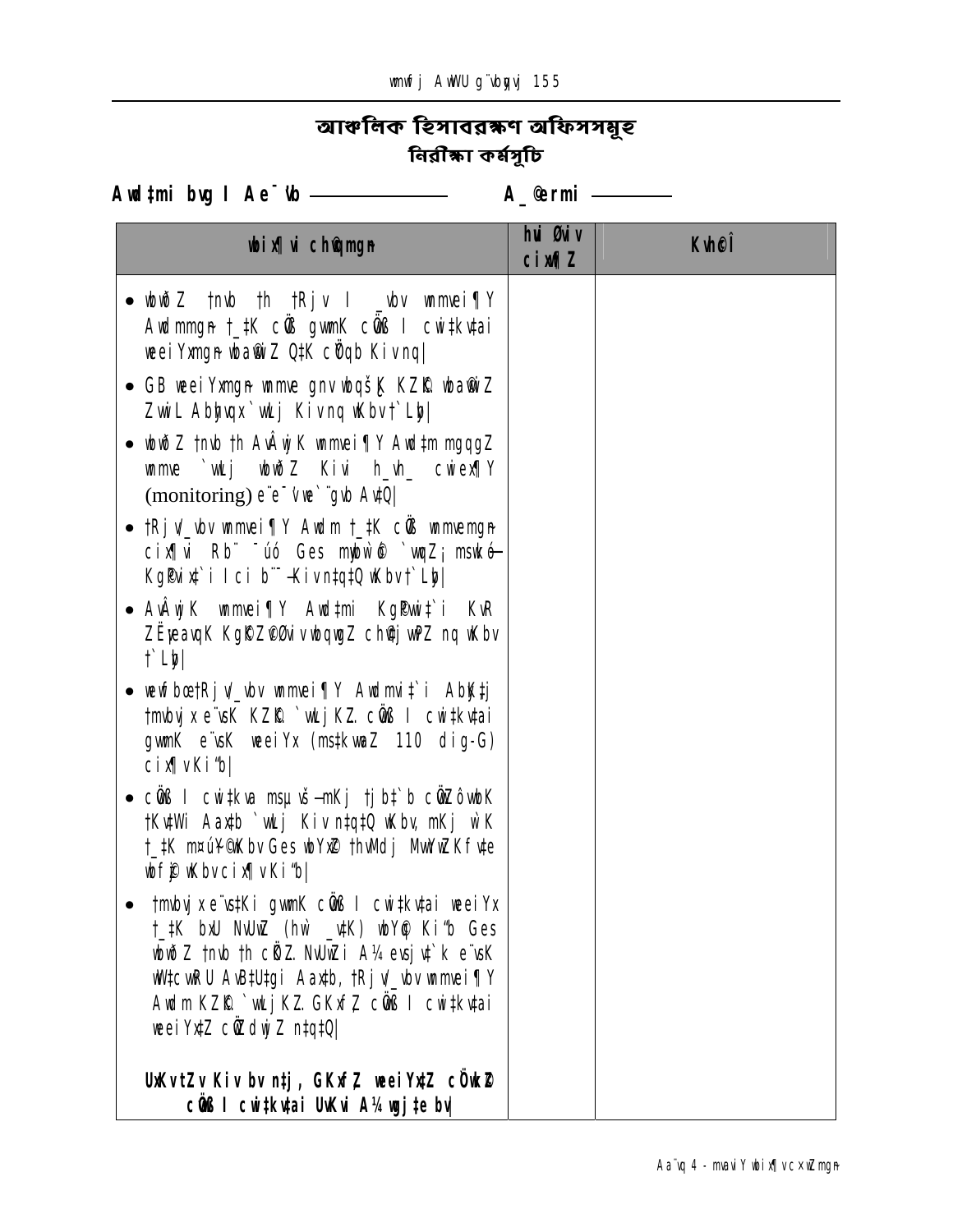|  | unfj AWU g`ubyyj 156 |  |
|--|----------------------|--|
|  |                      |  |

| <b>bix</b> i chemun                                                                                                                                                                                                                                                                  | hủ <b>Giv</b><br><b>cimalZ</b> | <b>Kuhei</b> |
|--------------------------------------------------------------------------------------------------------------------------------------------------------------------------------------------------------------------------------------------------------------------------------------|--------------------------------|--------------|
| • e uk w iZmytni thwdj mikfute Ubv ntatiQ<br><b>Kbv f Lbl fKb GKW but fRjv_bv</b><br>wamei TIY Audimi Og gutmi e usk wiel i Mbv<br>cixwkib                                                                                                                                           |                                |              |
| • tRjv_bv mmei¶Y Audm t_#K c® gunK<br>c <b>üz</b> ôubK †KuM qui cüß I cui‡kutai weiYx<br>chej PbvKib Gest Lbt                                                                                                                                                                        |                                |              |
| K) mivskciî cÖrkê UKvi A14 tiv ve wiZ<br>Zdwy mgini UKui Atki mt_ wtj hu<br><b>Khy</b>                                                                                                                                                                                               |                                |              |
| L) tj bt bngn i × f de tkYmeb -4K bv<br>M) mKj ciù Gun-25 dig-G Ges mKj e q<br>Gun-26 dig-G cÖK2 Kby                                                                                                                                                                                 |                                |              |
| • wime gnv wysk eivei wime wei YxtZ c Ouk 2<br>tjbt`b, h_w_ I mWKfvte makétiuR÷vimg#n<br><b>y</b> weex Kivntato Whycix [vKib]                                                                                                                                                        |                                |              |
| • AvÂyj Kumei ¶Y Audm KZI& cünZ quarK cüß<br>I cutkuai weiYx cix w Kti GKW bwo<br>tRjv_ww wmei¶Y Awdm whe@b Kib, Ges<br>eudBgjKfute cix[ v Kti f Ltp th make-<br><b>tRjv_bv mmei¶Y Audm KZfL`uLjKZ, c@G</b><br>I cuitkutai UKui A¼ mWK I h_uh_fute<br>yjucex I tkYmeb - Kivntat0 Wbv |                                |              |
| • AvÂyj Kumei ¶Y Awlmi cwi Kwí Z ZË jeavb,<br>cui kß I cuiex[  Vi gui tg Aaxb"/Audmmgtni<br><b>Ici wqšy cizôvK‡i‡Ob Wbvcix[vKib]</b>                                                                                                                                                 |                                |              |

উপসংহার ঃ

**Kvh@fî weZ gše mtct¶ Avgui AvfgZ GB th, wme GKÎ)KitYi Kvh@g wf§Zui mt\_<br>cwPujZ ntqtQ|** 

| Z <b>ui</b> L t |
|-----------------|
|                 |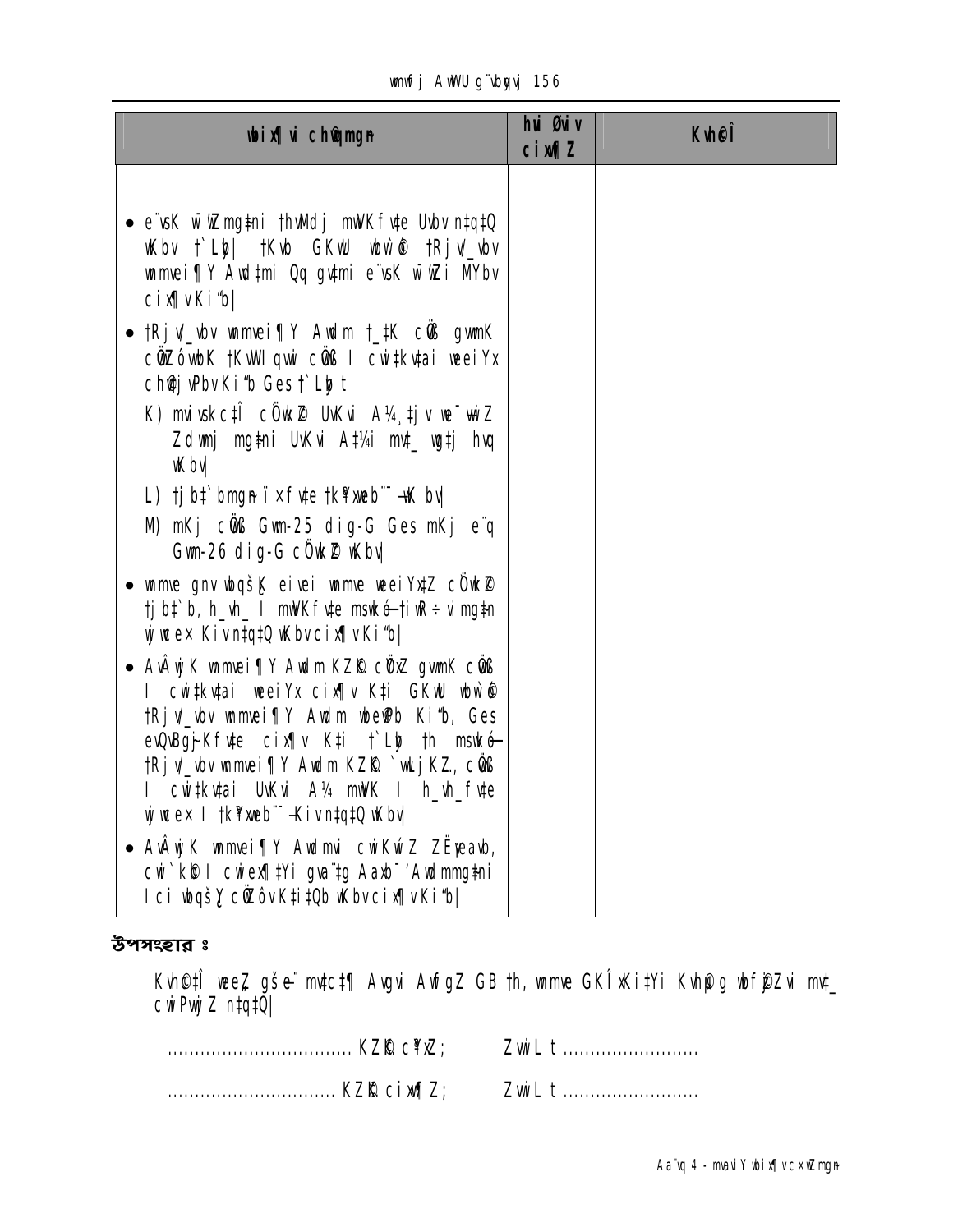প্ৰধান হিসাবৱৰ্কণ অফিসসমূহেৱ ভূমিকা

ভূমিকা

- 30. cih umej¶Y Aulmuthi fukvi `unZejx\_bvi †Rjvumej¶Y Aulmuthi Abit: Zte Zv AtbKUv DBz choqui | GB Audm tiv to that Wi ume msu is-ce bix Tv Ges we cuitkutai `uutz; ustquiez| cüz K cüd umei ¶Y KgRZOK GK ev GKunK gšyuitgi `wyZ; côub Kiv ng Ges Zui `wyZ; nj, tcŵtWw wme msuvš—tj bt b Ges Zui wme Austyliusb wefWig KgRZ@ i tjbt thi tkYmeb - mixk 2u Kiv cab unneigy KgRZQ ume gnvugšK Kuhg ta "uktj i Dtitk" cüz gunk ume weiVxtZ Ašf@ i Rb" tcitt time with the set of the minds that the CKMFZ minds and the case of the CHA Ces A\_© cuitkutai Kuhâq Quoul, cầu mmei TIY Kgiếz AV eu RU ei vii du Zu e tại ANUNZ ch@jvPbv I cwex[|tvi Rb" `vgx thtmZzcebb wmei Tv KgRZ@ttvi A\_&witkva wbgsy cuqui (disbursement control process) quatiq mikui Zmej Aegy Kiv nq Zuiy mpe/at" wmei TV Kalezalty i A ®ct ovwmtel `wz:cu b Ktibl
- 31. chivejË Govtbui Rb", \_wv I tRjv umei TV Awdmng#ni tPKyj÷ngn côwb umei TV KgRZ@ Kuh@tq e emi Kivhuq (bM wiaz e zxz) ceub wamei¶Y KgRz@ntYi Kuh@tq i'Zen wixjvGj Kvnghi i£tiLvwtæcÖw KivntgtQl

निर्वीकात উদ্দেশবেলী

- 32. cib Dilk tjvntQt
	- cizw2 www-wayb AblyuxA\_@witkya KivntqtQ uKbvt`Ly
	- wwn-wash Abynti e tai ch® wašy citosZ AuQ wsbvhPB Kiv
	- city tši ume nggz cigtbi Dilitk, ASb, www.wab Abhuxh\_h\_tkYmeb un Ges ch® tiKVI@ iwim n¤w4 m\$zume msi TY Kivng Kbycix jvKiv

নিৱীক্ষা যাচাইসম্বহ

33. wik Haj K chej Pbv Ges w<sup>-</sup> wiZ cix IV wai f: nte t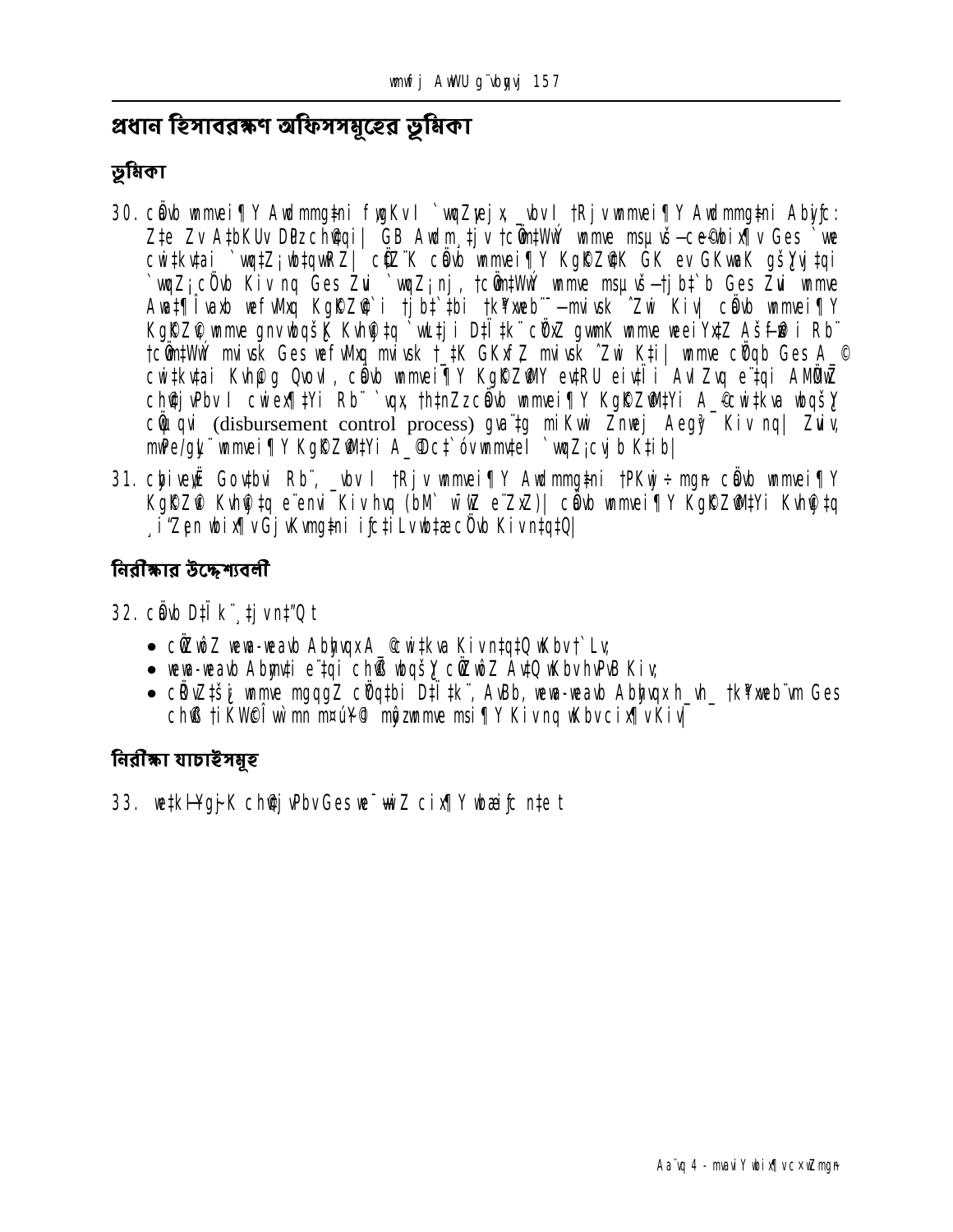# ির**ীক্ষা কর্ষসূচি**<br>প্রধান হিসাবরক্ষণ অফিসসমূহ

| <b>wixivich@mgn</b>                                                                                                                                                                                                                                                                                                                         | hủ <b>G</b> iv<br>$ci$ $M1Z$ | <b>Kuei</b> |
|---------------------------------------------------------------------------------------------------------------------------------------------------------------------------------------------------------------------------------------------------------------------------------------------------------------------------------------------|------------------------------|-------------|
| <b>1. K) KgRZ@I KgPiit`i gta `witZj h_vh_</b><br>edib I c <sub>a</sub> KKiY e e vw gub Aut0 uKbv<br><b>hPB Kibl</b>                                                                                                                                                                                                                         |                              |             |
| L) c <b>indk Kung t_tk Augre Kungg</b><br>Ay v v Kbvcix v Kibl                                                                                                                                                                                                                                                                              |                              |             |
| 2. ume msuvš-tikvnetovi celei h_vh_fvte<br>msi¶Y Kivng Wbvcix¶vKib                                                                                                                                                                                                                                                                          |                              |             |
| 3. ume naučikvelu verbosäti maké<br>tj Rui, ti R÷ui Ges K k eB t_tK mp ng<br><b>Kbv Ges Zv t_#K mWK fvte gunK wme cOZ</b><br>ng Kby e QuBuf EtZ cix [vKi b]                                                                                                                                                                                 |                              |             |
| 4. ume t_#K e tqi tKub AuBtUg ev ctotQ uKbv<br>hPB Kib                                                                                                                                                                                                                                                                                      |                              |             |
| 5. Auzui <sup>3</sup> e' <b>q ntatü ukby j' Lui Rh' Luzufulk</b><br>eiu elb I e'tai Zjbv Kib  hw Zv na<br>Zvutj KviY Abyüyb K‡i gše Ki1b                                                                                                                                                                                                    |                              |             |
| 6. K) mKj unne eBtqi gj I m¤úKRy?<br>fu <sup>2</sup> mgini (entries) mil umitei A1/4<br><b>what we have the U.S. As A SK Grammer of Starting Control of the Starting Control of Starting Control of Starting Control of Starting Control of Starting Control of Starting Control of Starting Control of Starting Control</b><br>ume hPB Kib |                              |             |
| L) umtei MWZK uff2d cix[vKib]                                                                                                                                                                                                                                                                                                               |                              |             |
| 7. ume cüqY Ges Zv ume gnv bqšk eivei<br>ngqgZ `wkj Kivnq WbvhPB Kiv                                                                                                                                                                                                                                                                        |                              |             |
| 8. evABufuEKfute cix[ v Kti f Lip th, Auy R<br>tj bi bngn (cũC I e g) h_w_fute<br><b>tkYxeb<sup>"</sup>-Gesh_uh_ c@ZôubK tKuWwfwRb</b><br>Kivntato <i>Kbe</i>                                                                                                                                                                               |                              |             |
| 9. cuitkuaKZ. fuDPuti DujukZ tkYxueb un tKuW<br>Abigui Z I ix KbvhPB Kibl                                                                                                                                                                                                                                                                   |                              |             |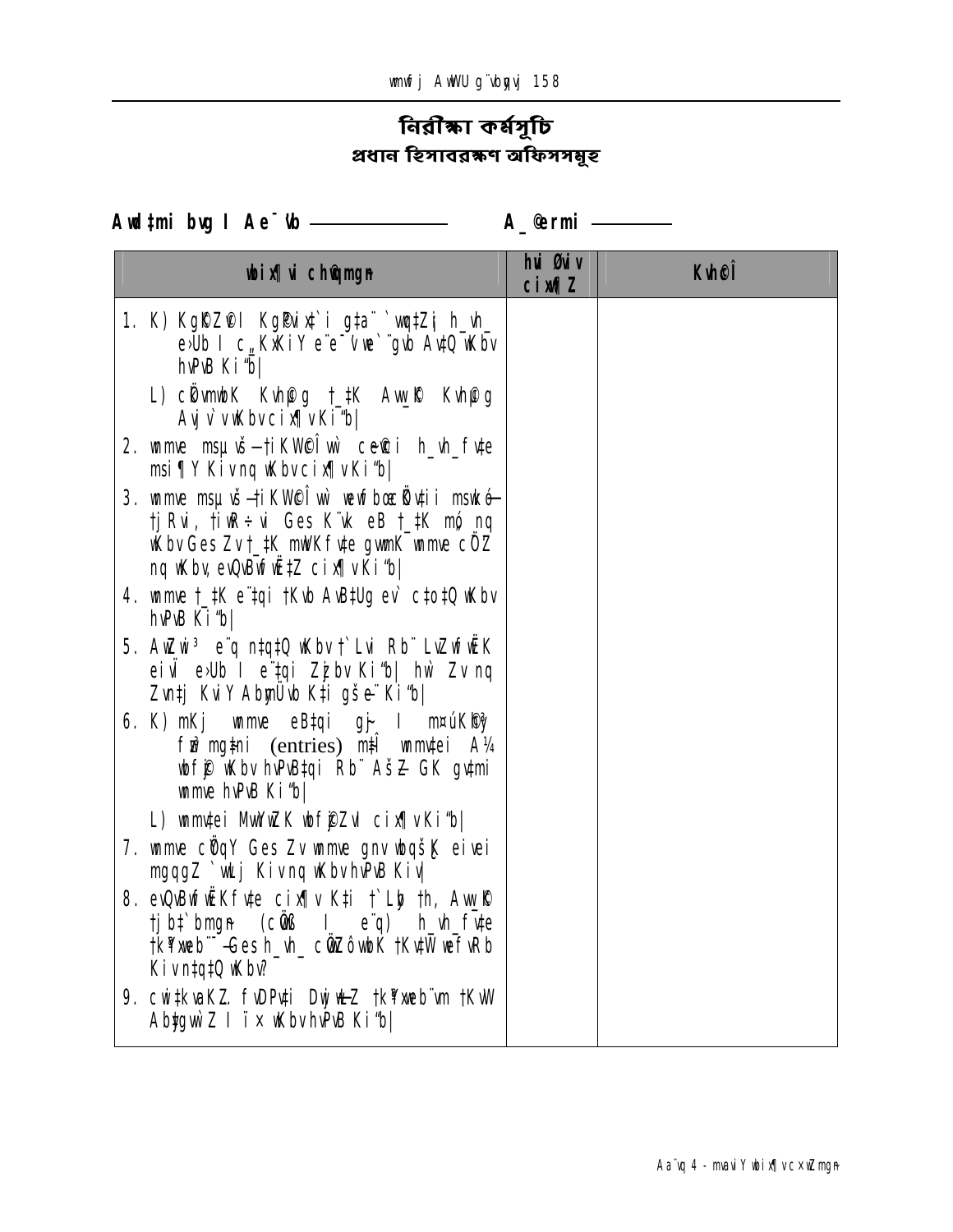|  |  | unfj AWU g`ubyyj 159 |  |
|--|--|----------------------|--|
|--|--|----------------------|--|

| <b>bixi</b> champh                                                                                                                                                                 | hủ <b>G</b> ủy<br>$ci$ $M1Z$ | <b>K</b> hei |
|------------------------------------------------------------------------------------------------------------------------------------------------------------------------------------|------------------------------|--------------|
| 10. Auhið Zumte tKub Ukkui A½ ujuse× Kivi<br>KuY cix  vKib  AbužZ Luff UKu A14<br>ngšta i jt¶ chß Kuh®e v NöY Kivntatū<br><b>KhyhPB Kible</b>                                      |                              |              |
| 11. untei cümVKZv (authenticity) uniz<br>Kivi Rb" wfwlq UKvi A¼ wquyZ cix[ v<br>Ges umte DujukZ UKui At%i mt_ hvPuB<br>Kivn‡q‡Q Wbvcix¶vKi⁄b                                       |                              |              |
| <b>12. BnjKZ 1P1Ki mt_ cwtkukZ 1P1Ki wqyZ</b><br>Kiv ng <b>Kbv Ges gunK</b><br><b>nf/sZmab</b><br>nt/iZwaxqK weiYxcÖZ Kivnq Wbvcix¶v<br>Kibl                                       |                              |              |
| 13. GKW ww@wtb tPK wiKbungtqkb tiuR÷vi<br>Ablyux etKqv tPK Ges tPK b¤t I ZwiLm<br>e#Kqv †P#Ki veeiYxi g‡aï cv_fkï nq wKbv<br>cix[ v Kib  hwì ng Zuntj KuiY AbyuUb<br>Kibl          |                              |              |
| <b>14. Këk kulv KZIQ cënZ e tgi umrtei mt_</b><br>wme kulv KZIQ niviji Z wmitei Zji bv Kti<br>t`Lip th tKub cv_R* AutO uKbu  hw`_utK<br>Zunți Kul Abyüb Kib                        |                              |              |
| <b>15. caZui tgqv AuZµvš—ntq tMQ, G aitbi</b><br>e#Kqv †PK Av#Q wKbv cix¶v Ki b  hwì _v#K<br><b>Zvntj †PK tjv AbyriY vKsev bevqtbi e e-v</b><br>NÖY KivntqtQ W?                    |                              |              |
| 16. e <sup>'</sup> q-g <b>Ày bù@ kby Dchy? KZ@¶ KZR</b><br><b>RuikZ. Kbv Ges manuex wash Ges Aug R</b><br><b>h_v_2v</b> (financial propriety) <b>Ablyax Kbv</b><br>tmnputK@biðZtmb |                              |              |
| 17. gÄyiKZ. UKvi A¼ evtR#J mgvi g‡a Kbv<br><b>Ges Zv† Lui Rb" wašy e e-vue`gub uKbv</b><br>cix[vKib]                                                                               |                              |              |
| 18. gÄyiKZ. UKvi A¼ gÄyKvix KZ@‡¶i uku<br>Auc@ Auy R ¶gZvi g‡a" uKbvhPB Ki b                                                                                                       |                              |              |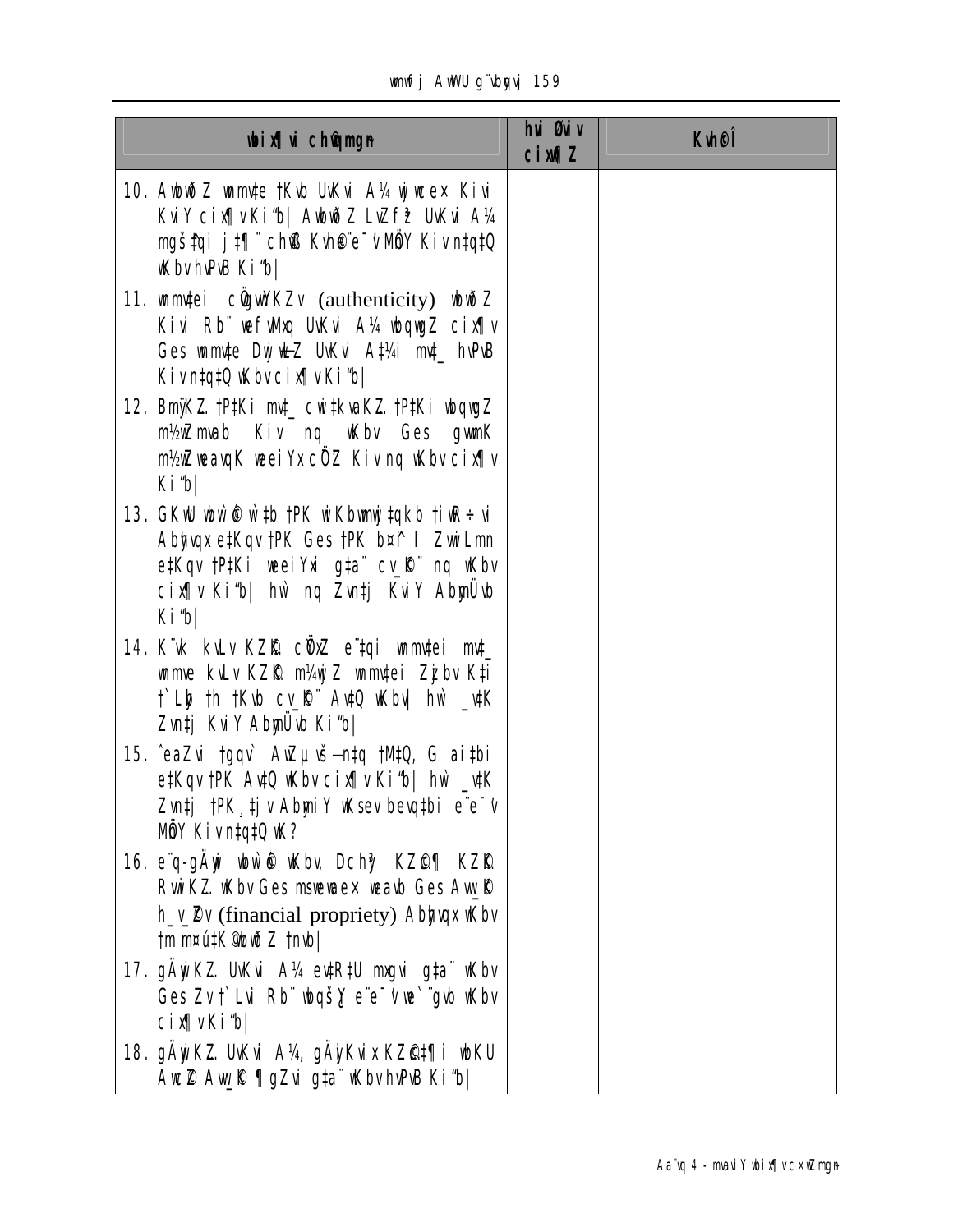| <b>bix</b> champh                                                                                                                                                                         | hủ <b>G</b> ủy<br><b>cin¶Z</b> | <b>K</b> hei |
|-------------------------------------------------------------------------------------------------------------------------------------------------------------------------------------------|--------------------------------|--------------|
| <b>19. e q-gäykux kZ@t¶i bgyv "0¶i wivcËvi</b><br>mt_ msiv¶Z nq \bvcix¶vKi1b                                                                                                              |                                |              |
| 20. gÄyi-c‡Îi <sup>-</sup> Vii umei¶Y Aul‡m msivilZ<br>bgly <sup>-</sup> Mii mt_ hvPB Kivnq w(by Ges G<br>g‡g©GKRb KgRZ@ciïqb K‡ib iKbvcix¶v<br>Kibl                                      |                                |              |
| 21. A_©ermții †k‡l cÖË eo A‡¼i e q-gÄyi,<br>th yj `k Z A_©ernții g‡a e q we® Kiv<br><b>nrê ba, tm yî cầu meni qî Awimi KZR</b><br>Abyguù Z Kbv  hẁ Zvnq Zvntj Gi h_v_2v<br><b>hPB Kib</b> |                                |              |
| 22. 16 1 K 21 ch <sup>e</sup> Aubulg maké eo Atki<br>gärjinn gärjici mathi bahy re-wizfrte<br><b>cix</b> vKib                                                                             |                                |              |
| 23. cünkucî Ruii wivcëve e vcixjv Kib<br>Ges G tjv AbyuZcus Kgraza "vilti<br><b>RuiKZ Kbv† Ly</b>                                                                                         |                                |              |
| 24. gÄyicî cüß Ges cünkuicî Ruii g‡aï,<br>AbyPZ mgq e eab AutO will what Y Kibl<br>hù _\tK, Z\ntj K\iY AbyiJ\b Ki^b                                                                       |                                |              |
| 25. cüm Kuicti e em h© wetki unjigunti i<br>(embossing seal) $Rb^{\dagger} h_h$ witching K<br>e'e-vw gb Auto Kbvcix[vKib]                                                                 |                                |              |
| 26. tikW <sup>e</sup> l Z‡_"i Rb" gÄyicÎngn Ges RwiKZ.<br>c <b>üaku</b> cîngn h_w_fute bwf? Kiv nq<br><b>Khycix</b> [vKib]                                                                |                                |              |
| 27. tūj tiur÷ui, Aupb I eïqb Kgl?Z@ bglyv<br><b>-91 ine</b> ÷ui, †PK †ine÷ui BZwì<br>h_wh_fyte msi¶Y Kivnq Wbvcix¶vKib                                                                    |                                |              |
| 28. Abỳ thi A_©th Diltk Aby b cũ b Kiv<br>ntquêj, tnB Dtitkë e q Kiv ntquêj uKbv                                                                                                          |                                |              |
| Ges Di A  Angc P Kivntque j - GB welqw<br>t` Lui Rb" Abỳub cück ms" ui KuQ t_‡K †Kub<br>cg W ev citt qbc i cuil qv tM10 uKby huPuB<br>Kib                                                 |                                |              |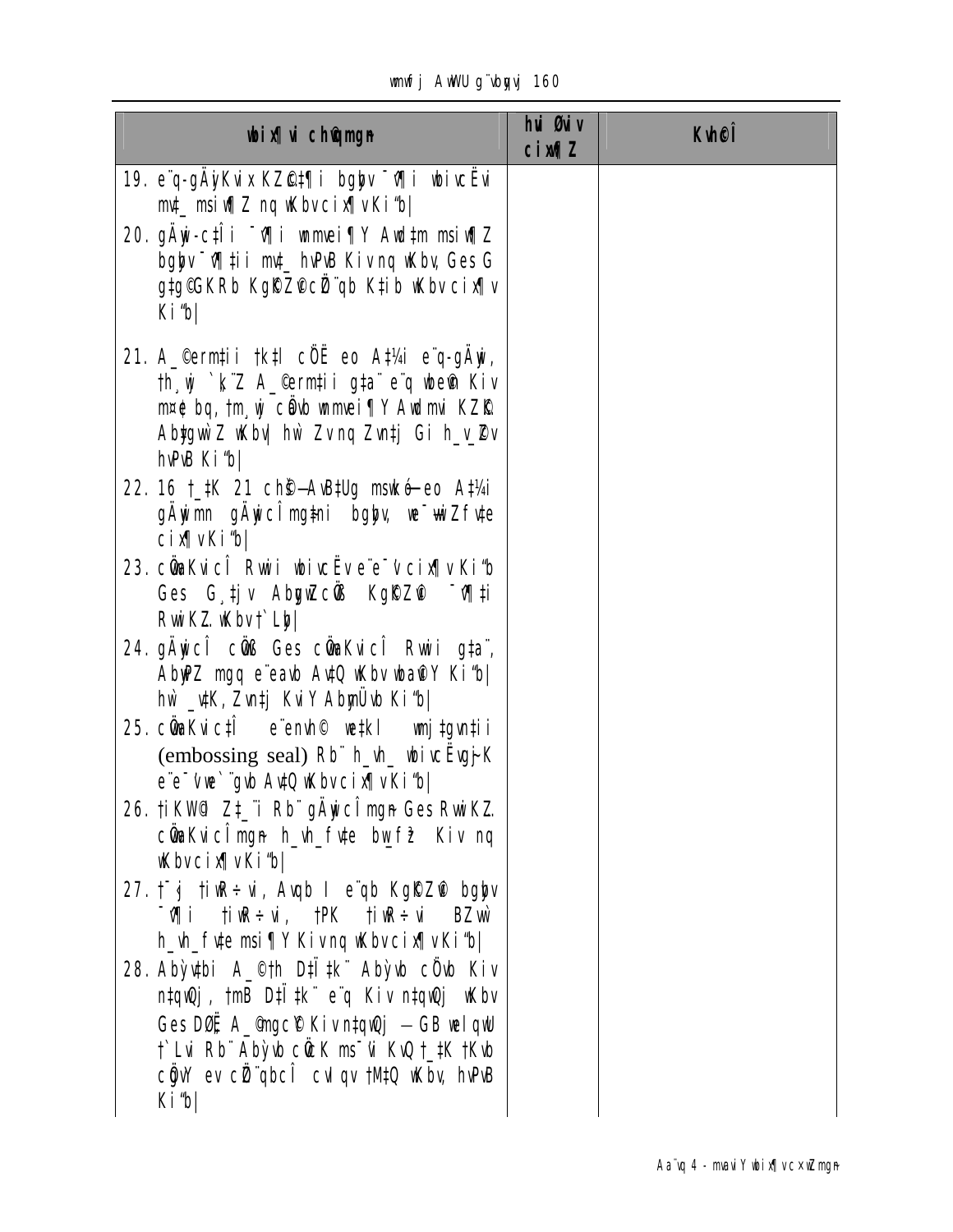unfj AWU g'byyj 161

| <b>bix</b> champh                                                                                                                                                                 | hủ <b>Gi</b> v<br><b>cin¶Z</b> | <b>K</b> hei |
|-----------------------------------------------------------------------------------------------------------------------------------------------------------------------------------|--------------------------------|--------------|
| 29. ce?Zx® ermi tjui wbix¶v I cui`kb?<br>cite b tju b@ati Ae vhPB Kib                                                                                                             |                                |              |
| 30. tutKtbi gRy M'bv wquyZ nq Wbv Ges<br><b>TU#Kb TLugv hui qv, ud‡i</b> bv cuil qv BZ uvi i<br>Rb" Dchy? e"e" v NBY KivntatO why cix  v<br>Kibl                                  |                                |              |
| 31. cite b culky (K tj Û vi Ad witcul©GÛ<br>with the most TV Kiving Why Ges Zv Abyriy<br>Kivng KbvhPB Kib                                                                         |                                |              |
| 32. c <b>é b umei ¶Y KgRZ®</b> ciiva gš <b>yją-Gi</b><br><b>1911 Awi<sup>3</sup> cix Yt</b>                                                                                       |                                |              |
| <b>K) Zvevmytni Braú<del>ů</del> gwnK e taji</b><br><b>uf Etz, hy?nt/z f te wi Kivntat0 uKbv</b><br>cixwkib                                                                       |                                |              |
| Auil cix y Kib th gun K Bizug-myn<br>whit may A sir chi with mq Ges<br>cüquRb gib ntj, chtwiKitYi mewik<br><b>Kivng</b>                                                           |                                |              |
| L) Zwymyn † #K n¤ú¥© gymK wme<br>(fwPuim) culqvhuq ukbvcixqvKib                                                                                                                   |                                |              |
| M) c <b>us I</b> e' <b>q</b> h_wh_fvte tkYmeb" -- Ges<br><b>umef<sup>2</sup></b> ng <b>Kbvcix</b> [vKi <sup>4</sup> b]                                                            |                                |              |
| N) Bi¤úë chfetyi A¼ mWK why mq<br>("Ubrq c <b>üß wtePbuq titL)</b> Ges tm Ablyuqx<br>ti gü w cukibv ng G velta wið Z ni gu<br>Rb Zwymytni gwaK wmenyn,<br>eu0uBgj}Kfute cix[vKib] |                                |              |
| 0) gunK ume cüßi c‡eß tiugUw tcöY<br>Kivi †Kub `guš-Autū uKbv cix¶v Ki1b <br>hŵ _\tK, Z\ntj K\iY AbyiJ\b Ki^b                                                                     |                                |              |
| P) $\psi \tilde{\psi}$ 2 mb th werfbce Zueutm to $\tilde{\psi}$ 2<br>tivgU`w, evtRU eivil i g‡a`l                                                                                 |                                |              |
| 0) gwark wandtei c <b>ôl i tiwyUw tcôltYi</b><br><b>gta" Aby2 mgq cv_ft" Avt0 uKbv hvPuB</b><br>Kibl                                                                              |                                |              |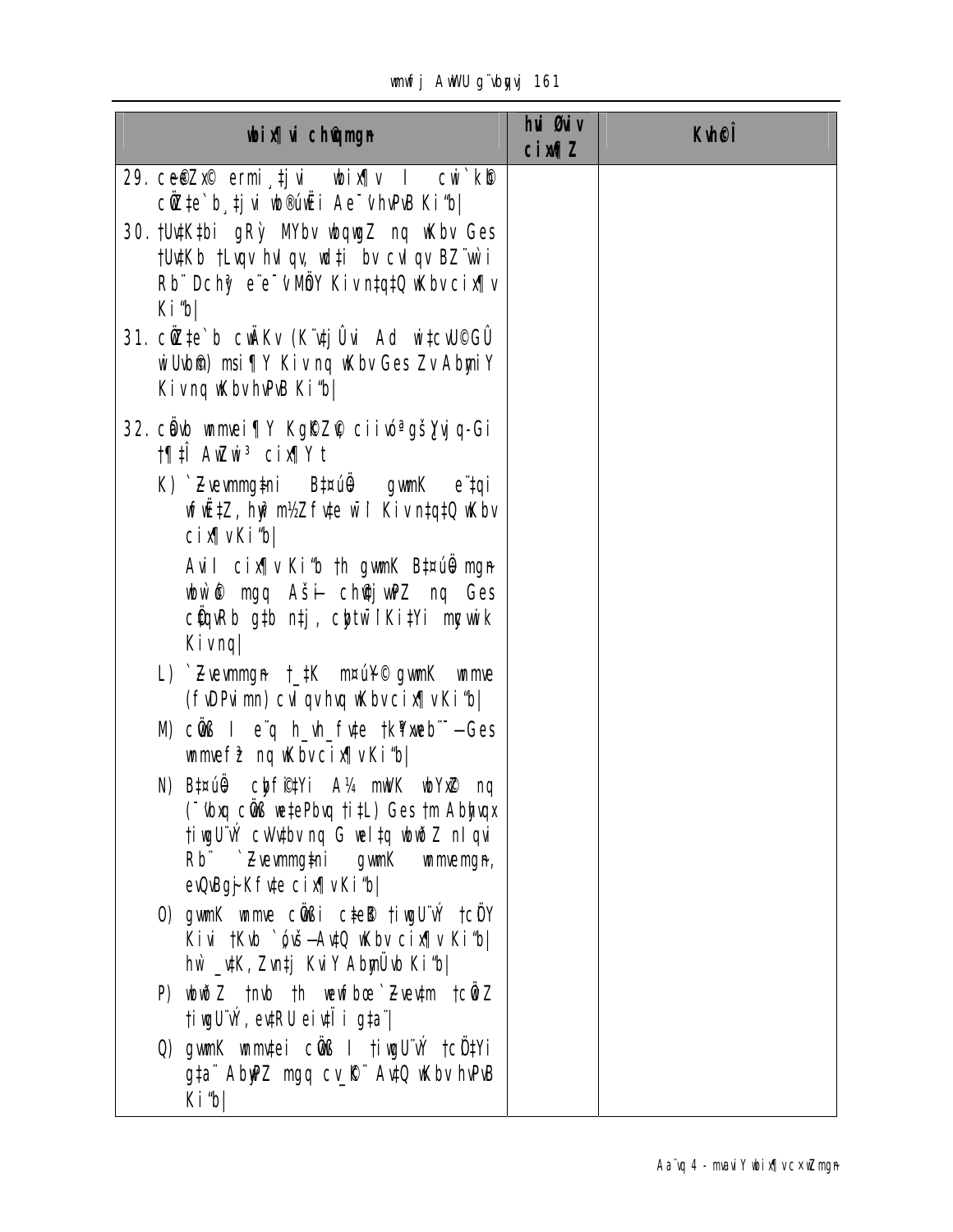#### unfj AWU g'byyj 162

| <b>bixivich@mgn</b>                                                                                                                    | <b>hui stiv</b><br>$ci$ $M1Z$ | <b>K</b> hei |
|----------------------------------------------------------------------------------------------------------------------------------------|-------------------------------|--------------|
| R) gutni tKub ng ta unne t_tK AuZui <sup>3</sup><br>DiËy b Kivntatü Wbvcix [vKib]                                                      |                               |              |
| <b>Uakvt e<sup>r</sup>q-ubix¶v m¤útk©GB g'ugytji PZz©Aa'uq<br/>f Lv th‡Z cuti Ges cüqaRb ntj h_vh_<br/>fPKyj÷ e'emui Kivth‡Z cuti </b> |                               |              |

উপসংহার ঃ

**Kvh@fî wez gše mtct¶ Avgui AvfgZ GB th, GB Audtmi tjbt`b nŷfvte wmte<br>Dc<sup>-</sup>weZ ntqtQ, wwfbœnitbi wbqšY e'e<sup>-</sup>v w`"gvb itqtQ Ges Audtmi mweR e"e<sup>-</sup>vcbv** ntšZuRbK|

................................. KZŔ cixq|Z; ZwiL t ...........................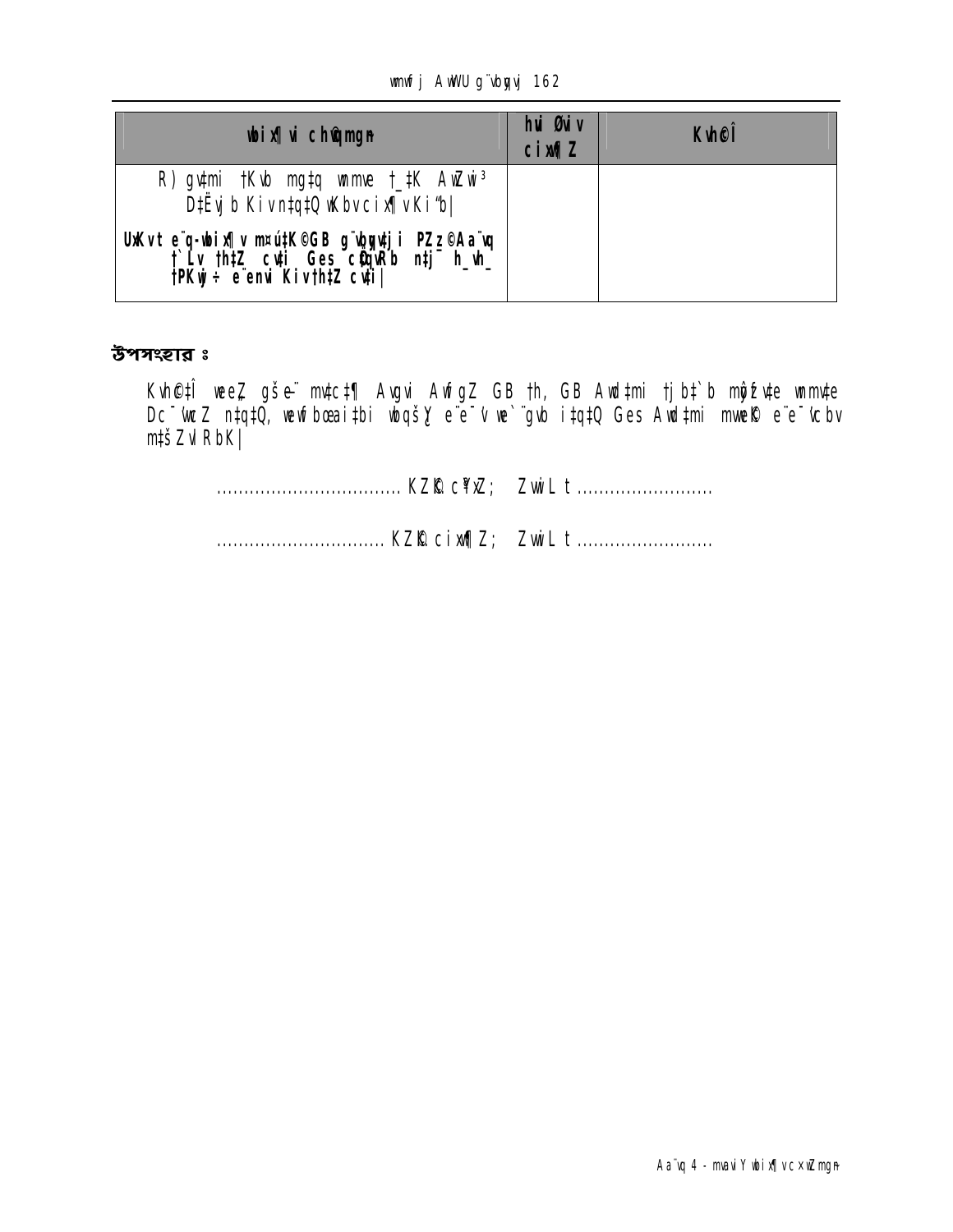# অধ্যায় ৬ - বিশেষ নিরীক্ষা পদ্ধতিসমূহ

# সুচিপত্র

| æl g                                  | CÔV       |
|---------------------------------------|-----------|
| <b>fygKv</b>                          | 164       |
| <b>nt,`nRbK Aubqg, cü u Yv I `huZ</b> | 164 - 166 |
| <b>wiki wixivcwPg by</b>              | 166 - 169 |
| f y ydi-gwb AWU evcuiditg Y AWU       | 170 - 171 |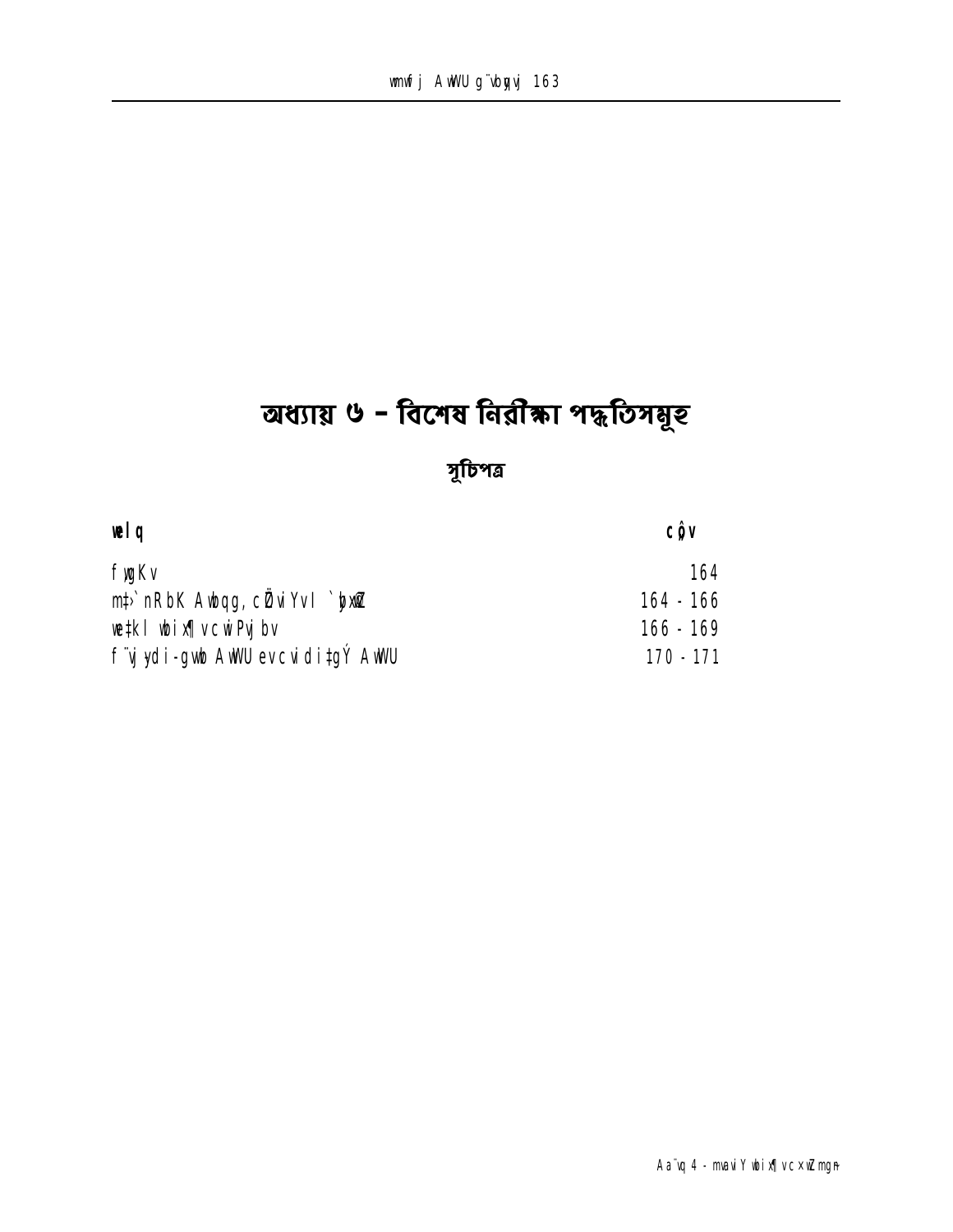# অধ্যায় ৬ - বিশেষ নিরীক্ষার পদ্ধতিসম্বহ

## ভূমিকা

- 1. GB Aa'itq i'ilb-emf @ ev wikl wix ||vi lci w`K-wht R c O wb Kiv ntqt Q G tj v PZz @ cÂa Aa va eW2 wixTvt 1K A1bK wK t 1K wfboelluzi t
	- GB wix[|vm|#i4%Zb wix[|vulksevch@jvPbvn#Z cyti, thqb, n|#e" Awaq;
	- GB wix in Rb" cün Rba maq i'dib-cünzi wix in maq Atc iv M2i ntz cuti thab, f y ydi-qub/cviditg Y chej Pby
	- $\bullet$  ctep  $\acute{A}$  to ev Awf $\acute{A}$ Zv G1911 $\hat{I}$  cün $\hat{R}$  but n1Z cyti:
	- Avku-AugZtbi wK t\_tK ubix¶v cite b enr ntZ cuti Ges [i'tZj wK t\_tK Zvch A m Ob9tZ cuti | Eav2b e e tchui wKU cite b tctkil cünRb ntZ cuti |
- 2. biza<sup>3</sup> 11 lingin wK-bi R c ob Kivnigin t
	- nt `nRbK Aubqq, cü u Yu `bxZ; Ges
	- **Wikid-awan Yptibioldup-ibyiyi** .

সন্দেহজনক অনিয়ম, প্ৰতাৱণা ৪ দৰ্নীতি

- 3. bix kw kw bog to the bix bix to the control CB KuR As to \_KtZ cut t
	- n**t** nRbK Awaq;
	- $\bullet$  mb nRbK civily
	- $\bullet$  nt nRbK  $\bullet$  to  $\alpha$ ;
	- maulY chuzi Abyubl
- 4. DcwD<sup>3</sup> welq tju 17 tî maul bix v Kgân 1\_tK wfboaithi cšv Aej¤b Kiv cün Rb GITIII câu cy R tivnt'Q t
	- GB wix i'll cüyzi ba;
	- $\bullet$  DI we Z Avf#whmun mWK bul n#Z cyti;
	- · GB wix | vq, wix | Kt i Ativm ZK Pui cün Rb;
	- bix[|vq D^NuUZ Z\_\*w`i vfiitz Ea\'2b KZ@{| KZR e\*e<sup>-</sup>vWütYi cüqvRb ntZ cyti;
- 5. bitas<sup>3</sup> cuit'O`ngin G aithi cuiwi Ziz bixi mmelê cšti GKW i£tiLvcÖb KivntqtO| **tKu uw@cww@tZ GB cšu c@wMulf@Kite w#kI Ae-u Ici, Ges H nKj Ae-u, uK** hup hy Gesh\_uh\_, Zui Ici|

অভিট কোড থেকে দিক-নিৰ্দেশ

- 6. AWU TKUWE 26 T\_IK 28 ch<sup>e</sup> Aby'0 mg n eW2, nt nRbK FY I Aubog nrutK<sup>o</sup>ubinflui `unZ;mst¶ic wai£t
	- (1) whing to Gab fute cui Kui Z nte hut Z cükü Yv I Ruj qui t\_tK mp i Z c Y @Ah\_v\_@YBum umtei wei YxtZ c OE Ah y ©eYBu D Nub hw?nt/Z f te c i kv Kiv hu | th nKj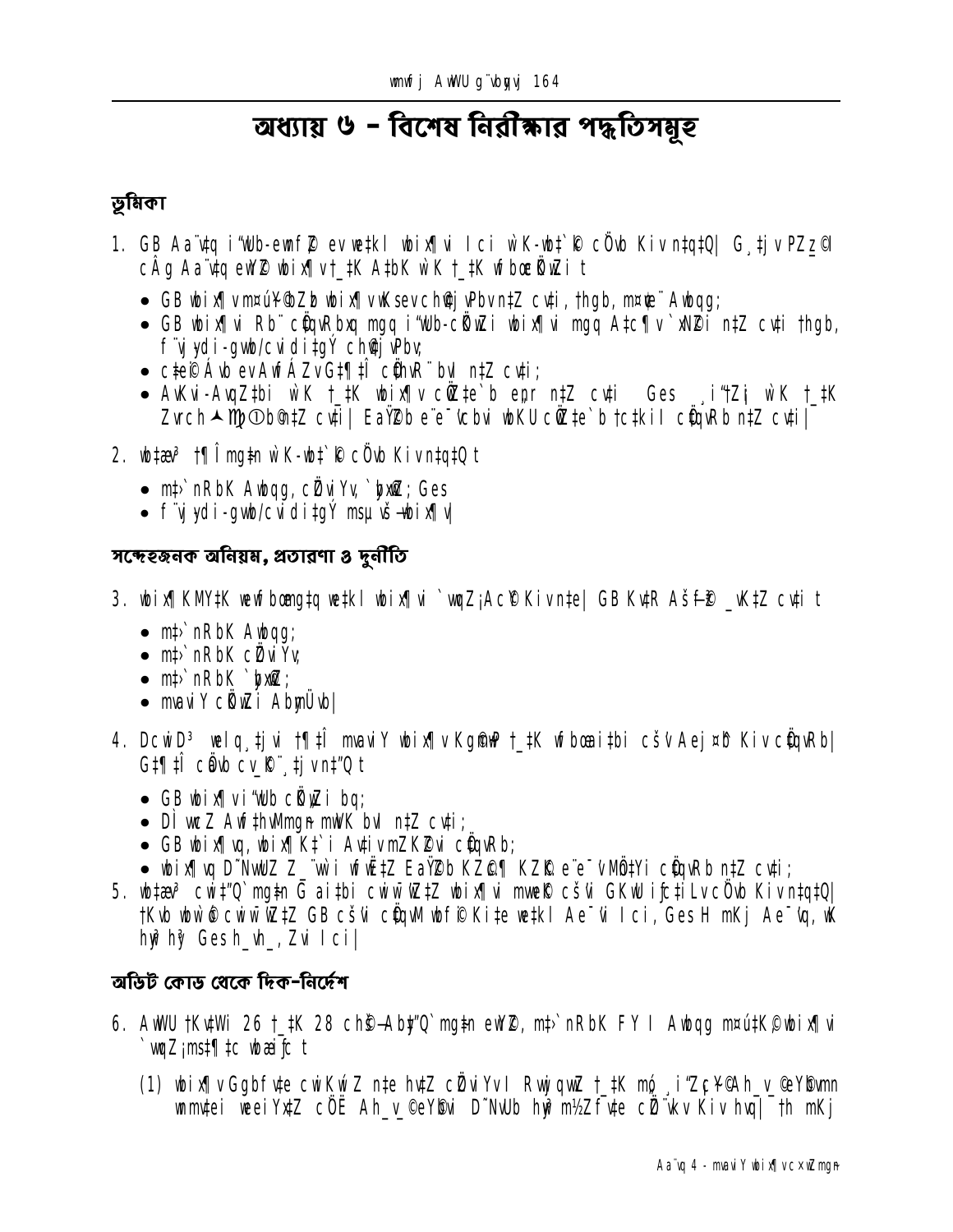Kuhâq Sakc¥©i AubquqZ etj cêkfvz ng, ubix¶kMV ubix¶vaxb cêkôvtbi †mB mKj Kyhân Wy Z Kiteb Ges wiki atbuthWhilex Kitebl

- (2) Af šin bašy chej PbKtj, bin KM cë dvv i Abata i netebv neutk @nZK@teb bix[Ktj wyz Af šiw bašy e e<sup>-c</sup> `efzi ciz, (hvciuvu I Abaatk Drmmz K‡i) wixjean cülôthi `w AWIPKitZ ntel
- (3) cữ viv I Auhog uh: R Kṭi, Gić wilow` \*Z Abyri Y KiṭZ nṭe| G maṭṭK@bix[|wab cizô b‡K AewZKiY Ges Dchỹ Kuhế e v Nihtyi mewik cö thi ga wh wix HKi `**unZ;m¤úboste**
- (4) gnvwme-wix¶K I wgšK KZŘ RwiKZ Z\_"wì wtePbu AwtZ ntel
- (5) whin find the solution of the community of the solution of the community of the community of the community of the community of the community of the community of the community of the community of the community of the co cü u'v I bilanik Kuri matebutk munz Kti| wikiz, icî Avrib cünqy `we **whit, what WE Rb**" Zui, mail was BZ"wi i 1911
- 7. bix wab cilôb, cü u Yv I `bilqi K Kuri ne ebu K mu Z Ki u Di İ ik her ni Z c tilc NÖY Ktitû (Kbylbix IKMY Zyt Lieb) Güy Aek Bub ölz Kitz nie thubix lieb cizôl t
	- (1) w qb we I c**ë ema vikiz** th tjvcZRvh®escY I tmevmieivtni mt\_m¤uk2, tm tj vch@j Phyab i vtL
	- **(2) ht\_vchi? vetew2 ntj, tnB nKj cwivi@ ch@jvPbv Ges Z`š=Kti, thmet¶tiÎ vetkl** wetk I wiky witk Alvinaky † I gyng etj cityggy ng A\_evthmet¶ift citthwill vgjk `i MBY Kivn¤¢ n‡q I‡V bv
	- (3) Pu? msu iš nel guì ubgštvi Rb" ht\_ichý uht Ruì Rui Kti |
	- **(4) ht ch? "wxAyt" k, Aw R che uksev AyPi Yuewa Run Ktill**
	- **(5) `hizî Avf#wicûs Ges Z`tši-Rb" h\_vh\_ e"e" wi Abmiy K‡i |**
	- **(6) bixliarb cizôvbi e e koby KZR batiz c×wma Abriy Ges cityi Rb Af šiny bgšy I Af šin bix v BDbu Kvhři Avil - Gu buž Z K‡i |**
- 8. Th nKj cQW`biZqjK KuRi n¤ebui BuZ wiZ cuti, wix¶KM' †mw#K †Lquj iu\_teb| **cünRb nti Gaithi cüv cieZx2`tši-Rb" ht vch? m5'ü KvQ tcÖY Kitebl**

সম্ভাব্য প্রতারণা ৪ অনিয়ম ঃ

**9. ve`"gub e"e"v†f‡0 co‡j uksevAf šiny ubgšy e"e"vAch® n‡j cëviYv Pri, Aubgg BZ"wi** msNUZ ntZ cvti | mPivPi msNUZ ng. Gić citvi Vv I Avbata i Žvri Kvybtæcö nã t

व्यारा

10.` xWeb bM` A\_@ati iylv uKsev Ayimr Kiv mPiyPi msNulZ cëviYy D`yniY<sup>-</sup>f£ fyoy yul BZ wi eve Av wKZ A\_QAw mr, AbbigwiZ Zmej mÂyjb, Av wKZ wI-Gi AbbigwiZ e emi, A "Ofwek ` xVimptai Rb" Zmej ati i Lv

ব্যয়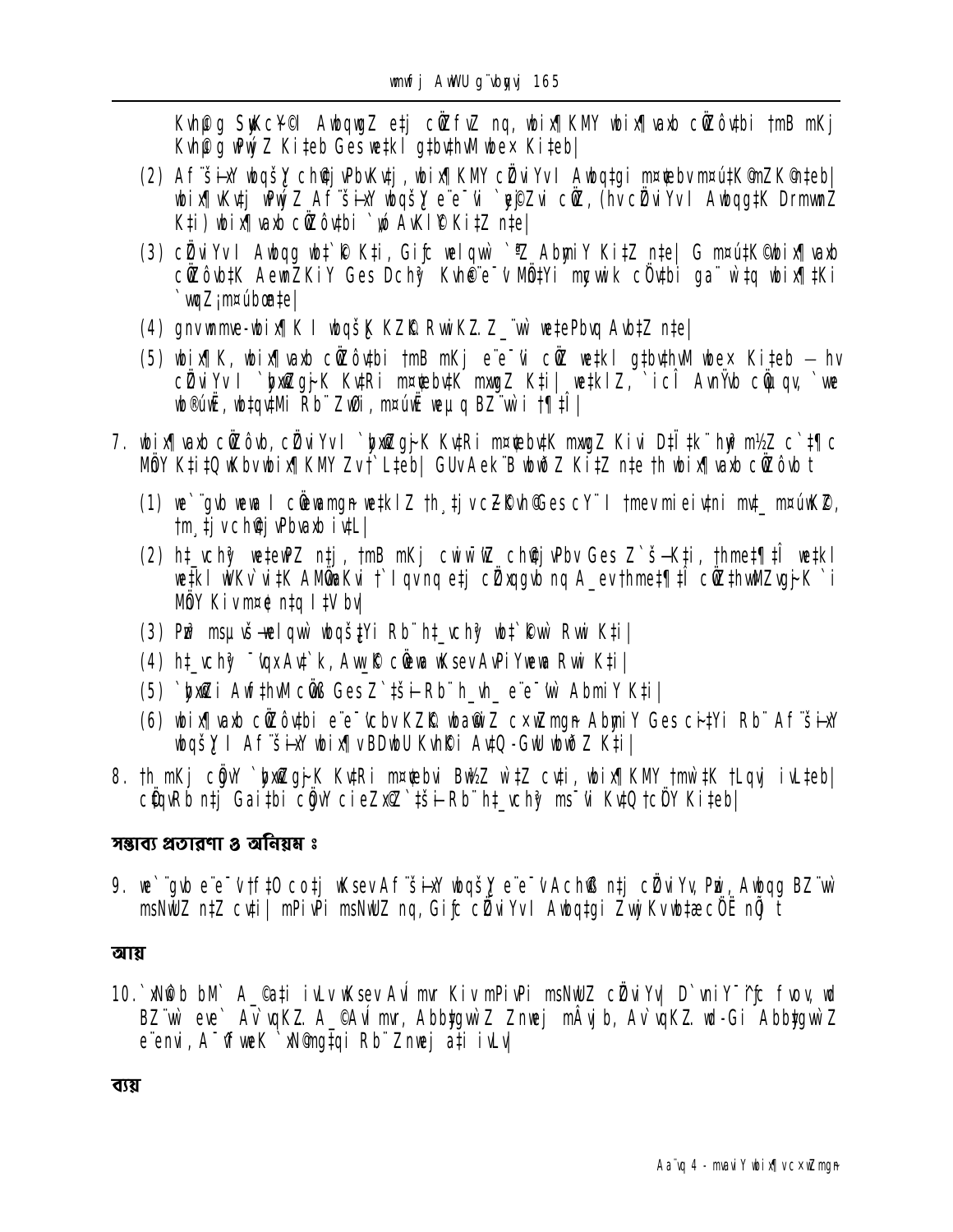11. Aj K A\_&wi‡kva I µg, LPiv A\_&wi‡kva BZ wì GB Avbg‡gi mt\_ Rvo Z| Af šin¥ vbgšy e'e 'q we' "qub `yy Zui Kuity G aithi cükulyv I Aubgtgi mp ng | thqb: Ruj fuDPui, e'q eve` A\_&witkyai Kuíwk funni, Ryj Pyjub, Dchi? KZ@11]i Abygy b e Zyz A\_&witkya Ges th tmevc Ob Kivng b Zui Rb" A\_ @witkval

মিথ্যা মজুৱি ∕ বেতন দাবি

**12. AtbK wixTuarb cilôvtbB Gw GKw w2 "Suguik Nuby thab, Aului<sup>3</sup> `weKZ teZb, fuly ågy vej, chzct¶ Kgflz tbB Ggb KgPuit` i teZb I fuZv c0b Ges Aj K chuzi `we**  $c$ uitkval

যন্ত্রপাতি ৪ স্টোরস্ চুরি

13. KgPuiNY KZIŁ Aul mrKZ ` BuiK hšguz, Kj Kây Lijiv hšgk, kj "Dukrmi hšguz, I Incî, doğiman indb, urtayu, ÷ nj eyi, tctuğ, jupk vum I Ab di `ê uv Gi Ašfe |

বিশেষ নির্ৱীক্ষা পরিচালনা

### **14. ANU †KuWwaZ wK-b‡ R citYi Rb" btæ<sup>3</sup> bix[**wcšvAbuiYxq t

পরিদর্শনের পূর্বে

- $A$ ue $\mathbb{Z}$  `unt $Z$ j D $I$ i k ej xK vetePbu; ti $\mathfrak{U}$ , wix $\P$ K vetk bix $\P$ v Kuth $\mathbb{P}$  cuiKíbv Kiteb  $\P$ Auc@`uqZ; h\_vh\_fyte m¤w`b Kivi Rb" Dchy? uht`Rbv I w`K-uht^R jvf Kivi velgul buð Z KiiZ niel bixilKM/iK, KvR Avi¤okivi ciel Ave 2 KviRi `vuZ; úófvie Abaveb KitZ ntel th cizô bu bixiv Kiv cünRb nte tm cizô b neu K2 mKi Z dixik **mavin** Kitebl
- bix[|axb cûZôb#K bix[|v`i`i'i mWK ZwiL, cix[|Yxq †iKVl@Îwì, hut` i m/[|vKui †bqv nte Ges Ab b c**önt% witu bixl**y Kyhâg fi" Kivi eû c**tel AemZ KitZ nte l**

পরিদর্শনকালে

wiki wixivcure bukti wixiki  $\text{AKZ}$ ti (on the spot) t

- $\cdot$  wix has celoust ceuting to  $\frac{1}{2}$  with a set of  $\frac{1}{2}$  with  $\frac{1}{2}$  with  $\frac{1}{2}$  with  $\frac{1}{2}$  with  $\frac{1}{2}$  with  $\frac{1}{2}$  with  $\frac{1}{2}$  with  $\frac{1}{2}$  with  $\frac{1}{2}$  with  $\frac{1}{2}$  with  $\frac{1}{2}$  with
- nKj cünRbuq tiKVI@I msVD Kiteb;
- tik**Weiw** ch**ej P**bvKiteb;
- $\bullet$  Z  $\dddot{w}$  cix $\eta$ vKi‡eb;
- Aciva c**ğut'i Rb**" ch**ß cğu' ma'ü** Kiteb;
- mské-e w<sup>e</sup> e#MP m/[|vKvi MBY Kiteb;
- $\bullet$  un uts-Dobiz nteb;
- $\bullet$  citte b cugh Kitebl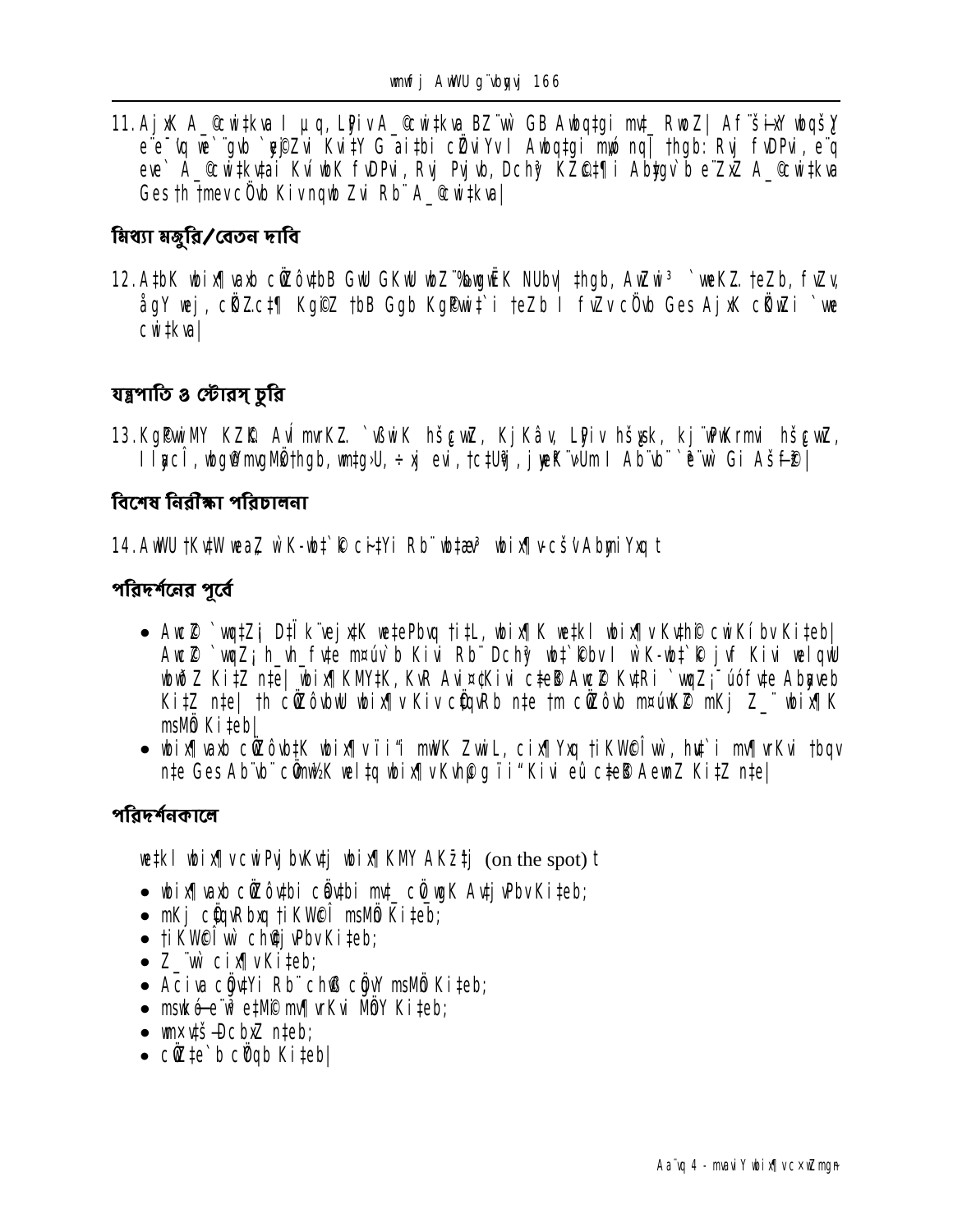পরিদর্শনের পর

bix[KM wikl bix[vnruv ibi ci t

- maké-curPy #Ki KutQ cite b tck Kiteb;
- · Gici DccwPy K wiki wix [vcite`b chij PbvKti KiYxq Kuhtiv wif Kiteb;
- gmcwPyj#Ki Abygv bµtg cite' b Povš-Kiteb;
- $\bullet$  cite b Rui Kiteb;
- $\bullet$  cite b AbyiY Kiteb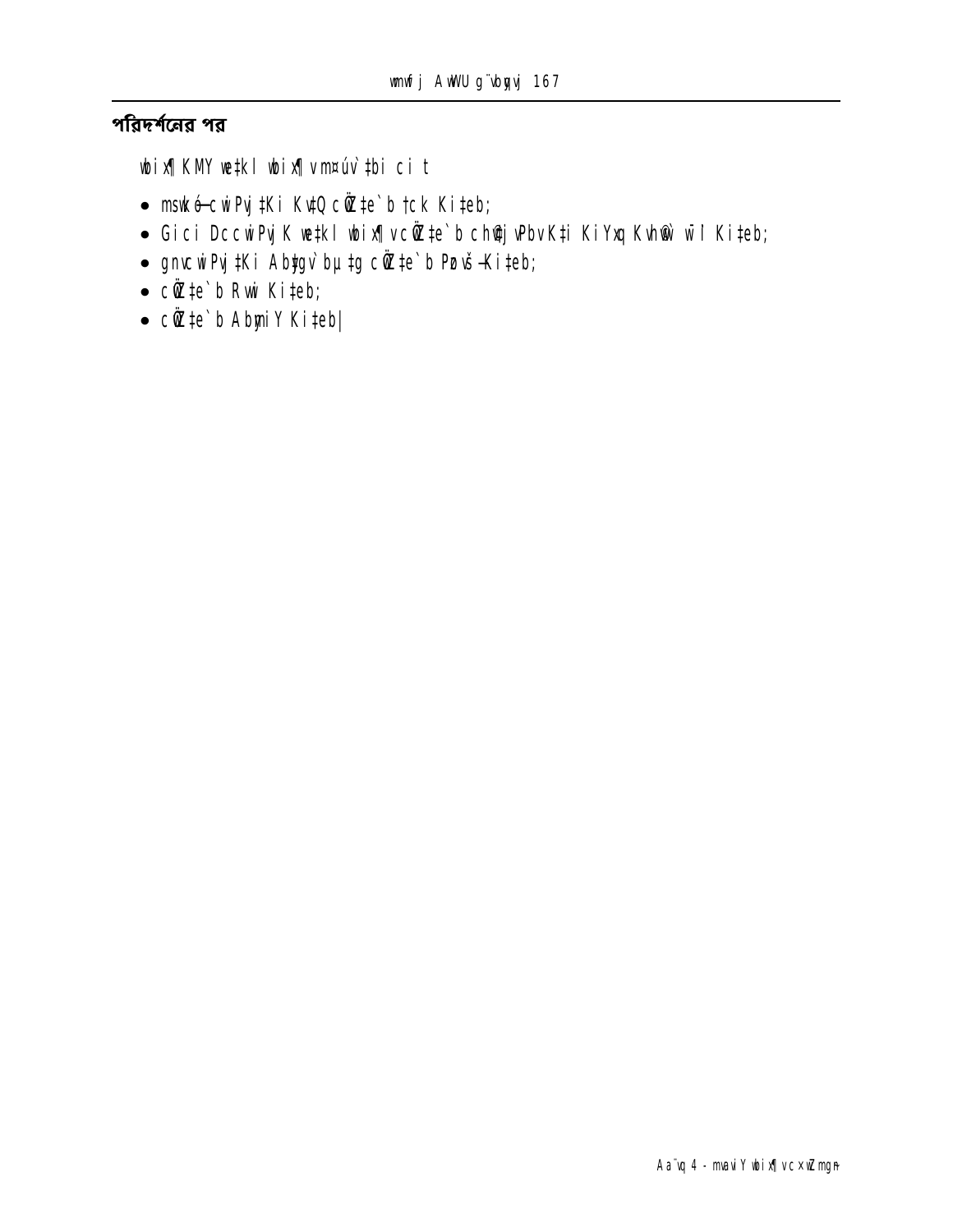# সিডিল অডিট অধিদপ্তর সার্বিক পদ্ধতি – বিশেষ অনুসন্ধান<br>কর্মসূচি/চেকলিস্ট

Aud‡ni bug I Ae<sup>-</sup>tb <u>entimental</u> A\_@rmi entimated A

| cui kibi cie <sup>©</sup>                                                                                                                                                                                                                                                                                                                                                       | hủ <b>G</b> iv<br>$ci$ m $z$ | <b>Kulef</b> |
|---------------------------------------------------------------------------------------------------------------------------------------------------------------------------------------------------------------------------------------------------------------------------------------------------------------------------------------------------------------------------------|------------------------------|--------------|
| 1. LmovKg@wiKíbvRwi                                                                                                                                                                                                                                                                                                                                                             |                              |              |
| 2. $\boldsymbol{\mathsf{bi}}$ $\boldsymbol{\mathsf{N}}$ $\boldsymbol{\mathsf{j}}$ $\boldsymbol{\mathsf{J}}$ $\boldsymbol{\mathsf{K}}$ $\boldsymbol{\mathsf{b}}$ $\boldsymbol{\mathsf{m}}$ $\boldsymbol{\mathsf{R}}$ $\boldsymbol{\mathsf{b}}$ $\boldsymbol{\mathsf{v}}$ $\boldsymbol{\mathsf{c}}$ $\boldsymbol{\mathsf{0}}$ $\boldsymbol{\mathsf{b}}$ $\boldsymbol{\mathsf{l}}$ |                              |              |
| 3. velg msµvš—c <b>önt⁄k</b> KvIRcî msi <b>lo</b> I<br>ch <b>ej Phy</b>                                                                                                                                                                                                                                                                                                         |                              |              |
| <b>4. we go be Deck, buy, the state conder the state of the state of the state of the state of the state of the state of the state of the state of the state of the state of the state of the state of the state of the state o</b><br><b>TIKVISTWI msili il chixily</b>                                                                                                        |                              |              |
| 5. Povš-sviKí bv Rvi                                                                                                                                                                                                                                                                                                                                                            |                              |              |
| 6. maké-vefwimaWbiK cvi`k\$bi ZwiL I <sup>-</sup> 'b<br>npú#K@emZKiY                                                                                                                                                                                                                                                                                                            |                              |              |
| পরিদর্শনকালে                                                                                                                                                                                                                                                                                                                                                                    |                              |              |
| 1. Audm câuthi mt_ mf v Ges w#kl wixf vi<br>D‡IK AemZKiY                                                                                                                                                                                                                                                                                                                        |                              |              |
| 2. cünRbıq `yjcluvi Pun`vtck                                                                                                                                                                                                                                                                                                                                                    |                              |              |
| <b>3. bixikt i gta Kuhellbi</b>                                                                                                                                                                                                                                                                                                                                                 |                              |              |
| 4. ZËpearb Gesch@j Phri c×uZ wifKiY                                                                                                                                                                                                                                                                                                                                             |                              |              |
| 5. cŷw msivni wix  v†KŠkj D™eb                                                                                                                                                                                                                                                                                                                                                  |                              |              |
| 6. Kuneffi aib I wlqe <sup>-/</sup> wiKiY                                                                                                                                                                                                                                                                                                                                       |                              |              |
| 7. maké-e w <sup>e</sup> e#MP m/[vKvi MBY]                                                                                                                                                                                                                                                                                                                                      |                              |              |
| 8. wixilly D"NullZ Z_"wii mi-nt/jbl                                                                                                                                                                                                                                                                                                                                             |                              |              |
| 9. Povš-eikte b cüqb                                                                                                                                                                                                                                                                                                                                                            |                              |              |
| পরিদর্শনের পর                                                                                                                                                                                                                                                                                                                                                                   |                              |              |
| wiki wix vnrw thi ci wix Kt                                                                                                                                                                                                                                                                                                                                                     |                              |              |
| <b>1. cuiPy the unku cite b tck Kiteb</b>                                                                                                                                                                                                                                                                                                                                       |                              |              |
| 2. cu Pyj K wiki wix v cite b chij Pbv Kij<br>wi Kiteb t                                                                                                                                                                                                                                                                                                                        |                              |              |
| $\bullet$ citte b gybrraibakby                                                                                                                                                                                                                                                                                                                                                  |                              |              |
| • bix¶vi D‡lk¨ ciY n‡q‡Q uKbv                                                                                                                                                                                                                                                                                                                                                   |                              |              |
| 3. cieZAR ha ivm tik Cury # Ki un tš-HDY                                                                                                                                                                                                                                                                                                                                        |                              |              |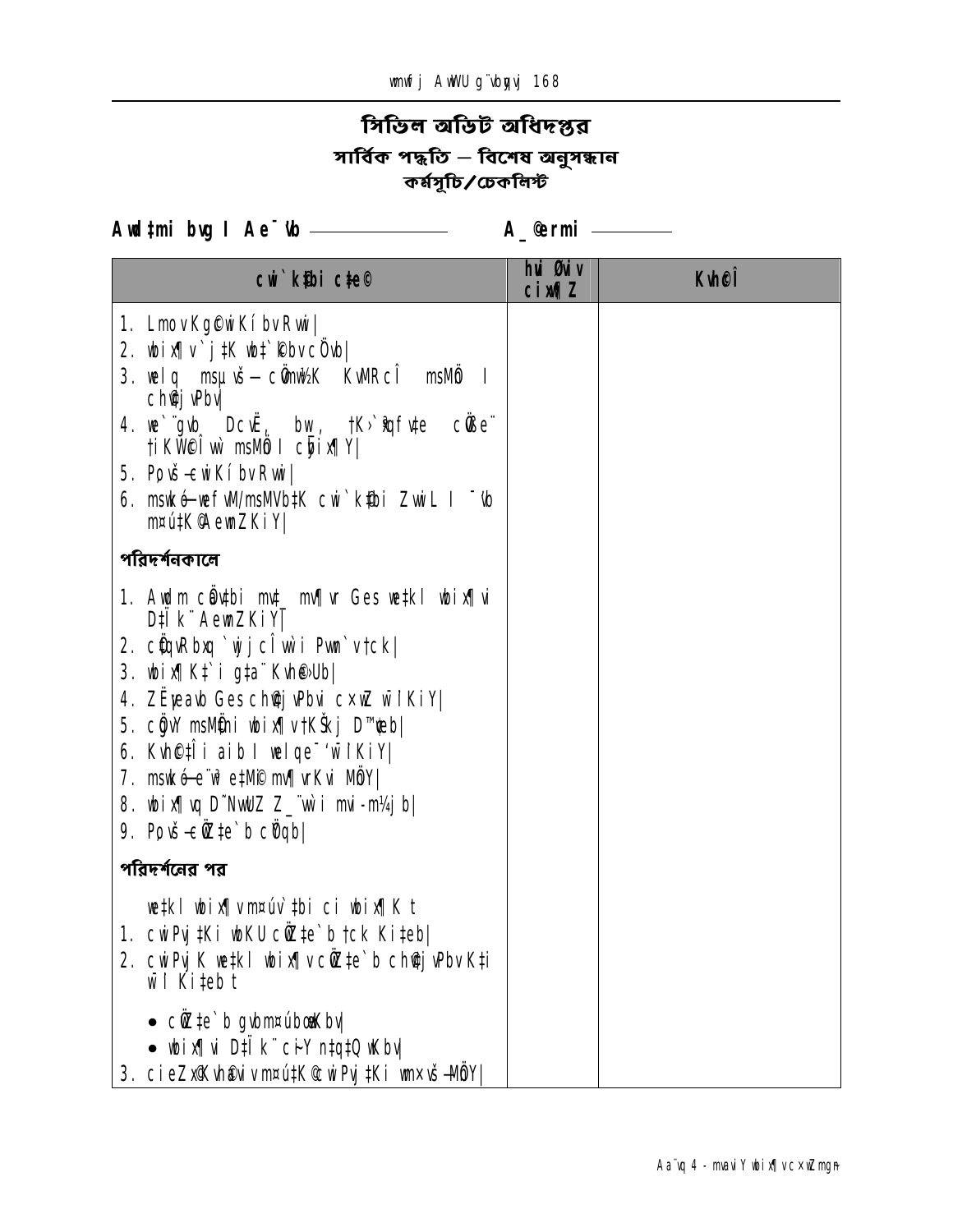### unfj AWU g'byyj 169

| <b>bixi</b> champh                                      | <b>hui Guiv</b><br>$ci$ $M1Z$ | <b>K</b> hei |
|---------------------------------------------------------|-------------------------------|--------------|
| 4. gnucui Pyj#Ki Abygv`bµtg cikte`b Povš—<br><b>KiY</b> |                               |              |
| 5. $c\ddot{\mathbf{z}}$ te b Ruikiy<br>6. AbyZxKvh@g    |                               |              |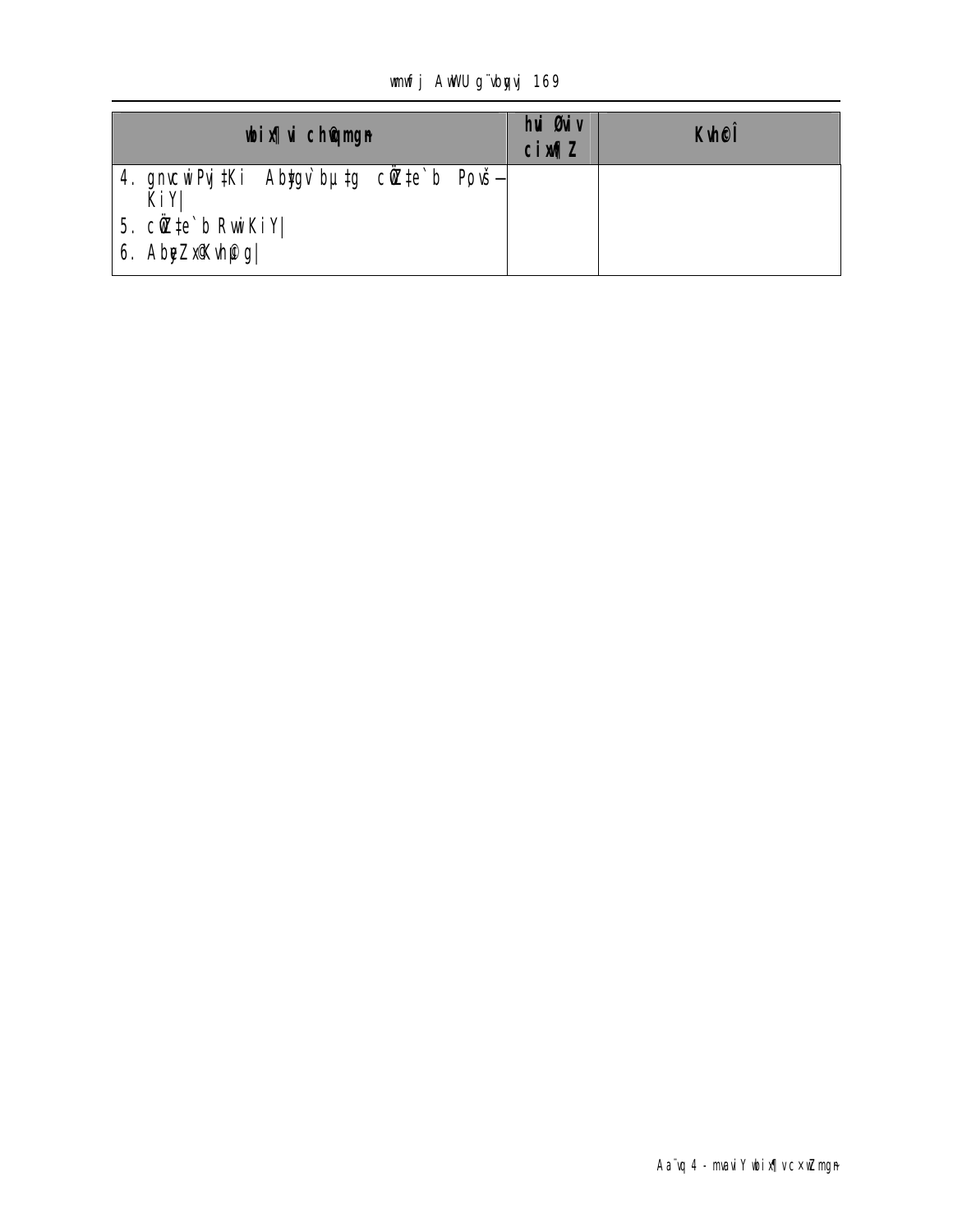ড্যালু-ফর-মানি কিংবা পারফরমেস অডিট

ভূমিকা

- 15. f vivdi-gub uksev cviditg Ý AWU cviPvibvi 1911 umfj AWU Ava`Bti i fygKv mung / Zv **ntÊj, GB Am`ßi wiea Dcitg f yjydi-gub-i Dbgtb Ae`ıb illtZ citi t** 
	- **(1) nruî e enți nre deautoi f gydi-gub ulsev Ah y 2 vi Gjulunge uny 2 K‡i Ges G nrútk@nvmme-bixik I bgšk I naké-KZ@¶#K AemZ K‡i; Ges**
	- (2) ctz K wmei TV Audtmi Kgŵrúv b I Af šin wojšy chej Pbyce G tjv wix Iv  $c$ *d* $c$  **is that if the**  $c$  **<b>d**  $d$  **d**  $d$  **z**  $d$  **k**  $d$  **j**  $f$
- 16.`¶Zy wyZe wyZv I djcô Zvi mt\_cwi Pyjbv Kiv th Z mi Kyti i Ggb th tKub Kuh@tgi mt\_ f úvdi-gubi Dbab#K nrúK® etj M' Kivhal
- **17. AWU †KuWejvntatû th, wixî kwe zu îi kure manisz cšv Aej¤b Kiteb | Gi A\_GB th,** bix[KM', ume I Af sin bqsv e e u I ci gw cheq bix[v cu Pu bKtj, cu ditg Y Ges füjydi-gub-i welgl wetePbug iuLteb| GB g byntji tPKyj÷ngn, wfGdGg-Gi m¤tebuc¥@GjuKv tjvuNyýZKitY mmh Kite| Zte Gi Rb eûjustk cüquRb ubix¶tKi mulK Kg@šv I g#bufve| ubagytbi fyjydi-gwb-i m¤tebvc¥© óvš-AeunZ Kti ubix¶KMV 15 (1) Abiput Dy Le funkvcy b Kitz cuib

**Stki nrebvitatů Gi£ Gjuky tjvnů t** 

- nPiPi NHJ, Gi£ Awi<sup>3</sup> A\_&uitkutai NUby
- $\bullet$  wit÷g msuvš—g§Zvhvftj ch@mZ n‡Z cvti;
- Annuy Pute wy 2ui, Av u Ges cus wy to e wik RgKiy;
- **Auzui<sup>3</sup> Ges Acturation et q;**
- Aubquyz tezh uba@Y;
- wive Eve e<sup>-</sup>G A fue hy Pui Ges WRIK Puitz ch**emy** ng;
- ume  $msi$   $\frac{1}{1}$   $\frac{1}{2}$   $\frac{1}{2}$   $\frac{1}{2}$   $\frac{1}{2}$   $\frac{1}{2}$   $\frac{1}{2}$   $\frac{1}{2}$
- wagytbi eytRU cüqb/wqšy | thgb, Awira e q, gäyri Afve;
- µq I`icî mşuš-h\_vh\_e e i Afve| thgb, wayyibi cY mgMimsMi;
- cü vv I AvimțZi Nuby
- · waqytbi t÷ytiR e e-u KutY t÷ytii AcPq;
- thLutb Dolf ni qui nthuil itatu etj citingub ng tnB me Kuh@j wu

হিসাবরক্ষণ অফিসসম্বহের পারফরমেস

- 18. unfj ANAU i Ae` b i Lui wiZxq 19 îw n‡ 0 cizw umei 9 Y Audtmi cui dita Y ch@j Pbv cizeu CKW wmei TY Audm cui kibi mug CKR Kiv hug, Ges Zv nte cizte b tck cüngyi GKW i Zcyglski
- 19. umei TV Audmutai cuiditgý, nikutii muelė Auglė e e teby nauds-Autor Ribi GKW , i Έρ¥®cv` b | GB g byntj i †PKyj ÷ †\_‡K c@ KwJ wmei¶Y Awd‡mi cvidi‡gÝ m¤ú#K©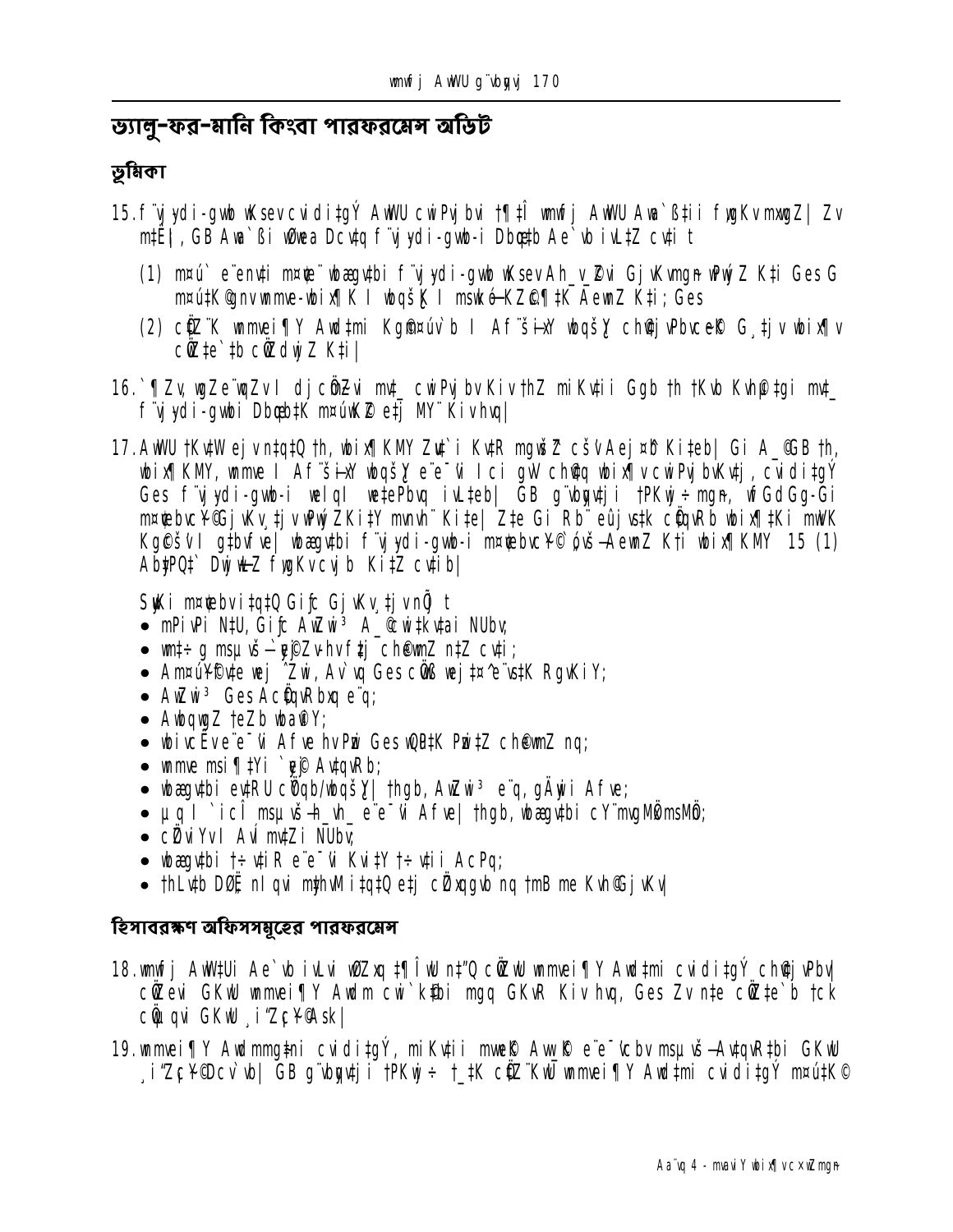au'Yvcul gv hyte | ciz K ubix [v tktl GB nKj welgtK muel@fyte wetePbv KivLeB i'ZcYO Af šin bašy bixlwti bta<sup>3</sup> chann etePbvKivthtZ cyli t

- maké-Audm môf ute cui Puj Z n‡'Q uKbu † m m¤ú#K@b i x[|v Kuh@K † Kub aui Yv †`q?
- $\bullet$  cuively manived verticides  $\sim$  2 december 2
- numvnun u ubir o tKub Audtmi mt mpáké buk nKj Audtmi tTitî cün R
- 20. GITI 1 bix KWIK KOU wPi teva cüm Kitz nie Zie Zu i mui Ges MbgjK qtbufue Aej¤b Kiv i Zc¥® ciz K ubix w cik Z i ciù tYi ufiëtZ Gesueufboludtmi cuiditaÝ ŽibvKti GB aitbi vePui teva cůputNi 1911î 1R o vbixik NV Dchý fynkvcyjb Kitz cutib) wmei¶Y Audmmatni cuiditaý msuvš—Z wì, tKi tafute, wme gnv **waš#Ki Kvhgia † #K msMb Kivhval**
- 21. matai cwmti, wnfj AWU Aw`ßi Af šiw wastyi Ae v Ges wmei¶y Awlmmani cuiditgý matk@CKW mafiß weiYx (profile) 2ui Kitel Gici mofue cuiPujZ Audmun Ges ` I comun wyz Kitz wiki wir w cure by Kiv thtz cui zLb wir lie wuZ; nte nKj Awltni cyjditaý nteža chŵa Aybatbi velta wme anywaštKj n~#1c **Kvgbv Kivl**

22. tek KtaKW 191 CuiditaÝ-Gi fynKvwtePbvKivthtZ cyti t

|           | ngtqcthullEv(Timelines)                                                        | - gunk unne Ges Ab b<br>cünRbm cüte`b `uktji<br><b>MII</b>                          |
|-----------|--------------------------------------------------------------------------------|-------------------------------------------------------------------------------------|
|           | $q\mathbf{b}$ (Quality)                                                        | $-$ Aug R $Z$ wi neut $\mathbb{R}$                                                  |
| $\bullet$ | $\ddot{\mathbf{e}}$ $\ddot{\mathbf{c}}$ $\mathbf{b}$ $\mathbf{v}$ (Management) | $-$ m bky b, w K- $\mathbf{u}$ <sup>+</sup> R, tK $\mathbf{w}$<br><b>BZ</b> w AbyiY |
|           | • $\ddot{e}$ <b>q</b> (Cost)                                                   | <b>— ngMDAudmuKsevueuea KgRufÊi</b><br><b>BDubU</b> e q                             |
|           | $e\nvert RU$ (Budget)                                                          | - <b>Aud‡mi citZ. I ci<sup>o</sup>vjZ</b> e q                                       |
|           | • <b>Awthc#\[i AwfgZ</b> (Stakeholder)                                         | thgb, Aup I e qb KgRZW,<br><b>ume gnvbqšk BZ wi</b>                                 |
| $\bullet$ | <b>Af Sin boz</b> (Internal Control)                                           | <b>wîZxq Aa`itqi †PKyj÷ e`emi</b><br>K‡i                                            |

23.GB nKj qj qb Ges Zui Ici cüzte b cüqtbi Dtitk cüz K cui k\$bi Rb cünz cui Kíbu, mag e Ub Kitz nte | unfj AWU Aua Bti i gnosi Puj KtK shi o mag Aši-setki whix in why where we keep which the butch of the basic distribution of the basic of the butch of the butch of the butch of the butch of the butch of the butch of the butch of the butch of the butch of the butch of the butc cyjditaý www.Z Kivhya GesmKi Awdtmi cyjditaý Dbatbi Rb" e"e-vMÖY Kivhyal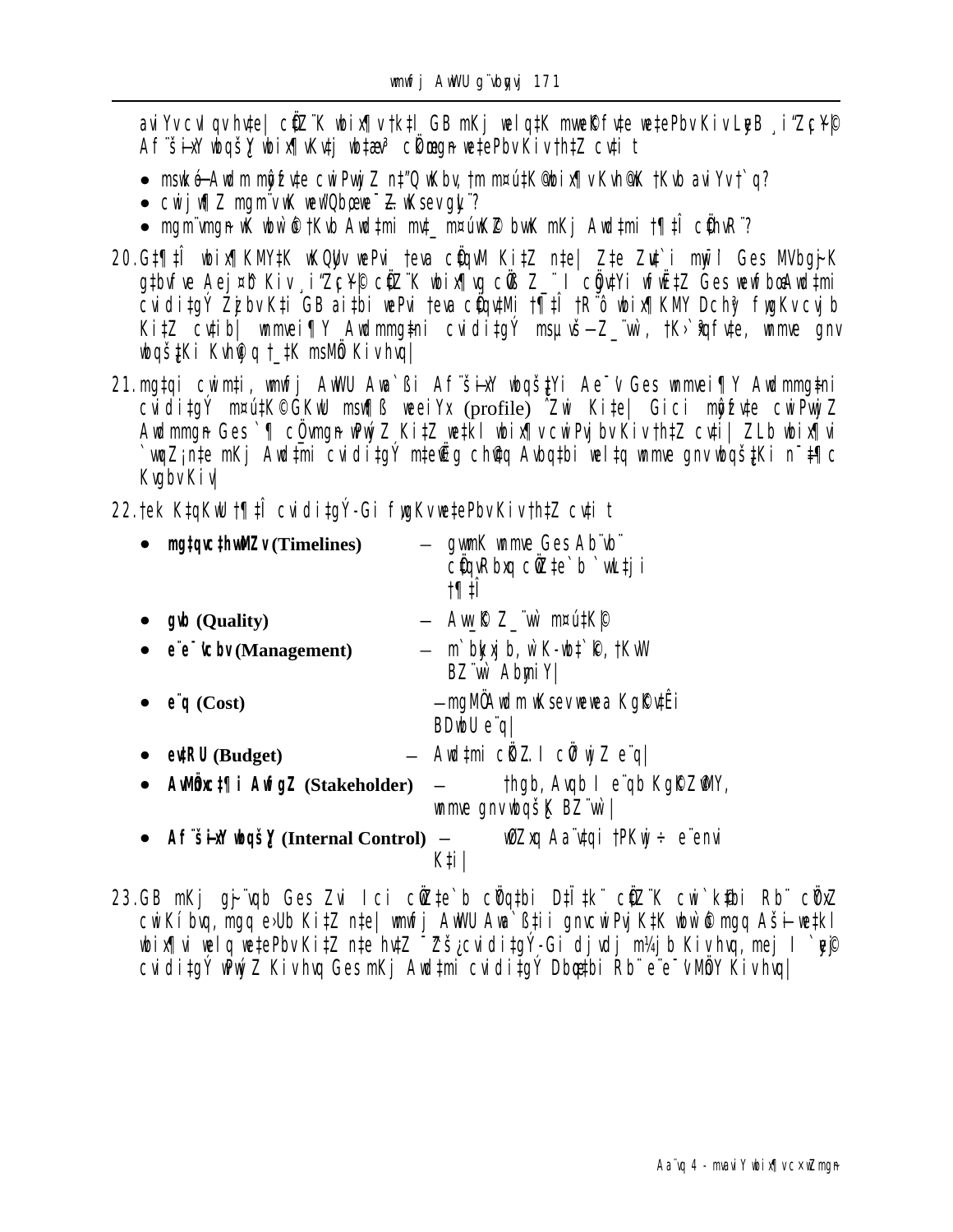# অধ্যায় ৭ - তত্বাবধান ৪ পর্যালোচনা

### সুচিপত্র

| œlg                                     | <b>CÔV</b> |
|-----------------------------------------|------------|
| <b>fygKv</b>                            | 173        |
| <b>bixî</b> li cÖlzi chQq ZË)eab        | 173        |
| <b>bix vej Kutj ZËreab I ch@j Pbv</b>   | 173        |
| <b>bix wrach i ci ZË eab I chej Pbv</b> | 173 - 174  |
| <b>cui`ki? I gub ubqšžyi e e úv</b>     | 174        |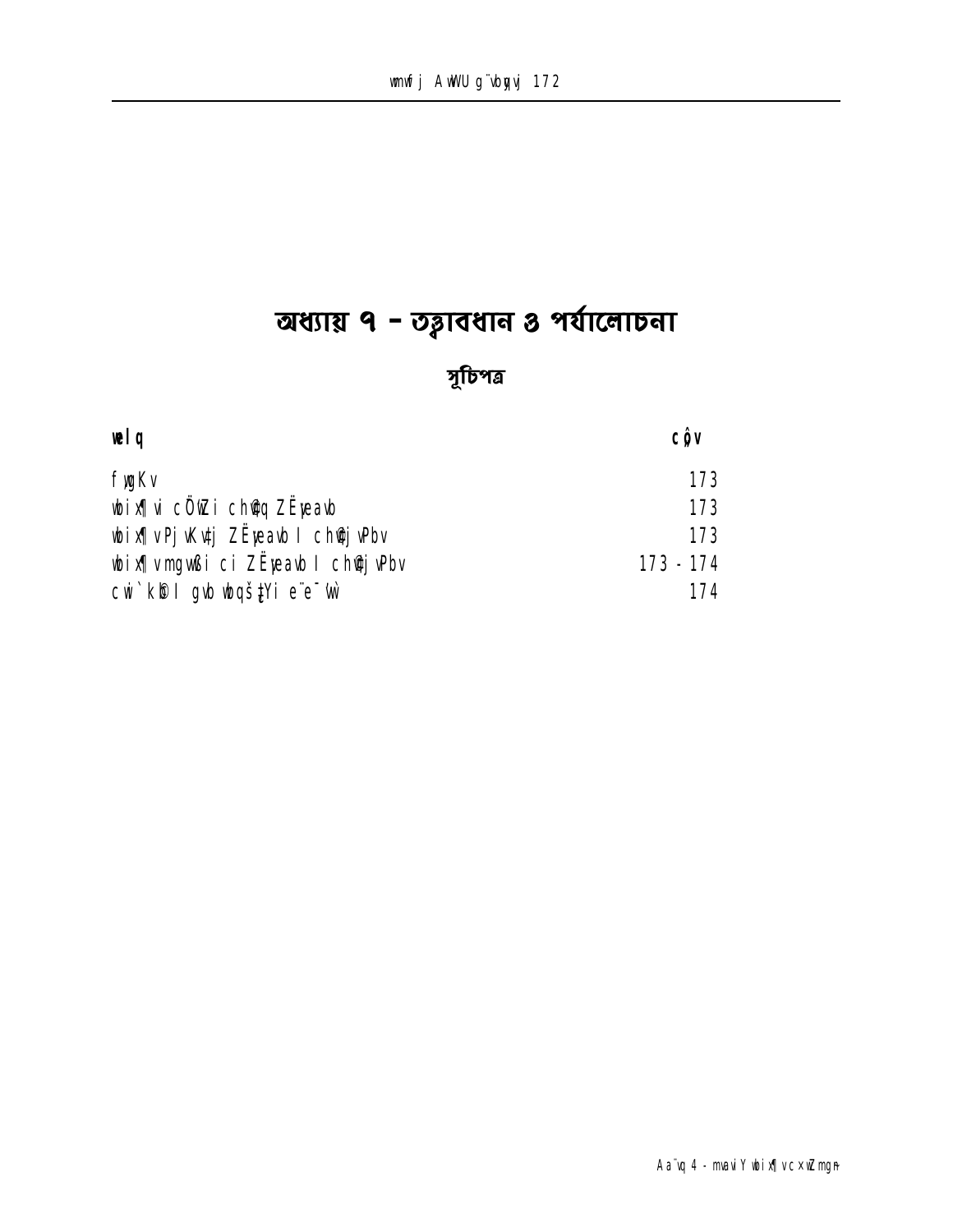### অধ্যায় ৭ – তত্বাবধান ৪ পর্যালোচনা

#### ভূমিকা

- 1. Kuhki wixily Abysgibi GKW tgŠgK wiq ntPQ, wixilvi Rb cöw NöYKutj, wixily cui Pui bykuti Ges ubinflymmußi chom. Z Exeau l
- 2. ZËpeab, AWU ÷ ÚWOI wK-b‡ R AbyiY Ges Dchỹ bix¶v tKŠtji cÔnWtK bwðZ Kite| bix¶KMYi mg\_® I cünRb, ZÉpeathi gutuk Aek B cüweZ Kite| MFb@yU AWMUs : "WWA, AWW TKW/Gesg" bytj ZEjeab mAttK®K-bt" R cOb Kivntat01

নিরীক্ষার প্রস্কৃতির পর্যায়ে তত্নাবধান

- 3. h\_h\_ ZËjeabKuxbix[K, budZ Kiteb th bix[KM t
	- Muz bix |v Kunatqi Dilk mad K Rubb;
	- th KvR ZuivKitūb Zvi AvI Zv I MfxiZvnputK©ut` i cui®ui auiYvAutO;
	- bix[Kh&wPy bui cte®h cxuZmgn cüqMKivnte ZvAbyaeb Ktib Ges
	- cui Kuí Z KuR † Kub choru cui euz 2 n‡ Z cui Z v Rutbb
- 4. ZZxq Aa tq wix w curk i bui l ci ew? w K-wt R Abyriy Ges wix w tj i n Kj m m, Zut i Kutû uk cü ünkz Zvubuð ZKitYi gya tg Güveû justk ARD Kivnræ)

নিৱীক্ষা চলাকালে তত্বাবধান ৪ পৰ্যালোচনা

- 5. bix¶vPjKtij ZËpathi D‡IK nij bong ZANiniz ch@jPbvKiy httZ GUvbwð ZKivhug th t
	- bix¶vcữ y Z muq Ges buì© KgmPi Aul Zui g‡a" AMbi n‡'Q;
	- MFb@pU AuMuls :- "WWWRAWIU TKWIGes GB q" bytj i w K-bt" Rbuv Aby Z nt'Q;
	- Kuhe Tingn neutriv Z Kuhak chas fute `wjjfe KitQ Ges
	- bix[K TKb Zvch@Y&wieZD Abvc DuRb wtePbvKitj, celly B tme cuti mag c Ob Kivnt<sup>'</sup>Ql
- **6. wix[|K\tj, wix[|v I wmei||Y KgRZ@Ksev`wqZc@B Aax[|K, ZË}eatbi GB`wqZ;cyjb<br>Kiteb| GB ZË}eatbi cĝ\V K\h@tî †iK\\@P \_\Kte; (†hgb †PKyj÷ Abỹo¶i Kti Ges** tht¶ti AwKZi KuR maŭtK©Abtiva Kiv ng tmt¶ti cünRbuq gše vjucex Kti)| gj curki bu mstkuabi (KuiYmi) ZËreavibi c**ë**w au Y Kitel

নিরীক্ষা সমাপ্তির পর তত্নাবধান ৪ পর্যালোচনা

- 7. bix[|vmgußi ci, ZË)eaugK (bix[|v | umei [|Y KgRZ@Aax[|K) t
	- bix[\i D‡I`k" A\R\2 ntqtQ \Kbvgj"\qb Kiteb|
	- $\boldsymbol{\psi}$  with ms6 nteb th  $\boldsymbol{\psi}$  in  $\boldsymbol{\psi}$  and  $\boldsymbol{\psi}$  and  $\boldsymbol{\Sigma}$  and  $\boldsymbol{\Sigma}$  and  $\boldsymbol{\Sigma}$  are a set of  $\boldsymbol{\Sigma}$  and  $\boldsymbol{\Sigma}$  are a set of  $\boldsymbol{\Sigma}$  and  $\boldsymbol{\Sigma}$  are a set of  $\boldsymbol{\Sigma}$  and  $\boldsymbol{\Sigma}$  are a set of  $\$ Kupeg `vjjf? ntqtQ, Ges mallpuz Dcutti mmth mtšul RbK cizte b c02 Kivmme|
	- who Z Kiteb th wix yv myw i ci citte b c Uqb Kiv nq (GB g bytji beg Aattq cizte b cüqb kılı wik-bi Rmun t Lb)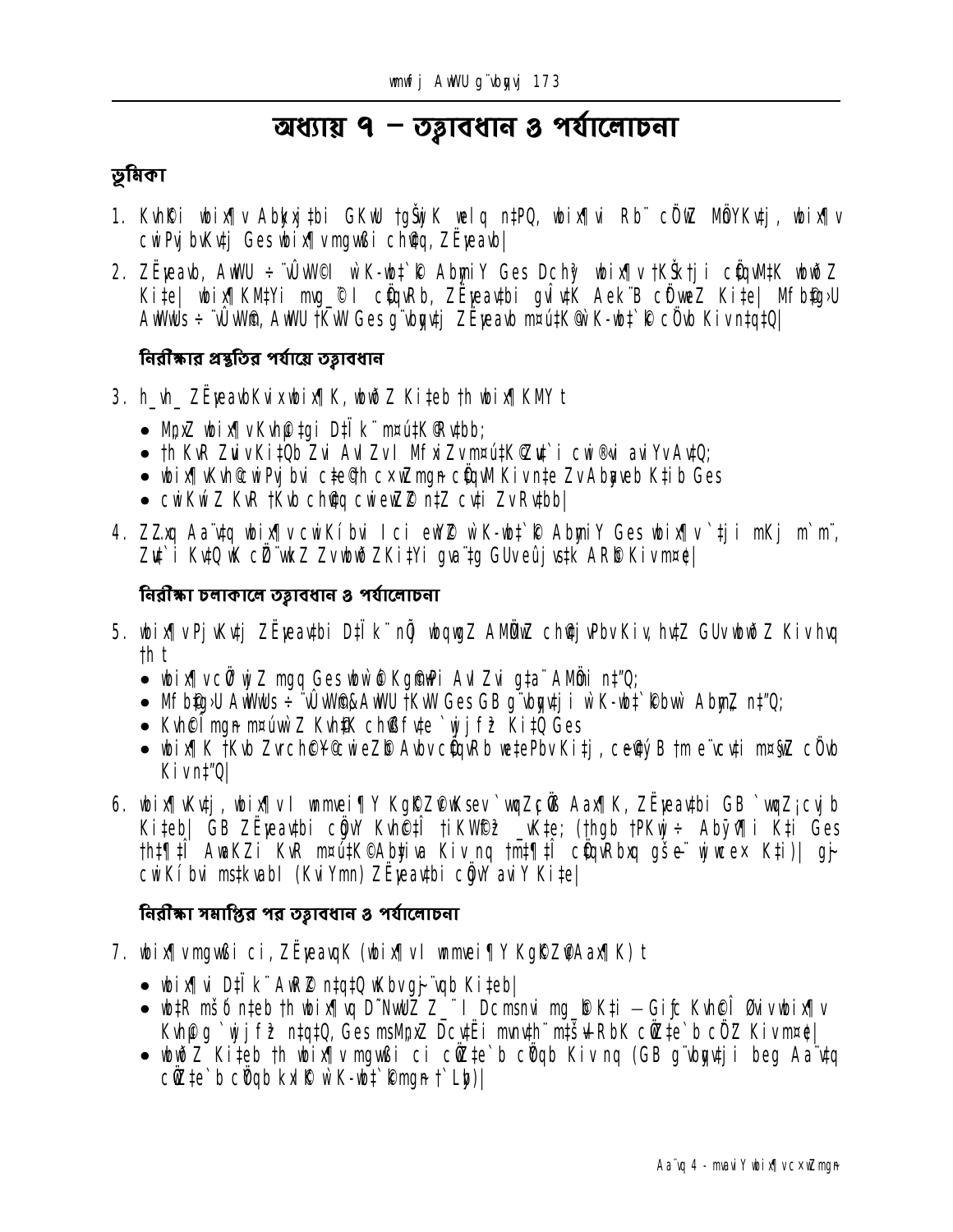- 8. wix [v`tji `wqZc@ DccwPyjK, cieZxRytj Kyh@Îwì ch@jyPbvKti c@te`b tck Kiteb, Glivinaz Kivi Rh" th t
	- $\bullet$  ÷ UUPAUU KWGes GB q bu a Abuti bir JvKhaq cu Puj Z ntatu;
	- th Demand UdvntatQ, Zvmg D Kivi Rb Kvh@l ch® c@W av Y Kti
	- wix  $\psi$  cite b wix  $\psi$  t\_tk Drmm z nKj Zvch@Y® piqwitk Ztj atit0, thgb wame msuvš-eo aithi fj/wPaZ, wt÷g msuvš-e@Zy Ah\_v\_2vBZ wi;
	- chnRbm wte PZ ntj AwKZi wix |vhPB Kivng; Ges
	- Aužui<sup>3</sup> cütte thi cünRb ntj ZvcügbceR tck Kivng
- 9. GB ch@jvPbui guty DccuiPyj#Ki wePui-wetePbui welq| byg/ubixq|v citte`th cÖË Abyiqqi Ges wix [vmqvcbxtPKwjt÷ c0E - 0 liB ch@j vbvi c0W

পরিদর্শন ও মান নিয়ন্ত্রণের ব্যবস্থাদি

- 10. unfj AWU Au ` B‡i i gmcwPyjK, who gub wha sy c xw cwPyjbui Rb ` vax GB D‡I tk ` **GKW qub-undi ZKiY `j** (quality assurance team) **MIb KitZ cytib** | AWU TKYW Ges GB g butj G nrượk cần vik-bị knun waz AvQ
- 11. bix nm th tkb khêtgi bhên n‡'Q Gi gb| KgRZPI KgPuinn nKj bix tki GB cůugy Ae` w i Lv i Zc¥® wtas<sup>3</sup> ZvjKy G msu š–eko ti v Ašf® KivntgtQ

|                                                         | (1) mŷzcwiKibvcUqb c×w – AMDaKui I StK why ZKiY Ges tmf te whiat KMYtK<br><b>M</b> p‡d                                                          |
|---------------------------------------------------------|-------------------------------------------------------------------------------------------------------------------------------------------------|
| (2) Kvhři vbašy I<br><b>tikWerkiy</b>                   | - bix¶KM#K mŷfvte bix¶vm¤ú#K@emZKiY Kg@riKíbv<br>Abhuax Zuiv wix iv cui Puj bv K‡ib Ges Domanuti i mg \$<br>Zuvch® Kuh@Î cÖZ K‡ib – GUvubiðZKiY |
| $(3)$ tckWZ ` $\P$ Zui mt_ wix $\P$<br><b>curily</b> by | <b>AWU ÷ UWGes m bkyj b#K Abyji Y</b>                                                                                                           |
| <b>(4) MbgjK g#vfve cÖkB</b>                            | - "taxbZutK ¶Yodov K‡i, nrotci †¶‡Î, ubixn¶Z cüZôub‡K<br>muqZvcÖvb                                                                              |
| (5) Kuhki fute Ges ` ZZui<br><b>mt_citte</b> b cump     | ibijh ivfkidi -<br><b>wix hash cilout the Manual Kivng Ges Zui ufully Kuhang</b><br>Muz nq-G wlqw woodXKiY                                      |

12. ht Z tK b Ac On Rb u We #Kk tbi mp by ng Zy bud Z Ki u Rb gny wme-bix [K I bg \$K Ges unfi Awu Au Stij ancwrak GKW eutr au wasy cu kP Kampiz GKaz **ntebl**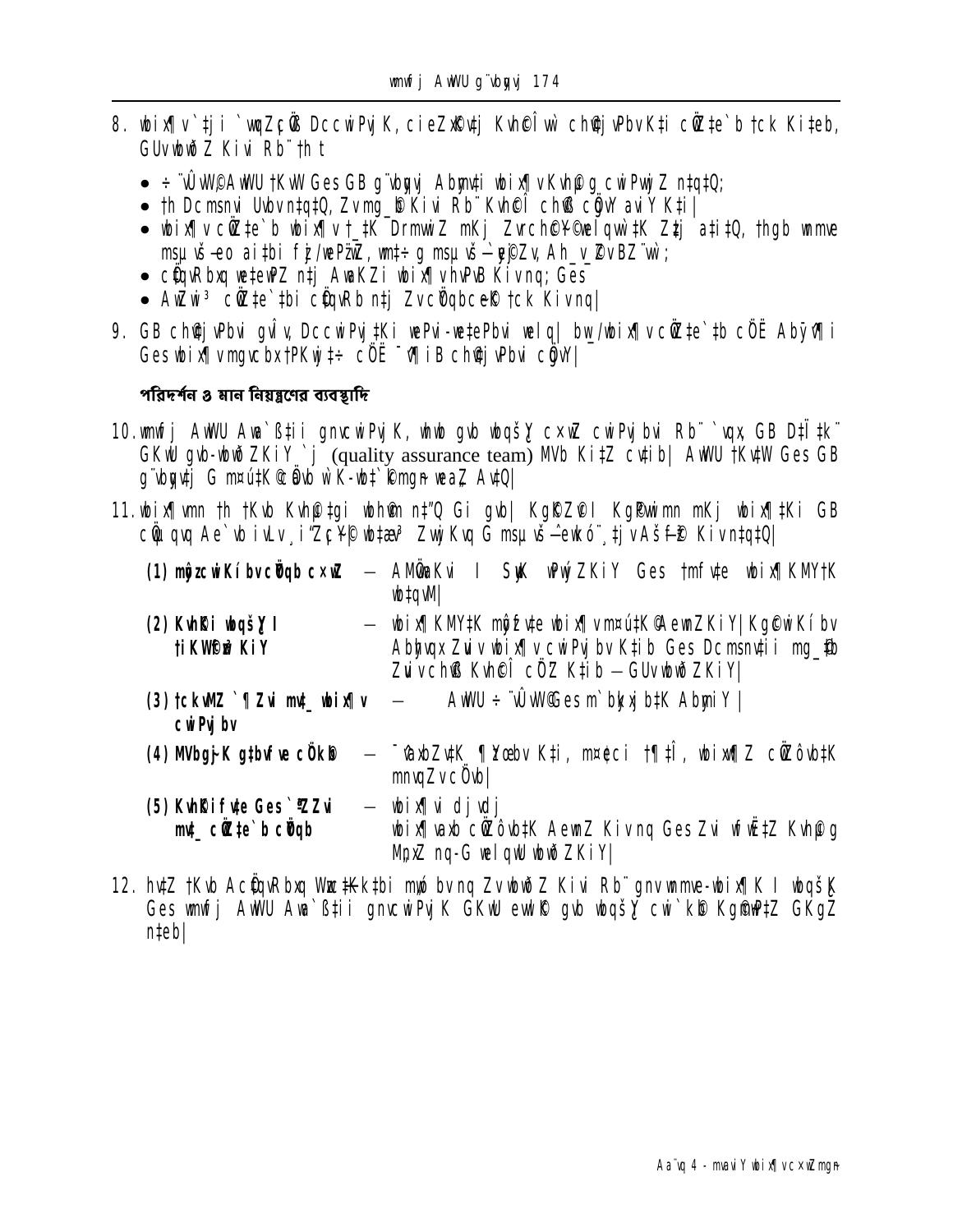# অধ্যায় ৮ - ৱেকর্ডভুক্তি ৪ প্রমাণ সংগ্লহ

সুচিপত্র

wlq CẬV **fygKv** 176 cĝ\Yi`yjfn<sup>2</sup>  $177 - 184$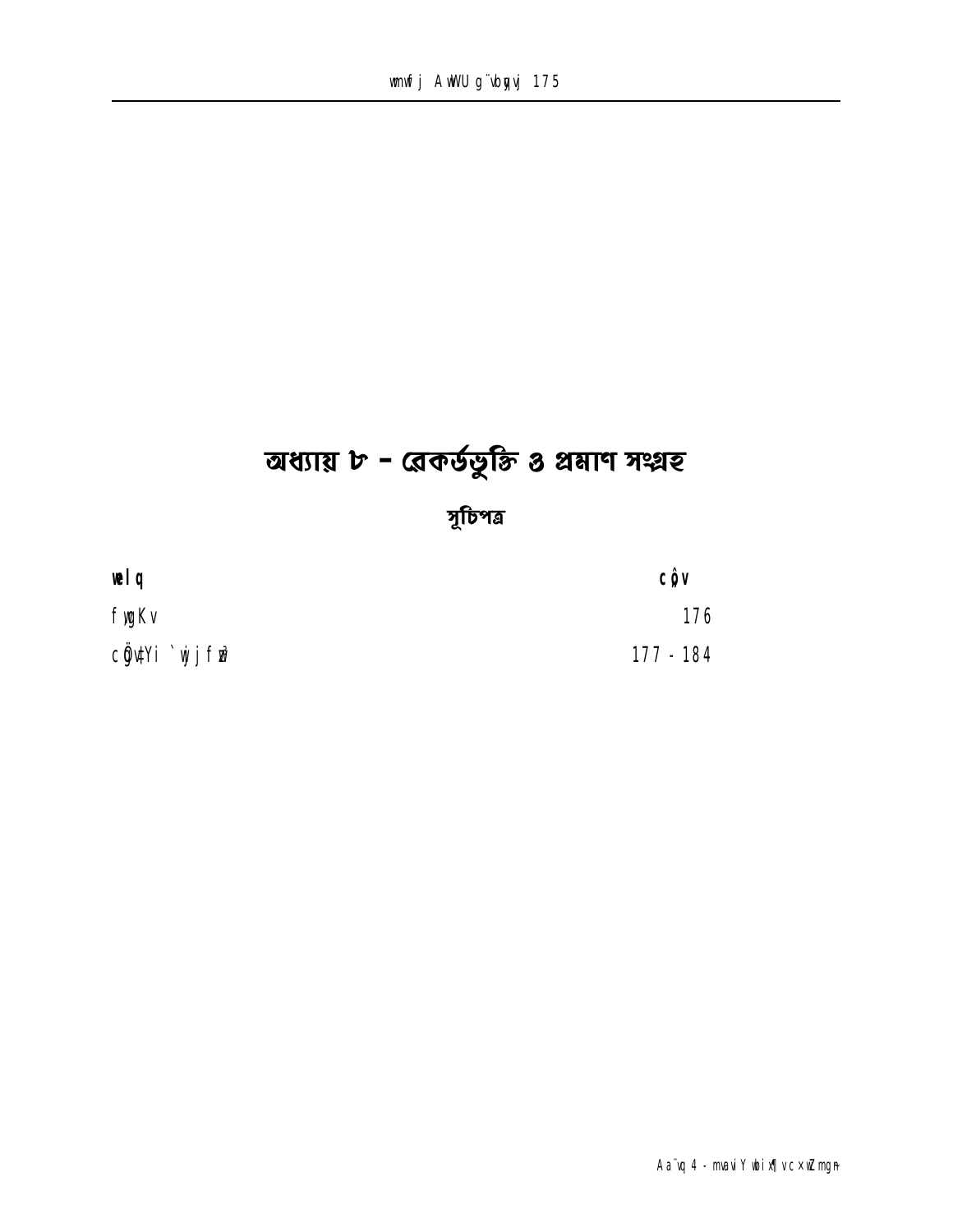### অধ্যায় ৮ - ৱেকর্ডভুক্তি ৪ প্রমাণ

#### ভূমিকা

- 1. bix i Dilk ejxi buit bix KM huz mik Denanti Debyz ntz evtib, tn Rb chß Gesh\_w\_cgw msMb KivAZ s-i Zc¥® GB g bytj i w2xq Aa tq eW2 wt÷g, wqšY I ev e hPB c x Zmytni mag k Z cüntün gva tg bixini AvfgtZi my tb c OE cov malin Z nte | côtivi w bu eko itatū, thab t
	- $\cdot$  chBZ $v$
	- c**öni/**KZy Ges
	- bf@hWZv

প্ৰমাণেৱ বৈশিষ্ট্যসম্বহ

- 2. malih z câyti cuigyti cuigyc Guivch BZv wyw2 nq | KZUKzcâyli ch B cui Kíbui ch QqB Zu gj up Kivnte Zte cieZregW chtui Kuptgi (fieldwork) AujutK, Gi chtej Pbv cünRb nie | wZxq Aa tq Dtj l KivntqtQ th, kZKiv 100 fWl tj bt b cix[v Kivi cünRb the Ges Zv Auftcill usev neecil buj milius carb carb uses e e v Ges tj bt b hPB ubix[|vq cũnb juf Kite| hù cũ ugK bgbvq AMÖYthWI gui i fj uksev vePaz cũ uk cuq, Zte ců un Domantii mie v chůvi Rb Aek B Auzui<sup>3</sup> uksev ue Kí cix (V myuav Kitz  $n$ tel
- 3. cijny cũnt/K n‡e hù Zv ubix[|vi D‡l ‡k ej x Ges ch@j vPbvaxb ng‡qi md\_ n¤uKRy? nq| D'uil <sup>-</sup>ff, cug erntii teZb cutku cxuz (payroll system) bix vizy ernti cünt/K nte by hw bv Aubatg i AuaKZ i cünt matthyz ng
- 4. citYi wf@thMZy citW I Drtmi Ici wf@Kti| wix[|axb citothi ewti t\_tK msMpz cğw, wix[|vaxb cüzôvtbi tfZi t\_tK msMpxZ cğw AtcT|v AwaKZi wff#hwl ntZ cvti| GOLOV`yjjcî w EK câw, tgŠLK câw AtcTvAwKZi NBY#MM| ev et¶tî wwfboaî t\_tK cgw Awte Ges `y y iksev Aw Z; the Gif `yj j c I wi, Ab Doug hu B Ki u cun Rh ntZ **cuți l**
- 5. hw ubix | KM chß, cünt/K Ges ubf@thWi cijw msNün Ang\_©nb, Zutj Zv Dcmsnuti "uof te Dtj l- Kitz nte Ges tuf te citte b tck Kitz nte Av to uKj ti KVIO cjo hul qv Ges Aci †Kub ntšul RbK cijuv mavih Kiv nrueci bv ni qv, Čt¶‡Î GKuU eo aitbi  $\mathsf{X}$ óvš $\mathsf{Z}$

প্ৰমাণ সংগ্ৰহ

- **6. vevea Drmt\_#K câW AvntZ cyli t** 
	- $\mathsf{c} \mathsf{u} \mathsf{r}$  kB  $-$  thgb, tik vield, ` $\mathsf{u} \mathsf{v} \mathsf{r}$  = ter,  $\mathsf{e} \mathsf{v}$  =  $\mathsf{c} \mathsf{u} \mathsf{r}$  matrix  $\mathsf{c} \mathsf{u} \mathsf{r}$  kB;
	- $ch$  $\mathbb{R}$  $\P$ Y thgb, tcbkb usev teZb LuZ t\_tK A\_&uitkutai witK bRi iuLy
	- Abyü'b thgb, tikWPP Dcytei mZ ZvhPBtqi Rb RAvnev Kiy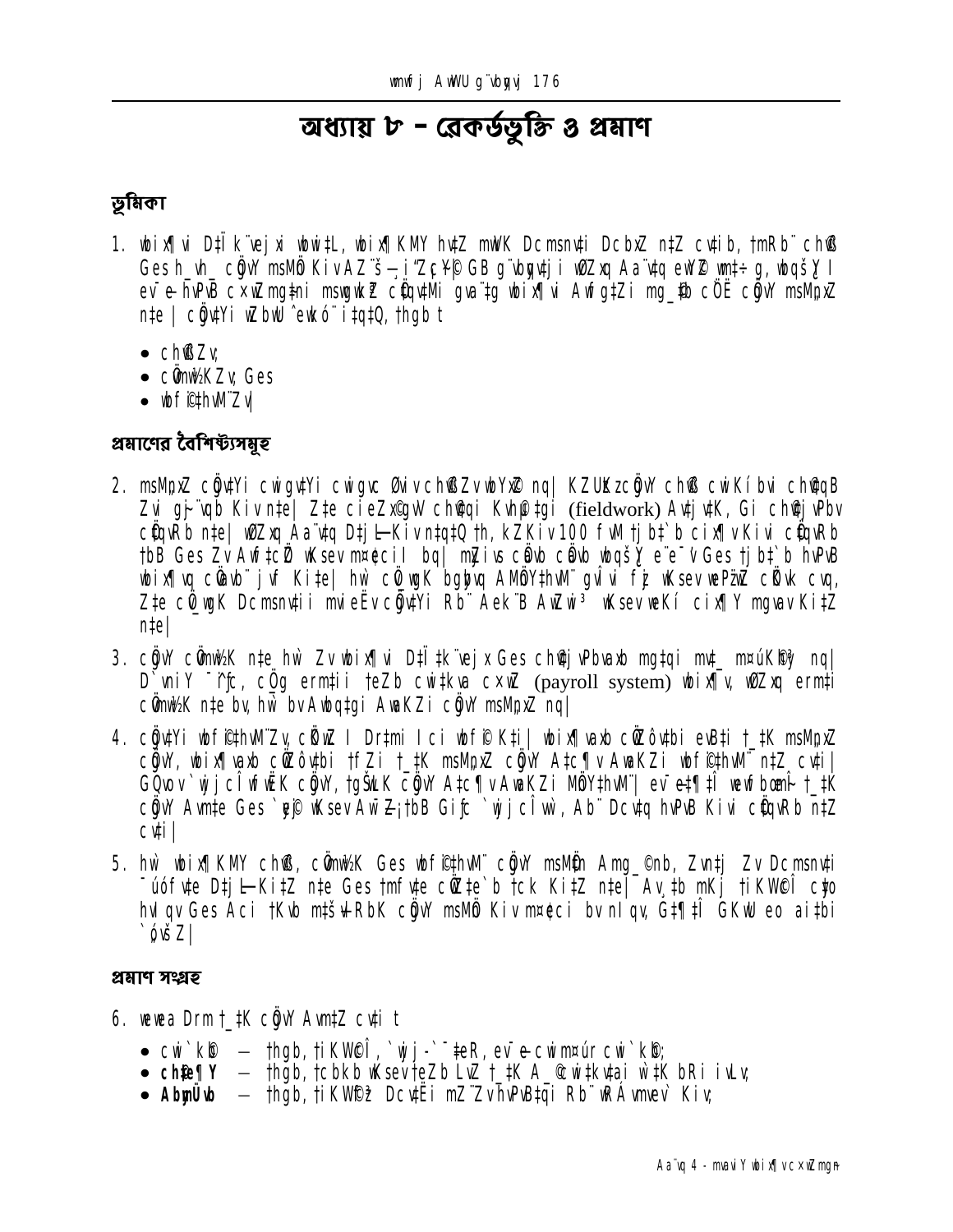- $-$  thab, teZb w Pai wf  $\mathbf{\hat{P}}$ Zvcix $\P$ Y; Ges  $\bullet$  M/by
- $-$  thab, `B cô'Dcut $\ddot{\mathbf{E}}$ i g‡a mauk@e‡k $\mathbf{H}$ |  $\bullet$  wik $\mathbf H$

#### প্ৰমাণেৱ দলিলভক্তি

- 7. bix[|K\tj c® nKj `yjj-vfi K cĝ\Y, mnR ni i f|vi Rb mPf? (indexed) KitZ nte Ges Kuheti i Ask wunte msi []Y KitZ nte | GtZ whi fly Kgm?, clima y Rávnci Ges Ab w Iquk§tbull Ašfê \_Kte| wix¶vi vevfboch@q cükz I ch@jvez ~v¶ih? I ZwiLh? Kuh**et gw chŵg wix y Kungg** (fieldwork) Ges wix y cite thi gta GKw thun i Pbv K‡i \_vtK | †Kvb P`vtj‡Ä i †¶‡Î G`tjvwbix¶vgš‡e i †hŠi?KZvcÖk® Ki‡e | hy?nt/Z ngtqi Rb G tjvmsi¶Y KitZ nte
- 8. Kune Tw bix i j fi cune (documentation process) GKW Aut<sup>o</sup> "Ask | G tjuK mafiß Gestevallg" ntz nte | m¤oci †¶til G tj uk whtaa<sup>3</sup> Dcutq msi¶Y Kitz nte t
	- gubnruubd): kburi e emi KitZ ntel
	- · wirth zwil I wirth z citouthi buy cökb Kitz nte
	- $c$ **in the state of the state of the state of the state of the state of the state of the state of the state of the state of the state of the state of the state of the state of the state of the state of the state of the**
	- hLb wix jv Kgm ev tPKy ÷ m Kvh@î e eüZ ng ZLb Dch f µm tid ti Y tbu Dtj l-Kitz ntel
	- Kuh@Twi cui®ui-cui'Obdeate mpuil@KitZ nte Ges G tjv KunjtZ ujLtZ nte Ges maké **bix KW Giv MuiZ ntZ ntel**
	- we wiz eYBug wix[|ug D^NuUz nKj cünt#K Z\_`wì, wixn[|z cizôutbi KgPwit i KutQ DI weZ cheej xi I ci tbW Ges Zu i DEi Ges cieZx9metePbui Rb chu Rbay welgwi **KsevcieZaRunga matak@bul Asf@\_Ktel**

নিৱীক্ষা-জিজ্ঞাসা

9. Th tKb bix[|v Pj Ktj bix[|v RAw DI wcZ ntZ cti| G tj v y wcex KitZ nte Ges maké KgRZÔ KuQ uju z e u v PBIZ nte wing KM Gici Zu i gše u ucex Kiteb muit:Zv(uniformity) Ges "uoZui Rb" whai<sup>3</sup> bqhywinflywAmciwe emi KitZ nte t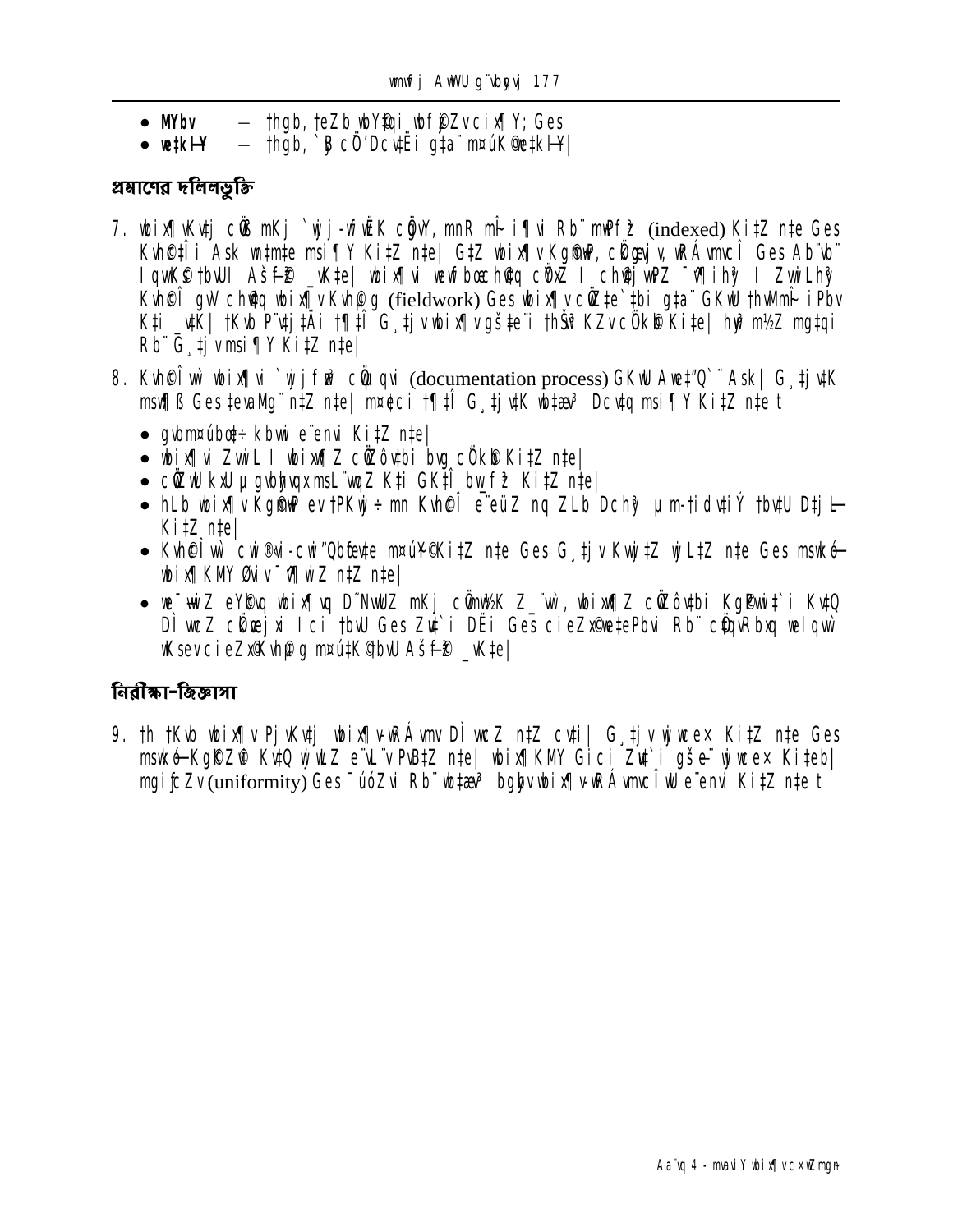व<mark>ब</mark>ूना नि<mark>त्नीका</mark> किछात्राপত्<mark>व</mark>

| <b>wix</b> ed cetter is by |                              |
|----------------------------|------------------------------|
| <b>vel q</b>               |                              |
| <b>Rui Zuil</b>            | c <b>ës</b> i Z <b>uil</b> — |

| Kuh@‡i`m?<br>b¤t | <b>RÁmi velq</b> | <b>Reve</b> | <b>hủ Bảy bK k</b><br>Kivn <b>ỹ</b> |
|------------------|------------------|-------------|-------------------------------------|
|                  |                  |             |                                     |
|                  |                  |             |                                     |
|                  |                  |             |                                     |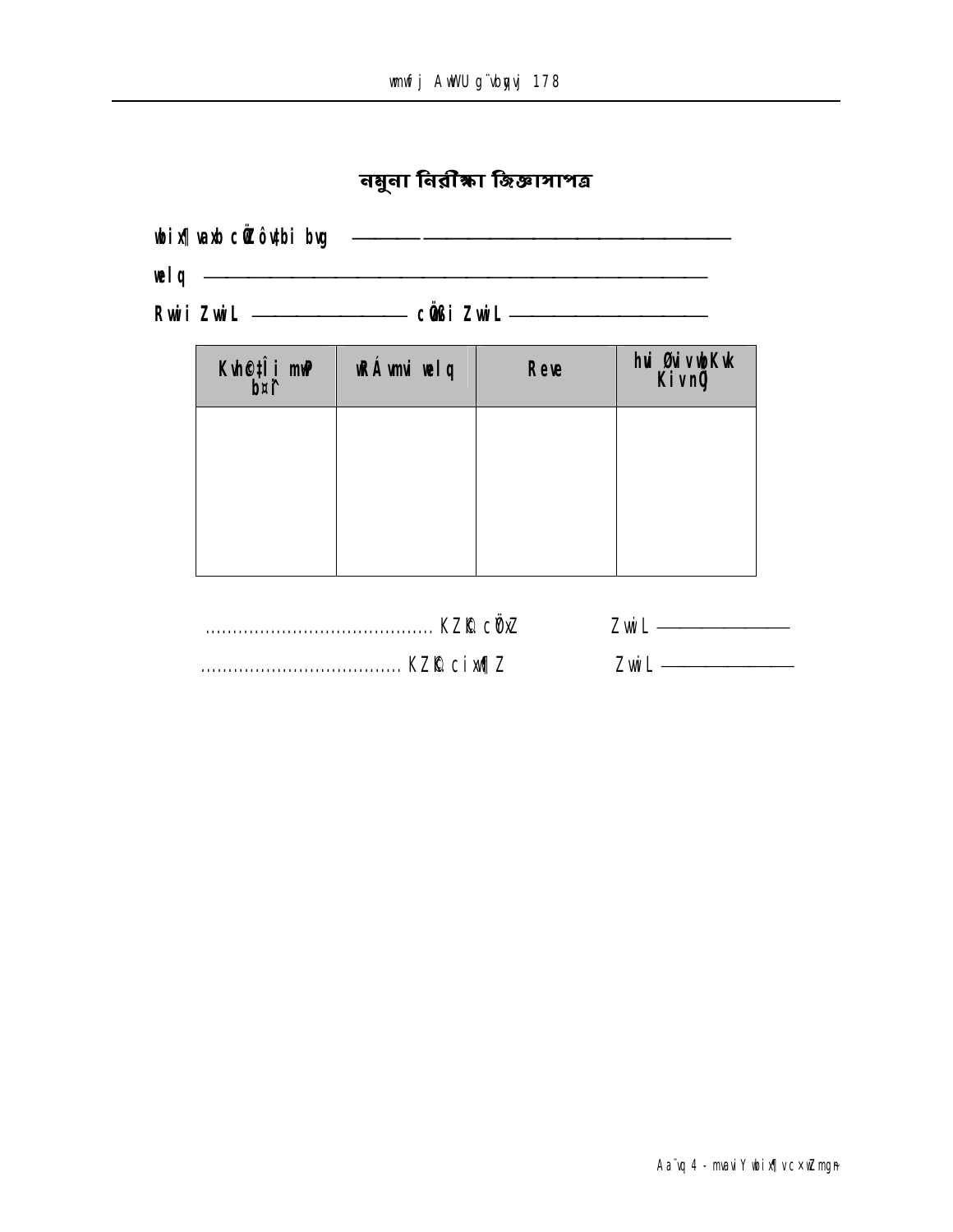|  |  | unifj Awill gï byyj 179 |  |  |  |
|--|--|-------------------------|--|--|--|
|--|--|-------------------------|--|--|--|

নমুনা কাৰ্যপ**ত্ৰ** 

w wiZ eYBvt

**bix[|Ki ^0||i ----------------------------**

**Zwil** ————————————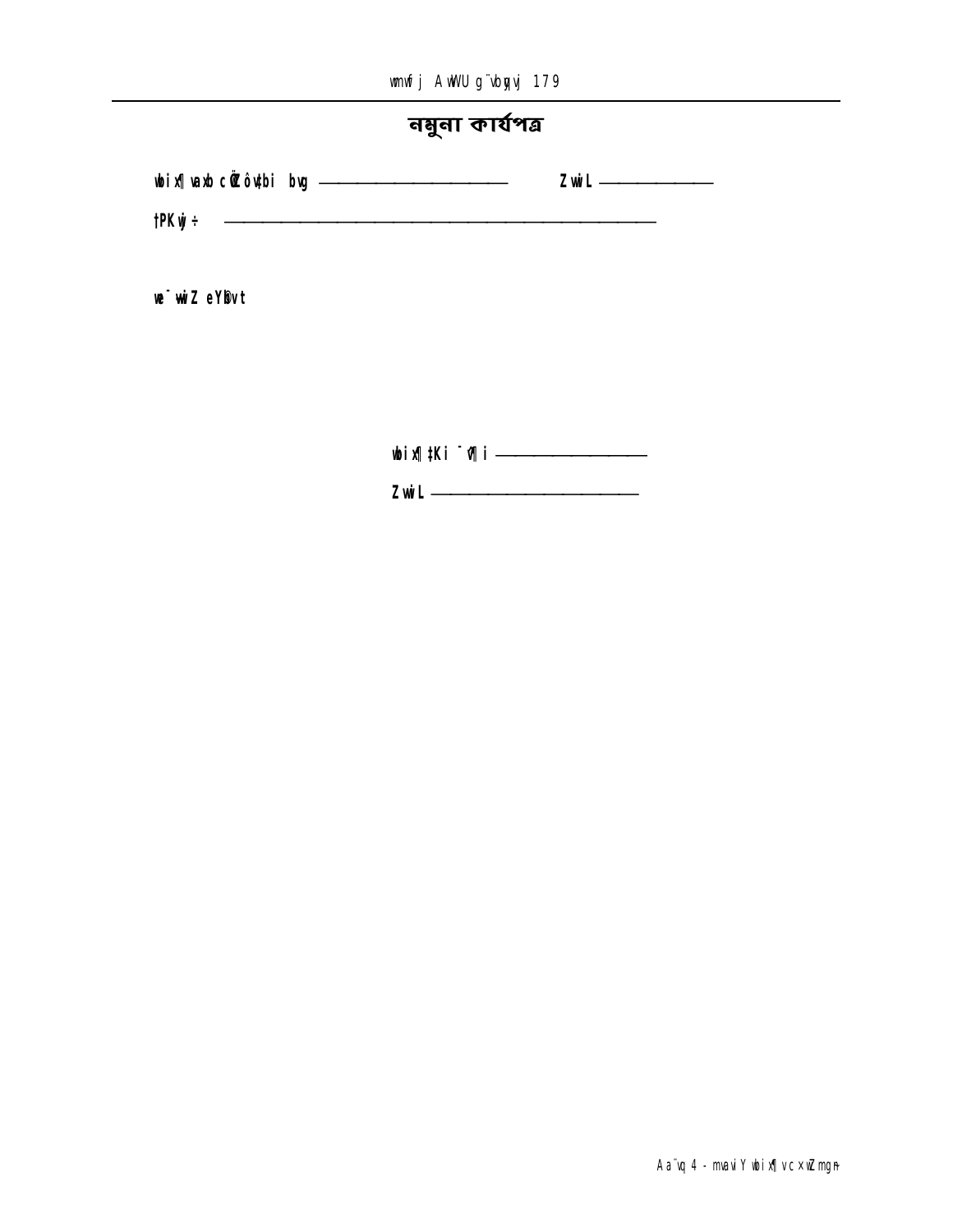द्यार्थी नथि (Permanent Files)

- 10. ctZ K wix[|\thM BDwtUi Rb" GKW Kti "\gxby \_\Kte| GtZ GK ermi t\_tK Ab" ermti th mKj `vjjc‡Îi côt⁄2 D‡j l Kiv n‡e, Zv aviY Kiv n‡e| Gi d‡j wbix w cwiKiby l cuiPy bu au remKZv i¶v Kiv hute| gnocuiPyjK, DccuiPyjK Ges `jtbZv cuiKíbv c**UgbKtj GB bwtZ ivilZ Z\_wi** e emi Kitebl
- 11. tKub ubwê un mei Tiy Aud tmi maké-nKj `yjj I Z\_" "upx burtZ maWb KitZ nte Ges ciz ermi G uj mj bWi KitZ nte | cuiex[|Y kuLv(Monitoring Section) "taxburi uR¤§ ui Ges Gi mj bWV KitYi KWI GB kutK KitZ nte| b-bZg th mKj Z\_" Aek B msWi KitZ nte, Zui Zuji Kv "kuxbuy GestPKyjt÷t" gv ntatQ| GBtPKyj÷ cir ermi 31 tg-Gi gta nravi © KitZ nte hutZ PjuZ whix [vcurKibu Rb" Z\_"ngn e"emi Kivhuq|

12. what's welqu's mKj "(gxbytz msi TIY Kitz nhe t

হিসাব ব্যবস্থার বর্ণনা

**Aud‡mi bug I Ae^(b-**

GKD<sub>3</sub>U tKW Abbyyx wmei TY AwintK th nKj wme-nsu is-ti KVI@ i w nsi TY KitZ nte Zvi ZvjKv

|                                                                                                                                                                                                                                                                                                                                                                                                                                                                           | mu | bv |
|---------------------------------------------------------------------------------------------------------------------------------------------------------------------------------------------------------------------------------------------------------------------------------------------------------------------------------------------------------------------------------------------------------------------------------------------------------------------------|----|----|
| 1. cüli tir÷vi<br>(Gun2)<br>(Gun1)<br><b>2. K k eB</b><br>(Gun3)<br>3. e <sup>"</sup> qb tj Rui<br>4. cuitkva I cüßi Zdunj<br>(Gun 6)<br>(Gun7)<br>5. e'us#K Rgui tiuR÷ui<br><b>6. Rgui</b> (Deposit) $\mathbf{f} \mathbf{i} \mathbf{R} \div \mathbf{u}$<br>(Gun18)<br>7. A_¶diZ †i <b>£÷</b> u<br>(Gun19)<br>(Gun.20)<br>8. e'w <sup>e</sup> MZ tj Rvi<br>$(Gun-5)$<br><b>9. myšų tiur÷vi</b><br>10. Ab b (w = wiz z_ c0b Kib)<br>11.<br>12.<br>13.<br>14.<br>15.<br>16. |    |    |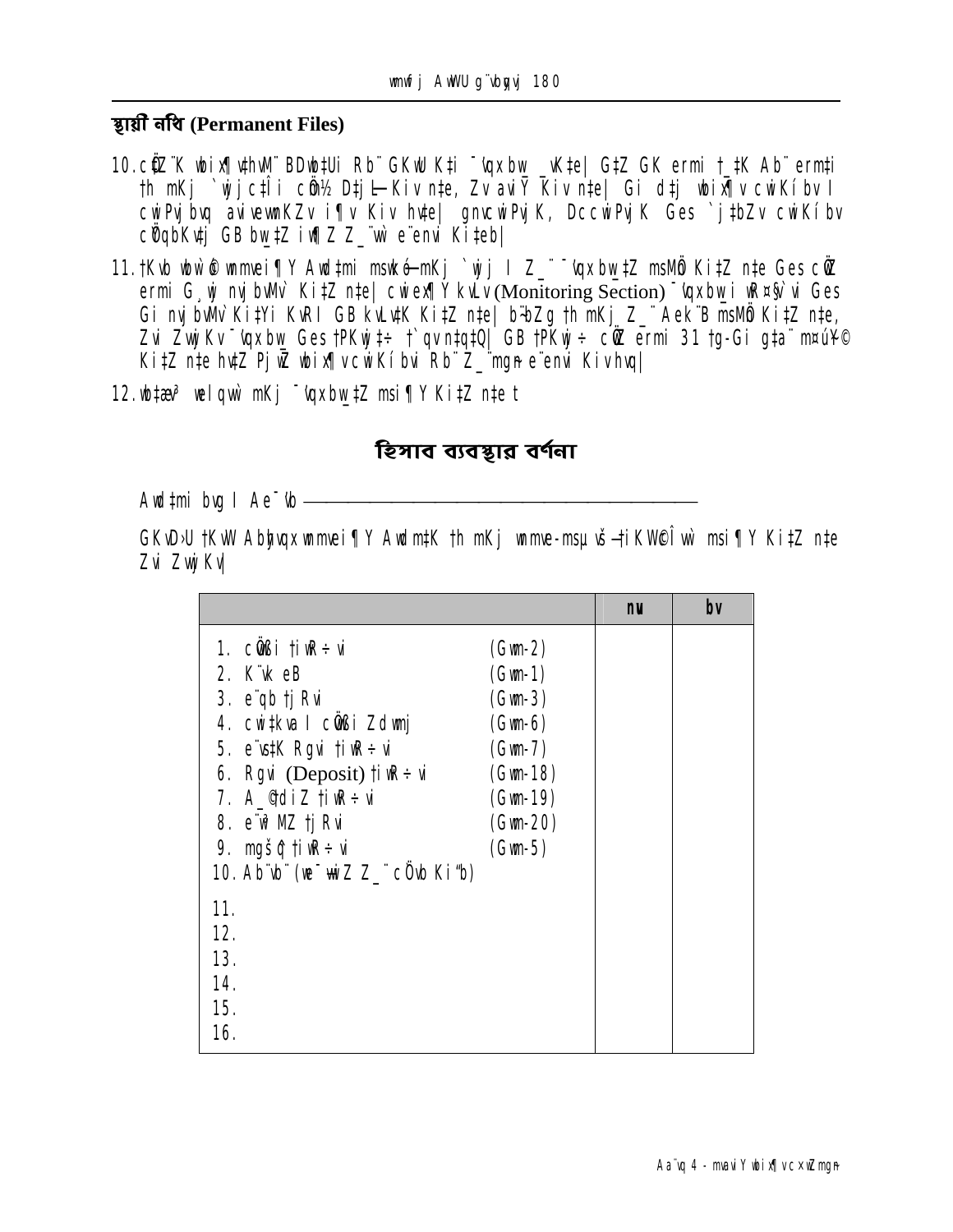unfj AWU g'byyj 181

|            | mu | $bv$ |
|------------|----|------|
| 17.        |    |      |
| 18         |    |      |
| <b>19.</b> |    |      |
| 20.        |    |      |
| 21.        |    |      |
| 22.        |    |      |
| 23.        |    |      |
| 24.        |    |      |
| 25.        |    |      |
| 26.        |    |      |
| 27.        |    |      |
| 28.        |    |      |
| 29.        |    |      |
| 30.        |    |      |
| 31.        |    |      |
| 32.        |    |      |
| 33.        |    |      |
| 34.        |    |      |
| 35.        |    |      |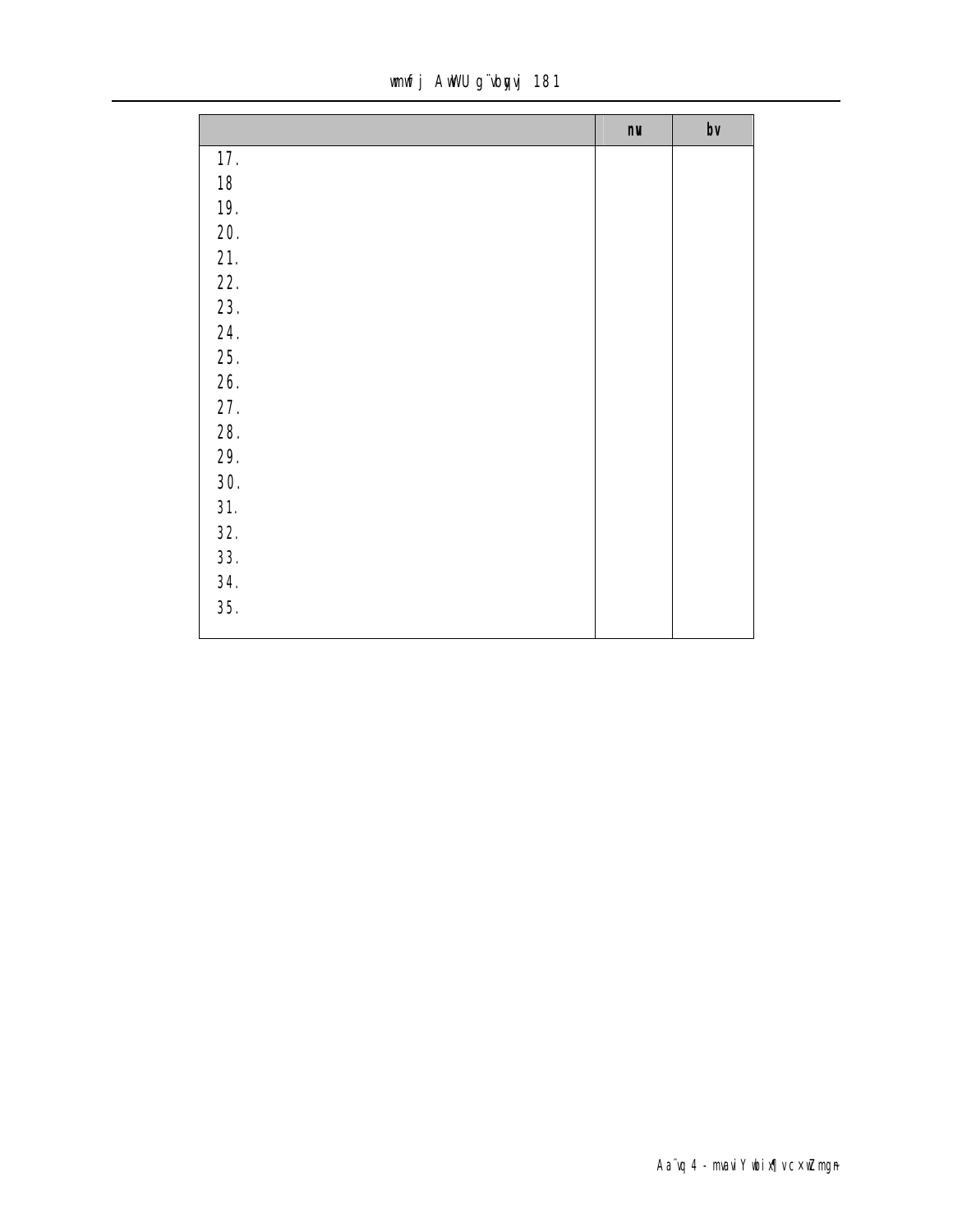### স্থায়ী নথি সংক্ৰান্ত চেকলিপ্ট

Aud‡mi bug I Ae<sup>-</sup>tb <u>- and a serve and a serve and a serve and a server and a server and a server and a server and a server and a server and a server and a server and a server and a server and a server and a server and a </u>

| tikvelwi eYbv                                                                                                                                                                                                                                                                                                                                                                                                     | bv |
|-------------------------------------------------------------------------------------------------------------------------------------------------------------------------------------------------------------------------------------------------------------------------------------------------------------------------------------------------------------------------------------------------------------------|----|
| • wime e'e 'v Ges wime mau is-tikwe liw i<br><b>eYBy</b><br>• gunK unne/GB Audm KZIQ cünZ Ab TKub<br><b>umtei eYBy</b><br>$\bullet$ ce2b $\boldsymbol{\omega}$ ix $\boldsymbol{\omega}$ ivc $\boldsymbol{\alpha}$ te b;<br>$\bullet$ ce2b $\boldsymbol{\omega}$ ix $\boldsymbol{\eta}$ vcurkíby<br>• ch <b>êj Pharb</b> A_© ern <b>ți, bZb †kYmeb</b> un<br><b>TKANI Au Zu eg</b><br>• g <b>\thRtg&gt;U tj Ud</b> |    |
| • g'ithRtgJLGi e <sup>3</sup> e"<br>· ume msu iš-KutRi g'utbRtg: U urufD;<br>• wme gnvwqš <b>iki wiki Pun</b> `y<br>p‡ler—ăvran v∏kidu "ista indiku A" o "ista Q" o<br><b>thM#hW</b><br>• up.m.                                                                                                                                                                                                                   |    |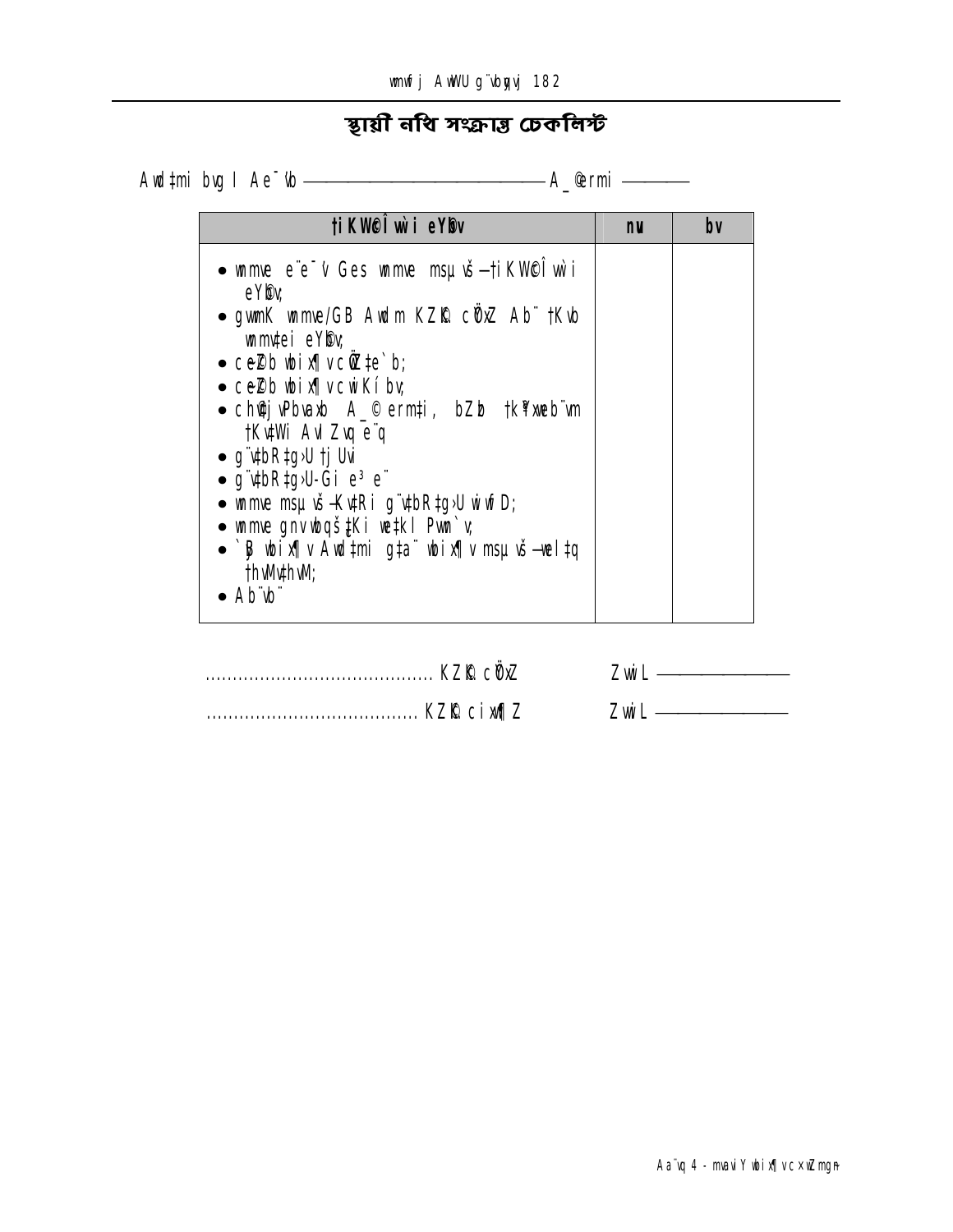নিৱীক্ষা সমাপন সংক্ৰান্ত প্ৰতিবেদন

### 13. ciz K wix w mych włac<sup>3</sup> OK Ablyupa vjj fê Kitz nie t

GB AskUKzDccuiPyj K KZIR chQj vPbui c‡e® jibZvKZIR m¤ú¥%itZ n‡et

|                                                                                                                                                                                                                                                                                                                                                                                                                                                                                                                                                                                                                                                                                                                                                                                                              | by |
|--------------------------------------------------------------------------------------------------------------------------------------------------------------------------------------------------------------------------------------------------------------------------------------------------------------------------------------------------------------------------------------------------------------------------------------------------------------------------------------------------------------------------------------------------------------------------------------------------------------------------------------------------------------------------------------------------------------------------------------------------------------------------------------------------------------|----|
| <b>1. bix[kktj e euz nkj bix[v kgfnP uk, th</b><br>bix[K Kvh Prúbok‡ivítjb, Zvi Guiv Miniz?<br>2. ctz K bix¶v Kgind †k‡l, bix¶K uk Zui<br>Domanui Zwilm "Vii K‡i‡Ob?<br>3. bix in Domanti Doby atqtub, Zui mieëv<br>cânt Yi Rh", Kuh@‡î uk we wiz Z_" ani Y Kiv<br>n!q!0?<br>4. bu-nPK Reve n¤lji Z nKj cikodk ngmë e Lë<br>Rb" Kvh@#T mbtek Z ntqtQ?<br>5. ntšdRbKfute e L v Kiv ngb Git nKj bunPK<br>Reve W wix   vgše ctî Aš# Kivnta#0?<br>6. bix i bix nab cíc ôu Z W Kiu ci cộ V<br><b>Biv myw2 th mKj wixty gše _uK Zv uK</b><br>gše ng mi ch®Zui Ici GKRb ch@jvP#Ki<br>gZygZ MIbi Rb ht_ó?<br>7. nKj bix¶v gše K bix¶v gšte i mi-nst¶tc<br><b>tbl</b> gyng?<br>8. wix   v msu is wishing in the mean of the cess buy is<br>cộv tjv wivet iv¶Z nq hutZ †Kw `vjjcî<br>muitq by hug uK sev "UbPiZ by nq? |    |
| 9. g ubRtg:U tj Uui ^Zui i Rb" cüqaRbuq mKj Z_" uK<br><b>bix[vmsuvš-bwtZ Avt0?</b>                                                                                                                                                                                                                                                                                                                                                                                                                                                                                                                                                                                                                                                                                                                           |    |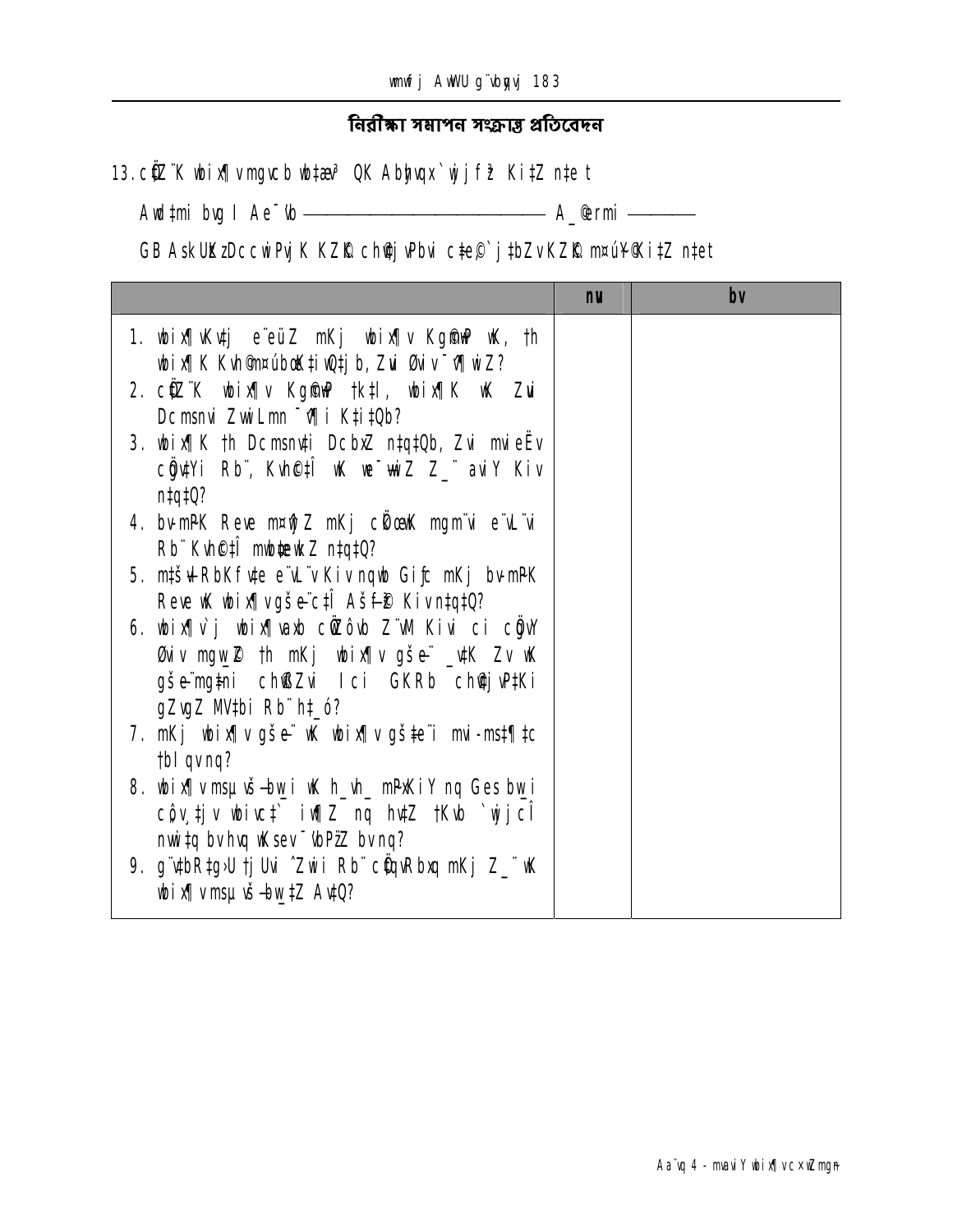#### উপসংহার ঃ

ume bix[Ktj Aug bix[|v' tj i KuR ZËjeab Ktiu2|

bix[|K\tj c02 K\h@l Awy ch@j\PbvKtiQ| ch@j\PbK\tj bix[|KM'#K Awy th mKj c0e RAvn Kui Zui mtšul Rbk Reve Zuiv w tatūb Ges châj vidui Aui tKub velg Aeuko the **bix[|vi ctx K Aski Rb" th K\R neuture Z ntat0, ZvH Aski Demand tK mg\_b Kti |** 

bix[|tki cite`b maturiz bix[|vK\h@divcY@f\te mgw2|

 $Z$ wil  $\longrightarrow$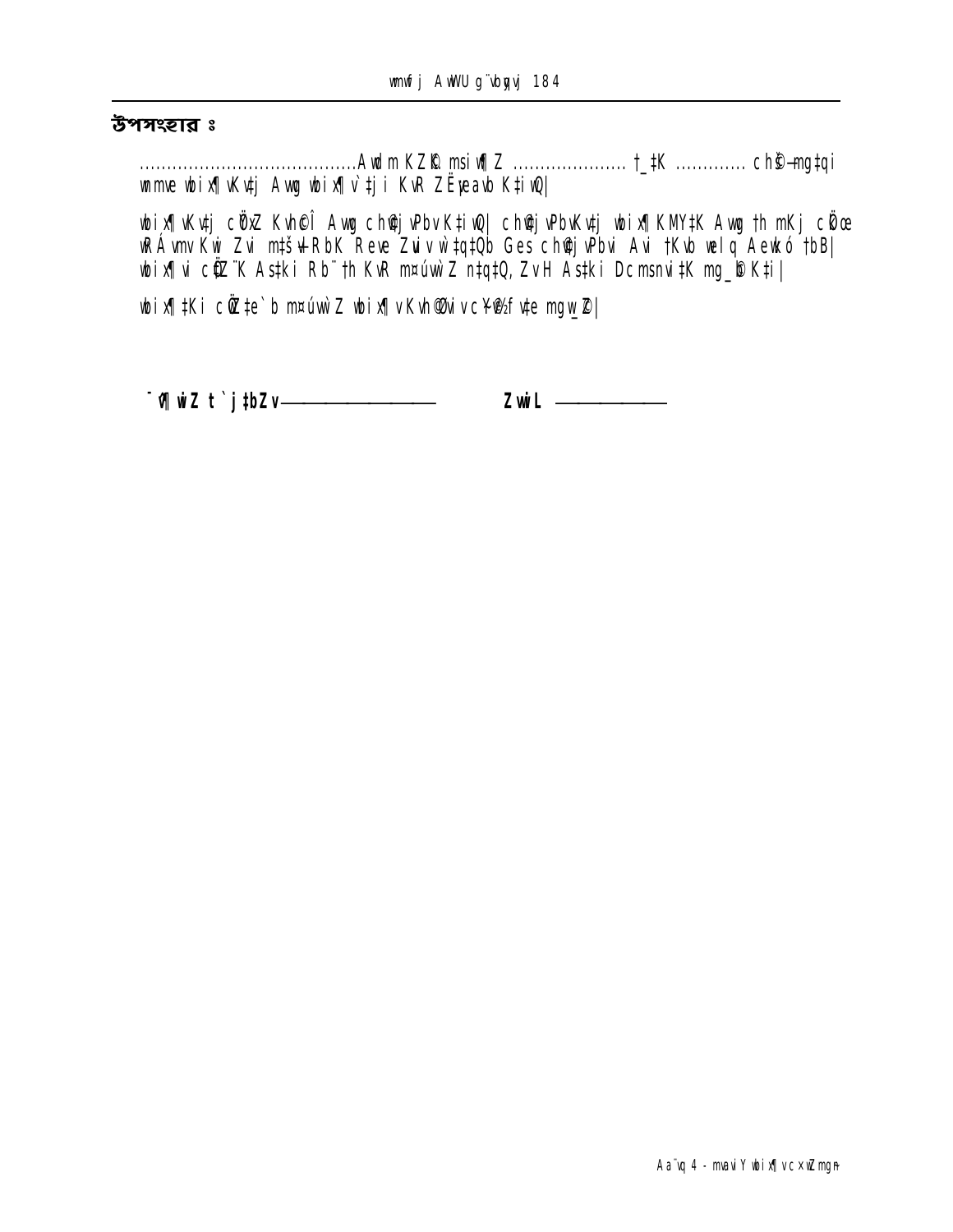# অধ্যায় ৯ - নিরীক্ষা প্রতিবেদন প্রণয়ন  $\boldsymbol{s}$  অনুসরণ কার্যক্রম

### সুচিপত্র

| <b>CÔV</b> |
|------------|
| 186 - 188  |
| 188 - 189  |
| 189        |
| 190 - 191  |
| 192 - 198  |
|            |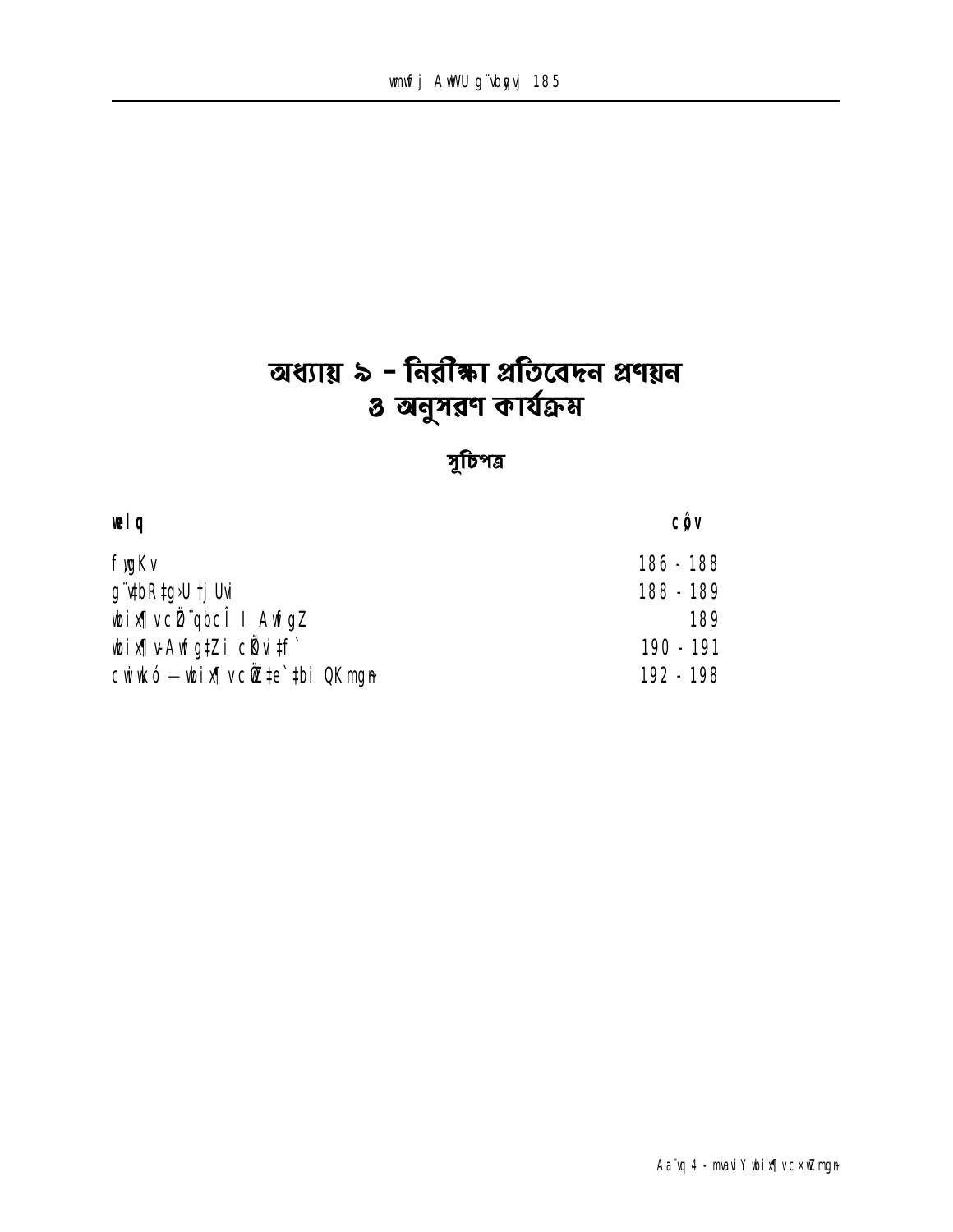### অধ্যায় ৯ - নিরীক্ষা প্রতিবেদন প্রণয়ন এবং অনুসরণ কার্যক্রম

ভূমিকা

- unfj AWU Au ` B‡i i cëvb ` wqZ; n‡'Q mi Kwi tj b‡ b c ix[|v K‡i unne th wekjnthWl fvte  $1<sub>1</sub>$ Dc wez ntatū tm matk@dqZvcOb Kiv GB bdqZvci qbcî WsevAwfgZ m bix[v cite to Dc tcb Kivng | wix | v Kuh Sutan R and wi k Z Ses ume cix | vi djudj tft cite b wwfboaithi ntZ cyti
- ubin qu cù te thi Ab b Dilk ng ubin qu D Null cub Z wi cù ubin q cù cù ou 2. Ges Ab b Awthct¶i (stakeholdrs) gibthw AKIP Kiv- th tju Ici Kue e-vGes Reve cünRb
- 3. unfj AWU Au Bi bougz maeuex bix[u to the cheqi cizte b cuqtbi cuuqv AbyriY Kite| G tjvnt'Q (1) wir Jab cilôuthi KuQ côg choqi cilte b (2) wme gnv baštki KuQ wiZxa chotai cüzte`b (3) A\_@iutii Rb `upxgšyjujtai KuQ ZZxa chorqi cütte b Ges (4) iviculi quatg Ruluq mani mgrtc Povs-chorqi cülte b cite b cüqb cxul wufbo #ii | qzunaibosAwbct| i cüqRb citVi jt| wi Kiv ntat0| Gt¶tî wagK buZ (guiding principle) GB th, hut i Zt\_"i cünRb Au0 Zu` itK, Ges th KZ@¶ ngmdi w@akEtZ n<sup>-</sup>#¶c Kiteb, Zu` itK, Z\_" c0b KitZ nte|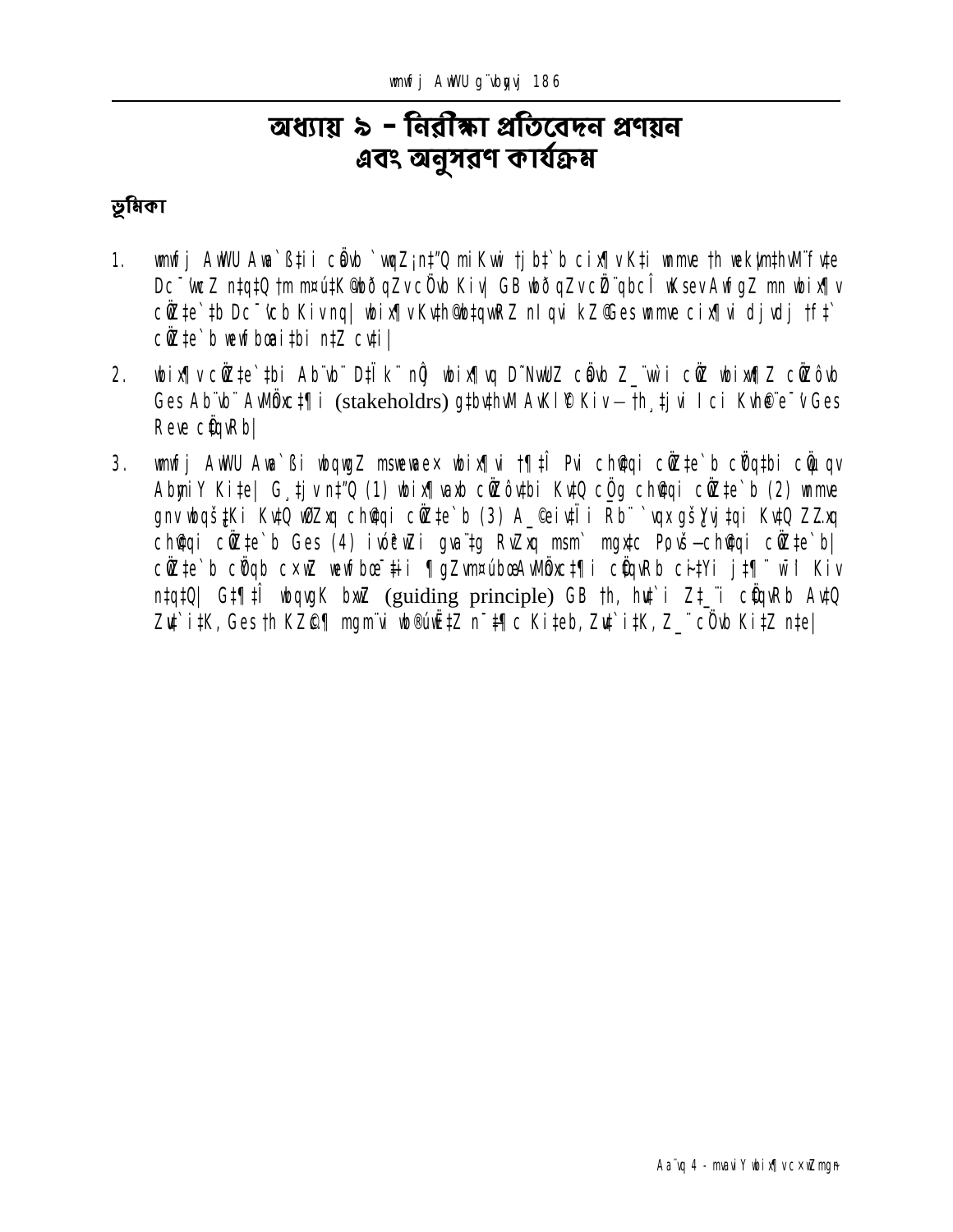| cite thi che     | <b>cü</b> :K                                             | <b>mgq</b>                                                                    | $w$ lge <sup><math>-1</math></sup>                                                                                                                                                                                                                                        | <b>A</b> Wui                                                                                  | <b>Mikux</b>                                    |
|------------------|----------------------------------------------------------|-------------------------------------------------------------------------------|---------------------------------------------------------------------------------------------------------------------------------------------------------------------------------------------------------------------------------------------------------------------------|-----------------------------------------------------------------------------------------------|-------------------------------------------------|
| <b>củg chê</b>   | qial yi q<br><b>Audimi</b><br><b>câb (1)</b>             | y[kidu<br><b>ngucthi<br/>Ae emiz ci</b>                                       | 1. AgxgramZ<br>ve i awi<br>2. ce <sup>p</sup> b<br>i Xi d<br><b>AgxjismZ</b><br><b>uel quir</b>                                                                                                                                                                           | w wiZ                                                                                         | `j#Zv                                           |
| <b>Wizy che</b>  | <b>ume gnv<br/>bqšk</b>                                  | v kid<br><b>myctbi</b><br><b>cthi whci</b>                                    | <b>1. umtei</b><br><b>muele</b> Ae <sup>-</sup> V<br><b>2. wme</b><br><b>mguš-eâtb</b><br>cell what<br><b>3. Af šin</b><br><b>uvišt</b> vi<br>$e^{\cdot}$ $\mathbb{Z}$<br><b>4. ume</b><br><b>msuvš-nkj<br/>veľguv</b><br>5. ce <b>gbix</b><br>$e^{\cdot}$ $\mathbf{z}$ v | g ybRtg U<br>ti Vi                                                                            | <b>cui Pyj K/</b><br><b>gnicuri Pyr K</b>       |
| ZZxq ch <b>û</b> | <b>mské-</b><br><b>gš<b>ý ý tai</b><br/>mile<br/>(2)</b> | ијијф<br><b>ngwibi wek</b><br>wb ci                                           | 1. <b>we-wab</b><br><b>mguvš÷nKj</b><br>ve fan y<br><b>2. citi Yu</b><br><b>AcPu</b><br><b>3. AwR</b><br>Ae <sup>T</sup> e <sup>-</sup><br><b>wašynich</b><br><b>yyzv</b><br><b>4. e'g beth</b><br>ik <sup>-</sup><br>msMin veva-<br>wado<br>AbriY bv<br><b>Kiv</b>       | g ybRtg <sub>b</sub> U<br>ti Rvi                                                              | gnac <b>ir Prij</b> K                           |
| Povš-ch <b>û</b> | <b>i vócuz</b>                                           | <b>ume (AyyR</b><br>I DcthyRb<br><b>ume)<br/>ngyctbi</b><br>ntelP Oq<br>gymci | <b>-auprilists</b><br>wlgw]<br>A_ <b>Su</b> ZK<br><b>Ae-Y</b><br><b>Aw R wašy,<br/>A` ¶izy Ges<br/>AK hRwz Zy</b><br>AcPq Ges<br>e'q- euj<br><b>Jodg Abyr Y</b><br>byKivi éo<br><b>aithi`ģuš<del>,</del><br/>Avizu</b> i<br><b>mg</b> rex Zv                              | <b>ume I</b><br><b><i>uite:400<br/>cm qb/<br/>mz .vp<br/>(wiki fyte)</i></b><br><b>betPZ)</b> | gnvwme-<br>p!vilk I<br><b><i><u>pd</u>z</i></b> |

### নিরীক্ষা প্রতিবেদন বিষয়ক সারণি (Matrix)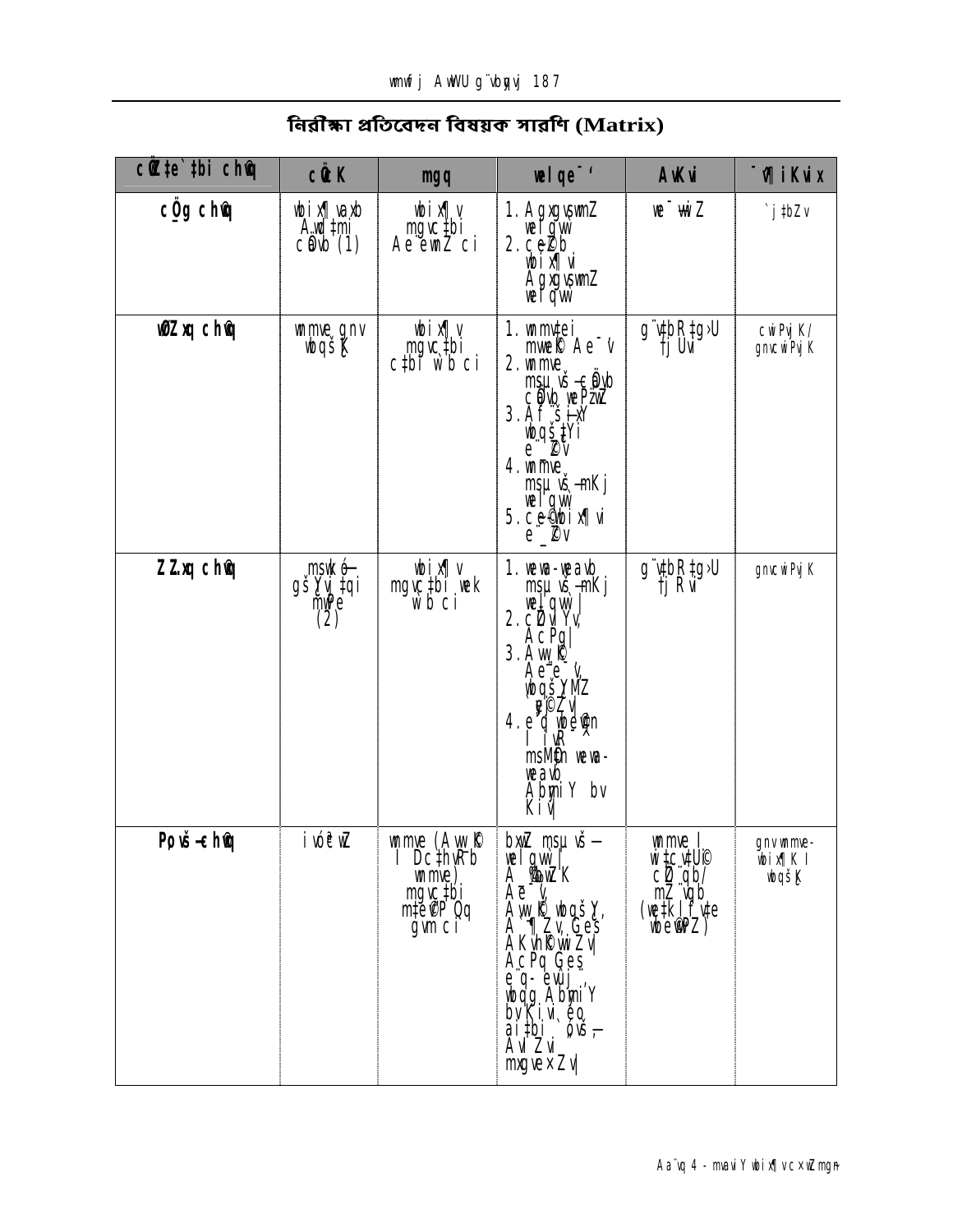(1) \_by tRjy AvÂyj K I cầub wmei TIY Audm Ges (2) cầub wmei TIY Audm wix Tuiff **WZxu châu i cîzte b cück nteb gi umei TV kgřZ®umte nské gšyjthi mPe cünRb tevta ume gnybgšK#K AeuZ i LythtZ cvti |** 

- 4. bix wab ms tk c oc c g cheqi c te bu m/z Ku ty B Ab b cheqi c te b Atc Tv w = wiZ nte | bugfyte th mKj welg mtšvi-RbKfyte guguanu Kiv hugub A\_P D'PZi e'e 'chu tMPixfZ Kiu qZ ht\_o \_i'ZcY%q, tnB nKj wlq GtZ Ašf<sup>®</sup> Kivnte| AtbK weigB <sup>-</sup> (bxq ch@q gxqvanv Kiv n¤\*) th weig tiv Ea\\\ ch@q Aew2 Kivi Rb" msiv(2 **\_\K tm\_tj\tZ tKej bxZ I \bqš\/ e e u \_i Zi \ePaZ msµ\š=Zvch@Y@\_^ Ges A` q|Zy** AcPq, Ah\_y\_@"q, wew-wayb Abyriy by KivmsuvšZ i'Zi cüvzi mbw0tKmBtKej Aš  $fP$  \_K‡e|
- 5. bix [v Pj K tj e e "chu mov cul qui R b" gše man R wi Kiv ng Ges th welg tj v gxgwar? ng by tm tjv**ûb**ix [vgš‡e¨i mi-mst¶cÕkxlik GKwl kxtU tbl gvng| wix [ki djvdj man [ß Ges tkymeb" - Aukuti Dc tctbi Rb" Gul e'e tchui GKul muzqui (tool) | G tjutz gxgxanZ ntqtQ, Gi£ wlql Ašf@ \_Kte, th\_tjvman`mn Ea\2b e e Cbui tMPixfZ Kivi gZ ht\_ó \_i'Zc¥®tj M' Kivhq| bix¶vgšte i mi-nst¶c nskýZ kxW, †Kb †Kb velg g ubRtg: U tj U ti i Ašf<sup>e</sup> \_ K te Zv Dtj l-Kivnte |
- 6. ctZK whix[v tktl `jtbZv whix[\axb Audm cextbi mt\_ whix[v ctZte`b (c0g chts) Atj Pbv K‡i Zui ~ KuZ maNÖ Ki‡eb| cüZ‡e`b maKuj Z m¤ú¥@bix¶v-buy, Kvh@Îwì, ubix¶v gšte i mi-mst¶c m¤lji z kru Ges ubirajv myrch witcul©ch@juPhv I gj uqthi Rh" **Dccurru #Ki wkU tcëV Kiv ntel Dccurru K ch@j Pbv tPKuj ÷** (Review Checklist) nrúf (Kti wix | why cui Puj K/ gmcui Puj #Ki wku tck Kiteb
- 7. vevfboaitbi cütte`b Gesmaké `vi i cîviv i babyD`vniY GB Aa dai tktl, cwiykó Avkyti **f** Lubyntat0

#### ম্যানেজমেন্ট লেটাব

- 8. bix[|K\tj cuij\q]Z i'ZcY@elquì AemZ Kivi †¶li q`\tbRtq;U tjUd bix[|tKi GKW null qui untrite e euz ng Gtz triB nKj cuiwill i K vej v nte, hvubix (v gšte chêmil ntz cuti Gesmaké vefutuli cui Pujb Kuhâtg hvcü ve tdtj |
- 9. g ubRtou tj uti tnB nKj wix[|vgše Dtj l-Kivnte, th tj vwix[|tKi cite thi ZwitLl AgrgusmZ \_uK, Ges cuck#K mgmv Absuetbi Rb chos Z\_ c0ub Kti| th mKj t¶tî bix vaše naútk@mei¶Y Aultni Kařz@Kapuie, e L vutatüb Kš'Gne w Ita naké wfulli Aemz \_WvcQyRb, tnt¶ili g`ubRtgJU tjUti Zui Dtj L-Wte|
- **10. Wy Z namu côre Dij l-Kitz nie ci Gi Giv Aw R côre Ges maké w frijh cui Puj be e-ci 1** Ici thue ePK djudji e\$tel
- 11. a utbRto U ti Udi th nKi wla Adiul Z ntZ cdi ZdZ i Zi Adatai ZwiKuf? Gić AB#Uq Aš#P \_Wte hv AwrR qj Wsev bxZ I AB#bi ms#k#i wwi# i?Zc¥©etj **usteurz**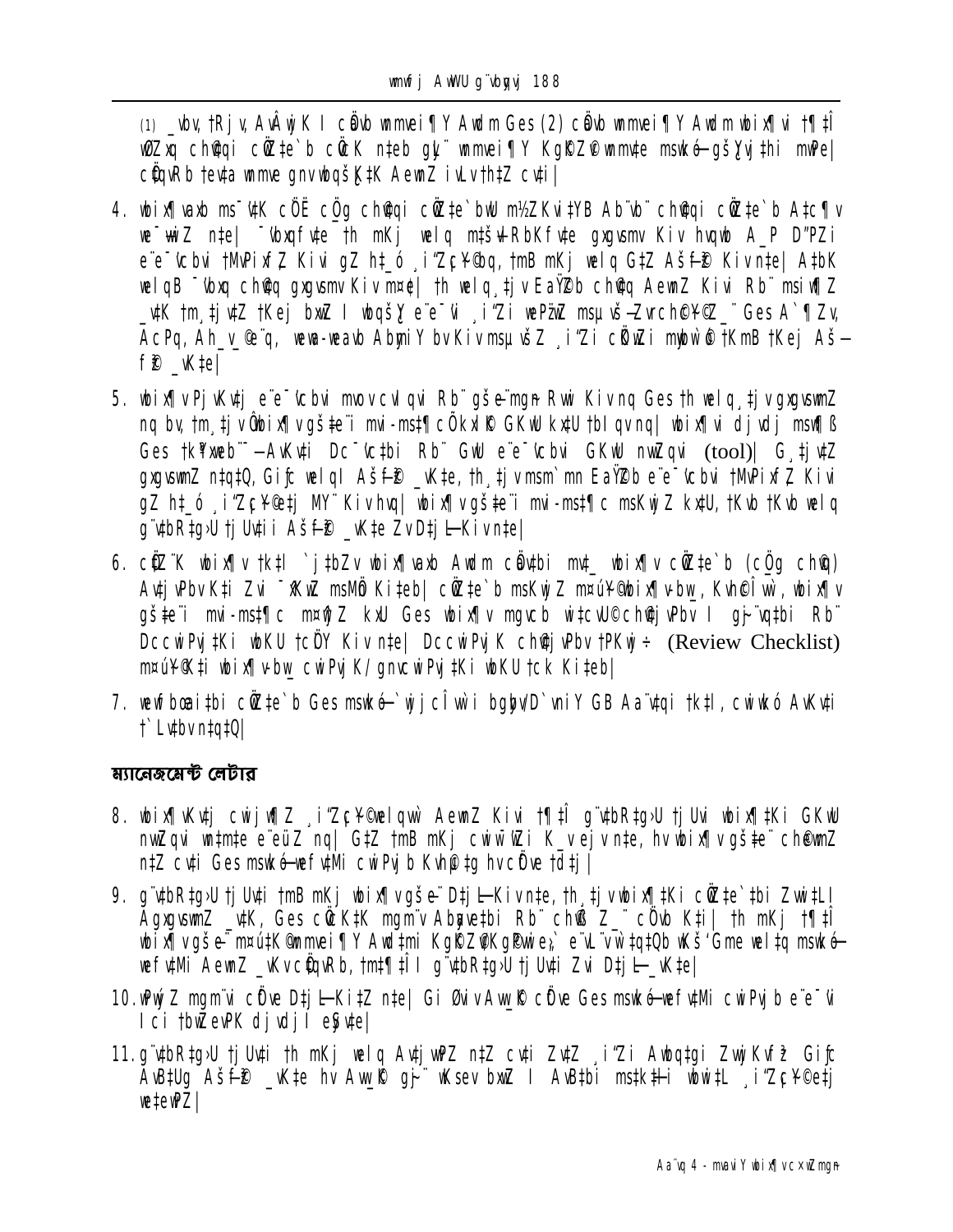- 12. a utbRta U ti Udi mafißf de maniv unnte Gi cite Ges manivi mavadbi mewik uwiZ ntel a **úbrtou tilui, wme anywašk Ges nské-ak** wmei¶Y Ka**rz**êeivei tc**ë**Y Kiv **ntel**
- 13. g utb Rtoll tj Usi whis Tiv muncton Ae em Z ciB `j th Zv KZR c Uz I RwiKZ c Qq chiqqi witcutUP Auzwi<sup>3</sup> | g'utbRtgvU tj U4i tmB mKj Augtgi Dtj L-\_Kte th tj v Eal2D chQqi tMPixfZ Kivi qZ ht\_ó i ZcY@tj M" Kivi qtZv| hy?nt/Z ngtqi qta" qxqvanZ bvntj, g ubRto U tj Uti i gše mun tkl ch**e nant** tců Z gnv mme bix lk I boštki cůte tbi Ask ntZ cvti l

নির্বীক্ষা প্রত্যয়নপত্র এবং অভিমত

- 14. mayî Y ybata yanf ji AWU Aya` Bi mi Kyti ji eydi R yame m¤ydK®ë abcî cöyb Kite Ges Gi I ci citte`b tck Kite| citte`th whan? Dov`w mun\_whe t
	- Povš-chtaj citte thi Dcv whan
	- $\cdot$  ktibu
	- Ôbixilvcête`bố— GB uktivbuta cêtte`b ^Zwinte
	- bixfliki cëte`b ivicië (ksevmani)-tk nt¤maz ntz nte
	- $mPbve^3e^m$   $mQ^m$   $Z$   $AbYQ^m$
- 15. bix that it is a state to zuit. I to go m miket i bix the Aug R week man enter the 1 citte to GB weut I Asff<sup>e</sup> Wite th Aug R weut cund e e<sup>-</sup>icbui `unZ; Ges whin that `wıZ:nt'Q (bixl) u vfittz Awr@ wew.mathi ilci Avfaz cükk Kivl
- 16. bix like cite to bix is Ad Zul eyso Kiv nte Ges Dti L Kiv nte th bix is Mingul AWMUIS ÷ "WWAR Ges AWWU TKW Abhwax cwiPwriZ ntatQl GtZ GB wee ZII A sfep Kte Th Aug R weyZmyn Ah\_y\_@eYByg P uKbv tm mautK@huPmi2 ubodzv culoui Rb B ubixTlv cui Kuí Z I cui Pui Z ntauli I
- **17. metkil bixlitki cikte`th Avil Ašfi® Ktet** 
	- K) eQQBaiK cixillYi wfütZ Aww wew 12 Dwidez UKui A¼Ges cümdez Z "wìi mu \$b msMpxZ câW;
	- L)  $\Delta$ une wee permain culture e e de  $\mathbb{Z}$ , une manistration (principles) qui und;
	- M) Avyř veevzman cüqtb e e tcbv KZ@¶ KZř cüvz Zvch@Y®Ö j bmatni qj dp; Ges
	- M Aw R weezi muer Dc cbui ai ubl
- **18. Aw R cête`b cüab Küktav Abiyax Aw R weet man câz 1 mîz Ae-v cökid Kti ku by Ges** cünR" † 111 Awir wewman maewex cünRbman ci YKti Wbytm mattK@bix11Ki "uó  $A$ wfgZ c $\mathbf{\hat{z}}$ te` tb Dwj $\mathbf{L}$ z \_wtel
- 19. gw chŵg Kyhâg ngycibi ZwitLB, wixijK, cù te`tb Zwilm ~9 i Kiteb! th Zwitl Aw R weyZman - Vilvi Z ntatū ubixitKi - Vilvi Z Zwi L Zui AutMnte by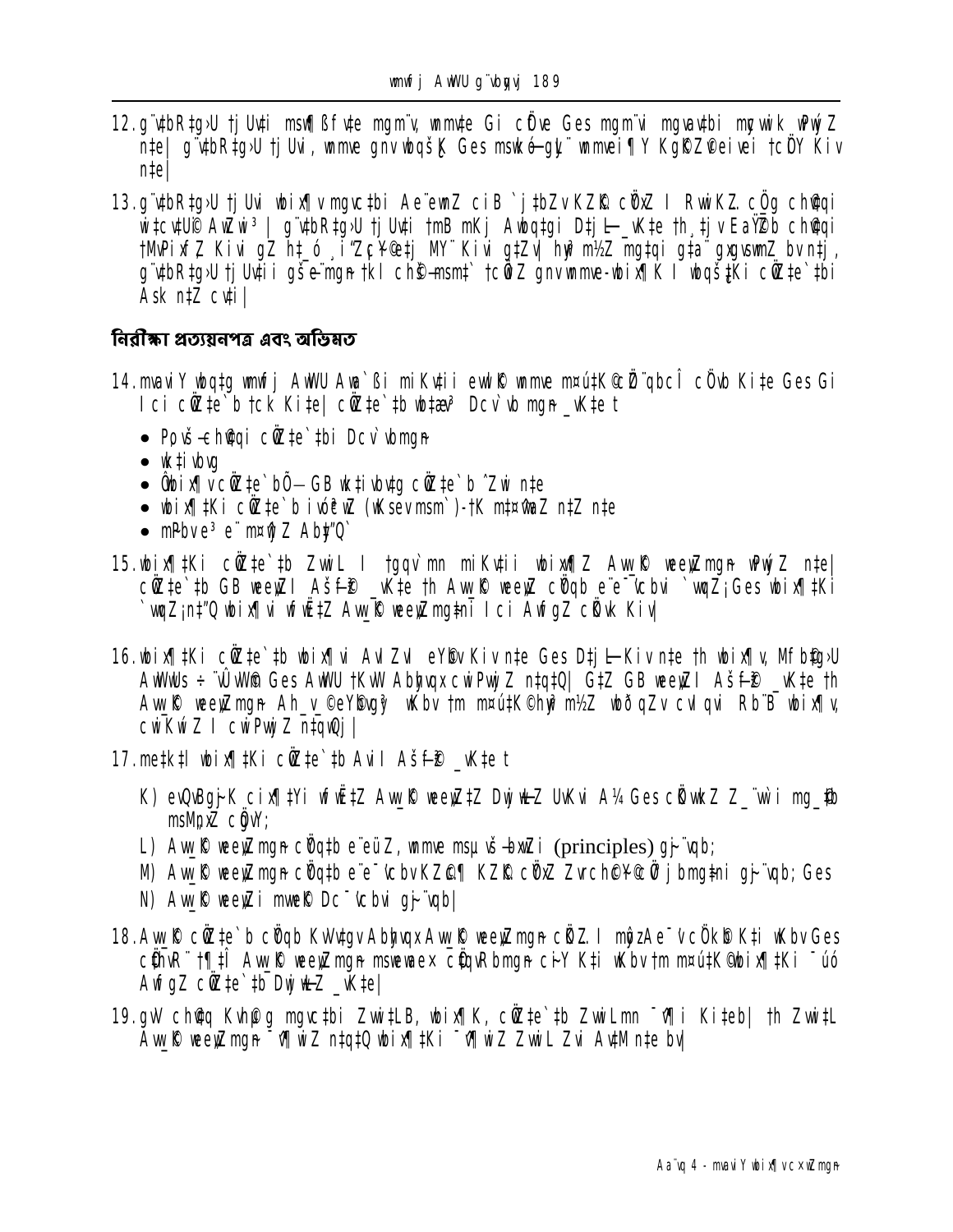নিরীক্ষা অভিমতের প্রকারভেদ

#### 20. mme weezi Ae<sup>-</sup>Vtft AvfgZ werboeästiing t

(1) **gsevent AufgZ** (unqualified opinion)

**ubix[\q hw tKub i'ZcYQh\_v\_@eeyZ uKsev fj D"NuUZ bv nq Ges ubix[|K hw Ggtg©** mšő nb th Avy R weyznyn th Zwitt. cüz tnB Zwitt i Avy R Ae 'G cüz. I nýzu'l D<sup>3</sup> wey<sup>7</sup> mg in ci<sup>2</sup>dyj Z ntat0, Zvrtj gše wnb AwfgZ cOb Kivnte

**(2) gše-ntg Z Aufg Z** (Qualified opinion)

hLb wix K GB wrts-Dcbiz nb th gsevent AvfgZ cärk Kiv hy?hy? bg, Zte e'e 'chui mt\_ gZVAK" Wsev Avi Zui mgye×Zui cüve wei£ AvfgZ Wsev A "KvigjK AvfgZ M#bi Rb" ht\_ó bq, ZLb gše=ntgZ AvfgZ clkk KitZ nte|

(3) A<sup>-</sup> Kuigj K Aufg Z (Disclaimer of opinion)

bix[|vi AviZvi Ici mqvexZvi n¤te" cote hLb GZB i'ZcY©es e ck th ubix[|K ch® cầy mườn mụ Cho Ges tm Kuity Aug Rwee Zmatai Ici Awfg Z cũ b Kitz cuib by ZLbB †Kej A<sup>-</sup>Kugj K AwfgZ cäyk KitZ ntel

**(4) with AufgZ** (Adverse opinion)

hLb Augic weyzi Ici gzvatk i cüre GZ izc¥©I e ck th, wix∏K GB wrxts— Dobiz nb th gše ntg z cížte b Augi? vegži veavšici vksev Anruh ©cišuz cišuk ch® bq, ZLbB wif AufgZ cävk KitZ ntel

| নিরীক্ষা প্রতিবেদনের মৌলিক প্রকারডেদ |  |
|--------------------------------------|--|
|                                      |  |

| <b>bix[vMFb&amp;yU AWdds : "UWA Abhux main Z ntqQj Ges bix[iKi gtZ AugR weyZmgn</b><br>nKj i'Zcłeltą nýfute Gesmikui ume nauvšianki mt_nt/akcł@cutq Dc "usk                             |                                                                                                                                                                 |  |  |
|-----------------------------------------------------------------------------------------------------------------------------------------------------------------------------------------|-----------------------------------------------------------------------------------------------------------------------------------------------------------------|--|--|
| <b>Kš' Zvch@Y©bix[v c×uZ maniv thi e _ Pui</b>                                                                                                                                          | <b>Kš' nikui ume nauš-buž t_tk i ZcY®</b>                                                                                                                       |  |  |
| cute e ZxZ hw wix w MFb 2010 AWMUs ÷ WWA<br>Abhuxntu _uK Zurtj gše ntgZ AvfgZ                                                                                                           | vePaZi cüve e ZxZ hw wme mauxs-veeyZman<br>nkj, i Zcy wk t_tk nikui ume nsušbul<br>AbhuxDc <sup>-</sup> tueZ nq Zvntj gše ntgZ AvfgZ                            |  |  |
| A_evhw AZ s-Zvch@Y@bix[vcxw man thi<br>e"_ <b>2ui cüytei Kuity A_ev AubõqZui Kuity hui</b><br>Auyll weyZmytni Ici GZUv i'Zi cüre AuQ<br>th AwfgZ clkk Kivng by tnt¶#î A~KuigjK<br>AvfgZ | A_ev hw mi Kwi wme msu vs-bxizgyj v t_tK<br><b>i Zc<sup>y@</sup>ePaZ nq, AvyR veejZnyn hw miKwi</b><br>ume msuvš-briZgyj vi mt_ nt/sZc¥®vnq Zvntj<br>with AufgZ |  |  |

**wix Kw AwfgZ cärk Kitj, (hw tnB AwfgZ gše wend by na) nKj eve-**21. KulYmutni "uoeYBy citte" th Ašfi? KitZ nte Ges Anre by nti AwiR weutZ Zu cotei cwigw I Ašf<sup>e</sup> Kitz ntel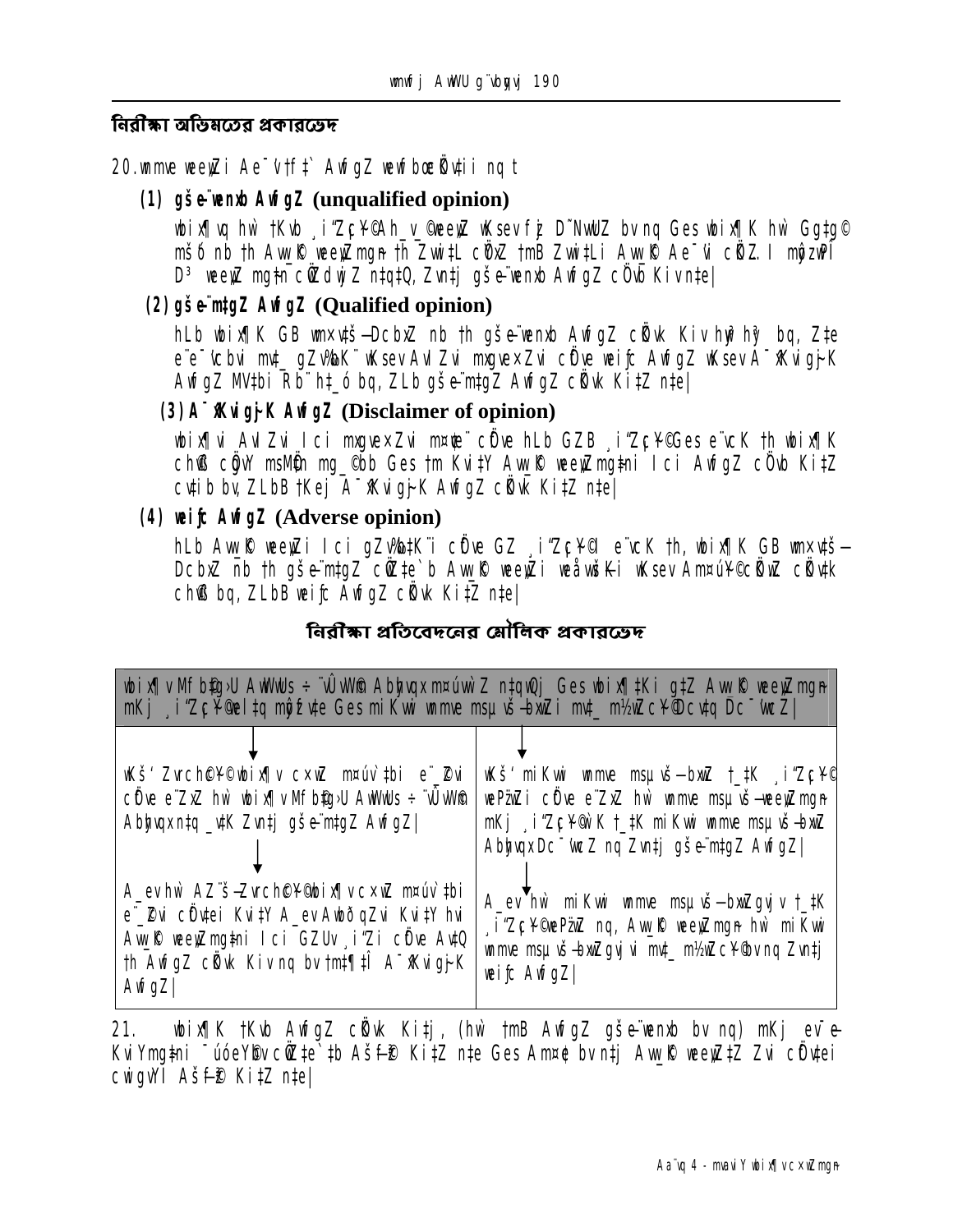মন্তব্যবিহীন অভিমতের দুষ্টান্ত

নিৱীক্ষা অভিমত

gng b i véc **z McŘížševají** k **XKV** 

Avgiv 30tk Rb Zwith mg S ................ A\_@rmtii Avg R wme (A\_ev Dcth Rb wme) bix[lv K‡ivî | Avgyî i `wqZ;nj mseayibi 128 (1) Abiyyxubix¶yi vfwEtZ GB mKj AvyfR veeyZi Ici **AvfgZ cäkk Kivl** 

Avgiv MFb@yU AuMuls: "ÚuMA Abhugx bix[|v cuiPyj bv KtivQ| GB nKj : "ÚutMP Pun' v n**ỹ**, Augiv thb Aug & weyZmgn \_ i'ZcY Ah\_v\_ @eeyZgy? Why Ges e e c tchyman KZR what Z wwwwab AbyiY K‡itQ kby G maitK@wPnt/Z boqZvmaWhi Rb" bix[|vcwKibvcUgb Kw Ges tm Abbuyx ubix iv mativ b Kui | Aug R wee 212 c Ouk 2 UKui A14 Ges Ab b Z wi my BKuix cĝW, eudBgj Kfute huPB Kivubix (lui Ašff® | GOLov, unne mapuš-banZgyj v Ges Aun R weyZi qj qbl GB bix[hi Ašf@ | Avqt` i vekim bix[hi vfižtZB Avqt` i qZvqZ cüxZ ntqtQ |

c<sub>a</sub>Kfute cöë gše mutct¶ uksev gše e ZxZ, Avgu i AvfgZ GB th, mKj i Zc¥©neltq M'city Z's x evsi u k KZIR Abuy, bM - wfulk unne buil Abuyux cünz Avu R wey, 30 tk Rh ZwitL miKyti i Avy R Ae VGes Kyh@qtK h\_vh\_fyte Dc Cb KtitQ|

c<sub>a</sub>kfyte cöë gše e ZxZ Avgyt i AvfgZ GB th, nKj si ZcY®eltq cwitkva I c**üS**, RvZxq mant i Aufc & Abhunc An MKivntat 0 Ges Zv Ausb, www. Aut k BZ wit K Abuni Y Ktit Q|

ZwiL t

**gnvmme-bix¶K I bqš<u>K</u>** evsi vi`k, XvKv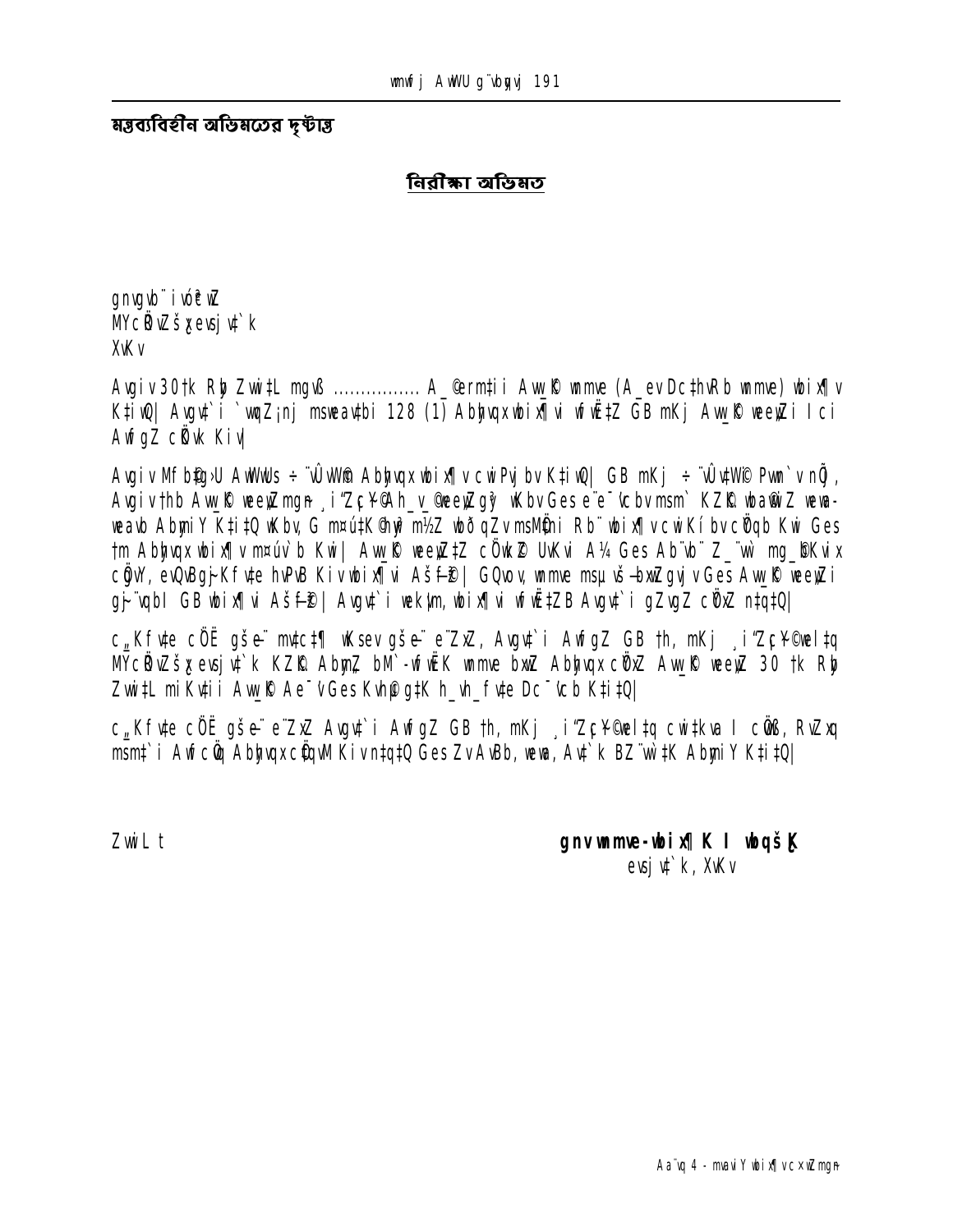cuirkó-1

# নিরীক্ষা প্রতিবেদনের ছকসমূহ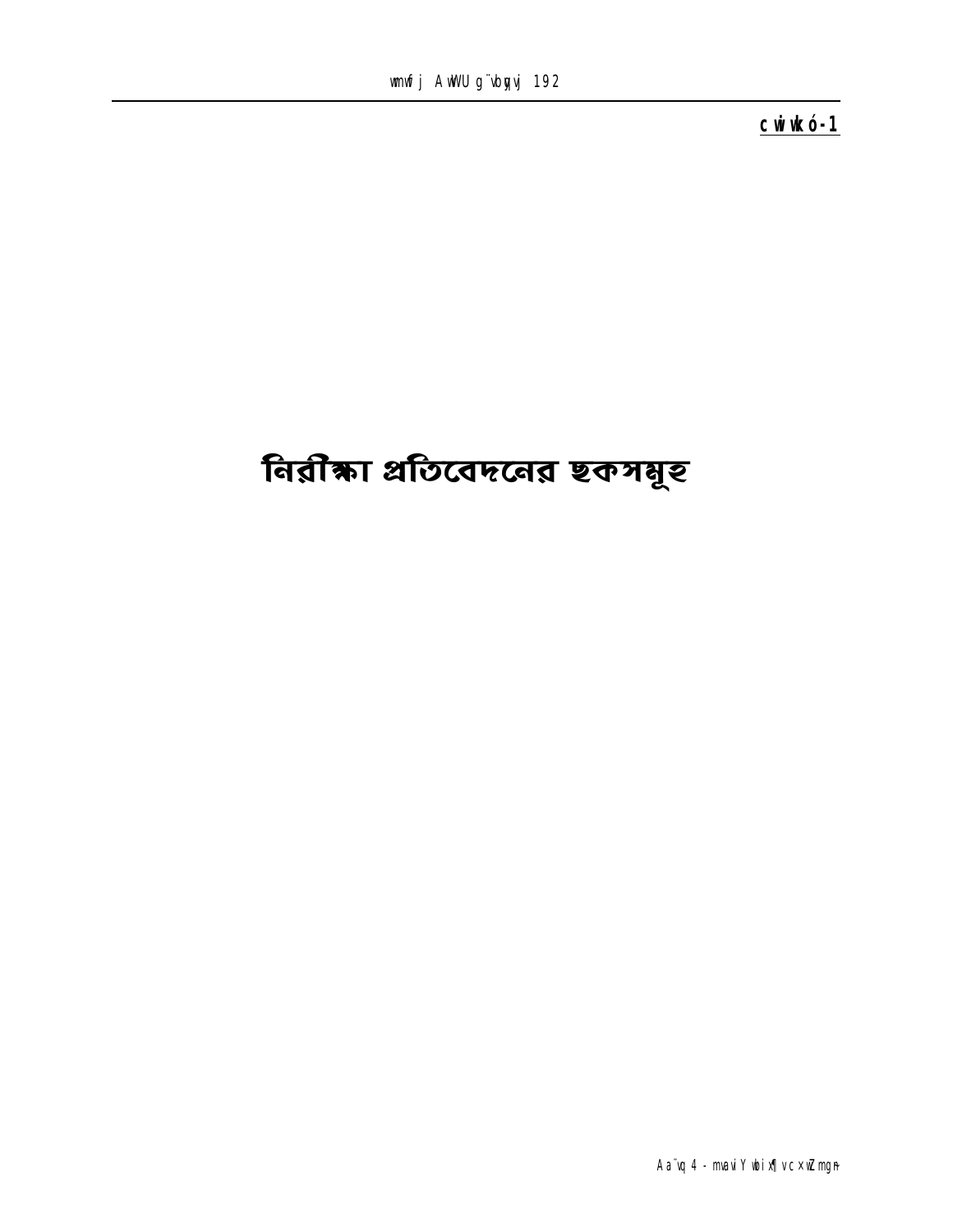### নিরীক্ষা মন্তব্যের সার−সংক্ষেপ (Audit Observation Summary)

| <b>A_@rmi</b><br>Audtmi bug I Ae <sup>-</sup> tb- |                     |    |                 |             |            |           |               |                             |
|---------------------------------------------------|---------------------|----|-----------------|-------------|------------|-----------|---------------|-----------------------------|
| lie ibi                                           | <b>Kuei</b>         | ÌЩ | <b>Cuinfuir</b> | $e\ddot{q}$ | <b>cis</b> | g ybRtgvU | gš <b>yjq</b> | e'e <sup>-</sup> tchui Reve |
|                                                   |                     |    |                 |             |            |           |               |                             |
|                                                   |                     |    |                 |             |            |           |               |                             |
|                                                   |                     |    |                 |             |            |           |               |                             |
|                                                   | <b>Total amount</b> |    |                 |             |            |           |               |                             |

| `j#Zv            | <b>Zuil</b> |
|------------------|-------------|
| <b>Dccurry K</b> | — Zwil      |

- 1. bix[|vi mt\_ GKgZ nlqv
- 2. bix[|vi mt\_ GKgZ bvnlqv
- 3. gše mtct¶ GKgZ nl qv
- 4. e<sup>e</sup> VMBY K<sup>#</sup>i AemZ Ki#e
- 5. Ab b (e L vKib)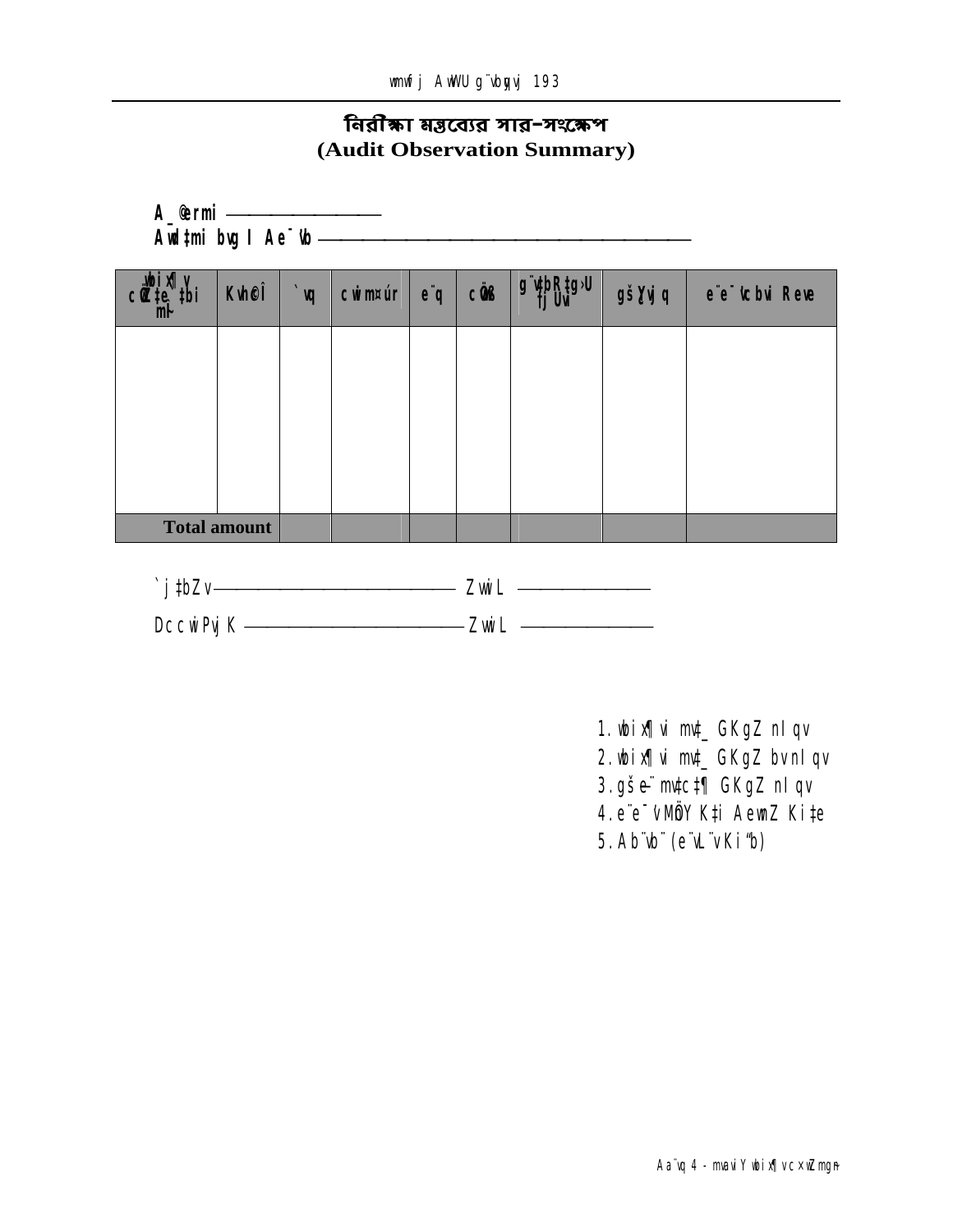| 1. fyyKv<br>2. bix¶u Aul Zv<br>3. ce@Zx@bix\vch@jvPbv<br>4. gše <del>:</del> I nywik<br>5. Dcmani                                                                                                                                                                                                                                                                                                                                                                                                                                                                                                                                                               | নিৱী <b>ক্ষা প্ৰতিবে</b> দন | bix[vbw b¤f _____<br><b>Zuil</b> <u>__________</u>                                            |
|-----------------------------------------------------------------------------------------------------------------------------------------------------------------------------------------------------------------------------------------------------------------------------------------------------------------------------------------------------------------------------------------------------------------------------------------------------------------------------------------------------------------------------------------------------------------------------------------------------------------------------------------------------------------|-----------------------------|-----------------------------------------------------------------------------------------------|
| _____________________________________<br>,,,,,,,,,,,,,,,,,,,,,,,,,,,,,,,,,,,                                                                                                                                                                                                                                                                                                                                                                                                                                                                                                                                                                                    |                             |                                                                                               |
|                                                                                                                                                                                                                                                                                                                                                                                                                                                                                                                                                                                                                                                                 |                             |                                                                                               |
| meski cütte`tbi Zwil elenedlerini eZgub cütte`tbi Zwil elenedlerini                                                                                                                                                                                                                                                                                                                                                                                                                                                                                                                                                                                             |                             |                                                                                               |
| ১. छृत्रिका                                                                                                                                                                                                                                                                                                                                                                                                                                                                                                                                                                                                                                                     |                             |                                                                                               |
|                                                                                                                                                                                                                                                                                                                                                                                                                                                                                                                                                                                                                                                                 |                             | <b>CM</b>                                                                                     |
|                                                                                                                                                                                                                                                                                                                                                                                                                                                                                                                                                                                                                                                                 |                             | ch <sup>e</sup> —ngtq DcwiD <sup>3</sup> Awdtmi maeuae× whix[v m¤uvb Kti  whix[vaxb mgtq Rbve |
| MFb@pU AWMUs÷ UWRAbhyqxGB wix[ vcwkwiZI cwPyjZnq                                                                                                                                                                                                                                                                                                                                                                                                                                                                                                                                                                                                                |                             |                                                                                               |
| ২. নিরীক্ষার আগুতা ৪ কৌশল                                                                                                                                                                                                                                                                                                                                                                                                                                                                                                                                                                                                                                       |                             |                                                                                               |
| $[ht_cch\mathcal{F}$ (th wik $\mathbf{F}$ y wh $]$                                                                                                                                                                                                                                                                                                                                                                                                                                                                                                                                                                                                              |                             |                                                                                               |
| • warme I Awyl Refe <sup>-</sup> ti (system) wetk <b>H'gji K chêj Pbvi</b><br>• Af šin bqšy I cwex¶Y e e ú chßZu wikHgj K ch@j Pbv<br>• Af šiny wix¶vKZR D~NdIZ Z_wi chQj vbv<br>• Adîk li datî Reji ni wetki Hajji Ki chêj (Pbvl<br>• evQuBufuˇZ uame vee i Yxng‡ni ve‡k HYgjjK ch@jvPbv <br>• umitei eB I maké tiuR÷uingn cix[ Y <br>• µq-cQvc×uZ chQj Pbv<br>• Pu <sup>2</sup> cî BZ wì `yjj ch@j Pbv<br>• e w <sup>e</sup> MZ bw/PKwi i BuZmunch <b>Qj Pbv</b><br>• msL i Zwick bglyuqtbi gva tg whe SOZ f i DP ui cix [ v <br>• yjul Zu Dalmc I Rui Gesmaké Kgřzi i mt_ Avtju Pbv<br>• bix¶yq D~NxWZ Z_wi ubtq Awdmc@ytbi mt_AytjyPbvGes Zvi gZygZ vetePby |                             |                                                                                               |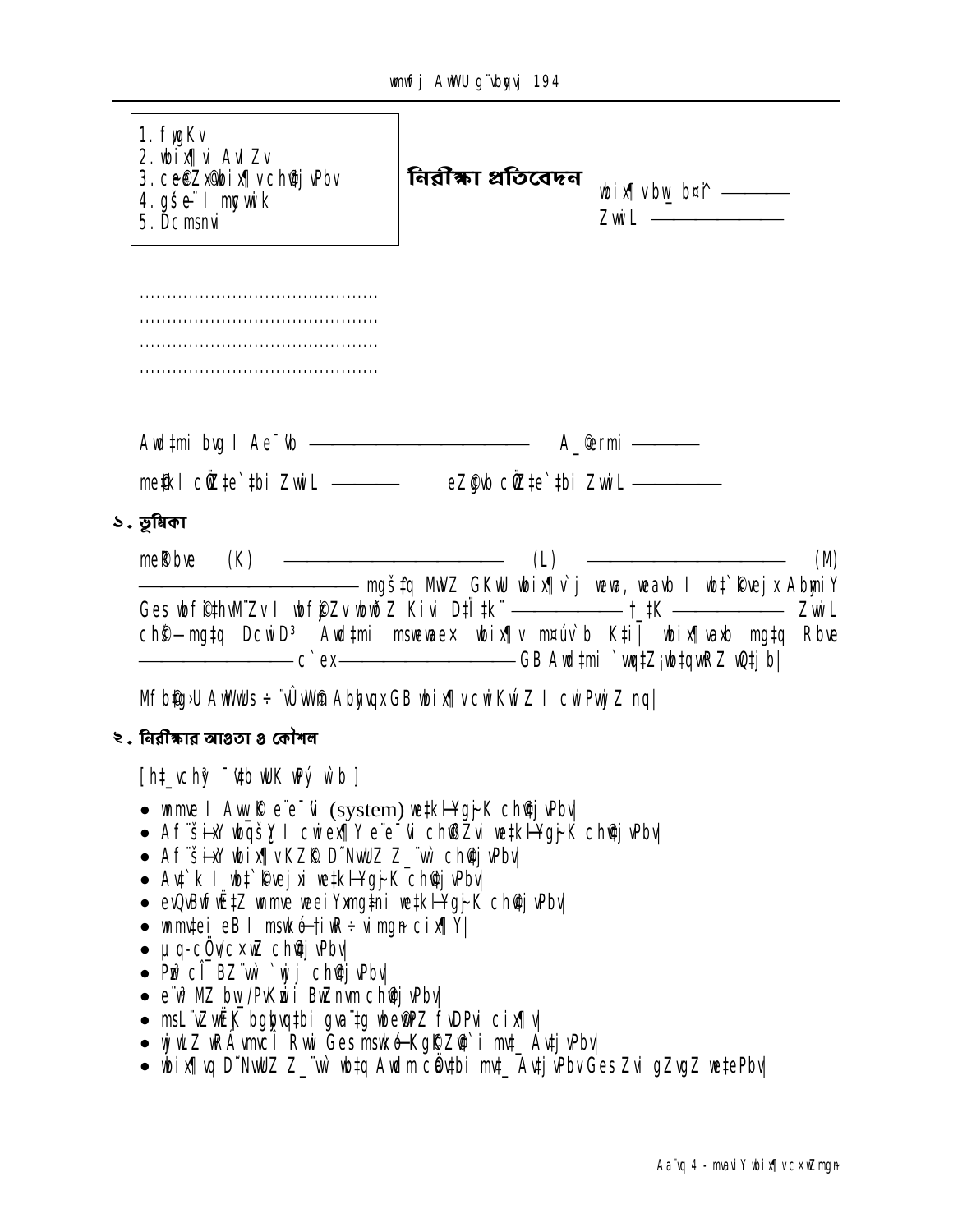७. পূর্ববর্তী নিরীক্ষা পর্যালোচনা

| ermi | Aby'0 md. v gyguanZ |  | AgxgvsunZ   MpxZ Kvh@g |
|------|---------------------|--|------------------------|
|      |                     |  |                        |
|      |                     |  |                        |

৪. মন্তব্য ৪ সুপারিশ

| <b>gše</b>      | djulj                                                                                                          | myuik |
|-----------------|----------------------------------------------------------------------------------------------------------------|-------|
| K) cầu vel quù  | $A^{\circ}$<br><b>¶wz, Awzwi<sup>3</sup><br/>cwi‡kva, cŵzwiYv</b><br>umtei Ah_v_@eeyZ, ww<br>j <b>Mb BZ</b> wi |       |
| L) thấy velouvi |                                                                                                                |       |

#### উপসংহাৱ

nga gagusmi Aur Kuhpig Matvi Rb I Abyiua Kivng |

GB njih#M, Aug bix[|v j #K bix[|v Pj \Kutj mn#hullEv I mmh" Kivi Rb" GB Aud‡mi mské nKj#K ab ev Avcb Kive

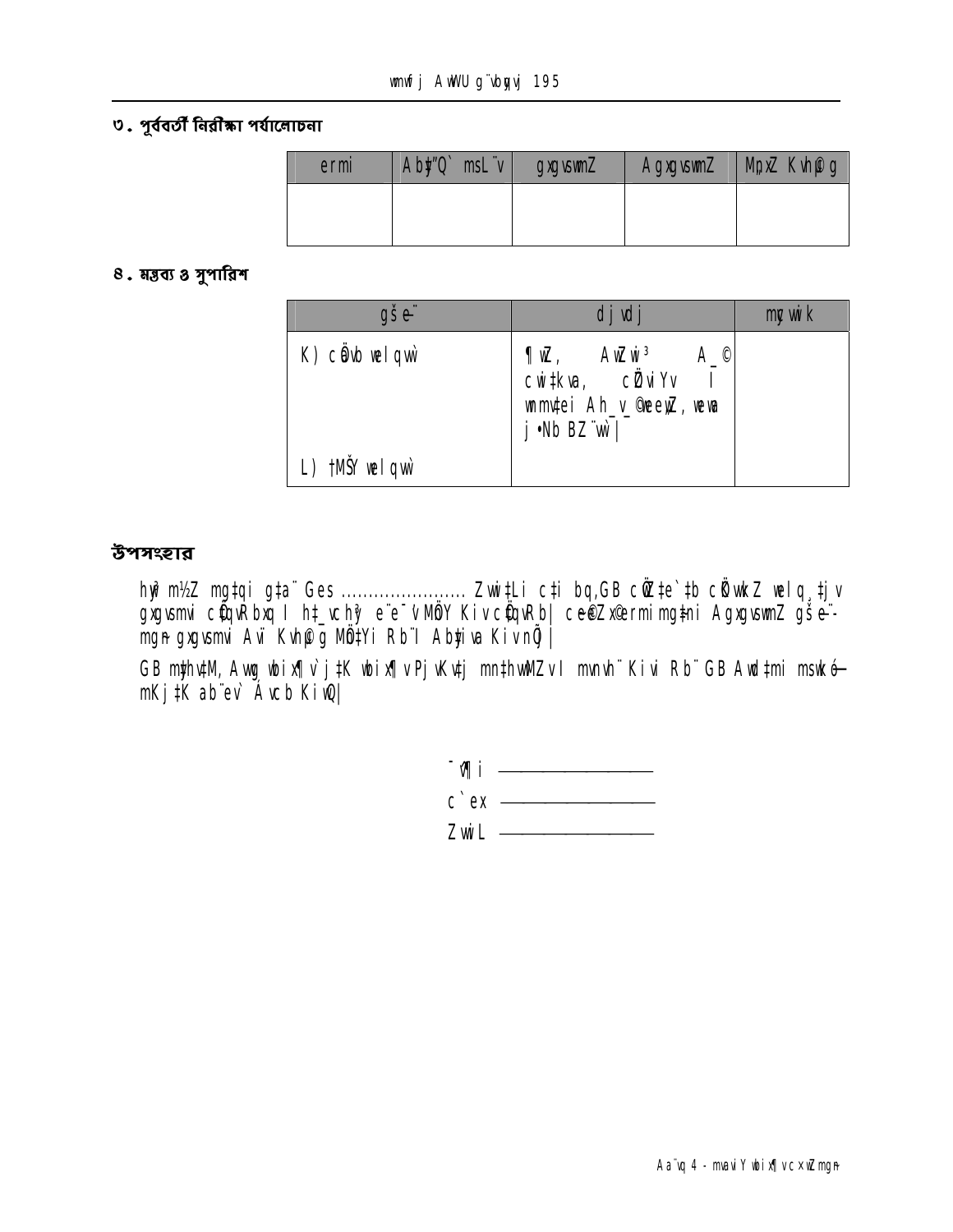নিৱীক্ষা পৰ্যালোচনা চেকলিক্ট

| <b>wix kg&amp;wkibvbs</b> |                    |
|---------------------------|--------------------|
| <b>Aud‡ni by I Ae~tb</b>  | — <b>A_@rmi</b> —— |

**j#Zv** 

|                                                                                        | ПW | by |
|----------------------------------------------------------------------------------------|----|----|
| • bix¶vbw K nKj ẁK t_‡K n¤ú¥®                                                          |    |    |
| • nkj kvhet uk minfe avto?                                                             |    |    |
| • bix¶vgše=ngn ik h_vh_ cĝW Ødvngw@?                                                   |    |    |
| • $mKj$ tp $Kg + Ke$ e euz ntqt0?                                                      |    |    |
| • bix¶vuK Kg@uiKíbvAbljuqxm¤úbastquQj?                                                 |    |    |
| • ngtqi edRU †_tK †K\b vePaZ ntqvQj vK?                                                |    |    |
| • Auzui <sup>3</sup> mgtqi Rb" †Kub e L v† I qv ntquQj uK Ges<br>Zv Abyguì Z ntquy uk? |    |    |
| • bix¶vKuth® ZËpearb I ch@j PbvK ntšdRbK w2j?                                          |    |    |
| • $c$ <b>if</b> te' b <b>ik</b> m <b>j ik</b> Z Ges Dchi <sup>2</sup> gibm rijbæ       |    |    |
| • ciùte`b uk ubixu¶Z Audtmi Audm ciùthi mut_                                           |    |    |
| Avtj w <sup>o</sup> Z ntqw)j Ges Zui gZvgZ w msWpxZ ntqw)j?                            |    |    |
| • `jibZvuK veMZ ermingini wix¶vgše ngn w®úËi<br><b>jt¶ e wPNZ D‡ "WINBY K‡iwtjb?</b>   |    |    |
| • bix¶v gše b®úËi k_ ANÖMZi KviY vK `j‡bZv<br>e w <sup>o</sup> NZ fyte Abyrub Ktit0b?  |    |    |
| • AMÖNZ Kun¶Z ch@qi bvntj, ZvuK EaY2b KZ@¶#K<br>Rubuthy current?                       |    |    |
| • Pjez wix¶vi djudtji vfettz Aucub uK GB ms~vi                                         |    |    |
| fuel"Z ubix[\q wikif\te ch@j\PZe" wiq, cxiZ,                                           |    |    |
| ngq I e whith the cure of the cing k out of Pb?                                        |    |    |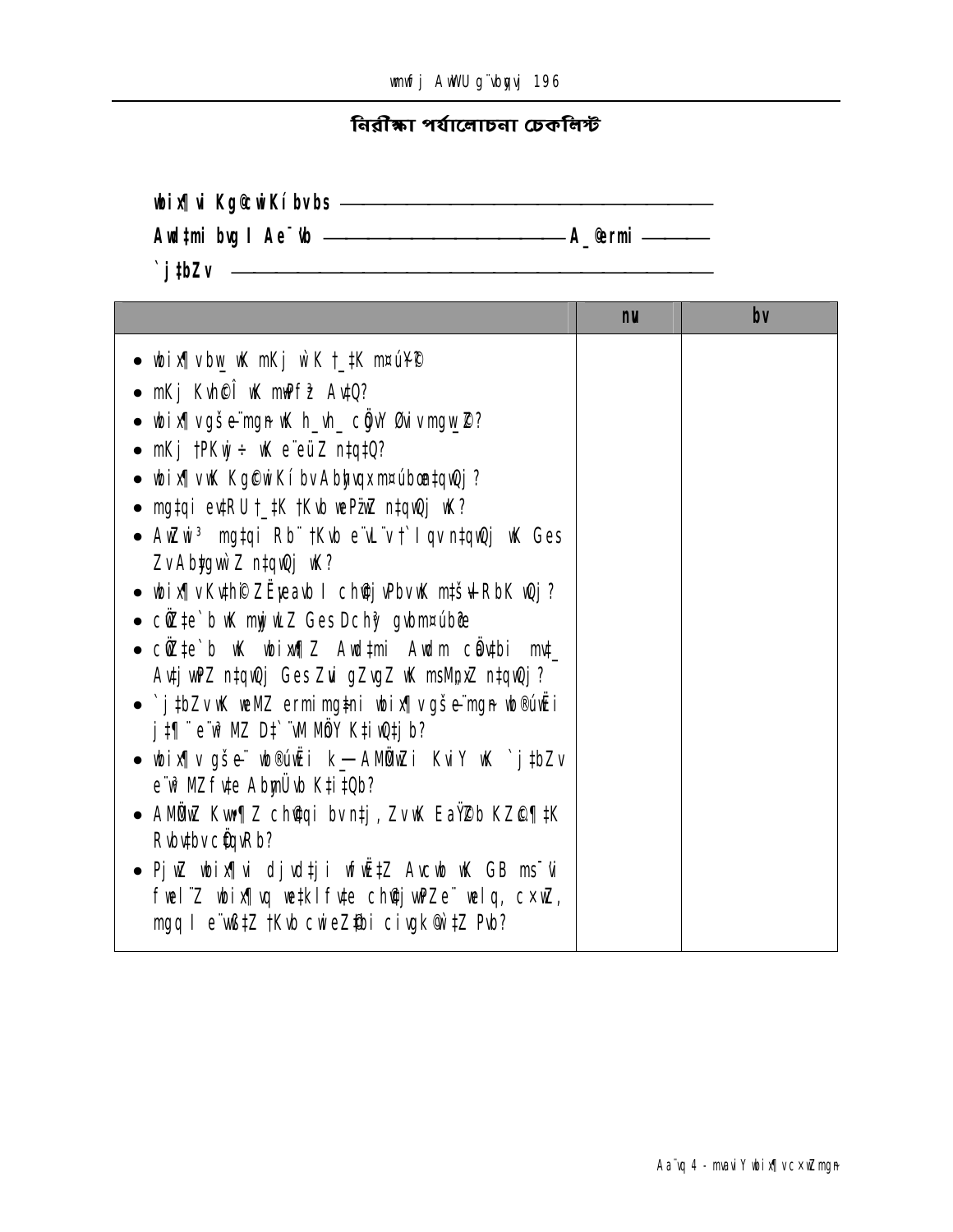#### উপসংহার

GB bix iv cöë Kg@wiKíbv Abhuax mathantatu Ges `jtb Zv GB bix iv Zëreab I ch@jvPbujht\_wPZ hZos@nWKtitOb Awg GB ctZte`b - maké-nKj clivmbK Ges KiwK (clerical) Kung - the MUY Ktive

| <u> Ми́Z</u> ———— |                        |
|-------------------|------------------------|
|                   | <b>Dccurry K</b> ————— |
|                   |                        |

**curPy K/gncurPy K** —  $Z$ wil  $\qquad$ 

অনিয়মের স্ট্যান্ডার্ড তালিকা

[msNWZ Avbgtgi cũnZ maútk@aiYv†`lgvi DtÎtk¨ZwjKwU cünZ| GwU maúY@g| tKvb welta citte` b tck Kitz nte tmmnutK@mxvs-NBY, wixiliki wePui - wtePbui wela j

অনিয়মের শেণী

- 1. chvztši "" hq Gif e"q
- 2. µ‡q Awaq
- 3. edRU eidi i Auzui<sup>3</sup> e'a
- 4. Pri, cülüyv
- 5. ctV'i Rb" A\_&witkva Kivntj I ZvMÖY Kivngb
- 6. gnK I AugKi msuvš-Aubga
- 7. mikui umțe i R<sup>-</sup>RgvbvKiv
- 8. AcPaajK LiP
- 9. Af šin bąšy nauš-ęj?Zv
- 10. ÷ ÚWAbhuxume msi TY bvKiv
- 11. mi Kui Zmetj i Abbyguì Z e emi
- 12. gÄri e ZxZ A\_@ q Ksevmani KZR AvtiveZ veva-b‡la Dtc¶vKti e q
- 13. eo A#4 `we `x\@b heZ e#Kqv\_wkv
- 14. iv R<sup>-</sup>'glkd Ges iv R<sup>-</sup> we glkd
- 15. Miloviksev Ab" 1K b Kuity mikui maulii eo ¶ul
- 16. ume wei YxtZ i'ZcYZ ev coy Ah\_y Pute Dtj l-KivuKsev Aut SDtj l-bvKiv
- 17. ume nau š-l Aug R cün Rbu wu-wab Rui by Kiv hui dtj ` ¶Zv ¶Yong Ges wi i KZ. Kgft ev evatb vej ¤'ng uksev Avt" Šev evaz ng by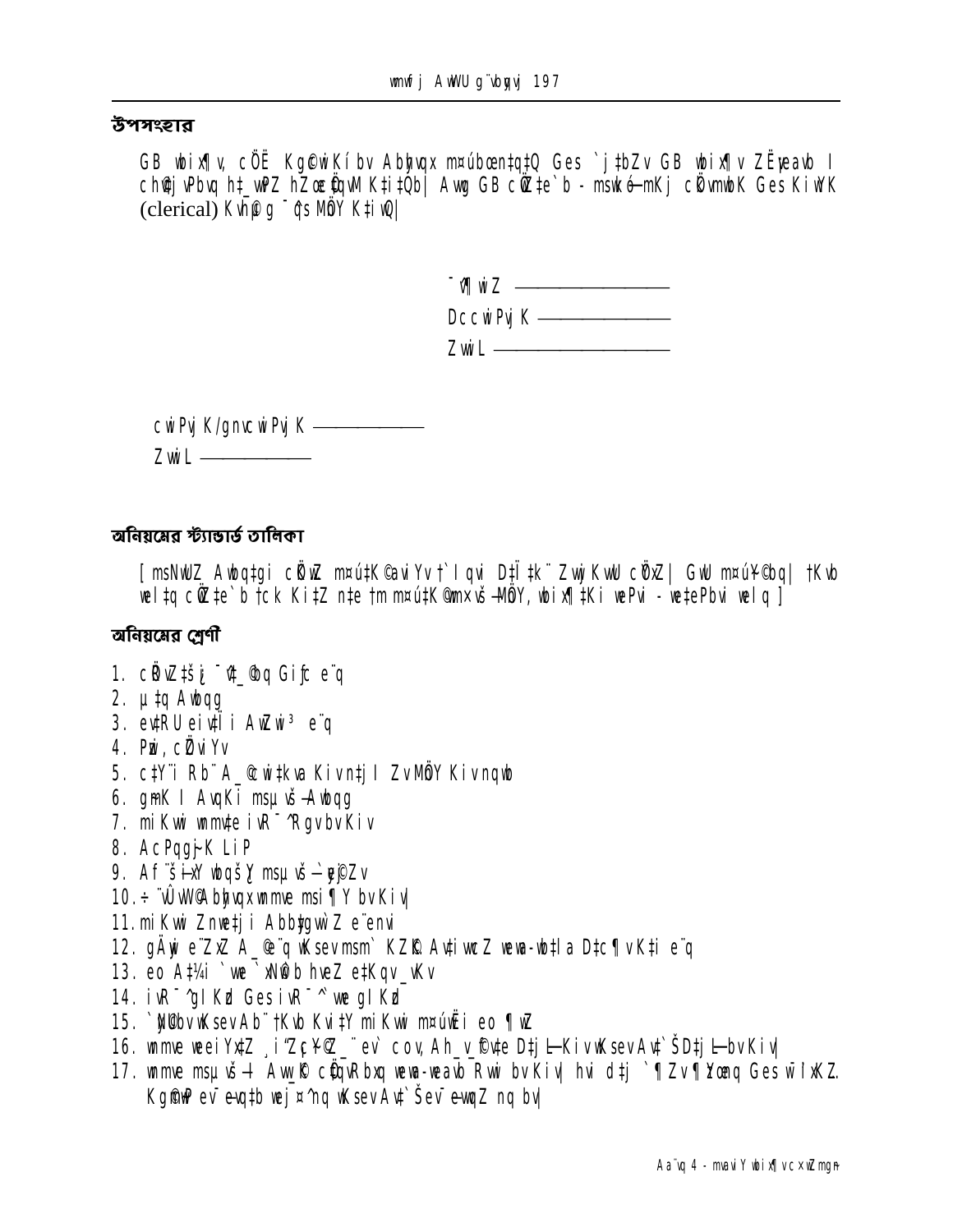- 18. Amaul Y cünzi uksev k Z AcünRbu tkub e q
- 19. evtRU eivi hvtZ Zvguv bvng ZvGovtbu Rb cünRtbi cteD Aulij A\_OtEy b Kiv
- 20. mmh gÄyi mské-tKub Aubqg
- 21. Aetj chi Kmmyn
- 22. Abbiguè Z, Aubquy Z u sev mozil Kuhki ba Gif weutawi
- 23. Fivi A\_@h Dilik FY msMpZ ntquj tm Dilik eq bvKiv
- 24. Th tmevcOub Kivnqub Zui Rb" A\_ Cuitkva Kiv
- 25. Ab b (AWU TKUW AbyO 64 T Lb)